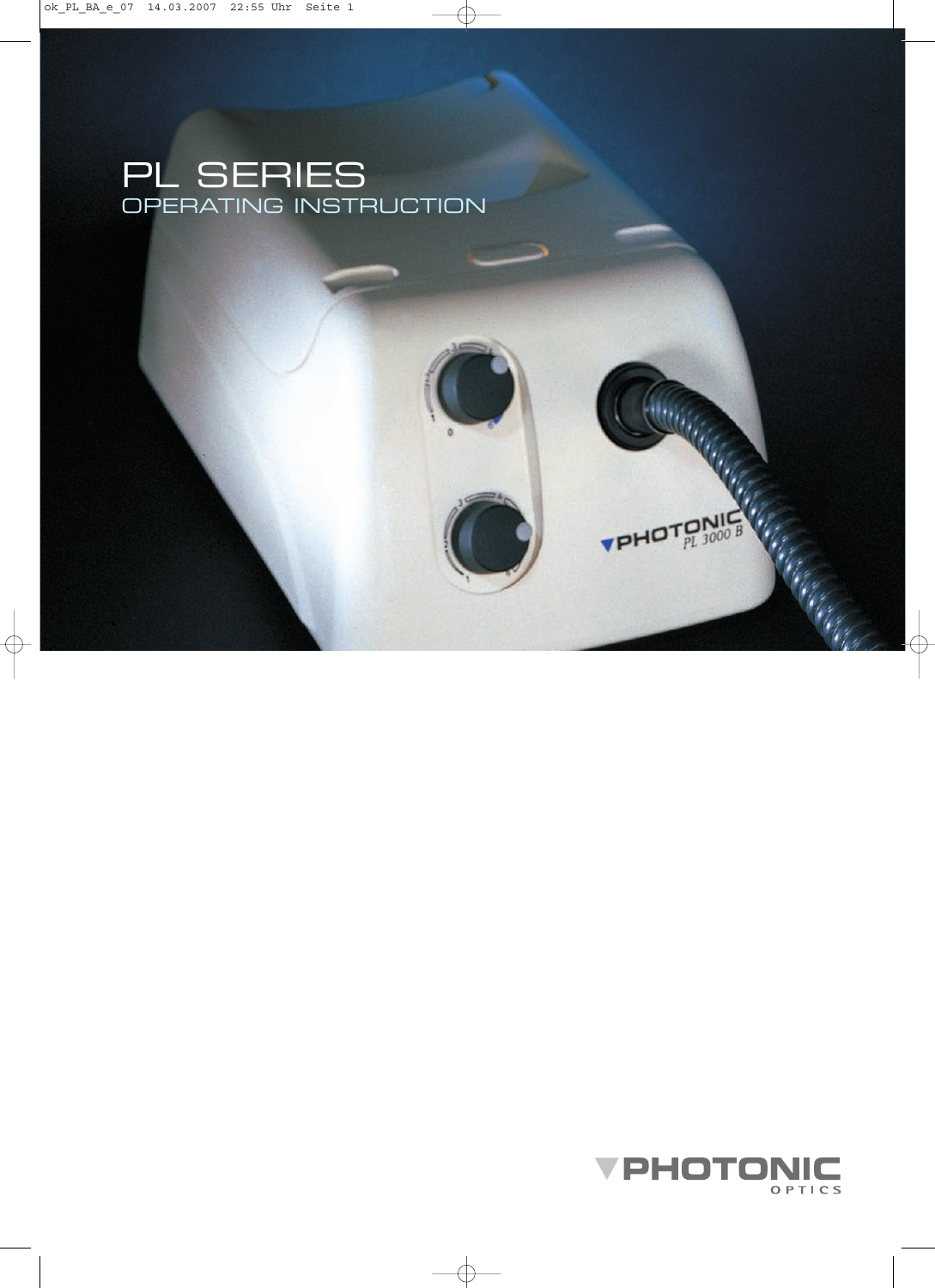

- 1 Halogen lamp<br>2 Lamp socket
	- Lamp socket
- 3 Lamp holder
- 4 Filter holder
- 5 Filter holder guide<br>6 Mechanical bright Mechanical brightness control
- ("B"-models)
- 7 See "12", only with "B" models
- 8 Cover with carrying handle
- 9 Light guide collet<br>10 Heat protection fi
- Heat protection filter
- 11 Primary circuit fuse
- 12 On/off switch
	- + electrical brightness control
- 13 Mains supply cable
- 14 Socket for mains plug
- 15 Fuse holder
- 16 Terminal strip for lamp socket
- 17 Locking button<br>18 Flip in filter ("F"

 $\gtrsim$ 

- Flip in filter ("F"-models)
- 19 Display ("D"-models)
- 20 Remote analog ("Ra"-models)
- 21 Remote RS232 ("Rs"-models)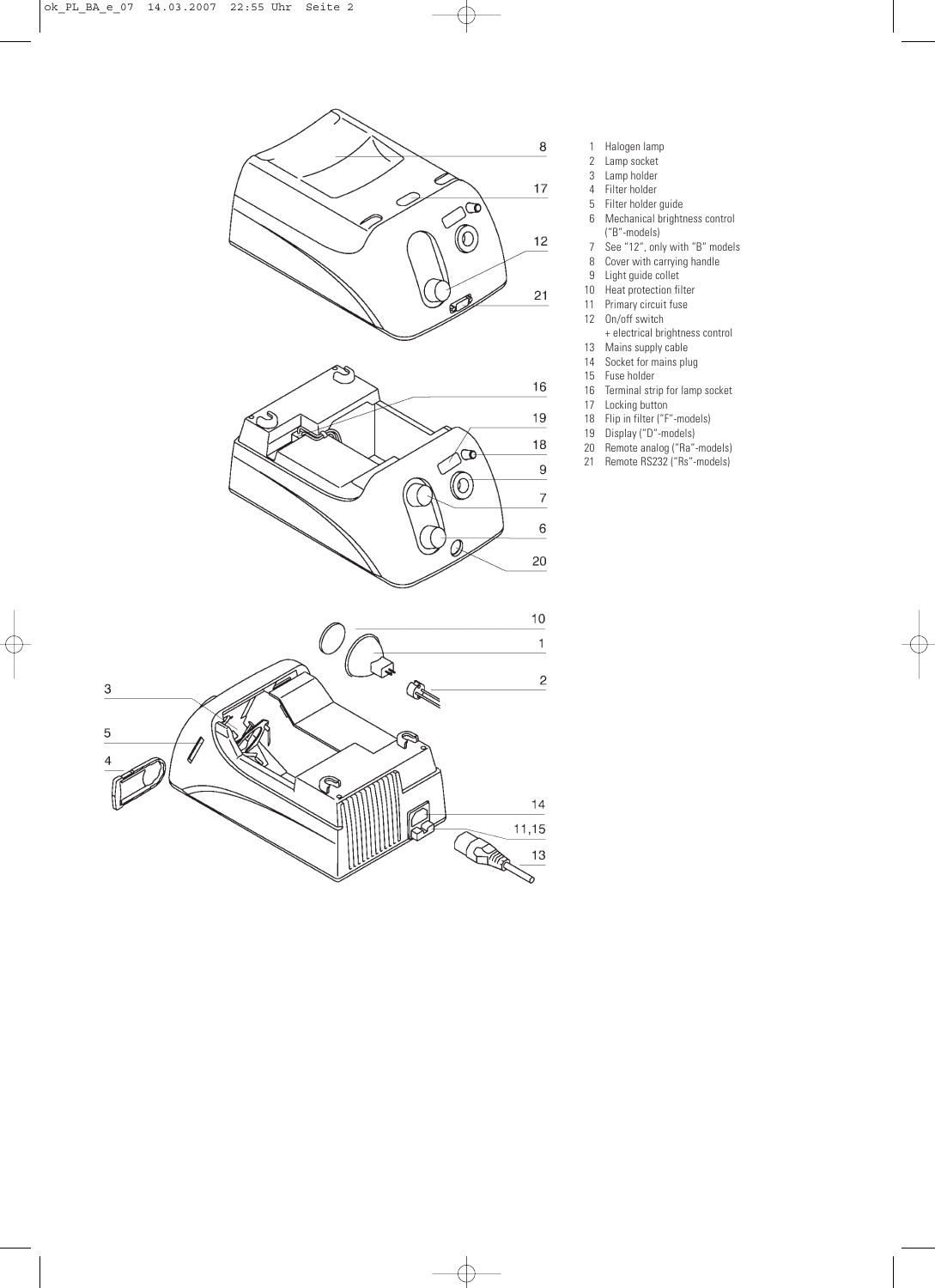### **OPERATING INSTRUCTIONS FOR PL 1000 (B), PL 2000 (B), PL 3000 (B) (D) (F) (Ra) (Rs) and PL 3000R (B)**

Please read all the operating instructions before putting the cold-light source into operation!

#### **Technical Data**

| Model code                               |                | <b>PL 1000</b>                                               | <b>PL 2000</b>    | <b>PL 3000</b>    | <b>PL 3000R</b>        |  |  |  |  |
|------------------------------------------|----------------|--------------------------------------------------------------|-------------------|-------------------|------------------------|--|--|--|--|
| Possible variants                        |                | B                                                            | B                 | B, D, F, Ra, Rs   | B                      |  |  |  |  |
| Item number                              | 230-240 V ±10% | 596-20-1501                                                  | 596-20-250        | 596-20-350        |                        |  |  |  |  |
|                                          | 100-120 V ±10% | 596-20-160                                                   | 596-20-260        | 596-20-360        |                        |  |  |  |  |
|                                          | 100-240 V ±10% |                                                              |                   |                   | 596-20-380             |  |  |  |  |
| Supply frequency                         |                | $50 - 60$ Hz                                                 | $50 - 60$ Hz      | $50 - 60$ Hz      | $50 - 60$ Hz $\pm 5\%$ |  |  |  |  |
| Power consumption                        |                | max. 50 VA                                                   | max. 150 VA       | max. 200 VA       | max. 200 VA            |  |  |  |  |
| Lamp voltage                             |                | max. 11.9 V                                                  | max. 13 V         | max. 21.4 V       | max. 21.4 V            |  |  |  |  |
| Halogen reflector lamp                   |                | 30 W/10.8 V                                                  | 100 W/12 V        | 150 W/21 V        | 150 W/21 V             |  |  |  |  |
| Primary fuse                             | 230/240 V      | T500 mAH                                                     | T1.25 AH          | T1.25 AH          | T2.5 AH for            |  |  |  |  |
|                                          | 100/120 V      | T800 mAH                                                     | <b>T2.5 AH</b>    | <b>T2.5 AH</b>    | 100-240 V              |  |  |  |  |
|                                          |                | IEC 127-2/5 & UL, 5 x 20 mm, time-lag                        |                   |                   |                        |  |  |  |  |
| Dimensions height/width/depth            |                | 120/168/268 mm                                               | 120/168/268 mm    | 120/168/268 mm    | 120/168/268 mm         |  |  |  |  |
| Weight                                   |                | 1.3 <sub>kq</sub>                                            | 1.5 <sub>kq</sub> | 1.6 <sub>kq</sub> | $1.6$ kg               |  |  |  |  |
| Color temperature                        |                | 3200 K                                                       | 3250 K            | 3250K             | 3250 K                 |  |  |  |  |
| Diameter of fibre optic light guide max. |                | $10 \text{ mm}$                                              | $13 \text{ mm}$   | $13 \text{ mm}$   | $13 \text{ mm}$        |  |  |  |  |
| Operating environment                    |                | 10-40 $^{\circ}$ C <sup>2</sup> and 30-70% relative humidity |                   |                   |                        |  |  |  |  |
| Storage/transport                        |                | 0-40 $\degree$ C and 30-70% relative humidity                |                   |                   |                        |  |  |  |  |
| Degree of protection (protection class)  |                |                                                              |                   |                   |                        |  |  |  |  |
| Declaration                              |                | CE                                                           | СE                | CE                | <b>CE</b>              |  |  |  |  |
| Medical classification                   |                |                                                              |                   |                   |                        |  |  |  |  |
| (for MED variants only)                  |                |                                                              | BF                | <b>BF</b>         |                        |  |  |  |  |

1 for PL 1000 only 230 V (not 230-240 V)

The light sources are designed for use at temperatures of up to 40 °C. Using them at high temperatures, however, dramatically reduces the life of the lamp and the electronic components.

For optimum operation, the ambient temperature should not exceed 25 °C.

## **DESCRIPTION**

By purchasing this product, you have obtained a high-quality cold-light source, which you can use wherever you need a lot of light without generating heat. It is used for specimen illumination for microscopes. In most cases, fiber-optic ring illuminator are attached that are mounted to the microscope objective. Goosenecks or flexible light guides can be attached as an alternative.

In this case, halogen cold-light reflector lamps (1) of different power levels are used as illuminant. Using a special heat-absorbing filter (10), the heat is reflected, whereby the required visible light

passes through in its entirety. To dissipate the generated heat, an axial fan is installed for all types except for the **PL 1000.** The illuminant is powered by a state-of-the-art electronic switched-mode power supply that was specially developed for such cold light sources. To switch on the device, turn the knob (7 or 12) clockwise form minimum setting to maximum setting. Turn it completely to the left until a clicking sound can be heard to switch off the cold-light source. This adjusting button is used to electrically control (dimmed) the cold-light source. However, this also changes the color temperature so that the light appears more reddish in the dimmed state than in the maximum setting. If a constant color temperature is required, the light must be dimmed mechanically using a hole matrix aperture.

All versions with the letter **"B"** in the model code feature an aperture wheel in addition to the electronic brightness control. This wheel can be used to control the quantity of light from 100% up to approx. 1% with constant color temperature. In addition, it is of course possible to use electronic control, although the color temperature would then change again. Using the slide-in filter (4) allows for inserting various filters into the device.

All versions with display (19) (identified by the letter **"D"** in the model code) show the current color temperature during electrical dimming. In addition, fan and lamp failure are shown on the display.

All versions with an **"F"** in the model code feature a swing-in device (18) at the front for a filter (daylight filter for a color temperature of approx. 5600 K).

**"Ra"** in the model code means that the light source features a DIN socket for the remote control (20). This allows for analog dimming of the light source and switching it to standby mode.

**"Rs"** in the model code means that the light source features a 9-pin RS232 D-Sub socket (21). It allows for dimming the light source via an RS232 interface and switching it to standby mode. If a display is also available, it is possible to query the address assignment and other RS232 data. The versions "Rs" and "Ra" cannot be installed in a device at the same time.

**PL 3000R (B)** features an analog remote socket that allows for connecting a hand-held remote control or a serial interface for computer-supported control of the light source (accessories: RS232 interface and remote control; for pin assignment see the accessories description). In addition, a PFC (power factor correction) switched-mode power supply is used which allows for worldwide operation of the light source (100–240 V) and which is also free of ripple.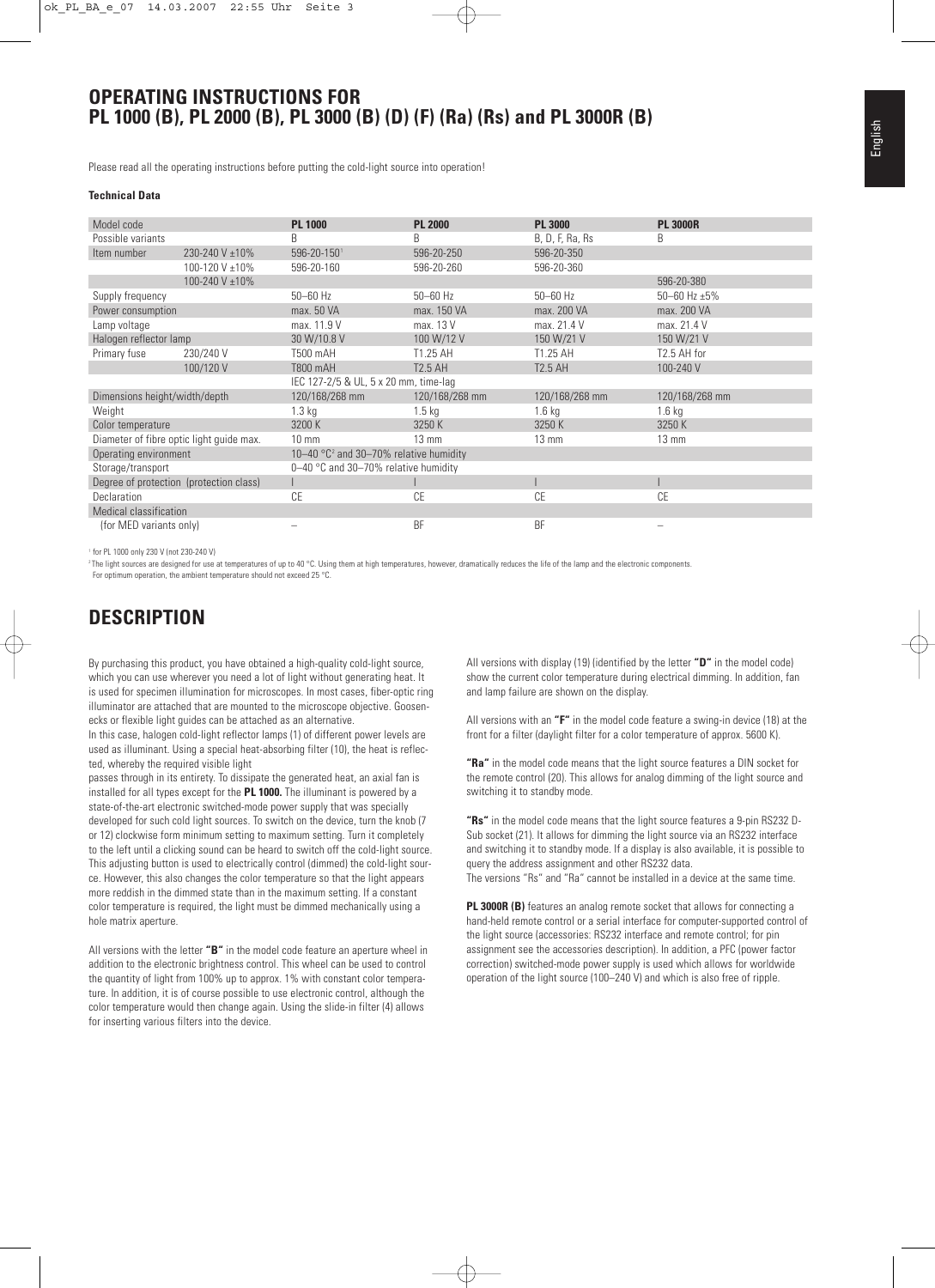## **SYMBOLS USED ON THE DEVICE SAFETY INFORMATION**

 $\overline{f}$  Fuse symbol: Only use fuses of the type listed!



Intensity scale: The higher the value that you adjust, the more light you obtain!

CE mark of conformity: It confirms the conformity with the Low-Voltage  $\epsilon$ 

cTÜVus mark: Confirms conformity with UL2601-1.

Lamps suitable for direct mounting on regularly flammable mounting surfaces.

Directive (lights) 73/23/EEC and EMC Directive 89/336/EEC.

 $\sqrt{\frac{m}{2}}$  zahlnummer The year of manufacture can be identified by this symbol Baujahr  $\mathbb{M}$ and can be derived from the 1st (left) digit of the 5-digit device serial number on the identification label. (e.g. 01234 means year of manufacture 2000, 41234 year of manufacture 2004).



Some light sources are also available as medical version (identified by the "BF" symbol shown here on the identification label) for applications in medical areas. These light sources meet the lighting standard EN60598 as well as the standard for medical electrical devices EN60601-1, although the CE declaration for medical products must be secured from the system manufacturer. The light source is considered only as a component of a system and, by itself, does not feature any CE declaration for medical products. Without this CE declaration, the light source must not be used in medical areas. In addition, all national laws

must be followed. These MED light sources were built for application components of type BF, i.e., the fiber-optics connection (flange) is isolated from the remaining device and from protective ground.



The light source must not come into contact with the patient!!

**Operation of the light sources in the US and Canada:** If the "cTUVus" symbol is listed on the identification label, the device is built in conformance with UL2601-1. All other standards and laws required for operation for medical products (FDA, FCC...) must be met by the local dealer and demonstrated to the operator. Without these proofs, the device

must not be put into operation in medical areas. In addition, it must be observed that these light sources must be equipped with a special "hospital grade" or "hospital only" power cable. The light source must not come into contact with the patient!!

These warning symbols are used throughout this document.

Caution: Risk of electrical shock!



Caution: Dangerous area. Refer to accompanying documentation!



This section contains safety information which must be observed strictly when using this device. Any use other than that described in these operating instructions is not permitted and can cause damage to this product and injuries to persons!

It is in your own interest to pay attention to all warnings on the device and in these operating instructions.

**Target audience:** Persons who work with this device or accessories of this device must read these operating instructions and the operator must ensure that the users understood the content of these instructions. This applies especially to the chapter entitled "Safety information".

**Obligation to observe product:** The user must immediately stop operation in case of changes of the operating behavior or to safety-relevant components of the device (pull the power plug!) and inform the responsible person or the manufacturer.

**Location of operating instructions:** We recommend storing these operating instructions near the device to ensure quick access by operating staff.

**Statutory provisions:** National and local safety and accident prevention regulations and laws which are in force must be strictly observed in addition to the operational guidelines issued by the operating entity.

**No technical modifications whatsoever are to be made to this device under any circumstances!**

Caution! The lamp and parts in its immediate vicinity may be hot. The hot lamp and adjacent parts can cause burns upon contact. Before removing the cover and changing the lamp, the device must be allowed to cool off sufficiently (approx. 10–15 minutes). The power plug must be pulled first!

The halogen reflector lamp must be correctly placed for optimum function.



Never look directly into the lamp or the light guide when it is switched on; otherwise, you risk eye injuries!

Refer to specifications in the "Technical Data" section for binding operational limits.

Do not use this unit near water or in any space with excessive humidity. Do not place flammable materials on or near the unit at any time. Keep unit away from any sources of heat. The product has not been approved for operation in areas subject to explosion hazards! Not suitable for use with flammable mixtures (such as anesthetics, oxygen or disinfectants....)!

Never block the ventilation openings of the instrument, as otherwise it can overheat. Ensure that the free circulation of air is not impaired in any way.

Never spill liquid on the unit or insert objects into the unit! This could result in electric shock or damage to the unit.

The device may only be operated using the power supply voltage indicated.

Never open the device or any components unless instructed expressly to do so by these instructions.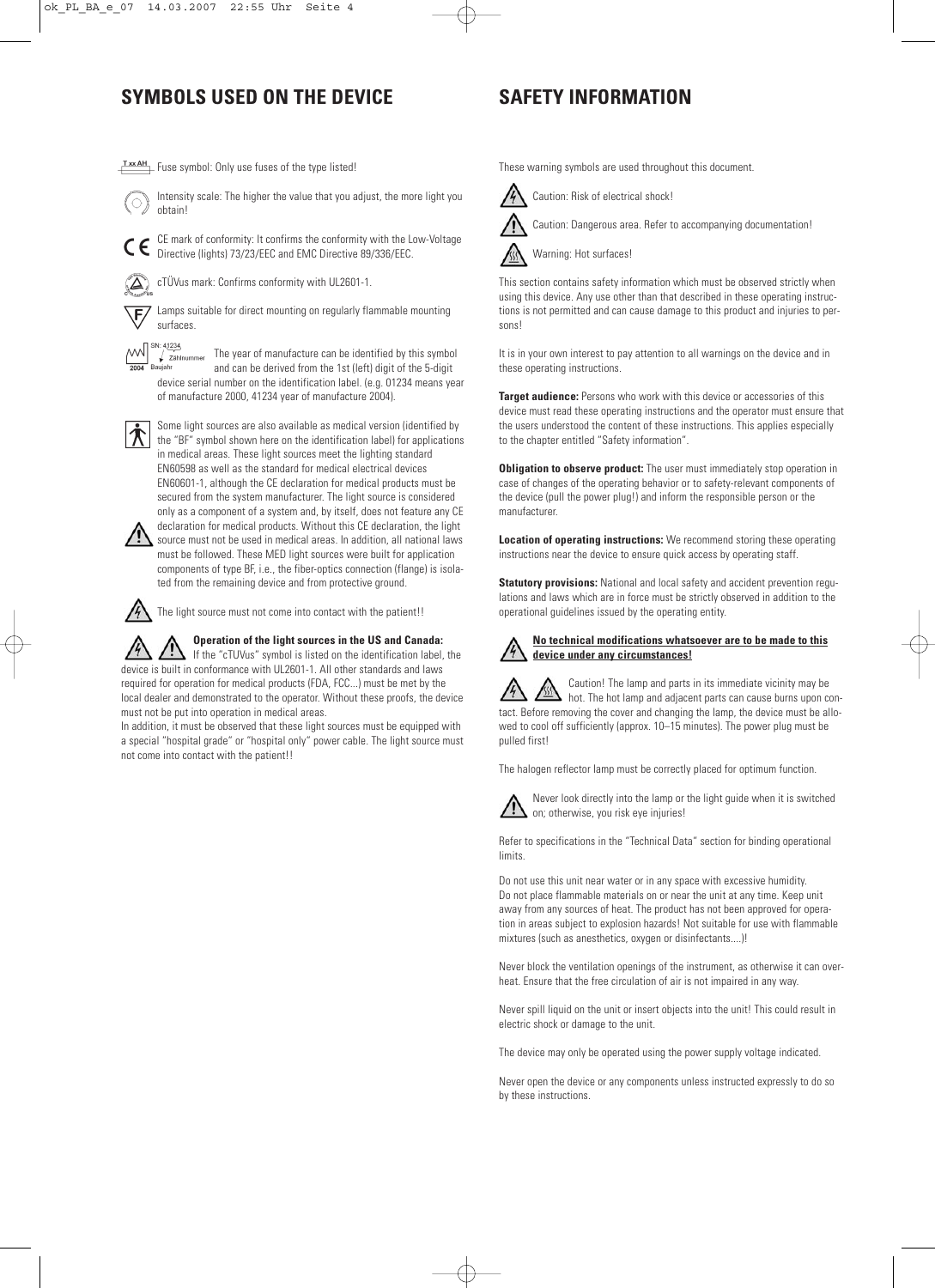**Cleaning:** Disconnect unit from the power supply before cleaning and only clean with a damp cloth. Never use combustible or flammable liquids. If fluids accidentally enter the device, unplug the power supply cable immediately and take the unit to the service location.

**Maintenance:** The operator must maintain all national laws and standards for regular inspections.

An inspection must be performed no later than every 2 years by specialists who evaluate the safety of the device, recognize possible effects and dangers and can determine the conformity with guidelines and standards. These inspections should cover at least:

Protective conductor inspection, leakage current inspection, visual inspection with cleaning and functional test

**Spare parts:** Only original spare parts may be used. If this is not done, it can lead to personal injury and material damage. Refer to the "Spare Parts" section for component codes.

**Liability:** As the ultimate legal entity, the operating institution is responsible for ensuring the proper use of the device and for providing other operators with the necessary information and it specifies the competencies required to operate the device.

**Disposal:** Observe all national environmental requirements and laws for the disposal of the device or its parts. Separate the components (e.g. by plastics, electronics, lamps, metals...) and dispose of them through national disposal companies!

Disconnect the power supply cable when the unit is not being used for an extended period of time. Use only original power cables and route the cables so that they cannot be pinched or separated. For safety reasons, only use a 3-wire power cable with protective conductor.

Repairs which are not described in this document must only be carried out by authorized workshops!

The manufacturer is not liable for any damage resulting from a failure to comply with the aforementioned instructions!

**State of the art:** This product constitutes state-of-the-art technology and employs recognized safety standards.

This device was designed and built according to the following guidelines and standards.

- ▼ 73/23/EEC: Low-Voltage Directive (CE)
- ▼ 89/336/EEC: Electromagnetic Compatibility (CE)
- ▼ EN 60598-1: Lamps
- ▼ EN 60601-1: Medical Electrical Equipment (for MED variants)
- ▼ UL 2601-1: Medical Electrical Equipment (for MED variants)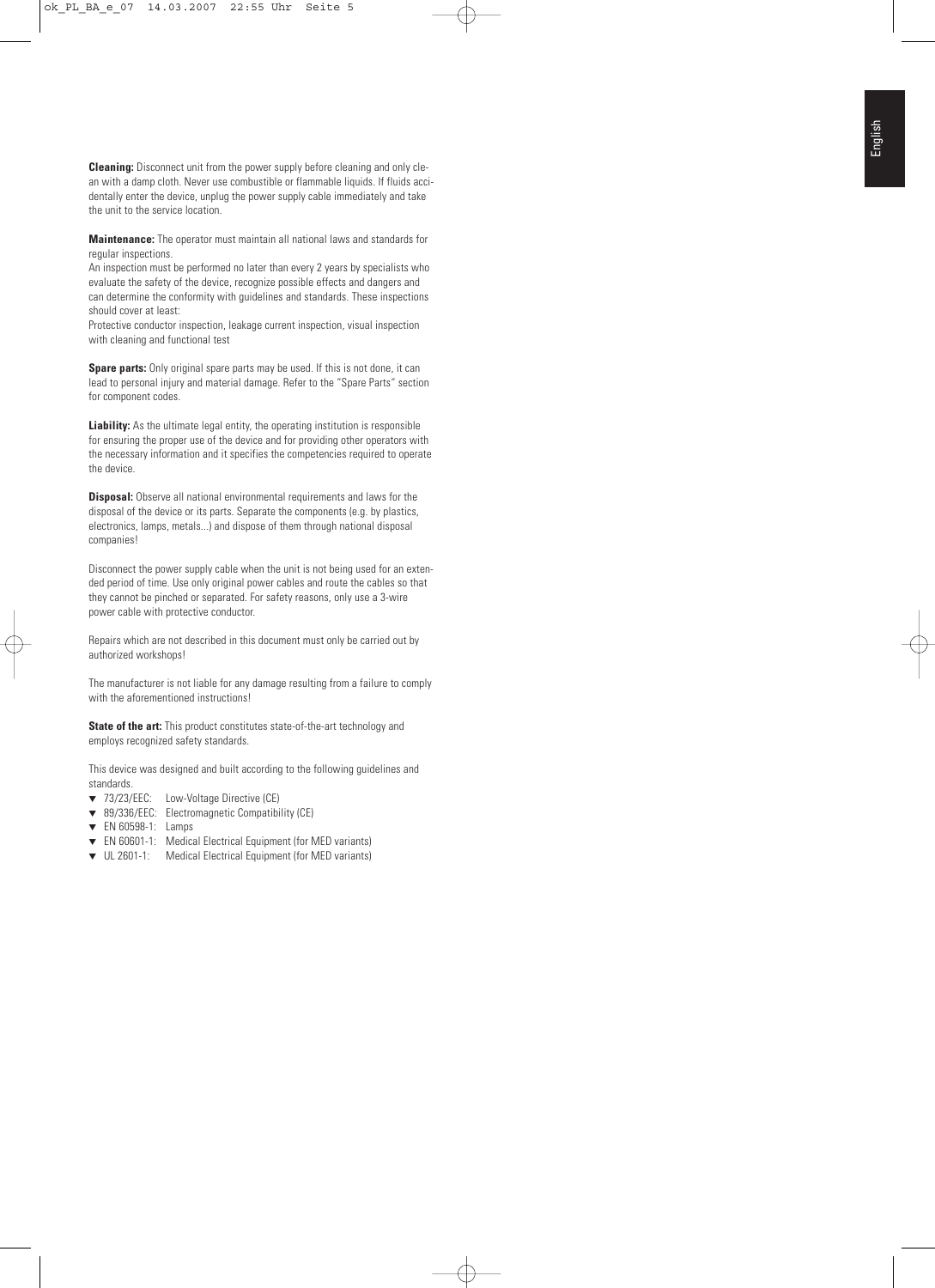## **EMC WARNINGS**

This chapter describes the measures required in EN60601-1-2 (electromagnetic compatibility) for ensuring electromagnetic compatibility (EMC).

Medical electrical equipment are subject to special precautionary measures with respect to EMC. Failure to observe these instructions can lead to an increased emission or a reduced noise immunity of the device or system! Portable and mobile HF communications equipment can affect medical electrical equipment!

In the medical area and application, use only accessories designated for this purpose by the manufacturer!

Do not place the device immediately next to other devices and avoid stacking with other devices. However, if doing so cannot be avoided, device and system must be closely monitored so that normal operation in this arrangement can be checked!

Use only the supplied power cables (max. length 2.5 m)! Longer and different power cables can lead to an increased emission or a reduced noise immunity of the device or system!

#### **Electromagnetic emission**

This device is intended for use in the electromagnetic environment specified below. The customer or the user of this device should assure that it is used in such an environment.

| <b>Emission test</b>                                    | Overens-stemmelse | Electromagnetic environment – quidance                                                                                                                                                                   |
|---------------------------------------------------------|-------------------|----------------------------------------------------------------------------------------------------------------------------------------------------------------------------------------------------------|
| RF-emissions<br>CISPR <sub>11</sub>                     | Group 1           | This device uses RF energy only for its internal function. Therefore, its RF emissions are very low and<br>are not likely to cause any interference in nearby electronic equipment.                      |
| RF-emissions<br>CISPR <sub>11</sub>                     | Class B           | This device is suitable for use in all establishments, including domestic establishments and those<br>directly connected to the public low-voltage power supply network that supplies buildings used for |
| Harmonic emissions<br>IEC 61000-3-2                     | Class C           | domestic purposes.                                                                                                                                                                                       |
| Voltage fluctuations/flicker emissions<br>IFC 61000-3-3 | Complies          |                                                                                                                                                                                                          |
| RF-emissions<br>CISPR 15                                | Complies          |                                                                                                                                                                                                          |

#### **Electromagnetic immunity**

This device is intended for use in the electromagnetic environment specified below. The customer or the user of this device should assure that it is used in such an environment.

| <b>Immunity test</b>                                                                                      | IEC 60601 test level and Compliance level                                                                                                                                                                                                      | Electromagnetic environment - quidance                                                                                                                                                                                                                                                |
|-----------------------------------------------------------------------------------------------------------|------------------------------------------------------------------------------------------------------------------------------------------------------------------------------------------------------------------------------------------------|---------------------------------------------------------------------------------------------------------------------------------------------------------------------------------------------------------------------------------------------------------------------------------------|
| Electrostatic discharge<br>IFC 61000-4-2                                                                  | + 6 kV contact<br>$+8$ kV air                                                                                                                                                                                                                  | Floors should be wood, concrete or ceramic tile. If floors are covered<br>with synthetic material, the relative humidity should be at least 30 %.                                                                                                                                     |
| Electrical fast transient/burst<br>IFC 61000-4-4                                                          | $\pm$ 2 kV for power supply lines<br>$\pm$ 1 kV for input/output lines (not applicable)                                                                                                                                                        | Mains power quality should be that of a typical commercial or hospi-<br>tal environment.                                                                                                                                                                                              |
| Surge<br>IFC 61000-4-5                                                                                    | $\pm$ 1 kV differential mode<br>$+2$ kV common mode                                                                                                                                                                                            | Mains power quality should be that of a typical commercial or hospi-<br>tal environment.                                                                                                                                                                                              |
| Voltage dips, short interruptions<br>and voltage variations on power supply input lines<br>IFC 61000-4-11 | $< 5 \% U_{\rm T}$ (> 95 % dip in U <sub>r</sub> ) for 1/2 cycle<br>40 % $U_T$ (60 % dip in $U_T$ ) for 5 cycles<br>70 % $U_T$ (30 % dip in $U_T$ ) for 25 cycles<br>$< 5 \% U_{\tau}$ (> 95 % dip in U <sub><math>\tau</math></sub> ) for 5 s | Mains power quality should be that of a typical commercial or hospi-<br>tal environment. If the use of this device requires continued operation<br>during power mains interrupts, it is recommended that this device be<br>powered from an uninterruptible power supply or a battery. |
| Power frequency (50 Hz/60 Hz)<br>magnetic field<br>IEC 61000-4-8                                          | 3 A/m                                                                                                                                                                                                                                          | Power frequency magnetic fields should be at levels characteristic of<br>a typical location in a typical commercial or hospital environment.                                                                                                                                          |

NOTE:  $U_T$  is the a.c. mains voltage prior to application of the test level.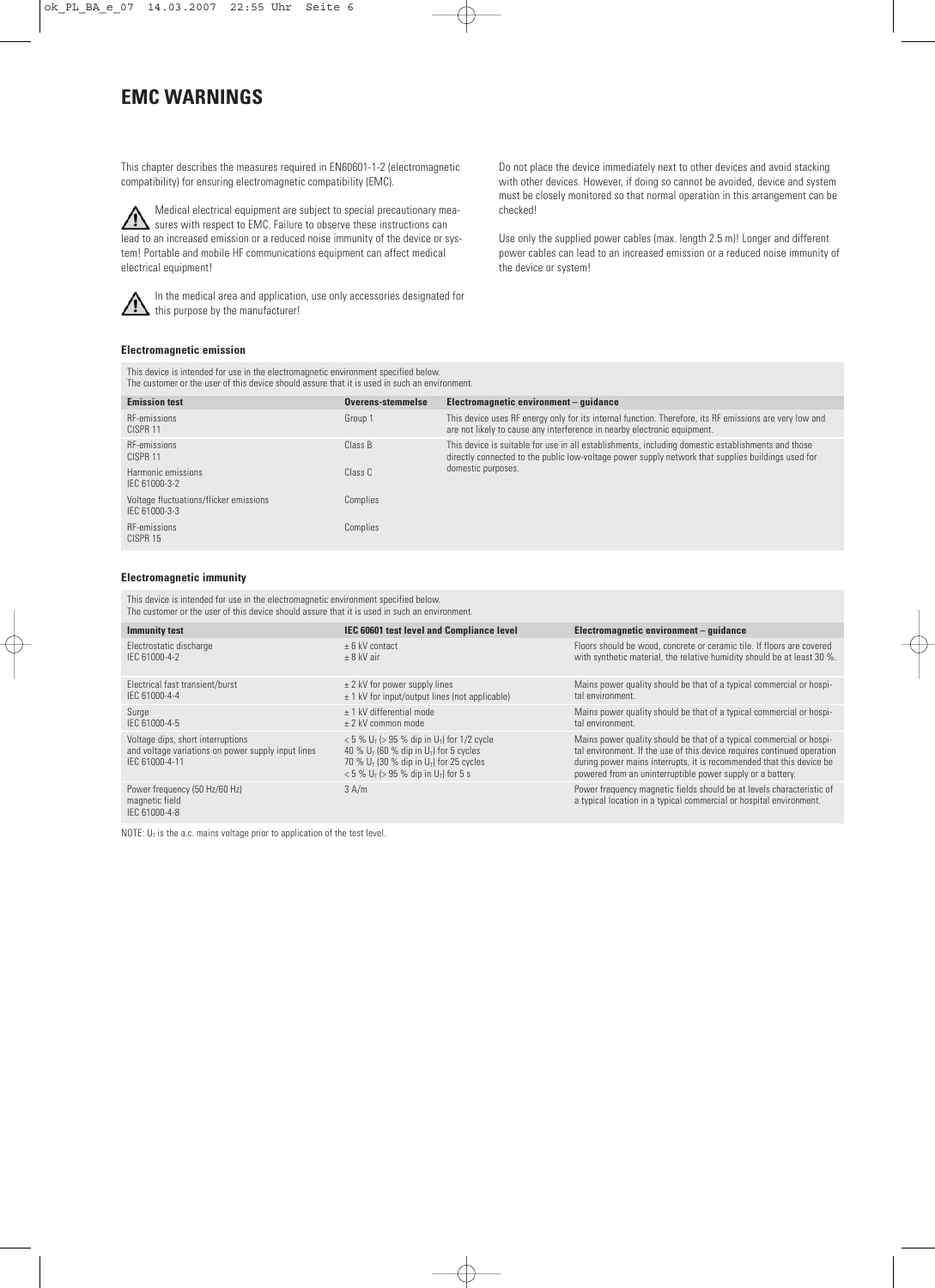#### **Electromagnetic immunity**

| The customer or the user of this device should assure that it is used in such an environment.                                                                                                                                                                                                                                                                                                                                                                                                             |                                        |                                 |                                               |                                            |  |  |  |  |  |
|-----------------------------------------------------------------------------------------------------------------------------------------------------------------------------------------------------------------------------------------------------------------------------------------------------------------------------------------------------------------------------------------------------------------------------------------------------------------------------------------------------------|----------------------------------------|---------------------------------|-----------------------------------------------|--------------------------------------------|--|--|--|--|--|
| <b>Immunity test</b>                                                                                                                                                                                                                                                                                                                                                                                                                                                                                      | IEC 60601 test level                   | <b>Compliance level</b>         | Electromagnetic environment - guidance        |                                            |  |  |  |  |  |
| Portable and mobile RF communications equipment should be used no closer to any part of this device, including cables, than the recommended separation distance calculated from the<br>equation applicable to the frequency of the transmitter:                                                                                                                                                                                                                                                           |                                        | Recommended separation distance |                                               |                                            |  |  |  |  |  |
| <b>Conducted RF</b><br>IEC 61000-4-6                                                                                                                                                                                                                                                                                                                                                                                                                                                                      | $3V_{\text{eff}}$<br>150 kHz to 80 MHz | $3 \rightarrow V1$ in V         | $d = \left(\frac{3.5}{1/1}\right) * \sqrt{P}$ |                                            |  |  |  |  |  |
| Radiated RF<br>IEC 61000-4-3                                                                                                                                                                                                                                                                                                                                                                                                                                                                              | 3 V/m<br>80 MHz to 2.5 GHz             | $3 \rightarrow E1$ in V/m       | $d = \left(\frac{3.5}{5.1}\right) * \sqrt{P}$ | $d = \left(\frac{7}{61}\right) * \sqrt{P}$ |  |  |  |  |  |
|                                                                                                                                                                                                                                                                                                                                                                                                                                                                                                           |                                        |                                 | 80 MHz to 800 MHz                             | 800 MHz to 2.5 GHz                         |  |  |  |  |  |
| Where P is the maximum output power rating of the transmitter in watts (W) according to the transmitter manufacturer and d is the recommended separation distance in meters<br>$((\cdot,))$<br>(b). Field strengths from fixed RF transmitters, as determined by an electromagnetic site survey (a), should be less than the compliance level in each frequency range (b).<br>that all access to see the secondary to the contact of a contact see and contact industrial of all contacts or construction |                                        |                                 |                                               |                                            |  |  |  |  |  |

This device is intended for use in the electromagnetic environment specified below.

Interference may occur in the vicinity of equipment marked with the following symbol: At 80 MHz and 800 MHz, the higher frequency range applies. These guidelines may not apply in all situations. Electromagnetic propagation is affected by absorption and reflection from structures, objects and people.

(a) Field strengths from fixed transmitters, such as base stations for radio (cellular /cordless) telephones and land mobile radios, amateur radio, AM and FM radio broadcast and TV broadcast cannot be predicted theoretically with accuracy. To assess the electromagnetic environment due to fixed RF transmitters, an electromagnetic site survey should be considered. If the measured field strength in the location in which this device is used exceeds the applicable RF compliance level above, this device should be observed to verify normal operation. If abnormal performance is observed, additional measures may be necessary, such as reorienting or relocation of the device.

(b) Over the frequency range 150 kHz to 80 MHz, field strengths should be less than [V1] V/m.

#### **Recommended separation distances between portable and mobile RF communications equipment and this device**

This device is intended for use in an electromagnetic environment in which radiated RF disturbances are controlled. The customer or the user of this device can help prevent electromagnetic interference by maintaining a minimum distance between portable and mobile RF communications equipment (transmitters) and this device as recommended below, according to the maximum output power of the communications equipment..

| Rated maximum output power | Separation distance according to frequency of transmitter in meters [m] |                                              |                                            |  |  |  |  |  |
|----------------------------|-------------------------------------------------------------------------|----------------------------------------------|--------------------------------------------|--|--|--|--|--|
| of transmitter in Watt [W] | 150 kHz to 80 MHz                                                       | 80 MHz to 800 MHz                            | 800 MHz to 2.5 GHz                         |  |  |  |  |  |
|                            | $d = \left(\frac{3.5}{1/1}\right) * \sqrt{P}$                           | $d = \left(\frac{3.5}{51}\right) * \sqrt{P}$ | $d = \left(\frac{7}{51}\right) * \sqrt{P}$ |  |  |  |  |  |
| 0.01                       | 0.12                                                                    | 0.12                                         | 0.23                                       |  |  |  |  |  |
| 0.1                        | 0.37                                                                    | 0.37                                         | 0.74                                       |  |  |  |  |  |
|                            |                                                                         | 1.17                                         | 2.33                                       |  |  |  |  |  |
| 10                         | 3.69                                                                    | 3.69                                         | 7.38                                       |  |  |  |  |  |
| 100                        | 11.67                                                                   | 11.67                                        | 23.33                                      |  |  |  |  |  |

For transmitters rated at a maximum output power not listed above, the recommended separation distance d in meters [m] can be determined using the equation applicable to the frequency of the transmitter, where P is the maximum output power rating of the transmitter in watts [W] according to the transmitter manufacturer.

At 80 MHz and 800 MHz, the higher frequency range applies. These guidelines may not apply in all situations. Electromagnetic propagation is affected by absorption and reflection from structures, objects and people.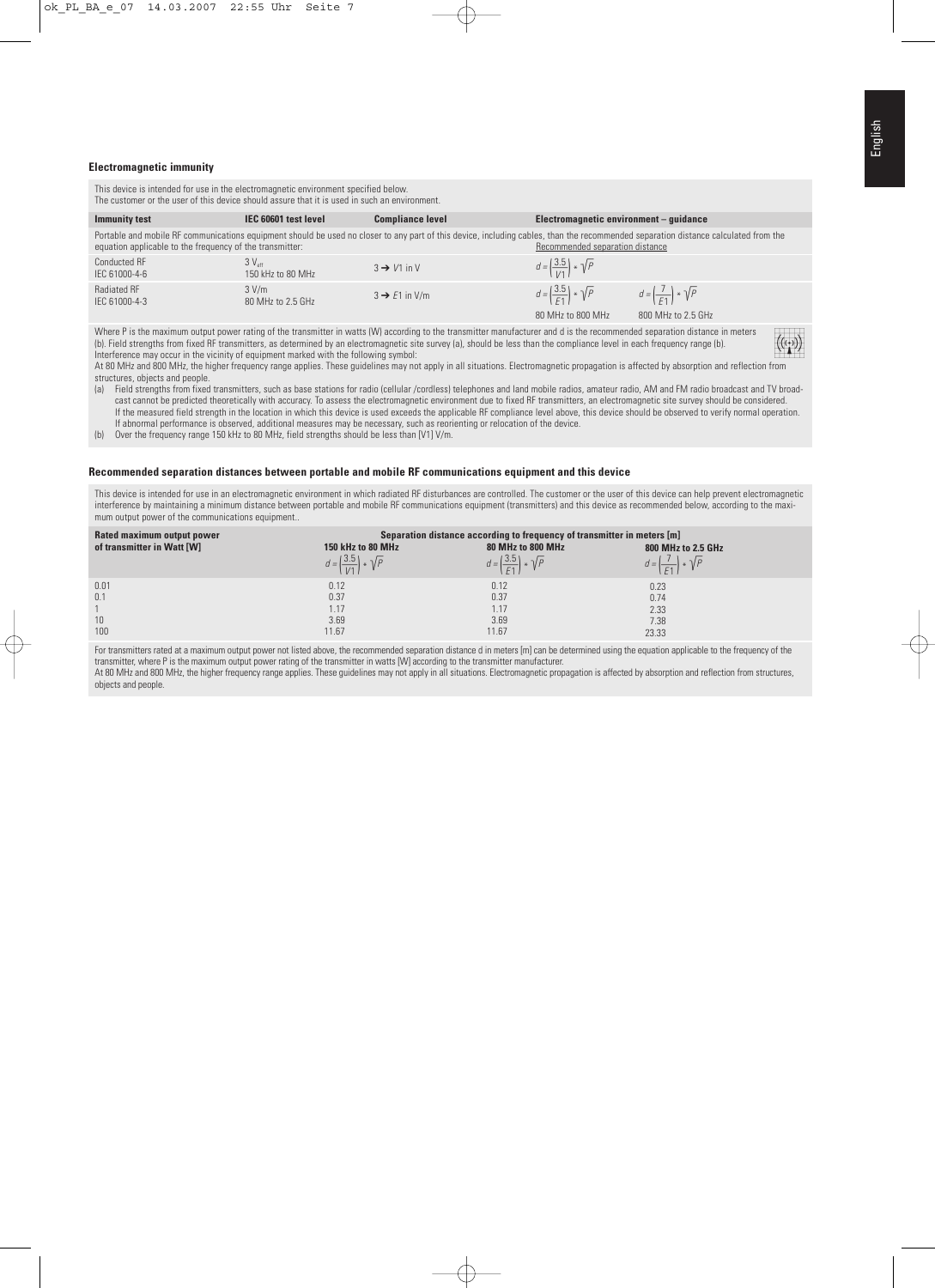## **INSTALLATION AND CONNECTION**

Select the future location based on the following criteria:

- ▼ No high humidity (see Technical Data)
- Normal room temperature (see Technical Data)
- Keep air vents free!

▼ Not suitable for use with flammable mixtures (such as anesthetics, oxygen or disinfectants....)!

The light sources must not come into contact with patients! If these light sources in MED version are used in medical areas, observe all notes in the chapter **"Description".**

Remove the device from the packaging and place it onto a sufficiently large and horizontal surface.



Do not yet connect the power plug.

Before initial operation, insert the halogen lamp. The device cover must be removed for this purpose.

- ▼ Press the release button (17)
- Remove the cover (8)

During the following operating steps, do not touch the quartz envelope of the inside of the reflector! This could lead to a premature failure of the lamp.

- Remove all transport packaging (e.g. carton for lamp socket)
- $\bullet$  Fit lamp socket (2) on contact pins of the lamp without tilting.
- $\bullet$  Insert lamp (1) into lamp holder (3) without tilting and push to the stop. If the lamp features an alignment feather, observe the correct engagement.
- ▼ Attach the cover (8) (self-engaging)
- Insert the fiber-optic light guide in the connection (9) to the stop. For fiberoptic light guides with feather pin, it must be inserted in the key to the stop. Ensure that the rotary knob (7 or 12) is in position "Off" (0-position).
- ▼ Insert the power plug
- ▼ Activate the device by turning the rotary knob (7 or 12) clockwise.

## **OPERATION**

The device may only be operated using the power supply voltage indicated. The specified power supply voltage can be found on the identification label at the bottom of the device. Only connect the unit to grounded sockets.



Keep air vents free!

Do not operate the device with open cover (8)! The device has not been approved for operation in potentially explosive atmospheres!

#### **Switch the device on or off**

Operate the rotary knob (7 or 12 depending on the model).

- ▼ Position 0: Device is switched off.
- ▼ Position 1: Device is switched on.

#### **Adjust brightness (electrically)**

▼ Turn the brightness knob (7 or 12) Turning the brightness knob clockwise continuously increases the lamp voltage and the brightness. Turning it counterclockwise reduces the brightness. Only adjust as much brightness as required because the useful life of the bulb decreases with increasing brightness.

#### **Average**<sup>1</sup> **life of the bulb:**

| Control position | <b>PL 1000</b> | <b>PL 2000</b> | PL 3000 / PL 3000R                      |
|------------------|----------------|----------------|-----------------------------------------|
|                  | (B)            | (B)            | $(B)$ , $(D)$ , $(F)$ , $(Ra)$ , $(Rs)$ |
| Δ                | 770 h          | 3000h          | 1500 h                                  |
| 6                | 70 h           | 360h           | 160h                                    |

<sup>1</sup> Note: Average life means that 50% of the bulbs may already have failed! An increase of the lamp voltage by 6% already means a useful life reduction of 50%. On the other hand, a 6% reduction means doubling the useful life!

#### **Adjusting brightness with mechanical aperture ("B" versions)**

If you want to change the brightness without changing the color temperature, you should operate the mechanical hole matrix aperture. Turning the knob (6) clockwise increases the brightness up to the maximum. Turning it counterclockwise reduces the brightness up to approx. 1% of the maximum setting. These settings do not affect the life of the bulb.

Of course, it is possible to operate the electrical brightness control, although the color temperature changes again. If both brightness controls are used, it results in a control range of 100% to approx. 0.1%.

#### **Replacing the slide-in filter**

- ▼ Remove the slide-in filter mount (4) from the slide-in filter guide (5).
- ▼ Slide the desired filter with mount into the slide-in filter guide until it engages.

Color and fluorescence filters can be used here for specific applications.

Use only original filters; otherwise, a thermal destruction of the filter and the device cannot be ruled. Note that the filter and the entire holder may become very hot during operation. Let the device cool down sufficiently before removing the filter!

#### **Operating the flip-in filter ("F" versions)**

A daylight filter (18) can be flipped in and out. Observe the imprint on the housing and the index on the rotary knob.

- ▼ Turning clockwise: Filter is flipped out
- ▼ Turning counterclockwise: Filter is flipped in

This filter increases the color temperature of the halogen light from 3200 K (Kelvin) to 5600 K, while naturally lowering the brightness.

#### **Display ("D" versions)**

The display (19) shows the current color temperature that changes using the electronic control.

In addition, a fan failure (display: FAn) and a bulb failure (display: buLb) are detected and displayed.

If the light source is in STANDBY mode (e.g. with remote control via analog DIN socket "Rs"), "Stby" is displayed.

For the display to show the correct color temperature, it must be informed which bulb is used.

EJA bulbs have a slightly higher color temperature than EKE bulbs. The EKE bulb is set by default.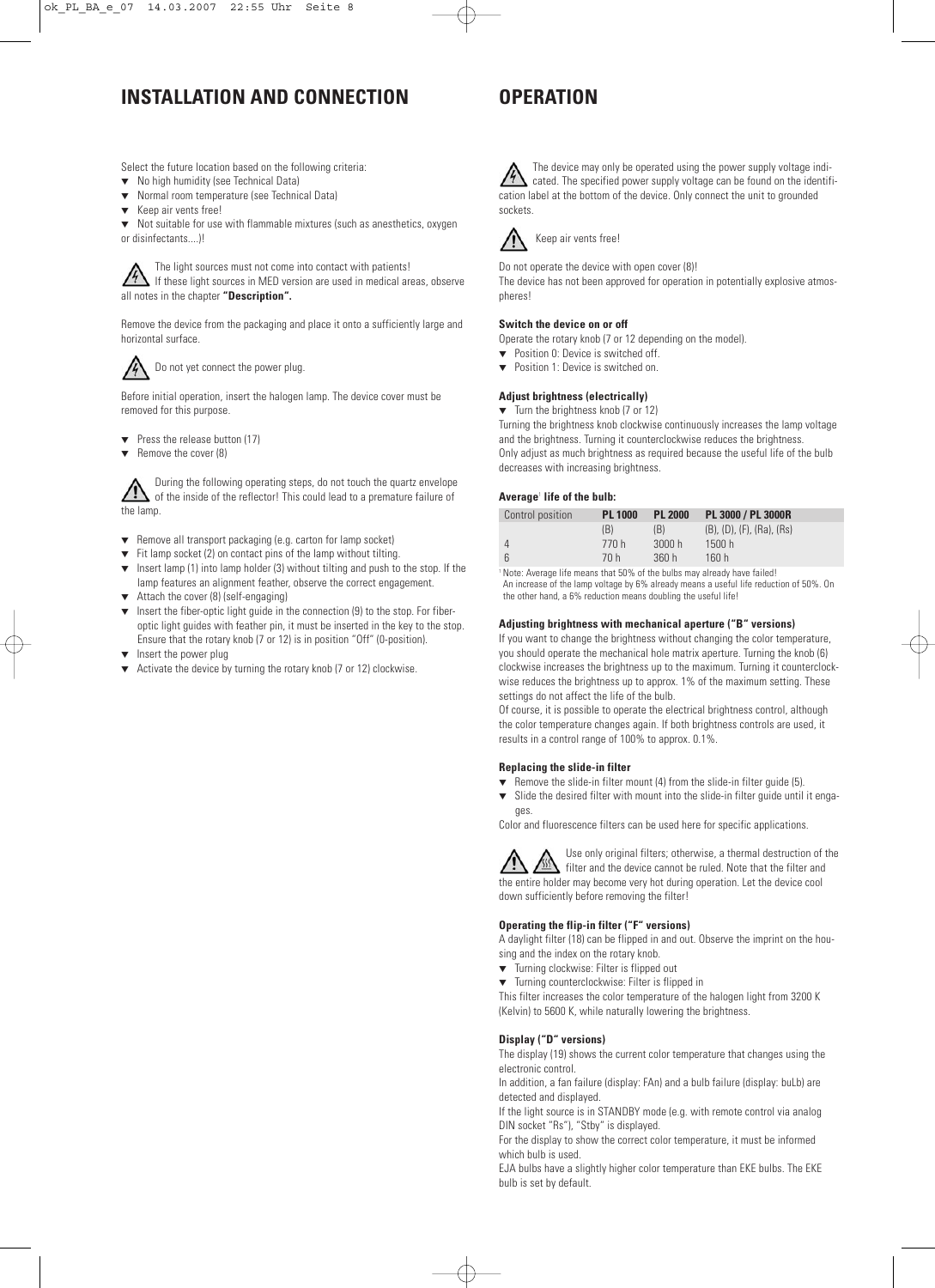After switch-on, the SETUP mode is reached by activating the potentiometer. As long as a small dot is shown at the top left, the SETUP mode can be activated by turning the potentiometer up and down twice, whereby a slow movement of the potentiometer increases the display time of the dot. If the dot disappeared, the SETUP mode can no longer be activated.

To recognize an up and down movement of the potentiometer, the poten- $\sqrt{v}$ tiometer must be moved from a position less than 2 to a position greater than 3 and finally back to less than 2 in approx. 1 second. The device must not be switched off during this time!

SET displayed in SETUP mode. If the potentiometer is now turned up and down once in a short time, the SETL mode is activated (bulb setting mode). Wait until the display switches to the currently set bulb (e.g. L 1), and then scroll through the possible values (here: 1 for EKE, 2 for EJA) by turning the potentiometer up and down. After a short pause, the set value flashes and must immediately be confirmed by turning the potentiometer up and down (after confirmation, the values stops flashing); otherwise, the value is not stored.

The SETUP mode is now finished, but as long as the dot is still visible at the tope left the SETUP mode can be reactivated by turning the potentiometer twice up and down.

If the device features an RS232 socket, the display is used for additional settings (e.g. address, baud rate). An exact description of the setting options in connection with the RS232 interface can be found on the supplement sheet accompanying the light source.

#### **Analog remote socket ("Ra" versions)**

The 6-pin DIN socket (20) can be used to remotely control the light source. Possible actions are:

- ▼ Switch to STANDBY mode
- ▼ Control electrically

An exact technical description of the socket and the accessories can be found on the supplement sheet accompanying the light source.

#### **RS232 socket ("Rs" versions)**

The D-Sub socket (21) can be used to remotely control the light source via an RS232 interface. Possible actions are:

- ▼ Switch to STANDBY mode
- ▼ Control electrically
- Remotely control several light sources
- ▼ Querying error reports

An exact technical description of the interface and the accessories can be found on the supplement sheet accompanying the light source.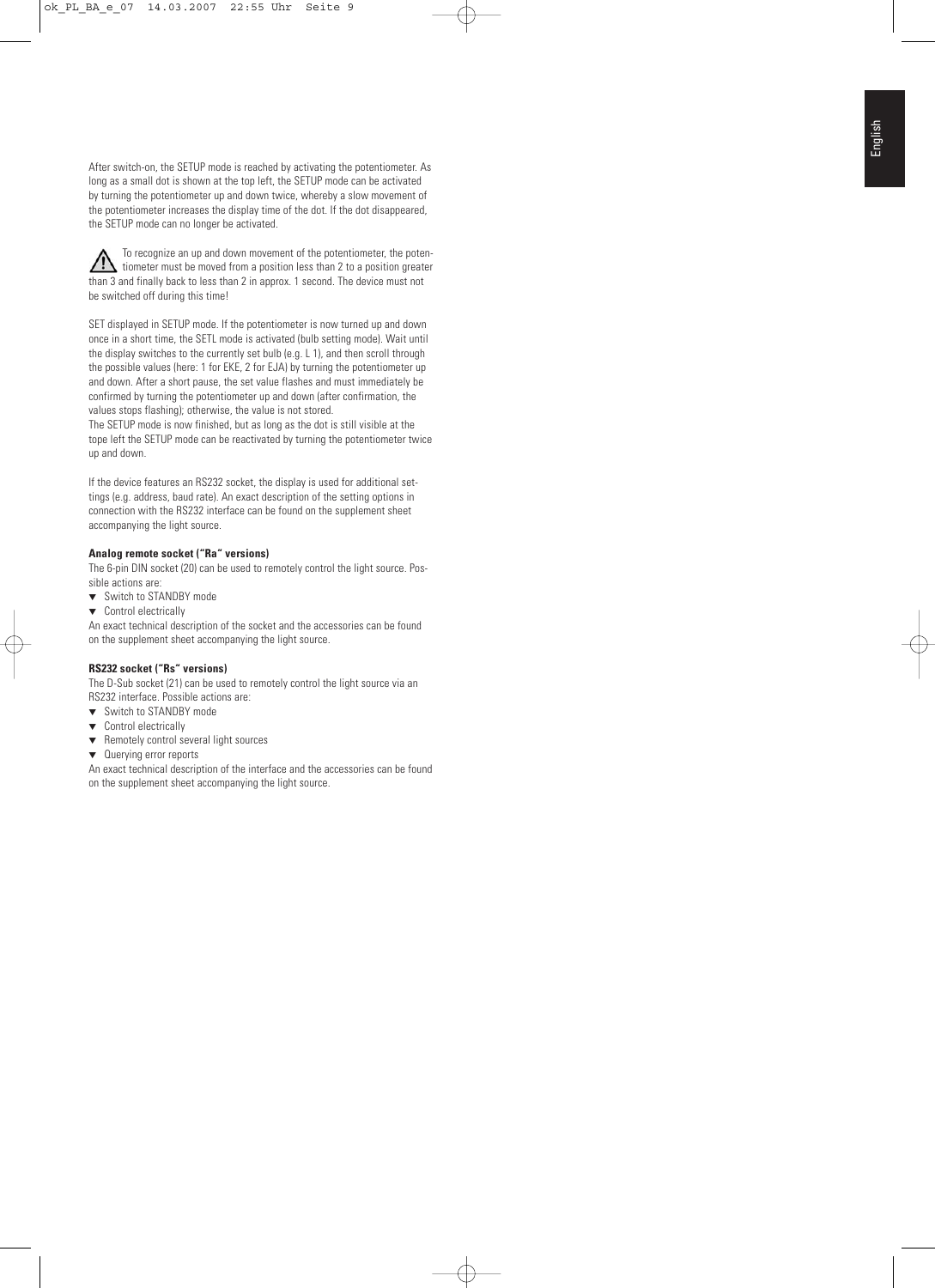## **TROUBLESHOOTING**

- ▼ First, check whether the power cable is inserted at the light source and in a working power socket.
- ▼ Ensure the that light source is switched on.

#### **No light**

| <b>Cause</b>                                                | <b>Fault elimination</b>                                                                                       |
|-------------------------------------------------------------|----------------------------------------------------------------------------------------------------------------|
| Defective bulb:                                             | Replace bulb                                                                                                   |
| Defective fuse:                                             | Replace primary fuse                                                                                           |
| Temperature monitor tripped:<br>(does not apply to PL 1000) | The device overheated. Clear ventilation holes and let the device cool down until it switches itself on again. |
| Defective lamp socket                                       | Replace lamp socket                                                                                            |
| Defective switched-mode power supply                        | Return device for repair                                                                                       |
| <b>Insufficient light</b> (not for PL 1000)                 |                                                                                                                |

**Cause Fault removal** 

Bulb remains at the minimum setting (dimmed) despite moving the electrical brightness knob. Fan failure: **Return device for repair** 



Note: A defective bulb can also cause a fan standstill or a speed reduction.

## **REPLACING DEFECTIVE PARTS**

Use only original spare parts! If this is not done, it can lead to personal injury and material damage. Refer to the "Spare Parts" section for component codes. Repairs which are not described in this document must only be carried out by authorized workshops!



Before opening the device, always pull the power plug!

Do not touch the quartz envelope or the inside of the lamp reflector! This drastically shortens the life of the bulb. Grasp the bulb only at the outside of the reflector or close to the contact pins. Always let hot bulbs and their environment cool off sufficiently.

#### **Replacing the bulb**

Light source and bulb must be cooled off sufficiently before changing the bulb!

- $\blacktriangledown$  Switch off the device (7, 12) and pull the power plug (13)
- ▼ Let the defective bulb cool off (min. 10 minutes).
- Press the release button (17)
- ▼ Remove the cover (8)



During the following operating steps, do not touch the quartz envelope and the inside of the reflector!

- ▼ Pull up the defective halogen lamp (1) together with the lamp socket (2) from the lamp holder (3)
- Pull the defective bulb (1) out of the lamp socket (2)
- $\blacktriangledown$  Insert the new bulb in the lamp socket (2) without tilting
- Insert lamp (1) into lamp holder (3) without tilting and push to the stop. If the lamp features an alignment feather, observe the correct engagement.
- Attach the cover (8) (self-engaging)

#### **Replacing the lamp socket**

As soon as the lamp socket (2) shows burn-off signs between the contacts, it must be replaced.

As a guiding value, a replacement of the lamp socket is recommended after 5 replaced bulbs.

- ▼ The procedure is identical to that described in the chapter **"Replacing the bulb**" up to the item "Remove the defective bulb (1) from the lamp socket  $(2)$ "
- Release 2 screws in the clamping bead (16) and pull out the old lamp socket.
- ▼ Pull the new lamp socket through the loop, insert it in the clamping bead and tighten the screws.
- ▼ The additional procedure is identical to that described in the chapter **"Replacing the bulb"** starting with the item "Insert new bulb in the lamp socket (2) without tilting".

#### **Replacing the heat-absorbing filter (PL 2000, PL 3000 and PL 3000R)**

Gasp the heat-absorbing filter only at the outer diameter! Do not contaminate the surfaces. Light source and heat-absorbing filter must be cooled off sufficiently before replacement. The heat-absorbing filter continues to be very hot after being switched off!

- ▼ Switch off the device (7, 12) and pull the power plug (13)
- ▼ Press the release button (17) and remove the cover (8)
- ▼ Completely remove the broken heat-absorbing filter (10)
- ▼ Insert the new heat-absorbing filter in the spring guide
- ▼ Attach the cover (8) (self-engaging)

#### **Replacing the primary fuse**



Use only original fuses according to the chapter "Technical Data"

- ▼ Switch off the device (7, 12) and pull the power plug (13)
- ▼ Pull out the fuse tray (15) (snap lock).
- ▼ Remove defective fuses (11) and replace them with spare fuses (12).
- ▼ Snap in the fuse tray 15) again.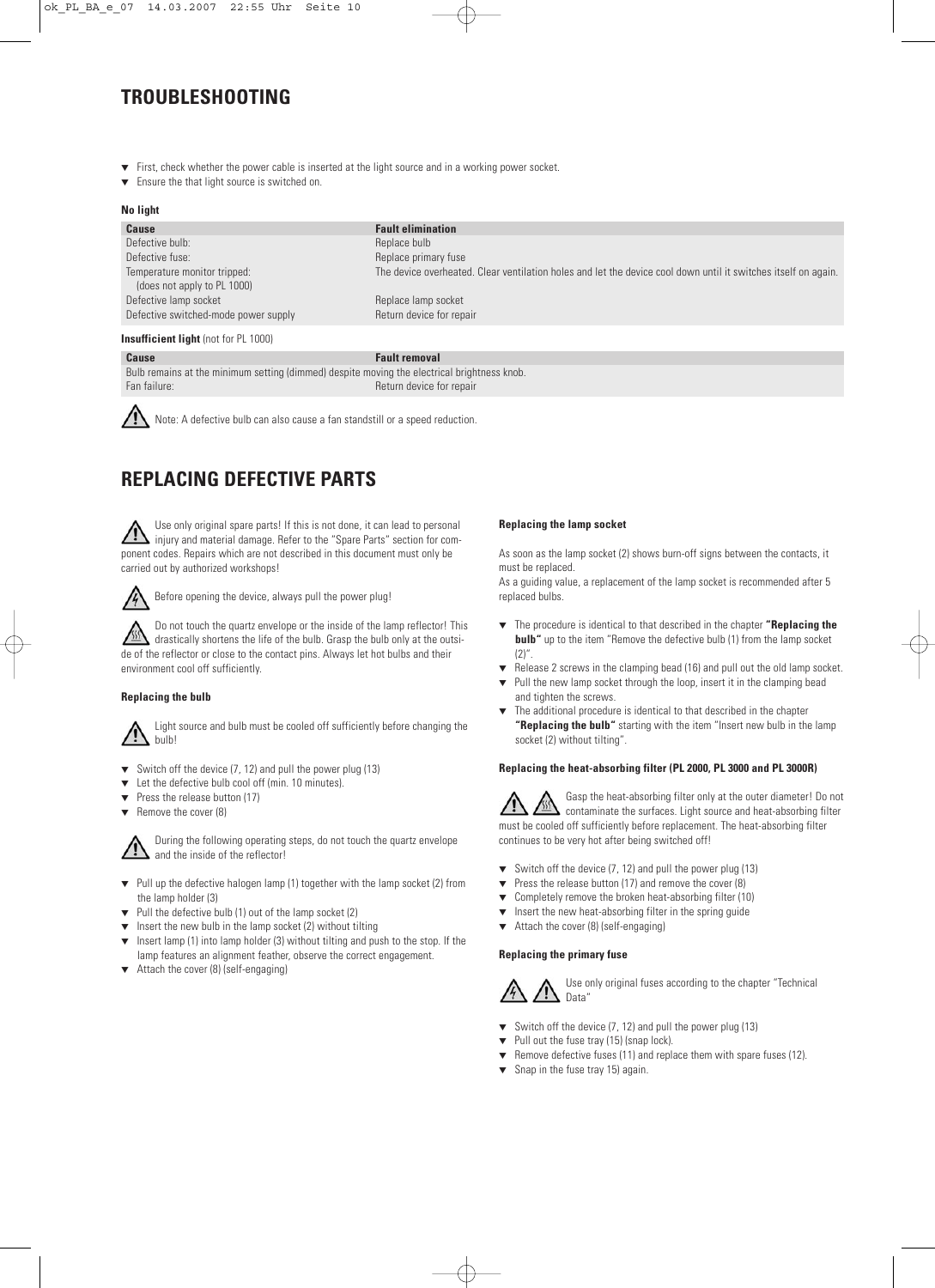## **SPARE PARTS AND ACCESSOIRES**

|                                                                                                                                                                             | <b>PL 1000</b> | <b>PL 2000</b>                        | PL 3000/PL 3000R          |  |  |  |  |  |  |
|-----------------------------------------------------------------------------------------------------------------------------------------------------------------------------|----------------|---------------------------------------|---------------------------|--|--|--|--|--|--|
| Halogen lamp (1)                                                                                                                                                            | EOGH-EKZ       | E0GH-64637                            | EOGH-EKE / EOGH-EJA       |  |  |  |  |  |  |
| Lamp socket (2)                                                                                                                                                             | EOG-FH.006     | EOG-FH.006                            | EOG-FH.006                |  |  |  |  |  |  |
| Heat-absorbing filter (10)                                                                                                                                                  |                | 593-56-026                            | 593-56-026                |  |  |  |  |  |  |
| Slide-in filter mount, empty (4)                                                                                                                                            | 593-37-006     | 593-37-006                            | 593-37-006                |  |  |  |  |  |  |
| Primary fuse for 230-240 V (11)                                                                                                                                             | ESG5-T0.5      | ESG5-T1.25                            |                           |  |  |  |  |  |  |
|                                                                                                                                                                             |                | ESG5-T2.5                             | ESG5-T1.25 not PL3000R(B) |  |  |  |  |  |  |
| Primary fuse for 100-120 V (11)                                                                                                                                             | ESG5-T0.8      |                                       | ESG5-T2.5                 |  |  |  |  |  |  |
| Primary fuse for 100-240 V (11)                                                                                                                                             |                | PL 1000, PL 2000, PL 3000/PL 3000R    | ESG5-T2.5 for PL3000R(B)  |  |  |  |  |  |  |
| 6-pin Din plug for "Ra"                                                                                                                                                     |                | EVR04-S6S (DIN 41524)                 |                           |  |  |  |  |  |  |
|                                                                                                                                                                             |                |                                       |                           |  |  |  |  |  |  |
| Slide filter, blue                                                                                                                                                          |                | 593-30-001                            |                           |  |  |  |  |  |  |
| Slide filter, green                                                                                                                                                         |                | 593-30-002                            |                           |  |  |  |  |  |  |
| Slide filter, yellow                                                                                                                                                        |                | 593-30-003                            |                           |  |  |  |  |  |  |
| Slide filter, red                                                                                                                                                           |                | 593-30-004                            |                           |  |  |  |  |  |  |
| Slide filter daylight 5600K                                                                                                                                                 |                | 593-30-005                            |                           |  |  |  |  |  |  |
| Power supply cable 3-pin IEC320 for:                                                                                                                                        |                |                                       |                           |  |  |  |  |  |  |
| EU                                                                                                                                                                          |                | ELN-3.001                             |                           |  |  |  |  |  |  |
| СH                                                                                                                                                                          |                | ELN-3.002                             |                           |  |  |  |  |  |  |
| J                                                                                                                                                                           |                | ELN-3.003                             |                           |  |  |  |  |  |  |
| UK                                                                                                                                                                          |                | ELN-3.004                             |                           |  |  |  |  |  |  |
| AUS                                                                                                                                                                         |                | ELN-3.006                             |                           |  |  |  |  |  |  |
| IT                                                                                                                                                                          |                | ELN-3.009                             |                           |  |  |  |  |  |  |
| USA "Hospital Grade"                                                                                                                                                        |                | ELN-3.010                             |                           |  |  |  |  |  |  |
|                                                                                                                                                                             |                |                                       |                           |  |  |  |  |  |  |
| Flexible fiber-optic light guide                                                                                                                                            |                |                                       |                           |  |  |  |  |  |  |
| Available in different diameters and lengths, single and double-armed                                                                                                       |                |                                       |                           |  |  |  |  |  |  |
| Active diameter                                                                                                                                                             |                | $3/4.5/7$ mm                          |                           |  |  |  |  |  |  |
| Length                                                                                                                                                                      |                | 800 / 1200 / 1600 mm                  |                           |  |  |  |  |  |  |
| <b>Incident lights</b>                                                                                                                                                      |                |                                       |                           |  |  |  |  |  |  |
| The fiber optic incident light illumination consists of a double-armed gooseneck, which is mounted directly to the microscope stand and connected with the cold-light       |                |                                       |                           |  |  |  |  |  |  |
| source via a flexible fiber-optic light guide.                                                                                                                              |                |                                       |                           |  |  |  |  |  |  |
| Active diameter per arm                                                                                                                                                     |                | 4 mm                                  |                           |  |  |  |  |  |  |
| Connecting cable                                                                                                                                                            |                | 800 / 1600 mm                         |                           |  |  |  |  |  |  |
| Long goosenecks 2-armed                                                                                                                                                     |                | 550 mm                                |                           |  |  |  |  |  |  |
| <b>Goose-neck light guide</b>                                                                                                                                               |                |                                       |                           |  |  |  |  |  |  |
| 1 and 2-armed available                                                                                                                                                     |                |                                       |                           |  |  |  |  |  |  |
| Active diameter per arm                                                                                                                                                     |                | 4 mm                                  |                           |  |  |  |  |  |  |
| Arm length                                                                                                                                                                  |                | 550 mm                                |                           |  |  |  |  |  |  |
| <b>Ring illuminators</b>                                                                                                                                                    |                |                                       |                           |  |  |  |  |  |  |
| Available as 4-segment ring illuminator and as split ring illuminator with flexible connecting cables of different lengths. A variety of adapters allows for optimum use    |                |                                       |                           |  |  |  |  |  |  |
| and the application for all types of stereomicroscopes.                                                                                                                     |                |                                       |                           |  |  |  |  |  |  |
| Inner diameter                                                                                                                                                              |                | 66 mm                                 |                           |  |  |  |  |  |  |
| Height                                                                                                                                                                      |                | 24 mm                                 |                           |  |  |  |  |  |  |
| Length of connecting cable                                                                                                                                                  |                | 800 / 1200 / 1600 mm                  |                           |  |  |  |  |  |  |
| <b>Accessories for ring illuminators</b>                                                                                                                                    |                |                                       |                           |  |  |  |  |  |  |
| The polarization filter set is used to suppress reflections. The diffuser allows for an optimum, homogenous and shadow-free illuminated area. The fluorescence filter       |                |                                       |                           |  |  |  |  |  |  |
| set is used for examining fluorescence in the visible area. Adapters are available for all stereomicroscopes. A focusing mount allows for light concentration according     |                |                                       |                           |  |  |  |  |  |  |
| to the desired working distance.                                                                                                                                            |                |                                       |                           |  |  |  |  |  |  |
| <b>Backlight</b>                                                                                                                                                            |                |                                       |                           |  |  |  |  |  |  |
| The backlight is used for transmitted illumination of transparent objects. Up to 2 flexible fiber-optic light guides can be used for illumination.                          |                |                                       |                           |  |  |  |  |  |  |
| <b>Insert filters</b>                                                                                                                                                       |                |                                       |                           |  |  |  |  |  |  |
| Color insert filters are available in many versions. The filter mounts allow for a simple filter exchange.                                                                  |                |                                       |                           |  |  |  |  |  |  |
| Filter diameter                                                                                                                                                             |                | 30 mm                                 |                           |  |  |  |  |  |  |
| Filter types                                                                                                                                                                |                | blue, green, yellow, red and daylight |                           |  |  |  |  |  |  |
| <b>Filter and focusing attachments</b>                                                                                                                                      |                |                                       |                           |  |  |  |  |  |  |
| Can be used together with all floxible fiber entia light quides, assessments and fiber entia insident lights. A bigh quality focusing attachment, an extensive filter range |                |                                       |                           |  |  |  |  |  |  |

Can be used together with all flexible fiber-optic light guides, goosenecks and fiber optic incident lights. A high-quality focusing attachment, an extensive filter range and a diffuser can be combined and are available for a variety of applications.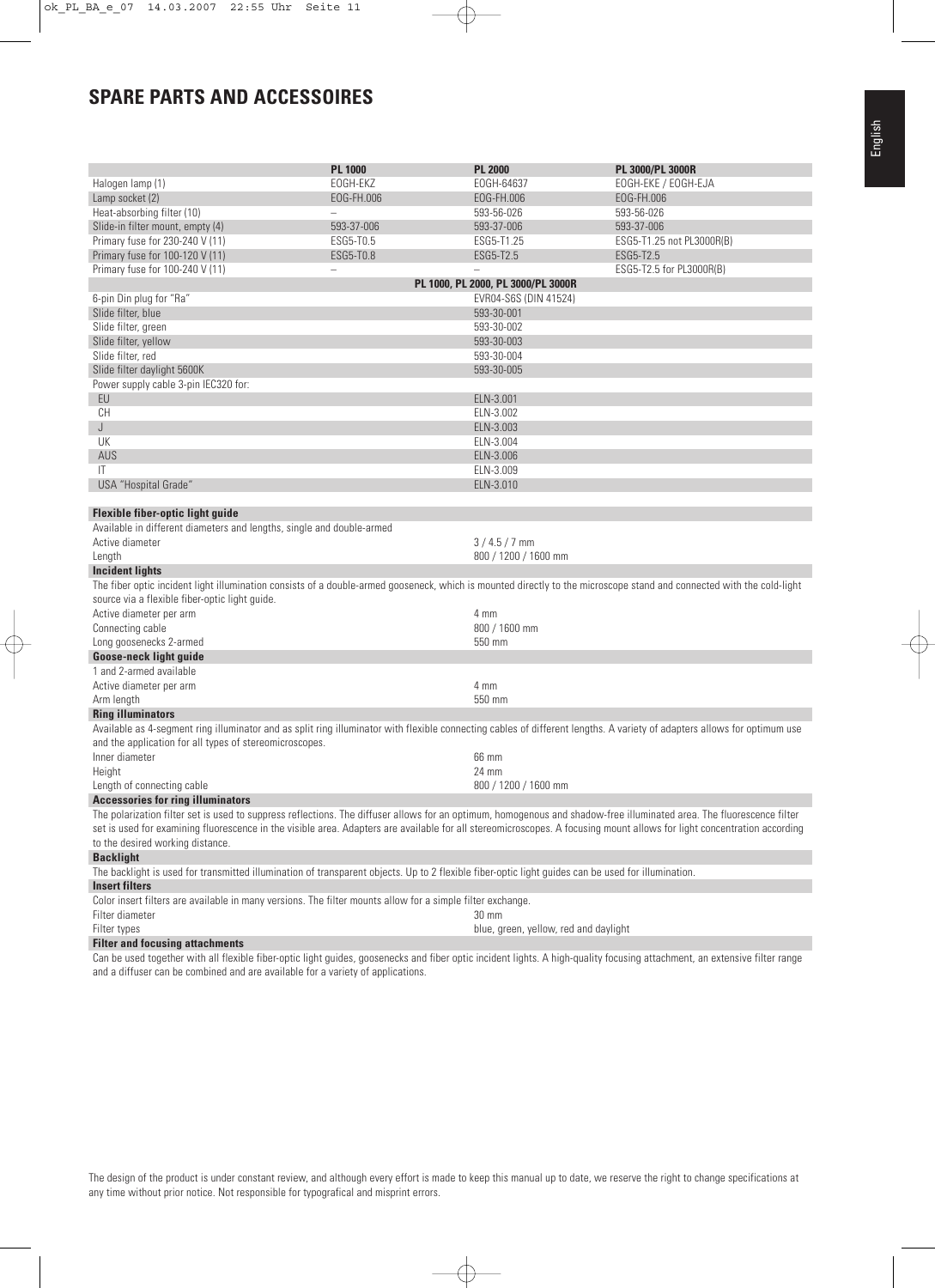

- 1 Halogenlampe<br>2 Lampensockel
	- Lampensockel
	- 3 Lampenhalter
- 4 Filterhalter<br>5 Führung für
- 5 Führung für Filterhalter<br>6 Mechanische Helligkeit
- 6 Mechanische Helligkeitsregelung ("B"-Modelle)
- 7 Siehe 12, nur bei "B"-Modellen
- 8 Deckel mit Tragegriff
- 9 Anschluß für Lichtleiter
- 10 Wärmeschutzfilter<br>11 Primärsicherung
- Primärsicherung
- 12 Ein/Aus Drehschalter
	- + elektrischer Helligkeitsregler
- 13 Netzkabel<br>14 Buchse für
- 14 Buchse für Netzkabel<br>15 Sicherungshalter
- 15 Sicherungshalter<br>16 Klemmleiste für L
- Klemmleiste für Lampensockel
- 17 Entriegelungsknopf
- 18 Einschwenkfilter ("F"-Modelle)<br>19 Display ("D"-Modelle)
- 19 Display ("D"-Modelle)<br>20 Analoge Remote Buchs
- 20 Analoge Remote Buchse ("Ra"-Modelle)<br>21 RS232 Buchse ("Rs"-Modelle)
- RS232 Buchse ("Rs"-Modelle)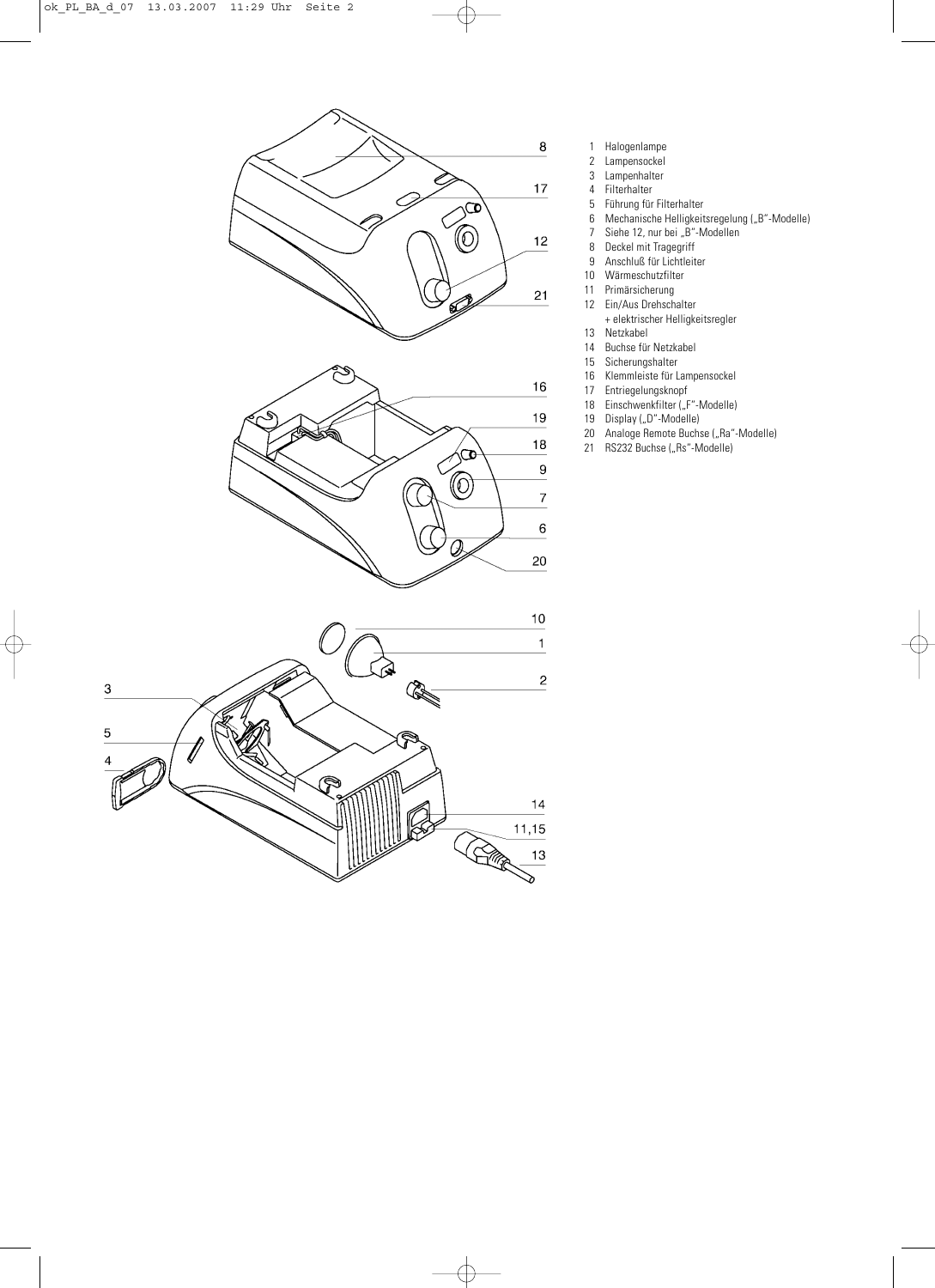### **BEDIENUNGSANLEITUNG FÜR PL 1000 (B), PL 2000 (B), PL 3000 (B) (D) (F) (Ra) (Rs) und PL 3000R (B)**

Bitte lesen Sie vor Inbetriebnahme der Kaltlichtquelle die komplette Bedienungsanleitung!

#### **Technische Daten**

| Typenbezeichnung                |                | <b>PL 1000</b>                                         | <b>PL 2000</b>  | <b>PL 3000</b>  | <b>PL 3000R</b>        |  |  |  |  |  |
|---------------------------------|----------------|--------------------------------------------------------|-----------------|-----------------|------------------------|--|--|--|--|--|
| Mögliche Varianten B            |                | B                                                      | B, D, F, Ra, Rs | B               |                        |  |  |  |  |  |
| Artikelnummer<br>230-240 V ±10% |                | 596-20-1501                                            | 596-20-250      | 596-20-350      |                        |  |  |  |  |  |
|                                 | 100-120 V ±10% | 596-20-160                                             | 596-20-260      | 596-20-360      |                        |  |  |  |  |  |
|                                 | 100-240 V ±10% |                                                        |                 | 596-20-380      |                        |  |  |  |  |  |
| Netzfrequenz                    |                | $50 - 60$ Hz                                           | $50 - 60$ Hz    | $50 - 60$ Hz    | $50 - 60$ Hz $\pm 5\%$ |  |  |  |  |  |
| Leistungsaufnahme max 50 VA     |                | max 150 VA                                             | max 200 VA      | max 200 VA      |                        |  |  |  |  |  |
| Lampenspannung                  |                | max. 11,9 V                                            | max 13 V        | max 21,4 V      | max 21,4 V             |  |  |  |  |  |
| Halogen-Reflektorlampe          |                | 30 W/10,8 V                                            | 100 W/12 V      | 150 W/21 V      | 150 W/21 V             |  |  |  |  |  |
| Primärsicherung                 | 230/240 V      | T500 mAH                                               | T1,25 AH        | T1,25 AH        | T2,5 AH für            |  |  |  |  |  |
|                                 | 100/120 V      | T800 mAH                                               | <b>T2.5 AH</b>  | <b>T2.5 AH</b>  | 100-240 V              |  |  |  |  |  |
|                                 |                | IEC 127-2/5 & UL, 5 x 20 mm, time-lag (träge)          |                 |                 |                        |  |  |  |  |  |
| Dimensionen Höhe/Breite/Tiefe   |                | 120/168/268 mm                                         | 120/168/268 mm  | 120/168/268 mm  | 120/168/268 mm         |  |  |  |  |  |
| Gewicht                         |                | $1,3$ kg                                               | $1,5$ kg        | 1,6 kg          | $1,6$ kg               |  |  |  |  |  |
| Farbtemperatur                  |                | 3200 K                                                 | 3250K           | 3250 K          | 3250K                  |  |  |  |  |  |
| Durchmesser Lichtleiter max.    |                | $10 \text{ mm}$                                        | $13 \text{ mm}$ | $13 \text{ mm}$ | $13 \text{ mm}$        |  |  |  |  |  |
| Betriebsumgebung                |                | 10-40 °C <sup>2</sup> und 30-70 % relative Luftfeuchte |                 |                 |                        |  |  |  |  |  |
| Lagerung/Transport              |                | 0-40 °C und 30-70 % relative Luftfeuchte               |                 |                 |                        |  |  |  |  |  |
| Schutzart (Schutzklasse)        |                |                                                        |                 |                 |                        |  |  |  |  |  |
| Deklaration                     |                | CE                                                     | <b>CE</b>       | CE              | <b>CE</b>              |  |  |  |  |  |
| Medizinische Klassifizierung    |                |                                                        |                 |                 |                        |  |  |  |  |  |
| (nur bei MED-Varianten)         |                |                                                        | <b>BF</b>       | <b>BF</b>       |                        |  |  |  |  |  |

<sup>1</sup> bei PL1000 nur 230 V (nicht 230-240 V)

<sup>2</sup> Die Lichtquellen sind zwar für den Betrieb bis 40 °C geeignet, doch sinkt die Lebensdauer von Elektronikbauteilen und Lampe extrem. Für optimalen Betrieb sollte die Umgebungstemperatur nicht höher sein als 25 °C.

## **BESCHREIBUNG**

Mit dem Kauf dieses Produktes erwerben Sie eine hochwertige Kaltlichtquelle, die überall dort Anwendung findet, wo man viel Licht ohne Wärmeentwicklung benötigt. Sie dient zur Objektbeleuchtung bei Mikroskopen. Zumeist werden faseroptische Ringlichter angesteckt, die am Mikroskopobjektiv befestigt werden. Alternativ kann man Schwanenhälse oder flexible Lichtleiter anstecken.

Als Leuchtmittel dienen dabei Halogenkaltlichtspiegellampen (1) unterschiedlicher Leistungsabstufungen. Mittels eines speziellen Wärmeschutzfilters (10) wird die Wärme reflektiert, wobei das benötigte sichtbare Licht zur Gänze durchgelassen wird. Um die entstehende Wärme abführen zu können, ist bei allen Typen außer der **PL1000** ein Axiallüfter eingebaut. Das Leuchtmittel wird durch einen elektronischen Schaltnetzteil betrieben, der dem neuesten Stand der Technik entspricht und speziell für diese Kaltlichtquellen entwickelt wurde. Um das Gerät einzuschalten, drehen Sie den Knopf (7 oder 12) im Uhrzeigersinn, von einer Minimumstellung bis zur Maximalstellung. Drehen Sie ihn ganz nach links, bis ein deutliches Klicken hörbar wird, um die Kaltlichtquelle abzuschalten. Mit diesem Stellknopf wird die Kaltlichtquelle elektrisch geregelt (gedimmt). Dadurch ändert sich aber auch die Farbtemperatur, sodass im gedimmten Zustand das Licht rötlicher erscheint als in der Maximalstellung. Wird eine konstante Farbtemperatur gefordert, so muss mit einer Lochrasterblende das Licht mechanisch abgeblendet werden.

Alle Ausführungen mit dem Buchstaben "B" in der Typenbezeichnung besitzen zusätzlich zur elektronischen Helligkeitsregelung ein Blendenrad, mit dem man die Lichtmenge von 100% bis ca. 1% bei gleichbleibender Farbtemperatur regeln kann. Zusätzlich kann natürlich auch elektronisch geregelt werden, wobei sich dann die Farbtemperatur wiederum ändert. Mit dem Einschubfilter (4) können diverse Filter in das Gerät geschoben werden.

Alle Ausführungen mit Display (19) (erkennbar am Buchstaben **"D"** in der Typenbezeichnung) zeigen beim elektrischen Dimmen die aktuelle Farbtemperatur an. Zusätzlich werden Lüfter- und Lampenausfall am Display angezeigt.

Alle Ausführungen mit einem "F" in der Typenbezeichnung besitzen an der Front eine Einschwenkvorrichtung (18) für einen Filter (Tageslichtfilter für eine Farbtemperatur von ca. 5600K).

"Ra" in der Typenbezeichnung bedeutet, dass die Lichtquelle eine DIN-Buchse für die Fernsteuerung (20) besitzt. Damit kann man die Lichtquelle analog dimmen und in den Standby-Modus schalten.

**"Rs"** in der Typenbezeichnung bedeutet, dass die Lichtquelle eine 9-polige RS232 D-Sub Buchse (21) besitzt. Hiermit kann die Lichtquelle über eine RS232 Schnittstelle gedimmt und in den Standby-Modus geschalten werden. Bei gleichzeitigem Vorhandensein eines Displays kann man die Adressbelegung und andere RS232 Daten abfragen.

Die Ausführungen "Rs" und "Ra" können nicht zugleich in einem Gerät gebaut werden.

**PL3000R(B)** besitzt eine analoge Remotebuchse, die den Anschluss einer Handfernbedienung bzw. eines seriellen Interfaces zur computerunterstützten Steuerung der Lichtquelle ermöglicht (Zubehör: RS232-Interface und Fernsteuerung, für Pinbelegung siehe Zubehörbeschreibung). Weiters kommt hier ein PFC (power factor correction) Schaltnetzteil zur Anwendung, der einen weltweiten Betrieb der Lichtquelle ermöglicht (100-240 V) und zugleich rippelfrei ist.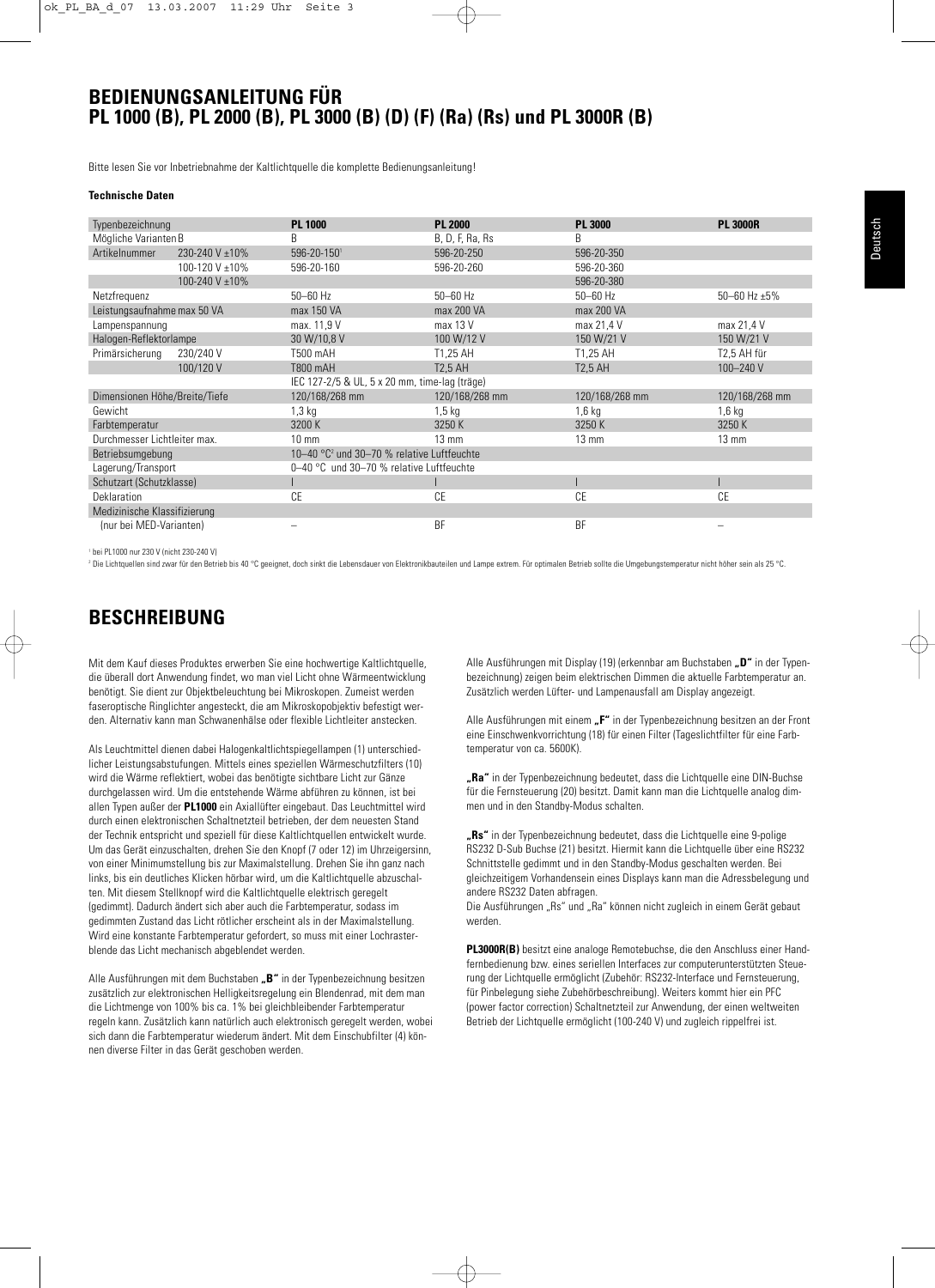## **VERWENDETE SYMBOLE AM GERÄT HINWEISE ZUR IHRER SICHERHEIT**

Sicherungssymbol: Verwenden Sie nur Sicherungen des angeführten  $TxXAH$ Typs!



Intensitätsskala: Je größer der Wert ist, den Sie einstellen, desto mehr Licht erhalten Sie!



CE Konformitätszeichen: Bestätigt Konformität mit Niederspannungsrichtlinie (Leuchten) 73/23/EEC und EMV-Richtlinie 89/336/EEC.

 $\left(\Delta\right)$ cTÜVus Zeichen: bestätigt Konformität mit UL2601-1.

Leuchten, geeignet zur direkten Befestigung auf normal entflammbaren 正 Befestigungsflächen.

 $\left[\begin{array}{c} \begin{array}{c} \text{SN: 41234} \\ \text{231} \end{array} \\ \end{array}\right]$ 

Das Baujahr ist an diesem Symbol ersichtlich und lässt  $\sqrt{\phantom{a}$  Zählnummer<br>Baujahr sich aus der 1. (linken) Stelle der 5stelligen Geräte-Seriennummer am Typenschild ableiten. (z.B. 01234 bedeutet Baujahr 2000, 41234 Baujahr 2004).

Einige Lichtquellen gibt es auch in Medizin-Ausführung (erkennbar am hier nebenan abgebildeten "BF" Symbol am Typenschild) für Anwendungen im medizinischen Bereich. Diese Lichtquellen erfüllen zusätzlich zur Leuchtennorm EN60598 auch noch die Norm für Medizinische Elektrische Geräte EN60601-1, allerdings ist vom Systemhersteller die CE Deklaration für Medizinprodukte unbedingt einzuholen. Die Lichtquelle wird nur als Komponente eines Systems betrachtet und besitzt selbst



keine CE Deklaration für Medizinprodukte. Ohne dieser CE Deklaration darf die Lichtquelle nicht im medizinischen Bereich eingesetzt werden. Weiters müssen alle nationalen Gesetze eingehalten werden. Diese MED-Lichtquellen sind gebaut für Anwendungsteile vom Typ BF, das heißt, der Lichtleiteranschluss (Flansch) ist vom restlichen Gerät und von der Schutzerde isoliert.



## Die Lichtquelle darf nicht mit dem Patienten in Kontakt kommen!!

**Betrieb der Lichtquellen in den USA und Kanada:**

Ist das "cTÜVus" Symbol am Typenschild angebracht, so ist das Gerät konform zu UL2601-1 gebaut. Alle anderen für den Betrieb notwendigen Normen und Gesetze für Medizinprodukte (FDA, FCC...) muss der lokale Händler erfüllen und dem Betreiber nachweisen. Ohne dieser Nachweise darf das Gerät nicht im Medizin-Bereich in Betrieb genommen werden.

Außerdem ist darauf zu achten, dass diese Lichtquellen mit einem speziellen "Hospital-Grade" oder "Hospital Only" Netzkabel auszustatten sind. Die Lichtquelle darf nicht mit dem Patienten in Kontakt kommen!!

In dieser Betriebsanleitung werden folgende Gefahrensymbole verwendet:



Warnung vor gefährlicher elektrischer Spannung! Warnung vor einer Gefahrenstelle.

Begleitende Dokumentation beachten!



Dieses Kapitel behandelt die Sicherheitshinweise, die beim Einsatz des Gerätes unbedingt einzuhalten sind. Eine andere Verwendung als in dieser Bedienungsanleitung beschrieben ist nicht zulässig und kann zu Beschädigungen dieses Produktes führen oder Gefahren hervorrufen!

Beachten Sie in Ihrem eigenen Interesse alle Sicherheitshinweise, die auf dem Gerät und in dieser Bedienungsanleitung angeführt werden.

**Zielpublikum:** Personen, die mit dem Gerät oder Zubehör dieses Gerätes arbeiten, müssen diese Bedienungsanleitung unbedingt lesen und der Betreiber muß sicherstellen, das die Benutzer den Inhalt dieser Anleitung verstanden haben. Dies gilt insbesondere für das Kapitel "Hinweise zu Ihrer Sicherheit".

**Produktbeobachtungspflicht:** Der Benutzer muss bei Veränderungen des Betriebsverhalten oder an sicherheitsrelevanten Geräteteilen den Betrieb sofort einstellen (Netzstecker ziehen!) und eine zuständige Person oder den Hersteller darüber informieren.

**Aufbewahrungsort der Betriebsanleitung:** Es wird empfohlen, die Betriebsanleitung in unmittelbarer Nähe des Geräts aufzubewahren, um sicherzustellen, dass sie im Bedarfsfall sofort vom Benutzer eingesehen werden kann.

**Gesetzliche Vorschriften:** Die allgemein gültigen nationalen und lokalen Sicherheits- und Unfallverhütungsvorschriften und Gesetze sind ebenso einzuhalten wie die ergänzenden Benutzerrichtlinien des Betreibers.

#### **Technische Änderungen am Gerät sind in jedem Fall zu unterlassen!**

Achtung! Die Lampe und Teile in unmittelbarer Nähe können heiß sein. Die heiße Lampe und benachbarte Teile können bei Berührung zu Verbrennungen führen. Vor dem Abnehmen des Deckels und Wechseln der Lampe muss man das Gerät unbedingt ausreichend abkühlen lassen (ca. 10-15 Minuten). Unbedingt den Netzstecker vorher abziehen!

Die Halogen-Reflektorlampe muss für optimale Funktion exakt platziert sein.



Blicken Sie niemals direkt in die Lampe oder Lichtleiter, wenn diese eingeschaltet ist, da Sie sonst Augenverletzungen riskieren!

Als verbindliche Einsatzgrenzen gelten die Angaben im Kapitel "Technische Daten".

Betreiben Sie das Gerät nicht in der Nähe von Wasser oder in Räumen mit extremer Luftfeuchtigkeit.

In unmittelbarer Nähe des Gerätes sollen niemals brennbare Materialien platziert sein. Das Gerät ist von jeglichen Hitzequellen fernzuhalten. Dieses Produkt ist nicht für den Einsatz in explosionsgefährdeten Bereichen zugelassen! Nicht für den Einsatz mit brennbaren Gemischen (wie z.B. Anästhesiemittel, Sauerstoff oder Desinfektionsmittel....) geeignet!

Halten Sie die Lüftungsöffnungen des Gerätes stets frei, um keine Überhitzung zu verursachen. Stellen Sie sicher, dass die freie Luftumwälzung durch nichts beeinträchtigt wird.

Verschütten Sie niemals Flüssigkeit auf dem Gerät, und schieben Sie keine Fremdkörper in das Gerät! Sie könnten dadurch Elektroschocks oder Geräteschäden auslösen.

Das Gerät darf nur mit der vorgeschriebenen Netzspannung betrieben werden.

Öffnen Sie niemals das Gerät oder Komponenten, außer es wird später in dieser Anleitung ausdrücklich darauf hingewiesen.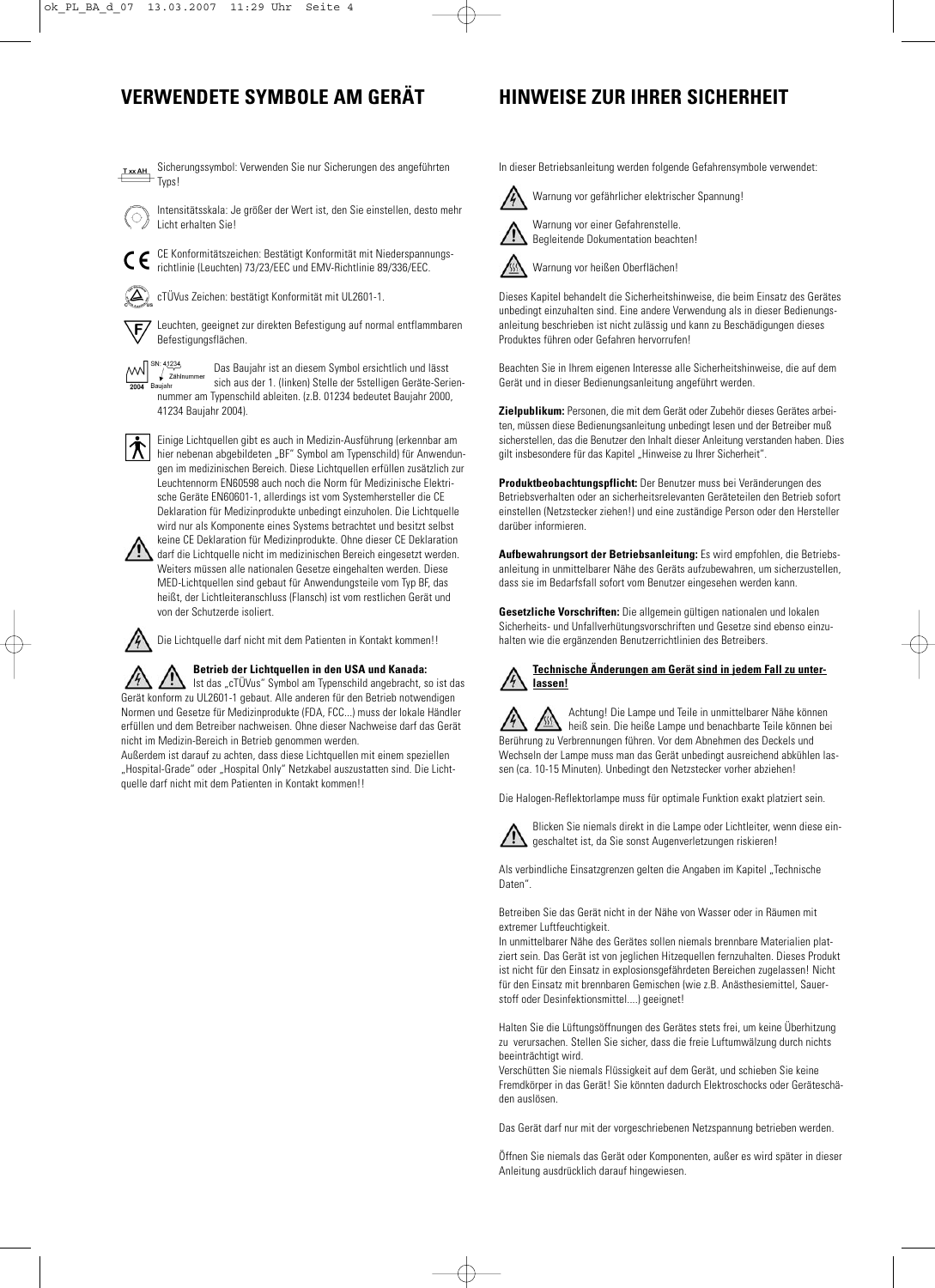**Reinigung:** Trennen Sie das Produkt vor der Reinigung vom Stromnetz und verwenden Sie zur Reinigung nur ein feuchtes Tuch aber auf keinen Fall brennoder entflammbare Flüssigkeiten. Falls versehentlich Flüssigkeit ins Innere des Geräts gelangt, Gerätestecker sofort abziehen und Gerät zur Servicestelle bringen.

**Wartung:** Sämtliche nationale Gesetze und Normen für regelmäßige Inspektion müssen vom Betreiber eingehalten werden. Spätestens alle 2 Jahre muß eine Inspektion durchgeführt werden, die nur von Fachkräften ausgeführt werden darf, die die Sicherheit des Gerätes beurteilen, mögliche Auswirkungen und Gefahren erkennen und die Richtlinien- und Normenkonformität feststellen können. Diese Prüfungen sollten mindestens umfassen: Schutzleiter Prüfung, Ableitstrom Prüfung, Sichtkontrolle mit Reinigung und Funktionstest

**Ersatzteile:** Es dürfen nur Originalersatzteile verwendet werden. Andernfalls können Personen- oder Sachschäden entstehen. Die Artikelnummern sind im Kapitel "Ersatzteile" angeführt.

**Verantwortung:** Der Betreiber ist als übergeordnete juristische Person verantwortlich für die bestimmungsgerechte Verwendung des Produkts sowie für die Information anderer Benutzer und legt die Kompetenzen für die Gerätebedienung fest.

**Entsorgung:** Beachten Sie alle nationale Umweltauflagen und Gesetze für die Entsorgung des Gerätes oder Teile dessen. Trennen Sie die Komponenten (z.B. nach Kunststoff, Elektronik, Lampen, Metalle...) und entsorgen Sie diese bei nationalen Entsorger!

Ziehen Sie das Netzkabel ab, wenn das Gerät längere Zeit unbenutzt bleibt. Verwenden Sie nur Original-Netzkabel und verlegen Sie das Kabel so, dass es weder eingeklemmt noch durchtrennt werden kann. Verwenden Sie aus Sicherheitsgründen ausschließlich ein 3-poliges Netzkabel mit Schutzleiter.

In dieser Broschüre nicht beschriebene Reparaturen dürfen nur von autorisierten Werkstätten durchgeführt werden.

Der Hersteller haftet nicht für Schäden durch Nichtbeachtung obiger Hinweise!

**Stand der Technik:** Dieses Produkt entspricht dem letzten Stand der Technik unter Verwendung anerkannter sicherheitsrelevanter Normen und Regeln.

Dieses Gerät wurde nach folgenden Richtlinien und Standards konstruiert und gebaut.<br> $\blacktriangledown$  73/23/EEC:

- Niederspannungsrichtlinie (CE)
- ▼ 89/336/EEC: Elektromagnetische Verträglichkeit (CE)
- ▼ EN 60598-1: Leuchten
- ▼ EN 60601-1: Medizinische elektrische Geräte (bei MED Varianten)
- ▼ UL 2601-1: Medical Electrical Equipment (bei MED Varianten)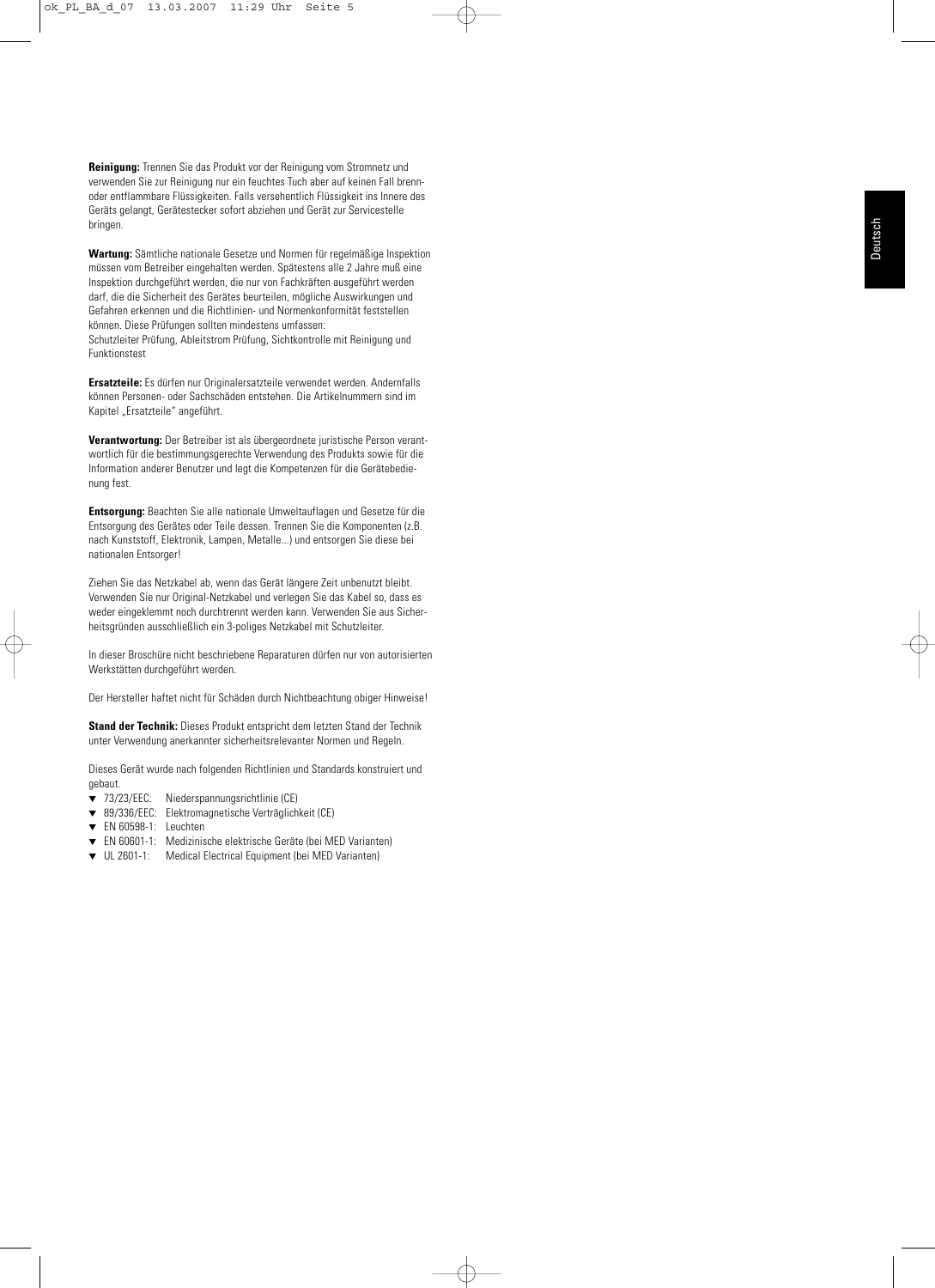## **EMV WARNHINWEISE**

Dieses Kapitel beschreibt die in der EN60601-1-2 (Elektromagnetic compatibility) geforderten Maßnahmen zur Gewährleistung der Elektomagnetischen Verträglichkeit (EMV).

Medizinische Elektrische Geräte unterliegen besonderen Vorsichtsmaß- $\triangle$ nahmen hinsichtlich der EMV. Eine Nichtbeachtung dieser Hinweise kann zu einer erhöhten Aussendung oder zu einer reduzierten Störfestigkeit des Gerätes oder Systems führen! Tragbare und mobile HF-Kommunikationseinrichtungen können medizinische elektrische Geräte beeinflussen!



Verwenden Sie im medizinischen Bereich und Anwendungsfall ausschließlich vom Hersteller dafür deklariertes Zubehör!

Stellen Sie das Gerät nicht unmittelbar neben andere und vermeiden Sie die Stapelung mit anderen Geräten. Sollte dies dennoch der Betrieb unbedingt erfordern, so ist das Gerät und System genau zu beobachten, damit der bestimmungsgemäße Betrieb in dieser Anordnung überprüft werden kann!

Verwenden Sie nur mitgelieferte Netzkabel (max. 2,5 m)! Längere und andere Netzkabel können zu einer erhöhten Aussendung oder zu einer reduzierten Störfestigkeit des Gerätes oder Systems führen!

#### **Elektromagnetische Störaussendung**

Das Gerät ist für den Einsatz in der unten beschriebenen elektromagnetischen Umgebung vorgesehen.

| Der Kunde oder Benutzer des Gerätes muss sicherstellen, dass der Einsatz in einer entsprechenden Umgebung erfolgt. |             |                                                                                                                                                                                                                            |  |  |  |  |  |
|--------------------------------------------------------------------------------------------------------------------|-------------|----------------------------------------------------------------------------------------------------------------------------------------------------------------------------------------------------------------------------|--|--|--|--|--|
| Störaussendungsprüfung                                                                                             | Konformität | Elektromagnetische Umgebung - Anleitung                                                                                                                                                                                    |  |  |  |  |  |
| HF-Störaussendungen<br>CISPR <sub>11</sub>                                                                         | Gruppe 1    | Das Gerät verwendet HF-Energie nur für die interne Funktion. Daher sind die HF-Störaussendungen sehr gering,<br>so dass sie in der Regel keine Störungen bei in der Nähe aufgestellten elektronischen Geräten verursachen. |  |  |  |  |  |
| HF-Störaussendungen<br>CISPR <sub>11</sub>                                                                         | Klasse B    | Das Gerät ist zum Einsatz in allen Einrichtungen geeignet, einschließlich Wohnbereichen und solcher Einrich-<br>tungen, die direkt an das öffentliche Niederspannungs-Versorgungsnetz, mit dem Wohngebäude versorgt wer-   |  |  |  |  |  |
| Harmonische Störaussendungen<br>IFC 61000-3-2                                                                      | Klasse C    | den, angeschlossen sind.                                                                                                                                                                                                   |  |  |  |  |  |
| Spannungsschwankungen/Flicker-Störaussendungen<br>IEC 61000-3-3                                                    | Konform     |                                                                                                                                                                                                                            |  |  |  |  |  |
| HF-Störaussendungen<br>CISPR 15                                                                                    | Konform     |                                                                                                                                                                                                                            |  |  |  |  |  |
|                                                                                                                    |             |                                                                                                                                                                                                                            |  |  |  |  |  |

#### **Elektromagnetische Störfestigkeit**

Das Gerät ist für den Einsatz in der unten beschriebenen elektromagnetischen Umgebung vorgesehen. Der Kunde oder Benutzer des Gerätes muss sicherstellen, dass der Einsatz in einer entsprechenden Umgebung erfolgt.

| Störfestigkeitsprüfung                                                                                                 | IEC 60601-Messpegel und Konformitätsstufe                                                                                                                                                                                                           | Elektromagnetische Umgebung - Anleitung                                                                                                                                                                                                                                                                                           |  |  |  |  |  |  |
|------------------------------------------------------------------------------------------------------------------------|-----------------------------------------------------------------------------------------------------------------------------------------------------------------------------------------------------------------------------------------------------|-----------------------------------------------------------------------------------------------------------------------------------------------------------------------------------------------------------------------------------------------------------------------------------------------------------------------------------|--|--|--|--|--|--|
| Elektrostatische Entladung<br>IFC 61000-4-2                                                                            | + 6 kV Kontakt<br>$+8$ kV Luft                                                                                                                                                                                                                      | Böden sollten aus Holz, Beton oder Keramikfliesen sein. Falls Böden mit syntheti-<br>schem Material bedeckt sind, sollte die relative Luftfeuchtigkeit mindestens 30 %<br>betragen.                                                                                                                                               |  |  |  |  |  |  |
| Schnelle transiente elektrische Störgrößen/Burst<br>IFC 61000-4-4                                                      | ± 2 kV für Stromversorgungsleitungen<br>$\pm$ 1 kV für Eingangs-/Ausgangsleitungen                                                                                                                                                                  | Die Netzanschlussqualität sollte der einer typischen Geschäfts- oder Krankenhaus-<br>umgebung entsprechen.                                                                                                                                                                                                                        |  |  |  |  |  |  |
| Stoßspannung<br>IFC 61000-4-5                                                                                          | $±$ 1 kV Gegentakt<br>+ 2 kV Gleichtakt                                                                                                                                                                                                             | Die Netzanschlussqualität sollte der einer typischen Geschäfts- oder Krankenhaus-<br>umgebung entsprechen.                                                                                                                                                                                                                        |  |  |  |  |  |  |
| Spannungseinbrüche, Kurzzeitunterbrechungen<br>und Spannungsschwankungen<br>an Netzeingangsleitungen<br>IEC 61000-4-11 | <5 % $U_T$ (> 95 % Reduktion in $U_T$ ) für 1/2 Periode<br>40 % $U_T$ (60 % Reduktion in $U_T$ ) für 5 Perioden<br>70 % $U_T$ (30 % Reduktion in $U_T$ ) für 25 Perioden<br>$<$ 5 % U <sub>T</sub> ( $>$ 95 % Reduktion in U <sub>T</sub> ) für 5 s | Die Netzanschlussqualität sollte der einer typischen Geschäfts- oder Krankenhaus-<br>umgebung entsprechen. Wenn der Einsatz des Gerätes kontinuierlichen Betrieb bei<br>Unterbrechungen der Stromversorgung erfordert, wird empfohlen, das Gerät an<br>eine unterbrechungsfreie Stromversorgung oder eine Batterie anzuschließen. |  |  |  |  |  |  |
| Netzfrequenz (50 Hz/60 Hz)<br>Magnetfeld<br>IEC 61000-4-8                                                              | 3 A/m                                                                                                                                                                                                                                               | Magnetfelder mit energietechnischen Frequenzen sollten Pegel aufweisen, die für<br>einen typischen Standort in einer typischen Geschäfts- oder Krankenhausumge-<br>bung charakteristisch sind.                                                                                                                                    |  |  |  |  |  |  |

ANMERKUNG:  $U_T$  ist die Wechselspannung vor Anwendung des Messpegels.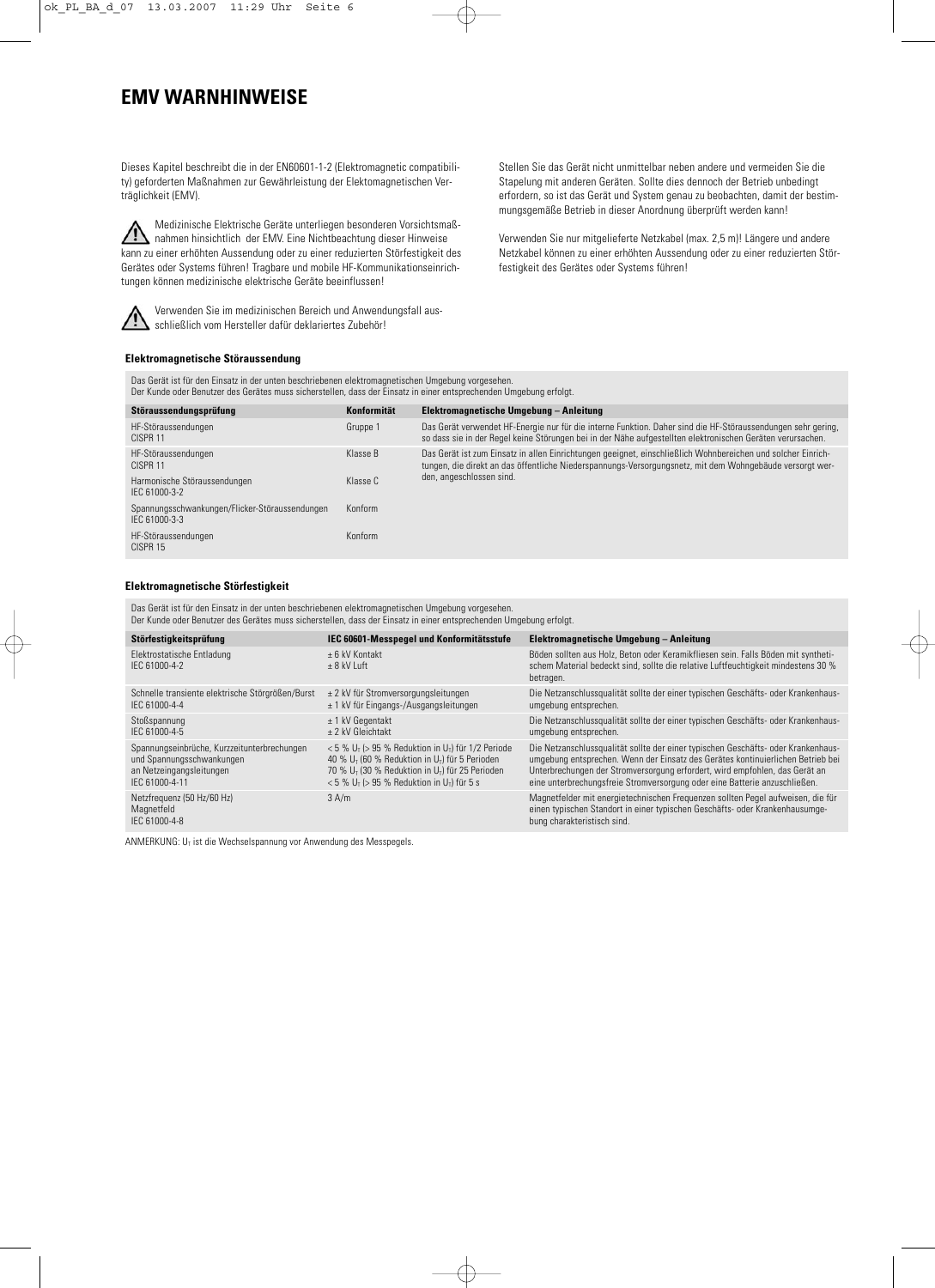$((\cdot))$ 

#### **Elektromagnetische Störfestigkeit**

Das Gerät ist für den Einsatz in der unten beschriebenen elektromagnetischen Umgebung vorgesehen.

|  | Der Kunde oder Benutzer des Gerätes muss sicherstellen, dass der Einsatz in einer entsprechenden Umgebung erfolgt. |  |  |  |  |  |  |  |  |  |  |  |  |  |  |  |  |  |
|--|--------------------------------------------------------------------------------------------------------------------|--|--|--|--|--|--|--|--|--|--|--|--|--|--|--|--|--|
|--|--------------------------------------------------------------------------------------------------------------------|--|--|--|--|--|--|--|--|--|--|--|--|--|--|--|--|--|

| Störfestigkeitsprüfung                                  | IEC 60601-Messpegel                     | Konformitätsstufe         | Elektromagnetische Umgebung - Anleitung                             |                                                                                                                                                                                         |
|---------------------------------------------------------|-----------------------------------------|---------------------------|---------------------------------------------------------------------|-----------------------------------------------------------------------------------------------------------------------------------------------------------------------------------------|
| quenz des Senders anwendbaren Gleichung berechnet wird: |                                         |                           | Empfohlener Abstand:                                                | Tragbare und mobile HF-Kommunikationsgeräte sollten zu allen Teilen des Gerätes, einschließlich der Kabel, immer mindestens den empfohlenen Abstand einhalten, der aus der auf die Fre- |
| Leitungsgebundene HF<br>IEC 61000-4-6                   | $3V_{\text{off}}$<br>150 kHz bis 80 MHz | $3 \rightarrow V1$ in V   | $d = \left(\frac{3.5}{1/1}\right) * \sqrt{P}$                       |                                                                                                                                                                                         |
| Abgestrahlte HF<br>IEC 61000-4-3                        | 3 V/m<br>80 MHz bis 2.5 GHz             | $3 \rightarrow E1$ in V/m | $d = \left(\frac{3.5}{5.1}\right) * \sqrt{P}$<br>80 MHz bis 800 MHz | $d = \left(\frac{7}{51}\right) * \sqrt{P}$<br>800 MHz bis 2.5 GHz                                                                                                                       |

Dabei ist P die maximale Ausgangsnennleistung des Senders in Watt (W) laut Senderhersteller und d der empfohlene Abstand in Metern (b). Feldstärken von ortsfesten HF-Sendern, ermittelt durch eine elektromagnetische Standortübersicht (a), sollten unterhalb der Konformitätsstufe in jedem Frequenzbereich (b) liegen. Störungen können in der Nähe von Geräten, die mit folgendem Symbol markiert sind, auftreten:

Bei 80 MHz und 800 MHz gilt der höhere Frequenzbereich. Diese Richtlinien gelten möglicherweise nicht in allen Situationen. Die elektromagnetische Ausbreitung wird durch die Absorption und Reflexion von Bauwerken, Objekten und Personen beeinflusst.<br>(a) Feldstärken von ortsfesten Sendern, z. B. Basisstationen für F

- Feldstärken von ortsfesten Sendern, z. B. Basisstationen für Funktelefone (Handy/kabellos) und öffentlichen beweglichen Landfunk, Amateurfunk, AM- und FM-Rundfunksendungen und Fernsehsendungen, können theoretisch nicht mit Genauigkeit vorhergesagt werden. Um die elektromagnetische Umgebung infolge von ortsfesten HF-Sendern zu bewerten, sollte eine elektromagnetische Standortübersicht in Betracht gezogen werden. Wenn die gemessene Feldstärke an dem Standort, an dem das Gerät eingesetzt wird, die oben genannte anwendbare HF-Konformitätsstufe überschreitet, sollte das Gerät überwacht werden, um einen normalen Betrieb zu gewährleisten. Falls eine abnormale Leistung beobachtet wird, können zusätzliche Maßnahmen nötig sein, z. B. Neuausrichtung oder Änderung des Standorts des Gerätes.
- (b) Bei einem Frequenzbereich von mehr als 150 kHz bis 80 MHz sollten die Feldstärken kleiner als [V1] V/m sein.

#### **Empfohlene Abstände zwischen tragbaren und mobilen HF-Kommunikationsgeräten und dem Gerät**

Das Gerät ist für den Einsatz in einer elektromagnetischen Umgebung vorgesehen, in der HF-Störstrahlungen kontrolliert werden. Der Kunde oder Benutzer des Gerätes kann dazu beitragen, elektromagnetische Störungen zu vermeiden, indem er einen Mindestabstand zwischen tragbaren und mobilen HF-Kommunikationsgeräten (Sendern) und dem Gerät einhält, der den unten genannten Empfehlungen entspricht. Die Empfehlungen richten sich nach der maximalen Ausgangsleistung des jeweiligen Kommunikationsgerätes.

| <b>Maximale Nennausgangsleistung</b><br>des Senders in Watt [W] | 150 kHz bis 80 MHz<br>$d = \left(\frac{3.5}{1/1}\right) * \sqrt{P}$ | Abstand gemäß der Senderfrequenz in Metern [m<br>80 MHz bis 800 MHz<br>$d = \left(\frac{3.5}{5.1}\right) * \sqrt{P}$ | 800 MHz bis 2,5 GHz<br>$d = \left(\frac{7}{51}\right) * \sqrt{P}$ |
|-----------------------------------------------------------------|---------------------------------------------------------------------|----------------------------------------------------------------------------------------------------------------------|-------------------------------------------------------------------|
| 0,01<br>0,1<br>10<br>100                                        | 0,12<br>0,37<br>1.17<br>3,69<br>11,67                               | 0,12<br>0,37<br>1.17<br>3,69<br>11,67                                                                                | 0,23<br>0,74<br>2,33<br>7,38<br>23,33                             |

Für Sender mit einer hier nicht genannten maximalen Nennausgangsleistung kann der empfohlene Abstand d in Metern [m] mithilfe der auf die Frequenz des Senders anwendbaren Gleichung ermittelt werden, wobei P die maximale Nennausgangsleistung des Senders in Watt [W] laut Angaben des Senderherstellers ist.

Bei 80 MHz und 800 MHz gilt der höhere Frequenzbereich. Diese Richtlinien gelten möglicherweise nicht in allen Situationen. Die elektromagnetische Ausbreitung wird durch die Absorption und Reflexion von Bauwerken, Objekten und Personen beeinflusst.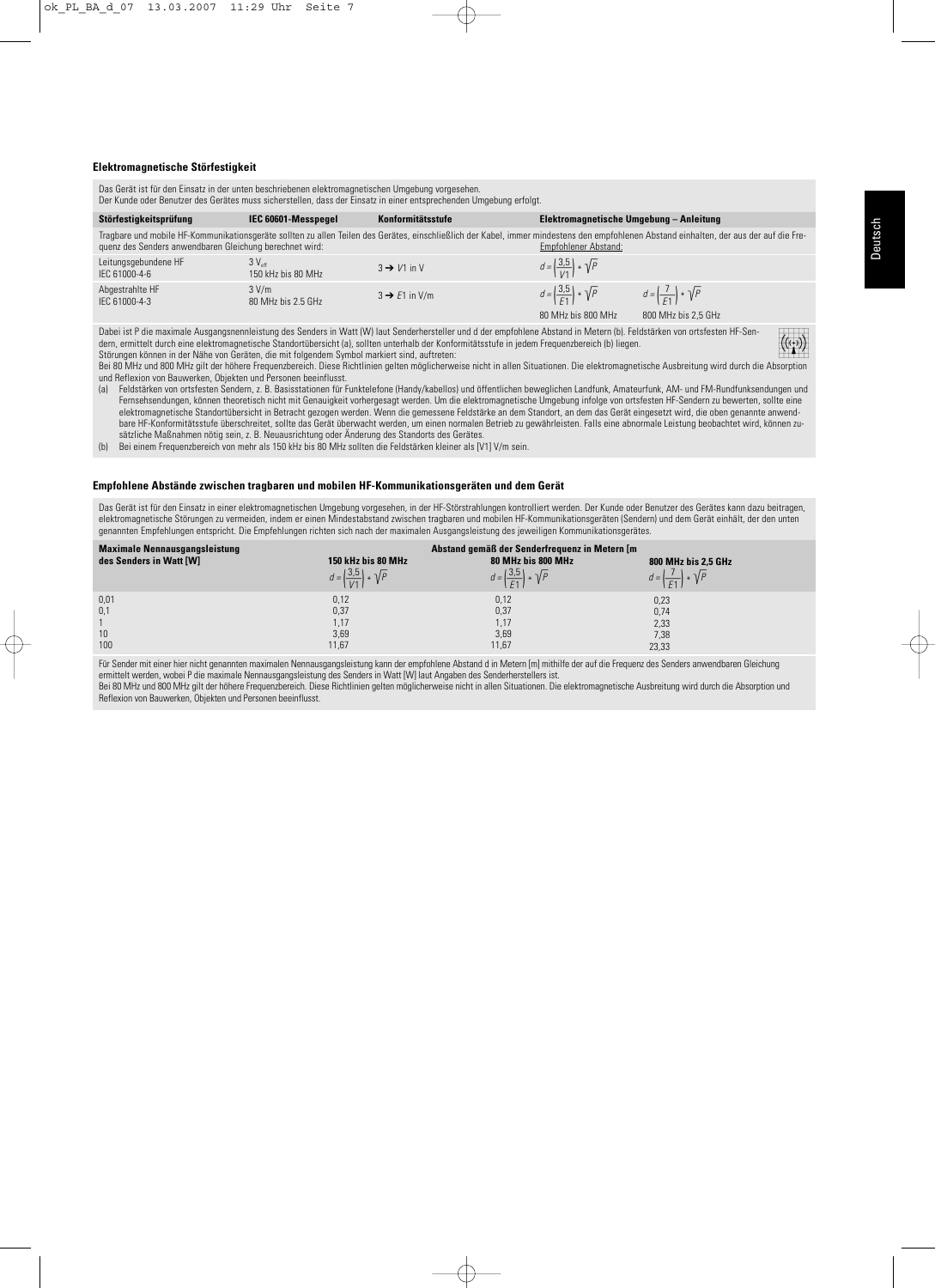## **AUFSTELLEN UND ANSCHLIESSEN**

## **BEDIENUNG UND BETRIEB**

Wählen Sie den zukünftigen Standort nach folgenden Kriterien aus:

- ▼ keine hohe Luftfeuchtigkeit (siehe Technische Daten)
- ▼ normale Raumtemperatur (siehe Technische Daten)
- Lüftungsschlitze freihalten
- ▼ Nicht für den Einsatz mit brennbaren Gemischen (wie z.B. Anästhesiemittel, Sauerstoff oder Desinfektionsmittel....) geeignet!

Die Lichtquellen dürfen nicht mit Patienten in Berührung kommen!

Beachten Sie bei Einsatz dieser Lichtquellen in MED Ausführung in medizinischen Bereichen alle Hinweise im Kapitel "Beschreibung"

Das Gerät aus der Verpackung nehmen und auf eine ausreichend große horizontale Fläche stellen.



Netzstecker noch nicht anschließen.

Vor der Erstinbetriebnahme die Halogenlampe einsetzen. Zu diesem Zweck muss der Gerätedeckel abgenommen werden.

- ▼ Entriegelungsknopf (17) drücken
- ▼ Deckel (8) abnehmen

Berühren Sie während der folgenden Arbeitsschritte weder den Quarzkolben noch die Reflektor-Innenseite! Dies könnte zu einem frühzeitigem Ausfall der Lampe führen.

- ▼ Sämtliche Transportverpackungen entfernen (z.B. Karton bei Lampensockel)
- Lampensockel (2) möglichst ohne Verkippen auf die Kontaktstifte der Lampe aufstecken.
- Lampe (1) möglichst ohne Verkippen in den Lampenhalter (3) einschieben und bis zum Anschlag drücken. Achten Sie bei Lampen mit Orientierungsnase auf die korrekte Einrastung.
- Deckel (8) aufsetzen (rastet selbsttätig ein)
- ▼ Lichtleiter bis zum Anschlag in den Anschluss (9) stecken. Bei Lichtleitern mit Orientierungsstift ist dieser in der Nut bis zum Anschlag zu positionieren. Vergewissern Sie sich, dass sich der Drehschalter (7 oder 12) in Stellung "Aus" (0-Stellung) befindet.
- Netzstecker einstecken
- Einschalten durch Betätigung des Drehschalters (7 oder 12) im Uhrzeigersinn.

Das Gerät darf nur mit der vorgeschriebenen Netzspannung betrieben werden. Die vorgeschriebene Netzspannung ist am Typenschild an der Unterseite des Geräts ersichtlich. Schließen Sie das Gerät nur an Steckdosen mit Schutzerde an!





Das Gerät nicht mit geöffnetem Deckel (8) betreiben! Das Gerät ist für den Betrieb in explosionsgefährdeten Bereichen nicht zugelassen!

#### **Gerät ein- bzw. ausschalten**

Drehschalter (7 oder 12 je nach Model) betätigen.

- ▼ Stellung 0: Gerät ist ausgeschaltet.
- ▼ Stellung 1: Gerät ist eingeschaltet.

#### **Helligkeit regeln (elektrisch)**

▼ Helligkeitsregler (7 oder 12) drehen

Durch Verdrehen des Helligkeitsreglers im Uhrzeigersinn wird die Lampenspannung und somit die Helligkeit stufenlos erhöht. Drehen gegen den Uhrzeigersinn bewirkt eine Reduktion der Helligkeit.

Stellen Sie nur soviel Helligkeit ein, wie Sie unbedingt benötigen, denn die Lampenlebensdauer sinkt dramatisch mit Erhöhung der Helligkeit.

#### **Mittlere**<sup>1</sup> **Lebensdauer der Lampe:**

| Reglerstellung | <b>PL 1000</b> | <b>PL 2000</b> | PL 3000 / PL 3000R                      |
|----------------|----------------|----------------|-----------------------------------------|
|                | (B)            | (B)            | $(B)$ , $(D)$ , $(F)$ , $(Ra)$ , $(Rs)$ |
| 4              | 770 h          | 3000h          | 1500h                                   |
| 6              | 70 h           | 360 h          | 160 h                                   |

<sup>1</sup> Hinweis: mittlere Lebensdauer bedeutet, dass bereits 50% der Lampen ausgefallen sein dürfen! Bereits eine Erhöhung der Lampenspannung um 6% bedeutet eine Halbierung der Lebensdauer. Dafür bedeutet eine Reduktion um 6% eine Verdoppelung der Lebensdauer!

#### **Helligkeit regeln mit mechanischer Blende ("B" Ausführungen)**

Falls Sie die Helligkeit verändern möchten, ohne dabei die Farbtemperatur verstellen zu wollen, sollten Sie die mechanischen Lochrasterblende bedienen. Ein Verdrehen des Knopfes (6) im Uhrzeigersinn erhöht die Helligkeit bis zum Maximum. Ein Verdrehen gegen den Uhrzeigersinn reduziert die Helligkeit bis etwa 1% der maximalen Stellung. Diese Einstellungen haben keine Auswirkungen auf die Lebensdauer der Lampe.

Natürlich kann man zusätzlich die elektrische Helligkeitsregelung bedienen, wobei sich hierbei wieder die Farbtemperatur verändert. Nutzt man beide Helligkeitsregelungen, so ergibt dies einen Regelbereich von 100% auf ca. 0,1%.

#### **Einschubfilter wechseln**

- ▼ Einschubfilter-Fassung (4) aus der Einschubfilter-Führung (5) ziehen.
- ▼ Den gewünschten Filter mit Fassung in die Einschubfilter-Führung bis zum Einrasten einschieben.

Hier können Farb- und Fluoreszenzfilter für bestimmte Anwendungen eingesetzt werden.



Verwenden Sie nur Original-Filter, da sonst eine thermische Zerstörung des Filters und des Gerätes nicht auszuschließen ist. Beachten Sie, dass der Filter samt Halterung im Gebrauch sehr heiß werden kann. Lassen Sie das Gerät ausreichend auskühlen, bevor Sie den Filter herausnehmen!

#### **Einschwenkfilter bedienen ("F" Ausführungen)**

Hier kann ein Tageslichtfilter (18) ein- und ausgeschwenkt werden. Beachten Sie dabei den Aufdruck am Gehäuse und des Index am Drehknopf.

- ▼ Drehen im Uhrzeigersinn: Filter ausgeschwenkt
- Drehen gegen Uhrzeigersinn: Filter eingeschwenkt

Dieser Filter erhöht die Farbtemperatur des Halogenlichtes von 3200K (Kelvin) auf 5600K, wobei dabei naturgemäß die Helligkeit sinkt.

#### **Display Anzeige ("D" Ausführungen)**

Das Display (19) zeigt die aktuelle Farbtemperatur an, die sich mit der elektrischen Regelung ändert. Zusätzlich wird ein Lüfterausfall (Anzeige: FAn) und ein Lampenausfall (Anzeige: buLb) detektiert und angezeigt. Befindet sich die Lichtquelle im STANDBY Modus (z.B. durch Fernsteuerung mittels analoger DIN Buchse "Rs"), wird "Stby" angezeigt.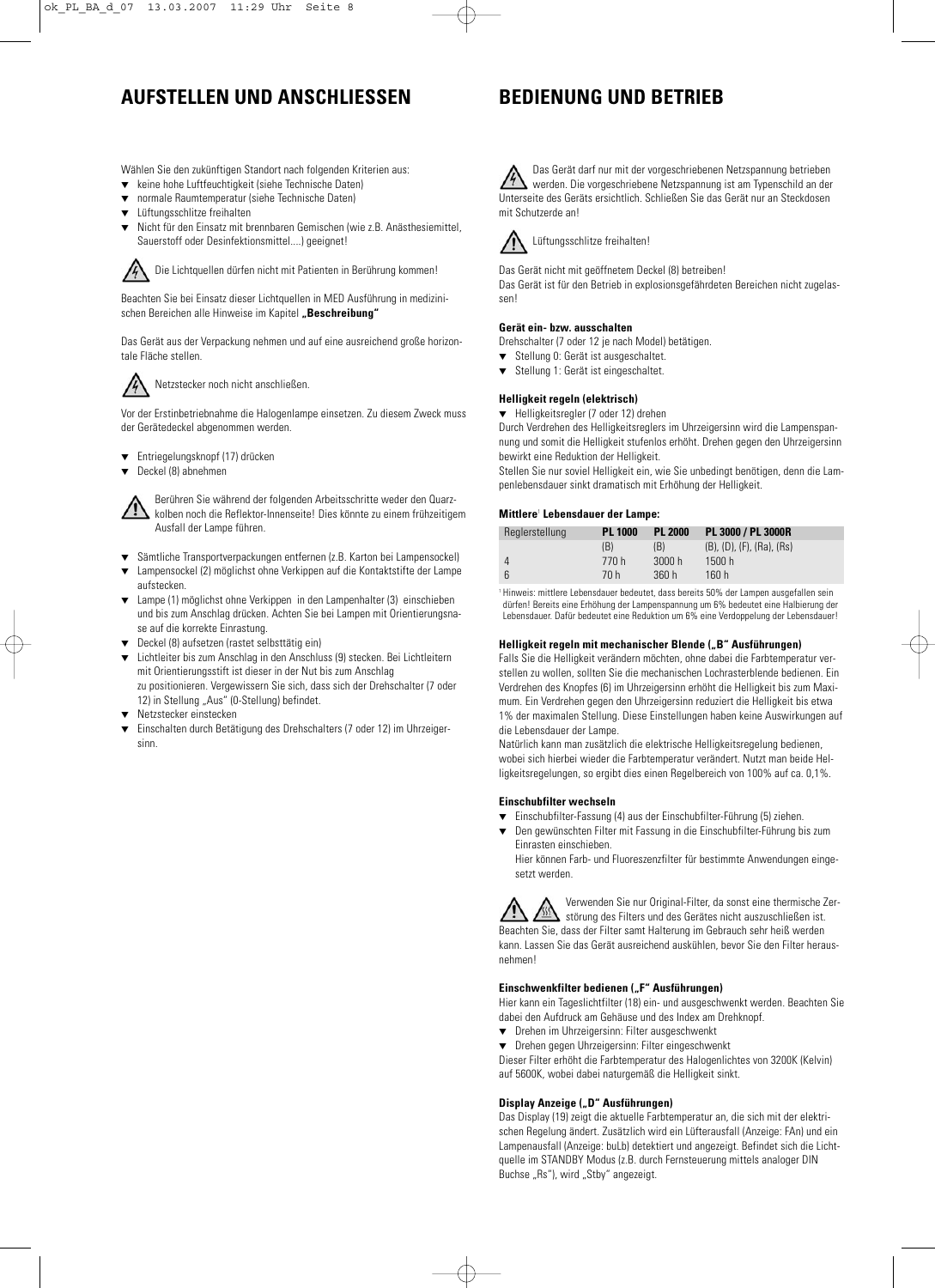Damit das Display die korrekte Farbtemperatur anzeigen kann, muss man dem Display mitteilen, welche Lampe verwendet wird. EJA Lampen haben eine etwas höhere Farbtemperatur als EKE Lampen. Standardmäßig ist die EKE Lampe eingestellt.

Nach dem Einschalten kommt man durch Potibetätigung in den SETUP-Modus. Solange ein kleiner Punkt links oben angezeigt wird, kann man durch zweimaliges Auf- und Abdrehen des Potis den SETUP Modus aktivieren, wobei ein langsames Bewegen des Potis die Anzeigedauer des Punktes verlängert. Ist der Punkt verschwunden, kann der SETUP Modus nicht mehr aktiviert werden.

Damit ein Auf- und Abdrehen des Potis erkannt wird, muss das Poti von Uamit ein Auf- und Abdurenen des Forte Strattnehmen. Der genetikte auf Stel-<br>Stellung kleiner 2 auf Stellung größer 3 und schließlich wieder auf Stellung kleiner 2 innerhalb von ca. 1 Sekunde gedreht werden. Das Gerät darf dabei nicht abgeschaltet werden!

Im SETUP Modus wird SET angezeigt. Wenn man nun das Poti innerhalb einer kurzen Zeit 1x auf- und abdreht, gelangt man in den SETL Modus (Lampeneinstellmodus). Hier wartet man bis sich die Anzeige auf die aktuell eingestellte Lampe umschaltet (z.B. L 1), und kann dann mit jeder Poti Auf- und Abdrehung durch die möglichen Werte (hier: 1 für EKE, 2 für EJA) durchscrollen. Nach einer kurzen Pause blinkt der eingestellte Wert, den man dann gleich durch eine Poti Auf- und Abdrehung bestätigen muss (nach Bestätigung hört der Wert zu blinken auf), da sonst der Wert nicht gespeichert wird.

Nun ist der SETUP Modus beendet, doch solange der kleine Punkt links oben noch sichtbar ist, kann man den SETUP Modus durch zweimaliges Auf- und Abdrehen des Potis erneut aktivieren.

Besitzt das Gerät eine RS232 Buchse, wird das Display für zusätzliche Einstellung genützt (z.B. Adresse, Baudrate). Eine genaue Beschreibung der Einstellmöglichkeiten im Zusammenhang mit der RS232 Schnittstelle finden Sie im Beiblatt der Lichtquelle.

#### **Analoge Remote Buchse ("Ra" Ausführungen)**

Mit der 6poligen DIN Buchse (20) kann man die Lichtquelle analog fernbedienen. Mögliche Aktionen sind:

- ▼ in den STANDBY Modus schalten
- ▼ elektrisch Regeln

Eine genaue technische Beschreibung der Buchse und des Zubehörs finden Sie im Beiblatt der Lichtquelle.

#### **RS232 Buchse ("Rs" Ausführungen)**

Mit der D-Sub Buchse (21) kann man die Lichtquelle über eine RS232 Schnittstelle fernbedienen. Mögliche Aktionen sind:

- ▼ in den STANDBY Modus schalten
- ▼ elektrisch Regeln
- ▼ mehrere Lichtquellen fernsteuern
- ▼ Fehlermeldungen abfragen

Eine genaue technische Beschreibung des Interfaces mit Zubehör finden Sie im Beiblatt der Lichtquelle.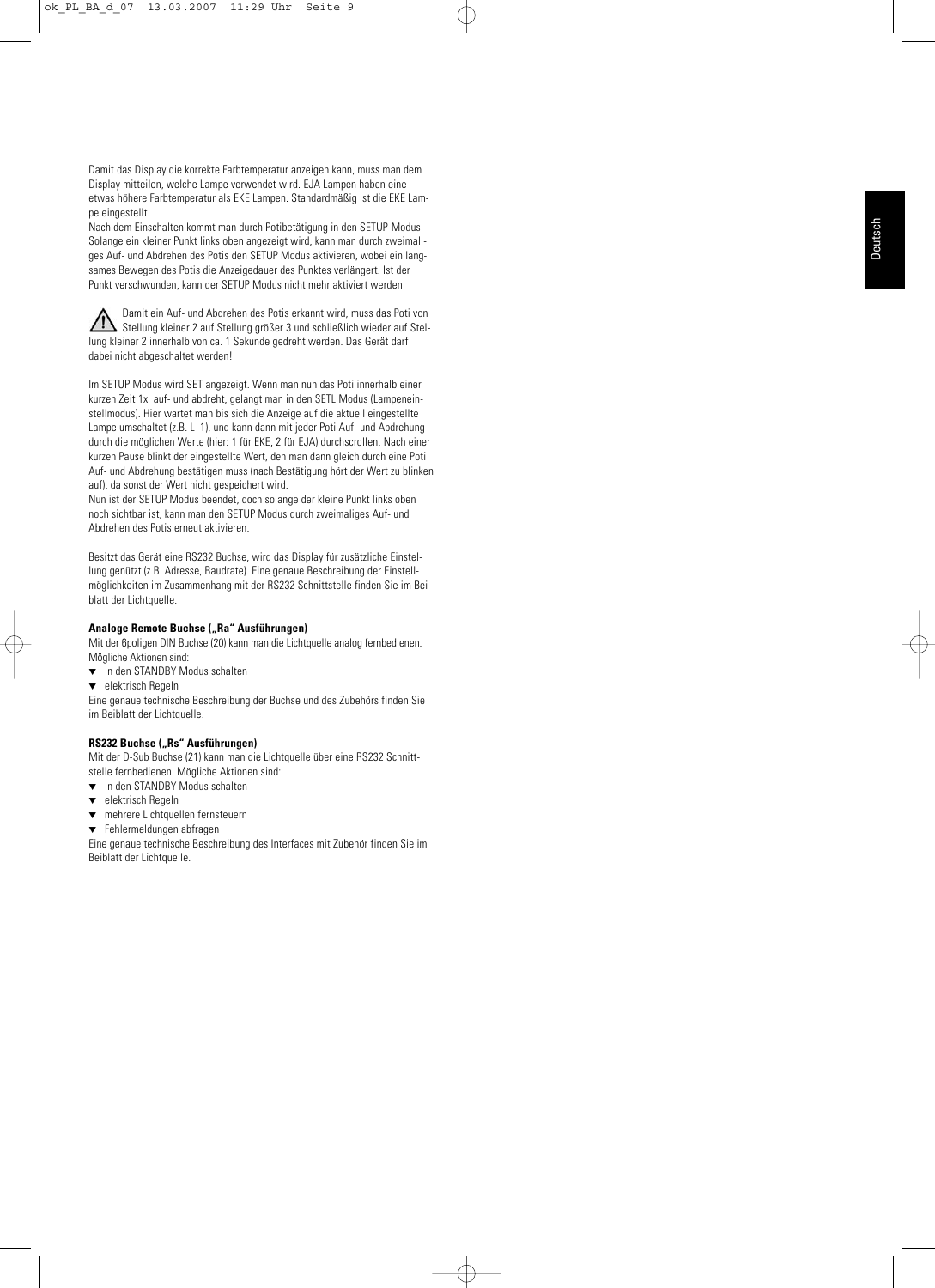# **STÖRUNGSBEHEBUNG**

Prüfen Sie zunächst, ob das Netzkabel an der Lichtquelle und an einer funktionierenden Netzsteckdose eingesteckt ist.

Lampe wechseln

Vergewissern Sie sich, dass die Lichtquelle eingeschaltet ist.

#### **Kein Licht**

**Ursache Störungsbehebung** Sicherung defekt: Primärsicherung wechseln Temperaturwächter hat angesprochen: Das Gerät wurde überhitzt. Lüftungsöffnungen freimachen und Gerät abkühlen lassen, bis es (gilt nicht für PL 1000) sich wieder einschaltet Lampensockel defekt Lampensockel tauschen Lampensockel tauschen Schaltnetzteil defekt Gerät zur Reparatur einschicken

#### **Zu wenig Licht** (nicht für PL 1000)

### **Ursache** Störungsbeseitigung

Lampe bleibt trotz Bewegen des elektr. Helligkeitsreglers auf Minimalstellung (gedimmt) stehen. Lüfterausfall: Gerät zur Reparatur einschicken

Hinweis: eine defekte Lampe kann auch einen Lüfterstillstand oder eine Drehzahlreduktion hervorrufen.

## **DEFEKTE TEILE WECHSELN**

Verwenden Sie ausschließlich Originalersatzteile! Andernfalls können Personen- oder Sachschäden entstehen. Die Artikelnummern sind im Kapitel "Ersatzteile" angeführt. In dieser Broschüre nicht beschriebene Reparaturen dürfen nur von autorisierten Werkstätten durchgeführt werden.



Vor Öffnen des Geräts immer Netzstecker ziehen!

Berühren Sie weder den Quarzkolben noch die Innenseite des Lampenreflektors! Dadurch verkürzt sich die Lebensdauer der Lampe drastisch. Greifen Sie die Lampe nur an der Reflektoraußenseite oder in der Nähe der Kontaktstifte an. Lassen Sie die heißen Lampen und deren Umfeld immer ausreichend abkühlen.

#### **Lampe wechseln**

Lichtquelle und Lampe vor dem Lampenwechsel unbedingt ausreichend auskühlen lassen!

- Gerät ausschalten (7, 12) und Netzstecker (13) ziehen
- Defekte Lampe abkühlen lassen (mind. 10 Minuten).
- Entriegelungsknopf (17) drücken
- ▼ Deckel (8) abnehmen

Während der folgenden Arbeitsschritte Quarzkolben und Reflektor-Innenseite nicht berühren!

- ▼ Defekte Halogenlampe (1) gemeinsam mit Lampensockel (2) aus dem Lampenhalter (3) nach oben ziehen
- Defekte Lampe (1) aus dem Lampensockel (2) ziehen
- Neue Lampe möglichst ohne Verkippung in den Lampensockel (2) einschieben
- ▼ Lampe (1) möglichst ohne Verkippen in den Lampenhalter (3) einschieben und bis zum Anschlag drücken. Achten Sie bei Lampen mit Orientierungsnase auf die korrekte Einrastung.
- ▼ Deckel (8) aufsetzen (rastet selbsttätig ein).

#### **Lampensockel wechseln**

Sobald der Lampensockel (2) Abbranderscheinungen zwischen den Kontakten aufweist, muss er ersetzt werden. Als Richtwert wird ein Wechsel des Lampensockels nach 5 verbrauchten Lampen empfohlen.

- ▼ Vorgehensweise wie im Kapitel "Lampe wechseln" bis zum Punkt "Defekte **Lampe (1) aus dem Lampensockel (2) ziehen"** beschrieben.
- 2 Schrauben in Klemmleiste (16) lösen und alten Lampensockel herausziehen. Neuen Lampensockel durch die Öse ziehen, in die Klemmleise stecken und
- Schrauben festziehen.
- Weitere Vorgehensweise wie im Kapitel "Lampe wechseln" ab Punkt "Neue Lampe möglichst ohne Verkippung in den Lampensockel (2) einschieben" beschrieben.

#### **Wärmeschutzfilter wechseln (PL 2000, PL 3000 und PL 3000R)**

Wärmeschutzfilter nur am Außendurchmesser anfassen! Die Flächen dürfen nicht verschmutzt werden. Lichtquelle und Wärmeschutzfilter vor dem Wechsel ausreichend abkühlen lassen. Auch nach dem Ausschalten ist der Wärmeschutzfilter sehr heiß!

- ▼ Gerät ausschalten (7, 12) und Netzstecker (13) ziehen
- Entriegelungsknopf (17) drücken und Deckel (8) abnehmen
- ▼ gebrochenen Wärmeschutzfilter (10) restlos entfernen
- neuen Wärmeschutzfilter in die Federführung einsetzen
- ▼ Deckel (8) aufsetzen (rastet selbsttätig ein)

#### **Primärsicherung wechseln**



Verwenden Sie nur Original-Sicherungen gemäß Kapitel "Technische Daten"

- ▼ Gerät ausschalten (7, 12) und Netzstecker (13) ziehen.
- Sicherungsschublade (15) herausziehen (Schnappverschluß).
- ▼ Defekte Sicherungen (11) entfernen und durch Ersatzsicherungen (12) ersetzen.
- Sicherungsschublade (15) wieder einschnappen.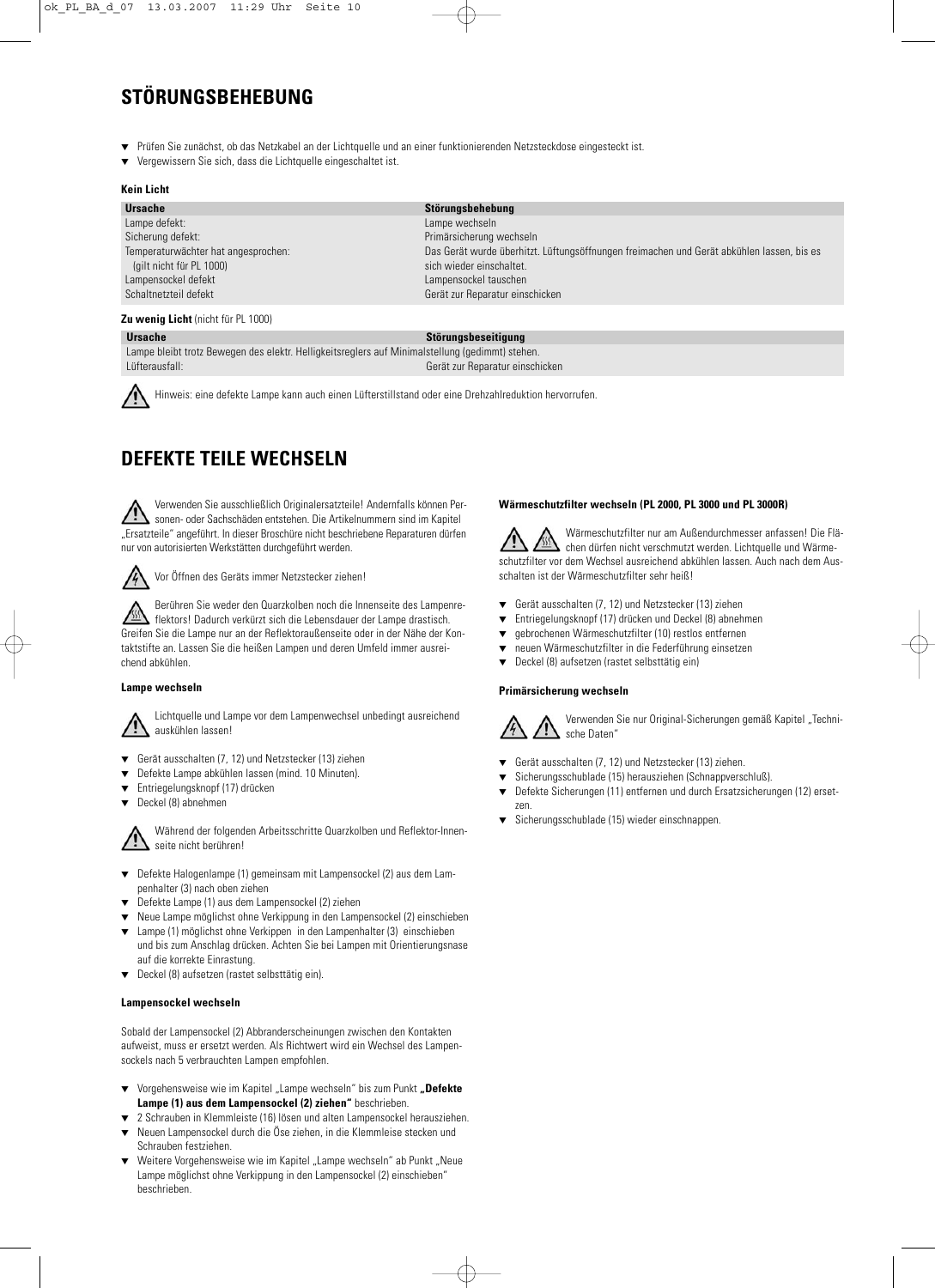# **ERSATZTEILE UND ZUBEHÖR**

|                                                                                                                                                                                                                                                                                                                                                   | <b>PL 1000</b> | <b>PL 2000</b>                       | PL 3000/PL 3000R            |  |
|---------------------------------------------------------------------------------------------------------------------------------------------------------------------------------------------------------------------------------------------------------------------------------------------------------------------------------------------------|----------------|--------------------------------------|-----------------------------|--|
| Halogenlampe (1)                                                                                                                                                                                                                                                                                                                                  | EOGH-EKZ       | EOGH-64637                           | EOGH-EKE / EOGH-EJA         |  |
| Lampensockel (2)                                                                                                                                                                                                                                                                                                                                  | EOG-FH.006     | EOG-FH.006                           | EOG-FH.006                  |  |
| Wärmeschutzfilter (10)                                                                                                                                                                                                                                                                                                                            |                | 593-56-026                           | 593-56-026                  |  |
| Einschubfilter-Fassung, leer (4)                                                                                                                                                                                                                                                                                                                  | 593-37-006     | 593-37-006                           | 593-37-006                  |  |
| Primärsicherung für 230-240 V (11)                                                                                                                                                                                                                                                                                                                | ESG5-T0,5      | ESG5-T1,25                           | ESG5-T1,25 nicht PL3000R(B) |  |
| Primärsicherung für 100-120 V (11)                                                                                                                                                                                                                                                                                                                | ESG5-T0,8      | ESG5-T2,5                            | ESG5-T2.5                   |  |
| Primärsicherung für 100-240 V (11)                                                                                                                                                                                                                                                                                                                |                |                                      | ESG5-T2,5 für PL3000R(B)    |  |
|                                                                                                                                                                                                                                                                                                                                                   |                | PL 1000, PL 2000, PL 3000/PL 3000R   |                             |  |
| 6-poliger Din-Stecker für "Ra"                                                                                                                                                                                                                                                                                                                    |                | EVR04-S6S (DIN 41524)                |                             |  |
| Einsteckfilter blau                                                                                                                                                                                                                                                                                                                               |                | 593-30-001                           |                             |  |
| Einsteckfilter grün                                                                                                                                                                                                                                                                                                                               |                | 593-30-002                           |                             |  |
| Einsteckfilter gelb                                                                                                                                                                                                                                                                                                                               |                | 593-30-003                           |                             |  |
| Einsteckfilter rot                                                                                                                                                                                                                                                                                                                                |                | 593-30-004                           |                             |  |
|                                                                                                                                                                                                                                                                                                                                                   |                |                                      |                             |  |
| Einsteckfilter Tageslicht 5600K                                                                                                                                                                                                                                                                                                                   |                | 593-30-005                           |                             |  |
| Netzkabel 3polig IEC320 für:                                                                                                                                                                                                                                                                                                                      |                |                                      |                             |  |
| EU                                                                                                                                                                                                                                                                                                                                                |                | ELN-3.001                            |                             |  |
| <b>CH</b>                                                                                                                                                                                                                                                                                                                                         |                | ELN-3.002                            |                             |  |
| J                                                                                                                                                                                                                                                                                                                                                 |                | ELN-3.003                            |                             |  |
| UK                                                                                                                                                                                                                                                                                                                                                |                | ELN-3.004                            |                             |  |
| AUS                                                                                                                                                                                                                                                                                                                                               |                | ELN-3.006                            |                             |  |
| $\mathsf{I}\mathsf{T}$                                                                                                                                                                                                                                                                                                                            |                | ELN-3.009                            |                             |  |
| USA "Hospital Grade"                                                                                                                                                                                                                                                                                                                              |                | ELN-3.010                            |                             |  |
|                                                                                                                                                                                                                                                                                                                                                   |                |                                      |                             |  |
| <b>Flexible Lichtleiter</b>                                                                                                                                                                                                                                                                                                                       |                |                                      |                             |  |
| Erhältlich in verschiedenen Durchmessern und Längen, ein- und zweiarmig                                                                                                                                                                                                                                                                           |                |                                      |                             |  |
| Aktiver Durchmesser                                                                                                                                                                                                                                                                                                                               |                | $3/4,5/7$ mm                         |                             |  |
| Länge                                                                                                                                                                                                                                                                                                                                             |                | 800 / 1200 / 1600 mm                 |                             |  |
| <b>Auflichter</b>                                                                                                                                                                                                                                                                                                                                 |                |                                      |                             |  |
| Die Glasfaser-Auflicht-Beleuchtung besteht aus einem zweiarmigen Schwanenhals, welcher direkt am Mikroskopstativ befestigt wird und über einen flexiblen Licht-                                                                                                                                                                                   |                |                                      |                             |  |
| leiter mit der Kaltlichtquelle verbunden ist.                                                                                                                                                                                                                                                                                                     |                |                                      |                             |  |
| Aktiver Durchmesser je Arm                                                                                                                                                                                                                                                                                                                        |                | 4 mm                                 |                             |  |
| Zuleitung                                                                                                                                                                                                                                                                                                                                         |                | 800 / 1600 mm                        |                             |  |
| Länge Schwanenhals 2-armig                                                                                                                                                                                                                                                                                                                        |                | 550 mm                               |                             |  |
| <b>Schwanenhals-Lichtleiter</b>                                                                                                                                                                                                                                                                                                                   |                |                                      |                             |  |
| 1- und 2-armig erhältlich                                                                                                                                                                                                                                                                                                                         |                |                                      |                             |  |
| Aktiver Durchmesser je Arm                                                                                                                                                                                                                                                                                                                        |                | 4 mm                                 |                             |  |
| Armlänge                                                                                                                                                                                                                                                                                                                                          |                | 550 mm                               |                             |  |
| Ringleuchten                                                                                                                                                                                                                                                                                                                                      |                |                                      |                             |  |
| Erhältlich als 4-Segment-Ringleuchte sowie als Spaltringleuchte mit unterschiedlich langen flexiblen Zuleitungen. Eine Vielzahl von Adaptern erlaubt den optimalen                                                                                                                                                                                |                |                                      |                             |  |
| Einsatz und die Anwendung auf allen Typen von Stereomikroskopen.                                                                                                                                                                                                                                                                                  |                |                                      |                             |  |
| Innendurchmesser                                                                                                                                                                                                                                                                                                                                  |                | 66 mm                                |                             |  |
| Bauhöhe                                                                                                                                                                                                                                                                                                                                           |                | 24 mm                                |                             |  |
| Länge Zuleitung                                                                                                                                                                                                                                                                                                                                   |                | 800 / 1200 / 1600 mm                 |                             |  |
| Zubehör für Ringleuchten                                                                                                                                                                                                                                                                                                                          |                |                                      |                             |  |
|                                                                                                                                                                                                                                                                                                                                                   |                |                                      |                             |  |
| Das Polarisationsfilterset dient der Unterdrückung von Reflexionen. Der Diffusor ermöglicht eine optimale, homogene und schattenfreie Ausleuchtung. Für die Untersu-<br>chung von Fluoreszenzen im sichtbaren Bereich wird das Fluoreszenzfilterset eingesetzt. Für alle Stereomikroskope sind Adapter lieferbar. Ein Fokussieraufsatz ermöglicht |                |                                      |                             |  |
| die Lichtbündelung entsprechend der gewünschten Arbeitsdistanz.                                                                                                                                                                                                                                                                                   |                |                                      |                             |  |
| <b>Backlight</b>                                                                                                                                                                                                                                                                                                                                  |                |                                      |                             |  |
| Das Backlight dient zur Durchlichtbeleuchtung von transparenten Objekten. Für die Beleuchtung können bis zu 2 flexible Lichtleiter angesteckt werden.                                                                                                                                                                                             |                |                                      |                             |  |
| <b>Einsteckfilter</b>                                                                                                                                                                                                                                                                                                                             |                |                                      |                             |  |
| Farb-Einsteckfilter sind in vielen Versionen erhältlich. Die Filterfassungen ermöglichen einen einfachen Filteraustausch.                                                                                                                                                                                                                         |                |                                      |                             |  |
| Filterdurchmesser                                                                                                                                                                                                                                                                                                                                 |                | 30 mm                                |                             |  |
| Filterarten                                                                                                                                                                                                                                                                                                                                       |                | blau, grün, gelb, rot und Tageslicht |                             |  |
| Filter- und Fokussiervorsätze                                                                                                                                                                                                                                                                                                                     |                |                                      |                             |  |

Können gemeinsam mit allen flexiblen Lichtleitern, Schwanenhälsen und Glasfaser-Auflichtern verwendet werden. Ein hochwertiger Fokussiervorsatz, ein umfangreiches Filterangebot sowie ein Diffusor sind kombinierbar und stehen für vielfältige Anwendungen zur Verfügung.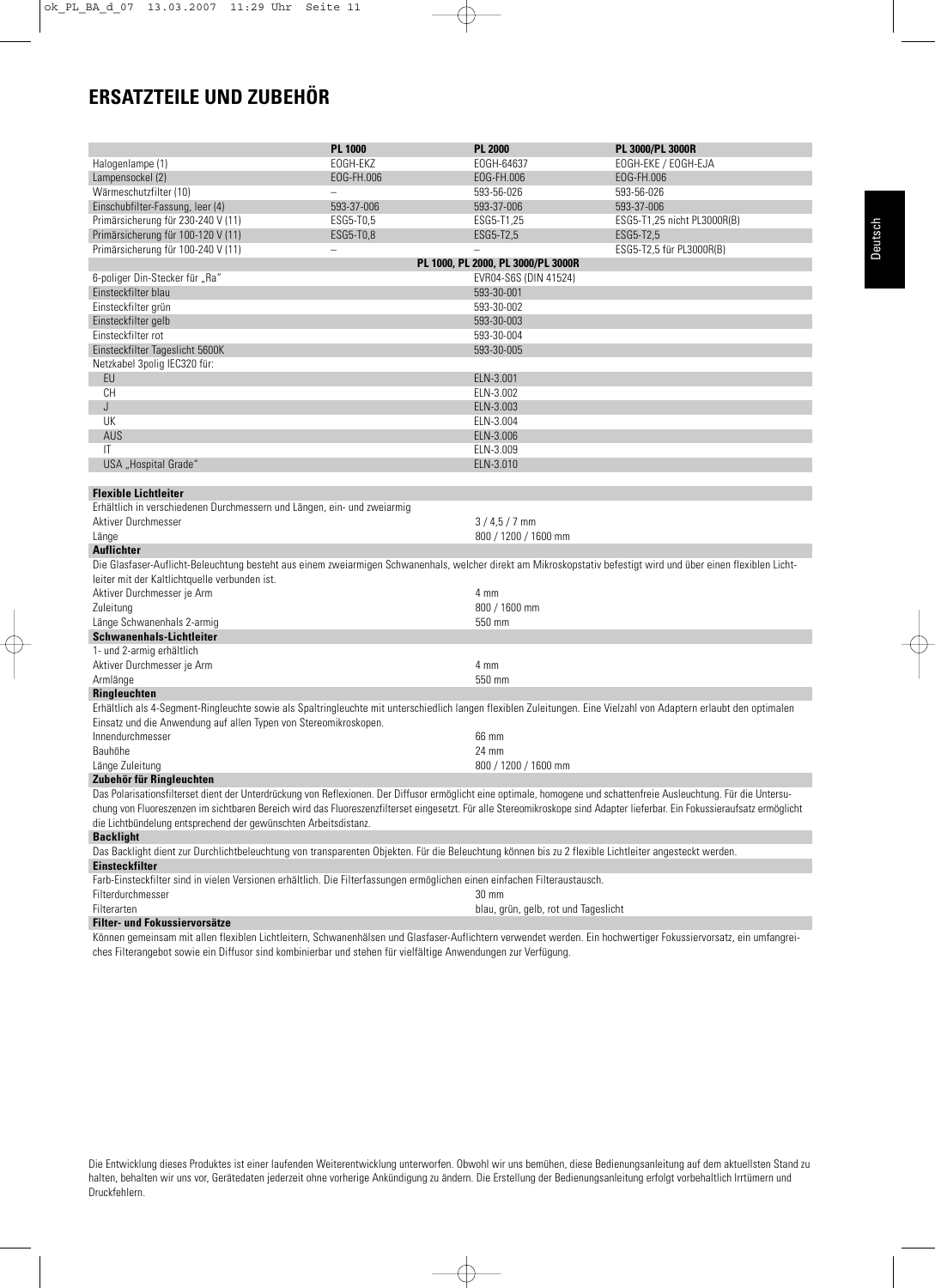

- 1 Lampe halogène<br>2 Culot de lampe
- 2 Culot de lampe<br>3 Support de lam
- Support de lampe
- 4 Porte-filtre<br>5 Coulisseau
- 5 Coulisseau du porte-filtre<br>6 Régulation mécanique de
- Régulation mécanique de la luminosité (modèles "B")
- 7 Voir 12, seulement avec les modèles "B"<br>8 Couvercle avec poignée
- Couvercle avec poignée
- 9 Connexion du conducteur de lumière
- 10 Filtre anticalorifique<br>11 Fusible primaire
- 11 Fusible primaire<br>12 Commutateur ro
	- Commutateur rotatif de marche/arrêt
	- + dispositif de réglage électrique de la luminosité
	- 13 Câble secteur<br>14 Prise pour le c Prise pour le câble secteur
- 
- 15 Porte-fusible<br>16 Borne plate d Borne plate du culot de la lampe
- 17 Bouton de déverrouillage
- 
- 18 Filtre pivotant (modèles "F")<br>19 Afficheur (modèles "D") Afficheur (modèles "D")
- 20 Prise analogique de contrôle à distance (modèles "Ra")
- 21 Prise RS232 (modèles "Rs")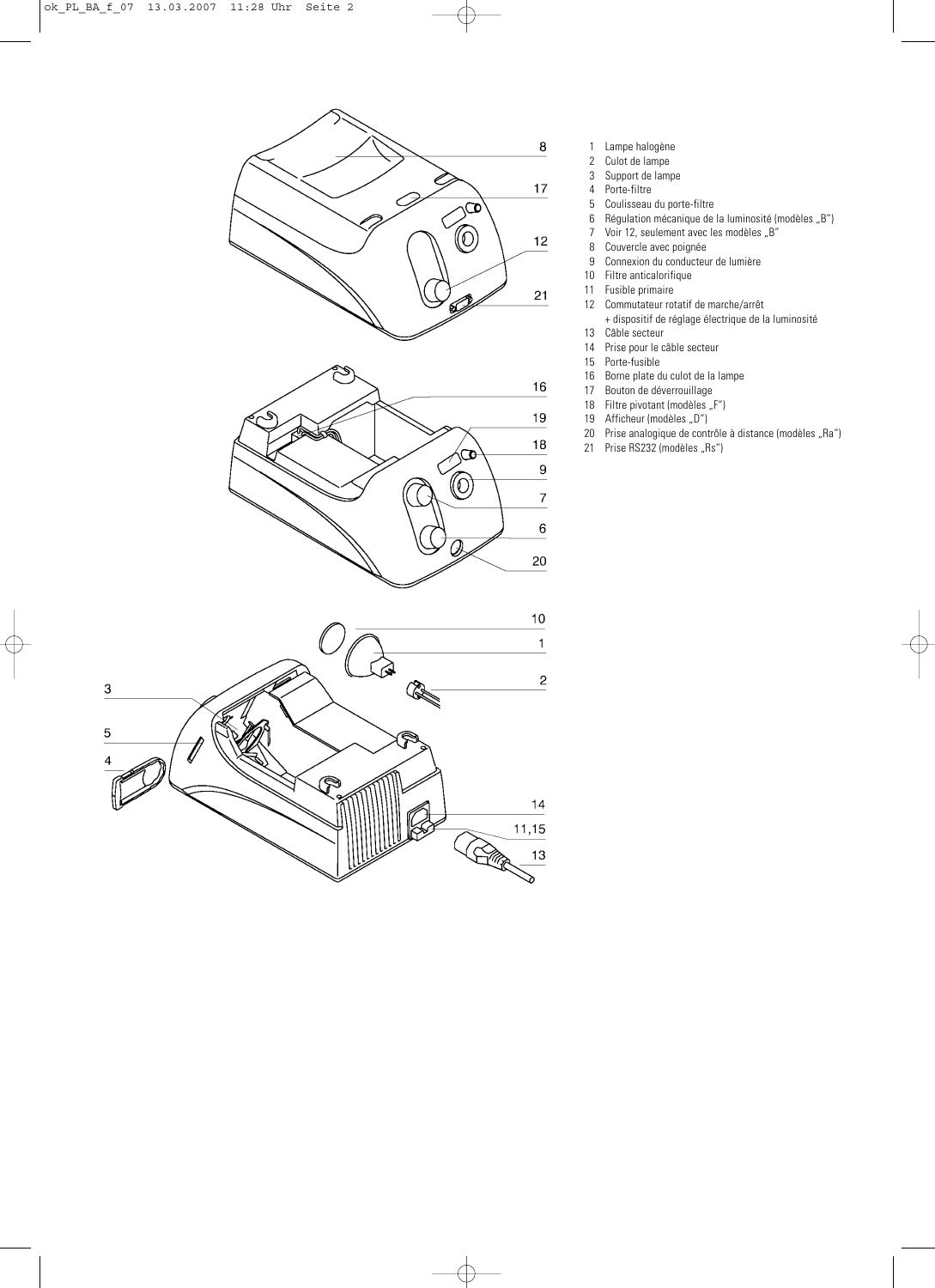### **Mode d'emploi du modèle PL 1000 (B), PL 2000 (B), PL 3000 (B) (D) (F) (Ra) (Rs) und PL 3000R (B)**

Lire l'intégralité de ce mode d'emploi avant de mettre en service la source de lumière froide !

#### **Caractéristiques techniques**

| Désignation de modèle                          | <b>PL 1000</b>                                                    | <b>PL 2000</b>  | <b>PL 3000</b>  | <b>PL 3000R</b>    |
|------------------------------------------------|-------------------------------------------------------------------|-----------------|-----------------|--------------------|
| Variantes possibles B                          | B                                                                 | B, D, F, Ra, Rs | B               |                    |
| Référence 230-240 V ±10 %                      | 596-20-1501                                                       | 596-20-250      | 596-20-350      |                    |
| 100-120 V ±10 %                                | 596-20-160                                                        | 596-20-260      | 596-20-360      |                    |
| 100-240 V ±10 %                                |                                                                   |                 |                 | 596-20-380         |
| Fréquence secteur                              | $50 - 60$ Hz                                                      | $50 - 60$ Hz    | $50 - 60$ Hz    | 50-60 Hz $\pm$ 5 % |
| Puissance absorbée                             | max. 50 VA                                                        | max. 150 VA     | max. 200 VA     | max. 200 VA        |
| Tension de la lampemax. 11,9 V                 | max. 13 V                                                         | max. 21,4 V     | max. 21,4 V     |                    |
| Lampe de réflecteur halogène                   | 30 W/10,8 V                                                       | 100 W/12 V      | 150 W/21 V      | 150 W/21 V         |
| Fusible primaire<br>230/240 V                  | T 500 mAH                                                         | T 1,25 AH       | T 1,25 AH       | T 2,5 AH pour      |
| 100/120 V                                      | T 800 mAH                                                         | T 2.5 AH        | T 2.5 AH        | 100-240 V          |
|                                                | CEI 127-2/5 & UL, 5 x 20 mm, à action retardée                    |                 |                 |                    |
| Dim. hauteur/largeur/prof.                     | 120/168/268 mm                                                    | 120/168/268 mm  | 120/168/268 mm  | 120/168/268 mm     |
| Poids                                          | $1,3$ kg                                                          | $1,5$ kg        | 1,6 kg          | 1,6 kg             |
| Température de couleur                         | 3 200 K                                                           | 3 250 K         | 3 250 K         | 3 250 K            |
| Diamètre max, du conducteur de lumière         | $10 \text{ mm}$                                                   | $13 \text{ mm}$ | $13 \text{ mm}$ | $13 \text{ mm}$    |
| Conditions environnementales de fonctionnement | 10 à 40 °C <sup>2</sup> et 30 à 70 % d'humidité de l'air relative |                 |                 |                    |
| Stockage/Transport                             | 0 à 40 °C et 30 à 70 % d'humidité de l'air relative               |                 |                 |                    |
| Type de protection (classe de protection)      |                                                                   |                 |                 |                    |
| <b>Déclaration</b>                             | CE                                                                | CE              | CE              | CE                 |
| Classification mécanique                       |                                                                   |                 |                 |                    |
| (seulement avec les variantes MED)             |                                                                   | <b>BF</b>       | <b>BF</b>       |                    |
|                                                |                                                                   |                 |                 |                    |

<sup>1</sup> avec PL1000, seulement 230 V (et non pas 230-240 V)

<sup>2</sup> Les sources de lumière sont certes appropriées pour un fonctionnement jusqu'à 40 °C ; toutefois les fortes températures font chuter de façon extrême la durée de vie des composants électroniques et de la lampe. Pour un fonctionnement optimal, la température environnementale ne devrait pas dépasser 25 °C.

## **DESCRIPTION**

Acheter ce produit, c'est acquérir une source de lumière froide de grande valeur et utilisable partout où il faut beaucoup de lumière sans dégagement de chaleur. Elle sert à éclairer les objets lors d'une observation microscopique. La plupart du temps, des lampes annulaires à fibres optiques sont fixées à l'objectif du microscope. Une autre méthode consiste à fixer des cols de cygne ou des conducteurs de lumière flexibles.

L'éclairage est fourni par des lampes à réflecteur halogène à lumière froide (1) de divers niveaux de puissance. La chaleur est réfléchie par un filtre anticalorifique spécial (10) qui laisse complètement passer la lumière visible requise. Pour dévier la chaleur générée, un ventilateur axial est intégré à tous les types de lampe, hormis le **PL1000.** La lumière est fournie par un bloc d'alimentation électronique répondant à l'état le plus récent de la technique et développé spécialement pour ces sources de lumière froide. Pour mettre l'appareil sous tension, tourner le bouton (7 ou 12) dans le sens horaire, de la position minimale à la position maximale. Pour désactiver la source de lumière froide, tourner le bouton complètement à gauche jusqu'au déclic. Ce bouton permet de faire un réglage électronique de la source de lumière froide (gradation de l'intensité lumineuse). Cela a pour effet de modifier la température de couleur de sorte qu'à l'état tamisé, la lumière apparaisse plus rouge qu'en position maximale. Si une température de couleur constante est demandée, il faut tamiser la lumière mécaniquement avec un diaphragme perforé.

Toutes les versions dont la désignation de type comporte la lettre "B" possèdent en plus de la régulation électronique de la luminosité une molette associée au diaphragme, avec laquelle l'on peut régler la quantité lumineuse de 100 % à 1 % env., à température de couleur constante. En plus, l'on peut évidemment faire aussi un réglage électronique qui modifie à son tour la température de couleur. Le filtre à dispositif d'insertion (4) permet d'insérer divers filtres dans l'appareil.

Toutes les versions avec afficheur (19) (reconnaissables à la lettre **"D"** de la désignation de type) indiquent la température de couleur actuelle lors de la gradation électrique de l'intensité lumineuse. De plus, les pannes de ventilateur et de lampe s'affichent.

Toutes les versions ayant un "F" dans la désignation de type possèdent à l'avant un dispositif de pivotement vers l'intérieur (18) pour un filtre (filtre de lumière blanche pour une température de couleur d'env. 5 600 K).

**"Ra"** dans la désignation de type signifie que la source de lumière possède un connecteur DIN pour la télécommande (20). Cela permet de faire une gradation analogique de la source de lumière et de passer en mode Veille.

**"Rs"** dans la désignation de type signifie que la source de lumière possède un connecteur RS232 D-Sub à 9 broches (21). L'on peut ainsi graduer l'intensité lumineuse de la source de lumière en utilisant une interface RS232 et passer en mode Veille. En cas de présence simultanée d'un afficheur, l'on peut demander l'affectation d'adresse et d'autres données RS232.

Le montage simultané des versions "Rs" et "Ra" sur un même appareil n'est pas possible.

**PL3000R(B**) possède une prise analogique de contrôle à distance qui permet de connecter un dispositif de commande à distance manuelle ou une interface série pour la commande assistée par ordinateur de la source de lumière (accessoire : interface RS232 et télécommande. Pour l'affectation des broches, voir la description de l'accessoire). En outre, grâce au bloc d'alimentation secteur de type PFC (power factor correction), la source de lumière est utilisable dans le monde entier (100–240 V) et sans ondulation.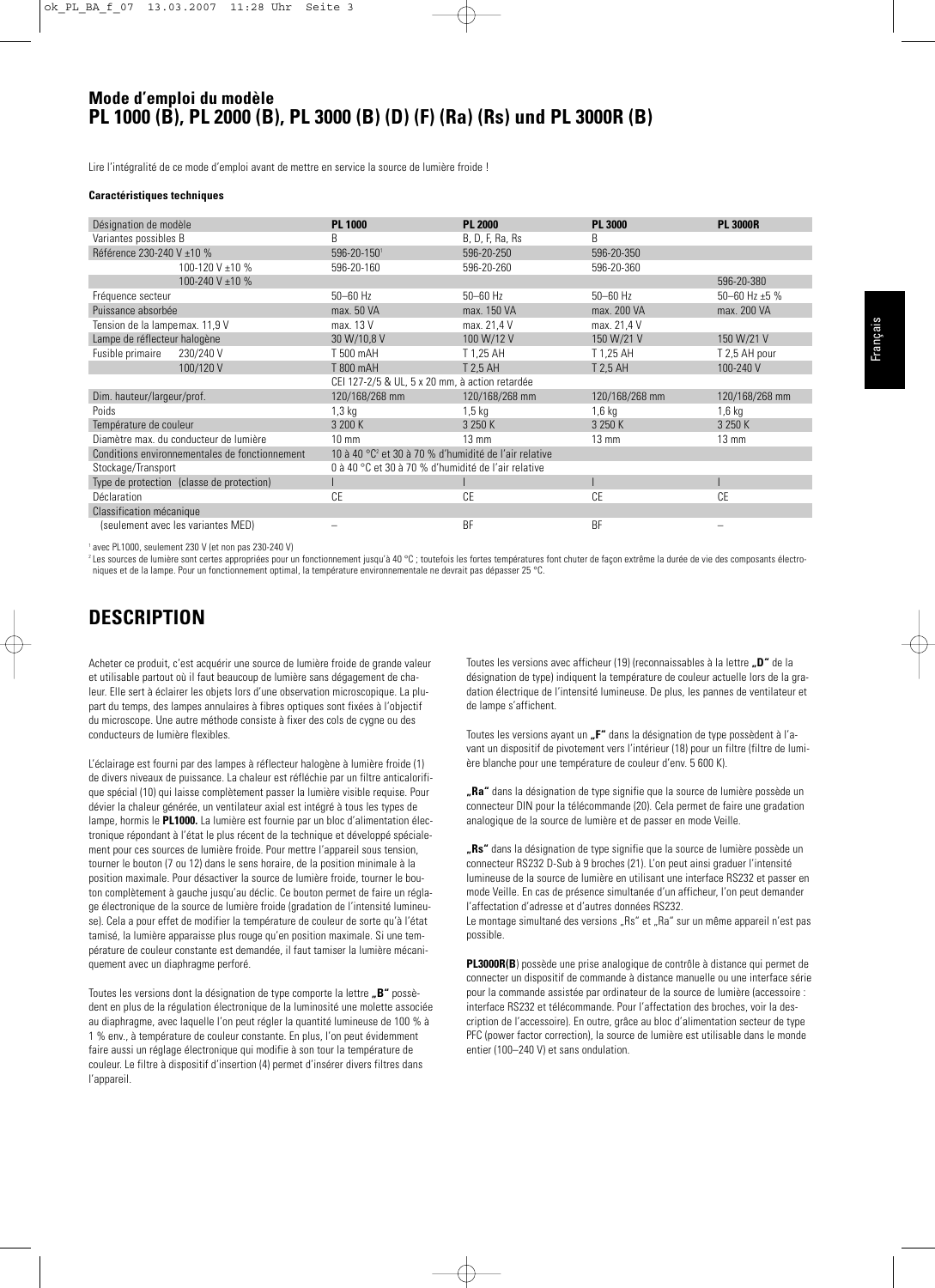## **SYMBOLES UTILISÉS SUR L'APPAREIL INFORMATIONS SUR LA SÉCURITÉ**

Symbole du fusible : n'utiliser que les fusibles du type indiqué !



Échelle d'intensité : la lumière est d'autant plus forte que la valeur sélectionnée est élevée !

Marquage de conformité CE : confirme la conformité à la directive  $\epsilon$ 73/23/CEE "Basse tension" (luminaires) et à la directive 89/336/CEE sur la compatibilité électromagnétique.

 $\left(\Delta\right)$ Le marquage cTÜVus confirme la conformité avec UL2601-1.

Luminaires appropriés pour une fixation directe sur des surfaces norma-正 lement inflammables.

 $\mathbb{M}$ 

L'année de construction est visible sur ce symbole ; elle est caractérisée par le premier chiffre à partir de la gauche de la série de 5 chiffres figurant sur la plaque signalétique (par ex. 01234 signifie l'année 2000, 41234 l'année 2004).

Quelques sources de lumière existent aussi en version médicale (reconnaissable au symbole "BF" reproduit sur la plaque signalétique) pour les applications dans le domaine médical. Ces sources de lumière sont de plus conformes à la norme EN60598 relative aux luminaires et à la norme EN60601-1 relative aux appareils médicaux électriques. De toute façon, le fabricant du système doit impérativement obtenir la déclaration CE relative aux produits médicaux. La source de lumière est considérée en tant qu'élément d'un système et elle ne possède elle-même



aucune déclaration CE pour les produits médicaux. La source de lumière ne doit pas être utilisée dans le domaine médical sans cette déclaration CE. En outre, le respect de toutes les lois nationales s'impose. Ces sources de lumière MED sont construites pour les parties appliquées de type BF, cela signifie que le connecteur du conducteur de lumière (bride) est isolé du reste de l'appareil et de la mise à la masse.

La source de lumière ne doit pas entrer en contact avec le patient !

### **Fonctionnement des source de lumière aux USA et au Canada :**

Si le symbole "cTUVus" figure sur la plaque signalétique, cela signifie que la construction de l'appareil est conforme à UL2601-1. Le revendeur local doit se conformer à l'intégralité des autres normes et lois relatives aux produits médicaux (FDA, FCC...) qui sont nécessaires pour le fonctionnement et en fournir le justificatif à l'exploitant. L'appareil ne doit pas être utilisé dans le domaine médical sans ces justificatifs.

Il faut en outre veiller à équiper ces sources de lumière d'un câble secteur spécial de qualité Hôpital ("Hospital Grade" ou "Hospital Only"). La source de lumière ne doit pas entrer en contact avec le patient !

Symboles d'avertissement utilisés dans ce document.

Attention : risque de choc électrique !



Attention : zone dangereuse. Tenir compte de la documentation !

Avertissement : surfaces chaudes !

Ce chapitre contient des consignes de sécurité à respecter scrupuleusement lors de l'utilisation du dispositif. Une utilisation différente de celle décrite dans ce mode d'emploi n'est pas autorisée car elle peut endommager l'appareil ou être dangereuse !

Dans l'intérêt des utilisateurs, observer toutes les consignes de sécurité qui figurent sur l'appareil et dans ce mode d'emploi.

Public cible : les personnes travaillant avec l'appareil ou un accessoire de cet appareil doivent lire impérativement ce mode d'emploi. L'exploitant doit vérifier que l'utilisateur a compris le contenu du mode d'emploi. Cela s'applique tout particulièrement au chapitre intitulé "Informations sur la sécurité".

**Devoir d'observation du produit** : en cas de modification du comportement de l'appareil ou des pièces de l'appareil pertinentes pour la sécurité, il faut arrêter immédiatement l'utilisation en cours (en débranchant la fiche secteur) et informer une personne compétente ou le fabricant.

**Conservation du mode d'emploi :** il est recommandé de conserver le mode d'emploi à proximité de l'appareil et le rendre ainsi rapidement accessible au personnel d'exploitation.

**Dispositions légales :** les dispositions nationales et locales de sécurité et de prévention des accidents généralement en vigueur doivent également être respectées, ainsi que les lignes directrices complémentaires établies par l'exploitant et relatives à l'utilisation.

### **Aucune modification technique ne peut être apportée au dispositif en aucune circonstance !**

Attention ! La lampe et les éléments situés à proximité immédiate peuvent être chauds. La lampe chaude et les éléments adjacents peuvent entraîner des brûlures en cas de contact. Avant de retirer le couvercle et de remplacer la lampe, il est impératif de laisser refroidir l'appareil suffisamment (10 à 15 minutes environ). Retirer impérativement la fiche secteur au préalable !

La lampe de réflecteur halogène doit être positionnée exactement pour pouvoir fonctionner de façon optimale.



Ne jamais regarder directement la lampe ou les conducteurs de lumière quand ils sont sous tension, sous peine de brûlure aux yeux !

Se reporter aux spécifications mentionnées dans le chapitre « Caractéristiques techniques » pour déterminer les limites d'exploitation.

Ne pas utiliser cette unité à proximité d'eau ou dans un endroit à forte humidité. Ne jamais placer de matières inflammables sur ou à proximité de l'unité. Conserver l'unité à l'écart de toute source de chaleur. L'utilisation de ce produit n'est pas autorisée dans des zones où il y a un risque d'explosion !N'est pas prévu pour l'utilisation avec des mélanges inflammables (tels que par exemple les produits anesthésiants, l'oxygène ou les désinfectants....) !

Laisser toujours libres les ouvertures d'aération de l'appareil pour éviter les surchauffes. Vérifier que rien ne perturbe la libre circulation de l'air ! Ne jamais verser de liquide ni insérer d'objet dans l'unité ! Cela pourrait être la cause de choc électrique ou endommager l'unité.

Le dispositif fonctionne uniquement avec la tension de secteur indiquée.

Ne jamais ouvrir le dispositif ou aucun de ses composants à moins d'instruction expresse dans le présent document.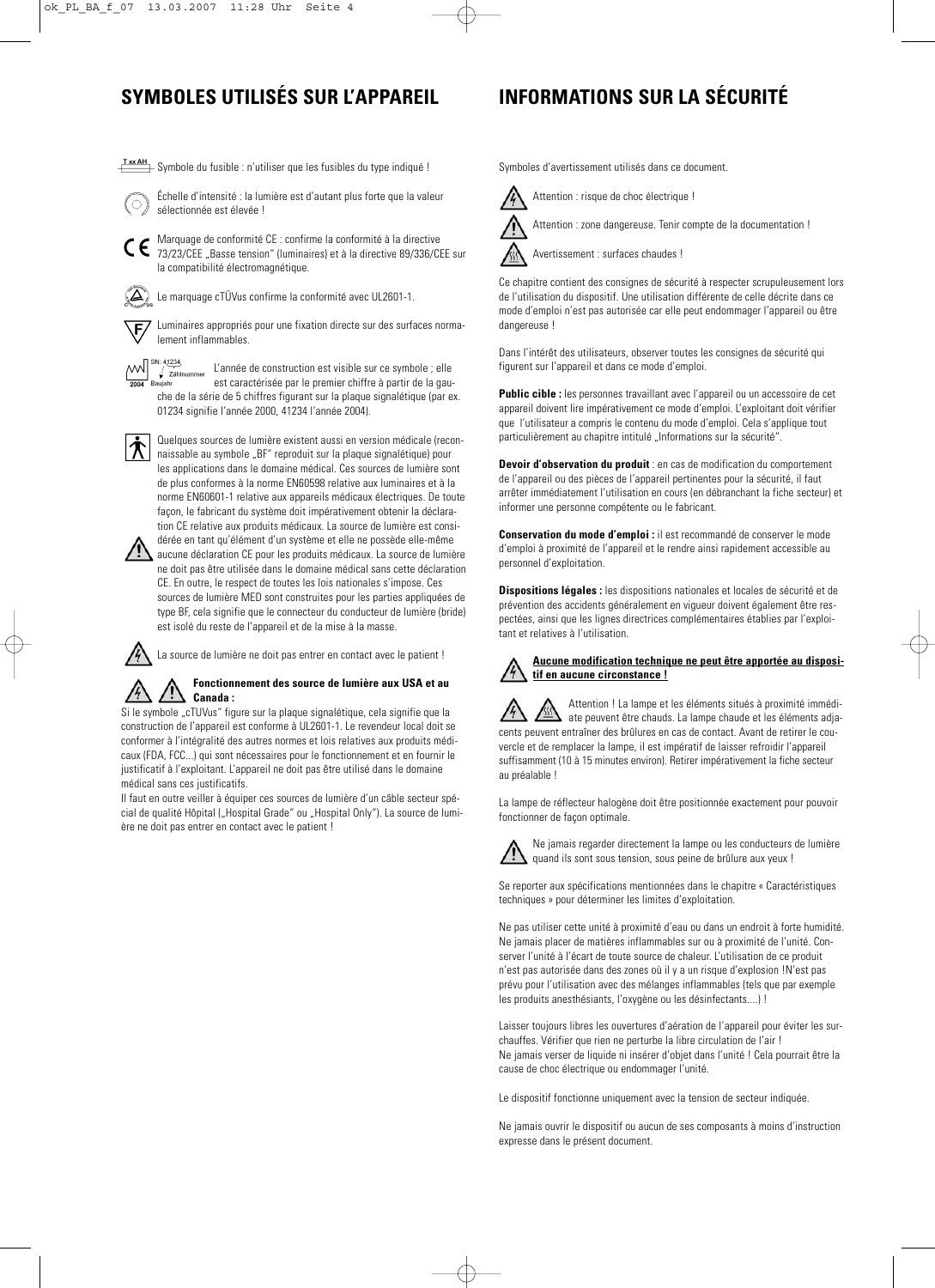**Nettoyage :** débrancher le produit du secteur avant de le nettoyer. N'utiliser qu'un chiffon

humide ; n'utiliser en aucun cas des matières combustibles ou inflammables. Si par mégarde des liquides pénètrent dans le dispositif, débrancher immédiatement la fiche et amener l'appareil au SAV.

**Maintenance :** l'exploitant doit respecter l'intégralité des lois et normes nationales concernant l'inspection régulière. Il convient de procéder à une inspection tous les 2 ans au plus ; elle ne peut être réalisée que par des professionnels capables d'évaluer la sécurité de l'appareil, de reconnaître les effets et risques possibles et de déterminer la conformité aux directives et aux normes. Ces contrôles doivent comporter au moins :

contrôle du conducteur de protection et du courant de fuite, contrôle visuel, nettoyage et test des fonctions.

**Pièces de rechange :** utiliser exclusivement des pièces de rechange d'origine. Dans le cas contraire, il peut en résulter des accidents corporels et des dommages matériels. On trouvera les codes des composants au chapitre « Pièces de rechange ».

**Responsabilité :** en tant qu'entité juridique finale, l'institution opérationnelle est responsable de la bonne utilisation du dispositif et de la remise d'informations nécessaires aux autres opérateurs et spécifie les compétences requises au fonctionnement du dispositif.

**Élimination :** observer toutes les obligations et lois environnementales nationales lors de l'élimination de l'appareil ou de ses pièces. Séparer les composants (par ex. plastique, électronique, lampes, métaux...) et procéder à leur élimination !

Débrancher le câble secteur en cas d'inutilisation prolongée de l'appareil. N'utiliser que le câble secteur d'origine et disposer le câble de façon à éviter les pincements et les coupures. Pour des raisons de sécurité, utiliser uniquement un câble secteur à 3 pôles avec conducteur de protection.

Les réparations non décrites dans ce document ne doivent être effectuées que par des ateliers agréés !

Le fabricant ne peut être tenu responsable de dommages résultant du non-respect des présentes instructions !

**État de la technique :** ce produit correspond à l'état de la technique le plus récent et il est conforme aux normes et règles de sécurité en vigueur.

Cet instrument a été conçu et construit conformément aux réglementations et normes suivantes :

- ▼ 73/23/CEE : directive Basse tension (CE)
- ▼ 89/336/CEE : compatibilité électromagnétique (CE)
- ▼ EN 60598-1 : luminaires
- ▼ EN 60601-1 : appareils médicaux électriques (avec variantes MED)
- ▼ UL 2601-1 : équipement médical électrique (Medical Electrical Equipment) (avec variantes MED)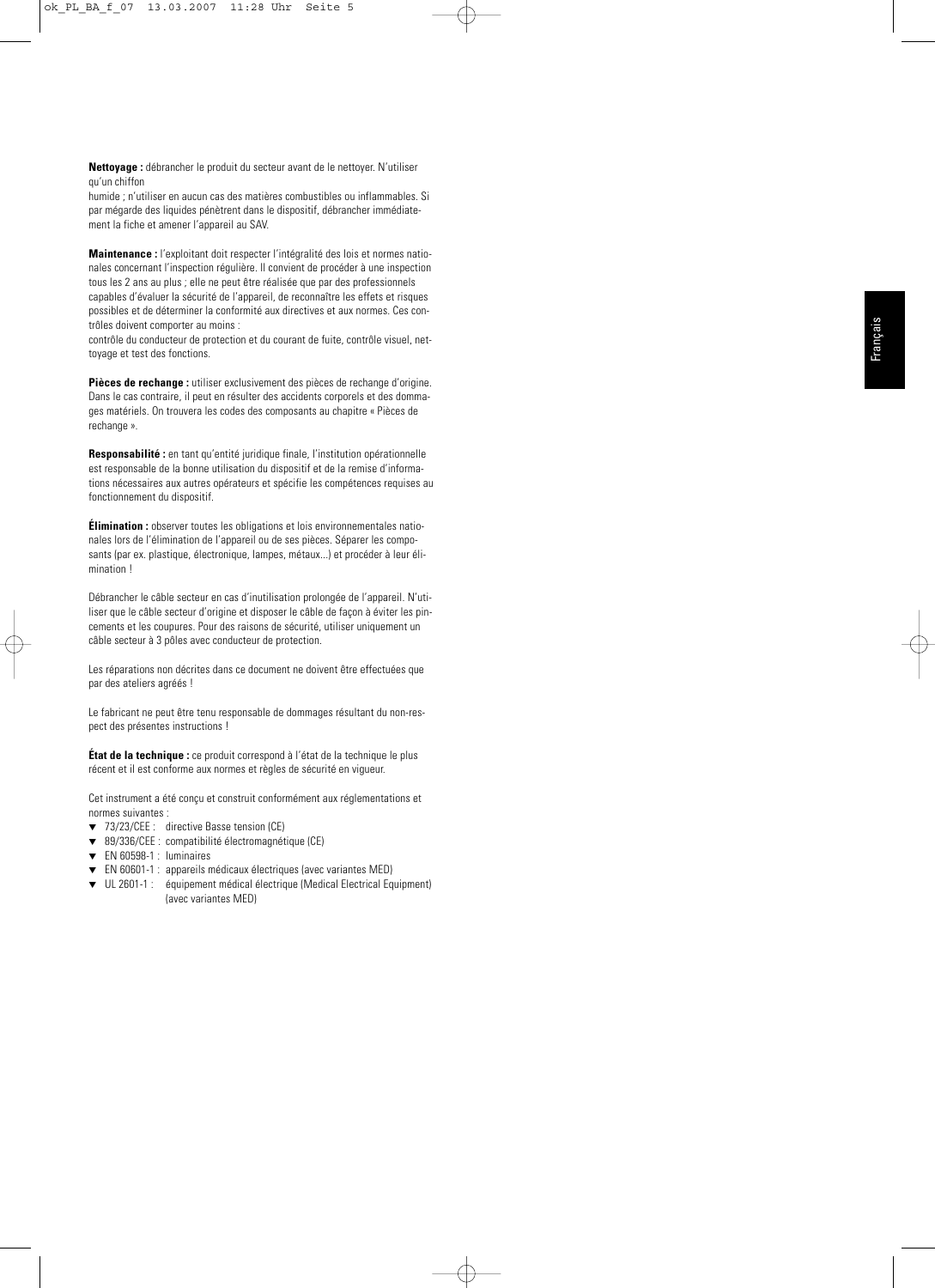# **MISES EN GARDE RELATIVES À LA COMPATIBILITÉ ÉLECTROMAGNÉTIQUE**

Ce chapitre décrit les mesures requises par la norme EN60601-1-2 (Elektromagnetic Compatibility) pour garantir la compatibilité électromagnétique.

Les appareils médicaux électriques sont soumis à des mesures de protection particulières en ce qui concerne la compatibilité électromagnétique. Le non-respect de ces mises en garde peut entraîner une augmentation de l'émission ou une réduction de la résistance au brouillage de l'appareil ou du système ! Les unités de communication HF portables et mobiles peuvent perturber le fonctionnement des appareils électriques médicaux !



Pour toute application dans le domaine médical, utiliser exclusivement les accessoires déclarés à cet effet par le fabricant !

Ne pas poser l'appareil à proximité immédiate d'autres appareils et éviter tout empilement. Si cela était absolument nécessaire, observer attentivement l'appareil et le système afin d'être en mesure de vérifier qu'avec cette disposition, le fonctionnement est quand même conforme à destination !

N'utiliser que le câble secteur fourni (2,5 m au max.) ! Les câbles secteur plus longs ou d'un autre type peuvent causer une augmentation de l'émission ou une réduction de la résistance au brouillage de l'appareil ou du système !

#### **Émissions électromagnétiques**

L'appareil est conçu pour fonctionner dans l'environnement électromagnétique décrit ci-après. Il incombe au client ou à l'utilisateur de l'appareil de s'assurer que l'environnement d'utilisation est conforme à ces spécifications.

| Test d'émission                                                     | <b>Conformité</b> | Environnement électromagnétique – quidage                                                                                                                                                                                                                              |
|---------------------------------------------------------------------|-------------------|------------------------------------------------------------------------------------------------------------------------------------------------------------------------------------------------------------------------------------------------------------------------|
| Émissions HF<br>CISPR <sub>11</sub>                                 | Groupe 1          | L'énergie à haute fréquence utilisée par l'appareil sert uniquement au fonctionnement interne. Les émissions<br>HF parasites sont donc très réduites, de sorte qu'elles ne risquent généralement pas de perturber les appareils<br>électroniques disposés à proximité. |
| Émissions HF<br>CISPR <sub>11</sub>                                 | Classe B          | L'appareil est utilisable dans toutes les installations, y compris dans les locaux d'habitation et dans les instal-<br>lations directement branchées sur le réseau public à basse tension alimentant les immeubles résidentiels.                                       |
| Émissions harmoniques<br>CFI 61000-3-2                              | Classe C          |                                                                                                                                                                                                                                                                        |
| Fluctuations de tension/émissions de scintillement<br>CFI 61000-3-3 | Conforme          |                                                                                                                                                                                                                                                                        |
| Émissions HF<br>CISPR 15                                            | Conforme          |                                                                                                                                                                                                                                                                        |

#### **Émissions électromagnétiques**

L'appareil est conçu pour fonctionner dans l'environnement électromagnétique décrit ci-après.

Il incombe au client ou à l'utilisateur de l'appareil de s'assurer que l'environnement d'utilisation est conforme à ces spécifications.

| Test d'immunité                                                                                                                      | Niveau de test CEI 60601 et niveau de conformité                                                                                                                                                                                                   | Environnement électromagnétique – quidage                                                                                                                                                                                                                                                                 |
|--------------------------------------------------------------------------------------------------------------------------------------|----------------------------------------------------------------------------------------------------------------------------------------------------------------------------------------------------------------------------------------------------|-----------------------------------------------------------------------------------------------------------------------------------------------------------------------------------------------------------------------------------------------------------------------------------------------------------|
| Décharges électrostatiques<br>CFI 61000-4-2                                                                                          | $+6$ kV contact<br>+ 8 kV air                                                                                                                                                                                                                      | Les sols doivent être en bois, béton ou carreau céramique. Si les sols sont<br>recouverts d'un matériau synthétique, l'humidité relative doit être d'au moins<br>30%                                                                                                                                      |
| Transitoires électriques en salves<br>CFI 61000-4-4                                                                                  | $\pm$ 2 kV pour les lignes d'alimentation électrique<br>± 1 kV pour les lignes d'entrée/sortie (non applicable)                                                                                                                                    | La qualité de l'énergie du secteur doit être celle d'un environnement commer-<br>cial ou hospitalier typique.                                                                                                                                                                                             |
| Ondes de choc de foudre<br>CEI 61000-4-5                                                                                             | + 1 kV mode différentiel<br>$\pm$ 2 kV mode commun                                                                                                                                                                                                 | La qualité de l'énergie du secteur doit être celle d'un environnement commer-<br>cial ou hospitalier typique.                                                                                                                                                                                             |
| Creux de tension, coupures brèves et variations<br>de tension sur les lignes d'entrée d'alimentation<br>électrique<br>CFI 61000-4-11 | $<$ 5 % U <sub>T</sub> ( $>$ 95 % creux en U <sub>T</sub> ) pour 1/2 cycle<br>40 % $U_T$ (60 % creux en $U_T$ ) pour 5 cycles<br>70 % $U_T$ (30 % creux en $U_T$ ) pour 25 cycles<br>$< 5 \% U_{\rm T}$ (> 95 % creux en U <sub>T</sub> ) pour 5 s | La qualité de raccordement au réseau doit être conforme à l'environnement<br>industriel ou hospitalier typique. Si l'appareil doit continuer à fonctionner en<br>cas de coupure de l'alimentation électrique, il est recommandé de le brancher<br>sur une alimentation sans interruption ou une batterie. |
| Champs magnétiques de fréquence industrielle<br>(50 Hz/60 Hz)<br>CFI 61000-4-8                                                       | 3 A/m                                                                                                                                                                                                                                              | Les champs magnétiques de fréquence industrielle doivent être à des niveaux<br>caractéristiques d'un emplacement typique dans un environnement commer-<br>cial ou hospitalier typique.                                                                                                                    |

REMARQUE :  $U_T$  est la tension secteur c. a. avant application du niveau de test.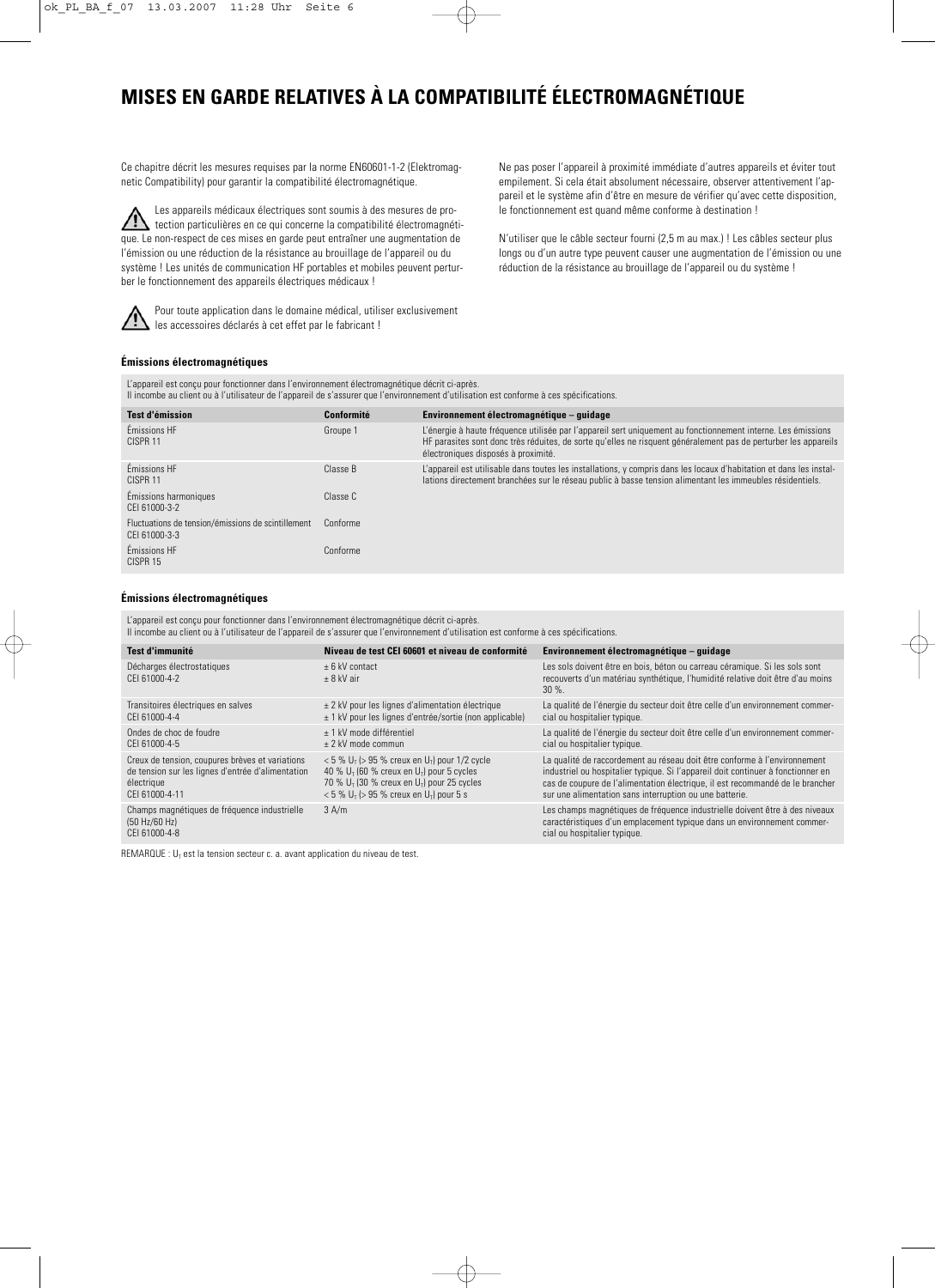#### **Émissions électromagnétiques**

L'appareil est conçu pour fonctionner dans l'environnement électromagnétique décrit ci-après.

| Il incombe au client ou à l'utilisateur de l'appareil de s'assurer que l'environnement d'utilisation est conforme à ces spécifications. |  |  |  |  |
|-----------------------------------------------------------------------------------------------------------------------------------------|--|--|--|--|
|-----------------------------------------------------------------------------------------------------------------------------------------|--|--|--|--|

| Test d'immunité                                                                                  | Niveau de test CEI 60601              | Niveau de conformité      | Environnement électromagnétique – quidage                         |                                                                                                                                                                                            |
|--------------------------------------------------------------------------------------------------|---------------------------------------|---------------------------|-------------------------------------------------------------------|--------------------------------------------------------------------------------------------------------------------------------------------------------------------------------------------|
| tance recommandée se calcule à partir de la fréquence de l'émetteur, selon l'équation suivante : |                                       |                           | Distance de séparation recommandée :                              | Les appareils de communications HF portables et mobiles doivent toujours être tenus au minimum à la distance recommandée de toutes les parties de l'appareil, y compris son câble. La dis- |
| <b>HF</b> conduites<br>CEI 61000-4-6                                                             | $3V_{\text{eff}}$<br>150 kHz à 80 MHz | $3 \rightarrow V1$ en V   | $d = \left(\frac{3.5}{1/1}\right) * \sqrt{P}$                     |                                                                                                                                                                                            |
| HF ravonnées<br>CEI 61000-4-3                                                                    | 3 V/m<br>80 MHz à 2.5 GHz             | $3 \rightarrow E1$ en V/m | $d = \left(\frac{3.5}{5.1}\right) * \sqrt{P}$<br>80 MHz à 800 MHz | $d = \left(\frac{7}{51}\right) * \sqrt{P}$<br>800 MHz à 2.5 GHz                                                                                                                            |

Où P est la puissance nominale de sortie maximum du transmetteur en watts (W) d'après le fabricant du transmetteur et d est la distance de séparation recommandée en mètres (b). Les puissances des champs provenant de transmetteurs HF fixes, telles qu'elles sont déterminées par une étude du site électromagnétique (a) doivent être inférieures au niveau de compliance dans chaque plage de fréquence (b). Des interférences peuvent se produire au voisinage de l'équipement marqué du symbole suivant : À 80 MHz et 800 MHz, la plage de fréquence supérieure s'applique. Il se peut que ces lignes directrices ne s'appliquent pas à toutes les situations. La propagation électromagnétique est affectée par l'absorption et la réflexion des structures, objets et personnes.

(a) Il n'est pas possible de déterminer théoriquement de façon précise les puissances des champs provenant de transmetteurs fixes, tels que les stations de base pour téléphones radio (cellulaires, sans fil) et radios terrestres mobiles, radio amateur, diffusion radio AM et FM et diffusion TV. Pour évaluer l'environnement électromagnétique dû aux transmetteurs HF fixes, il convient de faire l'étude électromagnétique du site. Si l'intensité de champ mesurée à l'endroit où l'appareil est utilisé dépasse le niveau de conformité HF applicable mentionné ci-dessus, l'appareil doit être surveillé afin de s'assurer qu'il fonctionne normalement. En cas d'anomalies, des mesures supplémentaires peuvent être nécessaires, par exemple un changement d'orientation ou d'emplacement de l'appareil.

(b) Sur la plage de fréquence de 150 kHz à 80 MHz, les puissances des champs doivent être inférieures à [V1] V/m.

#### **Distances recommandées entre l'équipement de communication HF mobile et portable et l'appareil**

L'appareil est concu pour fonctionner dans un environnement électromagnétique dans lequel les rayonnements HF parasites sont contrôlés. Le client ou l'utilisateur de l'appareil peut éviter les perturbations électromagnétiques en respectant entre les équipements de communication HF portables et mobiles (émetteurs) et l'appareil la distance minimale recommandée ci-dessus. Les recommandations se basent sur la puissance de sortie maximale de l'appareil de communication en question.

| Puissance de sortie nominale maximum |                                               | Distance de séparation en fonction de la fréquence du transmetteur en mètres [m] |                                            |
|--------------------------------------|-----------------------------------------------|----------------------------------------------------------------------------------|--------------------------------------------|
| du transmetteur en watts [W]         | 150 kHz à 80 MHz                              | 80 MHz à 800 MHz                                                                 | 800 MHz à 2,5 GHz                          |
|                                      | $d = \left(\frac{3.5}{1/1}\right) * \sqrt{P}$ | $d = \left(\frac{3.5}{5.1}\right) * \sqrt{P}$                                    | $d = \left(\frac{7}{61}\right) * \sqrt{P}$ |
| 0,01                                 | 0,12                                          | 0,12                                                                             | 0,23                                       |
| 0,1                                  | 0,37                                          | 0,37                                                                             | 0,74                                       |
|                                      | 1,17                                          | 1.17                                                                             | 2,33                                       |
| 10                                   | 3,69                                          | 3,69                                                                             | 7,38                                       |
| 100                                  | 11,67                                         | 11,67                                                                            | 23,33                                      |

Pour les transmetteurs dont la puissance de sortie nominale maximum n'est pas indiquée ci-dessus, il est possible de déterminer la distance d de séparation recommandée en mètres [m] au moyen de l'équation applicable à la fréquence du transmetteur, où P est la puissance de sortie maximum du transmetteur en watts [W] d'après le fabricant du transmetteur. À 80 MHz et 800 MHz, la plage de fréquence supérieure s'applique. Il se peut que ces lignes directrices ne s'appliquent pas à toutes les situations. La propagation électromagnétique est affectée par l'absorption et la réflexion des structures, objets et personnes.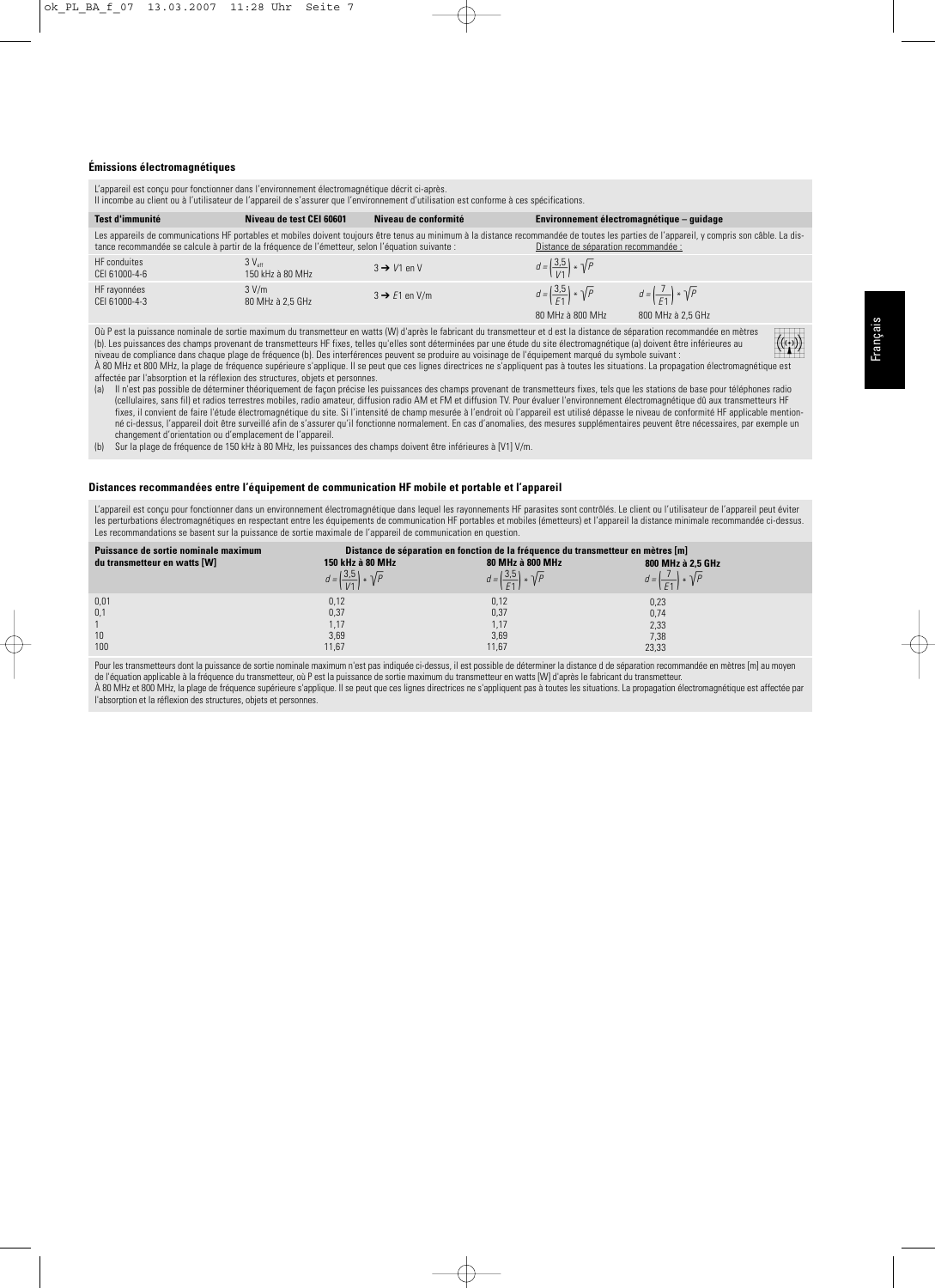## **INSTALLATION ET BRANCHEMENT**

### **FONCTIONNEMENT**

Sélectionner le site d'installation en fonction des critères indiqués ci-après.

- Pas d'hygrométrie élevée (voir les données techniques)
- Température ambiante normale (voir les caractéristiques techniques)
- Ne pas obstruer les grilles d'aération !
- N'est pas prévu pour l'utilisation avec des mélanges inflammables (tels que par exemple les produits anesthésiants, l'oxygène ou les désinfectants....) !

Les sources de lumière ne doivent pas entrer en contact avec le patient ! En cas d'utilisation des sources de lumière de la version MED dans les domaines médicaux, observer toutes les instructions du chapitre **"Description".**

Sortir l'appareil de l'emballage et le placer sur une surface horizontale suffisamment grande.



Attendre avant de brancher la fiche secteur.

Installer la lampe halogène avant la mise en service initiale. Dans ce but, retirer le couvercle de l'appareil.

- Appuyer sur le bouton de déverrouillage (17)
- ▼ Retirer le couvercle (8)

Pendant les étapes suivantes, ne toucher ni l'ampoule à tube de quartz ni la face interne du réflecteur ! Cela pourrait entraîner une panne prématurée de la lampe.

- ▼ Enlever tous les emballages ayant servi au transport (par ex. le carton du culot de la lampe)
- Placer le culot de la lampe (2) sur les broches de contact de la lampe en le maintenant le plus droit possible.
- Introduire la lampe (1) dans le support de lampe (3) en la maintenant la plus droite possible et appuyer jusqu'à la butée. Veiller à encliqueter correctement les lampes équipées d'un ergot d'orientation.
- Poser le couvercle (8) (il s'encliquette de lui-même)
- Poser les conducteurs de lumière dans le connecteur (9) jusqu'à la butée. Avec les conducteurs de lumière équipés d'une broche d'orientation, il faut positionner celle-ci dans la rainure jusqu'à la butée. S'assurer que le commutateur rotatif (7 ou 12) est en position "Arrêt" (position 0).
- Connecter la fiche secteur
- La mise sous tension s'effectue en tournant le commutateur (7 ou 12) dans le sens horaire.

Le dispositif fonctionne uniquement avec la tension de secteur nominale. La tension secteur prescrite est indiquée sur la plaque signalétique figurant en dessous de l'appareil. Brancher l'appareil uniquement sur des prises mises à la masse.



Ne pas obstruer les grilles d'aération !

Ne pas faire fonctionner l'appareil si le couvercle est ouvert (8) ! Le dispositif n'a pas été homologué pour fonctionner dans des zones sujettes aux dangers d'explosion !

#### **Mise sous et hors tension de l'appareil**

- Activer le commutateur rotatif (7 ou 12 en fonction du modèle).
- Position 0 : l'appareil est hors tension.
- ▼ Position 1 : l'appareil est sous tension.

#### **Réglage (électrique) de la luminosité**

▼ Tourner le dispositif de réglage de la luminosité (7 ou 12) Tourner le dispositif de réglage de la luminosité dans le sens horaire élève en continu la tension de la lampe et ainsi la luminosité. Tourner dans le sens antihoraire a pour effet de réduire la luminosité.

Ne régler que la luminosité absolument nécessaire car une luminosité trop forte abaisse considérablement la durée de vie de la lampe.

#### **Durée de vie moyenne**<sup>1</sup> **de la lampe :**

| Position du régulateur PL 1000 | <b>PL 2000</b> | PL 3000 / PL 3000R                      |
|--------------------------------|----------------|-----------------------------------------|
| (B)                            | (B)            | $(B)$ , $(D)$ , $(F)$ , $(Ra)$ , $(Rs)$ |
| 770 h<br>$\overline{4}$        | 3 000 h        | 1500 h                                  |
| -6<br>70 h                     | 360h           | 160 h                                   |

<sup>1</sup> Remarque : une durée de vie moyenne signifie que déjà 50 % des lampes peuvent être en panne ! Une élévation de la tension de la lampe de 6 % signifie déjà une réduction de moitié de sa durée de vie. Une réduction de 6 % représente un doublement de la durée de vie !

#### **Régulation de la luminosité avec le diaphragme mécanique (versions "B")**

Pour modifier la luminosité sans changer la température de couleur, utiliser le diaphragme perforé mécanique. Une rotation du bouton (6) dans le sens horaire élève la luminosité au maximum. Une rotation dans le sens anti-horaire réduit la luminosité à environ 1 % de la valeur maximale. Ces réglages sont sans effet sur la durée de vie de la lampe.

En plus, l'on peut évidemment faire aussi une régulation électrique de la luminosité qui modifie à son tour la température de couleur. L'utilisation des deux régulations de la luminosité donne une plage de réglage de 100 % à env. 0,1 %.

#### **Remplacement du filtre à dispositif d'insertion**

- ▼ Sortir du guide (5) la monture du filtre à dispositif d'insertion (4).
- ▼ Introduire dans le guide le filtre souhaité et sa monture jusqu'à l'encliquetage.

Il est ici possible d'installer pour des applications déterminées des filtres couleur et pour fluorescence.

N'utiliser que des filtres d'origine car sinon cela pourrait entraîner un dommage thermique du filtre et de l'appareil. Tenir compte du fait que le filtre et son support peuvent devenir très chauds pendant l'utilisation. Laisser refroidir l'appareil suffisamment avant de retirer le filtre !

#### **Fonctionnement du filtre pivotant (versions .. F")**

Il est ici possible de faire pivoter vers l'intérieur et l'extérieur un filtre de lumière blanche (18). Tenir compte de l'inscription sur le boîtier et de l'index sur le bouton rotatif.

- Rotation dans le sens horaire : pivotement du filtre vers l'extérieur
- ▼ Rotation dans le sens anti-horaire : pivotement du filtre vers l'intérieur Ce filtre élève la température de couleur de la lampe halogène de 3 200 K (Kelvin) à 5 600 K, tout en abaissant la luminosité.

#### Afficheur (versions "D")

L'afficheur (19) indique la température de couleur actuelle, qui se modifie avec le réglage électrique. De plus, l'afficheur détecte et affiche les défaillances du ventilateur (affichage : FAn) et de la lampe (affichage : buLb). Si la source de lumière est en mode STANDBY (par ex. par télécommande au moyen du connecteur DIN analogique "Rs"), "Stby" s'affiche.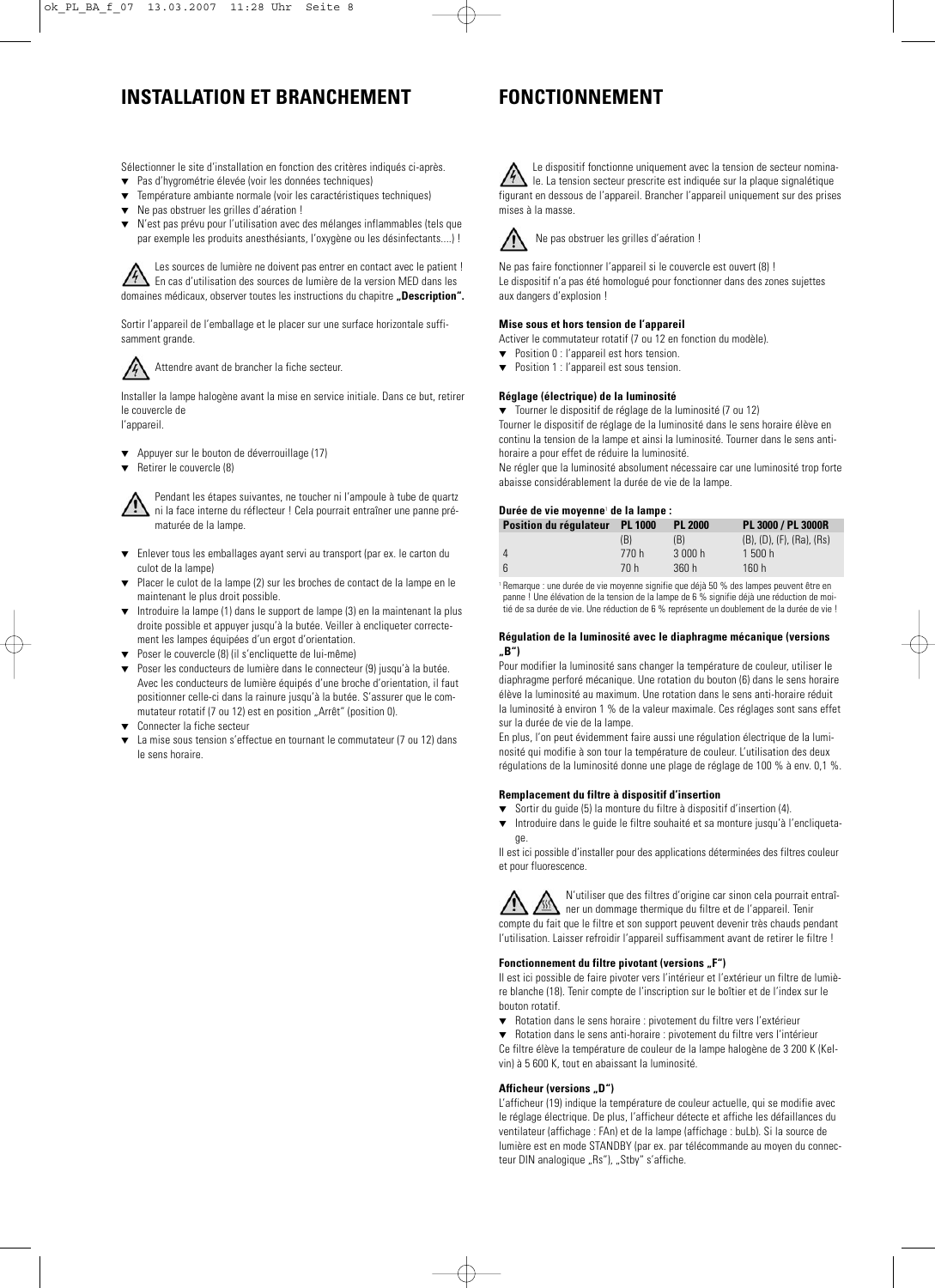Afin que l'afficheur puisse indiquer la température de couleur correcte, il faut lui communiquer les données relatives à la lampe utilisée. Les lampes EJA ont une température de couleur légèrement supérieure à celle des lampes EKE. Le réglage de la lampe EKE est standard.

Après la mise sous tension, l'activation du potentiomètre permet d'accéder au mode SETUP. Tant qu'un petit point est affiché en haut à gauche, il est possible d'activer le mode SETUP en tournant deux fois le potentiomètre vers le haut et le bas, alors qu'un mouvement plus lent du potentiomètre prolonge la durée d'affichage du point. Si le point a disparu, il n'est plus possible d'activer le mode SETUP.

Afin que l'appareil reconnaisse la rotation du potentiomètre vers le haut  $\bigwedge$ et le bas, il faut tourner celui-ci de la position 2 à la position 3 et le ramener à la position 2 en 1 seconde environ. Ne pas mettre l'appareil hors tension !

SET s'affiche en mode SETUP. Si l'on tourne rapidement le potentiomètre 1 fois vers le haut et le bas, l'on accède au mode SETL (mode de réglage de la lampe). L'on attend ici que l'afficheur indique la lampe réglée (par ex. L 1) et l'on peut faire défiler les valeurs possibles en tournant le potentiomètre (ici : 1 pour EKE, 2 pour EJA). Après une courte pause, la valeur réglée s'affiche et on la confirme en tournant le potentiomètre vers le haut et le bas (après confirmation, la valeur arrête de clignoter) car sinon la valeur ne serait pas enregistrée.

Le mode SETUP est désactivé mais il est possible de le réactiver tant que le petit point en haut à gauche est encore visible, en tournant deux fois le potentiomètre vers le haut et le bas.

Si l'appareil est équipé d'une prise RS232, l'afficheur est utilisé pour un réglage supplémentaire (par ex. l'adresse, le débit en bauds). La notice de la source de lumière contient une description précise des possibilités de réglage en relation avec l'interface RS232.

#### Prise analogique de contrôle à distance (modèles "Ra")

Le connecteur DIN à 6 broches (20) permet un fonctionnement analogique à distance de la source de lumière. Les actions possibles sont les suivantes :

- ▼ passage en mode STANDBY
- ▼ réglage électrique

La notice de la source de lumière contient une description technique précise du connecteur et des accessoires.

### **Prise RS232 (versions "Rs")**

La prise D-Sub (21) permet le fonctionnement à distance de la source de lumière par l'interface RS232. Les actions possibles sont les suivantes :

- ▼ passage en mode STANDBY
- ▼ réglage électrique
- ▼ commande à distance de plusieurs sources de lumière
- ▼ nterrogation des messages d'erreur

La notice de la source de lumière contient une description technique précise de l'interface avec l'accessoire.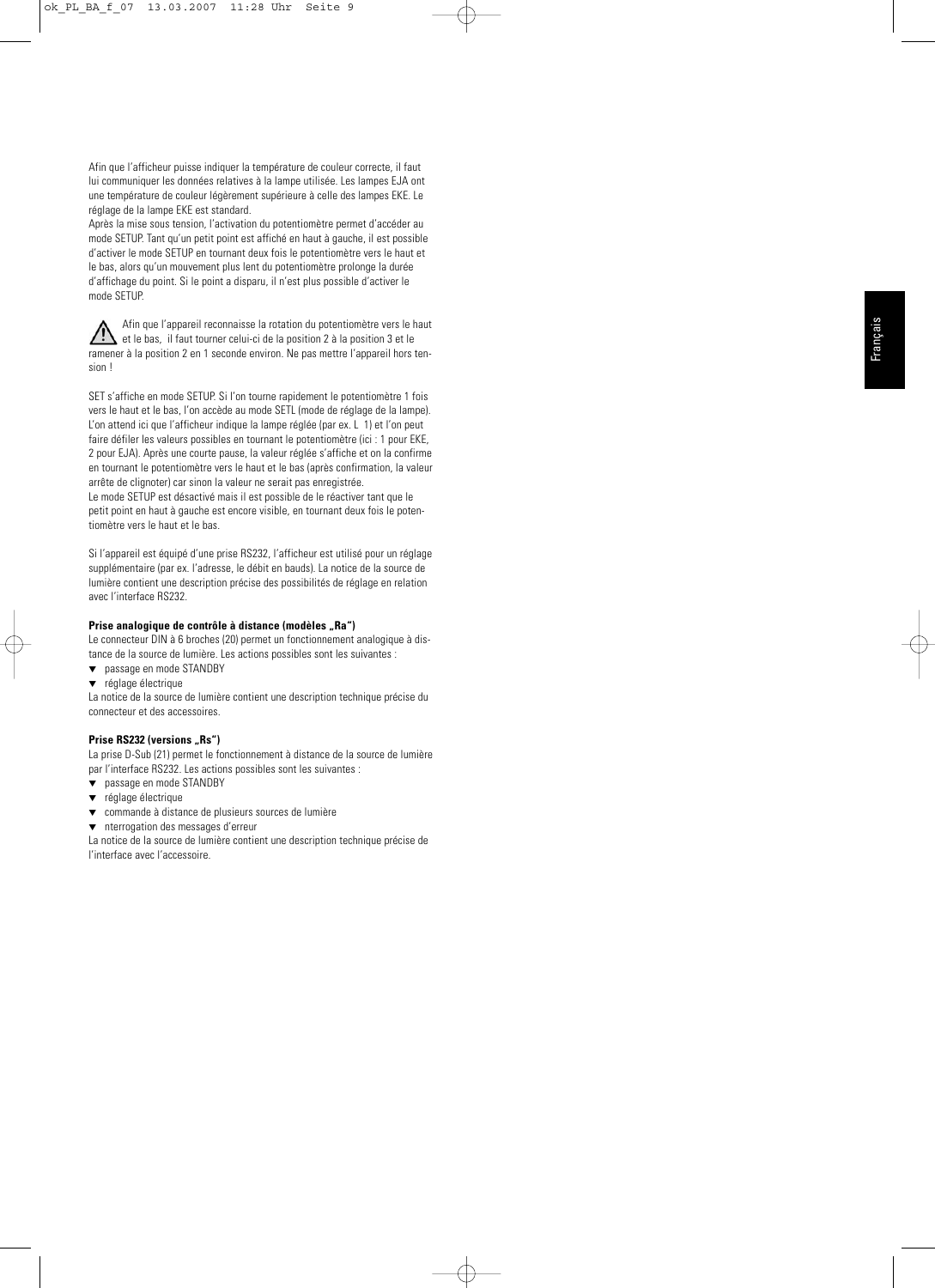## **SUPPRESSION DES PANNES**

- Vérifier d'abord que le câble secteur est connecté à la source de lumière et à une prise de courant secteur en bon état de marche.
- ▼ S'assurer que la source de lumière est sous tension.

#### **Pas de lumière**

| Cause                                  | Suppression de la panne                                                         |
|----------------------------------------|---------------------------------------------------------------------------------|
| Lampe défectueuse :                    | remplacer la lampe                                                              |
| Fusible défectueux :                   | remplacer le fusible primaire                                                   |
| Le contrôleur de température indique : | surchauffe de l'appareil. Dégager les orifices d'aération et laisser refroidir. |
| (n'est pas valable pour PL 1000)       | L'appareil jusqu'à ce qu'il se rallume.                                         |
| Culot de lampe défectueux              | remplacer le culot de la lampe                                                  |
| Bloc d'alimentation secteur défectueux | faire réparer l'appareil                                                        |
|                                        |                                                                                 |

#### **Trop peu de lumière** (n'est pas valable pour PL 1000)

#### **Cause Cause Suppression de la panne**

Malgré l'activation du régulateur électrique de la luminosité, il n'y pas de variation de l'éclairage (la lumière reste tamisée). Panne de ventilateur : faire réparer l'appareil



Remarque : un défaut de la lampe peut également provoquer un arrêt du ventilateur ou une réduction de la vitesse de rotation.

# **REMPLACEMENT DES PIÈCES DÉFECTUEUSES**

Utiliser exclusivement des pièces de rechange d'origine ! Dans le cas contraire, il peut en résulter des accidents corporels et des dommages matériels. On trouvera les codes des composants au chapitre « Pièces de rechange ». Les réparations non décrites dans ce document ne doivent être effectuées que par des ateliers agréés !



Avant d'ouvrir l'appareil, retirer toujours la fiche secteur !

Ne toucher ni l'ampoule à tube de quartz ni la face interne du réflecteur de la lampe !Cela réduit considérablement la durée de vie de la lampe. Ne saisir la lampe que par l'extérieur du réflecteur ou la zone adjacente des broches de contact. Laisser toujours refroidir suffisamment les lampes chaudes et leur environnement.

#### **Remplacement de la lampe**

Avant de remplacer la lampe, il est impératif de laisser refroidir suffisamment la source de lumière et la lampe !

- ▼ Mettre l'appareil hors tension (7, 12) et débrancher la fiche secteur (13)
- Laisser refroidir la lampe défectueuse (10 minutes au moins).
- Appuyer sur le bouton de déverrouillage (17)
- Retirer le couvercle (8)

Pendant les étapes suivantes, ne pas toucher l'ampoule à tube de quartz et la face interne du réflecteur !

- Tirer vers le haut la lampe halogène (1) défectueuse et le culot de la lampe (2) pour les sortir du support (3)
- Retirer la lampe défectueuse (1) du culot (2)
- Introduire la nouvelle lampe dans le culot (2) en la maintenant la plus droite possible
- Introduire la lampe (1) dans le support de lampe (3) en la maintenant la plus droite possible et appuyer jusqu'à la butée. Veiller à encliqueter correctement les lampes équipées d'un ergot d'orientation.
- ▼ Poser le couvercle (8) (il s'encliquette de lui-même)

#### **Remplacement du culot de la lampe**

Dès que le culot de la lampe (2) présente des signes de combustion entre les contacts, il faut le remplacer. Comme ordre de grandeur, il est recommandé de remplacer le culot de la lampe après utilisation de 5 lampes.

- ▼ Procéder selon la description faite au chapitre "Remplacement de la lampe" jusqu'au point "Retirer la lampe défectueuse (1) du culot (2)".
- Desserrer les 2 vis de la borne plate (16) et sortir le culot usagé.
- ▼ Passer le nouveau culot par l'œillet, le mettre dans la borne plate et serrer les vis.
- Pour la suite de la procédure, suivre la description faite au chapitre "Remplacement de la lampe" à partir du point "Introduire la nouvelle lampe dans le culot (2) en la maintenant la plus droite possible".

#### **Remplacer le filtre anticalorifique (PL 2000, PL 3000 et PL 3000R)**

Ne saisir le filtre anticalorifique que par le diamètre externe ! Ne pas salir les surfaces. Avant le remplacement, laisser refroidir suffisamment la source de lumière et le filtre anticalorifique !Même après la mise hors tension, le filtre anticalorifique reste très chaud !

- ▼ Mettre l'appareil hors tension (7, 12) et débrancher la fiche secteur (13)
- Appuyer sur le bouton de déverrouillage (17) et enlever le couvercle (8)
- ▼ Enlever tous les débris du filtre anticalorifique cassé (10)
- ▼ Introduire un nouveau filtre anticalorifique dans le guide à ressort
- Poser le couvercle (8) (il s'encliquette de lui-même)

#### **Remplacement du fusible primaire**



N'utiliser que des fusibles d'origine conformément au chapitre "Caractéristiques techniques".

- ▼ Mettre l'appareil hors tension (7, 12) et débrancher la fiche secteur (13).
- Sortir le compartiment à fusibles (15) (fermeture encliquetable).
- Enlever les fusibles défectueux (11) et les remplacer par des fusibles de rechange (12).
- ▼ Encliqueter le compartiment à fusibles (15).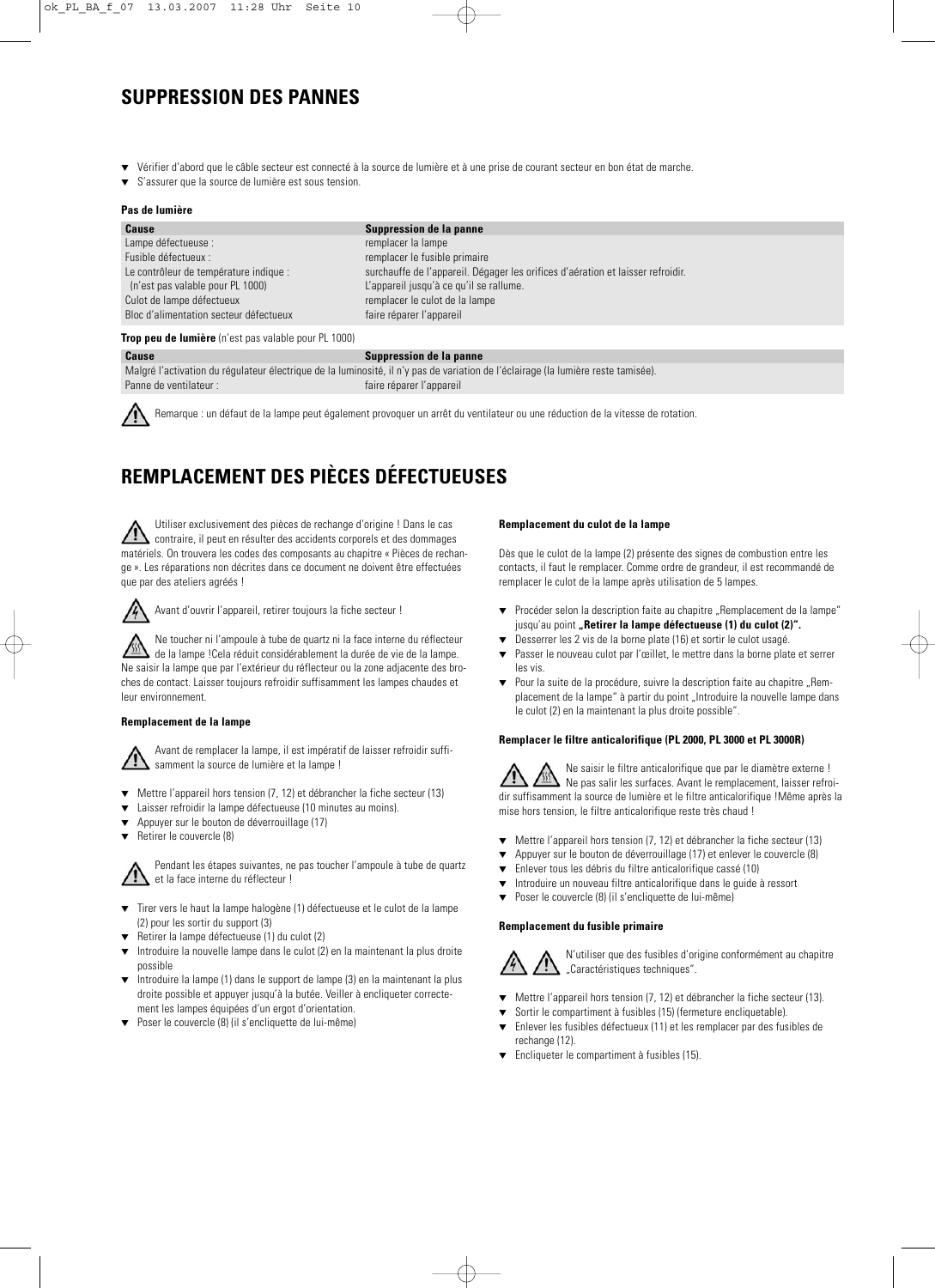## **PIÈCES DE RECHANGE ET ACCESSOIRES**

|                                                                                                                                                                          | <b>PL 1000</b>           | <b>PL 2000</b>                              | PL 3000/PL 3000R          |  |  |
|--------------------------------------------------------------------------------------------------------------------------------------------------------------------------|--------------------------|---------------------------------------------|---------------------------|--|--|
| Lampe halogène (1)                                                                                                                                                       | EOGH-EKZ                 | EOGH-64637                                  | EOGH-EKE / EOGH-EJA       |  |  |
| Culot de lampe (2)                                                                                                                                                       | EOG-FH.006               | EOG-FH.006                                  | EOG-FH.006                |  |  |
| Filtre anticalorifique (10)                                                                                                                                              |                          | 593-56-026                                  | 593-56-026                |  |  |
| Monture du filtre à dispositif d'insertion, vide (4)                                                                                                                     | 593-37-006               | 593-37-006                                  | 593-37-006                |  |  |
| Fusible primaire pour 230-240 V (11)                                                                                                                                     | ESG5-T0.5                | ESG5-T1,25                                  | ESG5-T1,25 pas PL3000R(B) |  |  |
| Fusible primaire pour 100-120 V (11)                                                                                                                                     | ESG5-T0,8                | ESG5-T2,5                                   | ESG5-T2,5                 |  |  |
| Fusible primaire pour 100-240 V (11)                                                                                                                                     | $\overline{\phantom{0}}$ |                                             | ESG5-T2,5 pour PL3000R(B) |  |  |
|                                                                                                                                                                          |                          | PL 1000, PL 2000, PL 3000/PL 3000R          |                           |  |  |
| Connecteur DIN à 6 broches pour "Ra"                                                                                                                                     |                          | EVR04-S6S (DIN 41524)                       |                           |  |  |
| Filtre enfichable bleu                                                                                                                                                   |                          | 593-30-001                                  |                           |  |  |
| Filtre enfichable vert                                                                                                                                                   |                          | 593-30-002                                  |                           |  |  |
| Filtre enfichable jaune                                                                                                                                                  |                          | 593-30-003                                  |                           |  |  |
| Filtre enfichable rouge                                                                                                                                                  |                          | 593-30-004                                  |                           |  |  |
| Filtre enfichable lumière du jour 5 600 K                                                                                                                                |                          | 593-30-005                                  |                           |  |  |
| Câble secteur à 3 broches CEI320 pour :                                                                                                                                  |                          |                                             |                           |  |  |
| <b>UE</b>                                                                                                                                                                |                          | ELN-3.001                                   |                           |  |  |
| <b>CH</b>                                                                                                                                                                |                          | ELN-3.002                                   |                           |  |  |
| J                                                                                                                                                                        |                          | ELN-3.003                                   |                           |  |  |
| <b>RU</b>                                                                                                                                                                |                          | ELN-3.004                                   |                           |  |  |
| AUS                                                                                                                                                                      |                          | ELN-3.006                                   |                           |  |  |
| IT                                                                                                                                                                       |                          | ELN-3.009                                   |                           |  |  |
| USA "Hospital Grade"                                                                                                                                                     |                          | ELN-3.010                                   |                           |  |  |
| Conducteurs de lumière flexibles                                                                                                                                         |                          |                                             |                           |  |  |
| Disponibles en divers diamètres et longueurs, à un et deux bras                                                                                                          |                          |                                             |                           |  |  |
| Diamètre actif                                                                                                                                                           |                          | $3/4,5/7$ mm                                |                           |  |  |
| Longueur                                                                                                                                                                 |                          | 800 / 1 200 / 1 600 mm                      |                           |  |  |
| Dispositif d'éclairage                                                                                                                                                   |                          |                                             |                           |  |  |
| L'éclairage en fibres de verre à lumière réfléchie se compose d'un col de cygne à deux bras qui se fixe directement au statif du microscope et est relié à la source de  |                          |                                             |                           |  |  |
| lumière froide par un conducteur de lumière flexible.                                                                                                                    |                          |                                             |                           |  |  |
| Diamètre actif par bras :                                                                                                                                                |                          | 4 mm                                        |                           |  |  |
| Câble d'alimentation                                                                                                                                                     |                          | 800 / 1 600 mm                              |                           |  |  |
| Longueur du col de cygne à 2 bras                                                                                                                                        |                          | 550 mm                                      |                           |  |  |
| Conducteurs à fibres optiques en col de cygne                                                                                                                            |                          |                                             |                           |  |  |
| Disponibles avec 1 et 2 bras                                                                                                                                             |                          |                                             |                           |  |  |
| Diamètre actif par bras :                                                                                                                                                |                          | 4 mm                                        |                           |  |  |
| Longueur du bras                                                                                                                                                         |                          | 550 mm                                      |                           |  |  |
| <b>Éclairages annulaires</b>                                                                                                                                             |                          |                                             |                           |  |  |
| Ils sont disponibles en tant qu'éclairage annulaire à 4 segments et en tant que lampe annulaire à fente avec des conducteurs flexibles de diverses longueurs. Un         |                          |                                             |                           |  |  |
| grand nombre d'adaptateurs permet une utilisation optimale sur tous les types de stéréomicroscopes.                                                                      |                          |                                             |                           |  |  |
| Diamètre interne                                                                                                                                                         |                          | 66 mm                                       |                           |  |  |
| Encombrement en hauteur                                                                                                                                                  |                          | 24 mm                                       |                           |  |  |
| Longueur du câble d'alimentation                                                                                                                                         |                          | 800 / 1 200 / 1 600 mm                      |                           |  |  |
| Accessoires pour éclairages annulaires                                                                                                                                   |                          |                                             |                           |  |  |
| Le jeu de filtres de polarisation sert à supprimer la réflexion. Le diffuseur fournit un éclairage optimal, homogène et sans ombre portée. Le jeu de filtres de fluores- |                          |                                             |                           |  |  |
| cence s'utilise pour l'examen des fluorescences sur la plage visible. Des adaptateurs sont disponibles pour tous les stéréomicroscopes. Un dispositif de mise au point   |                          |                                             |                           |  |  |
| permet d'obtenir un faisceau de lumière correspondant à la distance de travail souhaitée.                                                                                |                          |                                             |                           |  |  |
| Rétro-éclairage                                                                                                                                                          |                          |                                             |                           |  |  |
| Le rétro-éclairage sert à l'éclairage diascopique d'objets transparents. Il est possible de connecter pour l'éclairage jusqu'à 2 conducteurs de lumière flexibles.       |                          |                                             |                           |  |  |
| <b>Filtres enfichables</b>                                                                                                                                               |                          |                                             |                           |  |  |
| Des filtres enfichables de couleur sont disponibles en plusieurs versions. Les montures de filtres facilitent le remplacement.                                           |                          |                                             |                           |  |  |
| Diamètre du filtre                                                                                                                                                       |                          | $30 \text{ mm}$                             |                           |  |  |
| Types de filtres                                                                                                                                                         |                          | bleu, vert, jaune, rouge et lumière du jour |                           |  |  |

**Dispositifs de filtre et de mise au point**

Ils peuvent s'utiliser conjointement à l'intégralité des conducteurs de lumière flexibles, des cols de cygne et des dispositifs d'éclairage en fibres de verre. Un dispositif de mise au point de grande valeur, une offre de filtres complète et un diffuseur sont disponibles et combinables pour des applications très diverses.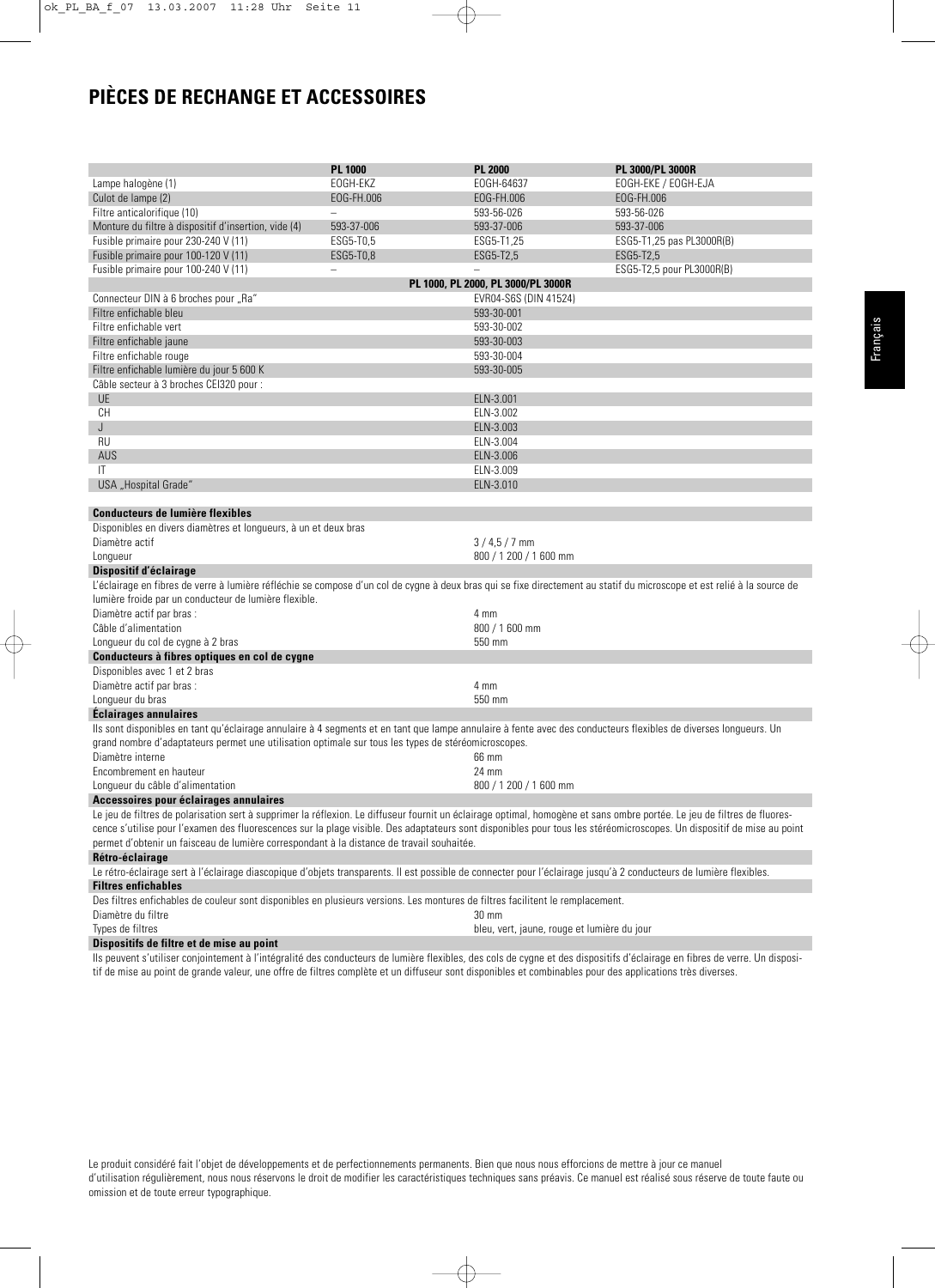

- 1 Lampada alogena
- 2 Zoccolo lampada<br>3 Supporto lampada
- 3 Supporto lampada
- 4 Portafiltri
- 
- 5 Guida per il portafiltri 6 Regolazione meccanica della luminosità (modelli "B")
- 7 vedi 12, solo con i modelli "B"
- 8 Coperchio con maniglia per il trasporto
- 9 Presa per il conduttore a fibre ottiche
- 10 Filtro anticalore<br>11 Fusibile primario
- 11 Fusibile primario<br>12 Interruttore rotati
- Interruttore rotativo on/off + rego-
- latore della luminosità elettrico
- 13 Cavo di alimentazione<br>14 Presa per il cavo di alir Presa per il cavo di alimentazione
- 
- 15 Portafusibili Morsettiera per lo zoccolo lampada
- 17 Pulsante di sblocco
- 18 Filtro inseribile (modelli "F")<br>19 Display (modelli "D")
- 19 Display (modelli "D")
- 20 Presa analogica del telecomando (modelli "Ra")
	- 21 Presa RS232 (modelli "Rs")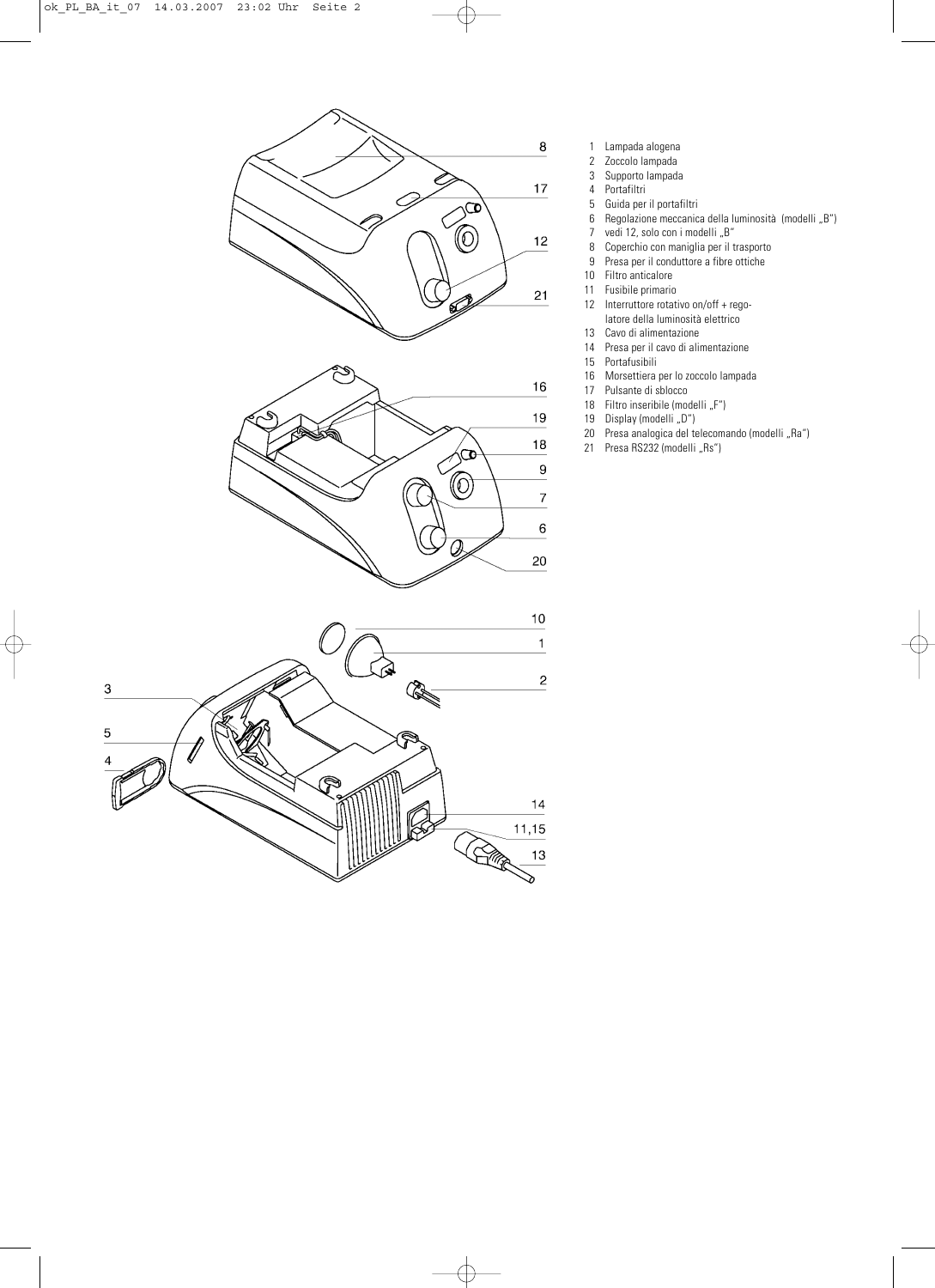### **ISTRUZIONI OPERATIVE PER LA PL 1000 (B), PL 2000 (B), PL 3000 (B) (D) (F) (Ra) (Rs) und PL 3000R (B)**

Prima di azionare la sorgente a luce fredda si prega di leggere tutte le istruzioni operative!

#### **Dati tecnici**

| Nome del tipo                                                              |                                           | <b>PL 1000</b>                                    | <b>PL 2000</b>  | <b>PL 3000</b>  | <b>PL 3000R</b>    |  |
|----------------------------------------------------------------------------|-------------------------------------------|---------------------------------------------------|-----------------|-----------------|--------------------|--|
| Possibili varianti                                                         |                                           | B                                                 | B               | B, D, F, Ra, Rs | B                  |  |
| Numero di articolo                                                         | 230-240 V ±10%                            | 596-20-1501                                       | 596-20-250      | 596-20-350      |                    |  |
|                                                                            | 100-120 V ±10%                            | 596-20-160                                        | 596-20-260      | 596-20-360      |                    |  |
|                                                                            | 100-240 V ±10%                            |                                                   |                 |                 | 596-20-380         |  |
| Frequenza di rete                                                          |                                           | $50 - 60$ Hz                                      | $50 - 60$ Hz    | $50 - 60$ Hz    | 50-60 Hz $\pm$ 5 % |  |
| Assorbimento di potenza                                                    |                                           | max 50 VA                                         | max 150 VA      | max 200 VA      | max 200 VA         |  |
| Tensione lampada                                                           |                                           | max 11,9 V                                        | max 13 V        | max 21,4 V      | max 21,4 V         |  |
| Lampada alogena con riflettore                                             |                                           | 30 W/10,8 V                                       | 100W/12V        | 50W/21 V        | 150W/21 V          |  |
| Fusibile primario                                                          | 230/240 V                                 | T500 mAH                                          | T1.25 AH        | T1,25 AH        | T2.5 AH            |  |
|                                                                            | 100/120 V                                 | <b>T800 mAH</b>                                   | <b>T2.5 AH</b>  | <b>T2.5 AH</b>  | 100-240 V          |  |
|                                                                            |                                           | IEC 127-2/5 & UL, 5 x 20 mm, time-lag (ritardato) |                 |                 |                    |  |
|                                                                            | Dimensionialtezza/larghezza/profondità    | 120/168/268 mm                                    | 120/168/268 mm  | 120/168/268 mm  | 120/168/268 mm     |  |
| Peso                                                                       |                                           | $1,3$ kg                                          | $1,5$ kg        | $1,6$ kg        | $1,6$ kg           |  |
| Temperatura di colore                                                      |                                           | 3200 K                                            | 3250 K          | 3250 K          | 3250 K             |  |
|                                                                            | Diametro conduttore a fibre ottiche max   | $10 \text{ mm}$                                   | $13 \text{ mm}$ | $13 \text{ mm}$ | $13 \text{ mm}$    |  |
| 10-40 °C <sup>2</sup> e umidità relativa del 30-70 %<br>Ambiente operativo |                                           |                                                   |                 |                 |                    |  |
| 0-40 °C e umidità relativa del 30-70 %<br>Stoccaggio/trasporto             |                                           |                                                   |                 |                 |                    |  |
|                                                                            | Tipo di protezione (classe di protezione) |                                                   |                 |                 |                    |  |
| Dichiarazione                                                              |                                           | CE                                                | СE              | CE              | CE                 |  |
| Classificazione medicale                                                   |                                           |                                                   |                 |                 |                    |  |
| (solo con le varianti MED)                                                 |                                           |                                                   | <b>BF</b>       | <b>BF</b>       |                    |  |
|                                                                            |                                           |                                                   |                 |                 |                    |  |

<sup>1</sup> con PL1000 solo 230 V (non 230-240 V)

 $2 \text{ l}$ e sorgenti luminose sono sì adatte al funzionamento fino a 40 °C, in tal caso però la durata delle componenti elettroniche e della lampada si riduce in modo estremo. Per un funzionamento ottimale, la temperatura a non dovrebbe superare i 25 °C.

## **DESCRIZIONE**

Con l'acquisto di questo prodotto, entrate in possesso di una sorgente a luce fredda di alta qualità che trova applicazione ovunque sia necessaria molta luce senza sviluppo di calore. Essa serve all'illuminazione degli oggetti nei microscopi. Normalmente vengono innestati anelli luminosi con conduttori a fibre ottiche che vengono fissati sull'obiettivo del microscopio. Alternativamente è possibile innestare bracci a collo di cigno o conduttori a fibre ottiche flessibili. Gli illuminatori impiegati in questo caso sono lampade alogene a luce fredda con riflettore (1) di diversi gradi di potenza. Tramite uno speciale filtro anticalore (10), il calore viene riflesso e la luce visibile necessaria viene fatta passare del tutto. Per poter smaltire il calore che si sviluppa, è montato in tutti tipi escluso il **PL1000** un ventilatore assiale. L'illuminatore viene alimentato tramite un alimentatore switching elettronico che corrisponde allo stato odierno della tecnica e che è stato sviluppato in particolare per questa sorgente a luce fredda. Per accendere l'apparecchio, ruotare la manopola (7 o 12) in senso orario da una regolazione in minima fino a quella massima. Per spegnere la luce fredda, ruotare completamente verso sinistra fino a sentire un chiaro clic. Con questa manopola viene regolata (smorzata) la sorgente a luce fredda. In tal modo cambia però anche la temperatura di colore cosicché, nello stato smorzato, la luce appare più rossa che in quello massimo. Se è necessaria una temperatura di colore costante, è allora necessario ridurre l'intensità luminosa meccanicamente tramite un diaframma a fori.

Tutte le esecuzioni con le lettere "B" nel nome del tipo, dispongono oltre alla regolazione elettronica della luminosità anche una rotella-diaframma che permette di regolare la quantità di luce dal 100% fino a circa l'1% a temperatura di colore costante. Si può naturalmente regolare anche elettronicamente, ma in questo caso la temperatura di colore cambia. Con il filtro a slitta (4) è possibile inserire nell'apparecchio diversi filtri.

Tutte le esecuzioni che dispongono di display (19) (riconoscibili dalla lettera **"D"** nel nome del tipo), mostrano nello smorzamento elettrico la temperatura di colore corrente. Sul display vengono inoltre visualizzati guasti al ventilatore e alla lampada.

Tutte le esecuzioni con una "F" nel nome del tipo dispongono sul davanti di un dispositivo mobile (18) per un filtro (filtro per luce diurna con una temperatura di colore di ca. 5600 K).

**"Ra"** nel nome del tipo significa che la sorgente luminosa dispone di una presa DIN per il telecomando (20). Con esso si può smorzare la sorgente luminosa e commutarla nella modalità standby.

**"Rs"** nel nome del tipo significa che la sorgente luminosa dispone di una presa a 9 poli D-Sub RS232 (21). Con essa è possibile smorzare la sorgente luminosa tramite un'interfaccia RS232 e commutarla nella modalità standby. In presenza contemporanea di un display, è possibile interrogare la configurazione degli indirizzi e altri dati RS232.

Le esecuzioni "Rs" e "Ra" non possono essere montate contemporaneamente in un apparecchio.

Il **PL 3000R(B)** dispone di una presa analogica per il telecomando che permette il collegamento di un telecomando manuale o di una interfaccia seriale per il controllo della sorgente luminosa supportato dal computer (accessorio: interfaccia RS232 e telecomando, per la configurazione dei pin consultare la descrizione dell'accessorio). Viene inoltre qui utilizzato un alimentatore switching PFC (power factor correction) che permette un uso della sorgente luminosa in tutto il mondo (100–240 V) ed è contemporaneamente esente da oscillazioni.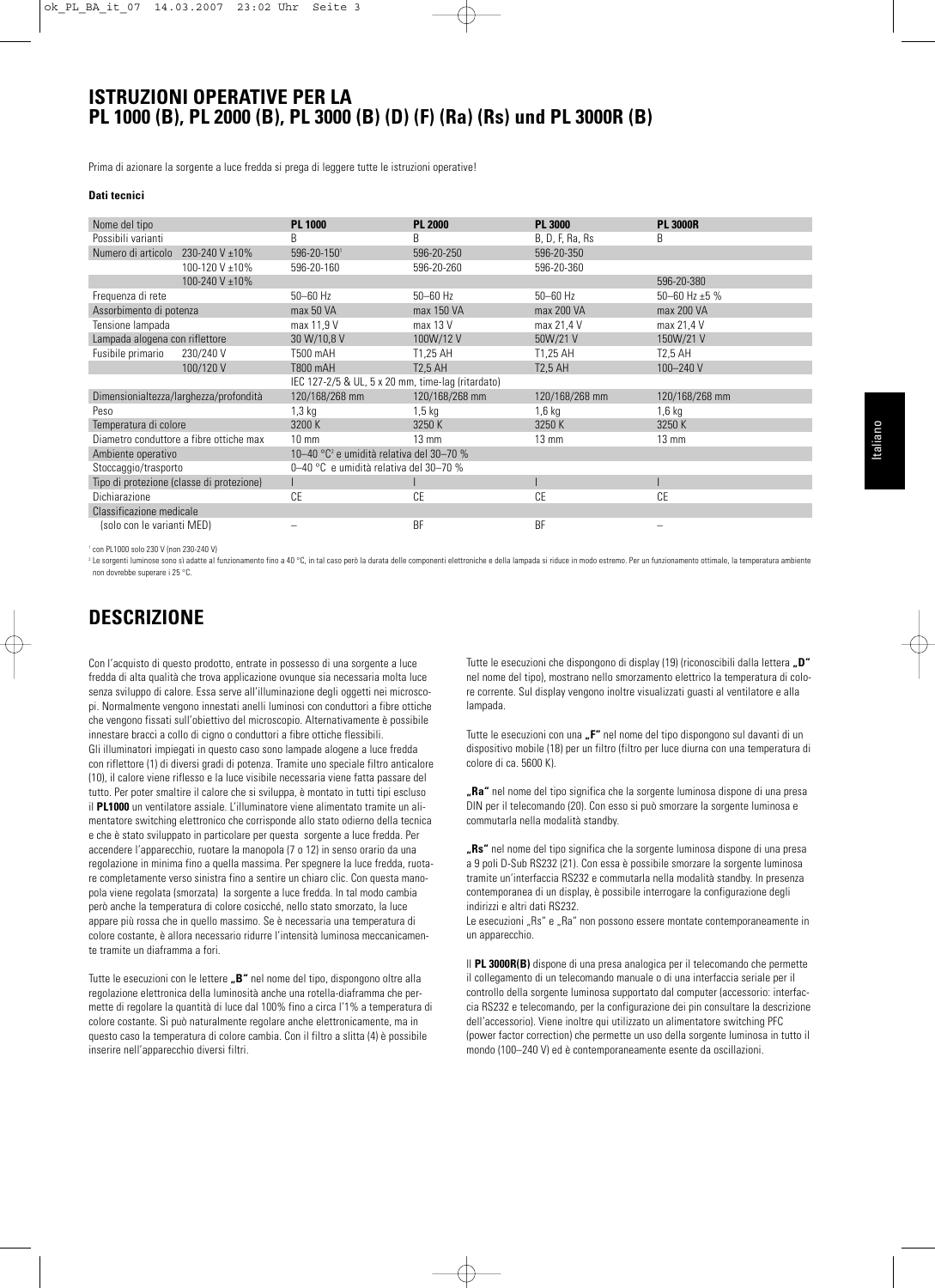### **SIMBOLI UTILIZZATI SULL' APPARECCHIO**

 $\frac{r \times A H}{r}$  Simbolo del fusibile: utilizzare esclusivamente fusibili del tipo indicato!



Scala di intensità: quanto maggiore è il valore che si imposta, tanto maggiore sarà l'illuminazione!

Contrassegno di conformità CE: conferma la conformità con la direttiva di bassa tensione (luci) 73/23/EEC e la direttiva CEM 89/336/EEC.

Contrassegno cTÜVus: conferma la conformità con la UL2601-1.

Lampade adatte per il fissaggio diretto su superfici normalmente infi-Ē ammabili.



Con questo simbolo si riconosce l'anno di costruzione ed  $\begin{array}{c}\n\text{W-N} \\
\hline\n\text{2004}\n\end{array}$   $\begin{array}{c}\n\text{F} \\
\hline\n\text{2004}\n\end{array}$  Baujahrummer esso corrisponde alla prima cifra (sinistra) del numero di serie a 5 cifre dell'apparecchio sulla targhetta identificati-

va. (Ad esempio 01234 significa anno di costruzione 2000, 41234 anno di costruzione 2004).



Alcune sorgenti luminose sono disponibili anche in esecuzione medicale (riconoscibile dal simbolo "BF" mostrato qui accanto sulla targhetta identificativa) per applicazioni nel campo medicale. Queste sorgenti luminose soddisfano oltre alla norma per le luci EN60598, anche quella per le apparecchiature elettromedicali EN60601-1, è però assolutamente necessario prelevare dal costruttore di sistema la dichiarazione CE per prodotti medicali. La sorgente luminosa viene considerata solo come una componente di un sistema e per tale motivo essa non dispone di una dichiarazione CE per prodotti medicali. In assenza di questa



dichiarazione CE, la sorgente luminosa non può essere impiegata in campo medico. E necessario inoltre rispettare tutte le leggi nazionali. Queste sorgenti luminose MED sono costruite per parti applicative del tipo BF, ciò significa che la presa del conduttore a fibre ottiche (flangia) è isolata dal resto dell'apparecchio e dalla terra protettiva.

La sorgente luminosa non deve venire in contatto con il paziente!!

### **Funzionamento delle sorgenti luminose negli USA e in Canada:**

Se sulla targhetta identificativa è presente il simbolo "cTUVus", questo vuol dire allora che l'apparecchio è stato costruito conformemente alla UL2601-1. Tutte le altre norme e le leggi necessarie per il funzionamento relative ai prodotti medicali (FDA, FCC...) devono essere soddisfatte dal distributore locale e comprovate al gestore. Senza queste prove, l'apparecchio non può essere messo in funzione nel campo medico.

Bisogna inoltre fare attenzione a che queste sorgenti luminose vengano dotate di uno speciale cavo di alimentazione "Hospital Grade" o "Hospital Only". La sorgente luminosa non deve venire in contatto con il paziente!!

## **AVVERTENZE PER LA VOSTRA SICUREZZA**

In questo documento sono contenute le seguenti avvertenze:



Attenzione: area pericolosa. Consultare la documentazione fornita in dotazione!



Attenzione: superfici a temperature elevate!

Questa sezione contiene le informazioni per la sicurezza da osservare rigorosamente durante l'utilizzo del dispositivo. Un utilizzo diverso da quello descritto nel presente manuale di istruzioni non è ammesso e può causare danni al prodotto o pericoli!

Rispettate nel vostro proprio interesse tutte le avvertenze di sicurezza che sono riportate sull'apparecchio e nel presente manuale d'istruzioni.

**Cerchia di lettori target:** le persone che lavorano con l'apparecchio o con i suoi accessori devono leggere assolutamente il presente manuale di istruzioni ed il gestore deve assicurarsi che l'utente ha compreso il contenuto della guida. Questo vale in particolare per il capitolo intitolato "Informazioni per la sicurezza".

**Obbligo di osservazione del prodotto:** nel caso di cambiato comportamento al funzionamento o ad altre parti di rilievo per la sicurezza, l'utente deve immediatamente fermare l'uso dell'apparecchio (staccare la spina di rete!) e informare inoltre una persona competente o il produttore.

**Luogo di conservazione del manuale di istruzioni:** si consiglia di conservare il manuale d'istruzioni nelle immediate vicinanze dell'apparecchio per assicurare che, in caso di necessità, esso possa essere consultato immediatamente dall'utente.

**Norme di legge:** vanno rispettate le norme nazionali e locali generali relative alla sicurezza e le norme antinfortuni nonché anche le direttive per l'uso complementari del gestore.

### **È assolutamente vietato apportare modifiche tecniche di qualsiasi tipo al dispositivo!**

Attenzione! La lampada e le parti nelle immediate vicinanze possono essere surriscaldate. Il contatto con la lampada e le parti vicine surriscaldate può causare ustioni. Prima di rimuovere il coperchio e di sostituire la lampada, l'apparecchio deve essere assolutamente fatto raffreddare in modo sufficiente (ca. 10-15 minuti). Staccare assolutamente prima la spina di rete!

Per ottenere la massima funzionalità, la lampada alogena con il riflettore deve essere posizionata in modo esatto.



Durante il funzionamento, non guardare mai direttamente la lampada o il conduttore a fibre ottiche, in quanto si possono subire lesioni agli occhi!

Si rimanda alle specifiche contenute nella sezione "Dati tecnici" per i limiti operativi obbligatori.

Non usare questa unità vicino all'acqua o in qualsiasi spazio dove vi sia un'umidità eccessiva.

Non collocare mai materiali infiammabili sull'unità o nelle sue vicinanze. Tenere l'unità distante da eventuali fonti di calore. Questo prodotto non è omologato per funzionare in aree esposte al rischio di esplosioni! Non adatto all'uso con miscele infiammabili (come ad esempio sostanze anestetiche, ossigeno o disinfettanti II

Mantenere le feritorie di ventilazione dell'apparecchio sempre libere per evitare surriscaldamenti. Assicurarsi che la libera circolazione dell'aria non venga in alcun modo limitata.

Non versare mai liquidi sull'apparecchio, e non inserirvi corpi estranei! Questo potrebbe causare scosse elettriche o danni all'unità.

Il dispositivo può essere utilizzato soltanto alla tensione di rete indicata.

Non aprire il dispositivo o qualsiasi suo componente se non viene esplicitamente richiesto in queste istruzioni.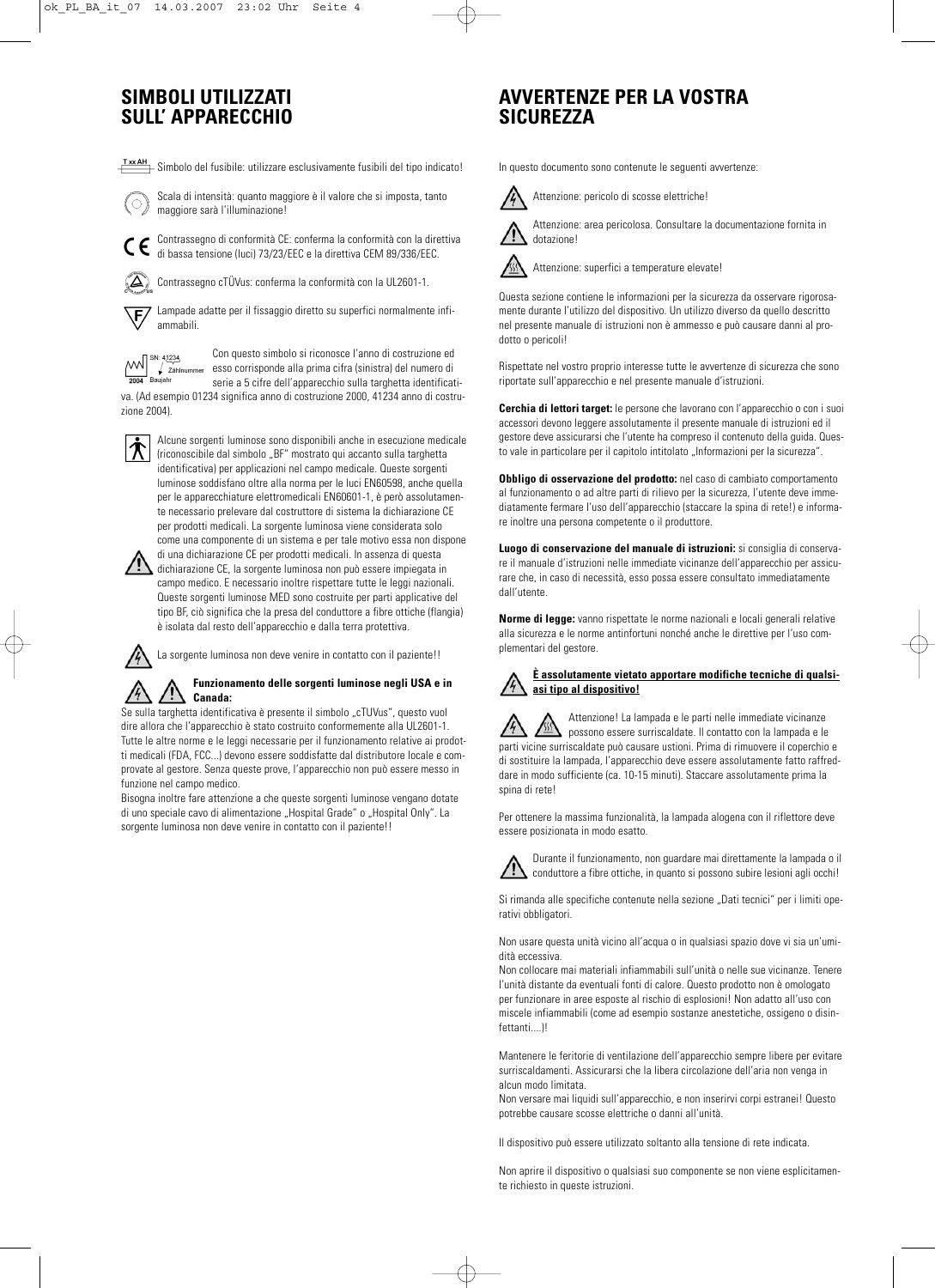**Pulizia:** prima di effettuare la pulizia, scollegare il prodotto dalla rete di alimentazione ed utilizzare solo un panno umido. Non usare combustibili o liquidi infiammabili. Se inavvertitamente nell'interno all'apparecchio penetra del liquido, staccare immediatamente la spina di alimentazione e portare l'apparecchio al centro di assistenza.

**Manutenzione:** il gestore deve rispettare tutte le norme e le leggi nazionali relative ad una ispezione ad intervalli regolari. Al più tardi ogni due anni ed essere effettuata una ispezione solo da personale specializzato con lo scopo di giudicare la sicurezza dell'apparecchio, di riconoscere possibili difetti e pericoli e di stabilire la conformità alle norme ed alle direttive. Questi controlli dovrebbero comprendere almeno:

controllo del conduttore di protezione, controllo della corrente di scarico, controllo a vista con pulizia e test di funzionamento

**Parti di ricambio:** usare soltanto ricambi originali. L'uso di ricambi non originali può causare lesioni personali e danni materiali. Consultare la sezione "Parti di ricambio" per i codici dei componenti.

**Responsabilità:** in qualità di principale entità giuridica, l'istituzione operativa ha la responsabilità di garantire l'utilizzo appropriato del dispositivo fornendo agli operatori le informazioni necessarie e le competenze specifiche necessarie per azionarlo.

**Smaltimento:** per lo smaltimento dell'apparecchio o di sue parti, rispettare tutte le norme e le leggi di protezione ambientale nazionali. Separare le componenti (ad esempio plastica, elettronica, lampade, metalli...) e smaltirle presso le ditte specializzate nazionali!

Scollegare il cavo di rete quando l'unità rimane disattiva per un periodo di tempo prolungato. Utilizzare esclusivamente il cavo di alimentazione originale e disporlo in modo che esso non possa rimanere incastrato o tagliato. Per motivi di sicurezza, utilizzare esclusivamente un cavo di rete a tre poli con conduttore di protezione.

Le riparazioni non descritte in questo documento devono essere eseguite soltanto da officine autorizzate!

Il costruttore non è responsabile per eventuali danni derivanti dalla mancata osservanza delle istruzioni sopra specificate!

**Stato della tecnica:** questo prodotto è conforme all'ultimo stato della tecnica con l'applicazione di norme e regole di rilievo per la sicurezza.

Questo strumento è stato progettato e costruito nel rispetto delle norme e degli standard seguenti.

- ▼ 73/23/EEC: Direttiva sulle basse tensioni (CE)
- ▼ 89/336/EEC: Compatibilità elettromagnetica (CE)
- ▼ EN 60598-1: Lampade
- ▼ EN 60601-1: Apparecchiature elettromedicali (nelle varianti MED)
- ▼ UL 2601-1: Medical Electrical Equipment (nelle varianti MED)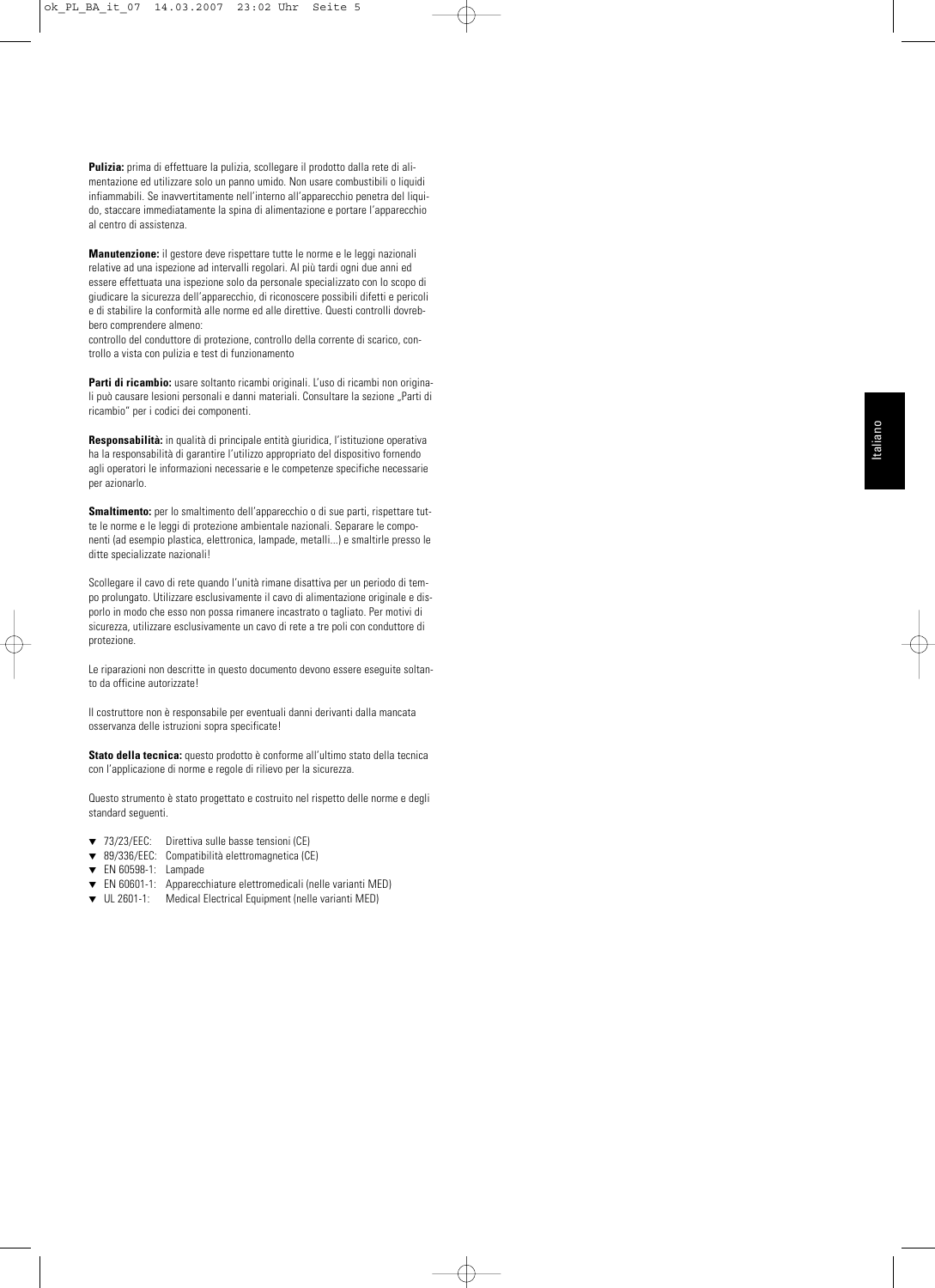## **AVVERTENZE CEM**

Questo capitolo descrive le misure per l'assicurazione della compatibilità elettromagnetica (CEM) richieste nella norma EN60601-1-2 (Electromagnetic compatibility)

Per quanto riguarda la CEM, le apparecchiature elettromedicali richiedo- $\sqrt{2}$ no particolari misure preventive. Una non osservanza di queste avvertenze può causare una accresciuta irradiazione o una ridotta resistenza ai disturbi dell'apparecchio o sistema! I dispositivi di comunicazione portatili e mobili ad alta frequenza possono influenzare le apparecchiature elettromedicali!



Utilizzare esclusivamente accessori omologati dal produttore per il set- $\blacksquare$  tore medico ed il caso applicativo in questione!

Non installare l'apparecchio nelle immediate vicinanze di altri, ed evitare di accatastarlo con altri dispositivi. Se ciò dovesse essere inevitabile, è necessario osservare con esattezza l'apparecchio ed il sistema per poterne controllare la conformità d'uso in questa configurazione!

Utilizzare esclusivamente il cavo di rete fornito (max. 2,5m)! Cavi di alimentazione diversi o più lunghi possono causare un'accresciuta irradiazione o una ridotta resistenza ai disturbi dell'apparecchio o sistema!

#### **Emissione elettromagnetica**

È previsto l'utilizzo di questo dispositivo nell'ambiente elettromagnetico specificato di seguito. Il cliente o l'utente devono assicurarsi che il dispositivo venga utilizzato in tale ambiente.

| <b>Test di emissione</b>                                         | <b>Conformità</b> | Ambiente elettromagnetico - quida                                                                                                                                                                                                          |
|------------------------------------------------------------------|-------------------|--------------------------------------------------------------------------------------------------------------------------------------------------------------------------------------------------------------------------------------------|
| Emissioni RF<br>CISPR <sub>11</sub>                              | Gruppo 1          | Questo dispositivo utilizza energia RF solo per la sua funzione interna. Per questo motivo le sue emissioni RF<br>sono molto basse e di norma non causano interferenze nelle apparecchiature elettroniche vicine.                          |
| <b>Fmissioni RF</b><br>CISPR <sub>11</sub>                       | Classe B          | Questo dispositivo è adatto per l'utilizzo in tutti gli edifici inclusi quelli domestici e quelli direttamente collegati<br>alla rete di alimentazione pubblica a bassa tensione che alimenta le costruzioni utilizzate a scopo domestico. |
| Emissione di armoniche<br>IEC 61000-3-2                          | Classe C          |                                                                                                                                                                                                                                            |
| Fluttuazioni di tensione /emissione del flicker<br>IEC 61000-3-3 | Conforme          |                                                                                                                                                                                                                                            |
| <b>Fmissioni RF</b><br>CISPR 15                                  | Conforme          |                                                                                                                                                                                                                                            |

#### **Immunità elettromagnetica**

È previsto l'utilizzo di questo dispositivo nell'ambiente elettromagnetico specificato di seguito. Il cliente o l'utente devono assicurarsi che il dispositivo venga utilizzato in tale ambiente.

| Test di immunità                                                                                                     | Test di livello IEC 60601 e livello di conformità                                                                                                                                                                                                                   | Ambiente elettromagnetico - quida                                                                                                                                                                                                                                                                                                                    |
|----------------------------------------------------------------------------------------------------------------------|---------------------------------------------------------------------------------------------------------------------------------------------------------------------------------------------------------------------------------------------------------------------|------------------------------------------------------------------------------------------------------------------------------------------------------------------------------------------------------------------------------------------------------------------------------------------------------------------------------------------------------|
| Scarica elettrostatica<br>IFC 61000-4-2                                                                              | + 6 kV contatto<br>$+8$ kV in aria                                                                                                                                                                                                                                  | I pavimenti dovrebbero essere in legno, cemento o piastrelle. Se i pavimenti<br>sono coperti di materiale sintetico, l'umidità relativa dell'aria dovrebbe<br>essere pari ad almeno il 30%.                                                                                                                                                          |
| Transienti/burst elettrici<br>IFC 61000-4-4                                                                          | $\pm$ 2 kV per le linee di alimentazione<br>$\pm$ 1 kV per le linee di ingresso/uscita (non applicabile)                                                                                                                                                            | La qualità dell'alimentazione dovrebbe corrispondere a quella di un tipico<br>ambiente commerciale o ospedaliero.                                                                                                                                                                                                                                    |
| Impulsi<br>IFC 61000-4-5                                                                                             | + 1 kV modo differenziale<br>$\pm$ 2 kV modo comune                                                                                                                                                                                                                 | La qualità dell'alimentazione dovrebbe corrispondere a quella di un tipico<br>ambiente commerciale o ospedaliero.                                                                                                                                                                                                                                    |
| Cadute di tensione, brevi interruzioni<br>e variazioni di tensione sulle linee<br>di alimentazione<br>IFC 61000-4-11 | $<$ 5 % U <sub>T</sub> ( $>$ 95 % riduzione in U <sub>T</sub> ) per 1/2 ciclo<br>40 % $U_T$ (60 % riduzione in $U_T$ ) per 5 cicli<br>70 % $U_T$ (30 % riduzione in $U_T$ ) per 25 cicli<br>$<$ 5 % U <sub>T</sub> ( $>$ 95 % riduzione in U <sub>T</sub> ) per 5 s | La qualità dell'alimentazione dovrebbe corrispondere a quella di un tipico<br>ambiente commerciale o ospedaliero. Se l'utilizzo di questo dispositivo<br>richiede il funzionamento continuo in caso di interruzione di erogazione<br>elettrica, si raccomanda di alimentare il dispositivo con un gruppo di conti-<br>nuità oppure con una batteria. |
| Frequenza di alimentazione (50 Hz/60 Hz)<br>campo magnetico<br>IFC 61000-4-8                                         | 3 A/m                                                                                                                                                                                                                                                               | I campi magnetici della freguenza di alimentazione dovrebbero avere i livelli<br>di un ambiente tipico in un tipico ambiente commerciale o ospedaliero.                                                                                                                                                                                              |

NOTA:  $U<sub>\tau</sub>$  è la tensione c.a. prima dell'applicazione del livello di test.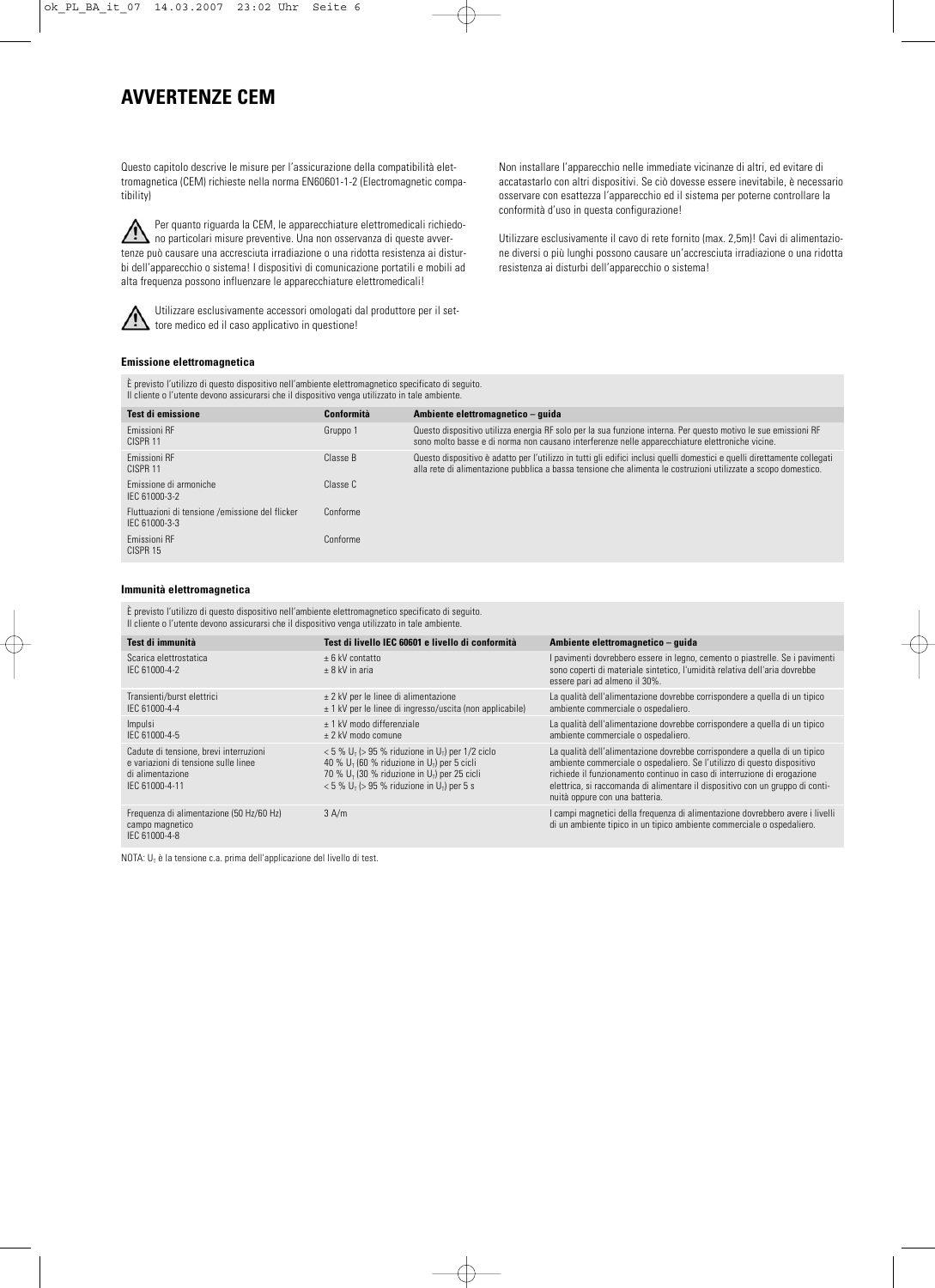### **Immunità elettromagnetica**

È previsto l'utilizzo di questo dispositivo nell'ambiente elettromagnetico specificato di seguito. Il cliente o l'utente devono assicurarsi che il dispositivo venga utilizzato in tale ambiente. **Test di immunità** RF condotta IEC 61000-4-6 RF irradiata IEC 61000-4-3 **Test di livello IEC 60601**   $3 V<sub>1</sub>$ 150 kHz – 80 MHz 3 V/m 80 MHz – 2,5 GHz **Livello di conformità**   $3 \rightarrow V1$  i V  $3 \rightarrow F1$  i V/m **Ambiente elettromagnetico – guida** 80 MHz  $-$  800 MHz  $-$  2,5 GHz Gli apparecchi di comunicazione radio portatili e mobili dovrebbero essere tenuti a una determinata distanza da tutte la parti del dispositivo, inclusi i cavi. Tale distanza viene calcolata in<br>Distanza di separazione racco base all'equazione applicabile alla frequenza del trasmettitore. Dove P e la massima potenza di uscita del trasmettitore in watt (W) conformemente di dati del produttore del trasmettitore e d è la distanza di separazione in metri (b). Le intensità di  $d = \left(\frac{3.5}{V1}\right) * \sqrt{P}$  $d = \left(\frac{3.5}{E1}\right) * \sqrt{P}$  $d = \left(\frac{7}{E1}\right) * \sqrt{P}$ 

campo di trasmettitori radio fissi, come determinate da una perizia elettromagnetica del luogo (a), dovrebbero essere inferiori al livello di conformità in ogni campo di frequenza (b).  $((\cdot))$ Nelle vicinanze di equipaggiamenti contrassegnati con il seguente simbolo, possono aversi delle interferenze: A 80 MHz e 800 MHz, sono validi i campi di frequenza più elevati. Queste direttive possono non essere valide in tutte le situazioni. La propagazione elettromagnetica è soggetta a assorbi-

mento e riflessione da parte di strutture, oggetti e persone.

(a) Le intensità di campo per i trasmettitori fissi, come ad esempio stazioni base per telefoni radio (cellulari / cordless) e radiomobili terrestri, apparecchi di radioamatori, trasmissioni radio in AM e FM e TV, non possono essere previste teoricamente con precisione. Per valutare un ambiente elettromagnetico in conseguenza dei trasmettitori radio fissi, bisognerebbe prendere in considerazione una perizia elettromagnetica del luogo. Se l'intensità di campo misurata nel luogo in cui il dispositivo viene collocato supera il livello di conformità RF valido di cui sopra, il dispositivo dovrebbe essere monitorato per verificarne il normale funzionamento. Se viene segnalato un funzionamento anomalo, possono essere richieste misure aggiuntive come ad esempio un nuovo orientamento o il cambio di ubicazione del dispositivo.

(b) Al di sopra del campo di frequenza che va da 150 kHz a 80 MHz, le intensità di campo dovrebbero essere inferiori a [V1] V/m.

### **Distanze raccomandate tra gli apparecchi di comunicazione portatili e mobili di comunicazione radio e il dispositivo**

Si prevede l'utilizzo del dispositivo in un ambiente elettromagnetico nel quale i disturbi radio emessi siano controllati. Il cliente oppure l'utente del dispositivo può evitare il verificarsi di interferenze elettromagnetiche rispettando la distanza minima tra gli apparecchi di comunicazione radio mobili e portatili (trasmettitori) e il dispositivo, come indicato di seguito. Le raccomandazioni seguenti si basano sulla potenza massima in uscita dell'apparecchio di comunicazione.

| Potenza di uscita nominale massima del |                                               | Distanza di separazione conformemente alla frequenza del trasmettitore in metri [m] |                                            |
|----------------------------------------|-----------------------------------------------|-------------------------------------------------------------------------------------|--------------------------------------------|
| trasmettitore in watt [W]              | 150 kHz - 80 MHz                              | 80 MHz - 800 MHz                                                                    | 800 MHz $-$ 2.5 GHz                        |
|                                        | $d = \left(\frac{3.5}{1/1}\right) * \sqrt{P}$ | $d = \left(\frac{3.5}{51}\right) * \sqrt{P}$                                        | $d = \left(\frac{7}{51}\right) * \sqrt{P}$ |
| 0,01                                   | 0,12                                          | 0,12                                                                                | 0,23                                       |
| 0,1                                    | 0,37                                          | 0,37                                                                                | 0,74                                       |
|                                        | 1.17                                          | 1.17                                                                                | 2,33                                       |
| 10                                     | 3,69                                          | 3,69                                                                                | 7,38                                       |
| 100                                    | 11,67                                         | 11,67                                                                               | 23,33                                      |

Per i trasmettitori aventi una potenza di uscita nominale massima non elencata sopra, la distanza di separazione raccomandata d in metri [m] può essere dedotta usando l'equazione applicabile alla frequenza del trasmettitore, dove P è la sua potenza massima di uscita in watt [W] conformemente ai dati del produttore del trasmettitore.

A 80 MHz e 800 MHz, sono validi i campi di frequenza più elevati. Queste direttive possono non essere valide in tutte le situazioni. La propagazione elettromagnetica è soggetta a assorbimento e riflessione da parte di strutture, oggetti e persone.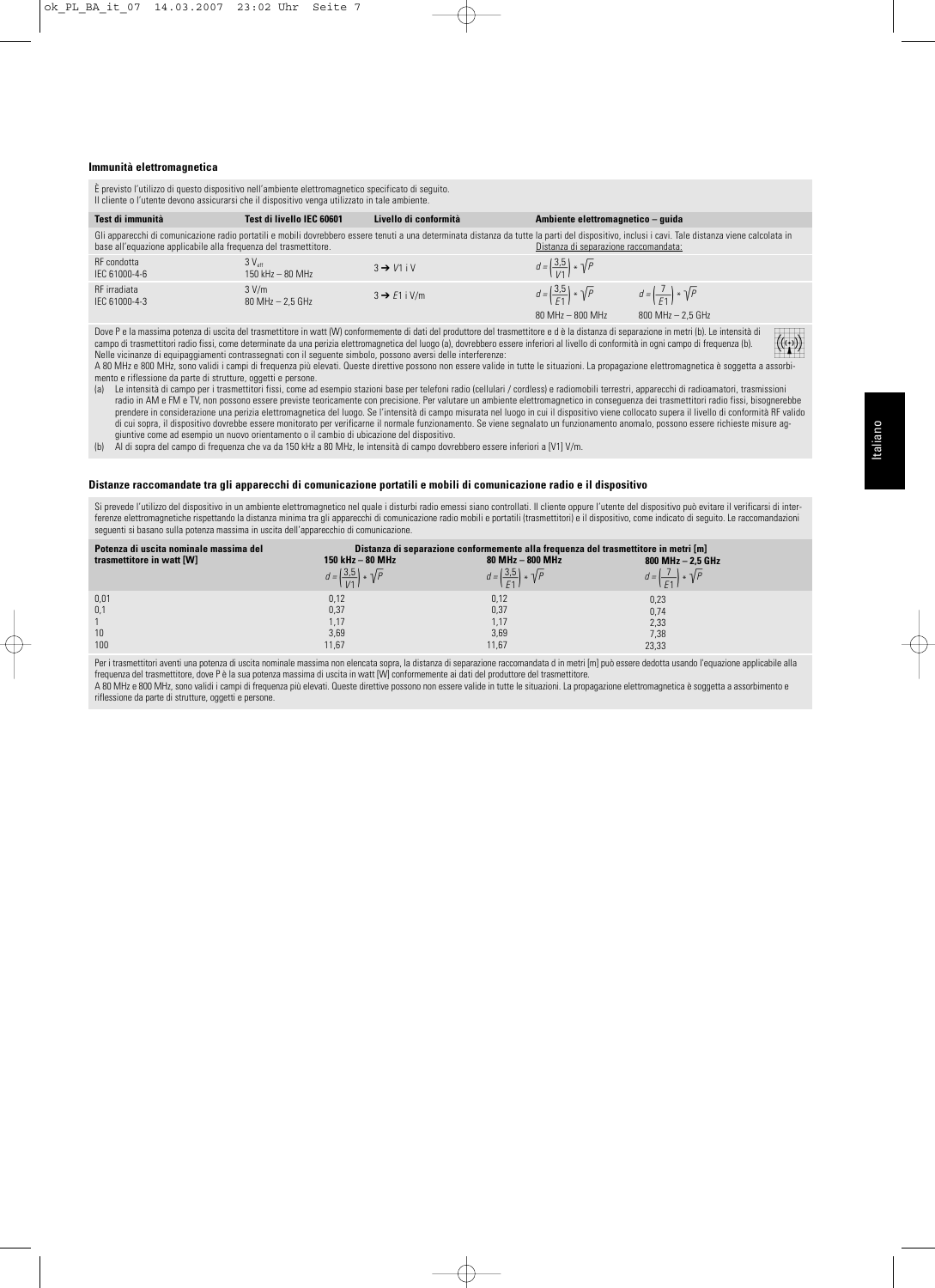# **INSTALLAZIONE E CONNESSIONE**

## **UNZIONAMENTO**

Scegliere il luogo d'istallazione sulla base dei seguenti criteri:

- Umidità atmosferica non elevata (vedere Dati tecnici)
- Normale temperatura ambiente (vedi Dati tecnici)
- Tenere libere le feritoie di ventilazione!
- Non adatto all'uso con miscele infiammabili (come ad esempio sostanze anestetiche, ossigeno o disinfettanti....)!



La sorgente luminosa non deve venire in contatto con il paziente!! Nell'impiego di queste sorgenti luminose nell'esecuzione MED, osservare per i settori medici tutte le avvertenze del capitolo "Descrizione".

Estrarre l'apparecchio dall'imballaggio e depositarlo su una superficie orizzontale di sufficiente dimensione.



Non collegare ancora la spina di rete.

Prima della prima messa in servizio, montare la lampada alogena. A tale scopo è necessario rimuovere il coperchio dell'apparecchio.

- Premere il pulsante di sblocco (17)
- Rimuovere il coperchio (8)

Durante le seguenti operazioni, non toccare né il bulbo di quarzo, né la parte interna del riflettore! Ciò potrebbe avere come conseguenza un guasto precoce della lampada.

- Rimuovere tutti gli imballaggi di trasporto (ad esempio il cartone del portalampada)
- Innestare il porta lampada (2), possibilmente senza inclinarlo, sui contatti della lampada.
- $\frac{1}{2}$  Inserire la lampada (1), possibilmente senza inclinarla, nella supporto (3) e spingerla fino in fondo. Nelle lampade che dispongono di una sporgenza di orientamento, rispettare il corretto aggancio.
- ▼ Posare il coperchio (8) (si aggancia la solo)
- ▼ Innestare il conduttore a fibre ottiche fino in fondo nell'apposita presa (9). Nel caso di conduttori a fibre ottiche con spina di orientamento, questa va posizionata nella scanalatura fino in fondo. Assicurarsi che il commutatore rotativo (7 o 12) si trovi in posizione "spento" (posizione 0).
- Innestare la spina di rete
- Accendere azionando il commutatore rotativo (7 o 12) in senso orario.

Il dispositivo può essere utilizzato soltanto alla tensione di rete nominale. La tensione di rete prescritta è riportata sulla targhetta identificativa sul fondo dell'apparecchio. L'unità va collegata soltanto a prese dotate di messa a terra.



Tenere libere le feritoie di ventilazione!

Non utilizzare l'apparecchio a coperchio aperto (8)! L'apparecchio non è omologato per funzionare in aree esposte al rischio di esplosioni!

### **Accendere/spegnere l'apparecchio**

Azionare il commutatore rotativo (7 o 12 a seconda del modello).

- Posizione 0: l'apparecchio è spento.
- ▼ Posizione 1: l'apparecchio è acceso.

### **Regolare la luminosità (elettricamente)**

▼ Ruotare il regolatore della luminosità (7 o 12) Ruotando il regolatore della luminosità in senso orario, la tensione della lampada e quindi la luminosità viene aumentata in modo continuo. La rotazione in senso antiorario ha come effetto una riduzione della luminosità. Impostare solo la luminosità effettivamente necessaria, la vita di durata della lampada si riduce infatti con l'aumento della luminosità.

### **Vita di durata media**<sup>1</sup> **della lampada:**

| Posizione del regolatore | <b>PL 1000</b> | <b>PL 2000</b> | PL 3000 / PL 3000R                      |
|--------------------------|----------------|----------------|-----------------------------------------|
|                          | (B)            | (B)            | $(B)$ , $(D)$ , $(F)$ , $(Ra)$ , $(Rs)$ |
| 4                        | 770 h          | 3000h          | 1500h                                   |
| -6                       | 70 h           | 360 h          | 160 h                                   |
| .<br>$\sim$ $\sim$       |                |                |                                         |

<sup>1</sup> Avvertenza: vita di durata media significa che è già il 50% delle lampade dovrebbero essersi bruciate!Già un aumento della tensione della lampada del 6% ha come conseguenza un dimezzamento della vita di durata. Analogamente, una riduzione del 6% significa un raddoppio della vita di durata!

### **Regolare la luminosità con il diaframma meccanico (esecuzioni "B")**

Se di desidera modificare la luminosità senza modificare la temperatura di colore, è opportuno utilizzare il diaframma meccanico. Una rotazione della manopola (6) in senso orario aumenta la luminosità fino al massimo. Una rotazione in senso antiorario riduce la luminosità fino a circa l'1% di quella della posizione massima. Queste impostazioni non hanno alcun effetto sulla vita di durata della lampada.

Si può naturalmente regolare inoltre anche elettronicamente, ma in questo caso la temperatura di colore cambia. Utilizzando ambedue i regolaggi della luminosità, si ha un campo di regolazione che va dal 100% a ca. lo 0,1%.

### **Sostituire il filtro a slitta**

- ▼ Estrarre la montatura del filtro a slitta (4) dalla guida di questo (5).
- Inserire il filtro desiderato con la montatura nella quida del filtro slitta fino a farlo agganciare.

Qui possono essere impiegati filtri colorati o per fluorescenza per determinate applicazioni.

Utilizzare esclusivamente filtri originali, poiché altrimenti non si può escludere una distruzione termica del filtro e dell'apparecchio. Notare che il filtro con il supporto durante l'uso può surriscaldarsi. Prima di estrarre il filtro, lasciar raffreddare sufficientemente l'apparecchio!

### Uso del filtro inseribile (esecuzioni "F")

Qui è possibile inserire e riestrarre un filtro per luce diurna (18). A questo proposito osservare il contrassegno sul corpo e l'indice della manopola.

- ▼ Rotazione in senso orario: filtro estratto
- ▼ Rotazione in senso antiorario: filtro inserito

Questo filtro aumenta la temperatura di colore della luce alogena da 3200K (Kelvin) a 5600K ma in questo caso naturalmente la luminosità si riduce.

### **Visualizzazione sul display (esecuzioni "D")**

Il display (19) visualizza la temperatura di colore corrente che cambia con la regolazione elettrica. Viene inoltre rilevato e segnalato un guasto del ventilatore (visualizzazione di: FAn) e della lampada (visualizzazione di: buLb). Se la sorgente luminosa si trova nella modalità STANDBY (ad esempio tramite il telecomando con la presa analogica "Rs"), compare "Stby".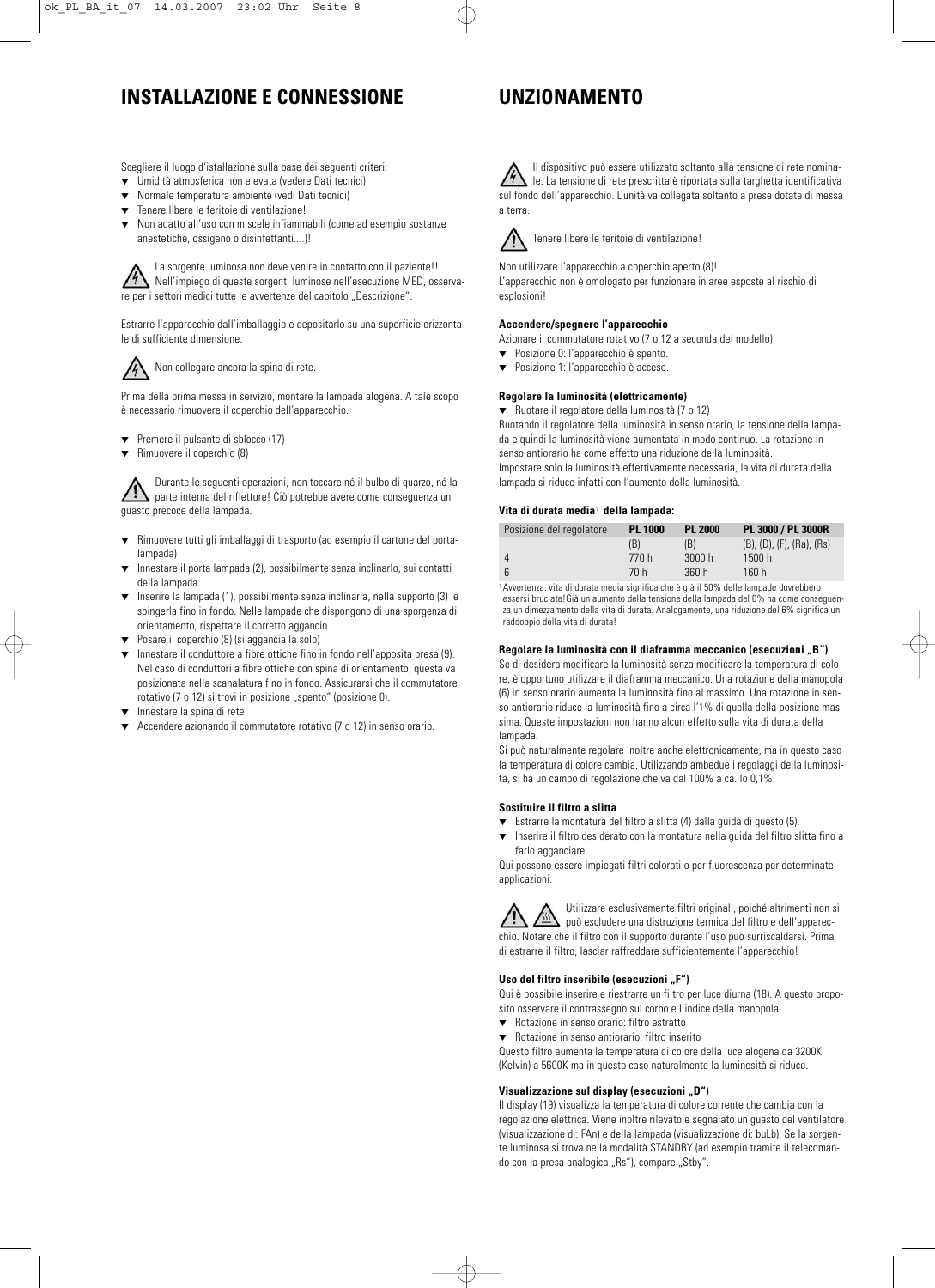Affinché il display possa visualizzare la corretta temperatura di colore, gli si deve comunicare quale lampada viene impiegata. Le lampade EJA hanno una temperatura di colore leggermente più elevata di quelle EKE. Normalmente è impostata la lampada EKE.

All'accensione, azionando il potenziometro si raggiunge la modalità di SETUP. Fintantoché in alto a sinistra compare un piccolo punto, si può attivare la modalità SETUP ruotando in avanti e indietro il potenziamento e in questo caso una sua rotazione lenta prolunga la durata di visualizzazione del punto. Se il punto scompare, la modalità SETUP non può più essere attivata.

Affinché una rotazione in avanti e indietro del potenziometro possano  $\bigwedge$  $\blacktriangle$  essere riconosciuti, esso deve essere ruotato da una posizione inferiore alla 2 ad una superiore alla 3 e di nuovo ad una posizione inferiore alla 2 entro ca. 1 secondo. Durante questa operazione l'apparecchio non va spento!

Nella modalità SETUP compare SET. Se adesso ruota in avanti e indietro il potenziometro una volta in un breve intervallo di tempo, si raggiunge la modalità SETL (per l'impostazione della lampada). A questo punto si attende fino a che il display non commuta sulla lampada correntemente impostata (ad esempio L 1) e si può scorrere quindi con ogni movimento del potenziamento in avanti o indietro attraverso i valori possibili (qui: 1 per EKE, 2 per EJA). Dopo una breve pausa, lampeggia il valore impostato ed esso va subito confermato con un movimento verso in avanti e indietro del potenziometro (a conferma avvenuta il lampeggio cessa) poiché altrimenti il valore non verrebbe memorizzato. A questo punto, la modalità SETUP è terminata, ma fintantoché è visibile ancora il punto in alto a sinistra, essa può essere richiamata con due movimenti alternati del potenziometro.

Se l'apparecchio dispone di una presa RS-232, il display viene utilizzato per impostazioni aggiuntive (ad esempio indirizzo, baudrate). Una esatta descrizione delle possibilità di impostazione in rapporto all'interfaccia RS232, si trova nel foglio che accompagna la sorgente luminosa.

### Presa analogica per il telecomando (esecuzioni "Ra")

Con la presa a 6 poli DIN (20) è possibile telecomandare la sorgente luminosa. Le possibili operazioni sono:

- ▼ commutare nella modalità STANDBY
- ▼ regolare elettricamente

Un'esatta descrizione tecnica della presa e degli accessori si trova nel foglio che accompagna la sorgente luminosa.

### Presa RS232 (esecuzioni "Rs")

Con la presa D-Sub (21) si può telecomandare la sorgente luminosa attraverso un'interfaccia RS232. Le possibili operazioni sono:

- ▼ commutare nella modalità STANDBY
- regolare elettricamente
- ▼ telecomandare più sorgenti luminose

▼ controllare i messaggi di errore

Un'esatta descrizione tecnica dell'interfaccia con gli accessori si trova nel foglio che accompagna la sorgente luminosa.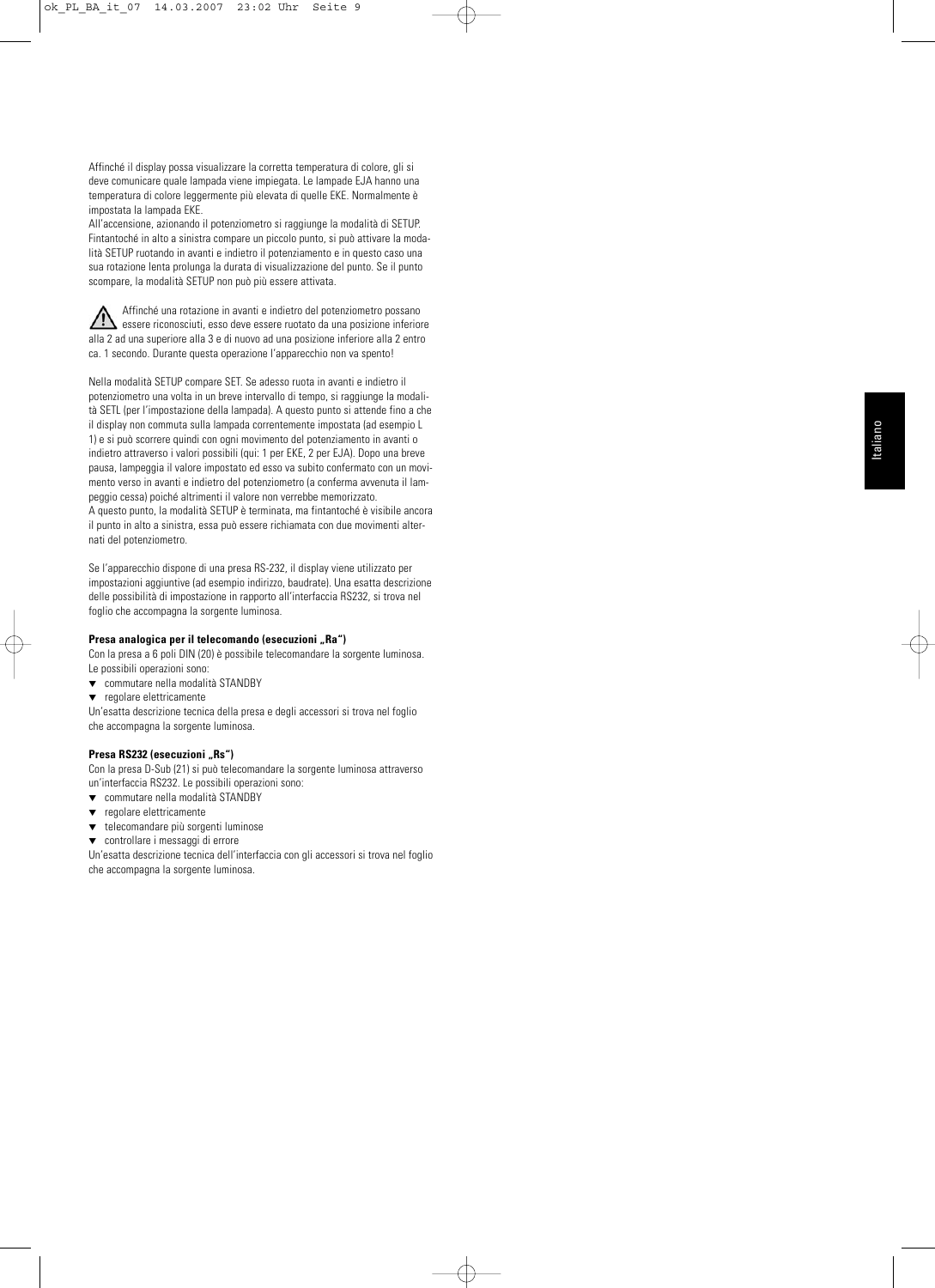# **RISOLUZIONE DEI PROBLEMI**

- Controllare prima se il cavo di alimentazione è innestato nella sorgente luminosa e in una presa di corrente che funzioni effettivamente.
- Assicurarsi che la sorgente luminosa sia accesa.

### **Nessuna luce**

| Causa                         | <b>Rimedio</b>                                                                                                 |
|-------------------------------|----------------------------------------------------------------------------------------------------------------|
| Lampada guasta:               | Sostituire la lampada                                                                                          |
| Fusibile bruciato:            | Sostituire il fusibile primario                                                                                |
| Il termostato și è attivato:  | L'apparecchio è stato surriscaldato. Liberare le feritorie di ventilazione e farraffreddare l'apparecchio fino |
| (non vale per PL 1000)        | a che non si riaccende.                                                                                        |
| Zoccolo della lampada guasto  | Sostituire lo zoccolo della lampada                                                                            |
| Alimentatore switching quasto | Inviare l'apparecchio per la riparazione                                                                       |

### **Luce insufficiente** (non per PL 1000)

**Causa Rimedio** 

Nonostante si azioni il regolatore della luminosità elettrico, la lampada rimane sull'illuminazione minima (smorzata). Guasto del ventilatore: Inviare l'apparecchio per la riparazione

Avvertenza: una lampada guasta può anche causare un fermo del ventilatore o una riduzione della sua velocità di rotazione.

# **SOSTITUIRE LE PARTI GUASTE**

Utilizzare esclusivamente parti di ricambio originali! L'uso di ricambi non originali può causare lesioni personali e danni materiali. Consultare la sezione "Parti di ricambio" per i codici dei componenti. Le riparazioni non descritte in questo documento devono essere eseguite soltanto da officine autorizzate!

Prima di aprire l'apparecchio, staccare sempre la spina di rete!

Non toccare né il bulbo di quarzo, né la parte interna del riflettore della lampada! In tal modo la vita di durata della lampada si riduce drasticamente. Afferrare la lampada solo per la parte esterna del riflettore o nelle vicinanze dei contatti. Lasciar sempre raffreddare sufficientemente le lampade surriscaldate ed il loro ambiente.

### **Sostituire la lampada**

Prima di sostituire la lampada, far assolutamente raffreddare sufficientemente sorgente luminosa e lampada!

- Spegnere l'apparecchio (7, 12) e staccare la spina di rete (13)
- ▼ Far raffreddare la lampada bruciata (almeno 10 minuti).
- Premere II pulsante di sblocco (17)
- Rimuovere il coperchio (8)

Durante le seguenti operazioni, non toccare né il bulbo di quarzo, né la parte interna del riflettore!

- ▼ Tirare la lampada alogena guasta (1) insieme allo zoccolo della lampada (2) dal supporto (3) verso l'alto
- Estrarre la lampada bruciata (1) dallo zoccolo (2)
- ▼ Innestare la nuova lampada possibilmente senza inclinarla nello zoccolo (2)
- Inserire la lampada (1) possibilmente senza inclinarla nella supporto (3) e spingerla fino in fondo. Nelle lampade che dispongono di una sporgenza di orientamento, rispettare il corretto aggancio.
- ▼ Posare il coperchio (8) (si aggancia la solo).

### **Sostituire lo zoccolo della lampada**

Non appena lo zoccolo della lampada (2) mostra segni di bruciature tra i contatti, esso deve essere sostituito. Quale valore orientativo viene consigliata una sostituzione dello zoccolo ogni 5 lampade usate.

- ▼ Modo di procedere come nel capitolo "Sostituire la lampada" fino a come descritto al punto "Estrarre la lampada bruciata (1) dallo zoccolo (2)".
- Allentare le 2 viti della morsettiera (16) ed estrarre il vecchio zoccolo della lampada
- ▼ Far passare il nuovo zoccolo attraverso l'occhiello, innestarlo nella morsettiera e stringere le viti.
- ▼ Modo di procedere come nel capitolo "Sostituire la lampada" dal punto "Innestare la nuova lampada possibilmente senza inclinarla nello zoccolo  $(2)$ ".

### **Sostituire il filtro anticalore (PL 2000, PL 3000 e PL 3000R)**

Afferrare il filtro anticalore solo per il diametro esterno! Le superfici non vanno sporcate. Prima di sostituire, far raffreddare sufficientemente sorgente luminosa e filtro anticalore. Anche dopo aver spento, il filtro anticalore è surriscaldato!

- ▼ Spegnere l'apparecchio (7, 12) e staccare la spina di rete (13)
- Premere il pulsante di sblocco (17) e rimuovere il coperchio (8)
- Rimuovere del tutto il filtro anticalore (10) rotto
- Inserire il nuovo filtro anticalore nella guida a molla
- ▼ Posare il coperchio (8) (si aggancia la solo)

### **Sostituire il fusibile primario**

Utilizzare solo fusibili originali secondo il capitolo "Dati tecnici"

- ▼ Spegnere l'apparecchio (7, 12) e staccare la spina di rete (13).
- ▼ Estrarre la slitta portafusibile (15) (chiusura ad aggancio).
- ▼ Rimuovere i fusibili guasti (11) e sostituirli con quelli di ricambio (12).
- ▼ Far riagganciare la slitta portafusibile (15).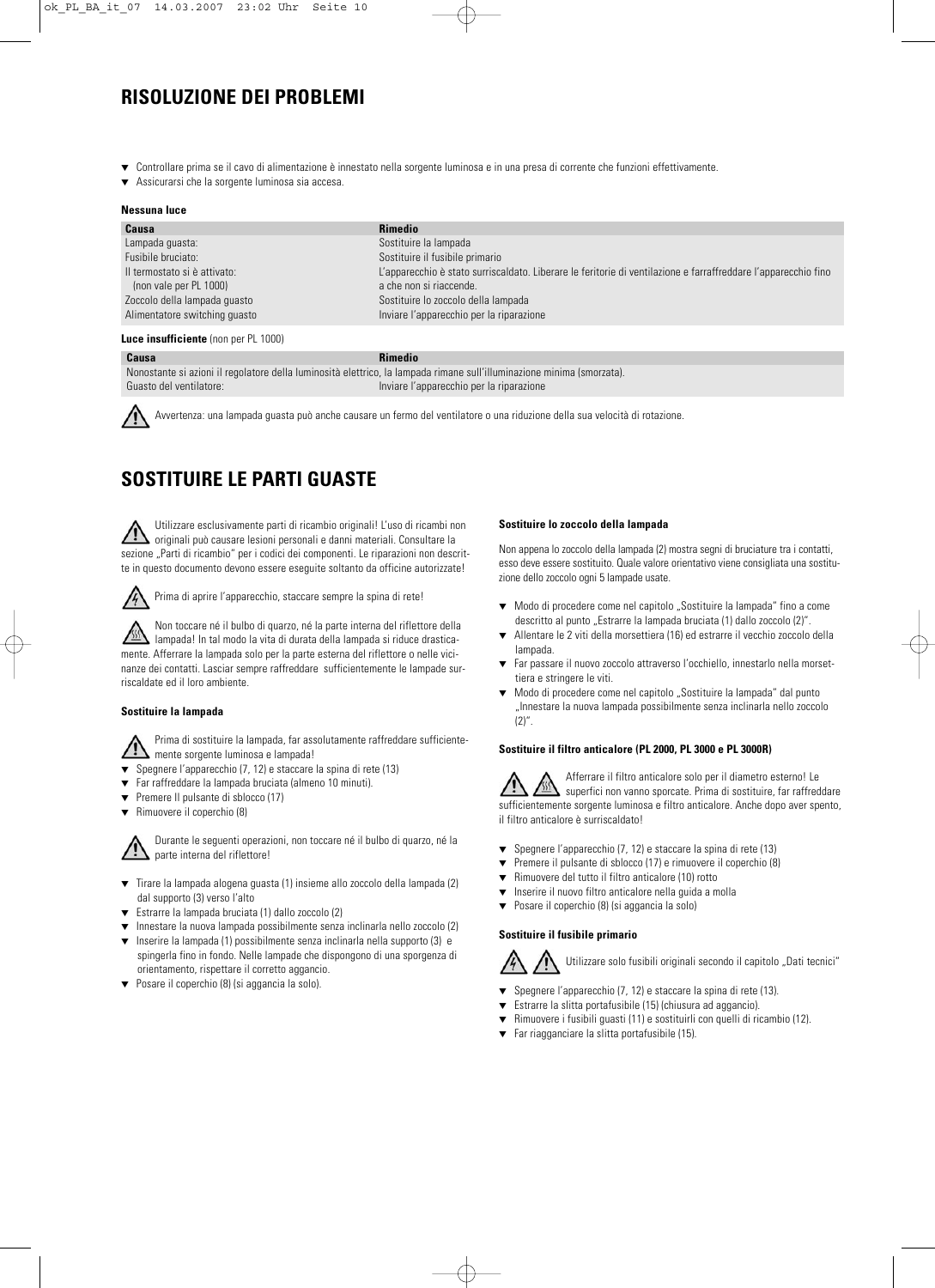# **PARTI DI RICAMBIO E ACCESSORI**

|                                                                                                                                                                                                                                                    | <b>PL 1000</b>           | <b>PL 2000</b>                          | PL 3000/PL 3000R          |
|----------------------------------------------------------------------------------------------------------------------------------------------------------------------------------------------------------------------------------------------------|--------------------------|-----------------------------------------|---------------------------|
| Lampada alogena (1)                                                                                                                                                                                                                                | EOGH-EKZ                 | EOGH-64637                              | EOGH-EKE / EOGH-EJA       |
| Zoccolo lampada (2)                                                                                                                                                                                                                                | EOG-FH.006               | EOG-FH.006                              | EOG-FH.006                |
| Filtro anticalore (10)                                                                                                                                                                                                                             | L,                       | 593-56-026                              | 593-56-026                |
| Montatura filtro a slitta, vuota (4)                                                                                                                                                                                                               | 593-37-006               | 593-37-006                              | 593-37-006                |
| Fusibile primario per 230-240 V (11)                                                                                                                                                                                                               | ESG5-T0,5                | ESG5-T1,25                              | ESG5-T1,25 non PL3000R(B) |
| Fusibile primario per 100-120 V (11)                                                                                                                                                                                                               | ESG5-T0,8                | ESG5-T2,5                               | ESG5-T2.5                 |
| Fusibile primario per 100-240 V (11)                                                                                                                                                                                                               | $\overline{\phantom{0}}$ | $\overline{\phantom{0}}$                | ESG5-T2,5 per PL3000R(B)  |
|                                                                                                                                                                                                                                                    |                          | PL 1000, PL 2000, PL 3000/PL 3000R      |                           |
| Spinotto DIN a 6 poli per "Ra"                                                                                                                                                                                                                     |                          | EVR04-S6S (DIN 41524)                   |                           |
| Filtro innestabile blu                                                                                                                                                                                                                             |                          | 593-30-001                              |                           |
| Filtro innestabile verde                                                                                                                                                                                                                           |                          | 593-30-002                              |                           |
| Filtro innestabile giallo                                                                                                                                                                                                                          |                          | 593-30-003                              |                           |
| Filtro innestabile rosso                                                                                                                                                                                                                           |                          | 593-30-004                              |                           |
| Filtro innestabile luce diurna 5600 K                                                                                                                                                                                                              |                          | 593-30-005                              |                           |
|                                                                                                                                                                                                                                                    |                          |                                         |                           |
| Cavo di rete IEC320 3 pin per:                                                                                                                                                                                                                     |                          |                                         |                           |
| <b>UE</b>                                                                                                                                                                                                                                          |                          | ELN-3.001                               |                           |
| <b>CIN</b>                                                                                                                                                                                                                                         |                          | ELN-3.002                               |                           |
| J                                                                                                                                                                                                                                                  |                          | ELN-3.003                               |                           |
| <b>RU</b>                                                                                                                                                                                                                                          |                          | ELN-3.004                               |                           |
| AUS                                                                                                                                                                                                                                                |                          | ELN-3.006                               |                           |
| ITA                                                                                                                                                                                                                                                |                          | ELN-3.009                               |                           |
| USA "Hospital Grade"                                                                                                                                                                                                                               |                          | ELN-3.01                                |                           |
|                                                                                                                                                                                                                                                    |                          |                                         |                           |
| Conduttori a fibre ottiche flessibili                                                                                                                                                                                                              |                          |                                         |                           |
| Disponibili in diversi diametri e lunghezze, a uno e due bracci                                                                                                                                                                                    |                          |                                         |                           |
| Diametro attivo                                                                                                                                                                                                                                    |                          | $3/4,5/7$ mm                            |                           |
| Lunghezza                                                                                                                                                                                                                                          |                          | 800 / 1200 / 1600 mm                    |                           |
| Luci incidenti                                                                                                                                                                                                                                     |                          |                                         |                           |
| L'illuminazione a luce incidente a fibre ottiche è composta da un braccio a collo di cigno doppio che viene fissato direttamente allo stativo del microscopio e che è                                                                              |                          |                                         |                           |
| collegato attraverso un conduttore a fibre ottiche flessibile con la sorgente a luce fredda.                                                                                                                                                       |                          |                                         |                           |
| Diametro attivo per braccio                                                                                                                                                                                                                        |                          | 4 mm                                    |                           |
| Cavo                                                                                                                                                                                                                                               |                          | 800 / 1600 mm                           |                           |
| Lunghezza braccio a collo di cigno a 2 bracci                                                                                                                                                                                                      |                          | 550 mm                                  |                           |
| Conduttore a fibre ottiche con braccio a collo di cigno                                                                                                                                                                                            |                          |                                         |                           |
| Disponibile a 1 e 2 bracci                                                                                                                                                                                                                         |                          |                                         |                           |
| Diametro attivo per braccio                                                                                                                                                                                                                        |                          | 4 mm                                    |                           |
| Lunghezza braccio                                                                                                                                                                                                                                  |                          | 550 mm                                  |                           |
| <b>Illuminatori ad anello</b>                                                                                                                                                                                                                      |                          |                                         |                           |
|                                                                                                                                                                                                                                                    |                          |                                         |                           |
| Disponibili quali illuminatori ad anello a 4 segmenti e come illuminatori ad anello a fessura con cavi flessibili di diversa lunghezza. Numerosi adattatori permettono<br>l'impiego ottimale e l'applicazione su tutti i tipi di stereomicroscopi. |                          |                                         |                           |
|                                                                                                                                                                                                                                                    |                          |                                         |                           |
| Diametro interno                                                                                                                                                                                                                                   |                          | 66 mm                                   |                           |
| Altezza                                                                                                                                                                                                                                            |                          | 24 mm                                   |                           |
| Lunghezza cavo                                                                                                                                                                                                                                     |                          | 800 / 1200 / 1600 mm                    |                           |
| Accessori per illuminatori ad anello                                                                                                                                                                                                               |                          |                                         |                           |
| Il set di filtri per polarizzazione serve alla soppressione di riflessi. Il diffusore permette una illuminazione ottimale, omogenea e priva di ombre. Per l'analisi di fluores-                                                                    |                          |                                         |                           |
| cenze nel campo visibile, viene impiegato il set di filtri per fluorescenza. Sono disponibili adattatori per tutti gli stereomicroscopi.                                                                                                           |                          |                                         |                           |
| Un adattatore di messa a fuoco permette la concentrazione della luce corrispondentemente alla                                                                                                                                                      |                          |                                         |                           |
| distanza di lavoro desiderata.                                                                                                                                                                                                                     |                          |                                         |                           |
| <b>Retroilluminazione</b>                                                                                                                                                                                                                          |                          |                                         |                           |
| La retroilluminazione serve all'illuminazione in luce trasmessa di oggetti trasparenti. Per l'illuminazione possono essere innestati fino a 2 conduttori a fibre ottiche                                                                           |                          |                                         |                           |
| flessibili.                                                                                                                                                                                                                                        |                          |                                         |                           |
| <b>Filtro innestabile</b>                                                                                                                                                                                                                          |                          |                                         |                           |
| I filtri innestabili a colori sono disponibili in diverse versioni. Le montature dei filtri ne permettono una sostituzione facile.                                                                                                                 |                          |                                         |                           |
| Diametro dei filtri                                                                                                                                                                                                                                |                          | $30 \text{ mm}$                         |                           |
| Tipi di filtri                                                                                                                                                                                                                                     |                          | blu, verde, giallo, rosso e luce diurna |                           |
| Adattatori per filtri e messa a fuoco                                                                                                                                                                                                              |                          |                                         |                           |
|                                                                                                                                                                                                                                                    |                          |                                         |                           |

Possono essere utilizzati insieme a tutti i conduttori a fibre ottiche flessibili, con bracci a collo di cigno e luci incidenti a fibre ottiche. Un adattatore di messa a fuoco di alta qualità, una completa offerta di filtri, e un diffusore sono combinabili e disponibili così per molteplici applicazioni.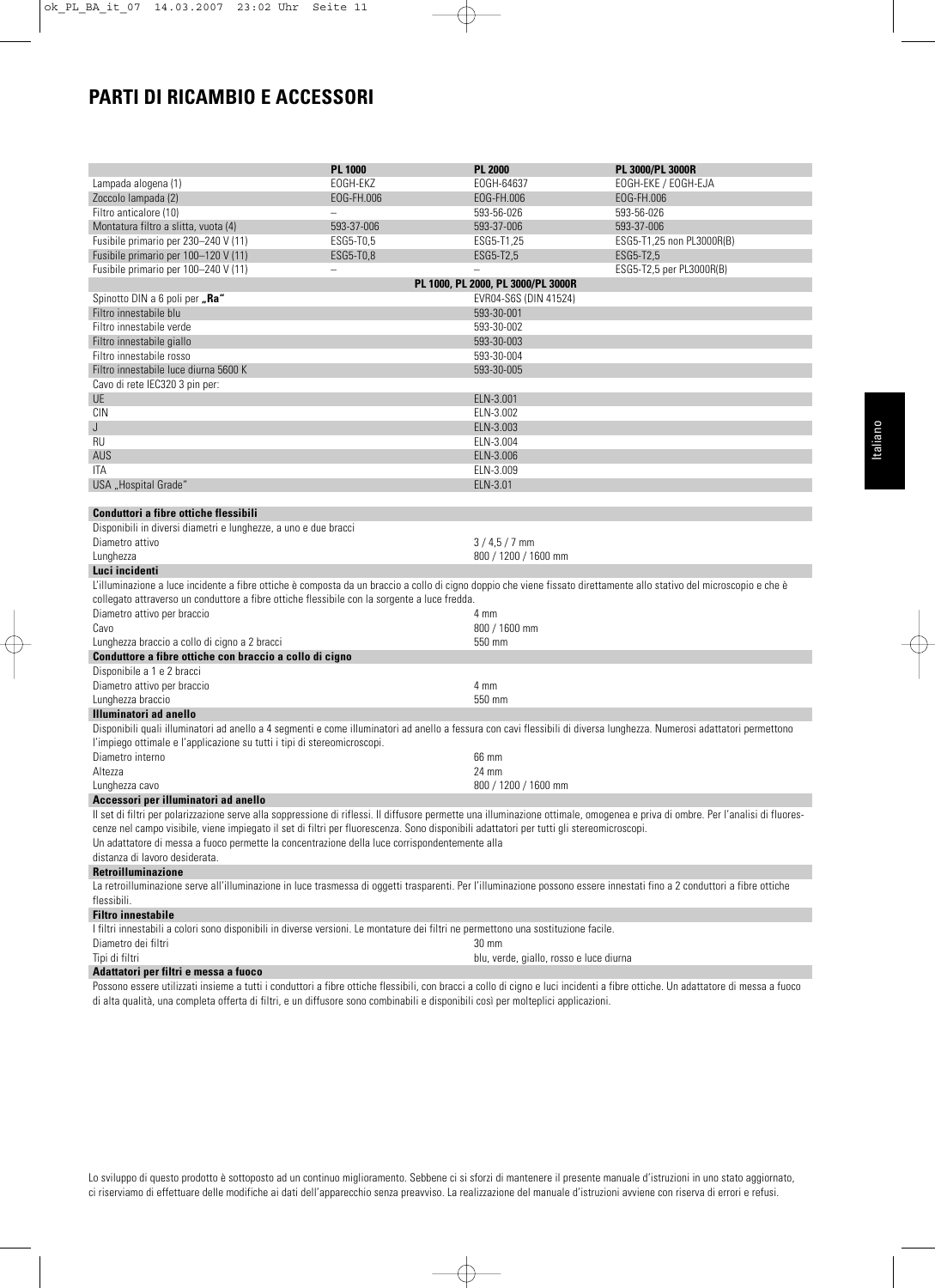

- 1 Lámpara halógena<br>2 Casquillo de lámpa
- 2 Casquillo de lámpara<br>3 Portalámparas
- Portalámparas
- 4 Portafiltros<br>5 Guía para p
- 5 Guía para portafiltros<br>6 Control de brillo mecá
- Control de brillo mecánico (modelos "B")
- 7 Ver 12, sólo los modelos "B"<br>8 Tapa con asa
- Tapa con asa
- 9 Toma para conductor de luz
- 10 Filtro calorífugo<br>11 Fusible primario
- 11 Fusible primario<br>12 Interruptor girato
	- 12 Interruptor giratorio de conexión/ desconexión + regulador eléctrico de luminosidad
- 13 Cable de red
- 14 Toma para cable de red
- Portafusible
- 16 Varilla de fijación para casquillo de lámpara
- 17 Botón de desbloqueo<br>18 Filtro giratorio (model
- Filtro giratorio (modelos "F")
- 19 Display (modelos "D")<br>20 Conector analógico par
- 20 Conector analógico para acceso remoto (modelos "Ra")
- 21 Conector RS232 (modelos "Rs")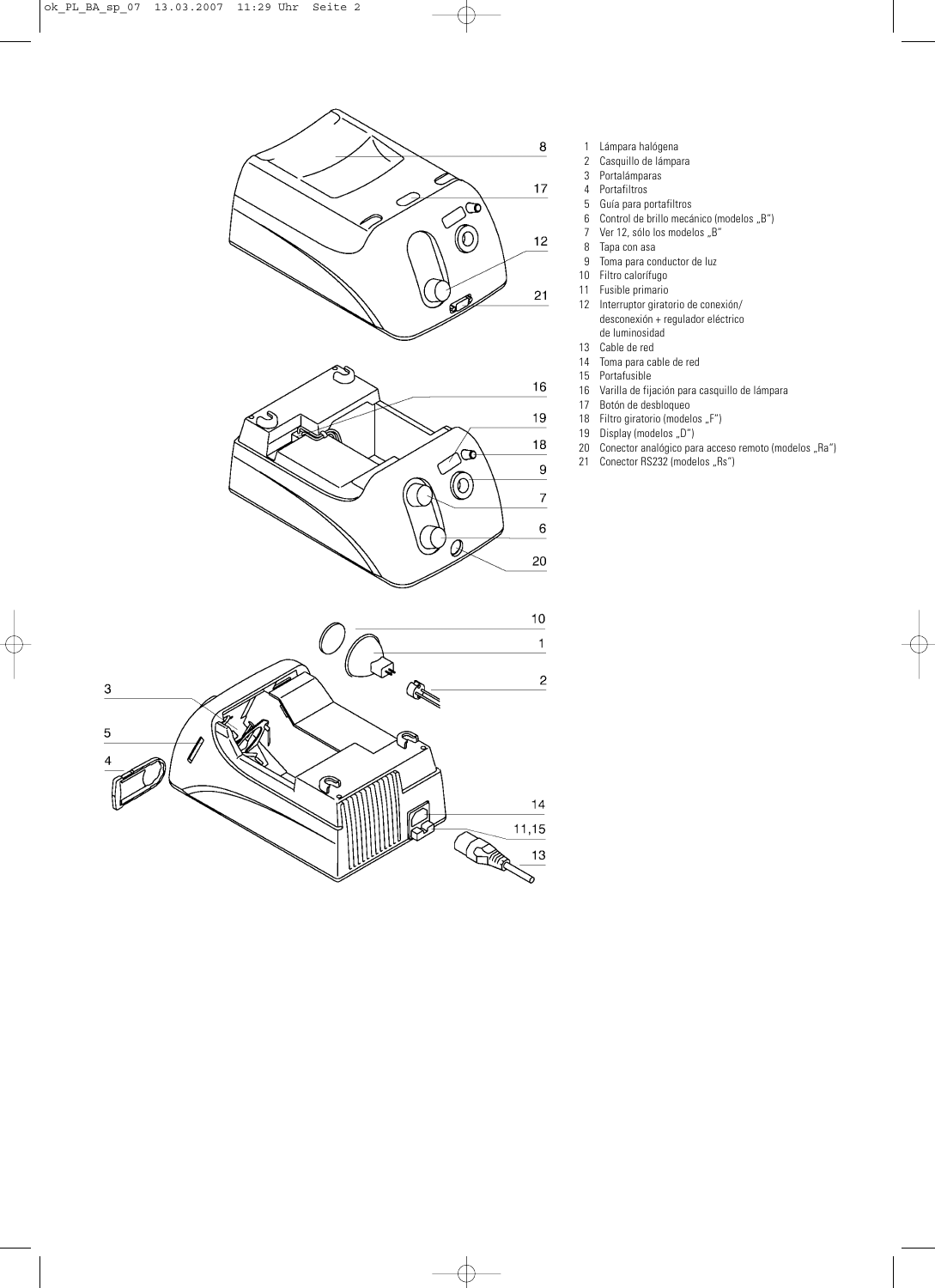## **INSTRUCCIONES DE MANEJO DE LA PL 1000 (B), PL 2000 (B), PL 3000 (B) (D) (F) (Ra) (Rs) und PL 3000R (B)**

Es imprescindible leer el manual de instrucciones antes de poner en servicio la fuente de luz fría.

### **Datos técnicos**

| Designación de modelo                    | <b>PL 1000</b>                                                      | <b>PL 2000</b>  | <b>PL 3000</b>  | <b>PL 3000R</b>    |
|------------------------------------------|---------------------------------------------------------------------|-----------------|-----------------|--------------------|
| Posibles variantes B                     | B                                                                   | B, D, F, Ra, Rs | B               |                    |
| $No$ de referencia 230-240 V $\pm 10\%$  | 596-20-1501                                                         | 596-20-250      | 596-20-350      |                    |
| 100-120 V ±10%                           | 596-20-160                                                          | 596-20-260      | 596-20-360      |                    |
| 100-240 V ±10%                           |                                                                     |                 |                 | 596-20-380         |
| Frecuencia de la red                     | $50 - 60$ Hz                                                        | $50 - 60$ Hz    | $50 - 60$ Hz    | 50-60 Hz $\pm$ 5 % |
| Consumo de energía                       | máx. 50 VA                                                          | máx. 150 VA     | máx. 200 VA     | máx. 200 VA        |
| Tensión                                  | máx. 11.9 V                                                         | máx. 13 V       | máx. 21.4 V     | máx. 21.4 V        |
| Lámpara halógena con reflector           | 30W/10.8 V                                                          | 100W/12V        | 150W/21 V       | 150W/21 V          |
| 230/240 V<br>Fusible primario            | T500 mAH                                                            | T1.25 AH        | T1.25 AH        | <b>T2.5 AH</b>     |
| 100/120 V                                | T800 mAH                                                            | <b>T2.5 AH</b>  | <b>T2.5 AH</b>  | $100 - 240$ V      |
|                                          | IEC 127-2/5 & UL, 5 x 20 mm, acción retardada                       |                 |                 |                    |
| Dimensiones altura/anchura/prof.         | 120/168/268 mm                                                      | 120/168/268 mm  | 120/168/268 mm  | 120/168/268 mm     |
| Peso                                     | $1,3$ kg                                                            | $1,5$ kg        | $1,6$ kg        | 1,6 kg             |
| Temperatura de color                     | 3200 K                                                              | 3250K           | 3250 K          | 3250 K             |
| Diámetro máx, conductor de luz           | $10 \text{ mm}$                                                     | $13 \text{ mm}$ | $13 \text{ mm}$ | $13 \text{ mm}$    |
| Ambiente de servicio                     | 10-40 $^{\circ}$ C <sup>2</sup> y 30-70 % humedad relativa del aire |                 |                 |                    |
| Almacenaje/Transporte                    | 0-40 °C y 30-70 % humedad relativa del aire                         |                 |                 |                    |
| Tipo de protección (clase de protección) |                                                                     |                 |                 |                    |
| Declaración                              | CE                                                                  | СE              | <b>CE</b>       | <b>CE</b>          |
| Clasificación médica                     |                                                                     |                 |                 |                    |
| (sólo en variantes MED)                  |                                                                     | <b>BF</b>       | <b>BF</b>       |                    |

<sup>1</sup> En la PL1000 sólo 230 V (no 230-240 V)

<sup>2</sup> Las fuentes de luz son aptas para un uso con hasta 40 °C; no obstante, la vida útil de los componentes electrónicos y lámparas se reduce de forma considerable en estas condiciones. Para un uso óptimo, la temperatura ambiente no debería ser superior a 25 °C.

# **DESCRIPCIÓN**

Con la compra de este producto adquiere una fuente de luz fría de alta calidad para cualquier aplicación que necesite una gran cantidad de luz sin generar calor. Se utiliza para la iluminación de objetos en el microscopio. Generalmente se enchufan lámparas anulares de fibra óptica que van sujetas al objetivo del microscopio. Opcionalmente se pueden enchufar iluminadores en forma de cuello de cisne o conductores flexibles de luz.

Como elementos luminosos se utilizan lámparas halógenas reflectoras de luz fría (1) con diferentes escalonamientos de potencia. Un filtro antitérmico especial (10) reflecta el calor dejando, no obstante, pasar la luz visible necesaria en su totalidad. En todos los modelos, excepto en la **PL1000,** se ha incorporado un ventilador axial para evacuar el calor originado. El elemento luminoso funciona mediante una fuente de alimentación electrónica de tecnología punta y diseñada especialmente para esta fuente de luz fría. Para conectar el aparato, gire el botón (7 o 12) en sentido horario desde una posición mínima a la posición máxima. Para desconectar la fuente de luz fría, gire el botón por completo a la izquierda hasta escuchar un nítido "clic". Con este botón de ajuste se regula (se atenúa) eléctricamente la fuente de luz fría. Pero también se modifica la temperatura de color, de forma que, en estado atenuado, la luz aparece más rojiza que en la posición máxima. Si se requiere una temperatura de color constante, es preciso amortiguar la luz de forma mecánica con un diafragma de orificios.

Todas las versiones con la letra "B" en su designación de modelo disponen, además de la regulación mecánica del brillo, de una rueda de diafragmas que permite regular la cantidad de luz desde el 100% hasta aprox. el 1% manteniendo la temperatura de color constante. Por supuesto que también se puede regular electrónicamente, pero en tal caso se modificaría la temperatura de color. Con el filtro insertable (4) se pueden insertar diferentes filtros en el aparato.

Todas las versiones con display (19) (se reconocen por la letra "D" en la designación de modelo) indican la temperatura de color actual cuando se reduce la luz eléctricamente. También se muestran en el display posibles fallos del ventilador o de la lámpara.

Todas las versiones con una "F" en la designación de modelo tienen un dispositivo giratorio (18) en la parte frontal para un filtro (filtro de luz diurna para una temperatura de color de 5600 K aprox.).

**"Ra"** en la designación de modelo significa que la fuente de luz dispone de un conector DIN para el telemando (20). De esta forma se puede reducir analógicamente la luz de la fuente de luz y cambiar al modo de reserva (standby).

**"Rs"** en la designación de modelo significa que la fuente de luz dispone de un conector D-Sub RS232 de 9 polos (21) que permite reducir la luz de la fuente de luz y conmutarla a modo de reserva a través de un puerto RS232. Si, además, dispone de display, se puede consultar la asignación de direcciones y otros datos RS232.

Las versiones "Rs" y "Ra" no pueden instalarse juntas en un mismo aparato.

La **PL 3000R(B)** dispone de un conector analógico para acceso remoto que permite conectar un telemando manual o un interfaz en serie para el mando asistido por ordenador de la fuente de luz (accesorios: interfaz RS232 y telemando; para consultar la asignación de pines, véase la descripción de los accesorios). También se aplica aquí una fuente de alimentación conmutada con circuito PFC (power factor correction) que permite un servicio universal de la fuente de luz (100–240 V) y sin rizado.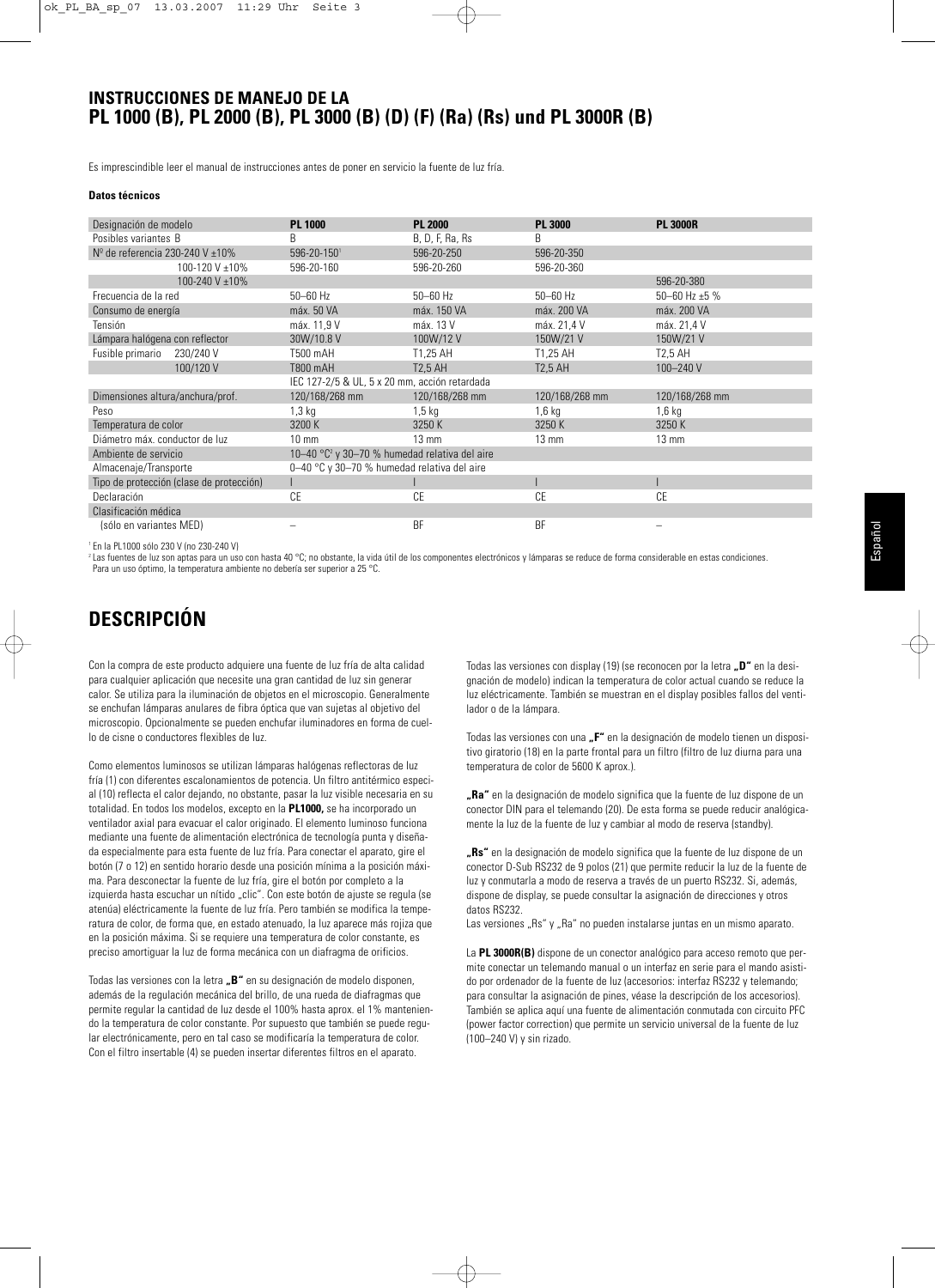# **SÍMBOLOS UTILIZADOS EN EL APARATO INDICACIONES DE SEGURIDAD**

T**xxAH** Símbolo de fusible: Utilice únicamente fusibles del tipo indicado.



Escala de intensidad: Cuanto mayor sea el valor ajustado, mayor será la intensidad de la luz.

CC Marcado de conformidad CE: Verifica la conformidad con la directiva 73/23/CEE relativa a material eléctrico de baja tensión (luminarias) y la directiva 89/336/CEE relativa a la compatibilidad electromagnética.

 $\left(\Delta\right)$ Marcado cTÜVus: Verifica la conformidad con la norma UL2601-1.

Lámparas apropiadas para su fijación directa en superficies con un gra-正 do de inflamabilidad moderada.

 $\left[\begin{matrix} 1 \\ 1 \end{matrix}\right]$   $\left[\begin{matrix} 1 & 1 & 2 & 34 \\ 1 & 2 & 2 & 16 \\ 1 & 1 & 2 & 2 & 16 \end{matrix}\right]$ En este símbolo se indica el año de fabricación. Se puede  $\overline{\phantom{a}}$  Zählnummer<br>Baujabr deducir de la 1ª posición (izquierda) del número de serie, de 5 dígitos, indicado en la placa de datos del aparato (p. ej. 01234 significa año de fabricación 2000, 41234, año de fabricación 2004).

Algunas fuentes de luz se fabrican también en versión sanitaria (se reconocen por el símbolo adyacente "BF" en la placa de datos) para su aplicación en el sector de la sanidad. Estas fuentes de luz cumplen, además de la norma EN60598 para luminarias, la norma EN60601-1 para equipos electromédicos; es imprescindible, no obstante, solicitar al fabricante del sistema la declaración de conformidad CE para productos sanitarios. La fuente de luz se considera sólo componente de un sis-



tema y no dispone por sí misma de declaración CE para productos sanitarios. Sin esta declaración CE no se puede utilizar la fuente de luz en el sector de la sanidad. Deben observarse asimismo todas las leyes vigentes en el país. Estas fuentes de luz MED están construidas para equipos del tipo BF, es decir, el conexionado del conductor de luz (brida) está aislado del resto del aparato y de la protección por puesta a tierra.

¡La fuente de luz no debe entrar en contacto con el paciente!

**Utilización de las fuentes de luz en EE.UU. y Canadá:**

Si el símbolo "cTUVus" está incorporado en la placa de datos, significa que el aparato está construido conforme a la norma UL2601-1. El cumplimiento de todas las demás normativas y leyes para productos sanitarios (FDA, FCC...) que requiere la utilización del aparato es incumbencia del distribuidor local que, asimismo, deberá acreditarlas ante la entidad usuaria. Sin estas acreditaciones no podrá utilizarse el aparato en el sector de la sanidad. Es imprescindible, asimismo, tener en cuenta que estas fuentes de luz deben equiparse con un cable de red especial del tipo "Hospital Grade" o "Hospital Only". ¡La fuente de luz no debe entrar en contacto con el paciente!

A lo largo de este documento se usan estos símbolos de advertencia.





Precaución: Zona de peligro. Observar la documentación adjunta.

Precaución: Superficies calientes

Esta sección contiene información sobre la seguridad que debe observarse estrictamente durante la utilización del dispositivo. No se autoriza otra aplicación que la descrita en este manual de instrucciones; el uso inadecuado puede ocasionar daños en el producto o provocar riesgos.

Es conveniente prestar atención a todas las advertencias que se indican en el aparato y en este manual de instrucciones.

**Destinatarios:** Toda aquella persona que trabaje con el aparato o con los accesorios del mismo tiene la obligación de leer el presente manual de instrucciones y la entidad usuaria, por su parte, debe cerciorarse de que los usuarios han entendido el contenido de las instrucciones. Esto es aplicable especialmente al capítulo "Información sobre la seguridad".

**Obligación de observar el producto:** En caso de darse algún cambio en el funcionamiento o en partes del aparato relevantes para la seguridad, el usuario debe parar inmediatamente el servicio (extraer el enchufe de la red) e informar de ello a la persona que corresponda o al fabricante.

**Ubicación de las instrucciones de manejo:** Recomendamos guardar estas instrucciones de manejo cerca del dispositivo para asegurar que el personal que lo utilice pueda obtener fácil acceso a las mismas.

**Disposiciones legales:** Además de las pautas de funcionamiento emitidas por la entidad usuaria, se deben observar estrictamente las normas locales y nacionales vigentes relativas a la seguridad y la prevención de accidentes.

### **¡Bajo ninguna circunstancia se realizarán modificaciones técnicas en este dispositivo!**

¡Atención! La lámpara, así como las piezas adyacentes, pueden calentarse mucho y causar quemaduras si entran en contacto con la piel. Antes de retirar la tapa y cambiar la lámpara es imprescindible dejar que el aparato se enfríe suficientemente (aprox. 10-15 minutos). ¡Extraer previamente el enchufe de la red!

La lámpara halógena con reflector debe estar exactamente emplazada para que su funcionamiento sea óptimo.



No mire nunca directamente a la lámpara o a los conductores de luz mientras estén encendidos, podría sufrir lesiones oculares.

Consulte las especificaciones de la sección "Datos técnicos" respecto a los límites de funcionamiento obligatorios.

No utilice esta unidad cerca del agua o en lugares muy húmedos. Nunca coloque materiales inflamables sobre la unidad o en su proximidad. Mantenga la unidad alejada de cualquier fuente de calor. El dispositivo no está homologado para su aplicación en áreas con riesgo de explosión. No es apropiado para su uso con mezclas inflamables (p. ej. productos anestésicos, oxígeno, desinfectantes....).

Mantenga las aberturas de ventilación del aparato despejadas para evitar que éste se sobrecaliente. Asegúrese de que nada impide la circulación libre de aire.

No derrame nunca líquidos sobre el aparato ni introduzca objetos en el mismo. Podría causar una descarga eléctrica o dañar la unidad.

Utilice el dispositivo únicamente con la tensión de alimentación indicada.

Nunca abra el dispositivo o cualquier componente salvo que se indique expresamente en estas instrucciones.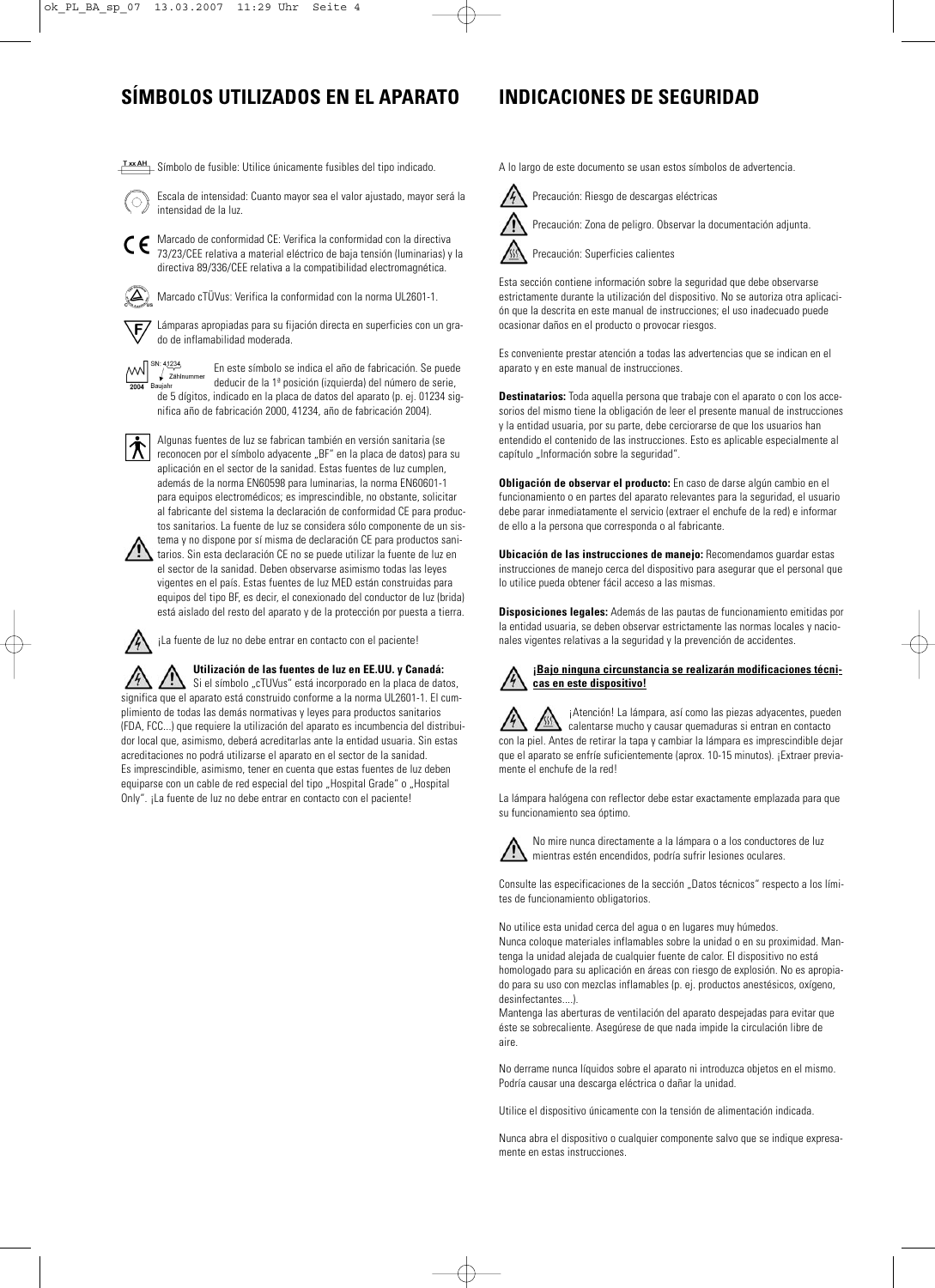**Limpieza:** Desconecte la unidad de la fuente de alimentación antes de limpiarla; utilice solamente un paño humedecido. Nunca use líquidos combustibles o inflamables. En caso de que un líquido penetre accidentalmente en el dispositivo, extraiga de inmediato el cable de alimentación y lleve el aparato a un punto de servicio técnico.

**Mantenimiento:** La entidad usuaria debe cumplir con todas las leyes y normas del país para la inspección periódica. Cada 2 años, a más tardar, se llevará a cabo una inspección que únicamente podrán realizar técnicos especialistas capaces de evaluar la seguridad del aparato, reconocer posibles repercusiones y peligros y constatar la conformidad con las directivas y normas vigentes. Estos controles deben abarcar, como mínimo:

Comprobación del conductor de puesta a tierra, comprobación de la corriente de fuga, control visual con limpieza y test de funcionamiento.

**Recambios:** Utilice únicamente recambios originales. De lo contrario podría causar lesiones personales y daños materiales. Consulte la sección "Recambios y accesorios" para conocer los códigos de componente.

**Responsabilidad:** En calidad de entidad legal final, la entidad usuaria es responsable de asegurar que el dispositivo se utilice correctamente y de proporcionar a otros usuarios la información necesaria y especificar las competencias necesarias para utilizar el dispositivo.

**Eliminación:** Respete todas las disposiciones y leyes vigentes en el país para la eliminación del aparato o partes del mismo. Separe los distintos componentes (p. ej. plástico, material electrónico, lámparas, metal...) y deposítelos en los puntos de recogida habilitados en el país.

Desconecte el cable de alimentación cuando no se vaya a utilizar la unidad durante un período prolongado de tiempo. Utilice solamente el cable de alimentación original y coloque el cable de modo que no quede aprisionado ni pueda ser cortado. Por motivos de seguridad, utilice solamente un enchufe de tres polos con toma de tierra.

Las reparaciones que no se describen en este documento deben ser efectuadas únicamente por talleres autorizados.

El fabricante declina toda responsabilidad por los daños resultantes del incumplimiento de las instrucciones descritas anteriormente.

**Tecnología:** este producto presenta los últimos avances tecnológicos y cumple las normas y regulaciones de seguridad reconocidas.

Este dispositivo ha sido diseñado y construido de acuerdo con las siguientes normas y estándares.

- ▼ 73/23/CEE Directiva sobre bajas tensiones (CE)
- 89/336/CEE Compatibilidad electromagnética (CE)
- ▼ EN 60598-1: Luminarias
- ▼ EN 60601-1: Equipos electromédicos (en variantes MED)
- ▼ UL 2601-1: Medical Electrical Equipment (en variantes MED)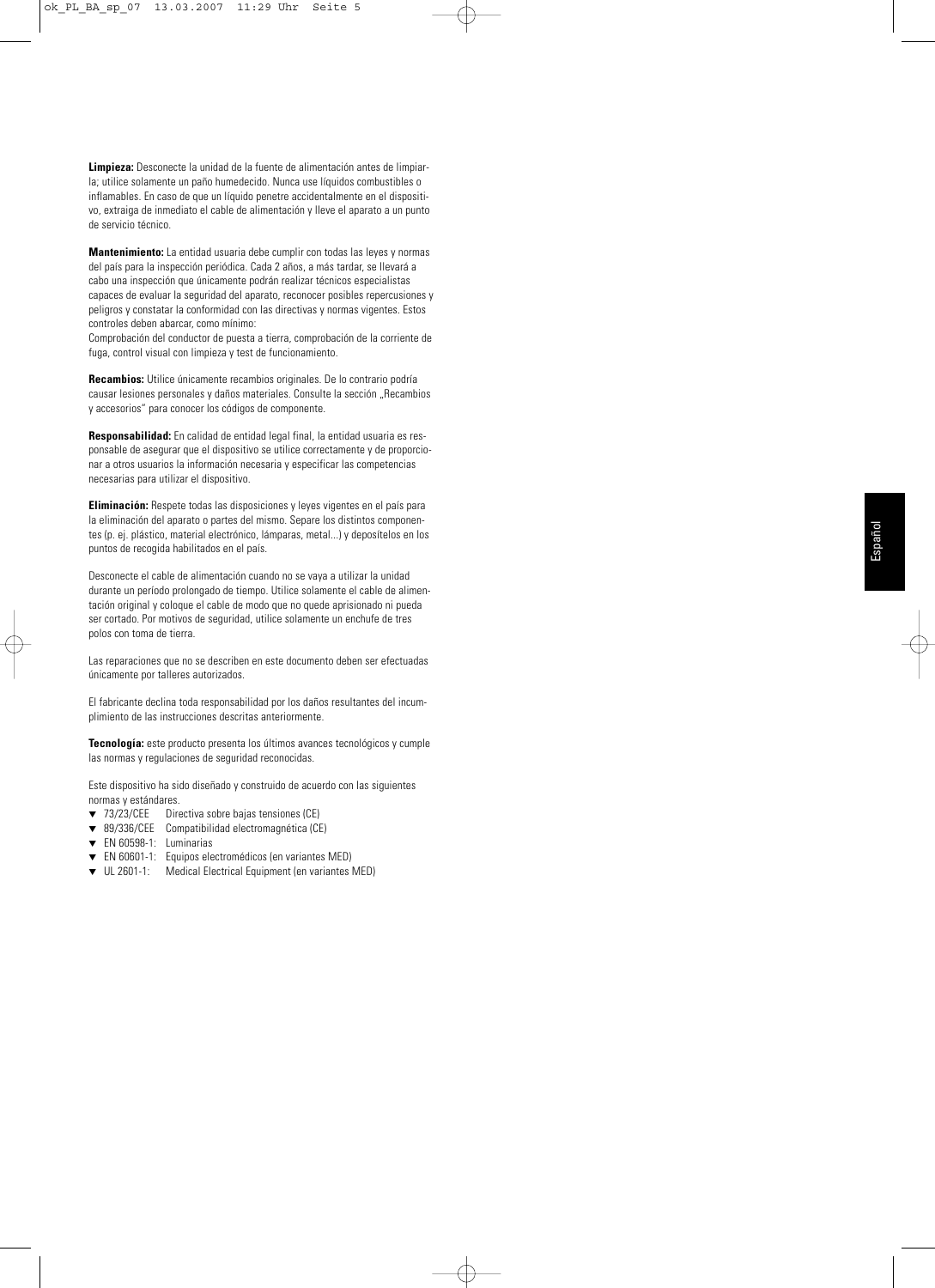# **ADVERTENCIAS RESPECTO A LA COMPATIBILIDAD ELECTROMAGNÉTICA (CEM)**

Este capítulo describe las medidas que se requieren en la directiva EN60601-1-2 para garantizar el nivel de compatibilidad electromagnética (CEM).

Los equipos electromédicos están sometidos a medidas especiales de precaución respecto a la compatibilidad electromagnética. La no observancia de estas indicaciones puede llevar a un aumento de las emisiones o a una reducción de la resistencia a interferencias del aparato o del sistema. Los dispositivos de comunicación de alta frecuencia, portátiles y móviles, pueden afectar a los equipos electromédicos.



Utilice única y exclusivamente los accesorios declarados por el fabrican- $\blacktriangle$  te para el sector de la sanidad y para el caso concreto de aplicación.

No coloque el aparato junto a otros y evite el apilamiento con otros aparatos. Si por cuestiones del servicio resulta necesario juntarlos o apilarlos, deberán vigilarse rigurosamente el aparato y el sistema a fin de comprobar si el funcionamiento en esa disposición es el previsto.

Utilice solamente el cable de alimentación adjunto (máx. 2,5 m). Los cables de otro tipo o de más longitud pueden causar un aumento de las emisiones o a una reducción de la resistencia a interferencias del aparato o del sistema.

### **Emisión electromagnética**

El aparato está previsto para ser utilizado en el entorno electromagnético que se especifica a continuación. El cliente o el usuario del aparato deberá asegurar la utilización del aparato en el entorno adecuado.

| Prueba de emisión                                               | Conformidad | Entorno electromagnético - indicaciones                                                                                                                                                                                |
|-----------------------------------------------------------------|-------------|------------------------------------------------------------------------------------------------------------------------------------------------------------------------------------------------------------------------|
| <b>Fmisiones de RF</b><br>CISPR <sub>11</sub>                   | Grupo 1     | El aparato utiliza energía de RF únicamente para su función interna. Por eso, sus emisiones de RF son muy<br>bajas y no es probable que causen interferencias en los equipos electrónicos próximos.                    |
| <b>Fmisiones de RF</b><br>CISPR <sub>11</sub>                   | Clase B     | El aparato es adecuado para su uso en cualquier tipo de instalaciones, incluyendo las domésticas y aquellas<br>que estén directamente conectadas a la red pública de suministro eléctrico de baja tensión que abastece |
| Emisiones armónicas<br>IFC 61000-3-2                            | Clase C     | edificios de viviendas.                                                                                                                                                                                                |
| Fluctuaciones de tensión/emisiones de parpadeo<br>IFC 61000-3-3 | Conforme    |                                                                                                                                                                                                                        |
| Fmisiones de RF<br>CISPR 15                                     | Conforme    |                                                                                                                                                                                                                        |

### **Inmunidad electromagnética**

El aparato está previsto para ser utilizado en el entorno electromagnético que se especifica a continuación. El cliente o el usuario del aparato deberá asegurar la utilización del aparato en el entorno adecuado.

| Nivel de ensayo IEC 60601 y nivel de conformidad                                                                                                                                                                                                               | Entorno electromagnético - indicaciones                                                                                                                                                                                                                                                                                                           |
|----------------------------------------------------------------------------------------------------------------------------------------------------------------------------------------------------------------------------------------------------------------|---------------------------------------------------------------------------------------------------------------------------------------------------------------------------------------------------------------------------------------------------------------------------------------------------------------------------------------------------|
| $+6$ kV contacto<br>$± 8$ kV aire                                                                                                                                                                                                                              | El suelo deberá ser de madera, hormigón o baldosas de cerámica. De<br>estar cubierto con material sintético. la humedad relativa deberá ser de<br>al menos 30 %.                                                                                                                                                                                  |
| $\pm$ 2 kV para líneas de suministro eléctrico<br>$\pm$ 1 kV para líneas de entrada/salida (no aplicable)                                                                                                                                                      | La calidad de la red eléctrica deberá ser la que caracteriza a un entorno<br>comercial o de hospital.                                                                                                                                                                                                                                             |
| $\pm$ 1 kV modo diferencial<br>$\pm$ 2 kV modo común                                                                                                                                                                                                           | La calidad de la red eléctrica deberá ser la que caracteriza a un entorno<br>comercial o de hospital.                                                                                                                                                                                                                                             |
| $<$ 5 % U <sub>T</sub> ( $>$ 95 % de caída en U <sub>T</sub> ) para 1/2 período<br>40 % $U_T$ (60 % de caída en $U_T$ ) para 5 períodos<br>70 % $U_T$ (30 % de caída en $U_T$ ) para 25 períodos<br>$< 5 \% U_T$ (> 95 % de caída en U <sub>T</sub> ) para 5 s | La calidad de la red eléctrica deberá ser la que caracteriza a un entorno<br>comercial o de hospital. Si fuese necesario utilizar el aparato en funcio-<br>namiento continuo mientras está interrumpido el suministro de la red<br>eléctrica, se recomienda conectar el aparato a una fuente de alimenta-<br>ción ininterrumpida o a una batería. |
| 3 A/m                                                                                                                                                                                                                                                          | Los campos magnéticos de la frecuencia de red deberá hallarse en nive-<br>les característicos de una localización dentro de un entorno comercial o<br>de hospital.                                                                                                                                                                                |
|                                                                                                                                                                                                                                                                |                                                                                                                                                                                                                                                                                                                                                   |

NOTA:  $U_T$  es el voltaje de red de CA previo a la aplicación del nivel de ensayo.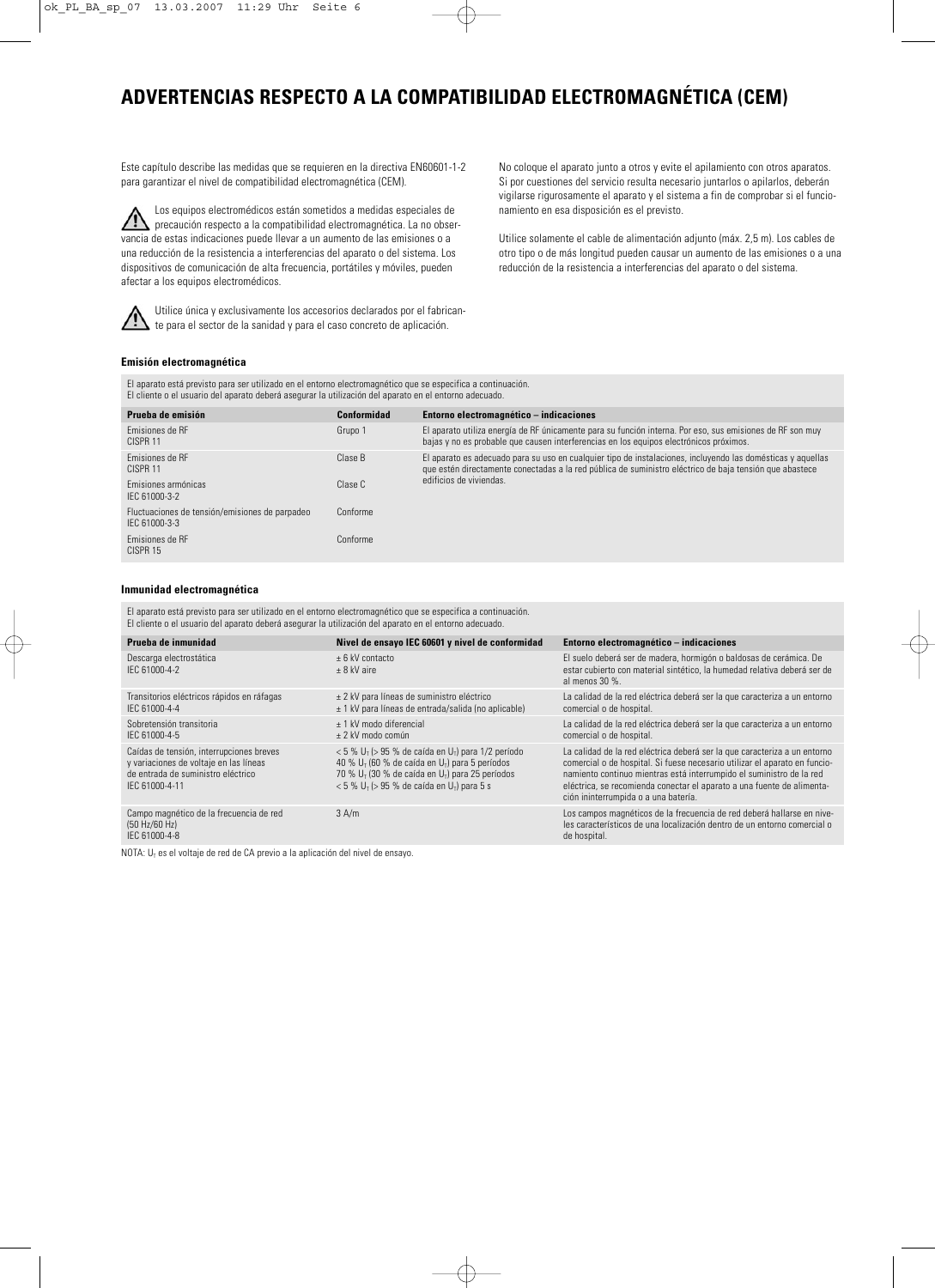### **Inmunidad electromagnética**

|                                                                                                                                                                                                                                                                                                                                                                                                                                                                                                    |                                                                              | El aparato está previsto para ser utilizado en el entorno electromagnético que se especifica a continuación.<br>El cliente o el usuario del aparato deberá asegurar la utilización del aparato en el entorno adecuado. |                                                                                                  |                                                                  |  |
|----------------------------------------------------------------------------------------------------------------------------------------------------------------------------------------------------------------------------------------------------------------------------------------------------------------------------------------------------------------------------------------------------------------------------------------------------------------------------------------------------|------------------------------------------------------------------------------|------------------------------------------------------------------------------------------------------------------------------------------------------------------------------------------------------------------------|--------------------------------------------------------------------------------------------------|------------------------------------------------------------------|--|
| Prueba de inmunidad                                                                                                                                                                                                                                                                                                                                                                                                                                                                                | Nivel de ensayo IEC 60601                                                    | Nivel de conformidad                                                                                                                                                                                                   | Entorno electromagnético - indicaciones                                                          |                                                                  |  |
|                                                                                                                                                                                                                                                                                                                                                                                                                                                                                                    | se calcula a partir de la ecuación aplicable a la frecuencia del transmisor: | Los equipos de comunicación de RF portátiles y móviles no deberán utilizarse a una distancia de separación con las piezas del aparato inferior a la recomendada, incluyendo los cables, que                            | Distancia de separación recomendada:                                                             |                                                                  |  |
| RF conducida<br>IEC 61000-4-6                                                                                                                                                                                                                                                                                                                                                                                                                                                                      | $3V_{\text{off}}$<br>150 kHz a 80 MHz                                        | $3 \rightarrow V1$ en V                                                                                                                                                                                                | $d = \left(\frac{3.5}{1/1}\right) * \sqrt{P}$                                                    |                                                                  |  |
| RF irradiada<br>IFC 61000-4-3                                                                                                                                                                                                                                                                                                                                                                                                                                                                      | 3 V/m<br>80 MHz a 2.5 GHz                                                    | $3 \rightarrow E1$ en V/m                                                                                                                                                                                              | $d = \left(\frac{3.5}{5}\right) * \sqrt{P}$<br>80 MHz a 800 MHz                                  | $d = \left(\frac{I}{F_1}\right) * \sqrt{P}$<br>800 MHz a 2,5 GHz |  |
| Donde P es el valor máximo de potencia de salida del transmisor en vatios (W), de acuerdo con el fabricante del mismo, y d es la distancia de separación recomendada en metros<br>(b). Las intensidades de campo de los transmisores de RF fijos, como lo determina un estudio electromagnético de campo (a), deben ser inferiores al nivel de conformidad en cada<br>banda de frecuencias (b). Pueden producirse interferencias en las proximidades de equipos marcados con el siguiente símbolo: |                                                                              |                                                                                                                                                                                                                        | $\left(\left(\begin{smallmatrix} \cdot & \cdot \\ \cdot & \cdot \end{smallmatrix}\right)\right)$ |                                                                  |  |

banda de frecuencias (b). Pueden producirse interferencias en las proximidades de equipos marcados con el siguiente símbolo: A 80 MHz y 800 MHz se aplica la banda de frecuencias más alta. Estas normas pueden no ser aplicables a todas las situaciones. La propagación electromagnética se ve afectada por la absorción y reflexión de las estructuras, los objetos y las personas.

(a) Las intensidades de campo de transmisores fijos, como las estaciones base para radioteléfonos (portátiles / inalámbricos) y emisoras móviles terrestres de radio, radio amateur, emisión de radio AM y FM y emisión de TV, no pueden preverse de forma teórica con exactitud. Para evaluar las condiciones electromagnéticas causadas por transmisores fijos de RF, deberá considerarse la realización de un estudio electromagnético de campo. Si la intensidad del campo, medida en el lugar donde el aparato se utiliza, excede el nivel de conformidad de RF aplicable, mencionado más arriba, el aparato deberá ser observado para verificar su funcionamiento normal. Si se detectase alguna anomalía, puede ser necesario tomar medidas adicionales, como la reorientación o la reubicación del aparato.

(b) Por encima de la banda de frecuencias de 150 kHz a 80 MHz, la intensidad del campo debe ser inferior a [V1] V/m.

### **Distancias de separación recomendadas entre equipos de comunicación de RF portátiles y móviles y el aparato**

El aparato está pensado para ser utilizado en un entorno electromagnético dentro del cual las perturbaciones de RF irradiadas estén controladas. El cliente o el usuario del aparato puede contribuir a prevenir las interferencias electromagnéticas manteniendo una distancia mínima entre los equipos de comunicación de RF portátiles y móviles (transmisores) y el aparato, como se recomienda debajo, según la potencia de salida máxima del equipo de comunicación.

| Potencia máxima de salida              | Distancia de separación según la frecuencia del transmisor en metros [m] |                                              |                                            |
|----------------------------------------|--------------------------------------------------------------------------|----------------------------------------------|--------------------------------------------|
| del transmisor expresada en vatios [W] | 150 kHz a 80 MHz                                                         | 80 MHz a 800 MHz                             | 800 MHz a 2,5 GHz                          |
|                                        | $d = \left(\frac{3.5}{1/1}\right) * \sqrt{P}$                            | $d = \left(\frac{3.5}{51}\right) * \sqrt{P}$ | $d = \left(\frac{7}{51}\right) * \sqrt{P}$ |
| 0,01                                   | 0,12                                                                     | 0,12                                         | 0,23                                       |
| 0,1                                    | 0,37                                                                     | 0,37                                         | 0,74                                       |
|                                        | 1,17                                                                     | 1.17                                         | 2,33                                       |
| 10                                     | 3,69                                                                     | 3,69                                         | 7,38                                       |
| 100                                    | 11,67                                                                    | 11,67                                        | 23,33                                      |

Para transmisores con una potencia máxima de salida no indicada en la anterior lista, puede determinarse la distancia de separación d en metros [m] recomendada utilizando la ecuación aplicable a la frecuencia del transmisor, donde P es el valor máximo de potencia de salida del transmisor en vatios (W), de acuerdo con el fabricante del mismo. A 80 MHz y 800 MHz se aplica la banda de frecuencias más alta. Estas normas pueden no ser aplicables a todas las situaciones. La propagación electromagnética se ve afectada por la absorción y reflexión de las estructuras, los objetos y las personas.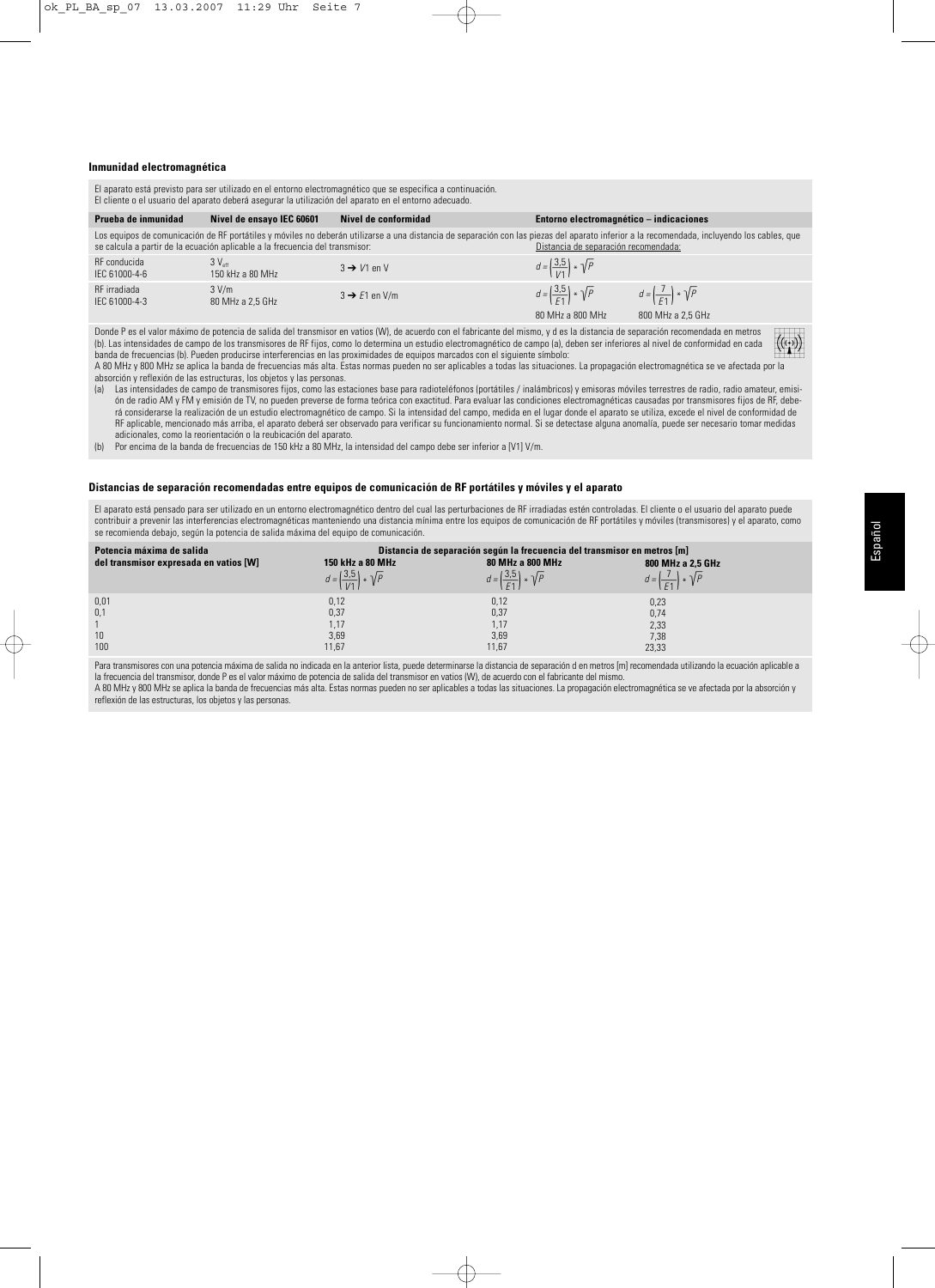# **INSTALACIÓN Y CONEXIÓN**

# **FUNCIONAMIENTO**

Elija el futuro emplazamiento en base a los siguientes criterios:

- ▼ Humedad atmosférica no muy elevada (véase Datos técnicos)
- ▼ Temperatura ambiental normal (véase Datos técnicos)
- Mantenga despejados los orificios de ventilación.
- ▼ No apropiado para su uso con mezclas inflamables (p. ej. productos anestésicos, oxígeno, desinfectantes....).

¡La fuente de luz no debe entrar en contacto con el paciente!

Si se utilizan las versiones MED de estas fuentes de luz en el sector de la sanidad, observe todas las indicaciones que se dan en el capítulo "**Descripción".**

Extraiga el aparato de su embalaje y colóquelo sobre una superficie horizontal suficientemente amplia.



No conectar todavía el enchufe de red.

Antes de la primera puesta en servicio, colocar la lámpara halógena. Para ello hay que retirar la tapa del aparato.

- ▼ Presionar el botón de desenclavamiento (17)
- ▼ Retirar la tapa (8)

Al realizar los siguientes pasos, no toque la ampolla de cuarzo ni la parte interior del reflector. Podría ocasionar un fallo prematuro de la lámpara.

▼ Retirar todos los embalajes del transporte (p. ej. el cartón en el casquillo de lámnara).

- ▼ Enchufar el casquillo de lámpara (2) en las clavijas de contacto de la lámpara procurando no ladearlo.
- Introducir la lámpara (1) en el portalámparas (3) procurando no ladearla y presionarla hasta el tope. En las lámparas con pestaña de orientación, cuidar de que encajen correctamente.
- Colocar la tapa (8) (encaja automáticamente).
- Introducir el conductor de luz hasta el tope en el enchufe (9). Si el conductor de luz dispone de pasador de orientación, éste debe posicionarse en la ranura hasta el tope. Asegúrese de que el interruptor giratorio (7 o 12) está en la posición "Desconectar" (posición 0).
- Enchufar la clavija de alimentación.
- Conectar accionado el interruptor giratorio (7 o 12) en sentido horario.

Utilice el dispositivo únicamente con la tensión de alimentación indicada. La tensión de alimentación se indica en la placa de datos situada en la parte inferior del aparato. Conecte la unidad solamente a zócalos con toma de tierra.



Mantenga despejados los orificios de ventilación.

No poner en servicio el aparato con la tapa (8) abierta. El aparato no está homologado para su uso en áreas con riesgo de explosión.

### **Conexión y desconexión del aparato**

Accionar el interruptor giratorio (7 o 12, dependiendo del modelo).

- ▼ Posición 0: El aparato está desconectado.
- ▼ Posición 1: El aparato está conectado.

### **Regulación de la luminosidad (eléctricamente)**

▼ Girar el regulador de luminosidad (7 o 12).

Girando el regulador de luminosidad en sentido horario se incrementa progresivamente la tensión de la lámpara y, por tanto, la luminosidad. Girando en sentido antihorario se reduce la luminosidad.

Ajuste la luminosidad que le sea indispensable ya que la vida útil de la lámpara se reduce drásticamente al aumentar la luminosidad.

### **Duración media**<sup>1</sup> **de la lámpara:**

| Posición del regulador | <b>PL 1000</b> | <b>PL 2000</b> | PL 3000 / PL 3000R                      |
|------------------------|----------------|----------------|-----------------------------------------|
|                        | (B)            | (B)            | $(B)$ , $(D)$ , $(F)$ , $(Ra)$ , $(Rs)$ |
| 4                      | 770 h          | 3000 h         | 1500h                                   |
| 6                      | 70 h           | 360h           | 160h                                    |

<sup>1</sup> Nota: Duración media significa que ya puede haber dejado de funcionar el 50% de las lámparas. Sólo un aumento del 6% en la tensión de la lámpara ya significa acortar su vida útil a la mitad. Por el contrario, una reducción de un 6% significa prolongar el doble la vida útil.

### **Control de luminosidad con diafragma mecánico (modelos "B")**

Si desea cambiar la luminosidad sin que varíe la temperatura de color puede utilizar el diafragma de orificios mecánico. Un giro del botón (6) en sentido horario incrementa la luminosidad hasta el máximo. Un giro en sentido antihorario reduce la luminosidad hasta un 1% aprox. de la posición máxima. Estos ajustes no afectan en forma alguna la duración de la lámpara. Por supuesto que también se puede utilizar el control eléctrico de luminosidad, pero en tal caso se modificaría la temperatura de color. Si se utilizan ambos controles de luminosidad resultará una gama de regulación de 100% sobre 0,1% aprox.

### **Cambio del filtro insertable**

- ▼ Extraer el portafiltros insertable (4) de la guía del portafiltros (5).
- ▼ Insertar el portafiltros con el filtro deseado en la guía y empujarlo hasta que quede enclavado.

Aquí se pueden colocar los filtros cromáticos y de fluorescencia para determinadas aplicaciones.

Utilice únicamente filtros originales, de lo contrario no podrá excluirse la destrucción térmica del filtro y del aparato. Tenga en cuenta que el filtro junto con el soporte pueden ponerse muy calientes durante su uso. Deje que el aparato se enfríe suficientemente antes de extraer el filtro.

### **Funcionamiento del filtro giratorio (modelos "F")**

Aquí se puede girar el filtro de luz diurna (18) hacia dentro y hacia fuera. Observe la impresión en la carcasa y en el índice del botón giratorio.

- ▼ Girar en sentido horario: Girar filtro hacia fuera
- ▼ Girar en sentido antihorario: Girar filtro hacia dentro

Este filtro aumenta la temperatura de color de la luz halógena de 3200 K (Kelvin) a 5600 K reduciendo, naturalmente, la luminosidad.

### Indicador del display (modelos "D")

El display (19) indica la temperatura de color actual que se modifica con la regulación eléctrica. Adicionalmente puede detectar y mostrar un fallo del ventilador (indicador: FAn) y un fallo de la lámpara (indicador: buLb). Si la fuente de luz está en modo STANDBY (p. ej. mediante telemando a través de conector DIN analógico "Rs"), el indicador muestra "Stby".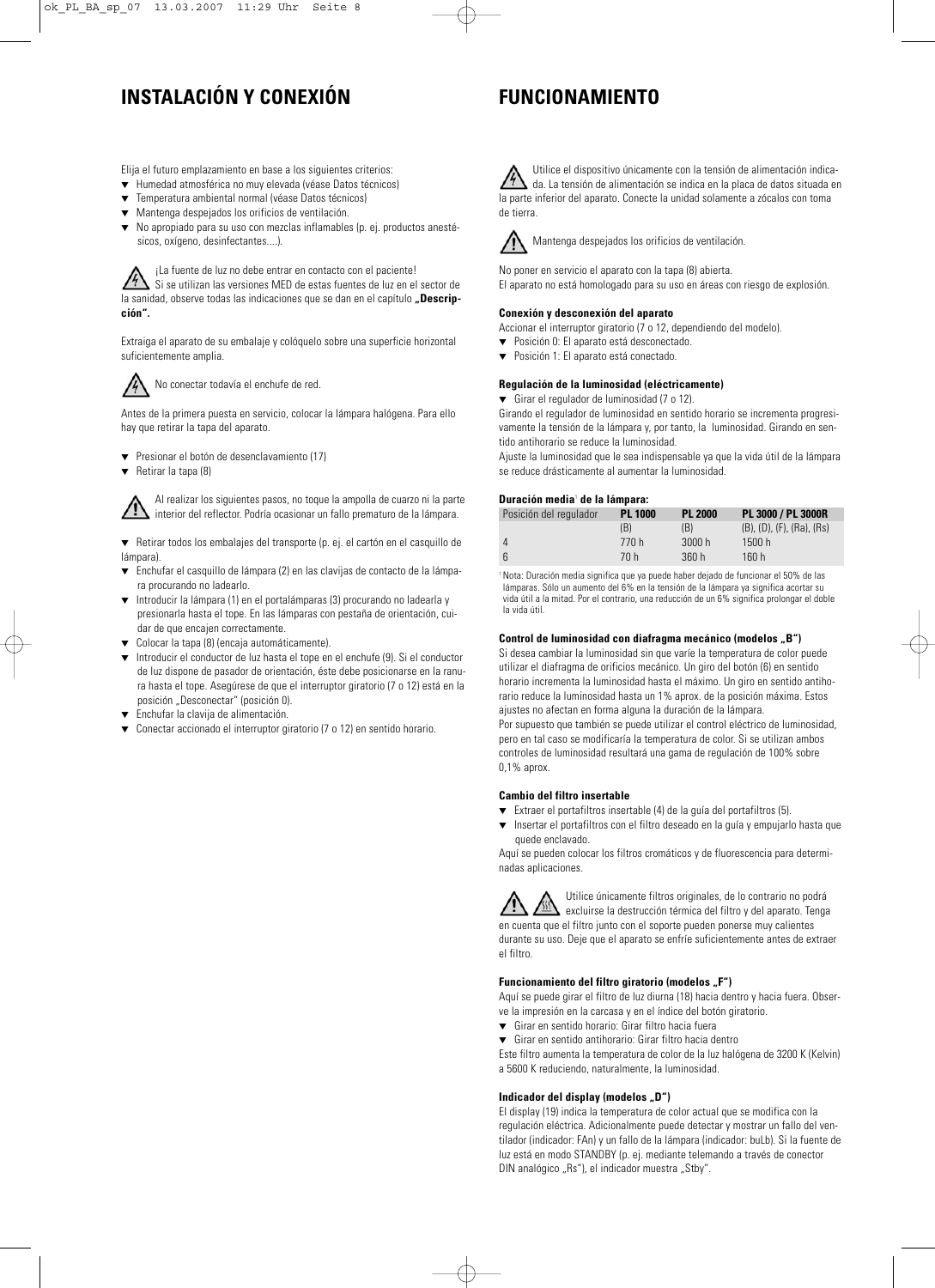Para que el display pueda mostrar la temperatura de color correcta es preciso comunicar al display qué lámpara se utiliza. Las lámparas EJA tienen una temperatura de color algo superior a las lámparas EKE. En la configuración estándar está ajustada la lámpara EKE.

Después de la conexión se llega al modo SETUP accionando el potenciómetro. Mientras se muestre un puntito en la parte superior izquierda, se puede activar el modo SETUP abriendo y cerrando dos veces el potenciómetro; si se mueve lentamente el potenciómetro se prolonga el tiempo de indicación del punto. Una vez desaparecido el punto no se puede volver a activar el modo SETUP.

Para que el aparato reconozca la apertura y cierre del potenciómetro, éste debe girarse de la posición <2 a la posición >3 y, acto seguido, volver a la posición <2 en el intervalo de 1 segundo aprox. El aparato no debe desconectarse al efectuar esta operación.

En el modo SETUP se muestra SET en el indicador. Si a continuación se abre y cierra 1 vez el potenciómetro en un breve intervalo de tiempo, se accede al modo SETL (modo de ajuste de la lámpara). Aquí se espera hasta que el indicador conmute a la lámpara ajustada (p. ej. L 1) y con cada apertura y cierre del potenciador puede desplazarse por los posibles valores (aquí: 1 para EKE, 2 para EJA). Después de una breve pausa parpadea el valor ajustado y hay que confirmarlo abriendo y cerrando una vez el potenciómetro (una vez confirmado, el valor deja de parpadear), de lo contrario no se almacena el valor. Con esto finaliza el modo SETUP, pero en tanto el puntito en la parte superior izquierda sea visible se puede volver a activar el modo SETUP abriendo y cerrando dos veces el potenciómetro.

Si el aparato dispone de un conector RS232 se puede utilizar el display para otros ajustes (p. ej. dirección, velocidad de transmisión en baudios). En la hoja informativa adjunta a la fuente de luz podrá consultar una descripción más detallada de las opciones de ajuste relativas al puerto RS232.

### **Conector analógico para acceso remoto (modelos "Ra")**

El conector DIN de 6 polos (20) permite un telecontrol analógico de la fuente de luz. Las acciones posibles son:

- ▼ cambiar al modo STANDBY
- ▼ controlar eléctricamente

En la hoja informativa adjunta a la fuente de luz podrá consultar una descripción técnica más detallada del conector y de los accesorios.

### **Conector RS232 (modelos "Rs")**

El conector D-Sub (21) permite controlar a distancia la fuente de luz a través de un puerto RS232. Las acciones posibles son:

- ▼ cambiar al modo STANDBY ▼ controlar eléctricamente
- ▼ controlar a distancia varias fuentes de luz
- ▼ consultar los mensajes de error

En la hoja informativa adjunta a la fuente de luz podrá consultar una descripción técnica más detallada del interfaz y los accesorios.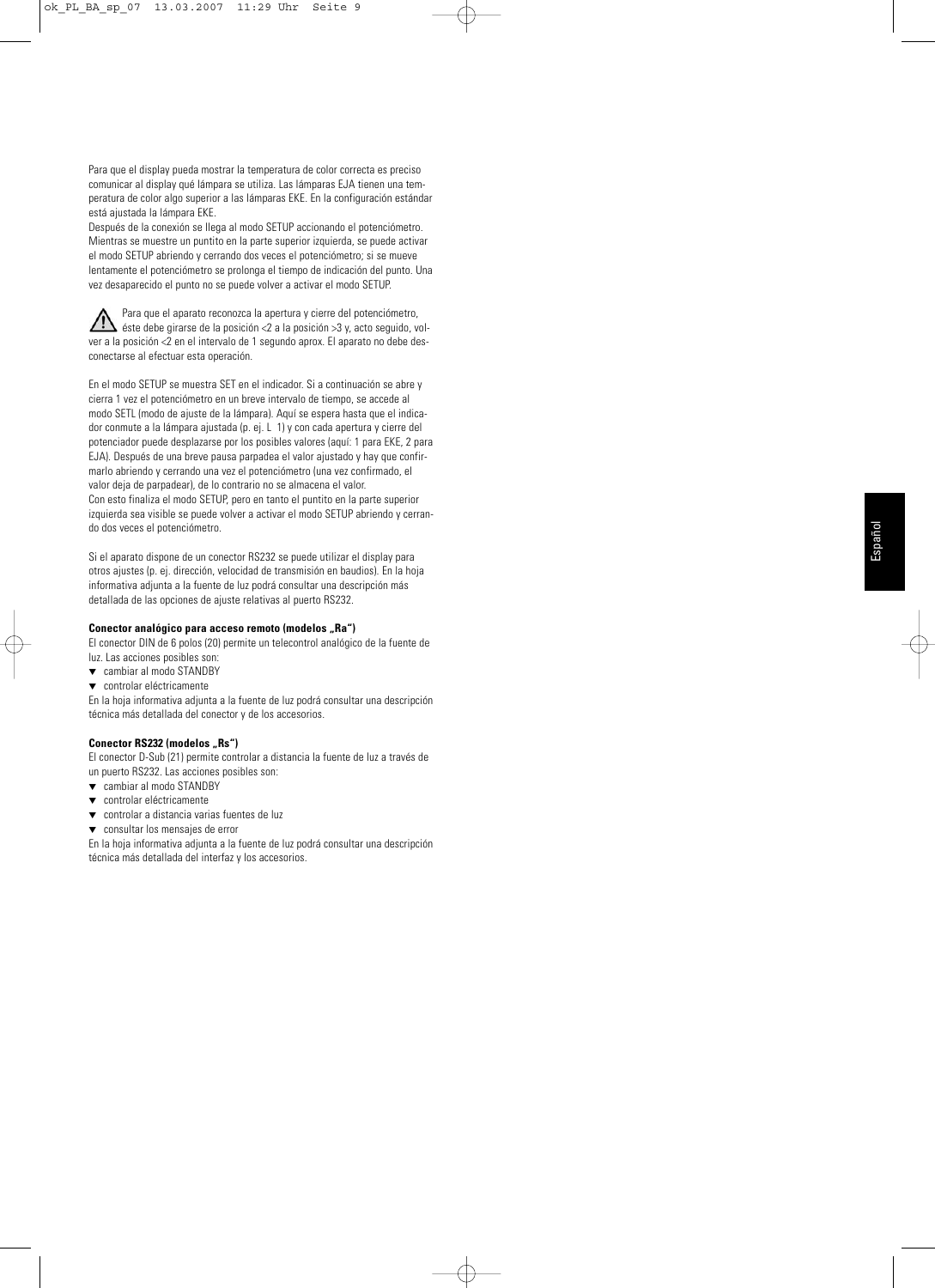# **REPARACIÓN DE FALLOS**

- ▼ En primer lugar, compruebe si el cable de red está enchufado a la fuente de luz y a una toma de corriente.
- ▼ Asegúrese de que la fuente de luz está activada.

### **No hay luz**

| Causa                                                                 | Reparación del fallo                                                                                                               |
|-----------------------------------------------------------------------|------------------------------------------------------------------------------------------------------------------------------------|
| Lámpara defectuosa:                                                   | Cambiar la lámpara                                                                                                                 |
| Fusible defectuoso:                                                   | Cambiar el fusible primario                                                                                                        |
| El control de temperatura se ha activado:<br>(no válido para PL 1000) | El aparato se ha sobrecalentado. Despejar las aberturas de ventilación y dejar enfriar el aparato hasta que<br>vuelva a activarse. |
| Casquillo de lámpara defectuoso                                       | Cambiar el casquillo de lámpara                                                                                                    |
| Fuente de alimentación conmutada defectuosa                           | Enviar el aparato al servicio de reparaciones                                                                                      |
|                                                                       |                                                                                                                                    |

### **Luz escasa** (no válido para PL 1000)

### **Causa Reparación del fallo**

| ------                     | <b>119 paraoion aoi iano</b>                                                                                         |
|----------------------------|----------------------------------------------------------------------------------------------------------------------|
|                            | La lámpara permanece en la posición mínima (luz reducida) a pesar de accionar el regulador eléctrico de luminosidad. |
| El ventilador no funciona: | Enviar el aparato al servicio de reparaciones                                                                        |

Nota: Una lámpara defectuosa puede causar también la parada del ventilador o una reducción de la velocidad.

### **CAMBIAR LAS PIEZAS DEFECTUOSAS**

Utilice única y exclusivamente recambios originales. De lo contrario podría causar lesiones personales y daños materiales. Consulte la sección "Recambios y accesorios" para conocer los códigos de componente. Las reparaciones que no se describen en este documento deben ser efectuadas únicamente por talleres autorizados.



¡Extraer siempre el enchufe de red antes de abrir el aparato!

No toque la ampolla de cuarzo ni la parte interior del reflector de la lámpara. Esto acortaría la vida útil de la lámpara de forma drástica. Agarre la lámpara sólo por la parte exterior del reflector o por el lado de las clavijas de contacto. Deje siempre que las lámparas calientes y su entorno se enfríen suficientemente.

## **Cambio de la lámpara**

Dejar siempre que la fuente de luz y la lámpara se enfríen suficientemente antes de proceder a cambiar la lámpara.

- ▼ Desactivar el aparato (7, 12) y extraer el enchufe de red (13).
- Dejar que la lámpara defectuosa se enfríe (mín. 10 minutos).
- Presionar el botón de desenclavamiento (17).
- ▼ Retirar la tapa (8).

Al realizar los siguientes pasos, no tocar la ampolla de cuarzo ni la parte interior del reflector.

- ▼ Extraer del portalámparas (3) la lámpara halógena (1) defectuosa junto con el casquillo de lámpara (2) tirando hacia arriba.
- Extraer la lámpara (1) defectuosa del casquillo de lámpara (2).
- Introducir la lámpara nueva en el casquillo de lámpara (2) procurando no ladearla.
- ▼ Introducir la lámpara (1) en el portalámparas (3) procurando no ladearla y presionarla hasta el tope. En las lámparas con pestaña de orientación, cuidar de que encajen correctamente.
- Colocar la tapa (8) (encaja automáticamente).

### **Cambio del casquillo de lámpara**

El casquillo de lámpara (2) debe cambiarse en cuanto presente síntomas de desgaste entre los contactos. Como valor orientativo se recomienda cambiar el casquillo cuando se hayan consumido 5 lámparas.

- ▼ Proceda tal como se describe en el capítulo "Cambio de la lámpara" hasta llegar al punto "Extraer la lámpara (1) defectuosa del casquillo de lámpara  $(2)$ "
- ▼ Aflojar los 2 tornillos en la varilla de fijación (16) y extraer el casquillo de lámpara viejo.
- Introducir el casquillo nuevo a través de la oreja, insertarlo en la varilla de fijación y apretar los tornillos.
- Proceda tal como se describe en el capítulo "Cambio de la lámpara" a partir del punto "Introducir la lámpara nueva en el casquillo de lámpara (2) procurando no ladearla".

### **Cambio del protector antitérmico (PL 2000, PL 3000 y PL 3000R)**

Asir el protector antitérmico sólo por el diámetro exterior. Las superficies no deben ensuciarse. Dejar que la fuente de luz y el protector antitérmico se enfríen suficientemente antes de cambiarlo. El protector antitérmico sigue estando muy caliente incluso después de desconectar el aparato.

- ▼ Desactivar el aparato (7, 12) y extraer el enchufe de red (13).
- Presionar el botón de desenclavamiento (17) y retirar la tapa (8).
- ▼ Retirar por completo el protector antitérmico (10) roto.
- ▼ Colocar el protector antitérmico nuevo en la guía elástica.
- ▼ Colocar la tapa (8) (encaja automáticamente).

### **Cambio del fusible primario**



Utilice solamente fusibles originales conforme a lo indicado en el capítulo "Datos técnicos".

- ▼ Desactivar el aparato (7, 12) y extraer el enchufe de red (13).
- ▼ Extraer el cajón de los fusible (15) (cierre de resorte).
- ▼ Retirar los fusibles (11) defectuosos y sustituirlos por fusibles de repuesto  $(12)$
- ▼ Cerrar de nuevo el cajón de los fusibles (15) encajándolo correctamente.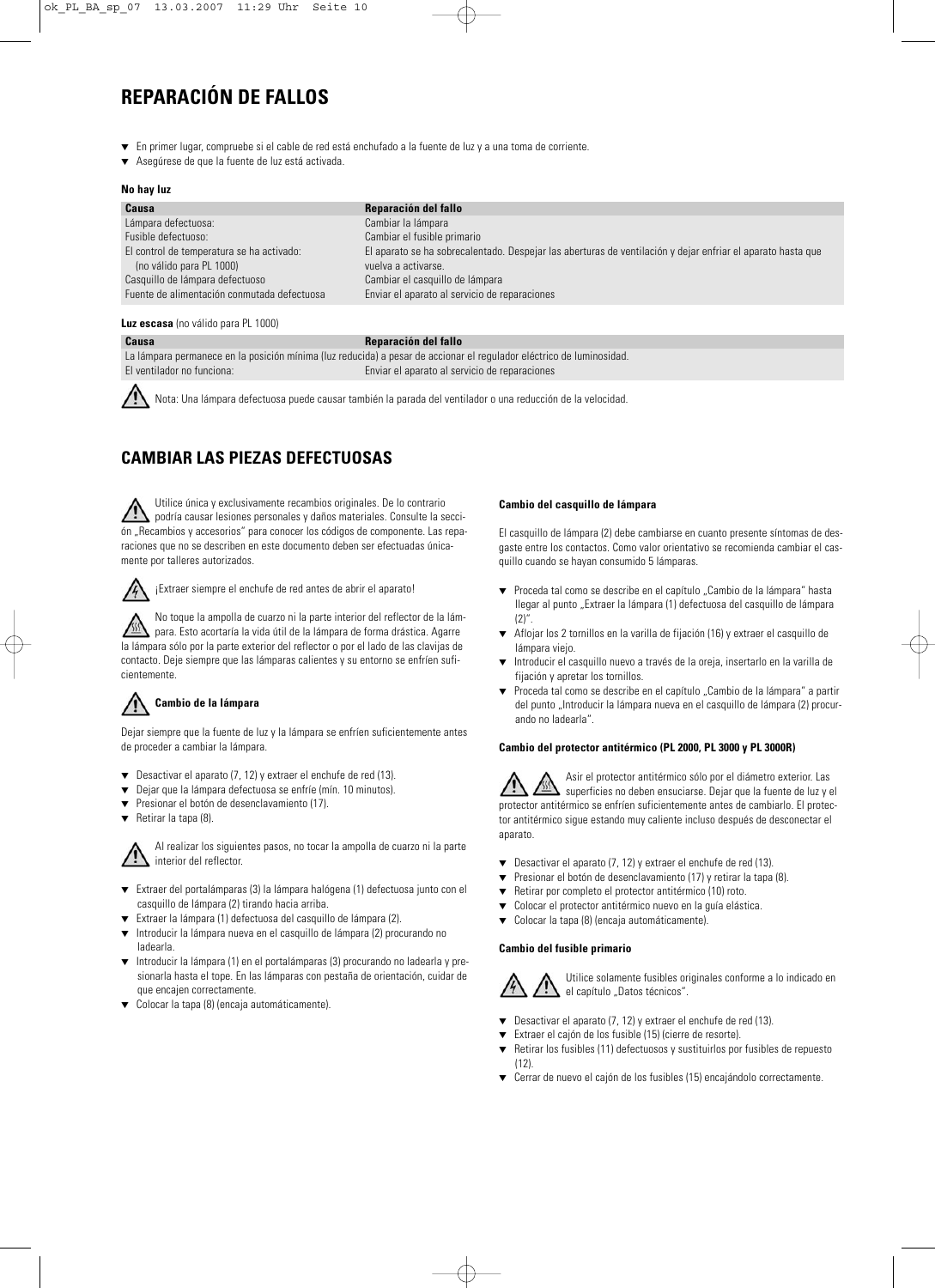# **RECAMBIOS Y ACCESORIOS**

|                                                                                                                                                                       | <b>PL1000</b>     | <b>PL2000</b>                            | PL3000 / PL3000R                                                                                                                                                          |
|-----------------------------------------------------------------------------------------------------------------------------------------------------------------------|-------------------|------------------------------------------|---------------------------------------------------------------------------------------------------------------------------------------------------------------------------|
| Lámpara halógena (1)                                                                                                                                                  | EOGH-EKZ          | EOGH-64637                               | EOGH-EKE / EOGH-EJA                                                                                                                                                       |
| Casquillo de lámpara (2)                                                                                                                                              | EOG-FH.006        | EOG-FH.006                               | EOG-FH.006                                                                                                                                                                |
| Protector antitérmico (10)                                                                                                                                            |                   | 593-56-026                               | 593-56-026                                                                                                                                                                |
| Portafiltros insertable, vacío (4)                                                                                                                                    | 593-37-006        | 593-37-006                               | 593-37-006                                                                                                                                                                |
| Fusible primario para 230-240 V (11)                                                                                                                                  | ESG5-T0.5         | ESG5-T1,25                               | ESG5-T1,25 no para PL3000R(B)                                                                                                                                             |
|                                                                                                                                                                       |                   |                                          |                                                                                                                                                                           |
| Fusible primario para 100-120 V (11)                                                                                                                                  | ESG5-T0,8         | ESG5-T2,5                                | ESG5-T2,5                                                                                                                                                                 |
| Fusible primario para 100-240 V (11)                                                                                                                                  | $\qquad \qquad -$ |                                          | ESG5-T2,5 para PL3000R(B)                                                                                                                                                 |
|                                                                                                                                                                       |                   | PL 1000, PL 2000, PL 3000/PL 3000R       |                                                                                                                                                                           |
| Conector DIN de 6 polos para "Ra"                                                                                                                                     |                   | EVR04-S6S (DIN 41524)                    |                                                                                                                                                                           |
| Filtro azul                                                                                                                                                           |                   | 593-30-001                               |                                                                                                                                                                           |
| Filtro verde                                                                                                                                                          |                   | 593-30-002                               |                                                                                                                                                                           |
| Filtro amarillo                                                                                                                                                       |                   | 593-30-003                               |                                                                                                                                                                           |
| Filtro rojo                                                                                                                                                           |                   | 593-30-004                               |                                                                                                                                                                           |
| Filtro luz diurna 5600 K                                                                                                                                              |                   | 593-30-005                               |                                                                                                                                                                           |
| Cable de alimentación tripolar IEC320 para:                                                                                                                           |                   |                                          |                                                                                                                                                                           |
| <b>UE</b>                                                                                                                                                             |                   | ELN-3.001                                |                                                                                                                                                                           |
| <b>CH</b>                                                                                                                                                             |                   | ELN-3.002                                |                                                                                                                                                                           |
| J                                                                                                                                                                     |                   | ELN-3.003                                |                                                                                                                                                                           |
| Reino Unido                                                                                                                                                           |                   | ELN-3.004                                |                                                                                                                                                                           |
| <b>AUS</b>                                                                                                                                                            |                   | ELN-3.006                                |                                                                                                                                                                           |
| IT                                                                                                                                                                    |                   | ELN-3.009                                |                                                                                                                                                                           |
| USA "Hospital Grade"                                                                                                                                                  |                   | ELN-3.010                                |                                                                                                                                                                           |
|                                                                                                                                                                       |                   |                                          |                                                                                                                                                                           |
| <b>Conductores de luz flexibles</b>                                                                                                                                   |                   |                                          |                                                                                                                                                                           |
| Disponibles con diferentes diámetros y longitudes, de uno y dos brazos                                                                                                |                   |                                          |                                                                                                                                                                           |
| Diámetro activo                                                                                                                                                       |                   | $3/4.5/7$ mm                             |                                                                                                                                                                           |
| Longitud                                                                                                                                                              |                   | 800 / 1200 / 1600 mm                     |                                                                                                                                                                           |
| Conductores de episcopía                                                                                                                                              |                   |                                          |                                                                                                                                                                           |
| La iluminación con luz incidente de fibra óptica consta de un cuello de cisne con dos brazos que se fija directamente en el estativo del microscopio y va unido a la  |                   |                                          |                                                                                                                                                                           |
| fuente de luz fría a través de un conductor de luz flexible.                                                                                                          |                   |                                          |                                                                                                                                                                           |
| Diámetro activo en cada brazo                                                                                                                                         |                   | 4 mm                                     |                                                                                                                                                                           |
| Cable de conexión                                                                                                                                                     |                   | 800 / 1600 mm                            |                                                                                                                                                                           |
| Longitud del cuello de cisne de 2 brazos                                                                                                                              |                   | 550 mm                                   |                                                                                                                                                                           |
| Conductores de luz en forma de cuello de cisne                                                                                                                        |                   |                                          |                                                                                                                                                                           |
| Disponibles con 1 y 2 brazos                                                                                                                                          |                   |                                          |                                                                                                                                                                           |
| Diámetro activo en cada brazo                                                                                                                                         |                   | 4 mm                                     |                                                                                                                                                                           |
| Longitud del brazo                                                                                                                                                    |                   | 550 mm                                   |                                                                                                                                                                           |
| <b>Iluminadores anulares</b>                                                                                                                                          |                   |                                          |                                                                                                                                                                           |
| Disponibles como iluminador anular de 4 segmentos, así como iluminador anular de hendidura con cables flexibles de conexión de diferentes longitudes. Un sinnúm-      |                   |                                          |                                                                                                                                                                           |
| ero de adaptadores permite su aplicación óptima y su uso con todo tipo de microscopios estereoscópicos.                                                               |                   |                                          |                                                                                                                                                                           |
| Diámetro interior                                                                                                                                                     |                   | 66 mm                                    |                                                                                                                                                                           |
| Altura total                                                                                                                                                          |                   | 24 mm                                    |                                                                                                                                                                           |
|                                                                                                                                                                       |                   |                                          |                                                                                                                                                                           |
| Longitud de cable de conexión                                                                                                                                         |                   | 800 / 1200 / 1600 mm                     |                                                                                                                                                                           |
| Accesorios para iluminadores anulares                                                                                                                                 |                   |                                          |                                                                                                                                                                           |
|                                                                                                                                                                       |                   |                                          | El juego de filtros polarizadores sirven para eliminar los reflejos. El difusor facilita una iluminación óptima, homogénea y sin sombras proyectadas. Para el análisis de |
| fluorescencias en la gama de luz visible se utiliza el juego de filtros de fluorescencia. Se pueden adquirir adaptadores para todos los microscopios estereoscópicos. |                   |                                          |                                                                                                                                                                           |
| El adaptador de focalización permite concentrar el haz de rayos luminosos de acuerdo con la distancia de trabajo deseada.                                             |                   |                                          |                                                                                                                                                                           |
| <b>Backlight</b>                                                                                                                                                      |                   |                                          |                                                                                                                                                                           |
| El Backlight sirve para la iluminación diascópica de objetos transparentes. Para la iluminación pueden conectarse hasta 2 conductores de luz flexibles.               |                   |                                          |                                                                                                                                                                           |
| <b>Filtro insertable</b>                                                                                                                                              |                   |                                          |                                                                                                                                                                           |
| Los filtros cromáticos insertables se pueden adquirir en múltiples versiones. Los portafiltros facilitan el cambio del filtro.                                        |                   |                                          |                                                                                                                                                                           |
| Diámetro del filtro                                                                                                                                                   |                   | 30 mm                                    |                                                                                                                                                                           |
| Tipos de filtro                                                                                                                                                       |                   | azul, verde, amarillo, rojo y luz diurna |                                                                                                                                                                           |

### **Adaptadores para filtros y focalización**

Se pueden utilizar junto con todos los conductores de luz, cuellos de cisne y luces incidentes de

fibra óptica. Un adaptador de focalización de gran calidad combinado con una amplia gama de filtros y un difusor permiten disponer de un instrumento para múltiples aplicaciones.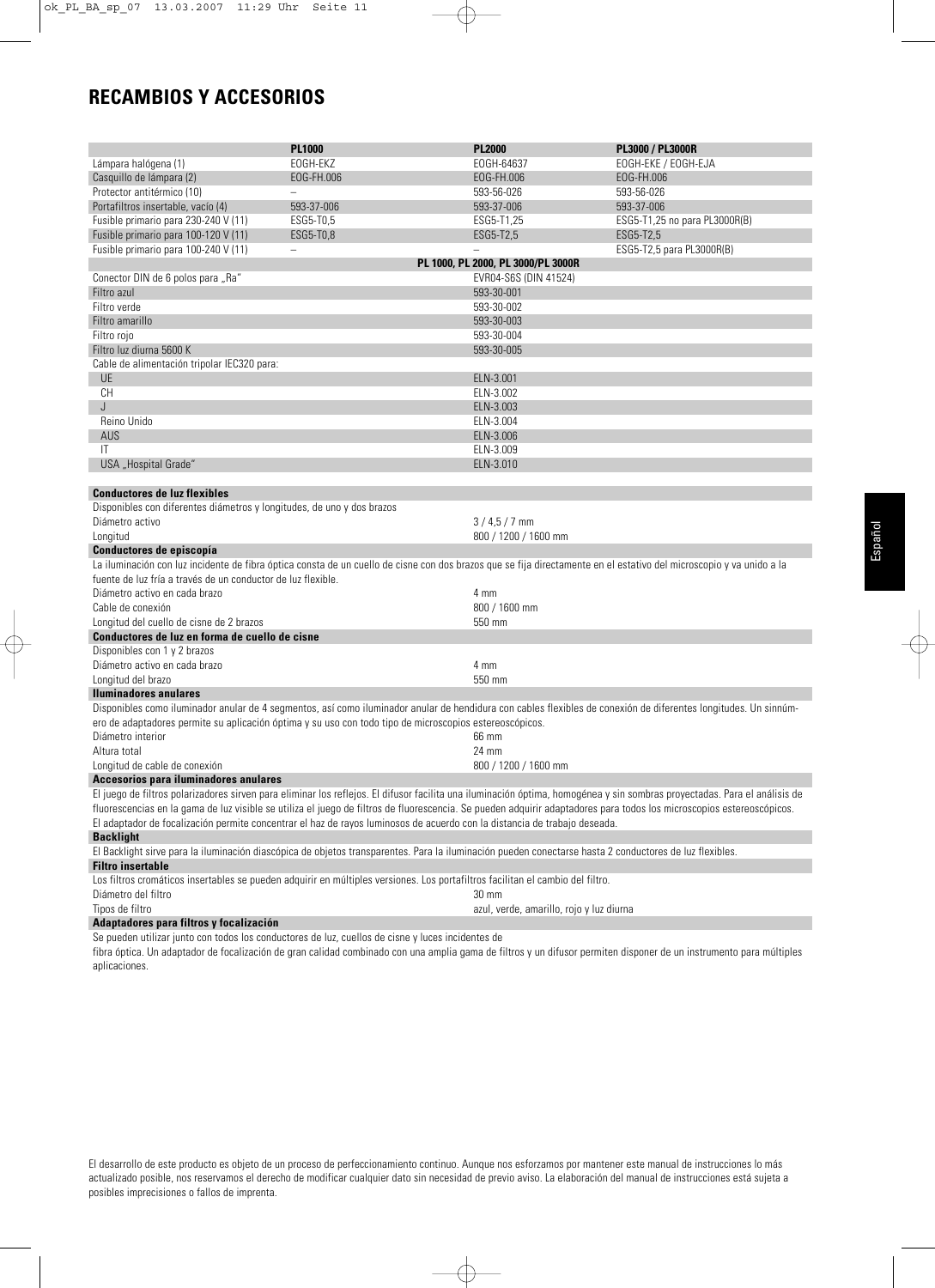

- 1 Lâmpada de halogénio
- 2 Base de lâmpada<br>3 Suporte de lâmpa
- 3 Suporte de lâmpada<br>4 Suporte de filtro
- 4 Suporte de filtro<br>5 Guia para o supo
- 5 Guia para o suporte de filtro<br>6 Regulação manual de lumino
- Regulação manual de luminosidade (modelos "B")
- 7 Ver 12, apenas nos modelos "B"<br>8 Tampa com pega de transporte
- Tampa com pega de transporte
- 9 Ligação para o condutor de luz<br>10 Filtro de protecção térmica
- 10 Filtro de protecção térmica<br>11 Fusível de circuito primário
- 11 Fusível de circuito primário<br>12 Comutador rotativo Ligar/D
- 12 Comutador rotativo Ligar/Desligar + regulador eléctrico da intensidade de luz
- 13 Cabo de rede
- 14 Tomada para o cabo de rede<br>15 Suporte de fusíveis
- Suporte de fusíveis
- 16 Régua de bornes para a base de lâmpada
- 17 Botão de destrancar<br>18 Filtro de virar para de
- Filtro de virar para dentro (modelos "F")
- 19 Visor (modelos "D")
- 20 Tomada analógica de comando à distância (modelos "Ra")
- 21 Tomada RS232 (modelos "Rs")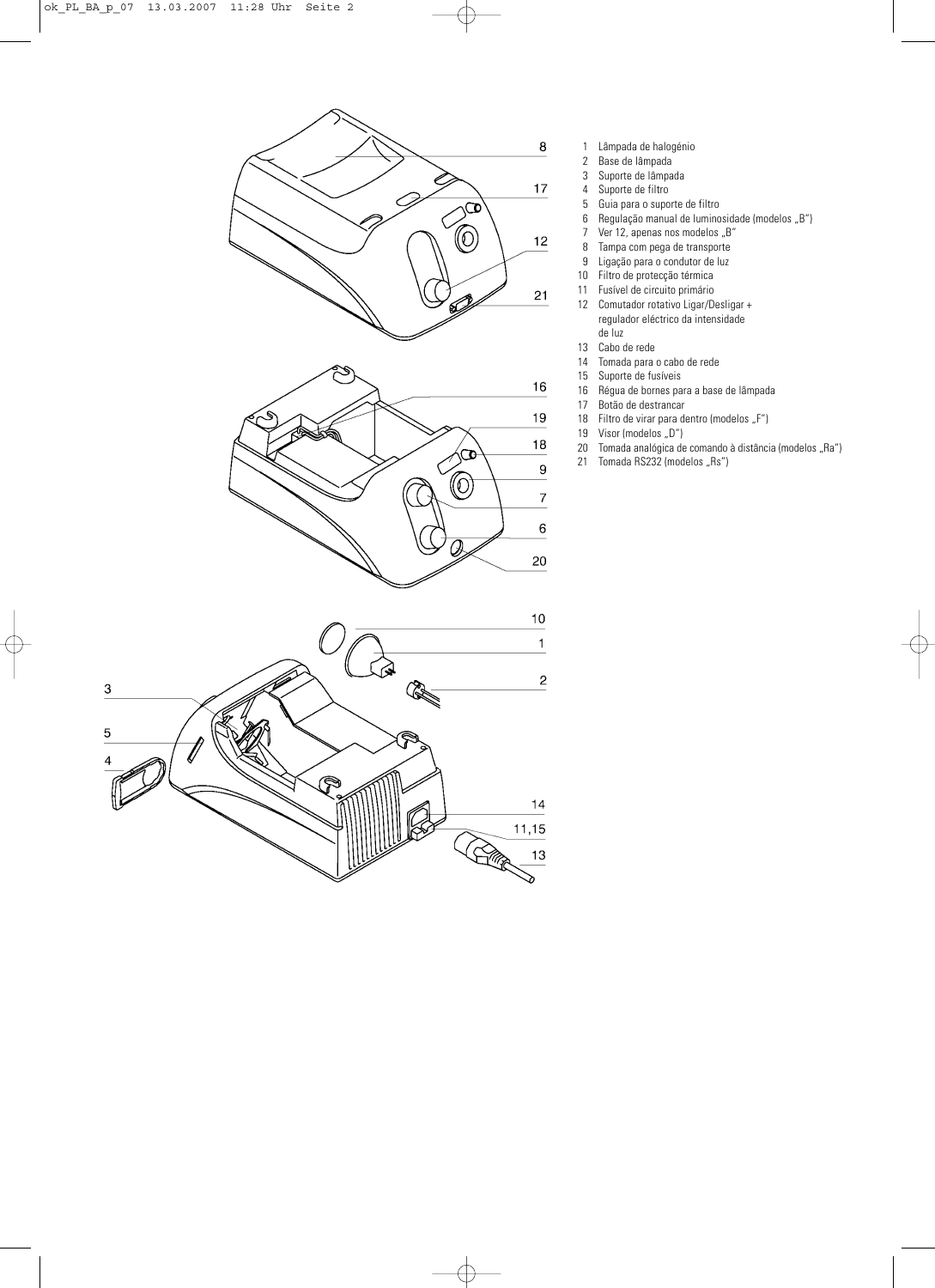## **MANUAL DE INSTRUÇÕES DA PL 1000 (B), PL 2000 (B), PL 3000 (B) (D) (F) (Ra) (Rs) und PL 3000R (B)**

Antes de colocar em funcionamento a fonte de luz fria leia por favor o manual de instruções completo!

### **Dados técnicos**

| Designação de modelo                    |                | <b>PL 1000</b>                                                    | <b>PL 2000</b>  | <b>PL 3000</b>  | <b>PL 3000R</b>    |
|-----------------------------------------|----------------|-------------------------------------------------------------------|-----------------|-----------------|--------------------|
| Variantes possíveis                     |                | B                                                                 | B               | B, D, F, Ra, Rs | B                  |
| Número de artigo                        | 230-240 V ±10% | 596-20-1501                                                       | 596-20-250      | 596-20-350      |                    |
|                                         | 100-120 V ±10% | 596-20-160                                                        | 596-20-260      | 596-20-360      |                    |
|                                         | 100-240 V ±10% |                                                                   |                 |                 | 596-20-380         |
| Frequência de rede                      |                | $50 - 60$ Hz                                                      | $50 - 60$ Hz    | $50 - 60$ Hz    | 50-60 Hz $\pm$ 5 % |
| Consumo de energia                      |                | máx 50 VA                                                         | máx 150 VA      | máx 200 VA      | máx 200 VA         |
| Tensão da lâmpada                       |                | máx 11.9 V                                                        | máx 13 V        | máx 21.4 V      | máx 21,4 V         |
| Lâmpada reflectora de halogénio         |                | 30 W/10,8 V                                                       | 100 W/12 V      | 150 W/21 V      | 150 W/21 V         |
| Fusível de circuito primário 230/240 V  |                | T500 mAH                                                          | T1.25 AH        | T1,25 AH        | T2,5 AH            |
|                                         | 100/120 V      | <b>T800 mAH</b>                                                   | <b>T2.5 AH</b>  | <b>T2.5 AH</b>  | 100-240 V          |
|                                         |                | IEC 127-2/5 & UL, 5 x 20mm, time-lag (de acção lenta)             |                 |                 |                    |
| Dimensões Altura/Largura/Prof.          |                | 120/168/268 mm                                                    | 120/168/268 mm  | 120/168/268 mm  | 120/168/268mm      |
| Peso                                    |                | $1,3$ kg                                                          | $1,5$ kg        | $1,6$ kg        | $1,6$ kg           |
| Temperatura da cor                      | 3200 K         | 3250K                                                             | 3250 K          | 3250 K          |                    |
| Diâmetro do condutor de luz máx         |                | $10 \text{ mm}$                                                   | $13 \text{ mm}$ | $13 \text{ mm}$ | $13 \text{ mm}$    |
| Ambiente de operação                    |                | 10-40 $^{\circ}$ C <sup>2</sup> e 30-70 % humidade relativa do ar |                 |                 |                    |
| Armazenamento/transporte                |                | 0-40 °C e 30-70 % humidade relativa do ar                         |                 |                 |                    |
| Tipo de protecção (classe de protecção) |                |                                                                   |                 |                 |                    |
| Declaração                              |                | CE                                                                | CE              | CE              | CE                 |
| Classificação medicinal                 |                |                                                                   |                 |                 |                    |
| (apenas nas variantes MED)              |                |                                                                   | <b>BF</b>       | <b>BF</b>       |                    |
|                                         |                |                                                                   |                 |                 |                    |

<sup>1</sup> na PL1000 apenas 230 V (não 230–240 V)

<sup>2</sup> As fontes de luz são adequadas para o funcionamento até 40 °C, no entanto, a vida útil dos componentes electrónicos e da lâmpada baixa extremamente. Para um funcionamento ideal, a tem peratura ambiente não deve exceder os 25 °C.

# **DESCRIÇÃO**

Através da compra deste produto acaba de obter uma fonte de luz fria de elevada qualidade, a qual se destina particularmente para aplicações que requerem muita luz sem aquecimento. Ela serve para a iluminação de objectos nos microscópios. Geralmente são conectadas luzes circulares de fibro-ópticas que são fixas na objectiva do microscópio. Como alternativa podem-se conectar pescoços de cisne ou condutores flexíveis de luz.

Como meio luminoso são utilizadas lâmpadas de halogénio de luz fria (1) com diferentes escalões de potência. Através de um filtro de protecção térmico específico (10), o calor é reflectido, sendo que a necessária luz visível passa por completo. Para poder evacuar o calor originado encontra-se instalado um ventilador axial em todos os modelos excepto **PL1000.** O meio luminoso é colocado em funcionamento através de um componente electrónico de rede combinatória, que está de acordo com a tecnologia mais recente e que foi desenvolvido especificamente para estas fontes de luz fria. Para ligar o aparelho, rode o botão (7 ou 12) no sentido dos ponteiros do relógio, desde uma posição de mínimo até à posição de máximo. Para desligar a fonte de luz fria, rode-o completamente para a esquerda até que se ouça um clicar perceptível. A fonte de luz fria é controlada electricamente através deste botão de ajuste (com redução de intensidade). No entanto, deste modo também a temperatura da cor é alterada, de modo que, com a luz reduzida, a luz surge mais vermelha que na posição de máximo. Se for exigida uma temperatura da cor constante, a luz deverá ser reduzida manualmente através de um diafragma de orifício ajustável.

Todas as versões com a letra **..B**" na designação de modelo possuem, para além da regulação electrónica da luminosidade, uma roda de diafragma, que permite controlar a quantidade de luz de 100% até aprox. 1%, mantendo a temperatura da cor igual. Para além disso, também é possível efectuar-se o controlo electrónico, onde, por sua vez, a temperatura da cor se altera. Através do filtro de inserção (4) podem inserir-se diversos filtros no aparelho.

Todas as versões com visor (19) (identificáveis pela letra **"D"** na designação de modelo) indicam a temperatura da cor actual durante a redução eléctrica da luz. Para além disso, são indicados no visor falhas do ventilador e da lâmpada.

Todas as versões com um "F" na designação de modelo possuem na parte dianteira um dispositivo basculante (18) para um filtro (filtro de luz natural para uma temperatura da cor de aprox. 5600 K).

**"Ra"** na designação de modelo significa que a fonte de luz possui uma tomada DIN para o comando à distância (20). Deste modo pode-se reduzir analogicamente a fonte de luz e comutar-se para o modo de standby.

**"Rs"** na designação de modelo significa que a fonte de luz possui uma tomada RS232 D-Sub (21) de 9 pólos. Através desta pode reduzir-se a fonte de luz por meio de um interface RS232 e comutar-se para o modo de standby. Se, ao mesmo tempo, existir um visor poderá consultar-se a atribuição de endereços e outros dados RS232.

As versões "Rs" e "Ra" não podem ser montadas ao mesmo tempo num aparelho.

**PL 3000R(B)** possui uma tomada analógica de comando à distância, que permite a ligação de um comando à distância manual ou de um interface série a um comando assistido por computador da fonte de luz (acessórios: interface RS232 e comando à distância, relativamente à ocupação dos pinos consultar descrição dos acessórios). Para além disso, utiliza-se aqui um componente de rede combinatória PFC (power factor correction), que permite um funcionamento a nível mundial da fonte de luz (100–240 V) e ao mesmo tempo sem ondulação residual (ripple).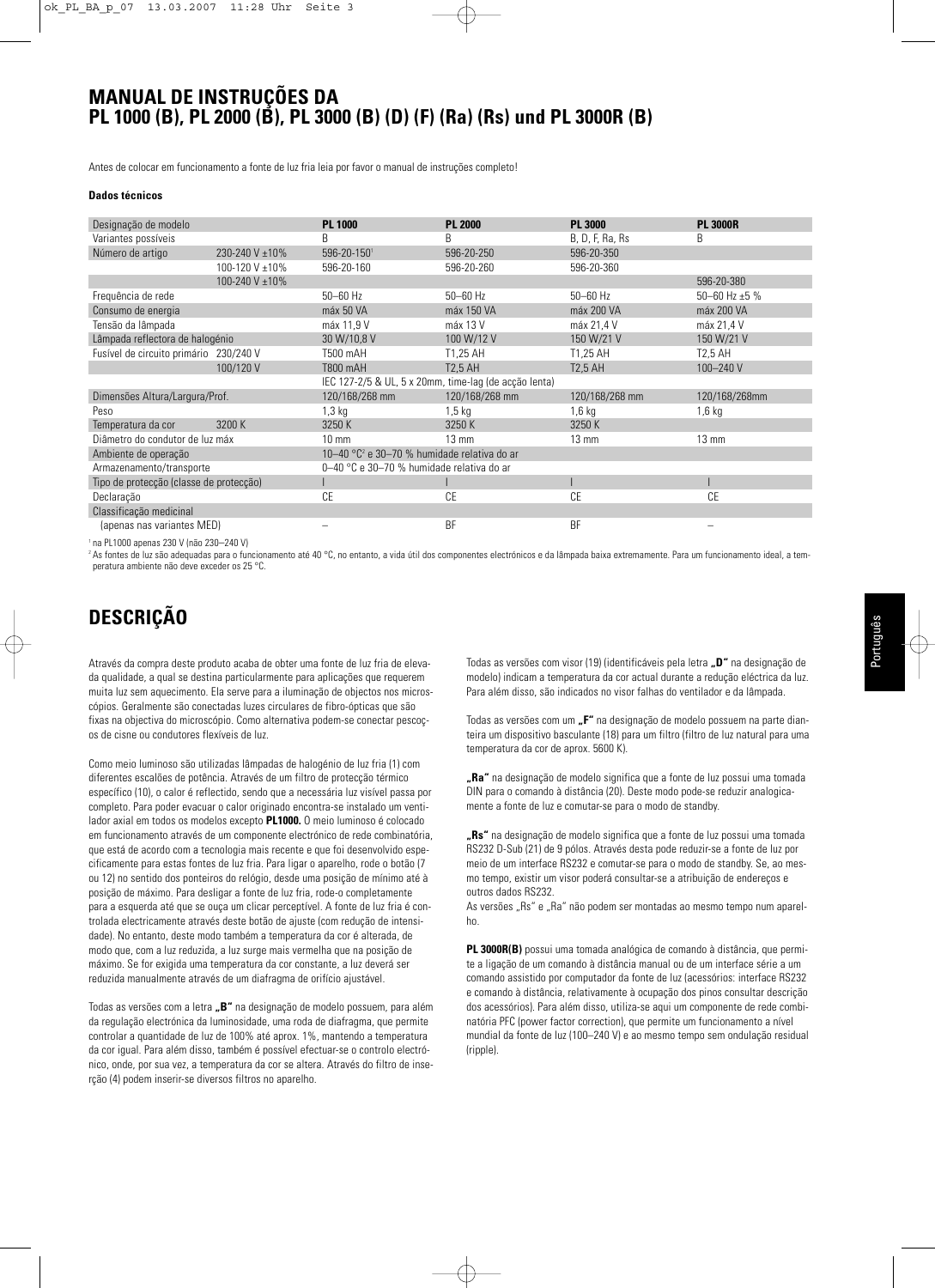# **SÍMBOLOS UTILIZADOS NO APARELHO INDICAÇÕES PARA A SUA SEGURANÇA**

**T**xxAH Símbolo de fusível: utilize apenas o tipo de fusíveis indicado!



Escala de intensidade: quanto maior o valor que ajustar, maior será a intensidade de luz que obterá!

Símbolo de conformidade CE: confirma conformidade com a directiva de CE baixa tensão (luzes) 73/23/EEC e a directiva EMC 89/336/EEC.

normal inflamabilidade.

Símbolo cTÜVus: confirma conformidade com UL2601-1.

F

Luzes, adequadas para a fixação directa em superfícies de fixação de

SN: 41234 O ano de construção é visível através deste símbolo e pode ser determinado a partir da 1.ª posição (esquerda) do<br>
aviatrica de ser determinado a partir da 1.ª posição (esquerda) do Baujahr número de série de 5 algarismos do aparelho, na placa de características. (P.ex. 01234 significa ano de construção 2000, 41234 ano de construção 2004).



Algumas fontes de luz também existem em versão medicinal (identificável pelo símbolo "BF" ilustrado aqui ao lado, na placa de características) para aplicações na área da medicina. Para além da norma de luzes EN60598, estas fontes de luz ainda satisfazem a norma de aparelhos medicinais eléctricos EN60601-1, no entanto é absolutamente necessário pedir-se ao fabricante do sistema a declaração CE para produtos médicos. A fonte de luz é apenas vista como um componente de um sis-



tema, não possuindo ela própria qualquer declaração CE para produtos médicos. A luz não pode ser aplicada na área da medicina sem esta declaração CE. Para além disso devem respeitar-se todas as leis nacionais em vigor. Estas fontes de luz MED encontram-se construídas para peças de aplicação do tipo BF, ou seja, a ligação do condutor de luz (flange) está isolada do restante aparelho e da terra de protecção.



A fonte de luz não deve entrar em contacto com os pacientes!!

**Funcionamento das fontes de luz nos EUA e Canadá:**

Se estiver afixado o símbolo "cTUVus" na placa de características, o aparelho encontra-se construído em conformidade com UL2601-1. O agente comercial local deve satisfazer todas as outras normas e leis referentes a produtos médicos (FDA, FCC...) necessárias para o funcionamento e comproválas perante a entidade operadora. Sem este comprovativo, o aparelho não poderá ser colocado em funcionamento na área da medicina.

Para além disso, deverá certificar-se que estas fontes de luz estejam equipadas com um cabo de rede específico "Hospital Grade" ou "Hospital Only". A fonte de luz não deve entrar em contacto com os pacientes!!

Este manual de instruções utiliza os seguintes símbolos de perigo:

Aviso de tensão eléctrica perigosa!





Aviso de local de perigo. Observar a documentação anexa!

Este capítulo retrata as indicações de segurança que devem ser respeitadas durante a utilização do aparelho. Uma utilização diferente da descrita neste manual de instruções não é permitida e pode dar origem à danificação deste produto ou suscitar perigos!

Observe, para seu interesse, todas as indicações de segurança, indicadas no aparelho e neste manual de instruções.

**Destinatários:** pessoas que trabalhem com o aparelho ou com os acessórios deste aparelho devem ler impreterivelmente este manual de instruções e a entidade operadora deve assegurar que os utilizadores tenham entendido o conteúdo destas instruções. O capítulo "Indicações para a sua segurança" é de extrema importância.

**Obrigação de controlo de produto:** em caso de alterações no comportamento de funcionamento ou em peças do aparelho relevantes em termos de segurança, o utilizador deverá interromper imediatamente o funcionamento (retirar a ficha da tomada!) e informar a respeito disso uma pessoa responsável ou o fabricante.

**Local de arrumo do manual de instruções:** o manual de instruções deve ser mantido junto ao aparelho, de modo a garantir que este possa ser consultado sempre que necessário.

**Disposições legais:** todas as disposições e leis nacionais/locais de segurança e de prevenção contra acidentes, em vigor, assim como os regulamentos de utilização da entidade operadora devem ser respeitados.

### **São proibidas todas e quaisquer alterações técnicas no aparelho!**

Atenção! A lâmpada e as peças nas proximidades podem estar quentes. A lâmpada quente e peças contíguas podem queimar em caso de se tocar. Antes de se retirar a tampa e substituir a lâmpada deverá deixar-se arrefecer suficientemente o aparelho (aprox. 10-15 minutos). Antes disso, é absolutamente necessário retirar-se a ficha da tomada!



Para o funcionamento ideal, a lâmpada reflectora de halogénio deverá estar posicionada de forma precisa.

De modo a evitar lesões nos olhos não deve olhar nunca directamente para a lâmpada ou para o condutor de luz, quando ligado!

Os limites de aplicação obrigatórios são indicados no capítulo "Dados técnicos".

Não utilize o aparelho perto de água ou em locais com elevada humidade de ar. Não coloque nunca materiais inflamáveis junto do aparelho. O aparelho deve estar afastado de todas as fontes de calor. Este produto não está licenciado para a aplicação em locais de perigo de explosão! Não está adequado para a utilização com misturas inflamáveis (como p.ex., produtos de anestesia, oxigénio ou produtos de desinfecção....)!

Mantenha sempre as aberturas de ventilação do aparelho desimpedidas para não provocar nenhum sobreaquecimento. Certifique-se de que a livre recirculação do ar não é afectada por nada.

Não derrame nunca líquidos sobre o aparelho e não insira corpos estranhos no aparelho! Poderá provocar choques eléctricos ou danificar o aparelho.

O aparelho pode apenas ser operado com a tensão de rede indicada.

Não proceda nunca à abertura do aparelho ou dos componentes, excepto se tal for expressamente indicado nestas instruções.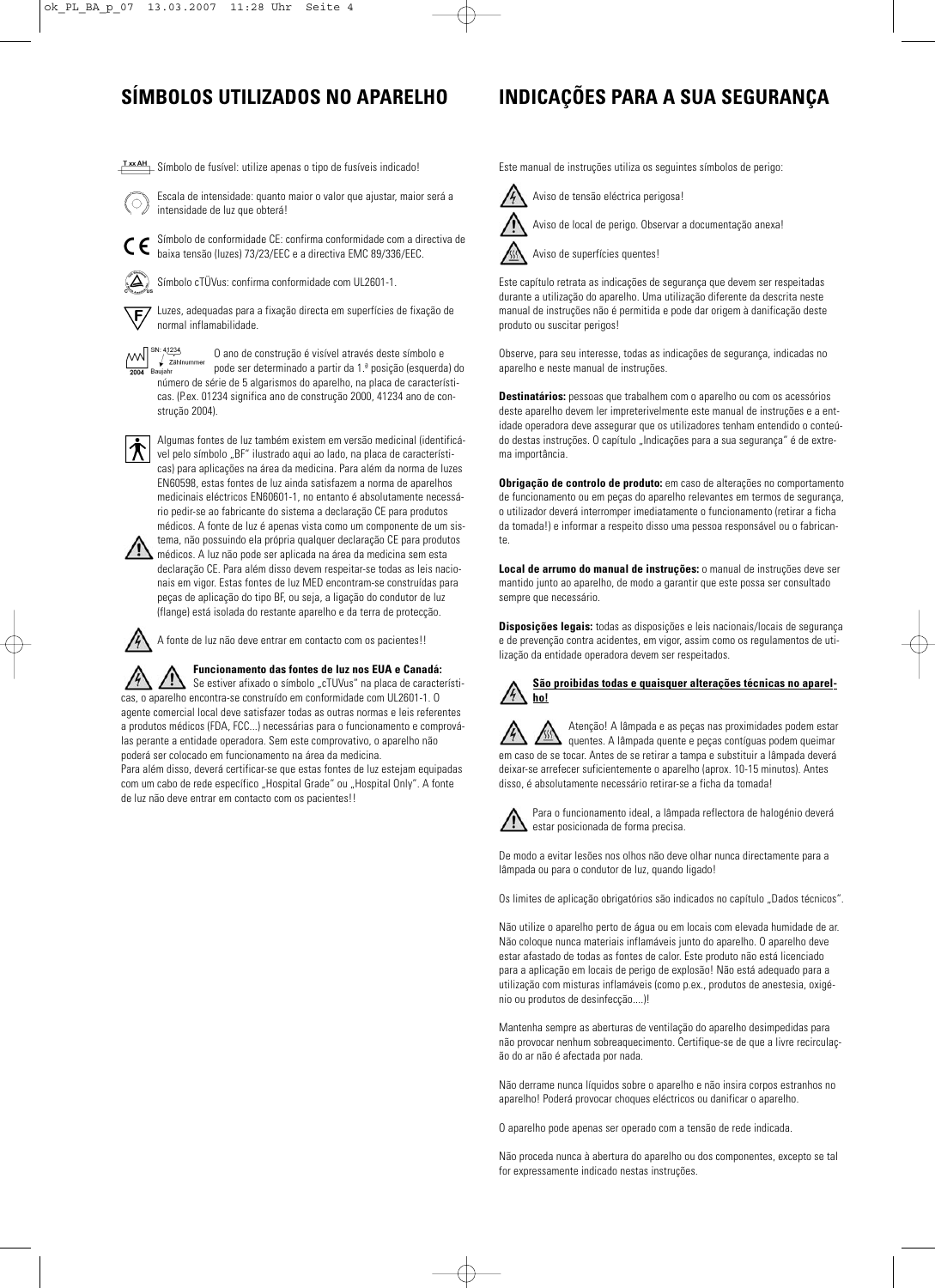**Limpeza:** Antes de iniciar os trabalhos de limpeza deve separar o aparelho da fonte de alimentação e utilizar apenas um pano húmido (nunca materiais líquidos inflamáveis ou combustíveis). Se, por descuido, cair líquido para o interior do aparelho, retirar imediatamente a ficha do aparelho da tomada e levar o aparelho até um ponto de assistência.

**Manutenção:** Todas as leis e normas nacionais relativas à inspecção periódica devem ser respeitadas pela entidade operadora. O mais tardar, de 2 em 2 anos deverá efectuar-se uma inspecção, que só poderá ser efectuada por pessoal especializado, que poderão avaliar a segurança do aparelho, detectar possíveis consequências e perigos e apurar a conformidade com as directivas e normas. Estas verificações devem abranger no mínimo:

verificação do condutor de protecção, verificação da corrente de derivação, exame visual com limpeza e teste de funcionamento

**Peças sobressalentes:** Utilize apenas peças sobressalentes originais, de modo a evitar danos materiais ou pessoais. Os números dos produtos são indicados no capítulo "Peças sobressalentes".

**Responsabilidade:** A entidade operadora é responsável pela utilização adequada do aparelho, assim como, pela instrução dos utilizadores e determina, ainda, a competência para o manuseamento do aparelho.

**Remoção:** Observe as imposições ambientais e leis nacionais referentes à remoção do aparelho ou de peças deste. Separe os componentes (p.ex. por plásticos, sistemas electrónicos, lâmpadas, metais...) e remova-os para reciclagem na empresa nacional de remoção para reciclagem!

Retire o cabo de rede, sempre que o aparelho não for utilizado durante um longo período de tempo. Utilize apenas cabos de rede originais e coloque o cabo de modo a evitar a danificação do mesmo. Utilize, por motivos de segurança, apenas um cabo de rede de 3-pólos, com condutor de protecção.

As reparações não descritas nesta brochura podem apenas ser levadas a cabo pelas oficinas devidamente autorizadas.

O fabricante não se responsabiliza por danos resultantes do desrespeito das indicações acima referidas!

**Estado da tecnologia:** Este produto está de acordo com a tecnologia mais recente empregando as normas e regras reconhecidas, relevantes em termos de segurança.

Este aparelho foi concebido e montado segundo as seguintes directivas e padrões.

- ▼ 73/23/EEC: Directiva de baixa tensão (CE)
- ▼ 89/336/EEC: Compatibilidade electromagnética (CE)
- ▼ EN 60598-1: Luzes
- ▼ EN 60601-1: Aparelhos eléctricos medicinais (nas variantes MED)
- ▼ UL 2601-1: Medical Electrical Equipment (nas variantes MED)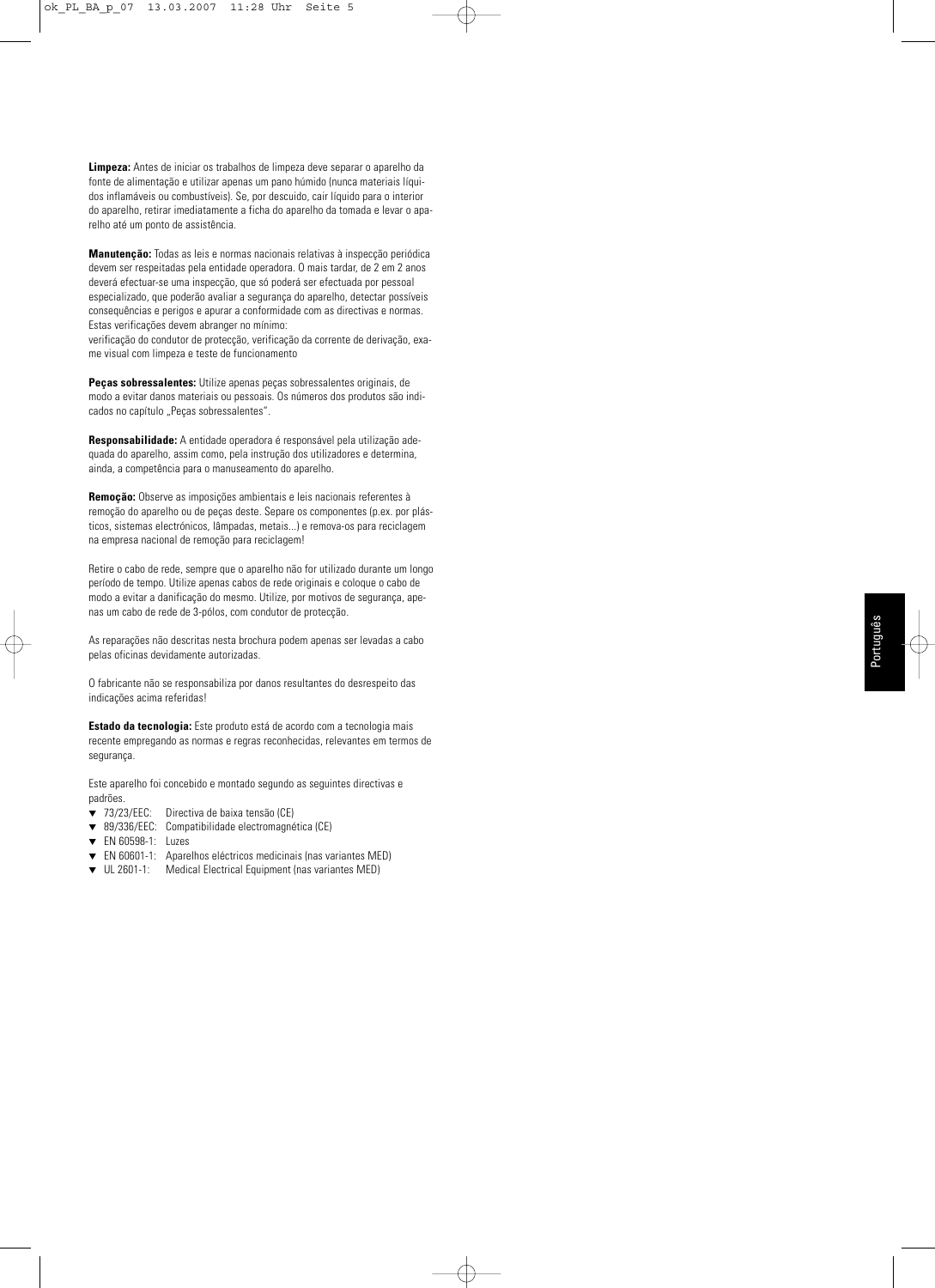# **ADVERTÊNCIAS SOBRE CEM**

Este capítulo descreve as medidas exigidas na norma EN 60601-1-2 (Electromagnetic compatibility) para garantia da compatibilidade electromagnética (CEM).

Os equipamentos eléctricos para medicina estão sujeitos a medidas pre- $\sqrt{N}$ ventivas específicas quanto à CEM. Uma não observação destas indicações pode originar uma maior irradiação ou menor imunidade a interferências do aparelho ou do sistema! Dispositivos de comunicação de frequência de rádio portáteis e móveis podem influenciar equipamentos eléctricos para medicina!



Na área da medicina e em caso de aplicação médica, utilize exclusivamen- $\blacktriangle$  te acessórios declarados pelo fabricante como adequados para o efeito!

Não se deve colocar o aparelho directamente ao lado de outros e evite o empilhamento com outros aparelhos. No entanto, se tal for exigido pelo modo de funcionamento, o aparelho e o sistema devem ser observados com cuidado, para que se possa comprovar o funcionamento correcto dessa disposição!

Utilize apenas o cabo de rede fornecido juntamente (máx. 2,5 m)! Cabos de rede mais compridos ou outros cabos podem originar uma maior irradiação ou menor imunidade a interferências do aparelho ou do sistema!

### **Emissão electromagnética**

O aparelho destina-se a ser utilizado no ambiente electromagnético especificado em baixo. O cliente ou o utilizador deverá assegurar que aparelho é utilizado num ambiente com essas características.

| Teste de emissões                                | Conformidade | EAmbiente electromagnético – linhas de orientação                                                                                                                                                                                           |
|--------------------------------------------------|--------------|---------------------------------------------------------------------------------------------------------------------------------------------------------------------------------------------------------------------------------------------|
| Emissões RF<br>CISPR <sub>11</sub>               | Grupo 1      | O aparelho apenas utiliza energia RF para o seu funcionamento interno. As suas emissões RF são, portanto, extrema-<br>mente baixas e é pouco provável que causem qualquer tipo de interferência em equipamento electrónico na vizinhança.   |
| Emissões RF<br>CISPR 11                          | Classe B     | O aparelho é adequado para ser utilizado em todos os ambientes, incluindo ambientes residenciais e aqueles directa-<br>mente ligados a sistemas de alimentação pública em baixa tensão que fornecem edifícios utilizados para fins residen- |
| Emissões harmónicas<br>IEC 61000-3-2             | Classe C     | ciais.                                                                                                                                                                                                                                      |
| Flutuações de tensão/tremulação<br>IFC 61000-3-3 | Conforme     |                                                                                                                                                                                                                                             |
| Emissões RF<br>CISPR 15                          | Conforme     |                                                                                                                                                                                                                                             |

### **Imunidade electromagnética**

O aparelho destina-se a ser utilizado no ambiente electromagnético especificado em baixo. O cliente ou o utilizador deverá assegurar que aparelho é utilizado num ambiente com essas características.

| Teste de imunidade                                                                                            | Nível de teste e nível de conformidade IEC 60601                                                                                                                                                                                                                                        | Ambiente electromagnético - linhas de orientação                                                                                                                                                                                                                                                      |
|---------------------------------------------------------------------------------------------------------------|-----------------------------------------------------------------------------------------------------------------------------------------------------------------------------------------------------------------------------------------------------------------------------------------|-------------------------------------------------------------------------------------------------------------------------------------------------------------------------------------------------------------------------------------------------------------------------------------------------------|
| Descarga electrostática<br>IFC 61000-4-2                                                                      | $+6$ kV contacto<br>$+8$ kV ar                                                                                                                                                                                                                                                          | Pavimentos deverão ser em madeira, cimento ou mosaico. Se os pavimentos<br>estiverem cobertos com material sintético, o teor mínimo de humidade rela-<br>tiva deverá ser superior a 30%.                                                                                                              |
| Transitório eléctrico rápido/rajada<br>IFC 61000-4-4                                                          | ± 2 kV para linhas de alimentação eléctrica<br>$\pm$ 1 kV for linhas de entrada/saída (não se aplica)                                                                                                                                                                                   | A qualidade da alimentação deverá ser a de um ambiente comercial ou hos-<br>pitalar típico.                                                                                                                                                                                                           |
| Sobretensão<br>IFC 61000-4-5                                                                                  | + 1 kV modo diferencial<br>$+2$ kV modo comum                                                                                                                                                                                                                                           | A qualidade da alimentação deverá ser a de um ambiente comercial ou hos-<br>pitalar típico.                                                                                                                                                                                                           |
| Descidas de tensão, cortes breves<br>e variações da tensão nas linhas<br>de entrada da rede<br>IFC 61000-4-11 | $<$ 5 % U <sub>T</sub> (descida de > 95 % em U <sub>T</sub> ) durante 1/2 ciclo<br>40 % $U\tau$ (descida de 60 % em $U\tau$ ) durante 5 ciclos<br>70 % $U_T$ (descida de 30 % em $U_T$ ) durante 25 ciclos<br>$<$ 5 % U <sub>T</sub> (descida de > 95 % em U <sub>T</sub> ) durante 5 s | A qualidade da alimentação deverá ser a de um ambiente comercial ou hos-<br>pitalar típico. Se a utilização do aparelho exigir operação contínua durante<br>cortes de electricidade, recomenda-se que o mesmo seja alimentado a partir<br>de uma fonte de alimentação ininterrupta ou de uma bateria. |
| Campo magnético de freguência de rede<br>(50 Hz/60 Hz)<br>IFC 61000-4-8                                       | 3 A/m                                                                                                                                                                                                                                                                                   | Campos magnéticos de freguência de rede deverão ter níveis característicos<br>de um local típico num ambiente comercial ou hospitalar típico.                                                                                                                                                         |

N.B.:  $U_T$  é a tensão CA da rede antes da aplicação do nível de teste.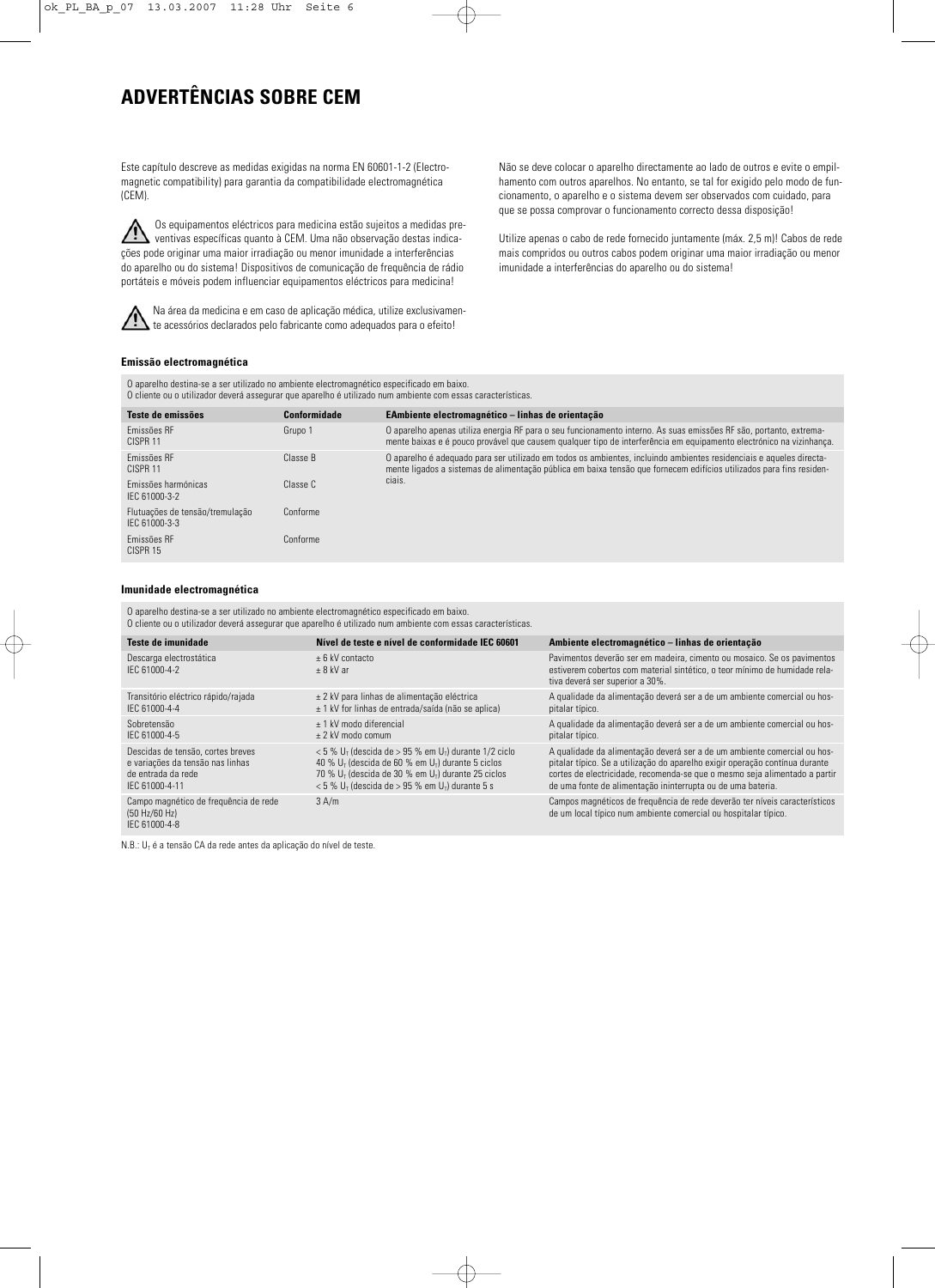#### **Imunidade electromagnética**

O aparelho destina-se a ser utilizado no ambiente electromagnético especificado em baixo. O cliente ou o utilizador deverá assegurar que aparelho é utilizado num ambiente com essas características.

| Teste de imunidade                                                   | Nível de teste IEC 60601                    | Nível de conformidade     |                                                                        | Ambiente electromagnético - linhas de orientação                                                                                                                                       |
|----------------------------------------------------------------------|---------------------------------------------|---------------------------|------------------------------------------------------------------------|----------------------------------------------------------------------------------------------------------------------------------------------------------------------------------------|
| calculada a partir da equação aplicável à frequência do transmissor: |                                             |                           | Distância de separação recomendada:                                    | Equipamentos de radiocomunicações portáteis e móveis não deverão ser utilizados mais perto de qualquer parte do aparelho, incluindo cabos, do que a distância de separação recomendada |
| RF conduzida<br>IEC 61000-4-6                                        | $3V_{\text{eff}}$<br>entre 150 kHz e 80 MHz | $3 \rightarrow V1$ em V   | $d = \left(\frac{3.5}{1/1}\right) * \sqrt{P}$                          |                                                                                                                                                                                        |
| RF radiada<br>IEC 61000-4-3                                          | 3 V/m<br>entre 80 MHz e 2.5 GHz             | $3 \rightarrow E1$ em V/m | $d = \left(\frac{3.5}{51}\right) * \sqrt{P}$<br>entre 80 MHz e 800 MHz | $d = \left(\frac{7}{51}\right) * \sqrt{P}$<br>entre 800 MHz e 2.5 GHz                                                                                                                  |

Onde P é a potência de saída nominal máxima do transmissor em watt (W) de acordo com o fabricante do transmissor e d é a distância de separação recomendada em metros (b).  $((\cdot,))$ Intensidades de campo de transmissores RF fixos, determinados por um levantamento electromagnético do local (a), deverão ser menores do que o nível de conformidade em cada gama de frequências (b). Poderá ocorrer interferência na proximidade de equipamentos marcados com o seguinte símbolo: A 80 MHz e 800 MHz, aplica-se a gama de frequências mais elevada. Estas linhas de orientação poderão não se aplicar em todos os casos. A absorção e reflexão em estruturas, objectos e

pessoas afecta a propagação electromagnética.<br>(a) Intensidades de campo de transmissores B Intensidades de campo de transmissores RF fixos, tais como estações de base para equipamentos radiotelefónicos (celulares/sem fio) e rádios móveis terrestres, rádio amador, radiodifusão em AM e FM e televisão não podem ser previstas teoricamente com precisão. Para avaliar o ambiente electromagnético devido a transmissores RF fixos, deverá considerar-se um levantamento electromagnético do local. Se a intensidade de campo medida no local onde o aparelho está ser utilizado exceder o nível de conformidade RF acima aplicável, deverá verificar-se se o aparelho está a operar dentro da normalidade. Se for observado um desempenho anormal, medidas adicionais poderão ser necessárias, tais como reorientação ou mudança de posição do aparelho.

(b) Na gama de frequências entre 150 kHz e 80 MHz, as intensidades de campo deverão ser menores do que [V1] V/m.

### **Distâncias de separação recomendadas entre equipamentos de radiocomunicações portáteis e móveis e o aparelho**

O aparelho destina-se a ser utilizado num ambiente electromagnético onde perturbações RF radiadas são controladas. O cliente ou o utilizador do aparelho pode ajudar a prevenir interferência electromagnética, mantendo uma distância mínima entre equipamentos de radiocomunicações portáteis e móveis (transmissores) e o aparelho tal como recomendado abaixo, de acordo com a potência de saída nominal máxima do equipamento de comunicações.

| Potência de saída nominal máxima<br>do transmissor em watt [W] | Distância de separação de acordo com a freguência do transmissor em metros [m]<br>entre 150 kHz e 80 MHz<br>entre 80 MHz e 800 MHz<br>entre 800 MHz e 2.5 GHz |                                              |                                            |
|----------------------------------------------------------------|---------------------------------------------------------------------------------------------------------------------------------------------------------------|----------------------------------------------|--------------------------------------------|
|                                                                | $d = \left(\frac{3.5}{1/1}\right) * \sqrt{P}$                                                                                                                 | $d = \left(\frac{3.5}{51}\right) * \sqrt{P}$ | $d = \left(\frac{7}{61}\right) * \sqrt{P}$ |
| 0,01                                                           | 0.12                                                                                                                                                          | 0.12                                         | 0.23                                       |
| 0,1                                                            | 0,37                                                                                                                                                          | 0,37                                         | 0.74                                       |
|                                                                | 1.17                                                                                                                                                          | 1.17                                         | 2,33                                       |
| 10                                                             | 3,69                                                                                                                                                          | 3,69                                         | 7,38                                       |
| 100                                                            | 11.67                                                                                                                                                         | 11,67                                        | 23.33                                      |

Para transmissores com uma potência de saída nominal máxima não incluída acima, a distância de separação recomendada d em metros [m] pode ser determinada utilizando a equação aplicável à frequência do transmissor, onde P é a potência de saída nominal máxima do transmissor em watt [W] de acordo com o fabricante do transmissor.

A 80 MHz e 800 MHz, aplica-se a gama de frequências mais elevada. Estas linhas de orientação poderão não se aplicar em todos os casos. A absorção e reflexão em estruturas, objectos e pessoas afecta a propagação electromagnética.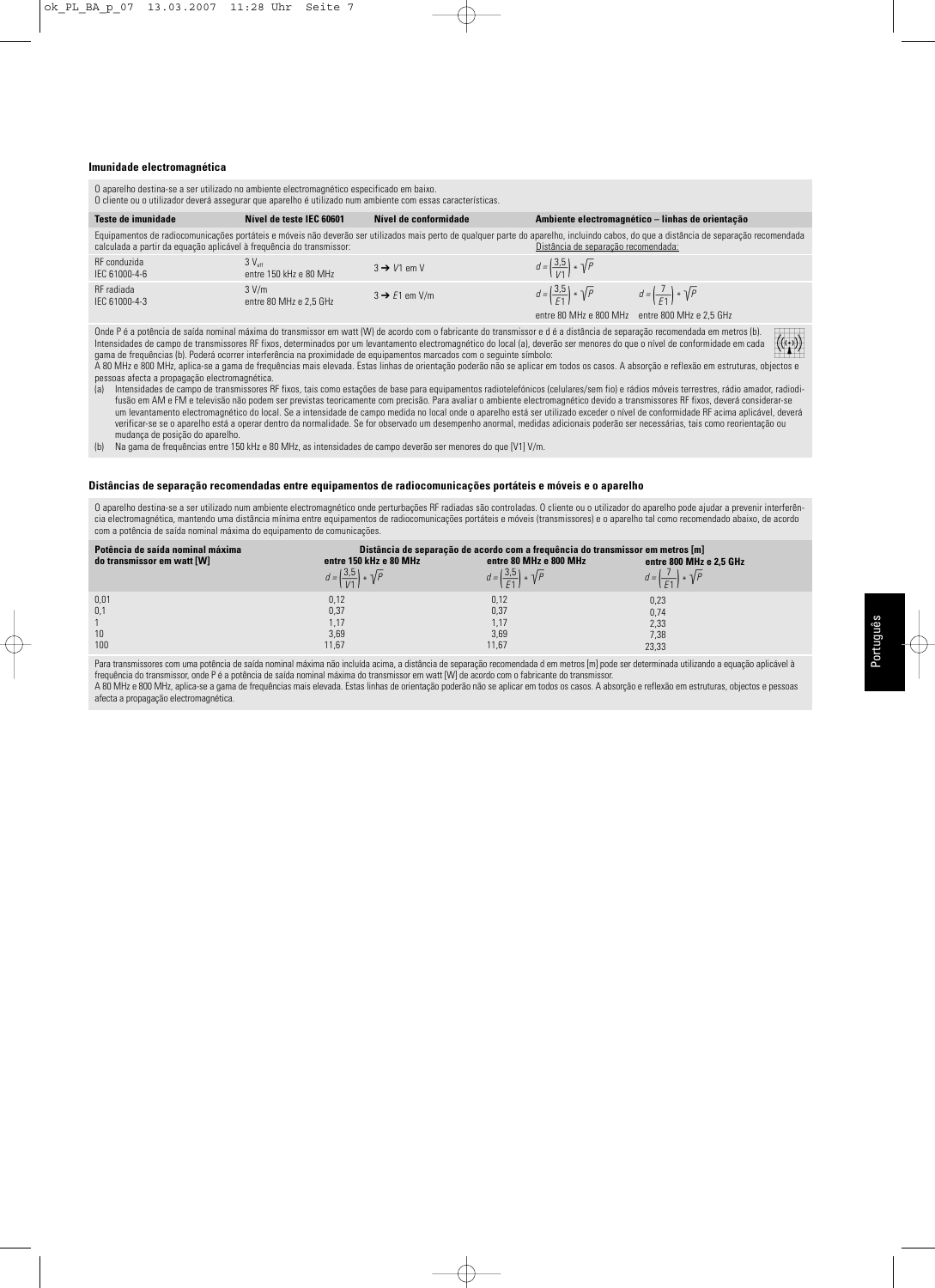# **COLOCAÇÃO E CONEXÃO**

# **MANUSEAMENTO E OPERAÇÃO**

Seleccione o local de utilização de acordo com os seguintes critérios:

- sem humidade do ar elevada (ver Dados técnicos)
- ▼ temperatura ambiente normal (ver Dados técnicos)
- manter as ranhuras de ventilação livres
- não está adequado para a utilização com misturas inflamáveis (como p.ex., produtos de anestesia, oxigénio ou produtos de desinfecção....)!

As fontes de luz não devem entrar em contacto com os pacientes! Ao utilizar estas fontes de luz na versão MED, em áreas de medicina, observe todas as indicações no capítulo "Descrição".

Retirar o aparelho da embalagem e colocá-lo sobre uma superfície horizontal suficientemente grande.

# Não conectar ainda a ficha de rede.

Antes da primeira colocação em funcionamento, inserir a lâmpada de halogénio. Para o efeito é necessário retirar a tampa do aparelho.

- ▼ Pressionar o botão de desbloqueio (17)
- ▼ Retirar a tampa (8)

Durante os seguintes passos de trabalho não toque nem na ampola de quartzo nem no lado interior do reflector! Isto poderia conduzir a uma avaria prematura da lâmpada.

- ▼ Remover todas as embalagens de transporte (p.ex. cartão na base da lâmpada)
- Encaixar a base da lâmpada (2), sem inclinar, sobre os pinos de contacto da lâmpada
- Inserir a lâmpada (1) sem inclinar no suporte de lâmpada (3) e pressioná-la até ao encosto. Nas lâmpadas com patilha de orientação, preste atenção ao engate correcto.
- Colocar a tampa (8) (engata automaticamente)
- ▼ Inserir o condutor de luz até ao encosto na ligação (9). Nos condutores de luz com pino de orientação, este deve ser posicionado no entalhe até ao encosto. Certifique-se de que o comutador rotativo (7 ou 12) se encontra na posição "Desligado" (posição 0).
- Introduzir a ficha de rede
- Ligar accionando o comutador rotativo (7 ou 12) no sentido dos ponteiros do relógio.

O aparelho pode apenas ser operado com a tensão de rede indicada. A tensão de rede prescrita encontra-se sinalizada na placa de características, no lado inferior do aparelho. Conecte o aparelho apenas a tomadas com protecção de ligação à terra!



Manter as ranhuras de ventilação livres!

Não operar o aparelho com a tampa aberta (8)! O aparelho não está autorizado para o funcionamento em zonas com perigo de explosão!

### **Ligar ou desligar o aparelho**

Accionar o comutador rotativo (7 ou 12, conforme o modelo).

- ▼ Posição 0: aparelho está desligado.
- ▼ Posição 1: aparelho está ligado.

### **Regular a luminosidade (electricamente)**

▼ Rodar o regulador da intensidade de luz (7 ou 12).

Girando o regulador da intensidade de luz no sentido dos ponteiros do relógio aumenta-se progressivamente a tensão da lâmpada e com isso a luminosidade. Rodar no sentido oposto ao dos ponteiros do relógio origina uma redução da luminosidade.

Ajuste apenas uma luminosidade que seja imprescindível, visto que a vida útil da lâmpada diminui drasticamente com o aumento da luminosidade.

### **Vida útil média**<sup>1</sup> **da lâmpada:**

| .                    |                |                |                                         |
|----------------------|----------------|----------------|-----------------------------------------|
| Posição do regulador | <b>PL 1000</b> | <b>PL 2000</b> | PL 3000 / PL 3000R                      |
|                      | (B)            | (B)            | $(B)$ , $(D)$ , $(F)$ , $(Ra)$ , $(Rs)$ |
| 4                    | 770 h          | 3000 h         | 1500h                                   |
| -6                   | 70 h           | 360h           | 160h                                    |
|                      |                |                |                                         |

<sup>1</sup> Indicação: vida útil média significa que 50% das lâmpadas já possam ter avariado! Um aumento da tensão da lâmpada em 6% significa uma redução para metade da vida útil. Uma redução da tensão em 6% significa uma duplicação da vida útil!

### Regular a luminosidade com um diafragma mecânico (versões "B")

Caso pretenda alterar a luminosidade, sem mudar a temperatura da cor, deve utilizar o diafragma de orifício ajustável mecânico. Rodando o botão (6) no sentido dos ponteiros do relógio aumenta-se a luminosidade até ao máximo. Rodando no sentido oposto ao dos ponteiros do relógio reduz-se a luminosidade até aprox. 1% da posição máxima. Estes ajustes não têm nenhum efeito sobre a vida útil da lâmpada.

Naturalmente pode-se comandar para além disso a regulação eléctrica da luminosidade, onde se altera de novo a temperatura da cor. Se forem aproveitadas as duas regulações de luminosidade, daqui resulta uma margem de regulação de 100% até aprox. 0,1%.

### **Substituir o filtro de inserção**

- ▼ Puxar o suporte do filtro de inserção (4) para fora da guia do filtro de inserção (5).
- ▼ Inserir o filtro desejado com o suporte na guia do filtro de inserção até que engate.

Aqui podem ser empregues filtros de cor e fluorescentes para determinadas aplicações.

Utilize apenas filtros originais, caso contrário não é de excluir uma destruição térmica do filtro e do aparelho. Tenha em consideração que o filtro em conjunto com o suporte podem ficar muito quentes quando em utilização. Deixe arrefecer suficientemente o aparelho antes de retirar o filtro!

### **Manusear o filtro de virar para dentro (versões "F")**

Aqui pode virar-se para dentro e para fora um filtro de luz natural (18). Observe a inscrição na carcaça e o índice no botão rotativo.

- ▼ Rodar no sentido dos ponteiros do relógio: filtro girado para fora
- ▼ Rodar no sentido inverso ao dos ponteiros do relógio: filtro girado para dentro

Este filtro aumenta a temperatura da cor da luz de halogénio de 3200 K (kelvin) para 5600 K, pelo qual a luminosidade diminui naturalmente.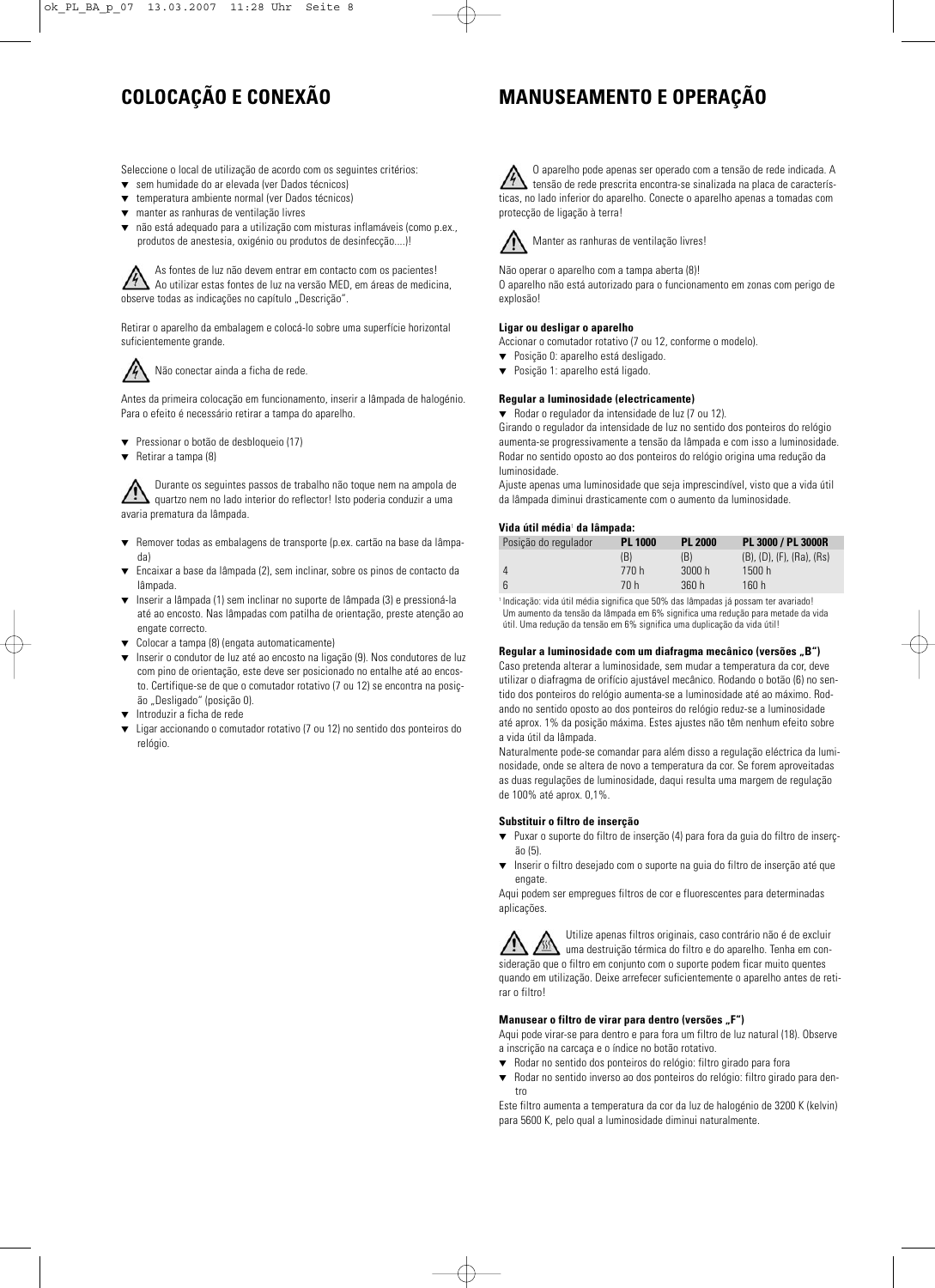### Indicação do visor (versões "D")

O visor (19) indica a temperatura da cor actual que se altera com a regulação eléctrica. Para além disso é detectada e indicada uma avaria do ventilador (indicação: FAn) e uma avaria da lâmpada (indicação: buLb). Se a fonte de luz se encontrar em modo de STANDBY (p.ex. através do comando à distância via tomada analógica DIN "Rs"), é indicado "Stby".

Para que o visor possa indicar a temperatura correcta da cor, é necessário comunicar ao visor qual a lâmpada a ser utilizada. As lâmpadas EJA possuem uma temperatura da cor ligeiramente superior às lâmpadas EKE. De série está ajustada a lâmpada EKE.

Depois de se ligar, chega-se ao modo de SETUP (configuração) através do accionamento do potenciómetro. Logo que seja indicado um pequeno ponto em cima, à esquerda, pode activar-se o modo de SETUP (configuração) girando o potenciómetro duas vezes num e noutro sentido, onde uma deslocação lenta do potenciómetro prolonga a duração de indicação do ponto. Quando o ponto tiver desaparecido, o modo SETUP deixa de poder ser activado.

Para que seja reconhecido o girar do potenciómetro num e noutro senti- $\blacktriangle$  do, o potenciómetro deverá ser girado desde a posição inferior a 2 até à posição superior a 3 e, finalmente, de novo para a posição inferior a 2, dentro de um período de aprox. 1 segundo. Nessa ocasião não se deve desligar o aparelho!

No modo SETUP (configuração) é indicado SET. Se agora se girar o potenciómetro 1x num e noutro sentido num curto período de tempo, chega-se ao modo SETL (modo de ajuste de lâmpadas). Aqui aguarda-se até que a indicação comute para a lâmpada actualmente ajustada (p.ex. L 1), podendo então correr-se através dos possíveis valores girando o potenciómetro num e noutro sentido (aqui: 1 para EKE, 2 para EJA). Após uma pausa curta, o valor ajustado pisca, devendo ser imediatamente confirmado através de um girar do potenciómetro num e noutro sentido (após confirmação, o valor pára de piscar), caso contrário o valor não é memorizado.

O modo de SETUP (configuração) está agora concluído, mas enquanto o ponto pequeno ainda continuar a ser visível à esquerda, em cima, ainda é possível activar o modo SETUP girando duas vezes o potenciómetro num e noutro sentido.

Se o aparelho possuir uma tomada RS232, o visor é utilizado para um ajuste adicional (p.ex. endereço, factor Baud). Poderá encontrar uma descrição precisa das possibilidades de ajuste relacionada com o interface RS232 na folha suplementar da fonte de luz.

### Tomada analógica de comando à distância (versões "Ra")

Com a tomada DIN de 6 pólos (20) pode comandar-se a fonte de luz analogicamente à distância. As possíveis acções são:

- ▼ comutar para o modo de STANDBY
- ▼ controlar electricamente

Poderá encontrar uma descrição técnica precisa da tomada e dos acessórios na folha suplementar da fonte de luz.

### **Tomada RS232 (versões "Rs")**

Com a tomada D-Sub (21) pode comandar-se à distância a fonte de luz através de um interface RS232. As possíveis acções são:

- ▼ comutar para o modo de STANDBY
- ▼ controlar electricamente
- ▼ comandar à distância várias fontes de luz
- ▼ explorar as mensagens de erro

Poderá encontrar uma descrição técnica precisa do interface com acessórios na folha suplementar da fonte de luz.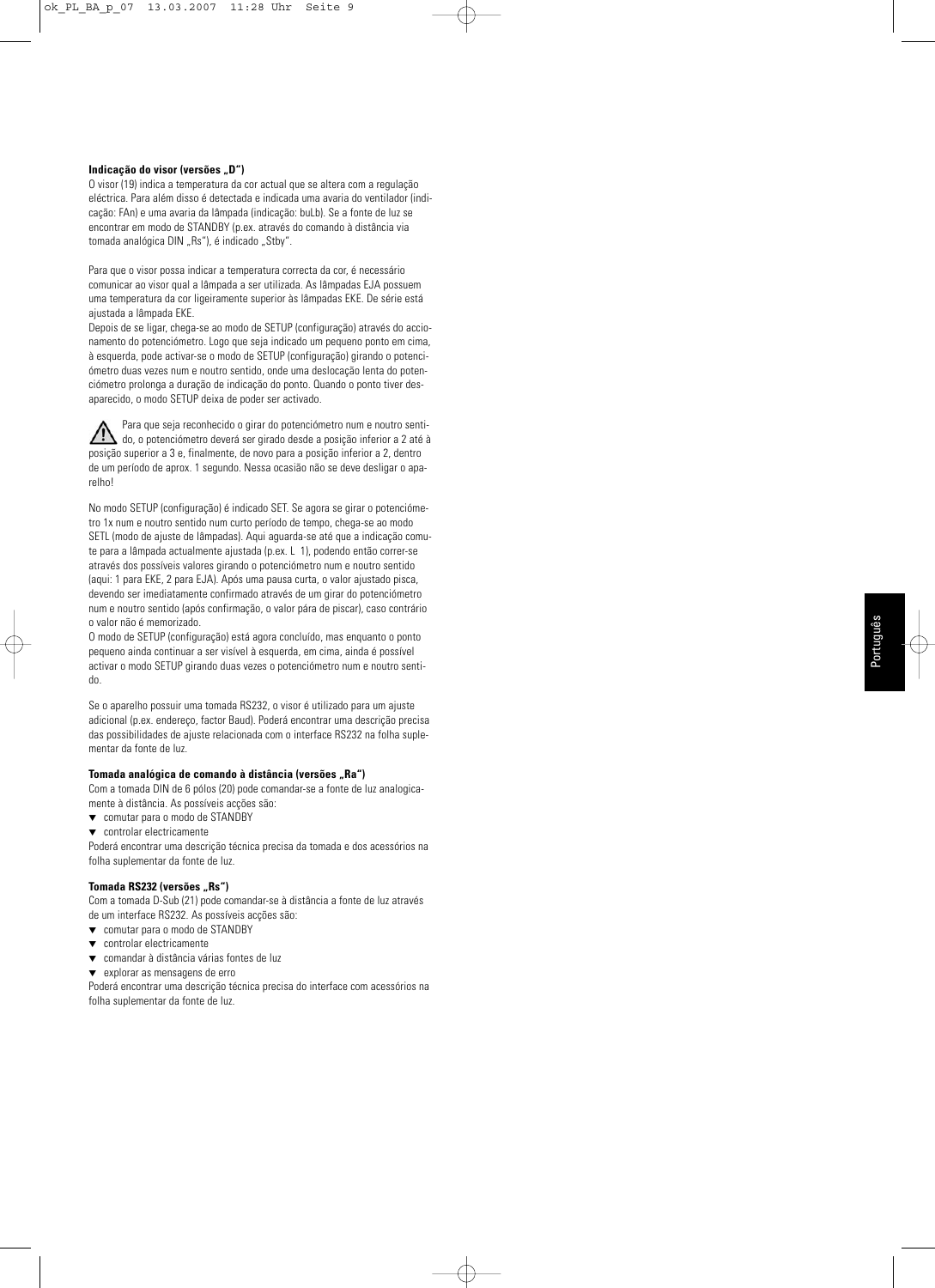# **ELIMINAÇÃO DE PERTURBAÇÕES**

- ▼ Antes de mais, verifique se o cabo de rede está encaixado na fonte de luz e numa tomada de rede a funcionar.
- Certifique-se de que a fonte de luz está ligada.

### **Nenhuma luz**

| Causa                                      | Eliminação de perturbações                                                                                 |
|--------------------------------------------|------------------------------------------------------------------------------------------------------------|
| Lâmpada defeituosa:                        | Substituir a lâmpada                                                                                       |
| Fusível defeituoso:                        | Substituir fusível de circuito primário                                                                    |
| O monitorizador de temperatura actuou:     | O aparelho foi sobreaguecido. Libertar as aberturas de ventilação e deixar arrefecer o aparelho até que se |
| (não é válido para PL 1000)                | volte a ligar.                                                                                             |
| Base da lâmpada defeituosa                 | Substituir a base da lâmpada                                                                               |
| Componente de rede combinatória defeituoso | Remeter o aparelho para reparação                                                                          |

### **Luz insuficiente** (não para PL 1000)

### **Causa Eliminação de perturbações**

|                       | A lâmpada permanece na posição mínima apesar de deslocar o regulador eléctrico da intensidade de luz (com redução de intensidade). |
|-----------------------|------------------------------------------------------------------------------------------------------------------------------------|
| Avaria do ventilador: | Remeter o aparelho para reparação                                                                                                  |

Indicação: Uma lâmpada defeituosa também pode causar uma paragem do ventilador ou redução do número de rotações.

# **SUBSTITUIR OS COMPONENTES DEFEITUOSOS**

Utilize exclusivamente peças de substituição originais! Caso contrário podem surgir danos materiais ou pessoais. Os números dos produtos são indicados no capítulo "Peças sobressalentes". As reparações não descritas nesta brochura podem apenas ser levadas a cabo pelas oficinas devidamente autorizadas.



Antes de abrir o aparelho, puxar sempre a ficha de rede para fora da tomada!

Não toque nem na ampola de quartzo nem no lado interior do reflector da lâmpada! A vida útil da lâmpada é deste modo drasticamente reduzida. Segure a lâmpada apenas pelo lado exterior do reflector ou junto aos pinos de contacto. Deixe arrefecer suficientemente as lâmpadas quentes e a sua periferia.

### **Substituir a lâmpada**

É absolutamente necessário deixar arrefecer suficientemente a fonte de luz e a lâmpada antes de se substituir a lâmpada!

- ▼ Desligar o aparelho (7, 12) e puxar a ficha de rede (13) para fora da tomada.
- ▼ Deixar arrefecer a lâmpada defeituosa (no mín. 10 minutos).
- ▼ Pressionar o botão de desbloqueio (17).
- ▼ Retirar a tampa (8).

Durante os seguintes passos de trabalho, não tocar na ampola de quartzo e no lado interior do reflector!

- Puxar a lâmpada de halogénio defeituosa (1) em conjunto com a base da lâmpada (2) para cima, para fora do suporte de lâmpada (3).
- ▼ Puxar a lâmpada defeituosa (1) para fora da base da lâmpada (2).
- ▼ Inserir a lâmpada nova, sem inclinar, na base da lâmpada (2).
- ▼ Inserir a lâmpada (1) sem inclinar no suporte de lâmpada (3) e pressioná-la até ao encosto. Nas lâmpadas com patilha de orientação, preste atenção ao engate correcto.
- ▼ Colocar a tampa (8) (engata automaticamente).

### **Substituir a base da lâmpada**

Logo que a base da lâmpada (2) apresente sinais de calcinação entre os contactos deverá ser substituído. Como valor estimativo recomenda-se uma substituição da base da lâmpada após o uso de 5 lâmpadas.

- ▼ Modo de procedimento como descrito no capítulo "Substituir a lâmpada" até ao ponto "Puxar a lâmpada defeituosa (1) para fora da base da lâmpada (2)".
- Soltar 2 parafusos na régua de bornes (16) e extrair a base da lâmpada antiga.
- Puxar a nova base da lâmpada através do olhal, introduzi-la na régua de bornes e apertar os parafusos.
- Modo de procedimento subsequente como descrito no capítulo "Substituir a lâmpada" a partir do ponto "Inserir a nova lâmpada, sem inclinar, na base da lâmpada (2)".

### **Substituir o filtro de protecção térmico (PL 2000, PL 3000 e PL 3000R)**

Segurar o filtro de protecção térmica apenas pela circunferência exterior! As superfícies não podem ser sujas. Deixar arrefecer suficientemente a fonte de luz e o filtro da protecção térmica antes da substituição. Mesmo depois de desligar, o filtro de protecção térmica continua muito quente!

- ▼ Desligar o aparelho (7, 12) e puxar a ficha de rede (13) para fora da tomada.
- ▼ Premir o botão de destrancar (17) e retirar a tampa (8).
- Retirar completamente o filtro de protecção térmica partido (10).
- Colocar o novo filtro de protecção térmica na guia elástica.
- ▼ Colocar a tampa (8) (engata automaticamente).

### **Substituir o fusível de circuito primário**



Utilize apenas fusíveis originais de acordo com o capítulo "Dados técnicos"

- ▼ Desligar o aparelho (7, 12) e puxar a ficha de rede (13) para fora da tomada.
- Extrair a gaveta de fusíveis (15) (fecho de mola).
- ▼ Retirar os fusíveis defeituosos (11) e substitui-los por fusíveis de substituição (12).
- ▼ Voltar a engatar a gaveta de fusíveis (15).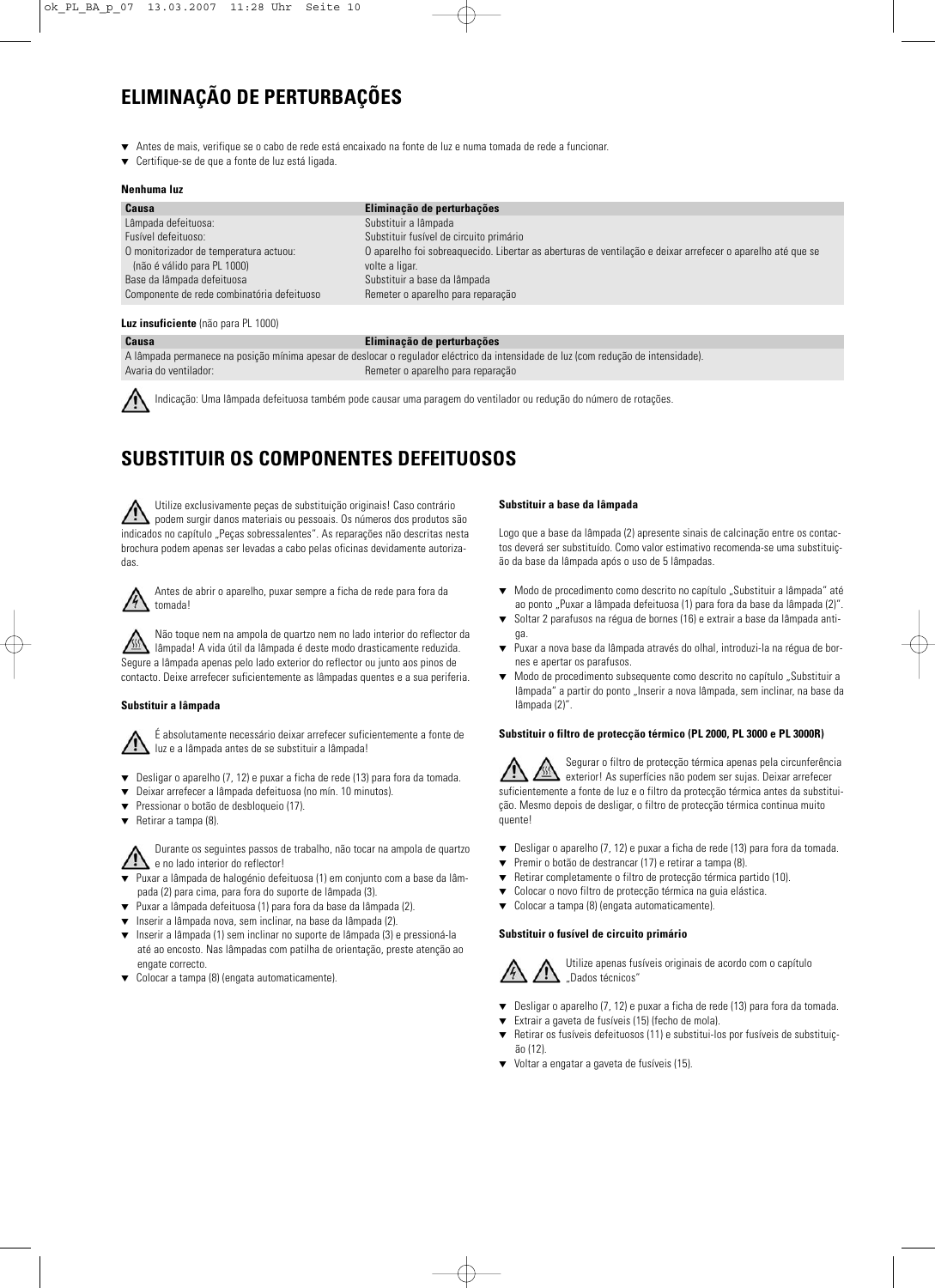# **PEÇAS SOBRESSALENTES E ACESSÓRIOS**

|                                                                                                                                                                     | <b>PL 1000</b>    | <b>PL 2000</b>                               | PL 3000/PL 3000R          |
|---------------------------------------------------------------------------------------------------------------------------------------------------------------------|-------------------|----------------------------------------------|---------------------------|
| Lâmpada de halogénio (1)                                                                                                                                            | EOGH-EKZ          | EOGH-64637                                   | EOGH-EKE / EOGH-EJA       |
| Base da lâmpada (2)                                                                                                                                                 | EOG-FH.006        | EOG-FH.006                                   | EOG-FH.006                |
| Filtro de protecção térmica (10)                                                                                                                                    | $\equiv$          | 593-56-026                                   | 593-56-026                |
| Suporte do filtro de inserção, vazio (4)                                                                                                                            | 593-37-006        | 593-37-006                                   | 593-37-006                |
| Fusível de circuito primário para 230-240 V (11)                                                                                                                    | ESG5-T0,5         | ESG5-T1,25                                   | ESG5-T1,25 não PL3000R(B) |
| Fusível de circuito primário para 100-120 V (11)                                                                                                                    | ESG5-T0,8         | ESG5-T2,5                                    | ESG5-T2,5                 |
| Fusível de circuito primário para 100-240 V (11)                                                                                                                    | $\qquad \qquad -$ | $\overline{\phantom{0}}$                     | ESG5-T2,5 para PL3000R(B) |
|                                                                                                                                                                     |                   | PL 1000, PL 2000, PL 3000/PL 3000R           |                           |
| Ficha Din de 6 pólos para "Ra"                                                                                                                                      |                   | EVR04-S6S (DIN 41524)                        |                           |
| Filtro de encaixe azul                                                                                                                                              |                   | 593-30-001                                   |                           |
| Filtro de encaixe verde                                                                                                                                             |                   | 593-30-002                                   |                           |
|                                                                                                                                                                     |                   |                                              |                           |
| Filtro de encaixe amarelo<br>Filtro de encaixe vermelho                                                                                                             |                   | 593-30-003<br>593-30-004                     |                           |
|                                                                                                                                                                     |                   |                                              |                           |
| Filtro de encaixe, luz natural 5600K                                                                                                                                |                   | 593-30-005                                   |                           |
| Cabo de rede de 3 pólos IEC320 para:                                                                                                                                |                   |                                              |                           |
| <b>UE</b>                                                                                                                                                           |                   | ELN-3.001                                    |                           |
| <b>CH</b>                                                                                                                                                           |                   | ELN-3.002                                    |                           |
| J                                                                                                                                                                   |                   | ELN-3.003                                    |                           |
| <b>RU</b>                                                                                                                                                           |                   | ELN-3.004                                    |                           |
| AUS                                                                                                                                                                 |                   | ELN-3.006                                    |                           |
| IT                                                                                                                                                                  |                   | ELN-3.009                                    |                           |
| USA "Hospital Grade"                                                                                                                                                |                   | ELN-3.010                                    |                           |
|                                                                                                                                                                     |                   |                                              |                           |
| <b>Condutor de luz flexível</b>                                                                                                                                     |                   |                                              |                           |
| Disponível em diferentes diâmetros e comprimentos, braço simples e duplo                                                                                            |                   |                                              |                           |
| Diâmetro activo                                                                                                                                                     |                   | $3/4,5/7$ mm                                 |                           |
| Comprimento                                                                                                                                                         |                   | 800 / 1200 / 1600 mm                         |                           |
| Luz directa                                                                                                                                                         |                   |                                              |                           |
| A luz directa por fibra de vidro é constituída por um pescoço de cisne de braço duplo, que é fixado directamente no pé do microscópio e conectado directamente à    |                   |                                              |                           |
| fonte de luz fria, através de um condutor de luz flexível.                                                                                                          |                   |                                              |                           |
| Diâmetro activo por braço                                                                                                                                           |                   | 4 mm                                         |                           |
| Condutor de alimentação                                                                                                                                             |                   | 800 / 1600 mm                                |                           |
| Comprimento do pescoço de cisne, braço duplo                                                                                                                        |                   | 550 mm                                       |                           |
| Condutor de luz com pescoço de cisne                                                                                                                                |                   |                                              |                           |
| Disponível 1 e 2 braços                                                                                                                                             |                   |                                              |                           |
| Diâmetro activo por cada braço                                                                                                                                      |                   | 4 mm                                         |                           |
| Comprimento do braço                                                                                                                                                |                   | 550 mm                                       |                           |
| <b>Luzes circulares</b>                                                                                                                                             |                   |                                              |                           |
| Disponível como luz circular de 4 segmentos e também como luz circular de fenda com condutores de alimentação de diferentes comprimentos. Uma multiplicidade de     |                   |                                              |                           |
|                                                                                                                                                                     |                   |                                              |                           |
| adaptadores permite uma aplicação adequada e a utilização em todos os tipos de microscópios estéreo.<br>Diâmetro interior                                           |                   |                                              |                           |
|                                                                                                                                                                     |                   | 66 mm                                        |                           |
| Altura de construção                                                                                                                                                |                   | 24 mm                                        |                           |
| Comprimento do condutor de alimentação                                                                                                                              |                   | 800 / 1200 / 1600 mm                         |                           |
| Acessórios para luzes circulares                                                                                                                                    |                   |                                              |                           |
| O conjunto de filtros de polarização serve para eliminar reflexões. O difusor permite uma iluminação perfeita, homogénea e sem sombras. Para o exame de fluorescên- |                   |                                              |                           |
| cias na área visível é aplicado o conjunto de filtros de fluorescência. Para todos os microscópios estéreo estão disponíveis adaptadores. Uma aplicação de focagem  |                   |                                              |                           |
| permite a convergência de luz de acordo com a distância de trabalho desejada.                                                                                       |                   |                                              |                           |
| <b>Backlight</b>                                                                                                                                                    |                   |                                              |                           |
| A Backlight serve para a iluminação por luz transmitida de objectos transparentes. Para a iluminação podem ser conectados até 2 condutores de luz flexíveis.        |                   |                                              |                           |
| Filtro de inserção                                                                                                                                                  |                   |                                              |                           |
| Os filtros de inserção coloridos estão disponíveis em muitas versões. Os suportes de filtro permitem uma substituição simples do filtro.                            |                   |                                              |                           |
| Diâmetro do filtro                                                                                                                                                  |                   | 30 mm                                        |                           |
| Tipos de filtro                                                                                                                                                     |                   | azul, verde, amarelo, vermelho e luz natural |                           |

### **Adaptadores de filtro e de focagem**

Podem ser utilizados em conjunto com todos os condutores de luz flexíveis, pescoços de cisne e luzes directas de fibra de vidro. Podem ser combinados um adaptador de focagem de alta qualidade, uma oferta extensa de filtros, assim como um difusor, estando disponíveis para uma grande variedade de aplicações.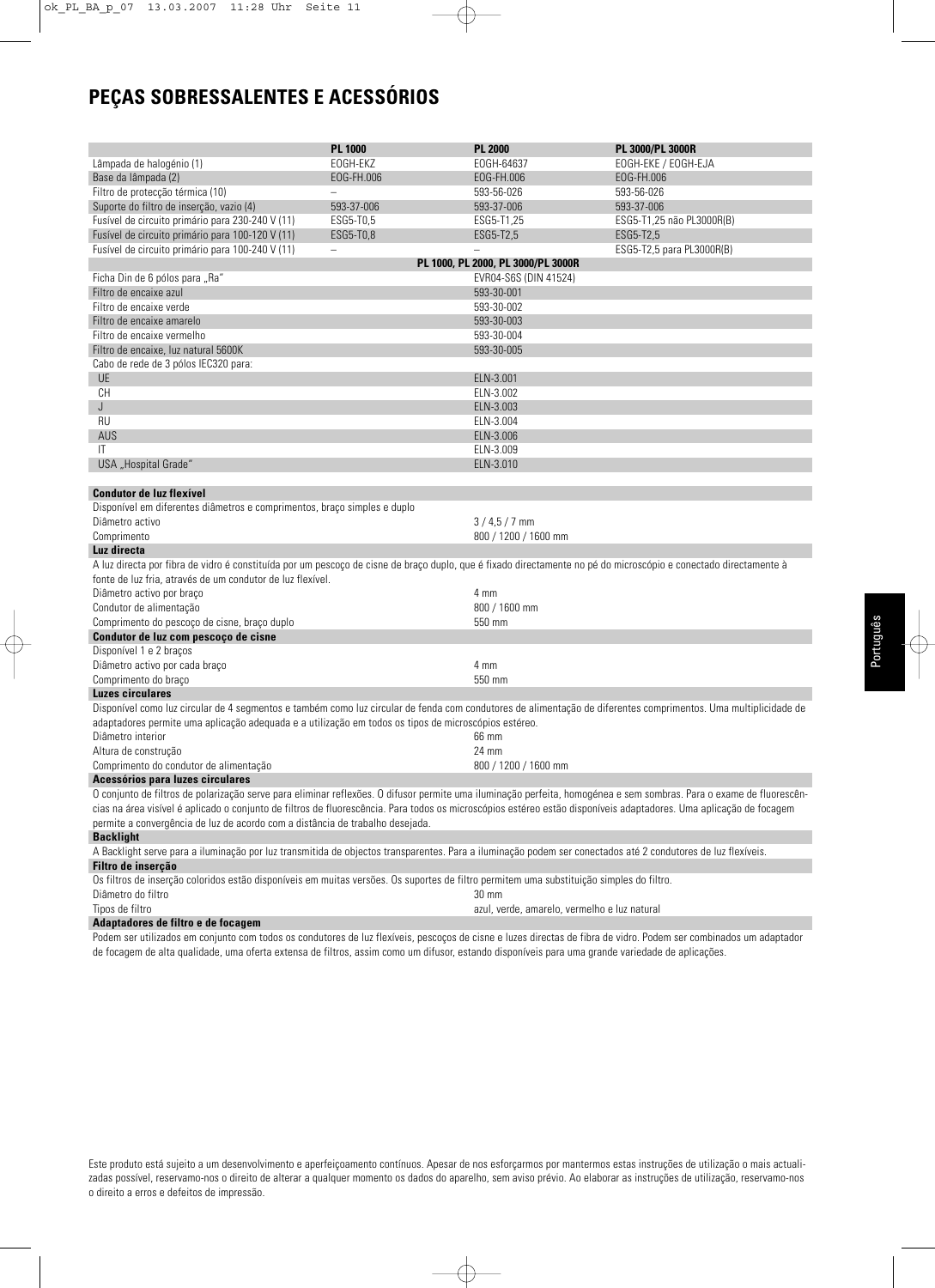

- 1 Halogeenlamp<br>2 Lampvoet
	- **Lampvoet**
	- 3 Lamphouder
	- 4 Filterhouder
- 5 Geleiding voor filterhouder<br>6 Mechanische helderheidsre
- Mechanische helderheidsregeling ("B"-modellen)
- 7 Zie 12, alleen bij "B"-modellen<br>8 Deksel met draaggreep
- Deksel met draaggreep
- 9 Aansluiting voor lichtgeleider
- 10 Warmte-isolatiefilter<br>11 Primaire zekering
- 
- 11 Primaire zekering<br>12 Aan/Uit-draaischa 12 Aan/Uit-draaischakelaar +
- elektrische helderheidsregelaar
- 13 Netkabel<br>14 Bus voor i
- 14 Bus voor netkabel<br>15 Zekeringhouder
- 15 Zekeringhouder<br>16 Contactstrip voo
- Contactstrip voor lampvoet
- 17 Ontgrendelingsknop
- 18 Inzwenkfilter ("F"-modellen)<br>19 Display ("D"-modellen)
- 19 Display ("D"-modellen)<br>20 Analoge remote-bus ("R
- 20 Analoge remote-bus ("Ra"-modellen)<br>21 RS232-bus ("Rs"-modellen)
- RS232-bus ("Rs"-modellen)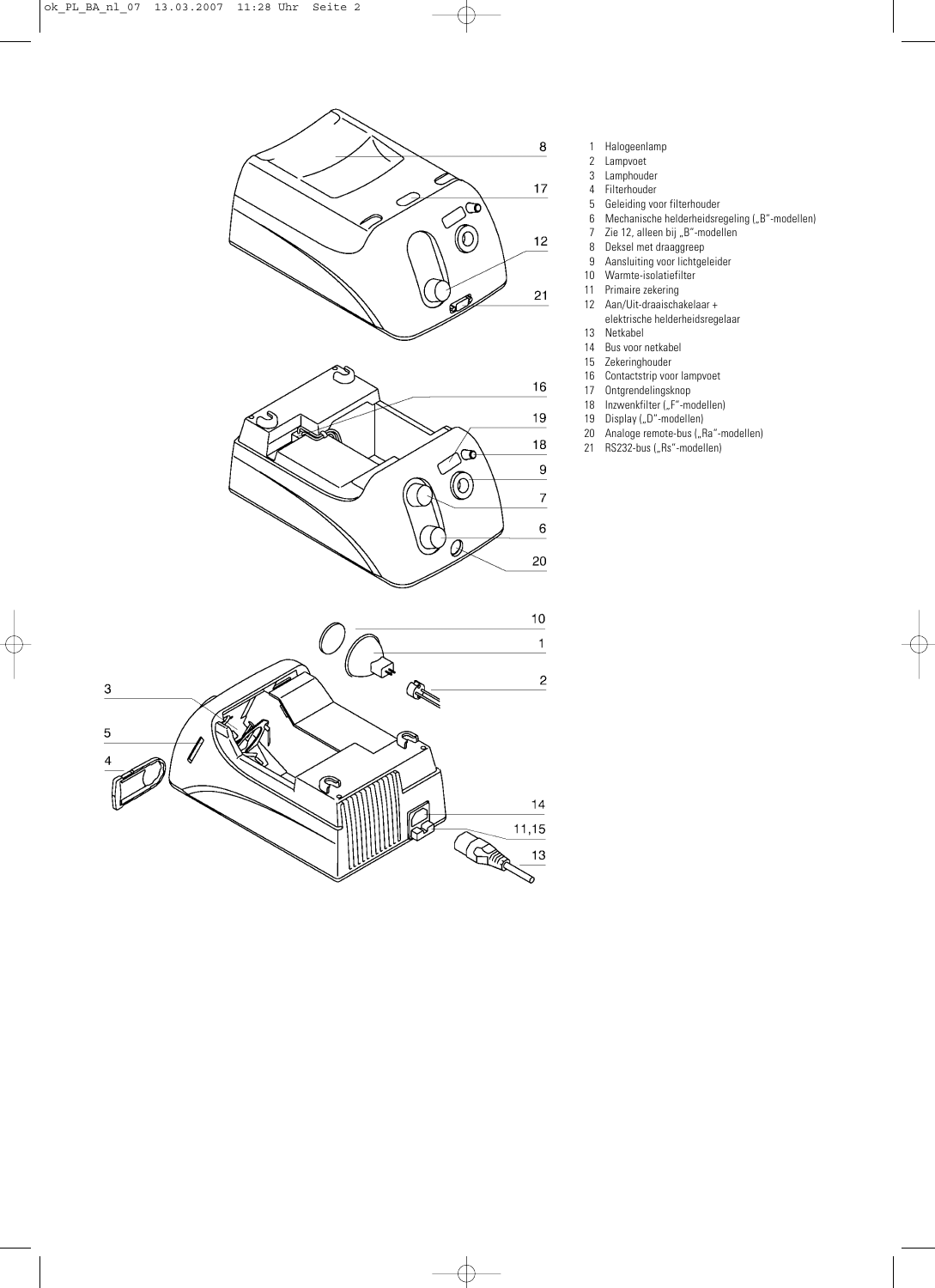## **BEDIENINGSINSTRUCTIES VOOR PL 1000 (B), PL 2000 (B), PL 3000 (B) (D) (F) (Ra) (Rs) und PL 3000R (B)**

Lees a.u.b. vóór inbedrijfstelling van de koudlichtbron de gehele gebruiksaanwijzing door!

### **Technische gegevens**

| Typebenaming                     |                | <b>PL 1000</b>                                             | <b>PL 2000</b>  | <b>PL 3000</b>  | <b>PL 3000R</b>      |
|----------------------------------|----------------|------------------------------------------------------------|-----------------|-----------------|----------------------|
| Mogelijke varianten B            |                | B                                                          | B, D,F, Ra, Rs  | B               |                      |
| Artikelnummer                    | 230-240 V ±10% | 596-20-1501                                                | 596-20-250      | 596-20-350      |                      |
|                                  | 100-120 V ±10% | 596-20-160                                                 | 596-20-260      | 596-20-360      |                      |
|                                  | 100-240 V ±10% |                                                            |                 |                 | 596-20-380           |
| Netfrequentie                    |                | $50 - 60$ Hz                                               | $50 - 60$ Hz    | $50 - 60$ Hz    | 50-60 Hz $\pm$ 5 %   |
| Opgenomen vermogen               |                | max 50 VA                                                  | max 150 VA      | max 200 VA      | max 200 VA           |
| Lampspanning                     |                | max 11,9 V                                                 | max 13 V        | max 21,4 V      | max 21,4 V           |
| Halogeen-reflectorlamp           |                | 30 W/10,8 V                                                | 100 W/12 V      | 150 W/21 V      | 150 W/21 V           |
| Primaire zekering                | 230/240 V      | T500 mAH                                                   | T1,25 AH        | T1,25 AH        | T <sub>2</sub> ,5 AH |
|                                  | 100/120 V      | T800 mAH                                                   | <b>T2.5 AH</b>  | <b>T2.5 AH</b>  | 100-240 V            |
|                                  |                | IEC 127-2/5 & UL, 5 x 20 mm, time-lag (traag)              |                 |                 |                      |
| Afmetingen hoogte/breedte/diepte |                | 120/168/268 mm                                             | 120/168/268 mm  | 120/168/268 mm  | 120/168/268 mm       |
| Gewicht                          |                | $1,3$ kg                                                   | $1,5$ kg        | $1,6$ kg        | $1,6$ kg             |
| Kleurtemperatuur                 |                | 3200 K                                                     | 3250K           | 3250 K          | 3250 K               |
| Diameter lichtgeleider max       |                | $10 \text{ mm}$                                            | $13 \text{ mm}$ | $13 \text{ mm}$ | $13 \text{ mm}$      |
| Gebruiksomgeving                 |                | 10-40 °C <sup>2</sup> en 30-70% relatieve luchtvochtigheid |                 |                 |                      |
| Opslag/transport                 |                | 0-40 °C en 30-70% relatieve luchtvochtigheid               |                 |                 |                      |
| Beschermklasse                   |                |                                                            |                 |                 |                      |
| Declaratie                       |                | CE                                                         | СE              | CE              | <b>CE</b>            |
| Medische classificering          |                |                                                            |                 |                 |                      |
| (alleen bij MED varianten)       |                |                                                            | BF              | <b>BF</b>       |                      |
|                                  |                |                                                            |                 |                 |                      |

<sup>1</sup> bij PL1000 alleen 230 V (niet 230-240 V)

<sup>2</sup> De lichtbronnen zijn weliswaar geschikt voor gebruik tot 40 °C, echter dan daalt de levensduur van elektronische componenten en lamp extreem. Voor een optimale werking moet de omgevingstemperatuur niet hoger zijn dan 25 °C.

# **BESCHRIJVING**

Met aankoop van dit product bent u in het bezit gekomen van een hoogwaardige koudlichtbron, die overal daar gebruikt wordt waar men veel licht zonder warmte-ontwikkeling nodig heeft. Deze dient voor het verlichten van objecten bij microscopen. Meestal worden vezeloptische ringlichten erop gestoken, die aan het microscoopobjectief bevestigd worden. Als alternatief kan men zwanenhalzen of flexibele lichtgeleiders erop steken.

Als lichtbron dienen daarbij halogeen-koudlichtspiegellampen (1) van verschillende vermogensgradaties. Met behulp van een speciale warmte-isolatiefilter (10) wordt de warmte gereflecteerd, waarbij het benodigde zichtbare licht in zijn geheel doorgelaten wordt. Om de warmte die ontstaat, te kunnen afvoeren is bij alle types behalve de **PL1000** een axiale ventilator ingebouwd. De lichtbron werkt met een elektronisch schakelvoedingsdeel, dat voldoet aan de nieuwste stand der techniek en speciaal voor deze koudlichtbronnen ontwikkeld werd. Om het apparaat in te schakelen draait u de knop (7 of 12) met de klok mee, van een minimumstand naar de maximumstand. Draai deze helemaal naar links, tot een duidelijk klikken te horen is, om de koudlichtbron uit te schakelen. Met deze stelknop wordt de koudlichtbron elektrisch geregeld (gedimd). Daardoor verandert echter ook de kleurtemperatuur, zodat in gedimde toestand het licht roodachtiger lijkt dan in de maximumstand. Is een constante kleurtemperatuur vereist, dan moet met een gatendiafragma het licht mechanisch gedimd worden.

Alle uitvoeringen met de letter "B" in de typebenaming hebben behalve de elektronische helderheidsregeling een diafragmawieltje waarmee men de hoeveelheid licht van 100% tot ca. 1% bij gelijkblijvende kleurtemperatuur kan regelen. Bovendien kan natuurlijk ook elektronisch geregeld worden, waarbij dan wederom de kleurtemperatuur verandert. Met de inschuiffilter (4) kunnen diverse filters in het apparaat geschoven worden.

Alle uitvoeringen met display (19) (te herkennen aan de letter **"D**" in de typebenaming) geven bij het elektrisch dimmen de actuele kleurtemperatuur aan. Bovendien worden uitval van ventilator en lamp op het display aangegeven.

Alle uitvoeringen met een "F" in de typebenaming hebben aan de voorkant een inzwenkinrichting (18) voor een filter (daglichtfilter voor een kleurtemperatuur van ca. 5600K).

**"Ra"** in de typebenaming betekent, dat de lichtbron een DIN-bus voor besturing op afstand (20) heeft. Daarmee kan men de lichtbron analoog dimmen en in de standby-modus schakelen.

**"Rs"** in de typebenaming betekent, dat de lichtbron een 9-polige RS232 D-subbus (21) heeft. Hiermee kan de lichtbron via een RS232-poort gedimd en in de standby-modus geschakeld worden. Wanneer tevens een display aanwezig is, kan men de adresbezetting en andere RS232-gegevens opvragen. De uitvoeringen "Rs" en "Ra" kunnen niet samen in een apparaat gebouwd worden.

**PL 3000R(B)** heeft een analoge remote-bus, die de aansluiting van een handafstandsbediening resp. van een seriële poort voor computerondersteunde besturing van de lichtbron mogelijk maakt (toebehoren: RS232-poort en afstandsbediening, voor pinbezetting zie beschrijving van toebehoren). Verder wordt hier een PFC (power factor correction) schakelvoedingsdeel gebruikt, dat een wereldwijd gebruik van de lichtbron mogelijk maakt (100-240V) en tevens rimpelvrij is.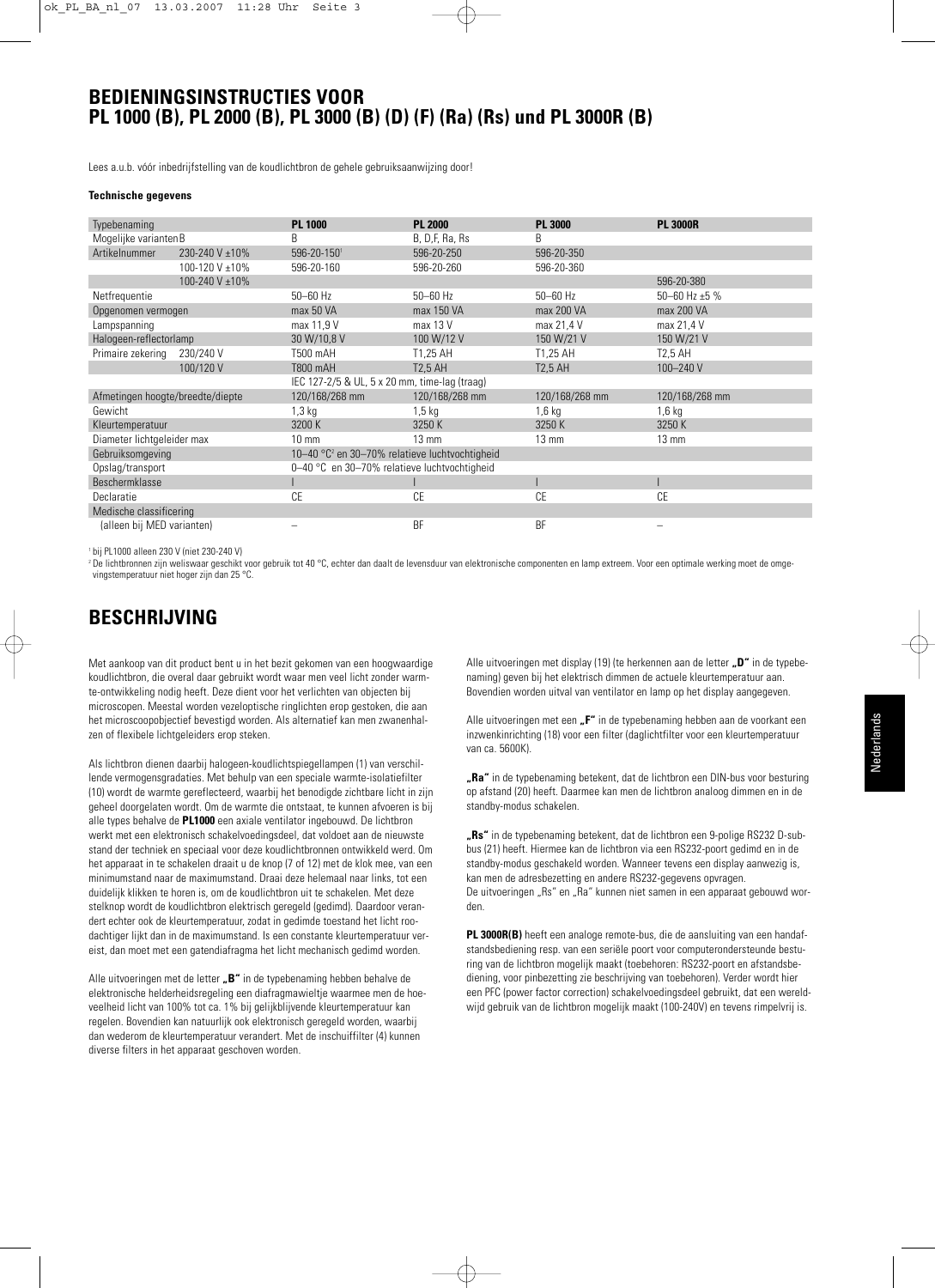# **GEBRUIKTE SYMBOLEN OP HET APPARAAT VEILIGHEIDSINFORMATIE**

Zekeringsymbool: Gebruik uitsluitend zekeringen van het vermelde type!

Intensiteitsschaal: Hoe groter de door u ingestelde waarde, des te meer licht krijgt u!



richtlijn (lampen) 73/23/EEC en EMC-richtlijn 89/336/EEC.

cTÜVus-symbool: Bevestigt conformiteit met UL2601-1.

Lampen, geschikt voor directe bevestiging op normaal ontvlambare F bevestigingsvlakken.



Het bouwjaar blijkt uit dit symbool en kan herleid worden Zahlnummer uit de 1ste (linker) positie van het 5-cijferige apparaatserienummer op het typeplaatje (b.v. 01234 betekent bouwjaar 2000, 41234 bouwjaar 2004).

Enkele lichtbronnen zijn ook verkrijgbaar in medische uitvoering (te herkennen aan het hiernaast afgebeelde "BF"-symbool op het typeplaatie) voor toepassingen op medisch gebied. Deze lichtbronnen voldoen behalve aan de lampnorm EN60598 ook nog aan de norm voor medische elektrische apparatuur EN60601-1, echter door de systeemfabrikant moet absoluut getracht worden de CE-declaratie voor medische produc-

ten te verkrijgen. De lichtbron wordt uitsluitend als component van een  $\Delta$  systeem beschouwd en heeft zelf geen CE-declaratie voor medische producten. Zonder deze CE-declaratie mag de lichtbron niet voor medische doeleinden gebruikt worden. Verder moeten alle nationale wetten nageleefd worden. Deze MED-lichtbronnen zijn gebouwd voor gebruikscomponenten van het type BF, dat wil zeggen de lichtgeleideraansluiting (flens) is van de rest van het apparaat en van de randaarde geïsoleerd.



De lichtbron mag niet met de patiënt in aanraking komen!!

**Gebruik van de lichtbronnen in de VS en Canada:**

Is het "cTUVus"-symbool op het typeplaatje aangebracht, dan is het apparaat conform UL2601-1 gebouwd. Aan alle andere voor het gebruik noodzakelijke normen en wetten voor medische producten (FDA, FCC...) moet de lokale handelaar voldoen en dit aantonen bij de exploitant. Zonder deze bewijzen mag het apparaat niet voor medische doeleinden in gebruik genomen worden.

Bovendien moet erop gelet worden, dat deze lichtbronnen met een speciale "Hospital Grade"- of "Hospital Only"-netkabel uitgerust moeten worden. De lichtbron mag niet met de patiënt in aanraking komen!!

Deze waarschuwingssymbolen worden overal in dit document gebruikt.

Let op: risico op elektrische schok!



Let op: gevarenzone. Goed nota nemen van begeleidende documentatie!



Waarschuwing: hete oppervlakken!

Dit deel bevat veiligheidsinformatie die nauwgezet in acht genomen moet worden bij het gebruik van dit apparaat. Een ander gebruik dan in deze gebruiksaanwijzing beschreven is niet toegestaan en kan leiden tot beschadigingen van dit product of gevaren veroorzaken!

Neem in uw eigen belang zeer goed nota van alle veiligheidsinformatie die op het apparaat en in deze gebruiksaanwijzing vermeld wordt.

**Doelgroep:** Personen die met het apparaat of toebehoren van dit apparaat werken, moeten deze gebruiksaanwijzing absoluut lezen en de exploitant moet waarborgen, dat de gebruikers de inhoud van deze handleiding begrepen hebben. Dit geldt vooral voor het hoofdstuk met als titel "Veiligheidsinformatie".

**Productobservatieplicht:** De gebruiker moet bij veranderingen van het werkgedrag of veranderingen aan voor de veiligheid relevante apparaatdelen het gebruik onmiddellijk staken (stekker uit het stopcontact trekken!) en een bevoegde persoon of de fabrikant hiervan op de hoogte stellen.

**Bewaarplaats van bedieningsinstructies:** Het is aan te bevelen deze bedieningsinstructies dichtbij het apparaat te bewaren zodat ze snel toegankelijk zijn voor het personeel dat het apparaat gebruikt.

**Wettelijke voorschriften:** De algemeen geldende nationale en lokale veiligheids- en ongevallenpreventievoorschriften en wetten moeten evenals de aanvullende gebruiksrichtlijnen van de exploitant nageleefd worden.

### **Onder geen beding mogen welke technische wijzigingen dan ook aan dit apparaat worden aangebracht!**

Let op! De lamp en delen in de directe nabijheid kunnen heet zijn. De hete lamp en aangrenzende delen kunnen bij aanraking leiden tot verbrandingen. Vóór het wegnemen van het deksel en vervangen van de lamp moet men het apparaat absoluut voldoende laten afkoelen (ca. 10–15 minuten). Trek absoluut eerst de stekker uit het stopcontact!

De halogeen-reflectorlamp moet voor optimaal functioneren exact geplaatst zijn.

Kijk nooit direct in de lamp of lichtgeleider, wanneer deze ingeschakeld is, aangezien u anders het risico van oogletsel loopt!



Zie de specificaties in het deel "Technische gegevens" voor bindende

Gebruik het apparaat niet in de nabijheid van water of in ruimten met extreme luchtvochtigheid.

Plaats nooit brandbare materialen op of dichtbij het apparaat. Houd apparaat uit de buurt van alle warmtebronnen. Dit product is niet toegelaten voor gebruik in explosiegevaarlijke zones! Niet geschikt voor gebruik met brandbare mengsels (zoals b.v. narcosemiddelen, zuurstof of desinfectiemiddelen....)!

Houd de ventilatie-openingen van het apparaat altijd vrij, om geen oververhitting te veroorzaken. Zorg ervoor, dat de vrije luchtcirculatie door niets belemmerd wordt.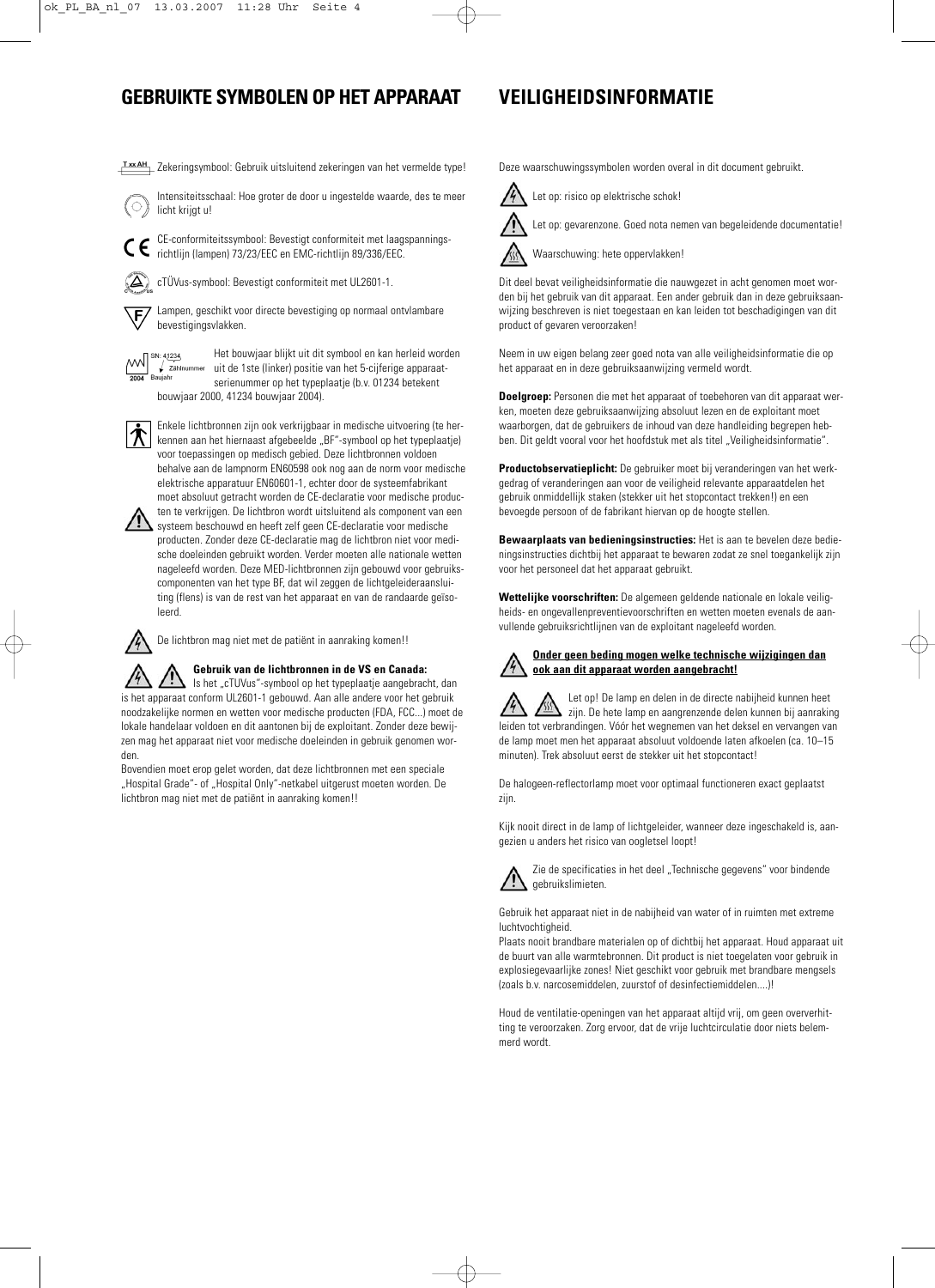Mors nooit vloeistof op het apparaat en schuif geen vreemde voorwerpen in het apparaat! Dit zou tot elektrische schok of beschadiging van het apparaat kunnen leiden.

Het apparaat mag alleen worden gebruikt met de aangegeven netspanning.

Schroef het apparaat of onderdelen ervan nooit open tenzij op uitdrukkelijke aanwijzing van deze instructies.

**Reiniging:** Scheid het product vóór reiniging van het elektriciteitsnet en gebruik voor reiniging alleen een vochtige doek, echter in geen geval brand- of ontvlambare vloeistoffen. Indien per ongeluk vloeistof binnenin het apparaat komt, stekker onmiddellijk uit het stopcontact trekken en apparaat naar de servicewerkplaats brengen.

**Onderhoud:** Alle nationale wetten en normen voor regelmatige inspectie moeten door de exploitant nageleefd worden. Uiterlijk iedere 2 jaar moet een inspectie uitgevoerd worden, die alleen uitgevoerd mag worden door geschoolde personen die de veiligheid van het apparaat kunnen beoordelen, mogelijke uitwerkingen en gevaren kunnen herkennen en kunnen vaststellen of alles conform de richtlijnen en normen is. Deze controles moeten minimaal het volgende omvatten:

controle van aardingsleider, controle van lekstroom, visuele controle met reiniging en functietest

**Reserveonderdelen:** Er mogen uitsluitend originele reserveonderdelen gebruikt worden. Gebeurt dit niet, dan kunnen lichamelijk letsel en materiële schade ontstaan. Onderdeelnummers vindt u in het deel "Reserveonderdelen".

**Aansprakelijkheid:** Als ultieme wettelijke entiteit is de exploitant verantwoordelijk dat het product op de voorgeschreven manier wordt gebruikt en dat andere gebruikers over de nodige informatie kunnen beschikken en legt de competenties vast die vereist zijn om met het apparaat te mogen werken.

**Afvoer:** Neem goed nota van alle nationale milieuvoorschriften en wetten voor de afvoer van het apparaat of delen ervan. Scheid de componenten (b.v. op kunststof, elektronica, lampen, metalen...) en voer deze af naar de hiervoor verantwoordelijke instantie!

Koppel de netkabel los wanneer het apparaat gedurende lange tijd niet zal worden gebruikt. Gebruik uitsluitend originele netkabels en leg de kabel zodanig dat deze noch vastgeklemd noch doorgesneden kan worden. Gebruik uit veiligheidsoverwegingen uitsluitend een 3-polige netkabel met aardingsleider.

Reparaties die in dit document niet staan beschreven, mogen alleen door erkende werkplaatsen worden uitgevoerd.

De fabrikant is niet aansprakelijk voor eventuele schade die voortvloeit uit het niet-naleven van de bovengenoemde instructies!

**Stand der techniek:** Dit product voldoet aan de nieuwste stand der techniek met toepassing van erkende, voor de veiligheid relevante normen en voorschriften.

Dit apparaat werd ontworpen en gebouwd in overeenstemming met de volgende voorschriften en normen.

- ▼ 73/23/EEC: laagspanningsrichtlijn (CE)
- 89/336/EEC: elektromagnetische compatibiliteit (CE)
- EN 60598-1: lampen
- EN 60601-1: medische elektrische apparatuur (bij MED-varianten)
- ▼ UL 2601-1: Medical Electrical Equipment (bij MED-varianten)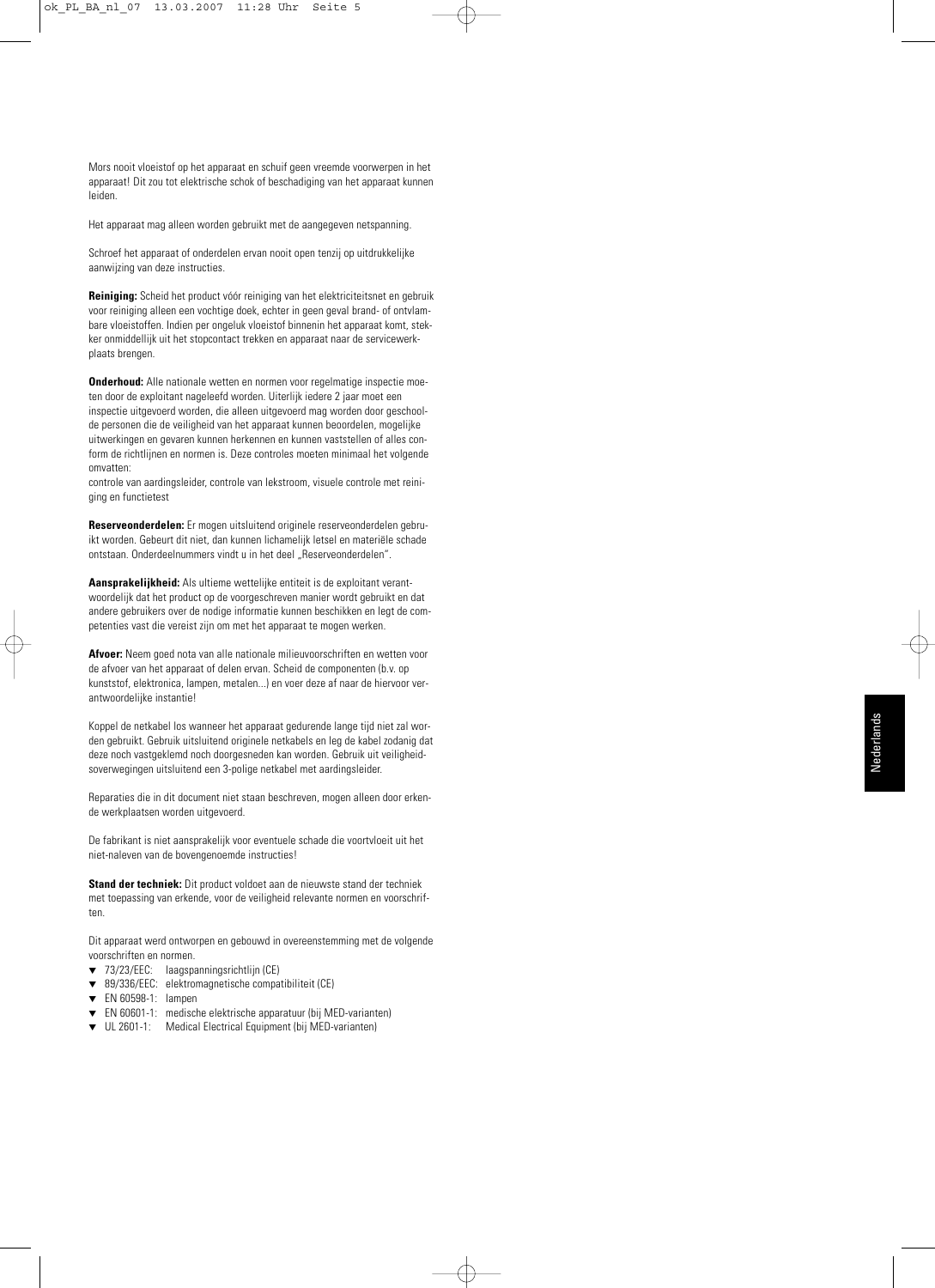# **EMC-WAARSCHUWINGEN**

Dit deel beschrijft de in de EN60601-1-2 (elektromagnetische compatibiliteit) vereiste maatregelen voor het waarborgen van de elektromagnetische compatibiliteit (EMC).

Voor medische elektrische apparatuur gelden speciale voorzorgsmaatre- $\bigwedge$ gelen m.b.t. de EMC. Het niet naleven van deze instructies kan leiden tot het uitstralen van meer stoorsignalen of tot een gereduceerde storingsbestendigheid van het apparaat of systeem! Draagbare en mobiele HF-communicatie-inrichtingen kunnen medische elektrische apparatuur beïnvloeden!



Gebruik bij toepassingen op medisch gebied uitsluitend toebehoren waarvoor de fabrikant een desbetreffende declaratie heeft!

Plaats het apparaat niet direct naast andere apparaten en vermijd het stapelen met andere apparaten. Mocht dit echter voor gebruik absoluut noodzakelijk zijn, dan moet het apparaat en systeem nauwkeurig geobserveerd worden, zodat een correcte werking in deze opstelling gecontroleerd kan worden!

Gebruik uitsluitend meegeleverde netkabels (max. 2,5 m)! Langere en andere netkabels kunnen leiden tot het uitstralen van meer stoorsignalen of tot een gereduceerde storingsbestendigheid van het apparaat of systeem!

### **Elektromagnetische straling**

Het apparaat is bestemd voor gebruik in de hieronder beschreven elektromagnetische omgeving. De klant of de gebruiker van het apparaat dient ervoor te zorgen dat dit apparaat in een dergelijke omgeving wordt gebruikt.

| <b>Emissietest</b>                                    | Voldoet aan eisen | Elektromagnetische omgeving – informatie                                                                                                                                                                                 |
|-------------------------------------------------------|-------------------|--------------------------------------------------------------------------------------------------------------------------------------------------------------------------------------------------------------------------|
| RF-straling<br>CISPR 11                               | Groep 1           | Voor de ingebouwde functie maakt het apparaat gebruik van RF-energie. De RF-emissie is daarom bijzonder<br>laag en veroorzaakt zeer waarschijnlijk geen interferentie in elektronische apparatuur in de naaste omgeving. |
| RF-straling<br>CISPR 11                               | Klasse B          | Het apparaat is geschikt voor gebruik in alle vestigingen, inclusief huishoudens en vestigingen die direct zijn<br>aangesloten op het openbare laagspanningsnet dat gebouwen van spanning voorziet voor huishoudelijke   |
| Harmonische emissie<br>IEC 61000-3-2                  | Klasse C          | toepassingen.                                                                                                                                                                                                            |
| Spanningsflikkeringen/flikkeremissie<br>IEC 61000-3-3 | Voldoet aan eisen |                                                                                                                                                                                                                          |
| RF-straling<br>CISPR 15                               | Voldoet aan eisen |                                                                                                                                                                                                                          |

### **Elektromagnetische immuniteit**

Het apparaat is bestemd voor gebruik in de hieronder beschreven elektromagnetische omgeving.

De klant of de gebruiker van het apparaat dient ervoor te zorgen dat dit apparaat in een dergelijke omgeving wordt gebruikt.

| <b>Immuniteitstest</b>                                          | IEC 60601 testniveau en overeenstemmingsniveau                                    | Elektromagnetische omgeving – informatie                                                                                                                                                 |
|-----------------------------------------------------------------|-----------------------------------------------------------------------------------|------------------------------------------------------------------------------------------------------------------------------------------------------------------------------------------|
| Elektrostatische ontlading<br>IFC 61000-4-2                     | $+6$ kV contact<br>$+8$ kV lucht                                                  | Vloeren dienen van hout, beton of keramische tegels te zijn. Bij vloe-<br>ren die bedekt zijn met synthetisch materiaal dient de relatieve lucht-<br>vochtigheid tenminste 30 % te zijn. |
| Snelle transiënt/burst                                          | $\pm$ 2 kV voor netvoedingsleidingen                                              | De kwaliteit van de netvoeding dient vergelijkbaar te zijn met die van                                                                                                                   |
| IFC 61000-4-4                                                   | ± 1 kV voor ingangs-/uitgangsleidingen (niet van toepassing)                      | een handels- of ziekenhuisomgeving.                                                                                                                                                      |
| Overspanning                                                    | + 1 kV differential mode                                                          | De kwaliteit van de netvoeding dient vergelijkbaar te zijn met die van                                                                                                                   |
| IFC 61000-4-5                                                   | $+2$ kV common mode                                                               | een handels- of ziekenhuisomgeving.                                                                                                                                                      |
| Spanningsdalen, korte onderbrekingen                            | $<$ 5 % U <sub>T</sub> ( $>$ 95 % daling in U <sub>T</sub> ) gedurende 1/2 cyclus | De kwaliteit van de netvoeding dient vergelijkbaar te zijn met die van                                                                                                                   |
| en spanningsschommelingen                                       | 40 % $U_T$ (60 % daling in $U_T$ ) gedurende 5 cycli                              | een handels- of ziekenhuisomgeving. Als het apparaat ook in bedrijf                                                                                                                      |
| in de voedingsingangslijnen                                     | 70 % $U_T$ (30 % daling in $U_T$ ) gedurende 25 cycli                             | dient te blijven als de stroom uitvalt, raden wij aan het apparaat te                                                                                                                    |
| IFC 61000-4-11                                                  | $<$ 5 % U <sub>T</sub> ( $>$ 95 % daling in U <sub>T</sub> ) gedurende 5 s        | voeden door een ononderbroken stroomvoorziening of een accu.                                                                                                                             |
| Netfrequentie (50 Hz/60 Hz)<br>magnetisch veld<br>IEC 61000-4-8 | 3 A/m                                                                             | Magnetische velden met netfrequentie dienen dezelfde karakteristie-<br>ken te hebben van een typische locatie in een typische bedrijfs- of<br>ziekenhuisomgeving.                        |

N.B.:  $U_T$  is de netspanning vóór toepassing van het testniveau.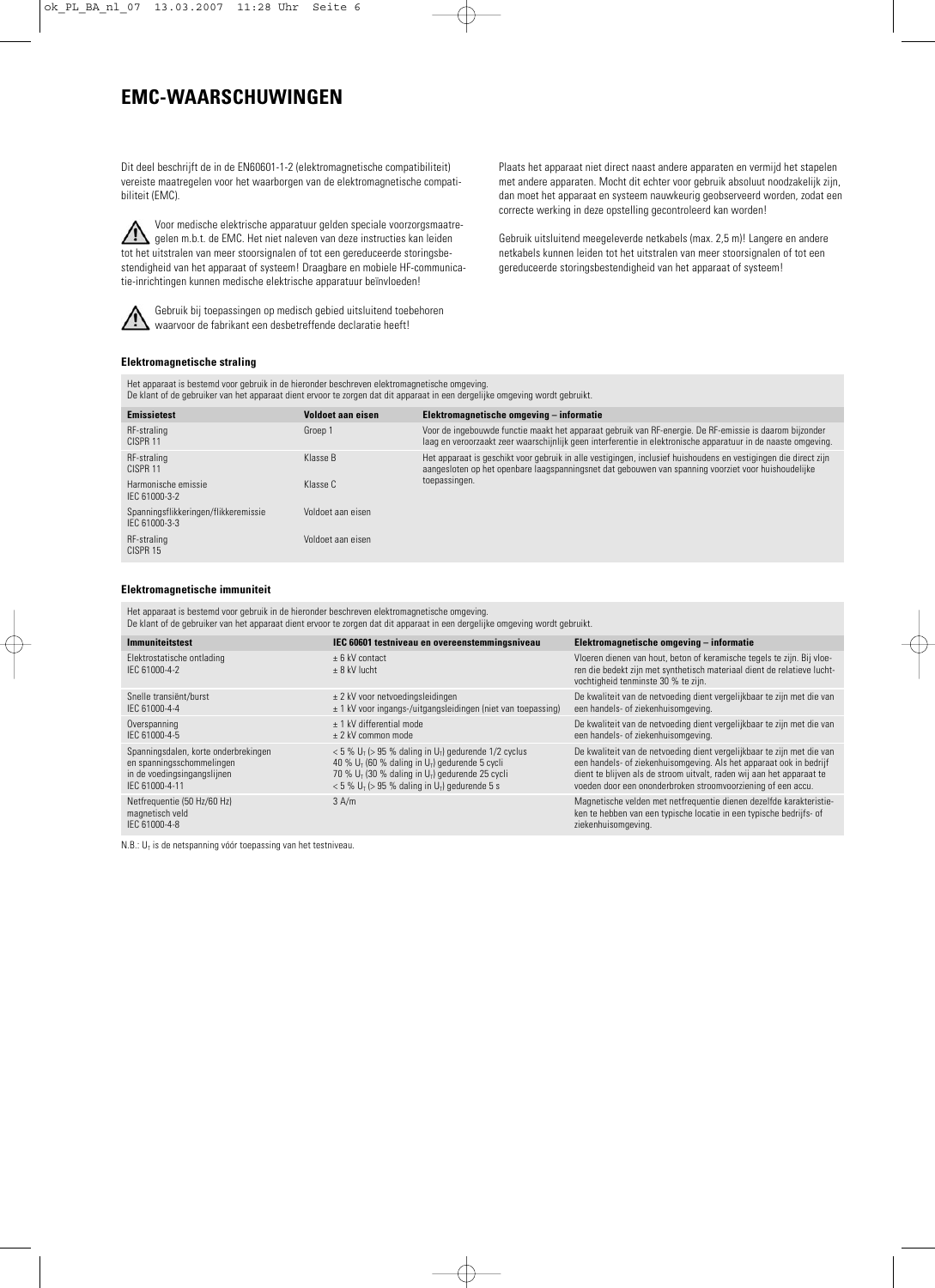### **Elektromagnetische immuniteit**

Het apparaat is bestemd voor gebruik in de hieronder beschreven elektromagnetische omgeving. De klant of de gebruiker van het apparaat dient ervoor te zorgen dat dit apparaat in een dergelijke omgeving wordt gebruikt. **IEC 60601 testniveau Immuniteitstest Mate waarin product aan eisen voldoet Elektromagnetische omgeving – informatie** Draagbare en mobiele RF-communicatieapparatuur mag niet dichter bij enig onderdeel van het apparaat worden geplaatst, inclusief kabels, dan de aanbevolen separatieafstand die is bere-<br>kend met de vergelijking die van toepa kend met de vergelijking die van toepassing is op de frequentie van de zender:  $d = \left(\frac{3.5}{V1}\right) * \sqrt{P}$  $3 V<sub>eff</sub>$ Geleide RF  $3 \rightarrow V1$  in V 150 kHz tot 80 MHz IEC 61000-4-6  $d = \left(\frac{3.5}{E1}\right) * \sqrt{P}$  $d = \left(\frac{7}{E1}\right) * \sqrt{P}$ Uitgestraalde RF 3 V/m  $3 \rightarrow F1$  in V/m IEC 61000-4-3 80 MHz tot 2,5 GHz 80 MHz tot 800 MHz 800 MHz tot 2,5 GHz Waar P staat voor het max. nominale vermogen van de zender in watt (W) volgens de fabrikant van de zender en d voor de aanbevolen separatieafstand in meters (b). De veldsterk- $((\cdot))$ ten van vaststaande RF-zenders, zoals vastgesteld in een elektromagnetisch onderzoek (a), dient minder te zijn dan het overeenstemmingsniveau in elk frequentiebereik (b). In de nabijheid van apparatuur die met het volgende symbool is gemarkeerd, kan interferentie ontstaan:

Bij 80 MHz en 800 MHz geldt het hogere frequentiebereik. Deze richtlijnen zijn mogelijk niet in elke situatie van toepassing. Elektromagnetische propagatie wordt beïnvloed door absorptie en reflectie van bouwwerken, voorwerpen en mensen.

(a) Veldsterkten van vaststaande zenders, zoals basisstations van telefoons (gsm/draadloos) en landmobiele radio's, amateurradio's, AM- en FM-radiozenders en TV-zenders zijn theoretisch niet nauwkeurig te voorspellen. Om de elektromagnetische omgeving bij vaststaande RF-zenders vast te stellen, dient een elektromagnetisch onderzoek ter plaatse te worden overwogen. Als de gemeten veldsterkte op de locatie waar het apparaat wordt gebruikt hoger is dan het toepasselijke RF-overeenstemmingsniveau hierboven, dient het apparaat te worden onderzocht om te zien of het normaal functioneert. Bij afwijkende prestaties zijn mogelijk aanvullende maatregelen noodzakelijk, zoals het anders richten of verplaatsen van het apparaat.

(b) In het frequentiegebied 150 kHz tot 80 MHz dienen veldsterkten lager te zijn dan [V1] V/m.

### **Aanbevolen separatieafstanden tussen draagbare en mobiele RF-communicatieapparatuur en het apparaat**

Het apparaat is bestemd voor gebruik in een elektromagnetische omgeving waarin uitgestraalde RF-storingen onder controle worden gehouden. De klant of gebruiker van het apparaat kan bijdragen aan het voorkomen van elektromagnetische interferentie door een minimum afstand aan te houden tussen draagbare en mobiele RF-communicatieapparatuur (zenders) en het apparaat. De aanbevolen afstanden, die hieronder staan vermeld, zijn afhankelijk van het maximale uitgangsvermogen van de communicatieapparatuur.

| Max. nominale uitgangsvermogen van<br>zender in Watt [W] | 150 kHz tot 80 MHz<br>$d = \left(\frac{3.5}{1/1}\right) * \sqrt{P}$ | Separatieafstand overeenkomstig zenderfrequentie in meters [m]<br>80 MHz tot 800 MHz<br>$d = \left(\frac{3.5}{51}\right) * \sqrt{P}$ | 800 MHz tot 2,5 GHz<br>$d = \left(\frac{7}{51}\right) * \sqrt{P}$ |
|----------------------------------------------------------|---------------------------------------------------------------------|--------------------------------------------------------------------------------------------------------------------------------------|-------------------------------------------------------------------|
| 0,01<br>0,1<br>10<br>100                                 | 0,12<br>0,37<br>1.17<br>3,69<br>11,67                               | 0,12<br>0,37<br>1.17<br>3,69<br>11,67                                                                                                | 0,23<br>0,74<br>2,33<br>7,38<br>23,33                             |

Voor zenders met een hierboven niet genoemd max. uitgangsvermogen, kan de aanbevolen separatieafstand d in meters [m] worden berekend met de formule die van toepassing is op de frequentie van de zender. P staat voor het max. nominale uitgangsvermogen van de zender in Watt [W] volgens de fabrikant van de zender.

Bij 80 MHz en 800 MHz geldt het hogere frequentiebereik. Deze richtlijnen zijn mogelijk niet in elke situatie van toepassing. Elektromagnetische propagatie wordt beïnvloed door absorptie en reflectie van bouwwerken, voorwerpen en mensen.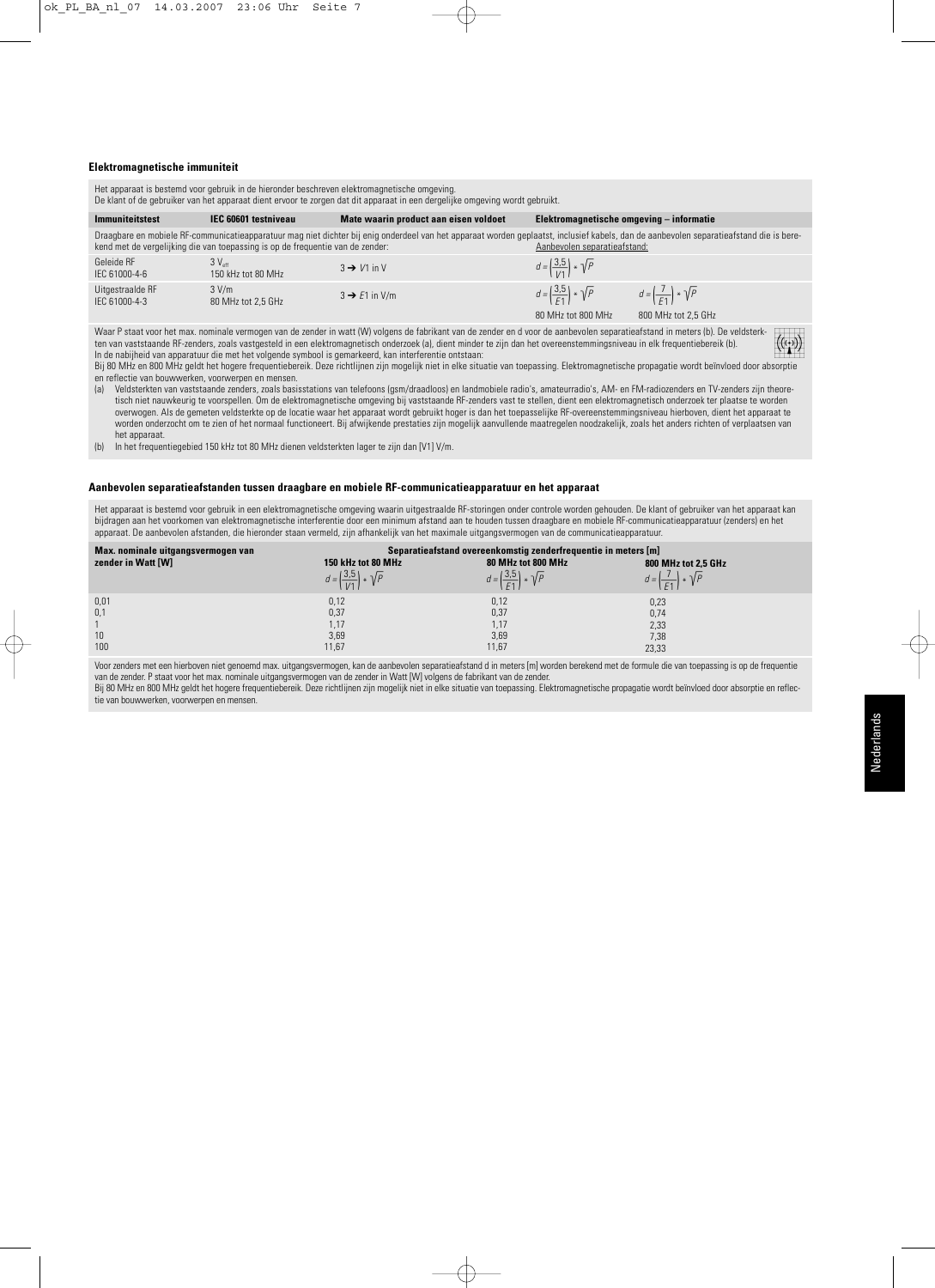# **INSTALLATIE EN AANSLUITING**

# **BEDIENING**

Kies de toekomstige standplaats aan de hand van de volgende criteria:

- ▼ Geen hohe luchtvochtigheid (zie Technische gegevens)
- Normale omgevingstemperatuur (zie Technische gegevens)
- Houd de ventilatie-openingen vrij
- ▼ Niet geschikt voor gebruik met brandbare mengsels (zoals b.v. narcosemiddelen, zuurstof of desinfectiemiddelen....)!

De lichtbronnen mogen niet met patiënten in aanraking komen! Neem bij gebruik van deze lichtbronnen in MED-uitvoering voor medische doeleinden goed nota van alle instructies in het deel "Beschrijving".

Neem het apparaat uit de verpakking en plaats het op een horizontaal vlak dat groot genoeg is.



Sluit de netstekker nog niet aan.

Plaats vóór de eerste inbedrijfstelling de halogeenlamp. Hiervoor moet het apparaatdeksel weggenomen worden.

- ▼ Druk op de ontgrendelingsknop (17).
- Neem het deksel (8) weg.

Raak tijdens de volgende werkstappen noch de kwartspeer noch de binnenkant van de reflector aan! Dit zou kunnen leiden tot een voortijdig uitvallen van de lamp.

- Verwijder alle transportverpakkingen (b.v. karton bij lampvoet).
- ▼ Steek lampvoet (2) zonder deze te kantelen op de contactpennen van de lamp.
- Schuif de lamp (1) zonder deze te kantelen in de lamphouder (3) en druk deze tot aan de aanslag. Let er bij lampen met een richtlip op, dat deze correct vastklikt.
- ▼ Plaats het deksel (8) (klikt vanzelf vast).
- ▼ Steek de lichtgeleider tot de aanslag in de aansluiting (9). Bij lichtgeleiders met richtstift moet deze tot de aanslag in de groef geplaatst worden. Verzeker u ervan, dat de draaischakelaar (7 of 12) zich in de stand "Uit" (0-stand) bevindt.
- Steek de netstekker in.
- Schakel het apparaat in door de draaischakelaar (7 of 12) met de klok mee te bedienen.

Het apparaat mag alleen worden gebruikt met de voorgeschreven netspanning. De voorgeschreven netspanning vindt u op het typeplaatje aan de onderkant van het apparaat. Sluit het apparaat alleen aan op geaarde stopcontacten.



Houd de ventilatie-openingen vrij!

Gebruik het apparaat niet met geopend deksel (8)! Het apparaat is niet toegelaten voor gebruik in explosiegevaarlijke zones!

### **Apparaat in- resp. uitschakelen**

Bedien de draaischakelaar (naargelang model 7 of 12).

- Stand 0: apparaat is uitgeschakeld.
- ▼ Stand 1: apparaat is ingeschakeld.

### **Helderheid regelen (elektrisch)**

▼ Draai aan de helderheidsregelaar (7 of 12).

Door de helderheidsregelaar met de klok mee te draaien wordt de lampspanning en zodoende de helderheid traploos verhoogd. Draaien tegen de klok in zorgt voor een vermindering van de helderheid.Stel slechts zoveel helderheid in als u absoluut nodig heeft, want de levensduur van de lamp daalt dramatisch bij verhoging van de helderheid.

### **Gemiddelde**<sup>1</sup> **levensduur van de lamp:**

| Regelaarstand | <b>PL 1000</b> | <b>PL 2000</b> | PL 3000 / PL 3000R                      |
|---------------|----------------|----------------|-----------------------------------------|
|               | (B)            | (B)            | $(B)$ , $(D)$ , $(F)$ , $(Ra)$ , $(Rs)$ |
|               | 770 h          | 3000h          | 1500h                                   |
| 6             | 70 h           | 360 h          | 160 h                                   |

<sup>1</sup> Aanwiizing: gemiddelde levensduur betekent, dat reeds 50% van de lampen uitgevallen kunnen zijn! Reeds een verhoging van de lampspanning met 6% betekent een halvering van de levensduur. Zodoende betekent een reductie met 6% een verdubbeling van de levensduur!

### **Helderheid regelen met mechanisch diafragma ("B"-uitvoeringen)**

Als u de helderheid wilt veranderen zonder daarbij de kleurtemperatuur te willen verstellen, moet u het mechanische gatendiafragma bedienen. Door de knop (6) met de klok mee te draaien wordt de helderheid tot het maximum verhoogd. Door de knop tegen de klok in te draaien wordt de helderheid tot ca. 1% van de maximale stand gereduceerd. Deze instellingen hebben geen uitwerkingen op de levensduur van de lamp.

Natuurlijk kan men bovendien de elektrische helderheidsregeling bedienen, waarbij hierbij weer de kleurtemperatuur verandert. Gebruikt men beide helderheidsregelingen, dan ontstaat een regelbereik van 100% tot ca. 0,1%.

### **Inschuiffilter wisselen**

- ▼ Trek de inschuiffilterhouder (4) uit de inschuiffiltergeleiding (5).
- Schuif de gewenste filter met houder in de inschuiffiltergeleiding tot deze vastklikt.

Hier kunnen kleur- en fluorescentiefilters voor bepaalde toepassingen gebruikt worden.

Gebruik uitsluitend originele filters, aangezien anders een thermische destructie van de filter en van het apparaat niet uitgesloten kan worden. Let erop, dat de filter plus houder tijdens gebruik zeer heet kan worden. Laat het apparaat voldoende afkoelen, voordat u de filter eruit neemt!

### **Inzwenkfilter bedienen ("F"-uitvoeringen)**

Hier kan een daglichtfilter (18) in- en uitgezwenkt worden. Let daarbij op de opdruk op de behuizing en op de index op de draaiknop.

- ▼ Met de klok meer draaien: filter uitgezwenkt
- ▼ Tegen de klok in draaien: filter ingezwenkt

Deze filter verhoogt de kleurtemperatuur van het halogeenlicht van 3200 K (Kelvin) naar 5600 K, waarbij daarbij van nature de helderheid daalt.

### **Displayscherm ("D"-uitvoeringen)**

Het display (19) geeft de actuele kleurtemperatuur aan die verandert met de elektrische regeling. Bovendien wordt uitval van de ventilator (aanduiding: FAn) en uitval van de lamp (aanduiding: buLb) gedetecteerd en aangegeven. Bevindt de lichtbron zich in de STANDBY-modus (b.v. door afstandsbediening m.b.v. een analoge DIN-bus "Rs"), dan wordt "Stby" aangegeven.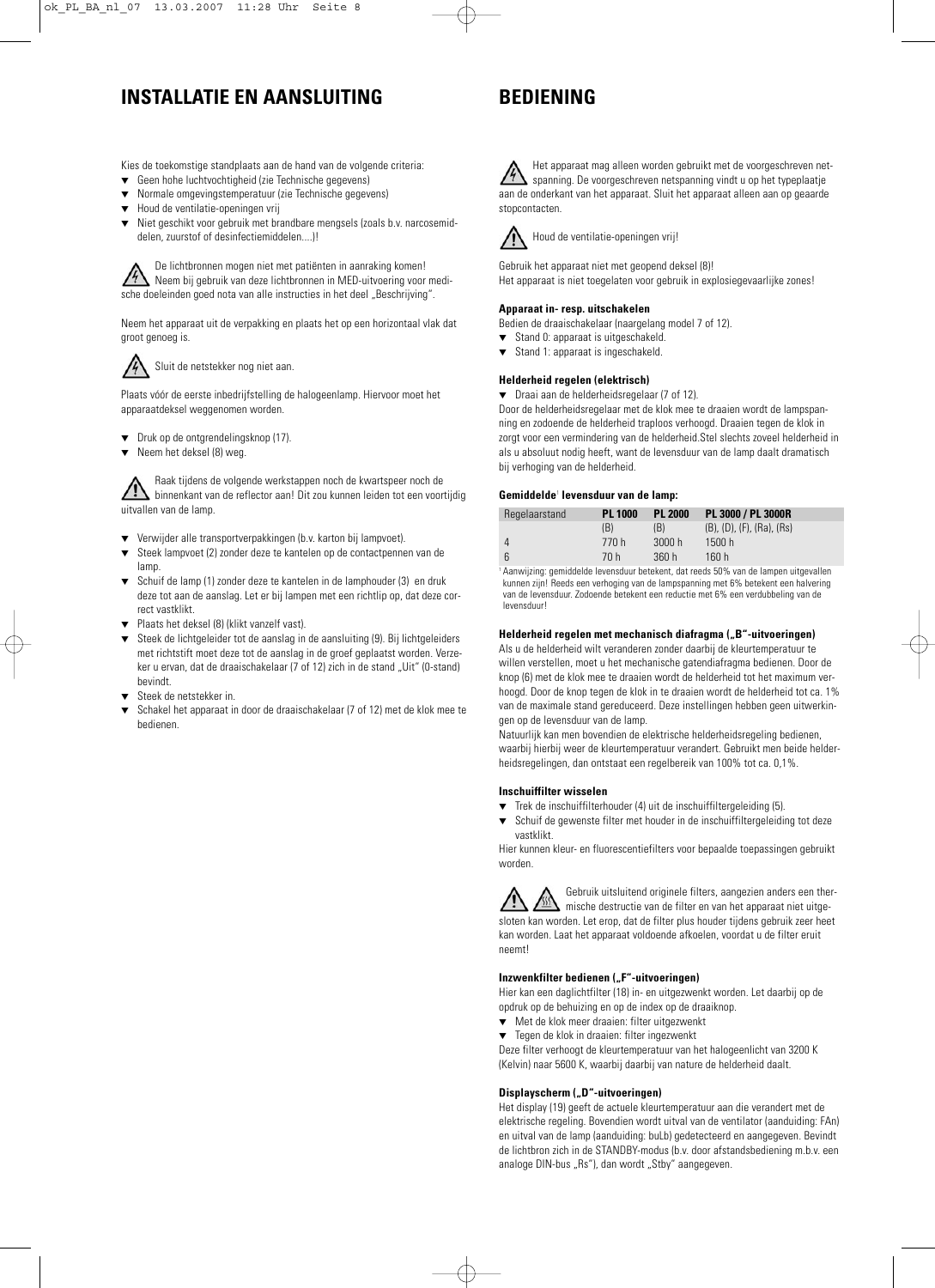Zodat het display de correcte kleurtemperatuur kan aangeven, moet men het display mededelen welke lamp gebruikt wordt. EJA lampen hebben een iets hogere kleurtemperatuur dan EKE lampen. Standaard is de EKE lamp ingesteld. Na het inschakelen komt men door bediening van de poti in de SETUP-modus. Zolang een kleine punt linksboven aangegeven wordt, kan men door twee keer omhoog en omlaag draaien van de poti de SETUP-modus activeren, waarbij langzaam bewegen van de poti de weergaveduur van de punt verlengt. Is de punt verdwenen, dan kan de SETUP-modus niet meer geactiveerd worden.

Zodat omhoog en omlaag draaien van de poti herkend wordt, moet de poti binnen ca. 1 seconde van stand kleiner 2 naar stand groter 3 en ten slotte weer naar stand kleiner 2 gedraaid worden. Het apparaat mag daarbij niet uitgeschakeld worden!

In de SETUP-modus wordt SET aangegeven. Wanneer men nu de poti  $\sqrt{ }$ binnen een korte tijd 1x omhoog en omlaag draait, komt men in de SETL-modus (lampinstelmodus). Hier wacht men tot het scherm omschakelt naar de actueel ingestelde lamp (b.v. L 1), en dan kan met omhoog en omlaag draaien van de poti door de mogelijke waarden (hier: 1 voor EKE, 2 voor EJA) gescrold worden. Na een korte pauze knippert de ingestelde waarde die men dan meteen moet bevestigen door de poti omhoog en omlaag te draaien (na bevestiging knippert de waarde niet meer), aangezien de waarde anders niet opgeslagen wordt.

Nu is de SETUP-modus beëindigd, echter zolang de kleine punt linksboven nog zichtbaar is, kan men de SETUP-modus opnieuw activeren door twee keer omhoog en omlaag draaien van de poti.

Heeft het apparaat een RS232-bus, dan wordt het display gebruikt voor extra instellingen (b.v. adres, baudrate). Een nauwkeurige beschrijving van de instelmogelijkheden in samenhang met de RS232-poort vindt u in de bijlage bij de lichtbron.

### Analoge remote-bus ("Ra"-uitvoeringen)

Met de 6-polige DIN-bus (20) kan men de lichtbron analoog op afstand bedienen. Mogelijke acties zijn:

- ▼ in de STANDBY-modus schakelen
- ▼ elektrisch regelen

Een nauwkeurige technische beschrijving van de bus en toebehoren vindt u in de bijlage bij de lichtbron.

### RS232-bus ("Rs"-uitvoeringen)

Met de D-Sub-bus (21) kan men de lichtbron via een RS232-poort op afstand bedienen. Mogelijke acties zijn:

- ▼ in de STANDBY-modus schakelen
- elektrisch regelen
- ▼ meerdere lichtbronnen op afstand bedienen
- ▼ foutmeldingen opvragen

Een nauwkeurige technische beschrijving van de poort met toebehoren vindt u in de bijlage bij de lichtbron.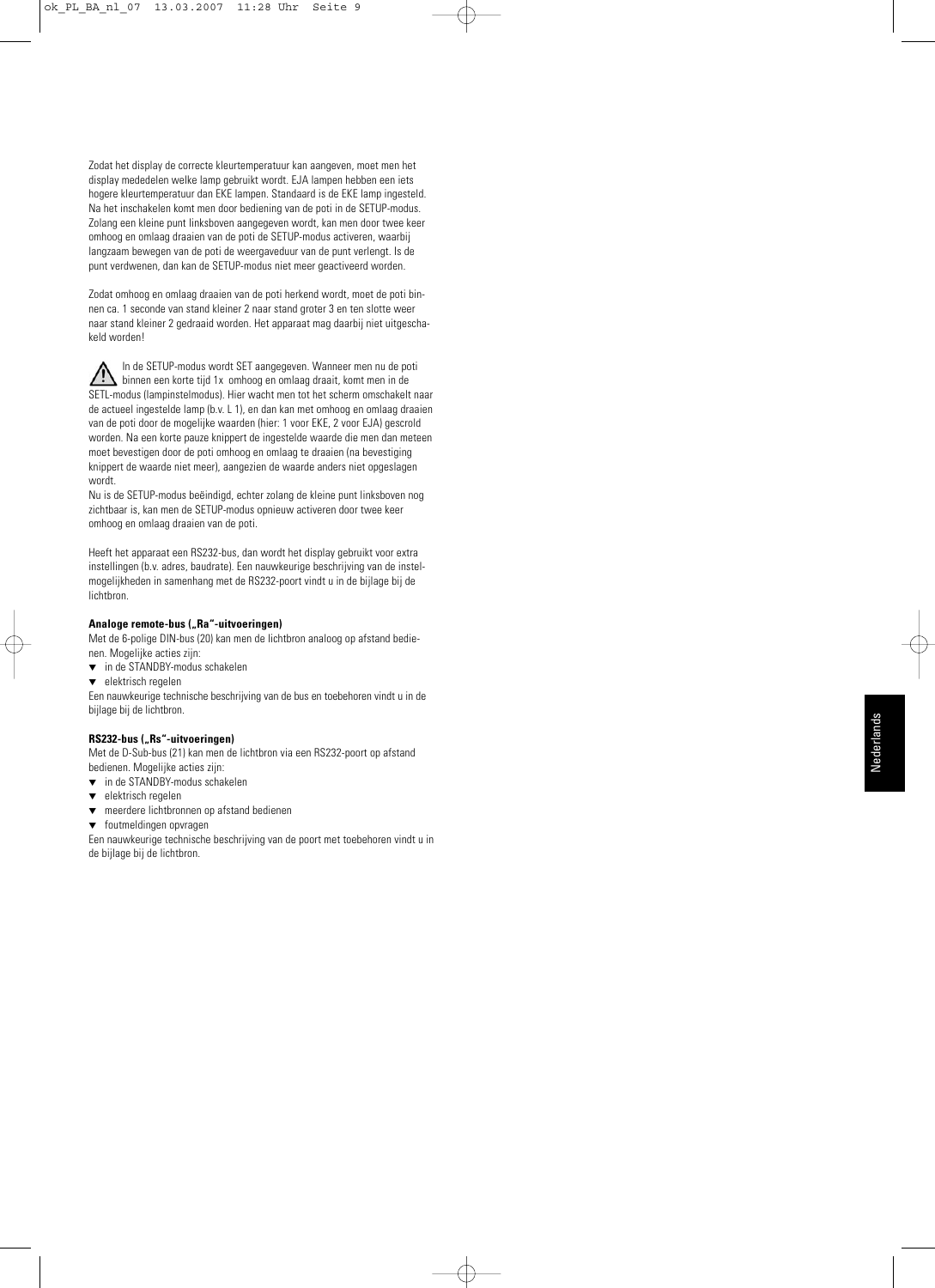# **VERHELPEN VAN STORINGEN**

- Controleer eerst of de netkabel op de lichtbron en op een functionerend stopcontact ingestoken is.
- Verzeker u ervan, dat de lichtbron ingeschakeld is.

### **Geen licht**

| <b>Oorzaak</b>                          | <b>Verhelpen</b>                                                                              |
|-----------------------------------------|-----------------------------------------------------------------------------------------------|
| Lamp defect:                            | Vervang lamp                                                                                  |
| Zekering defect:                        | Vervang primaire zekering                                                                     |
| Temperatuurbewaking heeft aangesproken: | Het apparaat werd oververhit. Maak ventilatieopeningen vrij en laat het apparaat afkoelen tot |
| (geldt niet voor PL 1000)               | het weer inschakelt.                                                                          |
| Lampvoet defect                         | Vervang lampvoet                                                                              |
| Schakelvoedingsdeel defect              | Stuur apparaat ter reparatie op                                                               |

### **Te weinig licht** (niet voor PL 1000)

**Oorzaak Verhelpen**

Lamp blijft ondanks bewegen van de elektrische helderheidsregelaar op minimumstand (gedimd) staan. Uitval van ventilator: Stuur apparaat ter reparatie op

Aanwijzing: een defecte lamp kan ook een ventilatorstilstand of een toerentalverlaging veroorzaken.

# **DEFECTE DELEN VERVANGEN**

Gebruik uitsluitend originele reserveonderdelen! Gebeurt dit niet, dan kunnen lichamelijk letsel en materiële schade ontstaan. Onderdeelnummers vindt u in het deel "Reserveonderdelen". Reparaties die in dit document niet staan beschreven mogen alleen door erkende werkplaatsen worden uitgevoerd.



Altijd stekker uit het stopcontact trekken, voordat het apparaat geopend wordt!

Raak noch de kwartspeer noch de binnenkant van de lampreflector aan! Daardoor wordt de levensduur van de lamp drastisch verkort. Pak de lamp alleen bij de buitenkant van de reflector of in de nabijheid van de contactpennen vast. Laat de hete lampen en de omgeving ervan altijd voldoende afkoelen.

### **Lamp vervangen**

Laat lichtbron en lamp vóór het vervangen van de lamp absoluut voldoende afkoelen!

- Schakel apparaat uit (7, 12) en trek de stekker (13) uit
- Laat defecte lamp afkoelen (min. 10 minuten)
- Druk op de ontgrendelingsknop (17)
- ▼ Neem het deksel (8) weg

Raak tijdens de volgende werkstappen kwartspeer en binnenkant van reflector niet aan!

- ▼ Trek de defecte halogeenlamp (1) samen met de lampvoet (2) naar boven uit de lamphouder (3)
- Trek de defecte lamp (1) uit de lampvoet (2)
- Schuif de nieuwe lamp zonder deze te kantelen in de lampvoet (2)
- Schuif de lamp (1) zonder deze te kantelen in de lamphouder (3) en druk deze tot aan de aanslag. Let er bij lampen met een richtlip op, dat deze correct vastklikt
- ▼ Plaats het deksel (8) (klikt vanzelf vast)

### **Lampvoet verwisselen**

Zodra de lampvoet (2) afbrandverschijnselen tussen de contacten vertoont, moet deze vervangen worden. Als richtwaarde wordt aanbevolen om de lampvoet na 5 verbruikte lampen te vervangen.

- ▼ Handelwijze zoals beschreven in deel "Lamp vervangen" tot het punt "Trek de defecte lamp (1) uit de lampvoet (2)".
- Draai de 2 schroeven in contactstrip (16) los en trek de oude lampvoet eruit.
- Trek de nieuwe lampvoet door het oog, steek deze in de contactstrip en draai de schroeven vast.
- ▼ Verdere handelwijze zoals beschreven in deel "Lamp vervangen" vanaf punt "Schuif de nieuwe lamp zonder deze te kantelen in de lampvoet (2)".

### **Warmte-isolatiefilter vervangen (PL 2000, PL 3000 en PL 3000R)**

Pak de warmte-isolatiefilter alleen aan de buitenkant vast! De vlakken mogen niet vuil worden. Laat lichtbron en warmte-isolatiefilter vóór het vervangen voldoende afkoelen. Ook na het uitschakelen is de warmte-isolatiefilter zeer heet!

- ▼ Schakel apparaat uit (7, 12) en trek de stekker (13) uit
- Druk op de ontgrendelingsknop (17) en neem het deksel (8) weg
- Verwijder de kapotte warmte-isolatiefilter (10) helemaal
- ▼ Plaats nieuwe warmte-isolatiefilter in de veergeleiding
- ▼ Plaats het deksel (8) (klikt vanzelf vast)

### **Primaire zekering vervangen**



Gebruik uitsluitend originele zekeringen overeenkomstig het deel "Technische gegevens".

- ▼ Schakel apparaat uit (7, 12) en trek de stekker (13) uit.
- ▼ Trek de zekeringslade (15) eruit (kliksluiting).
- ▼ Verwijder de defecte zekeringen (11) en vervang deze door reservezekeringen (12).
- ▼ Klik zekeringslade (15) weer vast.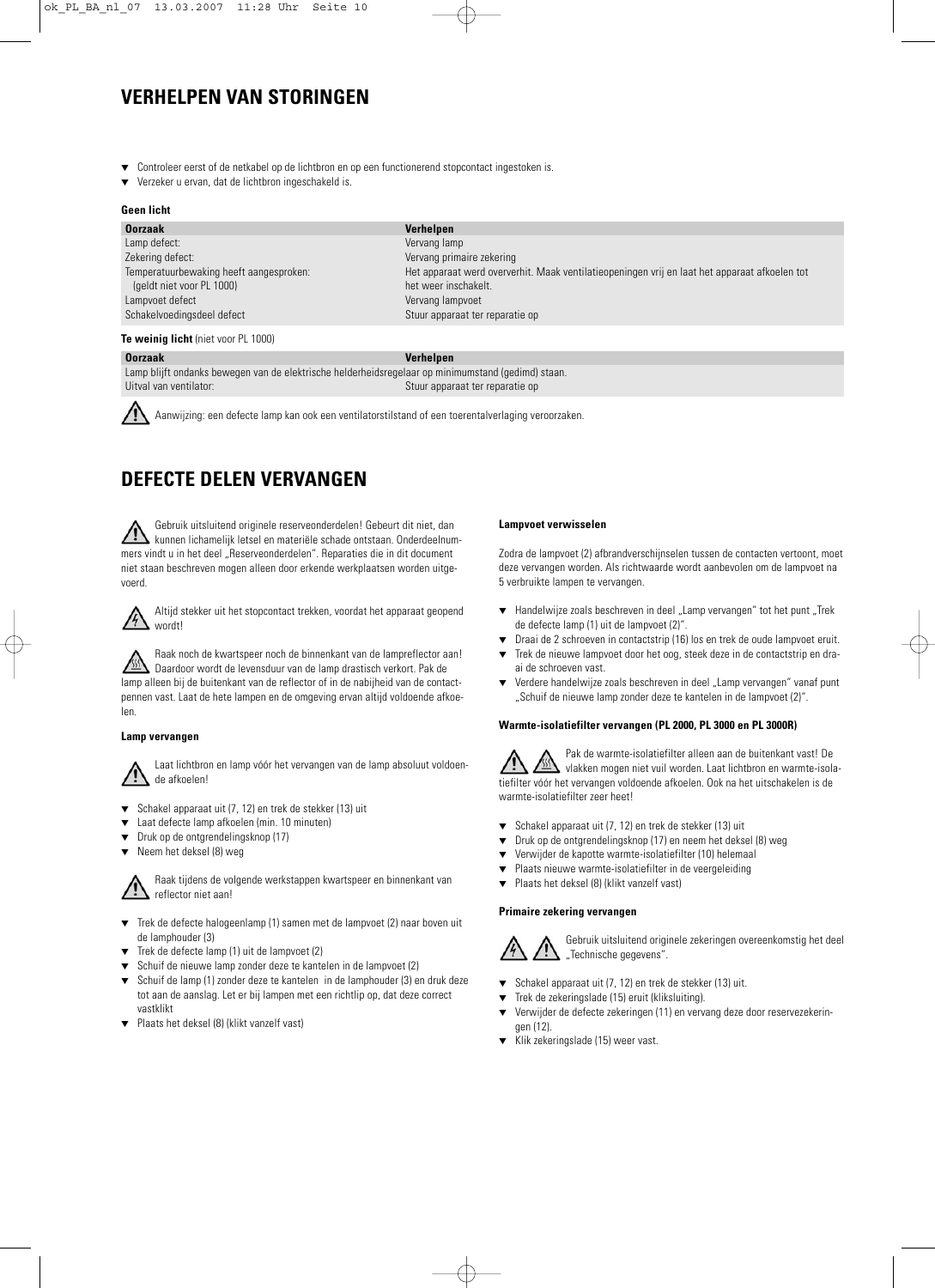# **RESERVEONDERDELEN EN TOEBEHOREN**

|                                                                                                                                                                                                                                              | <b>PL 1000</b> | <b>PL 2000</b>                       | PL 3000/PL 3000R           |  |  |
|----------------------------------------------------------------------------------------------------------------------------------------------------------------------------------------------------------------------------------------------|----------------|--------------------------------------|----------------------------|--|--|
| Halogeenlamp (1)                                                                                                                                                                                                                             | EOGH-EKZ       | EOGH-64637                           | EOGH-EKE / EOGH-EJA        |  |  |
| Lampvoet (2)                                                                                                                                                                                                                                 | EOG-FH.006     | EOG-FH.006                           | EOG-FH.006                 |  |  |
| Warmte-isolatiefilter (10)                                                                                                                                                                                                                   | $\equiv$       | 593-56-026                           | 593-56-026                 |  |  |
| Inschuiffilterhouder, leeg (4)                                                                                                                                                                                                               | 593-37-006     | 593-37-006                           | 593-37-006                 |  |  |
| Primaire zekering voor 230-240 V (11)                                                                                                                                                                                                        | ESG5-T0,5      | ESG5-T1,25                           | ESG5-T1,25 niet PL3000R(B) |  |  |
| Primaire zekering voor 100-120 V (11)                                                                                                                                                                                                        | ESG5-T0,8      | ESG5-T2,5                            | ESG5-T2,5                  |  |  |
| Primaire zekering voor 100-240 V (11)                                                                                                                                                                                                        |                |                                      | ESG5-T2,5 voor PL3000R(B)  |  |  |
|                                                                                                                                                                                                                                              |                | PL 1000, PL 2000, PL 3000/PL 3000R   |                            |  |  |
| 6-polige DIN-stekker voor "Ra"                                                                                                                                                                                                               |                | EVR04-S6S (DIN 41524)                |                            |  |  |
| Insteekfilter blauw                                                                                                                                                                                                                          |                | 593-30-001                           |                            |  |  |
| Insteekfilter groen                                                                                                                                                                                                                          |                | 593-30-002                           |                            |  |  |
| Insteekfilter geel                                                                                                                                                                                                                           |                | 593-30-003                           |                            |  |  |
| Insteekfilter rood                                                                                                                                                                                                                           |                | 593-30-004                           |                            |  |  |
| Insteekfilter daglicht 5600 K                                                                                                                                                                                                                |                | 593-30-005                           |                            |  |  |
| Netkabel 3-pin IEC320 voor:                                                                                                                                                                                                                  |                |                                      |                            |  |  |
| EU                                                                                                                                                                                                                                           |                | ELN-3.001                            |                            |  |  |
| CН                                                                                                                                                                                                                                           |                | ELN-3.002                            |                            |  |  |
| J                                                                                                                                                                                                                                            |                | ELN-3.003                            |                            |  |  |
| UK                                                                                                                                                                                                                                           |                | ELN-3.004                            |                            |  |  |
| AUS                                                                                                                                                                                                                                          |                | ELN-3.006                            |                            |  |  |
| IT                                                                                                                                                                                                                                           |                | ELN-3.009                            |                            |  |  |
| USA "Hospital Grade"                                                                                                                                                                                                                         |                | ELN-3.010                            |                            |  |  |
|                                                                                                                                                                                                                                              |                |                                      |                            |  |  |
| <b>Flexibele lichtgeleiders</b>                                                                                                                                                                                                              |                |                                      |                            |  |  |
| Verkrijgbaar in verschillende diameters en lengten, één- en twee-armig                                                                                                                                                                       |                |                                      |                            |  |  |
| Actieve diameter                                                                                                                                                                                                                             |                | $3/4.5/7$ mm                         |                            |  |  |
| Lengte                                                                                                                                                                                                                                       |                | 800 / 1200 / 1600 mm                 |                            |  |  |
| <b>Opvallend licht</b>                                                                                                                                                                                                                       |                |                                      |                            |  |  |
| De glasvezelverlichting voor opvallend licht bestaat uit een twee-armige zwanenhals die direct op het microscoopstatief bevestigd wordt en via een flexibele lichtge-                                                                        |                |                                      |                            |  |  |
| leider met de koudlichtbron verbonden is.                                                                                                                                                                                                    |                |                                      |                            |  |  |
| Actieve diameter per arm                                                                                                                                                                                                                     |                | 4 mm                                 |                            |  |  |
|                                                                                                                                                                                                                                              |                |                                      |                            |  |  |
|                                                                                                                                                                                                                                              | Leiding        |                                      | 800 / 1600 mm              |  |  |
| Lengte zwanenhals 2-armig<br>Zwanenhals-lichtgeleiders                                                                                                                                                                                       |                | 550 mm                               |                            |  |  |
|                                                                                                                                                                                                                                              |                |                                      |                            |  |  |
| 1- en 2-armig verkrijgbaar                                                                                                                                                                                                                   |                |                                      |                            |  |  |
| Actieve diameter per arm                                                                                                                                                                                                                     |                | 4 mm                                 |                            |  |  |
| Armlengte                                                                                                                                                                                                                                    |                | 550 mm                               |                            |  |  |
| Ringlampen                                                                                                                                                                                                                                   |                |                                      |                            |  |  |
| Verkrijgbaar als 4-segment-ringlamp alsmede als spleetringlamp met flexibele leidingen van verschillende lengte. Een groot aantal adapters maakt optimale inzet en<br>gebruik op alle types stereomicroscopen mogelijk.                      |                |                                      |                            |  |  |
| Binnendiameter                                                                                                                                                                                                                               |                | 66 mm                                |                            |  |  |
| Constructiehoogte                                                                                                                                                                                                                            |                | 24 mm                                |                            |  |  |
| Lengte leiding                                                                                                                                                                                                                               |                | 800 / 1200 / 1600 mm                 |                            |  |  |
| Toebehoren voor ringlampen                                                                                                                                                                                                                   |                |                                      |                            |  |  |
| De polarisatiefilterset dient voor onderdrukking van reflecties. De diffusor maakt een optimale, homogene uitlichting zonder schaduw mogelijk. Voor het onderzoek                                                                            |                |                                      |                            |  |  |
| van fluorescenties in het zichtbare bereik wordt de fluorescentiefilterset gebruikt. Voor alle stereomicroscopen zijn adapters leverbaar. Een focalisatie-opzetstuk<br>maakt lichtbundeling overeenkomstig de gewenste werkafstand mogelijk. |                |                                      |                            |  |  |
| <b>Backlight</b>                                                                                                                                                                                                                             |                |                                      |                            |  |  |
| Het backlight dient voor belichting met doorvallend licht van transparante objecten. Voor de verlichting kunnen max. 2 flexibele lichtgeleiders erop gestoken worden.                                                                        |                |                                      |                            |  |  |
| Insteekfilters                                                                                                                                                                                                                               |                |                                      |                            |  |  |
| Gekleurde insteekfilters zijn in vele versies verkrijgbaar. De filterhouders maken een eenvoudig wisselen van filters mogelijk.                                                                                                              |                |                                      |                            |  |  |
| Filterdiameter                                                                                                                                                                                                                               |                | 30 mm                                |                            |  |  |
| Filtersoorten                                                                                                                                                                                                                                |                | blauw, groen, geel, rood en daglicht |                            |  |  |
|                                                                                                                                                                                                                                              |                |                                      |                            |  |  |

**Filter- en focalisatiehulpstukken**

Kunnen samen met alle flexibele lichtgeleiders, zwanenhalzen en glasvezel-verlichting voor opvallend licht gebruikt worden. Een hoogwaardig focalisatiehulpstuk, een omvangrijk filteraanbod alsmede een diffusor kunnen gecombineerd worden en staan voor veelzijdige toepassingen ter beschikking.

De ontwikkeling van dit product is voortdurend onderhevig aan verdere ontwikkeling. Hoewel wij ons best doen om deze gebruiksaanwijzing op de actueelste stand te houden, behouden wij ons het recht voor om de apparaatgegevens te allen tijde zonder voorafgaande aankondiging te wijzigen. De opstelling van de gebruiksaanwijzing geschiedt onder voorbehoud van vergissingen en drukfouten.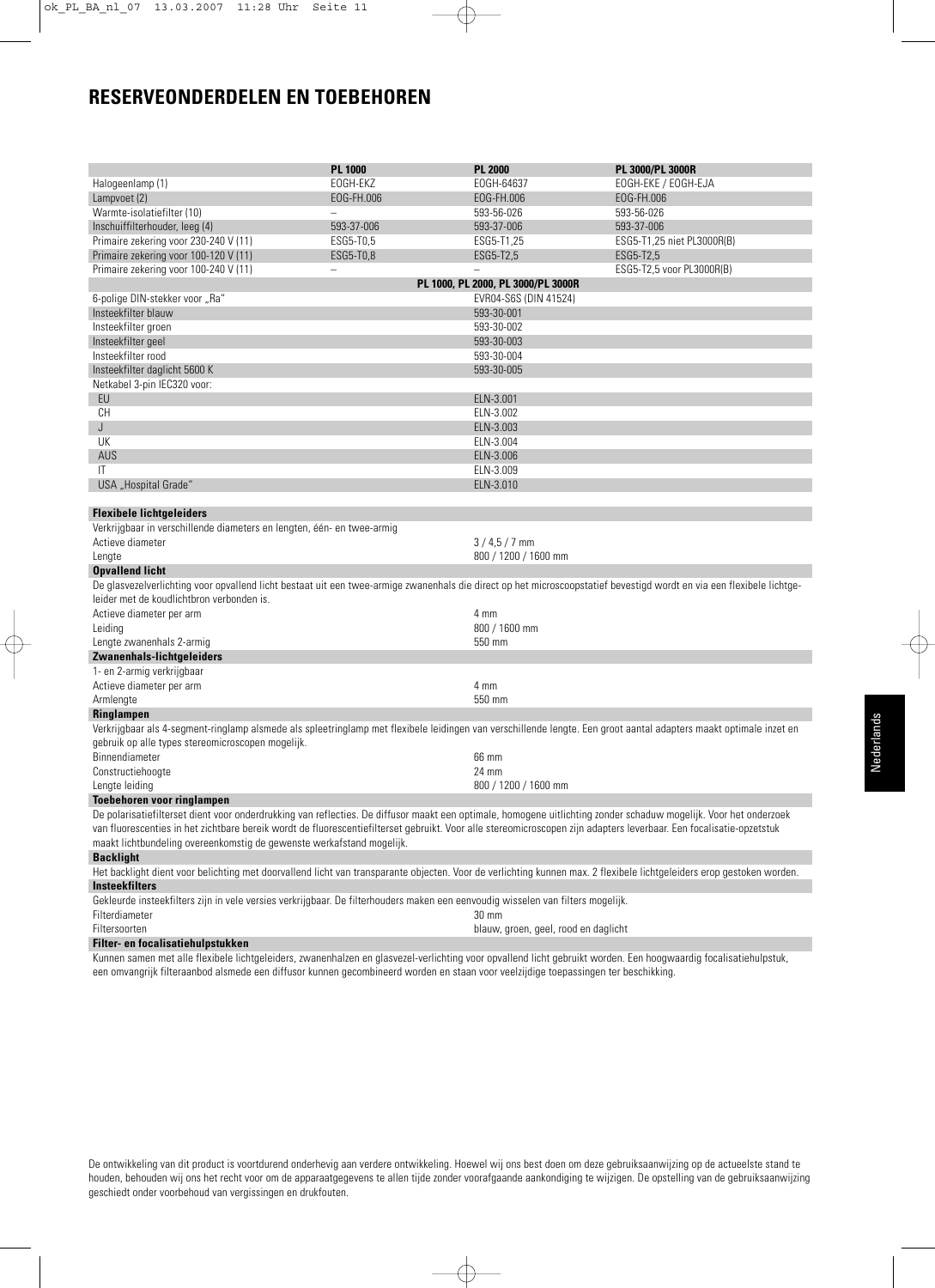

- 1 Halogenlampe
	- 2 Lampesokkel<br>3 Lampeholder
	- Lampeholder
	- 4 Filterholder<br>5 Føring til fil
	- 5 Føring til filterholder
	- 6 Mekanisk regulering af lysstyrken ("B"-modeller)
	- 7 Se 12, kun ved "B"-modeller
	- 8 Dæksel med bæregreb<br>9 Tilslutningsstik til lysled
- Tilslutningsstik til lysleder
- 10 Varmefilter<br>11 Primærsikri
- 11 Primærsikring<br>12 Til/fra-dreieko
- 12 Til/fra-drejekontakt + elektrisk
- lysstyrke-regulator
- 13 Netkabel
- 14 Stik til netkabel<br>15 Sikringsholder
- 
- 15 Sikringsholder<br>16 Kontaktliste til 16 Kontaktliste til lampesokkel
- 17 Udløserknap
- 18 Inddrejningsfilter ("F"-modeller)<br>19 Display ("D"-modeller)
- 19 Display ("D"-modeller)
- 20 Analogt fjernbetjeningsstik ("Ra"-modeller)
- 21 RS232-stik ("Rs"-modeller)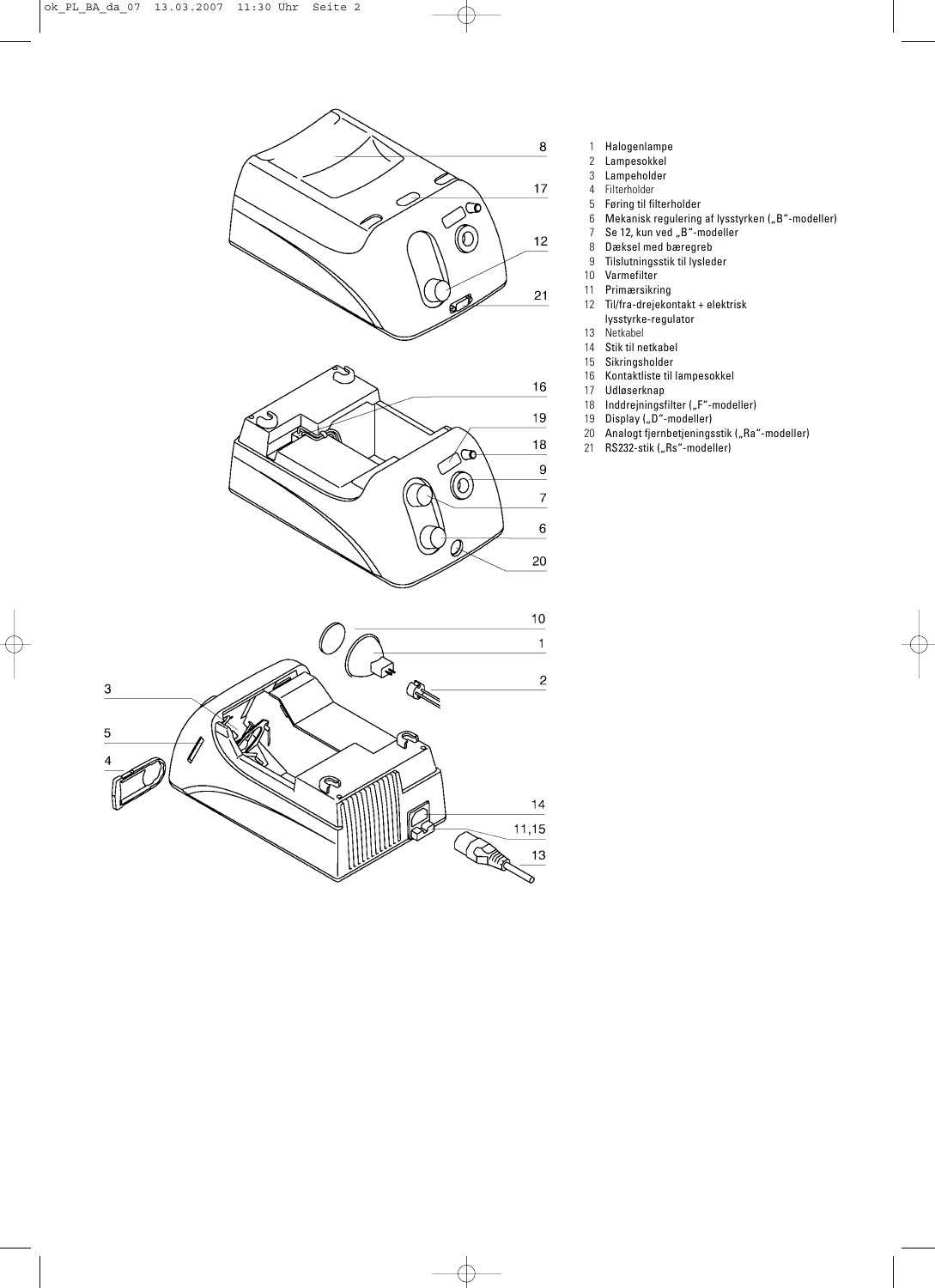### **BETJENINGSVEJLEDNING FOR PL 1000 (B), PL 2000 (B), PL 3000 (B) (D) (F) (Ra) (Rs) und PL 3000R (B)**

Læs venligst hele betjeningsvejledningen før anvendelse af koldlyskilden!

#### **Tekniske data**

| <b>Typebetegnelse</b>                 |                | <b>PL 1000</b>                                                   | <b>PL 2000</b>  | <b>PL 3000</b>  | <b>PL 3000R</b>   |  |
|---------------------------------------|----------------|------------------------------------------------------------------|-----------------|-----------------|-------------------|--|
| Mulige versioner                      |                | B                                                                | B               | B, D, F, Ra, Rs | B                 |  |
| Artikelnummer                         | 230-240 V ±10% | 596-20-1501                                                      | 596-20-250      | 596-20-350      |                   |  |
|                                       | 100-120 V ±10% | 596-20-160                                                       | 596-20-260      | 596-20-360      |                   |  |
|                                       | 100-240 V ±10% |                                                                  |                 |                 | 596-20-380        |  |
| Netfrekvens                           |                | $50 - 60$ Hz                                                     | $50 - 60$ Hz    | $50 - 60$ Hz    | 50-60 Hz $\pm$ 5% |  |
| Optagen effekt                        |                | maks. 50 VA                                                      | maks. 150 VA    | maks. 200 VA    | maks. 200 VA      |  |
| Lampespænding                         |                | maks. 11.9 V                                                     | maks. 13 V      | maks. 21.4 V    | maks. 21.4 V      |  |
| Halogen-reflektorlampe                |                | 30 W/10,8 V                                                      | 100 W/12 V      | 150 W/21 V      | 150 W/21 V        |  |
| Primærsikring                         | 230/240 V      | T500 mAH                                                         | T1.25 AH        | T1,25 AH        | T2,5 AH           |  |
|                                       | 100/120 V      | T800 mAH                                                         | <b>T2.5 AH</b>  | <b>T2.5 AH</b>  | 100-240 V         |  |
|                                       |                | IEC 127-2/5 & UL, 5 x 20 mm, time-lag (træg)                     |                 |                 |                   |  |
| Dimensioner højde/bredde/dybde        |                | 120/168/268 mm                                                   | 120/168/268 mm  | 120/168/268 mm  | 120/168/268 mm    |  |
| Vægt                                  |                | $1,3$ kg                                                         | $1,5$ kg        | $1,6$ kg        | $1,6$ kg          |  |
| Farvetemperatur                       |                | 3200 K                                                           | 3250 K          | 3250K           | 3250 K            |  |
| Diameter lysleder maks.               |                | $10 \text{ mm}$                                                  | $13 \text{ mm}$ | $13 \text{ mm}$ | $13 \text{ mm}$   |  |
| Driftsmiljø                           |                | 10-40 $^{\circ}$ C <sup>2</sup> og 30-70 % relativ luftfugtighed |                 |                 |                   |  |
| Opbevaring/transport                  |                | 0-40 °C og 30-70 % relativ luftfugtighed                         |                 |                 |                   |  |
| Beskyttelsestype (beskyttelsesklasse) |                |                                                                  |                 |                 |                   |  |
| Deklaration                           |                | CE                                                               | СE              | СE              | <b>CE</b>         |  |
| Medicinsk klassificering              |                |                                                                  |                 |                 |                   |  |
| (kun ved MED-versioner)               |                |                                                                  | BF              | <b>BF</b>       |                   |  |

<sup>1</sup> ved PL1000 kun 230 V (ikke 230-240 V)

<sup>2</sup> Lyskilderne er ganske vist egnede til drift ved op til 40 °C, men elektronikkomponenternes og lampens levetid reduceres ekstremt ved denne temperatur. Den omgivende temperatur bør ikke være over 25 °C for optimale drift.

### **BESKRIVELSE**

Med købet af dette produkt får De en koldlyskilde af højeste kvalitet, som finder anvendelse alle de steder, hvor man har behov for meget lys uden varmeudvikling. Den anvendes til objektbelysning på mikroskoper. Som oftest påsættes fiberoptiske ringlys, som fastgøres på mikroskopobjektivet. Alternativt kan man påsætte svanehalse eller fleksible lysledere.

Som lyskilde anvendes her halogen-koldlysreflektorlamper (1) med forskellig effekt. Ved hjælp af et specielt varmefilter (10) reflekteres varmen, mens det nødvendige synlige lys slippes igennem i fuldt omfang. Til af bortlede varmen, der opstår, er der indbygget en aksialventilator i alle typer undtagen i **PL1000**. Lyskilden drives via en elektronisk DC-DC-omformer, som opfylder de nyeste tekniske standarder og er blevet udviklet specielt til koldlyskilder. For at tænde apparatet skal De dreje knappen (7 eller 12) med uret fra minimumsposition til maksimumsposition. Drej den helt til venstre, indtil der høres et tydeligt klik, for at slukke koldlyskilden. Med denne justeringsknap reguleres koldlyskilden elektrisk (dæmpes). Derved ændres imidlertid også farvetemperaturen, så lyset ser mere rødligt ud i dæmpet tilstand end i maksimalpositionen. Hvis der kræves en konstant farvetemperatur, skal lyset afblændes mekanisk med en hulrasterblænde.

Alle modeller med bogstavet "B" i typebetegnelsen har ud over den elektroniske regulering af lysstyrken et blændehjul, som man kan regulere lysmængden fra 100 % til ca. 1% med samme farvetemperatur med. Derudover kan man naturligvis også regulere elektronisk, hvorved farvetemperaturen igen ændres. Med indskydningsfilteret (4) kan diverse filtre skydes ind i apparatet.

Alle modeller med display (19) (markeret med bogstavet **D**<sup>"</sup> i typebetegnelsen) viser ved elektrisk lysdæmpning den aktuelle farvetemperatur. Desuden vises ventilator- og lampesvigt i displayet.

Alle modeller med et .F<sup>"</sup> i typebetegnelsen har i frontpanelet en inddrejningsanordning (18) til et filter (dagslysfilter for en farvetemperatur på ca. 5600K).

**"Ra"** i typebetegnelsen betyder, at lyskilden har et DIN-stik til fjernbetjeningen (20). Via dette kan man dæmpe lyskilden analogt og sætte den i standby-tilstand.

**"Rs"** i typebetegnelsen betyder, at lyskilden har et 9-polet RS232 D-Sub-stik (21). Ved hjælp af dette kan lyskilden dæmpes via et RS232-interface og sættes i standby-tilstand. Hvis apparatet også er udstyret med et display kan man få vist adressekonfigurationen og andre RS232-data. Samme apparat kan ikke bygges som model "Rs" og "Ra" samtidig.

**PL3000R(B**) har et analogt fjernbetjeningsstik, som gør det muligt at tilslutte en håndfjernbetjening eller et serielt interface til computerstøttet styring af lyskilden (tilbehør: RS232-interface og fjernstyring, se tilbehørsbeskrivelsen vedr. pin-konfigurationen). Der skal desuden anvendes en PFC (power factor correction) DC-DC-omformer, som gør det muligt at anvende lyskilden overalt i verden (100–240 V), og som samtidigt er rippelfri.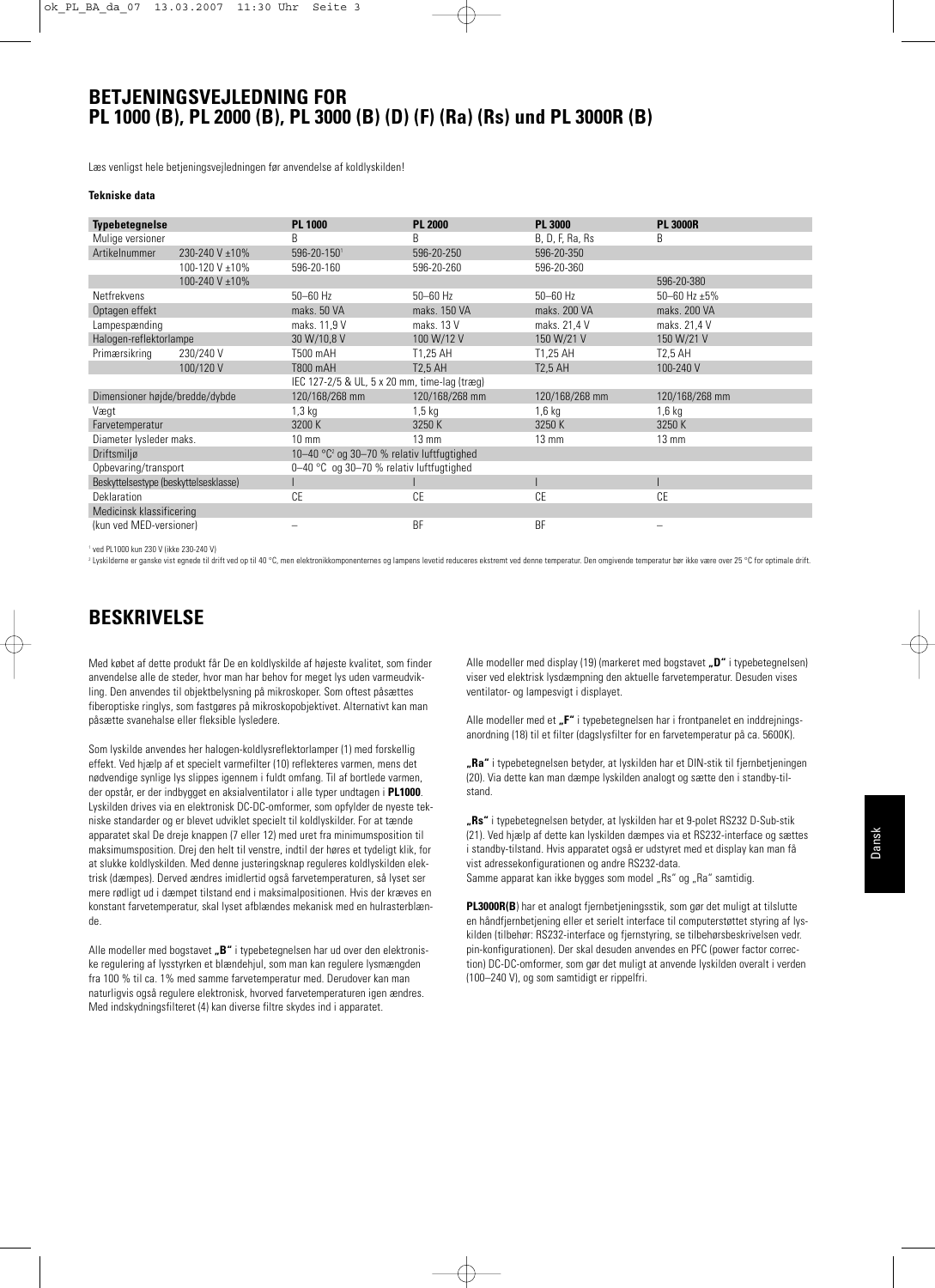# **SYMBOLER, DER ANVENDES PÅ APPARATET SIKKERHEDSANVISNINGER**

**TxxAH** Sikringssymbol: Brug kun sikringer af den angivne type!

Intensitetsskala: Jo større værdi, De indstiller, jo mere lys får De!

CE-overensstemmelsesmærke: Bekræfter overensstemmelsen med lavspændingsdirektivet (lamper) 73/23/EEC og EMC-direktivet 89/336/EEC.

 $\left(\Delta\right)$ cTÜVus-mærke: bekræfter overensstemmelse med UL2601-1.

Lamper, der er egnede til direkte montering på monteringsflader med ᆍ normal antændelighed.

 $\mathbb{M}$ SN: 41234,  $\overline{2004}$ 

Fabrikationsåret kan ses i dette symbol og aflæses i 1.  $\sqrt{\frac{2}{2}}$ ählnummer (venstre) ciffer i det femcifrede apparat-serienummer på typeskiltet (f.eks. betyder 01234 fabrikationsår 2000, 41234 fabrikationsår 2004).



Nogle lyskilder findes også i en medicinsk model (markeret med det "BF"-symbol, der afbildet her, på typeskiltet) til brug inden for det medicinske område. Disse lyskilder opfylder foruden lampenormen EN60598 også normen for Medicinske Elektriske Apparater EN60601-1, men CEdeklarationen for medicinske produkter skal indhentes fra systemproducenten. Lyskilden betragtes kun som komponent i et system og har ikke

selv nogen CE-deklaration for medicinske produkter. Uden denne CEdeklaration må lyskilden ikke anvendes inden for det medicinske område. Endvidere skal alle national love overholdes. Disse MED-lyskilder er bygget til anvendelsesdele af typen BF, det vil sige, at lysledertilslutningen (flange) er isoleret fra resten af apparatet og isoleret fra beskyttelsesjordingen.

Lyskilden må ikke komme i kontakt med patienten!!

### **Anvendelse af lyskilderne i USA og Canada:**

 $\sum$  Hvis "cTÜVus"-symbolet er anbragt på typeskiltet, er apparatet konstrueret i overensstemmelse med UL2601-1. Alle andre normer og love for medicinske produkter (FDA, FCC...), der er nødvendige for driften, skal den lokale forhandler opfylde og dokumentere over for den driftsansvarlige. Uden disse dokumentationer må apparatet ikke tages i brug inden for det medicinske område.

Desuden skal man være opmærksom på, at disse lyskilder skal udstyres med et specielt "Hospital Grade" eller "Hospital Only" netkabel. Lyskilden må ikke komme i kontakt med patienten!!

I denne brugsanvisning anvendes følgende faresymboler: Advarsel mod farlig elektrisk spænding!



Advarsel mod et farligt sted. Vær opmærksom på den medfølgende dokumentation!



Advarsel mod varme overflader!

Dette kapitel behandler de sikkerhedsanvisninger, som man altid skal følge ved anvendelsen af apparatet. Anden anvendelse end den, der er beskrevet i denne betjeningsvejledning, er ikke tilladt og kan medføre skader på dette produkt eller farer!

Følg i Deres egen interesse alle sikkerhedsanvisninger, som står på apparatet og i denne betjeningsvejledning.

**Målgruppe:** Personer, der arbejder med apparatet eller med tilbehøret til dette apparat, skal absolut læse denne betjeningsvejledning, og den driftsansvarlige skal sikre, at brugerne har forstået indholdet i denne vejledning. Dette gælder især kapitlet "Sikkerhedsanvisninger".

**Produktovervågningspligt:** Brugeren skal straks stoppe driften (træk netstikket ud af stikdåsen!) ved forandringer i driftsfunktionerne eller i sikkerhedsrelevante dele i apparatet og informere en ansvarlig person eller producenten om dette.

**Brugsvejledningens opbevaringssted:** Det anbefales, at man opbevarer brugsvejledningen i apparatets umiddelbare nærhed for at sikre, at brugeren straks kan anvende den, når der er behov for det.

**Lovmæssige forskrifter:** De generelt gyldige nationale og lokale sikkerhedsforskrifter og ulykkesforebyggende forskrifter og love skal overholdes på samme måde som den driftsansvarliges supplerende brugerretningslinier.

## **Der må aldrig foretages tekniske ændringer på apparatet!**

OBS!Lampen og delene i dens umiddelbare nærhed kan være varme. Den varme lampe og dele, der sidder tæt på den, kan ved berøring medføre forbrændinger. Lad altid apparatet køle tilstrækkeligt af (ca. 10–15 minutter), inden dækslet tages af, og lampen udskiftes. Træk altid først netstikket ud af stikdåsen!

Halogen-reflektorlampen skal være placeret nøjagtigt, for at funktionen kan blive optimal.



Se aldrig direkte ind i lampen eller lyslederen, når den er tændt, da De ellers risikerer øjenskader!

Angivelserne i kapitlet "Tekniske data" gælder som obligatoriske grænser for anvendelse.

Anvend ikke apparatet i nærheden af vand eller i lokaler med ekstrem luftfugtighed.

Brændbare materialer må aldrig være placeret i apparatets umiddelbare nærhed. Apparatet skal holdes borte fra alle varmekilder. Dette produkt er ikke godkendt til anvendelse i områder, hvor der er fare for eksplosioner! Er ikke egnet til anvendelse sammen med brændbare blandinger (som f.eks. anæstesimidler, ilt eller desinfektionsmidler....)!

Hold altid apparatets ventilationsåbninger fri for at undgå overophedning. Sørg for, at den frie luftcirkulation ikke hindres på nogen måde.

Hæld aldrig væske på apparatet, og stik aldrig fremmedlegemer ind i apparatet! Derved kan De udløse elektriske stød eller skader på apparatet.

Apparatet må kun anvendes med den foreskrevne lysnetspænding.

Åbn aldrig apparatet eller komponenter, med mindre det udtrykkelig angives senere i denne vejledning.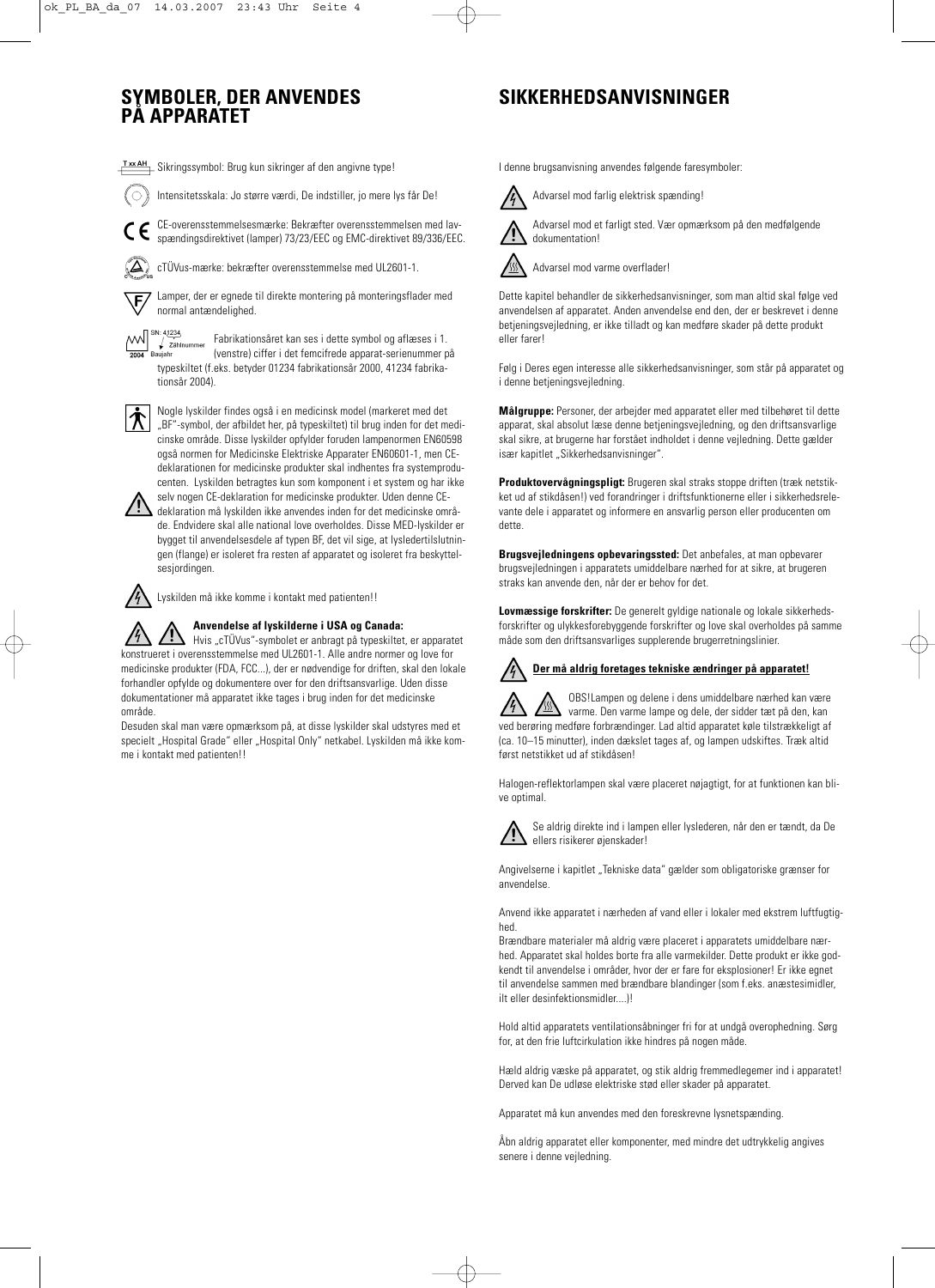**Rengøring:** Træk netstikket ud af stikdåsen før rengøringen, og brug kun en fugtig klud til rengøringen, men aldrig brændbare eller antændelige væsker. Hvis der ved et uheld kommer væske ind i apparatet, skal De straks trække stikket ud af stikdåsen og sende apparatet til service.

**Vedligeholdelse:** Alle nationale love og normer for regelmæssige eftersyn skal overholdes af den driftsansvarlige. Mindst hvert andet år skal der gennemføres et eftersyn, som kun kan udføres af faguddannet personale, som kan bedømme apparatets sikkerhed, opdage mulige følgevirkninger og risici samt konstatere, om apparatet er i overensstemmelse med direktiver og normer. Disse kontroller skal minimum omfatte:

Kontrol af jordforbindelse, kontrol af afledningsstrøm, visuel kontrol med rengøring og funktionstest

**Reservedele:** Der må kun anvendes originale reservedele. Ellers kan der opstå person- eller tingsskader. Delenes numre står opført i kapitlet "Reservedele".

**Ansvar:** Den driftsansvarlige er som overordnet juridisk person ansvarlig for, at produktet anvendes formålsmæssigt, og for, at andre brugere informeres, og fastlægger kompetencerne for betjeningen af apparatet.

**Bortskaffelse:** Overhold alle nationale miljøforskrifter og love for bortskaffelsen af apparatet eller dele af det. Sortér komponenterne (f.eks. i plast, elektronik, lamper, metaller...), og bortskaf dem gennem den lokale affaldsorganisation!

Træk netstikket ud af stikdåsen, når apparatet ikke anvendes i længere tid.Brug kun et originalt netkabel, og træk kablet på en sådan måde, at det hverken sidder i klemme eller kan klippes over.Anvend af sikkerhedsgrunde altid et trepolet netkabel med jordforbindelse.

Reparationer, som ikke er beskrevet i denne brochure, må kun udføres af autoriserede værksteder.

Producenten påtager sig intet ansvar for skader, som opstår ved manglende overholdelse af ovenstående anvisninger!

**Tekniske standarder:** Dette produkt opfylder de nyeste tekniske standarder under anvendelse af anerkendte sikkerhedsrelevante normer og bestemmelser.

- Dette apparat er konstrueret efter følgende direktiver og standarder.
- ▼ 73/23/EEC: Lavspændingsdirektiv (CE)
- ▼ 89/336/EEC: Elektromagnetisk kompatibilitet (CE)
- ▼ EN 60598-1: Lamper
- ▼ EN 60601-1: Medicinske elektriske apparater (ved MED-versioner)
- ▼ UL 2601-1: Medical Electrical Equipment (ved MED-versioner)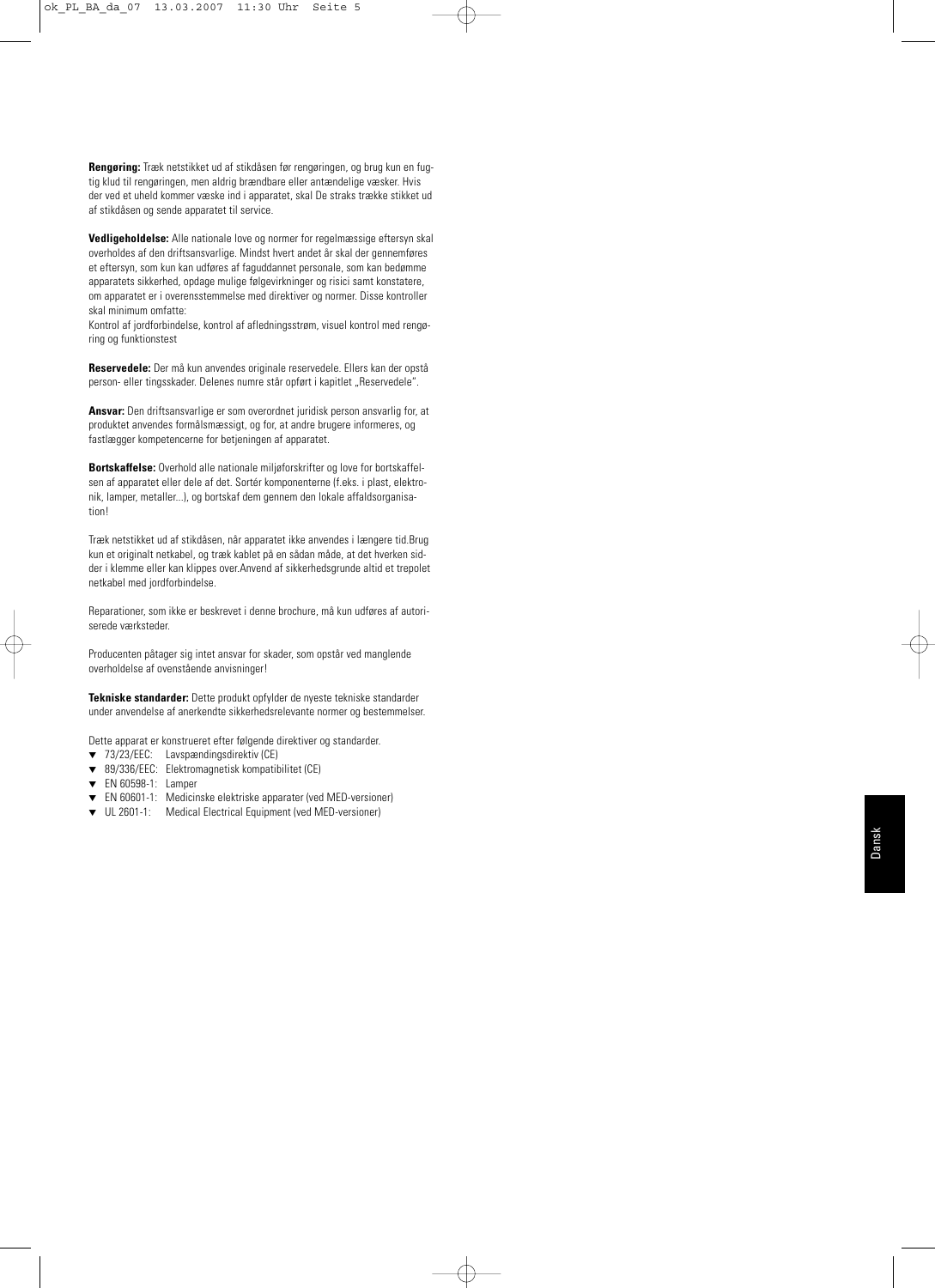### **EMC-ADVARSLER**

Dette kapitel beskriver de forholdsregler, der kræves i EN60601-1-2 (Electromagnetic compatibility) for sikring af den elektromagnetiske kompatibilitet (EMC).

For medicinske elektriske apparater kræves der særlige forholdsregler  $\triangle$ med henblik på EMC. Manglende overholdelse af disse anvisninger kan medføre en forøget emission fra eller en reduceret immunitet i apparatet eller systemet! Bærbare og mobile RF-kommunikationsindretninger kan påvirke medicinske elektriske apparater!



Anvend kun tilbehør, der er deklareret til dette af producenten, inden for det medicinske område og til medicinske anvendelser!

Stil ikke apparatet umiddelbart ved siden af andre apparater, og undgå at stable det sammen med andre apparater. Hvis arbejdet alligevel kræver dette, skal apparatet og systemet overvåges nøje, så man kan kontrollere, at de fungererer korrekt efter hensigten i denne opstilling!

Anvend altid kun det medfølgende netkabel (maks. 2,5 m)! Længere og andre netkabler kan medføre en forøget emission eller en reduceret immunitet i apparatet eller systemet!

#### **Elektromagnetisk emission**

Apparatet er beregnet til brug i det elektromagnetiske miljø, der er beskrevet nedenfor. Kunden og brugeren af apparatet skal sikre, at anvendelsen finder sted i et sådant miljø.

| nunden og brugeren af apparatet skar sikre, at anvendelsen milder stea i et sadant miljø. |                   |                                                                                                                                                                                               |  |  |  |
|-------------------------------------------------------------------------------------------|-------------------|-----------------------------------------------------------------------------------------------------------------------------------------------------------------------------------------------|--|--|--|
| <b>Emissionstest</b>                                                                      | Overens-stemmelse | Elektromagnetisk miljø – vejledning                                                                                                                                                           |  |  |  |
| RF-emissioner<br>CISPR 11                                                                 | Gruppe 1          | Apparatet bruger kun RF-energi til den interne funktion. Det afgiver derfor kun meget lave RF-emissio-<br>ner, der sædvanligvis ikke forårsager interferens i nærliggende elektronisk udstyr. |  |  |  |
| RF-emissioner<br>CISPR 11                                                                 | Klasse B          | Apparatet er beregnet til brug i alle miljøer, herunder også private bygninger og institutioner, der er tils-<br>luttet direkte til det offentlige forsyningsnet.                             |  |  |  |
| Harmoniske emissioner<br>IEC 61000-3-2                                                    | Klasse C          |                                                                                                                                                                                               |  |  |  |
| Spændingsudsving/svingningsemissioner<br>IEC 61000-3-3                                    | Opfylder          |                                                                                                                                                                                               |  |  |  |
| RF-emissioner<br>CISPR 15                                                                 | Opfylder          |                                                                                                                                                                                               |  |  |  |
|                                                                                           |                   |                                                                                                                                                                                               |  |  |  |

#### **Elektromagnetisk immunitet**

Apparatet er beregnet til brug i det elektromagnetiske miljø, der er beskrevet nedenfor. Kunden og brugeren af apparatet skal sikre, at anvendelsen finder sted i et sådant miljø.

| <b>Immunitetstest</b>                                                                                 | IEC 60601 test level and Compliance level                                                                                                                                                                                   | Electromagnetic environment - guidance                                                                                                                                                                                                                          |
|-------------------------------------------------------------------------------------------------------|-----------------------------------------------------------------------------------------------------------------------------------------------------------------------------------------------------------------------------|-----------------------------------------------------------------------------------------------------------------------------------------------------------------------------------------------------------------------------------------------------------------|
| Elektrostatisk afladning,<br>IFC 61000-4-2                                                            | + 6 kV kontakt<br>$+8$ kV luft                                                                                                                                                                                              | Gulvbelægningen skal bestå af træ, cement eller keramiske fliser. Hvis<br>gulvbelægningen består af syntetisk materiale, skal den relative fug-<br>tighed være mindst 30 %.                                                                                     |
| Hurtig indsvingnings-strøm / overbelastning<br>IFC 61000-4-4                                          | $\pm$ 2 kV for strømforsyningsledninger<br>$\pm$ 1 kV til indgangs-/udgangsledninger (ikke relevant)                                                                                                                        | Strømforsyningen skal være egnet til brug i et kommercielt miljø eller<br>hospitalsmiljø.                                                                                                                                                                       |
| Kraftigt udsving<br>IFC 61000-4-5                                                                     | + 1 kV differentialetilstand<br>$\pm$ 2 kV almindelig tilstand                                                                                                                                                              | Strømforsyningen skal være egnet til brug i et kommercielt miljø eller<br>hospitalsmiljø.                                                                                                                                                                       |
| Strømfald, kortvarige forstyrrelser og<br>spændingsudsving på strømindgangskablerne<br>IFC 61000-4-11 | $< 5 \% U_{\rm T}$ (> 95 % fald i U <sub>T</sub> ) for 1/2 cyklus<br>40 % $U_T$ (60 % fald i $U_T$ ) for 5 cyklusser<br>70 % $U_T$ (30 % fald i $U_T$ ) for 25 cyklusser<br>< 5 % $U_T$ (> 95 % fald i $U_T$ ) i 5 sekunder | Strømforsyningen skal være egnet til brug i et kommercielt miljø eller<br>hospitalsmiljø. Hvis apparatet skal kunne køre kontinuerligt ved strøm-<br>afbrydelser, anbefales det at tilslutte apparatet til en uafbrydelig strøm-<br>forsyning eller et batteri. |
| Spændingsfrekvens (50 Hz/60 Hz)<br>magnetfelt<br>IFC 61000-4-8                                        | 3 A/m                                                                                                                                                                                                                       | Spændingsfrekvensmagnetfelterne skal være på et niveau, der er egnet<br>til brug i et kommercielt miljø eller hospitalsmiljø.                                                                                                                                   |

BEMÆRK! U<sub>T</sub> er vekselstrømstyrken i strømforsyningen før anvendelse af testniveauet.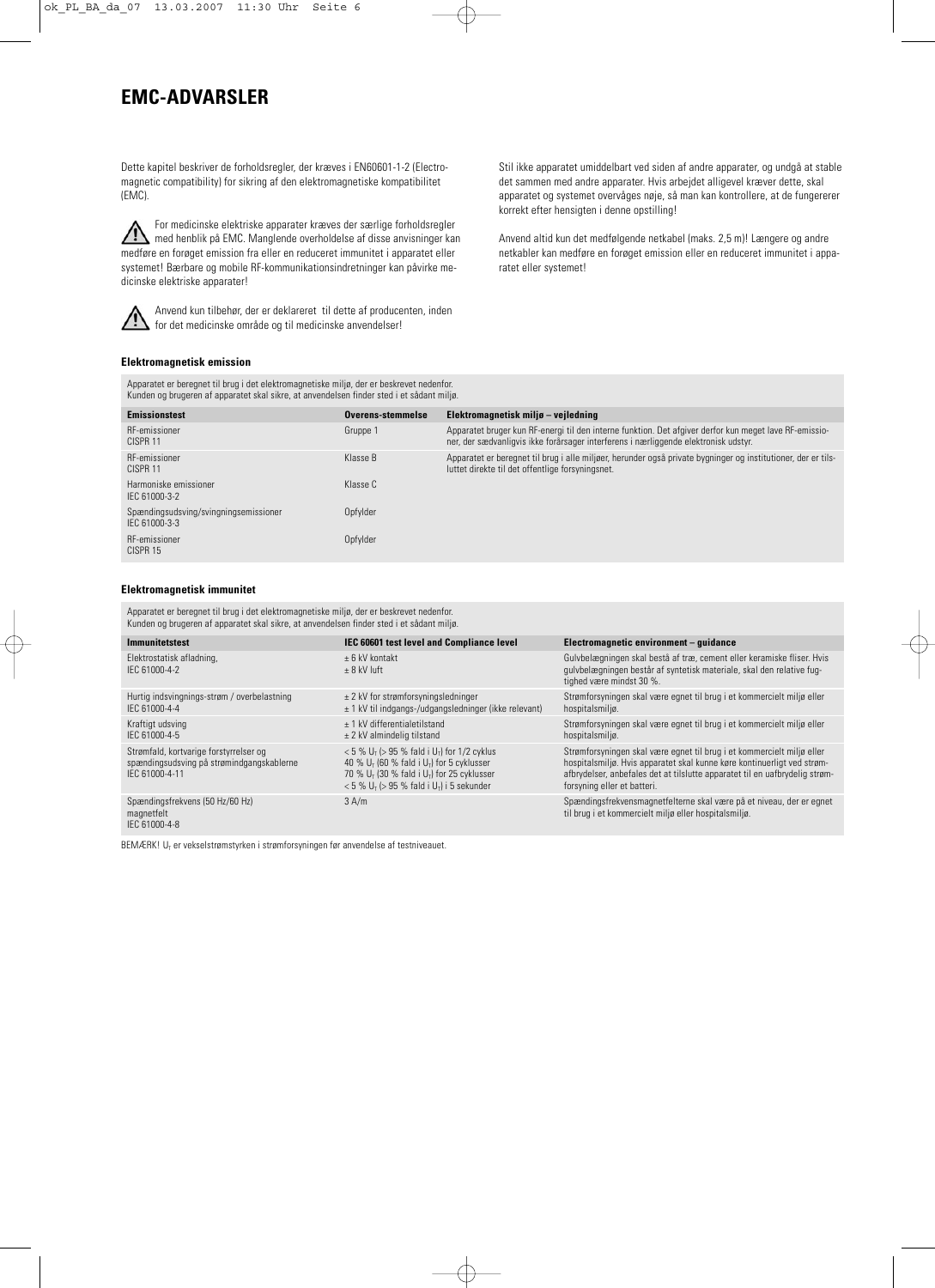#### **Elektromagnetisk immunitet**

Apparatet er beregnet til brug i det elektromagnetiske miljø, der er beskrevet nedenfor. Kunden og brugeren af apparatet skal sikre, at anvendelsen finder sted i et sådant miljø.

| Immunitetstest                                   | IEC 60601-testniveau                    | Overensstem-melsesniveau | Elektromagnetisk miljø – vejledning                                |                                                                                                                                                                                        |
|--------------------------------------------------|-----------------------------------------|--------------------------|--------------------------------------------------------------------|----------------------------------------------------------------------------------------------------------------------------------------------------------------------------------------|
| ligning, der gælder for transmitterens frekvens: |                                         |                          | Anbefalet separationsafstand:                                      | Bærbart og mobilt RF-kommunikationsudstyr må ikke anvendes tættere på nogen del af apparatet, inklusive kabler, end den anbefalede separationsafstand, der udregnes på baggrund af den |
| Overført RF<br>IEC 61000-4-6                     | $3V_{\text{eff}}$<br>150 kHz til 80 MHz | $3 \rightarrow V1$ iV    | $d = \left(\frac{3.5}{1/1}\right) * \sqrt{P}$                      |                                                                                                                                                                                        |
| Udsendt RF<br>IEC 61000-4-3                      | 3 V/m<br>80 MHz til 2.5 GHz             | $3 \rightarrow E1$ i V/m | $d = \left(\frac{3.5}{51}\right) * \sqrt{P}$<br>80 MHz til 800 MHz | $d = \left(\frac{7}{51}\right) * \sqrt{P}$<br>800 MHz til 2.5 GHz                                                                                                                      |

Hvis P er den maksimale udgangseffekt fra transmitteren udtrykt i watt (W) ifølge producentens oplysninger, og d er den anbefalede separationsafstand i meter (b), skal feltstyrker- $((\cdots))$ ne fra de faste HF-transmittere, der er fastlagt ved en elektromagnetisk feltundersøgelse (a), skal være mindre end overensstemmelsesniveauet inden for hvert frekvensområde (b). Der kan forekomme interferens i umiddelbar nærhed af udstyr, der er mærket med følgende symbol:

Ved 80 MHz og 800 MHz gælder det højeste frekvensområde. Disse retningslinjer kan muligvis ikke anvendes i alle situationer. Den elektromagnetiske propagation påvirkes af absorption og refleksion fra bygningskonstruktioner, genstande og mennesker.

(a) Feltstyrkerne fra faste transmittere såsom basestationer til radiotelefoner (batteridrevne/trådløse), landmobilradioer og amatørradio samt AM- og FM-radioudsendelser og tv-udsendelser kan ikke forudsiges med teoretisk nøjagtighed. For at kunne vurdere det elektromagnetiske miljø, hvor der anvendes faste HF-transmittere, skal der foretages en feltundersøgelse. Hvis den målte feltstyrke på det sted, hvor apparatet anvendes, overskrider det gældende HF-overensstemmelsesniveau, der er angivet ovenfor, skal apparatet overvåges, for at sikre at det fungerer normalt. Hvis der observeres unormal adfærd, kan det være nødvendigt at træffe yderligere foranstaltninger, herunder genjustering eller omplacering af apparatet. (b) I frekvensområdet fra 150 kHz til 80 MHz skal feltstyrkerne være mindre end [V1] V/m.

#### **Anbefalede separationsafstande mellem bærbart og mobilt RF-kommunikationsudstyr og apparatet**

Apparatet er beregnet til brug i et elektromagnetisk miljø, hvor de udsendte RF-interferenser kontrolleres. Kunden eller brugeren af apparatet kan medvirke til at forebygge elektromagnetisk interferens ved at sikre, at der er en afstand mellem bærbart og mobilt RF-kommunikationsudstyr (transmittere) og apparatet, som overholder nedenstående anbefalinger. Anbefalingerne gælder for den maksimale udgangseffekt i det pågældende kommunikationsudstyr.

| Nominel maksimal udgangseffekt for |                                               | Separations afstand i henhold til transmitterens frekvens i meter [m] |                                            |  |  |
|------------------------------------|-----------------------------------------------|-----------------------------------------------------------------------|--------------------------------------------|--|--|
| transmitteren i watt [W]           | 150 kHz til 80 MHz                            | 80 MHz til 800 MHz                                                    | 800 MHz til 2,5 GHz                        |  |  |
|                                    | $d = \left(\frac{3.5}{1/1}\right) * \sqrt{P}$ | $d = \left(\frac{3.5}{51}\right) * \sqrt{P}$                          | $d = \left(\frac{7}{51}\right) * \sqrt{P}$ |  |  |
| 0,01                               | 0,12                                          | 0,12                                                                  | 0,23                                       |  |  |
| 0,1                                | 0,37                                          | 0,37                                                                  | 0,74                                       |  |  |
|                                    | 1.17                                          | 1.17                                                                  | 2,33                                       |  |  |
| 10                                 | 3,69                                          | 3,69                                                                  | 7,38                                       |  |  |
| 100                                | 11,67                                         | 11,67                                                                 | 23,33                                      |  |  |

For transmittere, der har en nominel maksimal udgangseffekt, der ikke er beskrevet ovenfor, kan den anbefalede separationsafstand d fastlægges i meter [m] ved hjælp af den ligning, der anvendes til udregning af transmitterens frekvens, hvis P er transmitterens maksimale nominelle udgangseffekt i watt [W] som oplyst af producenten. Ved 80 MHz og 800 MHz gælder det højeste frekvensområde. Disse retningslinjer kan muligvis ikke anvendes i alle situationer. Den elektromagnetiske propagation påvirkes af absorption og refleksion fra bygningskonstruktioner, genstande og mennesker.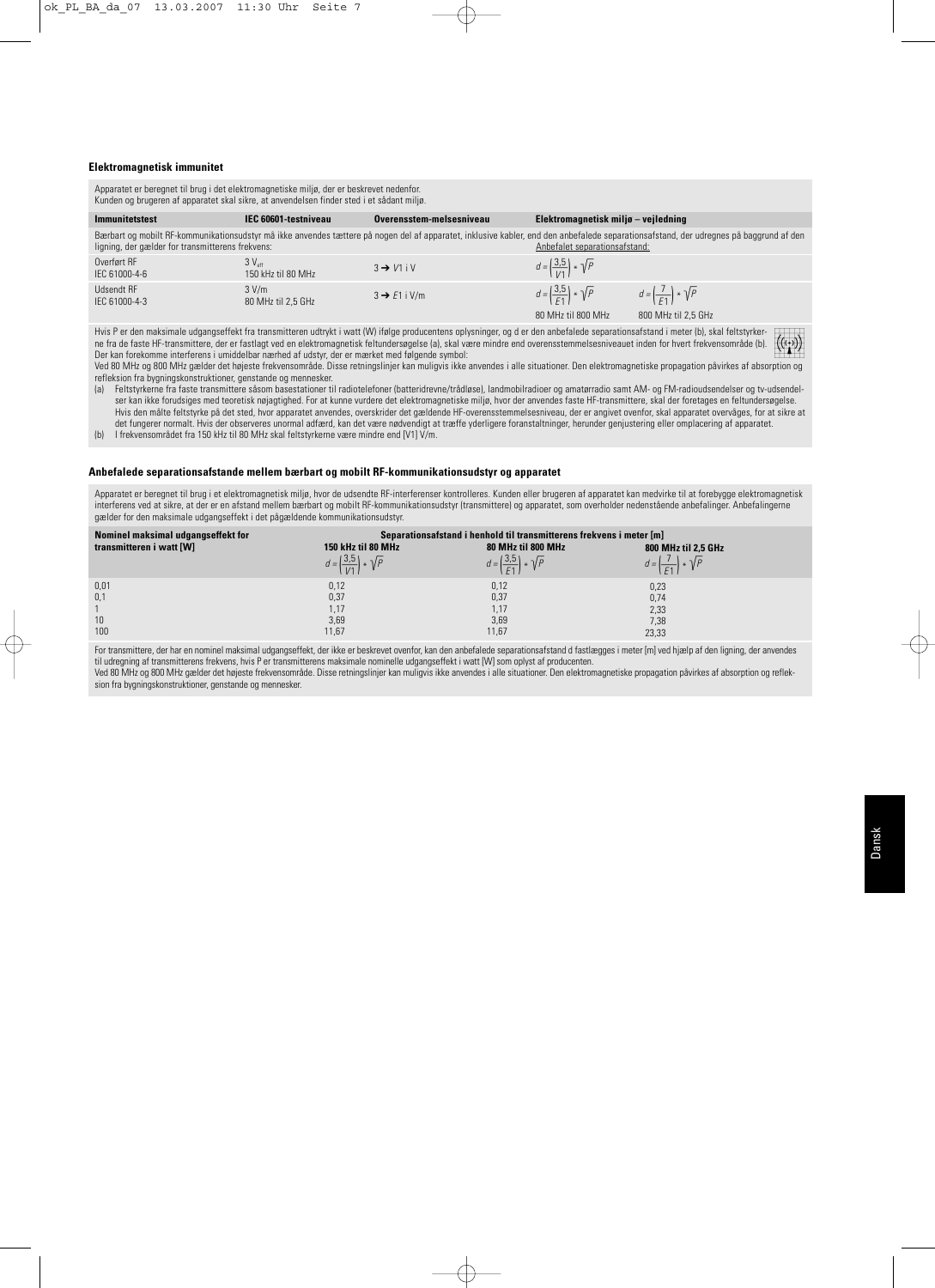### **OPSTILLING OG TILSLUTNING**

### **BETJENING OG ANVENDELSE**

Vælg det fremtidige opstillingssted ud fra følgende kriterier:

- Undgå høj luftfugtighed (se Tekniske data)
- Normal rumtemperatur (se Tekniske data)
- Hold ventilationsspalterne fri
- Er ikke egnet til anvendelse sammen med brændbare blandinger (som f.eks. anæstesimidler, ilt eller desinfektionsmidler....)!

Lyskilderne må ikke komme i berøring med patienten!

Følg ved anvendelsen af disse lyskilder i MED-model inden for medicinske områder alle anvisningerne i kapitlet "**Beskrivelse**".

Tag apparatet ud af emballagen, og stil det på en tilstrækkeligt stor vandret flade.



Sæt ikke netstikket i stikdåsen endnu.

Sæt halogenlampen i før den første ibrugtagning. For at gøre dette skal De tage apparatets dæksel af.

- ▼ Tryk på udløserknappen (17).
- Tak dækslet (8) af.

Berør under de følgende arbejdstrin hverken kvartspæren eller reflektorens indvendige side! Dette kan medføre til, at lampen svigter før tiden.

- ▼ Fjern al transportemballage (f.eks. pap omkring lampesoklen).
- Sæt lampesoklen (2) på lampens kontaktstifter så lige som muligt.
- ▼ Skyd lampen (1) ind i lampeholderen (3) så lige som muligt, og tryk den ind til anslag. Sørg ved lamper med positioneringsnæse for, at de går korrekt i indgreb.
- Sæt dækslet (8) på (går i indgreb af sig selv).
- Stik lyslederen ind i tilslutningsstikket (9) til anslag. Ved lysledere med positioneringsstift skal denne stikkes i noten til anslag. Kontrollér, at drejekontakten (7 eller 12) befinder sig i positionen "Fra" (0-position).
- Sæt netstikket i stikdåsen.
- Tænd ved at dreje drejekontakten (7 eller 12) med uret.





Hold ventilationsspalterne frie!

Brug aldrig apparatet med åbent dæksel (8)!

Apparatet er ikke godkendt til anvendelse i områder, hvor der er fare for eksplosioner!

#### **Tænde og slukke apparatet**

Drej drejekontakten (7 eller 12 alt efter modellen).

- ▼ Positionen 0: Apparatet er slukket.
- ▼ Positionen 1: Apparatet er tændt.

#### **Regulere lysstyrken (elektrisk)**

▼ Drej på lysstyrke-regulatoren (7 eller 12).

Når lysstyrke-regulatoren drejes med uret, forøges lampespændingen og dermed lysstyrken trinløst. Når man drejer mod uret, reduceres lysstyrken. Indstil kun den lysstyrke, som De absolut har brug for, for lampens levetid synker dramatisk ved forøgelse af lysstyrken.

#### **Lampens gennemsnitlige**<sup>1</sup> **levetid:**

| <b>Regulatorposition PL 1000</b> |       | <b>PL 2000</b> | PL 3000 / PL 3000R                      |
|----------------------------------|-------|----------------|-----------------------------------------|
|                                  | (B)   | (B)            | $(B)$ , $(D)$ , $(F)$ , $(Ra)$ , $(Rs)$ |
| 4                                | 770 h | 3000h          | 1500 h                                  |
| 6                                | 70 h  | 360 h          | 160 h                                   |

<sup>1</sup> OBS! Gennemsnitlig levetid betyder, at allerede 50% af lamperne kan have svigtet! Alene en forøgelse af lampespændingen på 6% betyder en halvering af levetiden. Til gengæld betyder en reduktion på 6% en fordobling af levetiden!

#### Regulere lysstyrken med mekanisk blænde ("B" -modeller)

Hvis De vil ændre lysstyrken uden at ændre farvetemperaturen, bør De bruge den mekaniske hulrasterblænde. Når knappen (6) drejes med uret, forøges lysstyrken op til maksimum. Når den drejes mod uret, reduceres lysstyrken ned til ca. 1% af det maksimale. Disse indstillinger påvirker ikke lampens levetid. Naturligvis kan man yderligere anvende den elektriske regulering af lysstyrken, hvorved farvetemperaturen også ændres. Bruger man begge reguleringer af lysstyrken på en gang, giver det et reguleringsområde fra 100% til ca. 0,1%.

#### **Udskifte indskydningsfilteret**

- ▼ Træk indskydningsfilter-fatningen (4) ud af indskydningsfilter-føringen (5).
- ▼ Skyd det ønskede filter med fatning ind i indskydningsfilter-føringen, til det går i indgreb.

Her kan man anvende farve- og fluorescensfiltre til bestemte anvendelser.

Brug kun originale filtre, da der ellers er risiko for termisk ødelæggelse af filteret og apparatet. Vær opmærksom på, at filteret og holderen kan blive meget varme under brugen. Lad apparatet køle tilstrækkeligt af, inden De tager filteret ud!

#### **Bruge inddrejningsfilteret ("F"-modeller)**

Her kan et dagslysfilter (18) drejes ind og ud. Vær opmærksom på det trykte på kabinettet og markeringen på drejeknappen.

- ▼ Drejning med uret: Filteret drejet ud
- ▼ Drejning mod uret: Filteret svinget ind

Dette filter forøger farvetemperaturen i halogenlyset fra 3200K (Kelvin) til 5600K, hvorved lysstyrken naturligvis falder.

#### **Displayvisning ("D"-modeller)**

Displayet (19) viser den aktuelle farvetemperatur, som ændres gennem den elektriske regulering. Desuden detekteres og vises ventilatorsvigt (visning: FAn) og lampesvigt (visning: buLb). Hvis lyskilden står i STANDBY-tilstand (f.eks. ved hjælp af fjernstyring via det analoge DIN-stik "Rs"), vises "Stby". For at displayet kan vise den korrekte farvetemperatur, skal man meddele dis-

playet, hvilken lampe der anvendes. EJA-lamper har en lidt højere farvetemperatur end EKE-lamper. Standardindstillingen er EKE-lampen.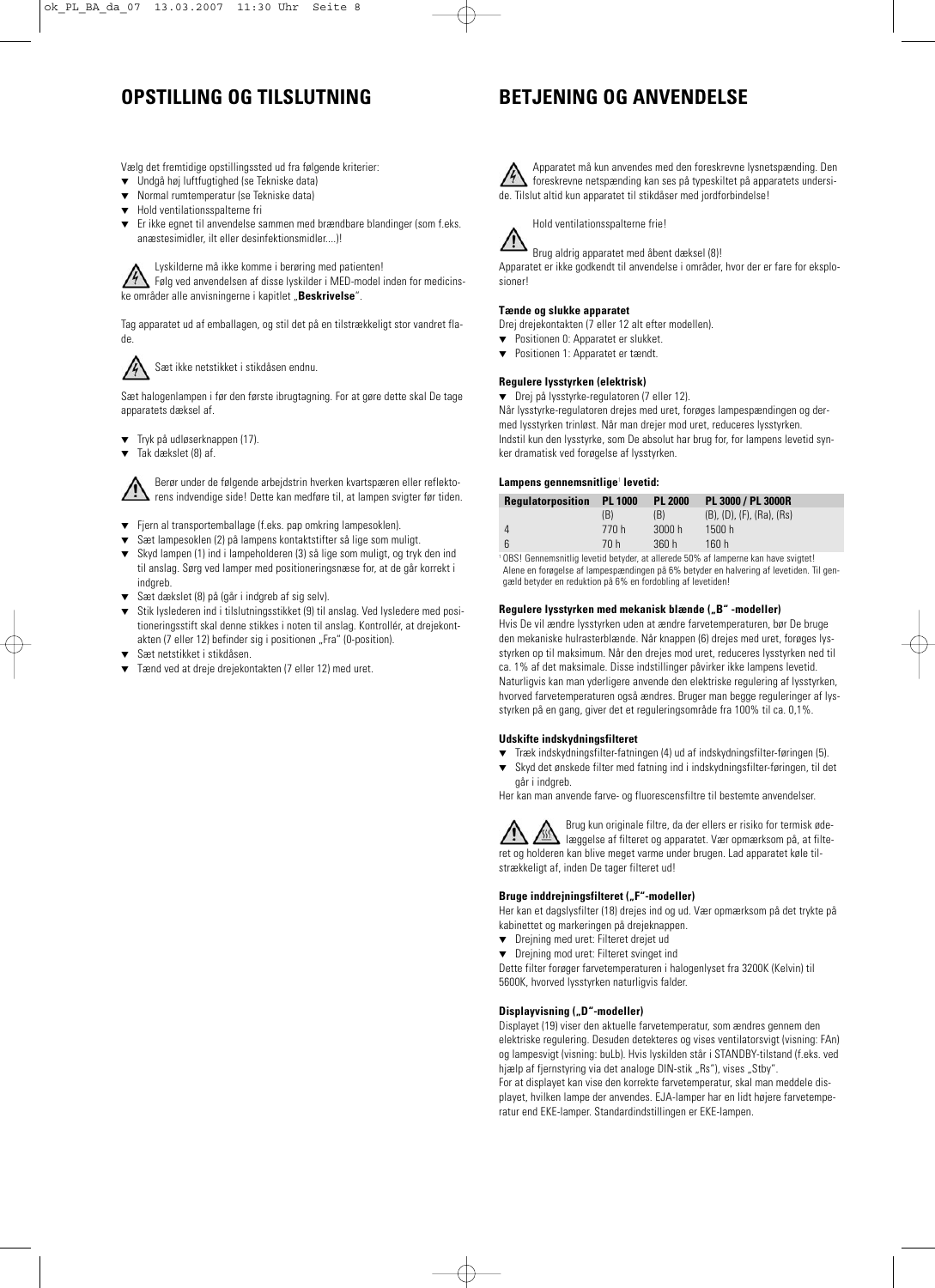Efter at apparatet er tændt, kommer man ind i SETUP-tilstanden ved hjælp af potentiometeret. Så længe der vises en lille prik for oven til venstre, kan man aktivere SETUP-tilstanden ved at dreje potentiometeret op og ned to gange, hvor langsom bevægelse af potentiometeret forlænger den tid, prikken vises. Når prikken er forsvundet, kan man ikke længere aktivere SETUP-tilstanden.

For at en op-og neddrejning af potientometeret registeres, skal potien- $\sqrt{N}$ tiometeret drejes fra en position lavere end 2 til en position højere end 3 og til sidst igen til en position lavere end 2 inden for ca. 1 sekund. Apparatet må ikke slukkes imens!

I SETUP-tilstanden vises SET. Hvis man nu drejer potentiometeret op og ned 1x inden for kort tid, kommer man til SETL-tilstanden (lampeindstillingstilstand). Her venter man, indtil visningen skifter til den aktuelt indstillede lampe (f.eks. L 1), og kan derefter scrolle gennem de mulige værdier (her: 1 for EKE, 2 for EJA), hver gang potientiometeret drejes op og ned. Efter en kort pause blinker den indstillede værdi, som man derefter straks skal bekræfte ved at dreje potentiometeret op og ned (efter bekræftelsen holder værdien op med at blinke), da værdien ellers ikke gemmes.

Nu er SETUP-tilstanden afsluttet, men så længe den lille prik for oven til venstre stadig kan ses, kan man aktivere SETUP-tilstanden igen ved at dreje potentiometeret to gange op og ned.

Hvis apparatet er udstyret med et RS232-stik, anvendes displayet til yderligere indstillinger (f.eks. adresse, baudrate). En grundigere beskrivelse af indstillingsmulighederne i forbindelse med RS232-interfacet kan De finde i bilaget til lyskilden.

#### Analogt fiernbetieningsstik ("Ra"-modeller)

Med det 6-polede DIN-stik (20) kan man fjernbetjene lyskilden analogt. De mulige handlinger er:

- ▼ Skifte til STANDBY-tilstanden
- ▼ Regulere elektrisk

En grundigere teknisk beskrivelse af stikket og tilbehøret finder De i bilaget til lyskilden.

#### RS232-stik ("Rs"-modeller)

Med D-Sub-stikket (21) kan man fjernbetjene lyskilden via et RS232-interface. De mulige handlinger er:

- ▼ Skifte til STANDBY-tilstanden
- Regulere elektrisk
- ▼ Fjernstyre flere lyskilder
- ▼ Få vist fejlmeddelelser

En grundigere teknisk beskrivelse af interfacet med tilbehør finder De i bilaget til lyskilden.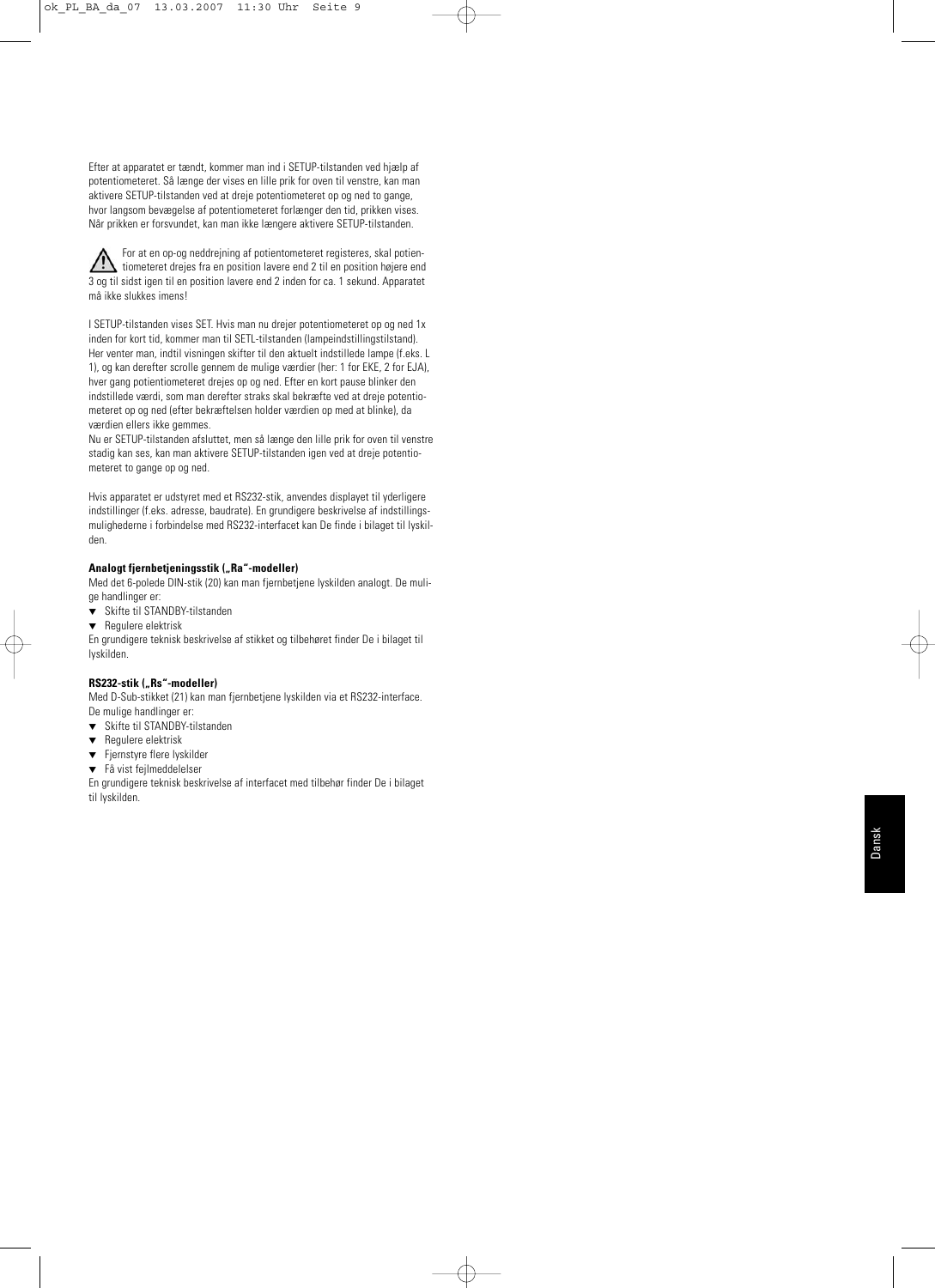### **AFHJÆLPNING AF FEJL**

- Kontrollér først, om netkablet er sat i lyskilden og i en netstikdåse, der fungerer.
- Kontrollér, at lyskilden er tændt.

#### **Intet lys**

| Årsag                               | Afhjælpning af fejl                                                               |
|-------------------------------------|-----------------------------------------------------------------------------------|
| Lampe defekt:                       | Udskift lampe                                                                     |
| Sikring defekt:                     | Udskift primærsikringen                                                           |
| Temperaturregulatoren er aktiveret: | Apparatet er overophedet.                                                         |
| (gælder ikke for PL 1000)           | Gør ventilationsåbningerne fri, og lad apparatet køle af, indtil det tænder igen. |
| Lampesoklen defekt:                 | Udskift lampesoklen                                                               |
| DC-DC-omformer defekt:              | Send apparatet til reparation                                                     |
| For lydt lys (gælder ikke PL 1000)  |                                                                                   |

#### **Årsag Afhjælpning af fejl**

Lampen forbliver i mimimumsindstilling (dæmpet), selv om den elektriske lysstyrke-regulator bevæges. Ventilatorsvigt: Send apparatet til reparation

OBS! En defekt lampe kan også medføre, at ventilatoren går i stå, eller at omdrejningstallet reduceres.

### **UDSKIFTE DEFEKTE DELE**

Brug kun originale reservedele! Ellers kan der opstå person- eller tingsskader. Delenes numre står opført i kapitlet "Reservedele". Reparationer, som ikke er beskrevet i denne brochure, må kun udføres af autoriserede værksteder.



Træk altid netstikket ud af stikdåsen, inden apparatet åbnes!

Berør hverken kvartspæren eller indersiden af lampereflektoren! Berøring forkorter lampens levetid voldsomt. Hold kun lampen på reflektorens yderside eller i nærheden af kontaktstifterne. Lad altid de varme lamper og deres omgivelser køle tilstrækkeligt af.

#### **Skifte lampe**

Lad altid lyskilden og lampen køle tilstrækkeligt af, inden lampen skiftes!

- ▼ Sluk apparatet (7, 12), og træk netstikket (13) ud af stikdåsen.
- Lad den defekte lampe køle af (mindst 10 minutter).
- ▼ Tryk på udløserknappen (17).
- Tak dækslet (8) af.

Berør ikke kvartspæren og den indvendige side af reflektoren under de følgende arbejdstrin!

- Træk den defekte halogenlampe (1) op og ud af lampeholderen (3) sammen med lampesoklen (2).
- ▼ Træk den defekte lampe (1) af lampesoklen (2).
- Skyd den nye lampe ind i lampesoklen (2) så lige som muligt.
- ▼ Skyd lampen (1) ind i lampeholderen (3) så lige som muligt, og tryk den ind til anslag. Sørg ved lamper med positioneringsnæse for, at de går korrekt i indgreb.
- ▼ Sæt dækslet (8) på (går i indgreb af sig selv).

#### **Skifte lampesoklen**

Så snart lampesoklen (2) viser afbrændingstegn mellem kontakterne, skal den udskiftes. Som standard anbefales en udskiftning af lampesoklen, efter at 5 lamper er brugt op.

- ▼ Fremgangsmåden er den samme som beskrevet i kapitlet "Skifte lampe" indtil punktet "Træk den defekte lampe (1) af lampesoklen (2)".
- Løsn 2 skruer i kontaktlisten (16), og træk den gamle lampesokkel ud.
- Træk den nye lampesokkel gennem øsknet, sæt den i kontaktlisten, og stram skruerne.
- ▼ Den videre fremgangsmåde er som beskrevet i kapitlet "Skifte lampe" fra punktet "Skyd den nye lampe ind i lampesoklen (2) så lige som muligt".

#### **Skifte varmefilter (PL 2000, PL 3000 und PL 3000R)**

Hold kun i varmefilteret i den udvendige diameter! Fladerne må ikke smudses til. Lad lyskilden og varmefilteret køle tilstrækkeligt af før udskiftningen. Varmefilteret er også meget varmt, efter at apparatet er slukket!

- ▼ Sluk apparatet (7, 12), og træk netstikket (13) ud af stikdåsen.
- ▼ Tryk på udløserknappen (17), og tag dækslet (8) af.
- ▼ Fjern det brækkede varmefilter (10) helt.
- ▼ Sæt det nye varmefilter ind i fjederføringen.
- ▼ Sæt dækslet (8) på (går i indgreb af sig selv).

#### **Skifte primærsikring**



- ▼ Sluk apparatet (7, 12), og træk netstikket (13) ud af stikdåsen.
- ▼ Træk sikringsskuffen (15) ud (snaplukke).
- ▼ Tag de defekte sikringer (11) ud, og udskift dem med reservesikringer (12).
- ▼ Luk sikringsskuffen (15) igen, så den låser.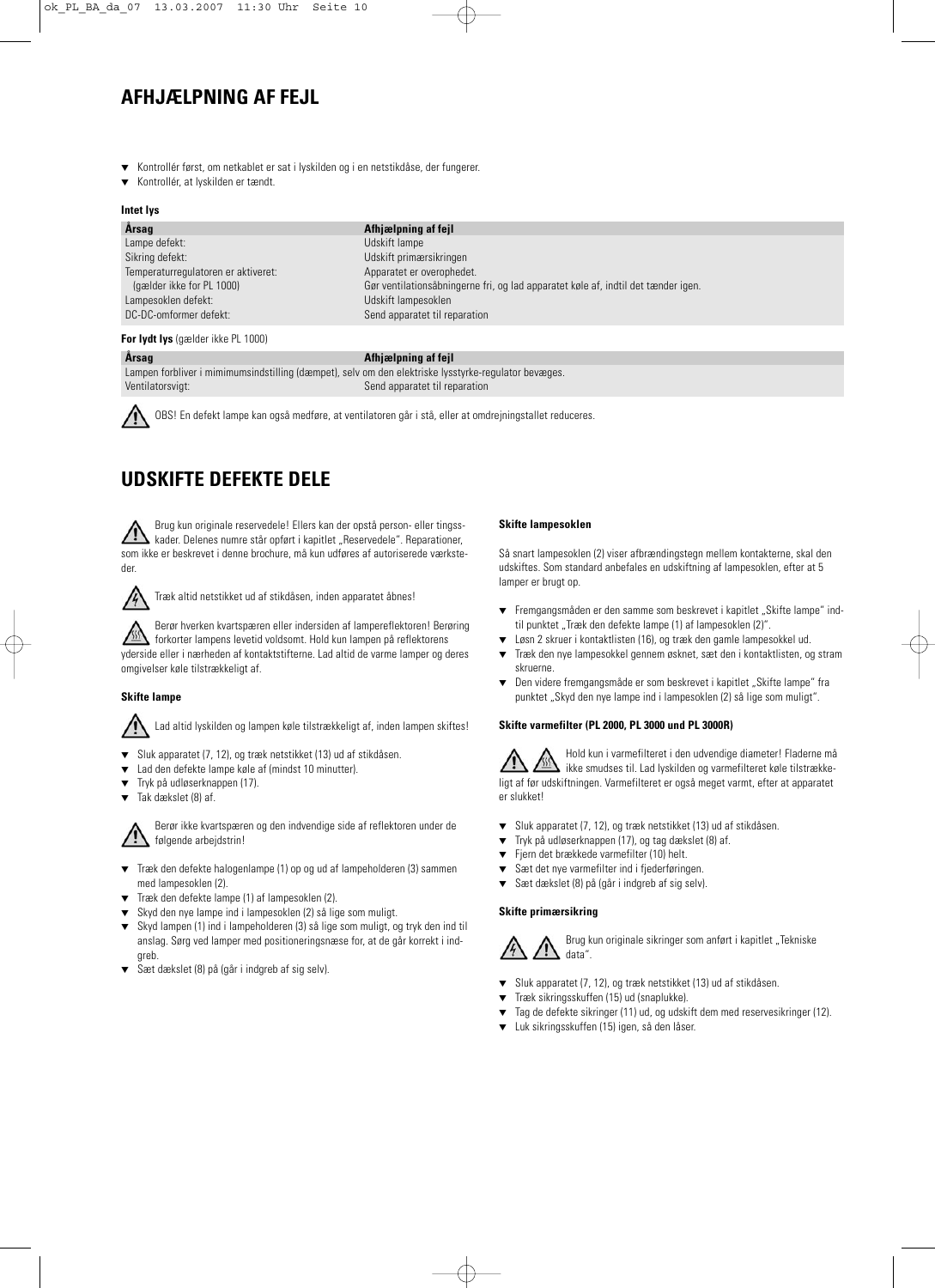### **RESERVEDELE OG TILBEHØR**

|                                                                                                                                                                         | <b>PL 1000</b>           | <b>PL 2000</b>                     | PL 3000/PL 3000R           |
|-------------------------------------------------------------------------------------------------------------------------------------------------------------------------|--------------------------|------------------------------------|----------------------------|
| Halogenlampe (1)                                                                                                                                                        | EOGH-EKZ                 | EOGH-64637                         | EOGH-EKE / EOGH-EJA        |
| Lampesokkel (2)                                                                                                                                                         | EOG-FH.006               | EOG-FH.006                         | EOG-FH.006                 |
| Varmefilter (10)                                                                                                                                                        | $\overline{\phantom{0}}$ | 593-56-026                         | 593-56-026                 |
| Indskydningsfilter-fatning, tom (4)                                                                                                                                     | 593-37-006               | 593-37-006                         | 593-37-006                 |
| Primærsikring til 230-240 V (11)                                                                                                                                        | ESG5-T0,5                | ESG5-T1,25                         | ESG5-T1,25 ikke PL3000R(B) |
| Primærsikring til 100-120 V (11)                                                                                                                                        | ESG5-T0,8                | ESG5-T2,5                          | ESG5-T2,5                  |
| Primærsikring til 100-240 V (11)                                                                                                                                        |                          | ÷.                                 | ESG5-T2,5 til PL3000R(B)   |
|                                                                                                                                                                         |                          | PL 1000, PL 2000, PL 3000/PL 3000R |                            |
| 6-polet DIN-stik til "Ra"                                                                                                                                               |                          | EVR04-S6S (DIN 41524)              |                            |
| Indstiksfilter blåt                                                                                                                                                     |                          | 593-30-001                         |                            |
| Indstiksfilter grønt                                                                                                                                                    |                          | 593-30-002                         |                            |
| Indstiksfilter gult                                                                                                                                                     |                          | 593-30-003                         |                            |
| Indstiksfilter rødt                                                                                                                                                     |                          | 593-30-004                         |                            |
| Indstiksfilter dagslys 5600K                                                                                                                                            |                          | 593-30-005                         |                            |
| Netkabel 3-polet IEC320 til:                                                                                                                                            |                          |                                    |                            |
| EU                                                                                                                                                                      |                          | ELN-3.001                          |                            |
| CH                                                                                                                                                                      |                          | ELN-3.002                          |                            |
| J                                                                                                                                                                       |                          | ELN-3.003                          |                            |
| UK                                                                                                                                                                      |                          | ELN-3.004                          |                            |
| AUS                                                                                                                                                                     |                          | ELN-3.006                          |                            |
| <b>ITA</b>                                                                                                                                                              |                          | ELN-3.009                          |                            |
| USA "Hospital Grade"                                                                                                                                                    |                          | ELN-3.010                          |                            |
|                                                                                                                                                                         |                          |                                    |                            |
| <b>Fleksible lysledere</b>                                                                                                                                              |                          |                                    |                            |
| Fås i forskellige diametre og længder, en- og toarmede                                                                                                                  |                          |                                    |                            |
| Aktiv diameter                                                                                                                                                          |                          | $3/4,5/7$ mm                       |                            |
| Længde                                                                                                                                                                  |                          | 00 / 1200 / 1600 mm                |                            |
| Pålys                                                                                                                                                                   |                          |                                    |                            |
| Glasfiber-pålys-belysningen består af en toarmet svanehals, som monteres direkte på mikroskopstativet, og som er forbundet med koldlyskilden via en fleksibel lysleder. |                          |                                    |                            |
| Aktiv diameter pr. arm                                                                                                                                                  |                          | 4 mm                               |                            |
| Tilledning                                                                                                                                                              |                          | 800 / 1600 mm                      |                            |
| Længde svanehals 2-armet                                                                                                                                                |                          | 550 mm                             |                            |
| <b>Svanehals-lysleder</b>                                                                                                                                               |                          |                                    |                            |
| Fås som 1- og 2-armet                                                                                                                                                   |                          |                                    |                            |
| Aktiv diameter pr. arm                                                                                                                                                  |                          | 4 mm                               |                            |
| Armlængde                                                                                                                                                               |                          | 550 mm                             |                            |
| <b>Ringlys</b>                                                                                                                                                          |                          |                                    |                            |
| Fås som 4-segment-ringlys og som spalteringlys med fleksible tilledninger med forskellig længde. Mange forskellige adaptere giver mulighed for optimalt arbejde og      |                          |                                    |                            |
| anvendelse på alle typer stereomikroskoper.                                                                                                                             |                          |                                    |                            |
| Indvendig diameter                                                                                                                                                      |                          | 66 mm                              |                            |
| Højde                                                                                                                                                                   |                          | 24 mm                              |                            |
| Længde tilledning                                                                                                                                                       |                          | 800 / 1200 / 1600 mm               |                            |
| <b>Tilbehør til ringlys</b>                                                                                                                                             |                          |                                    |                            |
| Polarisationsfiltersættet anvendes til undertrykkelse af refleksioner. Diffusoren muliggør en optimal, homogen og skyggefri belysning. Til undersøgelse af fluorescen-  |                          |                                    |                            |
| ser i det synlige område anvendes fluorescensfiltersættet. Der kan leveres adaptere til alle stereomikroskoper. En fokuseringsforsats muliggør lysfokusering svarende   |                          |                                    |                            |
| til den ønskede arbejdsafstand.                                                                                                                                         |                          |                                    |                            |
| <b>Backlight</b>                                                                                                                                                        |                          |                                    |                            |
| Backlight'et bruges til gennemlysbelysning af transparente objekter. Til belysningen kan der påsættes op til 2 fleksible lysledere.                                     |                          |                                    |                            |
| <b>Indstiksfiltre</b>                                                                                                                                                   |                          |                                    |                            |
| Farve-indstiksfiltre fås i mange versioner. Filterfatningerne gør det let at udskifte filtrene.                                                                         |                          |                                    |                            |
| Filterdiameter                                                                                                                                                          |                          | 30 mm                              |                            |
| Filtertyper                                                                                                                                                             |                          | blåt, grønt, gult, rødt og dagslys |                            |
| Filter- og fokuseringsforsatser                                                                                                                                         |                          |                                    |                            |
|                                                                                                                                                                         |                          |                                    |                            |

Kan anvendes sammen med alle fleksible lysledere, svanehalse og glasfiber-pålys. En højkvalitets-fokuseringsforsats, et omfattende filterudvalg og en diffusor kan kombineres indbyrdes og er til rådighed til mange forskellige anvendelser.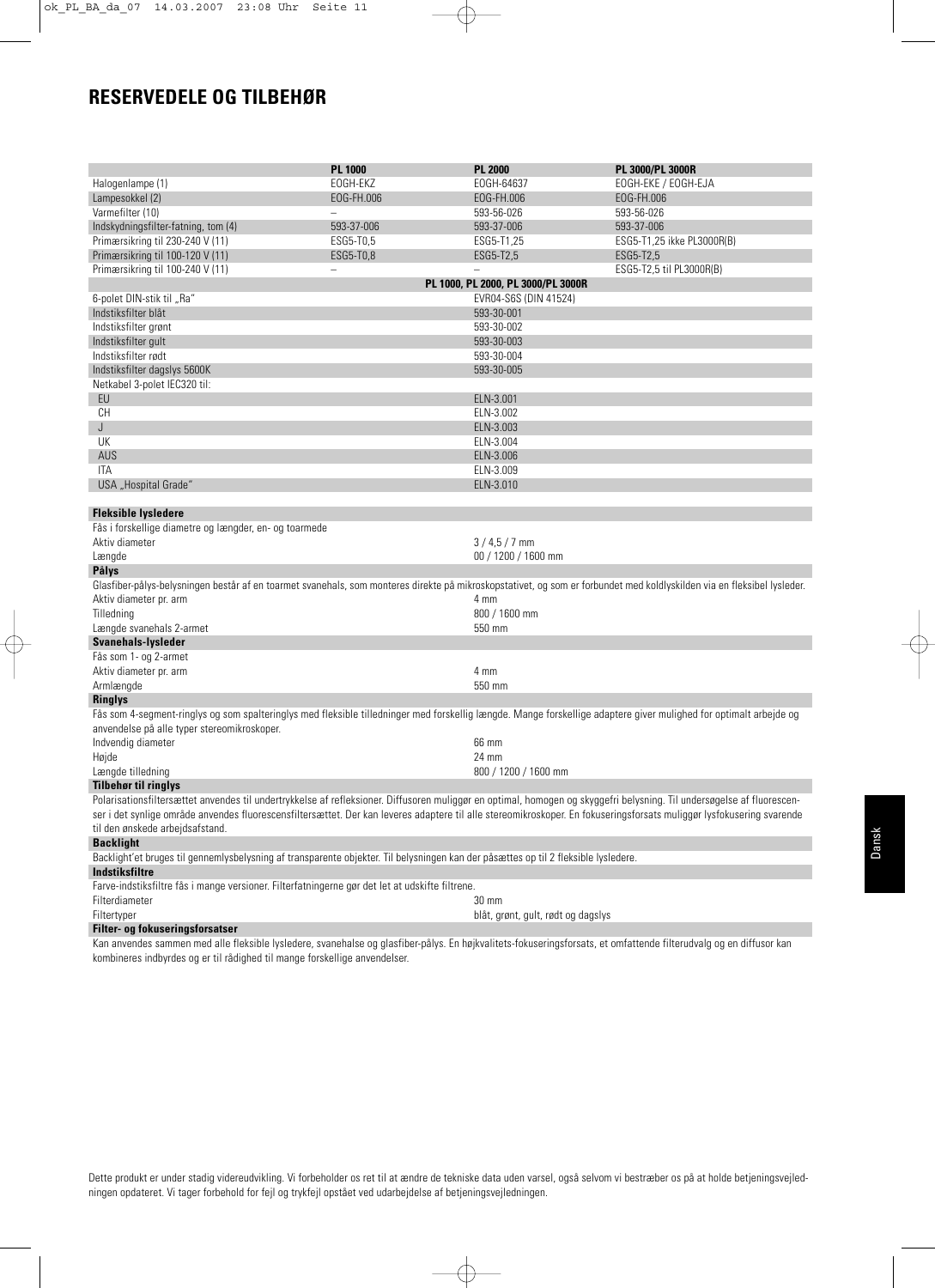

- 1 Halogeenilamppu<br>2 Lampun kanta
- Lampun kanta
- 3 Lampun pidike<br>4 Suotimen pidike
- 4 Suotimen pidike
- 5 Suotimen pidikkeen ohjain
- 6 Mekaaninen kirkkaudensäätö ("B"-malli)
- 7 Katso 12, vain "B"-mallit<br>8 Kahvalla varustettu kansi
- 8 Kahvalla varustettu kansi<br>9 Valoniohtimen liitin
- Valonjohtimen liitin
- 10 Lämpösuojasuodin<br>11 Primäärivaroke
- 11 Primäärivaroke<br>12 Virtakytkin + sä
- 12 Virtakytkin + sähköinen
- kirkkaudensäädin
- 13 Virtajohto<br>14 Virtajohdo
- 14 Virtajohdon rasia<br>15 Varokepidin
- 15 Varokepidin<br>16 Lampun kanı
- Lampun kannan kiinnitinrima
- 17 Lukitusnuppi
- 18 Kääntösuodin ("F"-malli)
- 19 Näyttö ("D"-malli)
- 20 Analoginen Remote-rasia ("Ra"-malli) 21 RS232 rasia ("Rs"-malli)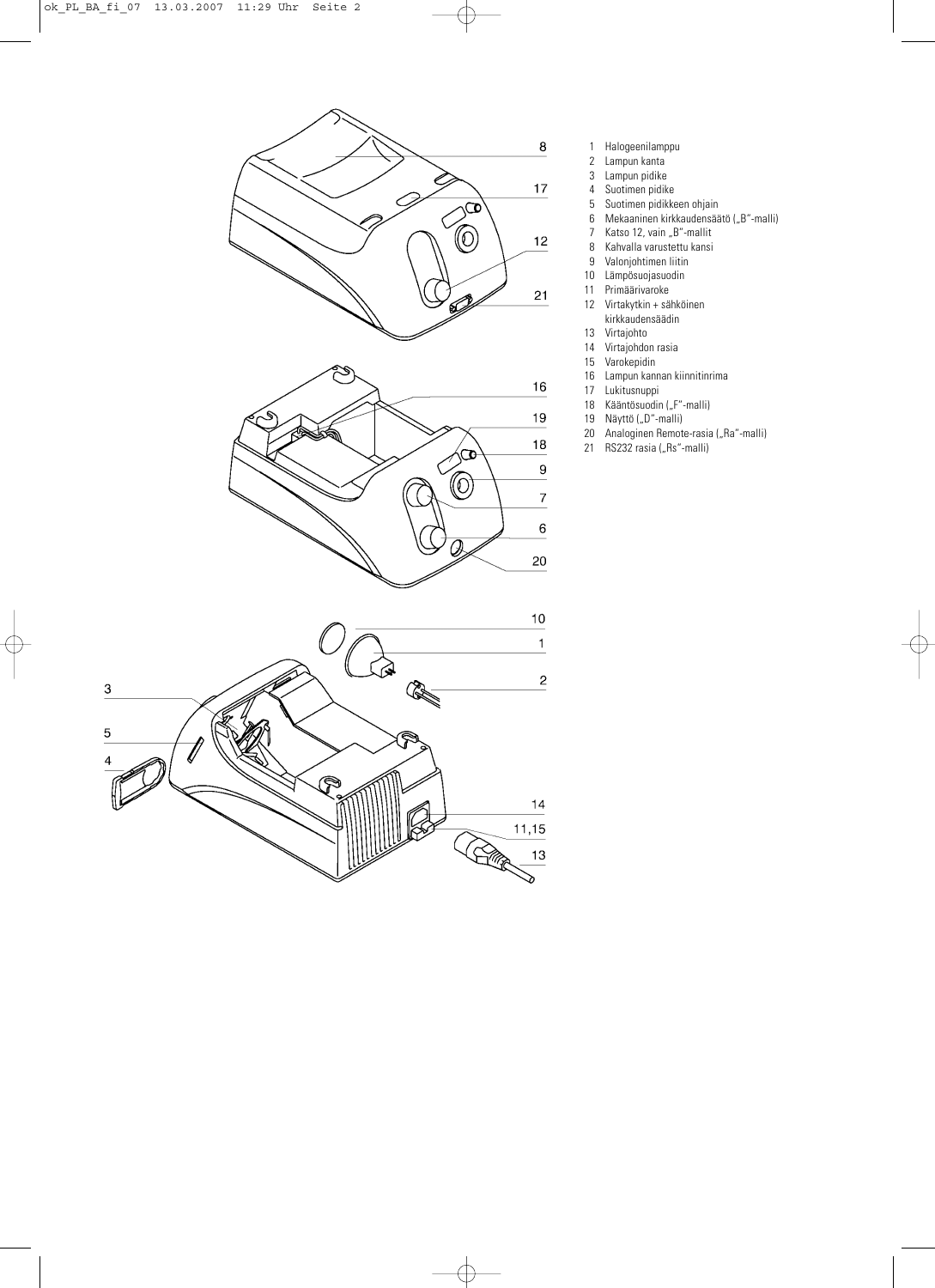### **KÄYTTÖOHJE PL 1000 (B), PL 2000 (B), PL 3000 (B) (D) (F) (Ra) (Rs) und PL 3000R (B)**

Lue koko käyttöohje ennen kylmävalolähteen käyttöä!

#### **Tekniset tiedot**

| Tyyppimerkintä                 |                | <b>PL 1000</b>                                                       | <b>PL 2000</b>  | <b>PL 3000</b>  | <b>PL 3000R</b>   |  |
|--------------------------------|----------------|----------------------------------------------------------------------|-----------------|-----------------|-------------------|--|
| Mahdolliset mallit             |                | B                                                                    | B               | B, D, F, Ra, Rs | B                 |  |
| Tuotenumero                    | 230-240 V ±10% | 596-20-1501                                                          | 596-20-250      | 596-20-350      |                   |  |
|                                | 100-120 V ±10% | 596-20-160                                                           | 596-20-260      | 596-20-360      |                   |  |
|                                | 100-240 V ±10% |                                                                      |                 |                 | 596-20-380        |  |
| Verkkotaajuus                  |                | $50 - 60$ Hz                                                         | $50 - 60$ Hz    | $50 - 60$ Hz    | 50-60 Hz $\pm$ 5% |  |
| Ottoteho                       |                | maks. 50 VA                                                          | maks. 150 VA    | maks. 200 VA    | maks. 200 VA      |  |
| Lampun jännite                 |                | maks. 11,9 V                                                         | maks. 13 V      | maks. 21,4 V    | maks. 21,4 V      |  |
| Halogeeni-heijastinlamppu      |                | 30 W/10,8 V                                                          | 100 W/12 V      | 150 W/21 V      | 150 W/21 V        |  |
| Primäärivaroke                 | 230/240 V      | T500 mAH                                                             | T1.25 AH        | T1,25 AH        | T2,5 AH           |  |
|                                | 100/120 V      | T800 mAH                                                             | <b>T2.5 AH</b>  | <b>T2.5 AH</b>  | 100-240 V         |  |
|                                |                | IEC 127-2/5 & UL, 5 x 20 mm, time-lag (hidas)                        |                 |                 |                   |  |
| Mitat korkeus/leveys/syvyys    |                | 120/168/268 mm                                                       | 120/168/268 mm  | 120/168/268 mm  | 120/168/268 mm    |  |
| Paino                          |                | $1,3$ kg                                                             | $1,5$ kg        | $1,6$ kg        | $1,6$ kg          |  |
| Värilämpötila                  |                | 3200 K                                                               | 3250 K          | 3250K           | 3250 K            |  |
| Valonjohtimen halkaisija maks. |                | $10 \text{ mm}$                                                      | $13 \text{ mm}$ | $13 \text{ mm}$ | $13 \text{ mm}$   |  |
| Käyttöympäristö                |                | 10-40 $^{\circ}$ C <sup>2</sup> ja 30-70 % suhteellinen ilmankosteus |                 |                 |                   |  |
| Säilytys/kuljetus              |                | 0-40 °C ja 30-70 % suhteellinen ilmankosteus                         |                 |                 |                   |  |
| Suojaustapa (kotelointiluokka) |                |                                                                      |                 |                 |                   |  |
| Selvitys                       |                | СE                                                                   | СE              | <b>CE</b>       | СE                |  |
| Lääketieteellinen luokitus     |                |                                                                      |                 |                 |                   |  |
| (vain MED-mallit)              |                |                                                                      | <b>BF</b>       | BF              | -                 |  |
|                                |                |                                                                      |                 |                 |                   |  |

<sup>1</sup> PL1000: vain 230 V (ei 230-240 V)

<sup>2</sup> Valonlähteet soveltuvat käytettäviksi jopa 40 °C lämpötilassa, mutta korkea lämpötila lyhentää kuitenkin huomattavasti elektroniikkaosien ja lampun käyttöikää. Ympäristön lämpötila ei käytännössä saisi ylittää 25 °C.

### **KUVAUS**

Olet hankkinut korkealaatuisen kylmävalolähteen, joka soveltuu kaikkiin käyttötarkoituksiin, joissa tarvitaan paljon valoa ilman lämmön kehittymistä. Se soveltuu näytteiden valaisuun mikroskooppien käytön yhteydessä. Useimmiten käytetään mikroskoopin objektiin kiinnitettäviä kuituoptisia rengasvaloja. Vaihtoehtoisesti voidaan käyttää myös joutsenkauloja tai taipuvia valojohtimia. Valaisimena käytetään eritehoisia halogeenikylmävalopeililamppuja (1). Lämpö heijastuu erikoisrakenteisen lämpösuojasuotimen (10) kautta, jolloin tarvittava näkyvä valo menee lävitse kokonaisuudessaan. Kehittyvän lämmön poisjohtamiseksi kaikkiin malleihin **PL1000**-mallia lukuunottamatta on asennettu aksiaalipuhallin.Valo toimii tekniikan uusinta tasoa olevalla elektronisella kytkentäverkkolaitteella, joka on kehitetty nimenomaan näille kylmävalonlähteille. Kytke laitteeseen virta kiertämällä nuppia (7 tai 12) myötäpäivään minimiasennosta maksimiasentoon. Kytke laitteen virta pois päältä kiertämällä nuppia vasemmalle perille saakka, kunnes kuulet selvän napsahduksen. Kylmävalonlähdettä säädetään sähköisesti (himmennetään) tällä säätönupilla. Säätö muuttaa kuitenkin myös värin lämpötilaa, jolloin valo näyttää säätimen himmennetyssä asennossa punaisemmalta kuin maksimiasennossa. Jos värin lämpötilan on oltava tasainen, valoa on säädettävä mekaanisesti reikähimmentimellä.

Kaikki tyyppimerkinnöissä kirjaimella "B" merkityt mallit on varustettu lisäksi elektroniseen kirkkaudensäätöön tarkoitetulla himmenninpyörällä, jolla valon määrä voidaan säätää 100% - n. 1% välille värin lämpötilan säilyessä samana. Sen lisäksi myös elektroninen säätely on mahdollista, jolloin värin lämpötila muuttuu. Työntimellä (4) laitteeseen voidaan työntää eri suotimia.

Kaikki näytöllä (19) varustetut mallit (tunnistettavissa tyyppimerkinnässä olevasta **"D**" kirjaimesta) näyttävät sähköisen himmennyksen yhteydessä ajankohtaisen lämpötilan. Sen lisäksi näyttöön tulee ilmoitus myös puhaltimen tai lampun rikkoutumisesta.

Kaikkien tyyppimerkinnöissä kirjaimella **"F"** merkittyjen mallien etuosassa on kääntölaite (18) yhdelle suotimelle (päivänvalosuodin n. 5600K värin lämpötilalle).

**"Ra"** tarkoittaa, että valonlähteessä on kauko-ohjauksessa (20) tarvittava DINrasia. Tällöin valonlähteen analoginen himmennys ja kytkentä standby-tilaan on mahdollista.

**"Rs"** tyyppimerkinnässä tarkoittaa, että valonlähteessä on 9-napainen RS232 D-Sub-rasia (21). Sillä valonlähde voidaan himmentää ja kytkeä standby-tilaan RS232-liitännän kautta. Jos laitteessa on sen lisäksi näyttö, on osoitteiden määrityksen ja muiden RS232-tietojen kysely mahdollista. Malleja "Rs" ja "Ra" ei voi asentaa yhtä aikaa samaan laitteeseen.

**PL3000R(B)** on varustettu analogisella Remote-rasialla, joka mahdollistaa käsikäyttöisen kauko-ohjaimen tai valonlähteen tietokoneavusteisen ohjauksen mahdollistavan sarjaliitännän liittämisen (lisävarusteet: RS232-liitäntä ja kaukoohjain, nastojen asennus on selitetty erillisessä lisävarusteiden kuvauksessa). Sen lisäksi käytössä on PFC (power factor correction) kytkentäverkkolaite, joka mahdollistaa valonlähteen käytön kaikissa maissa (100–240 V) ja on lisäksi aalloton.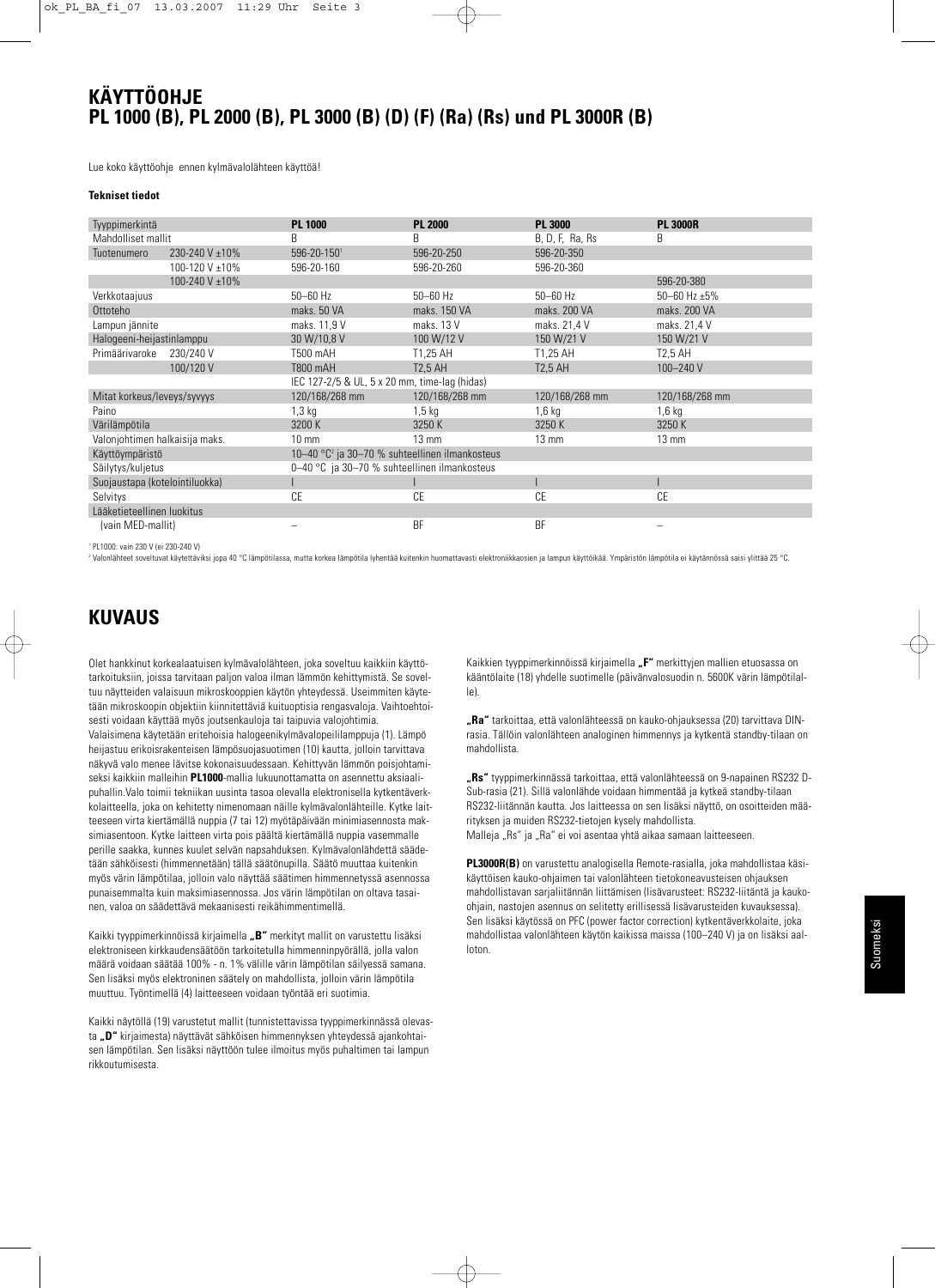T xx AH Varokkeita koskeva symboli: Käytä ainoastaan määrätyn tyyppisiä varokkeita!



Voimakkuuden symboli: Mitä suuremman arvon säädät, sitä enemmän valoa saat!

CE-yhdenmukaisuusmerkintä: Vahvistaa yhdenmukaisuuden pienjännitedirektiivin (valaisimet) 73/23/EEC ja EMC-direktiivin 89/336/EEC kanssa.

cTÜVus merkintä: vahvistaa yhdenmukaisuuden UL2601-1 kanssa.

Valaisimet, soveltuu kiinnitettäväksi suoraan tavallisiin tulenarkoihin .F kiinnityspintoihin.

SN: 41234 Tähän symboliin on merkitty valmistusvuosi. Se saadaan Zählnummer<br>Baujahr myös selville tyyppikilvessä olevan 5-paikkaisen laitteen sarjanumeron 1. (vasemmalla) kohdasta (esim. 01234 tarkoittaa valmistusvuotta 2000, 41234 valmistusvuotta 2004).



Muutamat valonlähteet on tarkoitettu lääketieteelliseen käyttöön (tunnistettavissa tyyppikilvessä olevasta "BF" symbolista). Nämä valonlähteet täyttävät valaisinnormin EN60598 vaatimusten lisäksi myös lääketieteellisiä sähkölaitteita koskevan normin EN60601-1 vaatimukset; järjestelmän valmistajan on kuitenkin ehdottomasti hankittava lääketie-

teellisiä tuotteita koskeva CE-vahvistus. Valonlähde on vain yksi järjesttalmän komponentti eikä sillä ole lääketieteellisiä tuotteita koskevaa CE-vahvistusta. Valonlähdettä ei ilman CE-vahvistusta saa käyttää lääketieteen alueella. Sen lisäksi on noudatettava kaikkia käyttömaassa voimassa olevia säädöksiä. Nämä MED-valonlähteet on valmistettu BFtyypin käyttöosille, jolloin valonjohdonliitäntä (laippa) on eritetty muusta laitteesta ja maasta.

Valonlähde ei saa joutua kosketuksiin potilaan kanssa!!

### **Valonlähteiden käyttö USA:ssa ja Kanadassa:**

Kun tyyppikilvessä on "cTUVus" -merkintä, laite on rakennettu UL2601-1-säädöksen mukaisesti. Paikallisen myyjän ja käyttäjän on täytettävä ja todistettava laitteen käyttäjälle kaikki muut käytössä vaadittavat lääketieteellisiä laitteita koskevat normit ja säädökset (FDA, FCC...). Laitteen käyttö ei muussa tapauksessa ole sallittu lääketieteellisillä alueilla.

Sen lisäksi on huomioitava, että nämä valonlähteet on varustettu erityisellä "Hospital Grade" tai "Hospital Only" verkkojohdolla. Valonlähde ei saa joutua kosketuksiin potilaan kanssa!!

### **LAITTEESSA KÄYTETYT SYMBOLIT OMAA TURVALLISUUTTASI KOSKEVIA OHJEITA**

Tässä käyttöohjeessa käytetään seuraavia vaaroista ilmoittavia symboleita:



Vaarakohdasta ilmoittava varoitus. Huomioi laitteen mukana toimitetut asiakirjat!

Varo kuumia pintoja!

Tässä luvussa käsitellään turvallisuutta koskevia ohjeita, joita on ehdottomasti noudatettava laitteen käytön yhteydessä. Vain käyttöohjeessa kuvattu käyttö on sallittu. Muunlainen käyttö voi johtaa tuotteen vaurioitumiseen tai vaarojen syntymiseen!

Noudata oman turvallisuutesi vuoksi kaikkia laitteessa ja tässä käyttöohjeessa annettuja turvallisuutta koskevia ohjeita.

**Kohdeyleisö:** Tällä laitteella tai laitteen lisävarusteilla työskentelevien henkilöiden on ehdottomasti luettava tämä käyttöohje. Laitteen haltijan on varmistettava, että käyttäjä on ymmärtänyt tässä käyttöohjeessa annetut ohjeet. Erityisen tärkeä on luku "Turvallisuutta koskevia tietoja".

**Tuotteentarkkailuvelvollisuus:** Laitteen käyttäjän on päätettävä käyttö (irrota verkkopistoke!) välittömästi havaittuaan muutoksia laitteen tai turvallisuuden kannalta tärkeiden laiteosien toiminnassa ja ilmoitettava niistä vastuussa olevalle henkilälle tai valmistajalle.

**Käyttöohjeen säilytyspaikka:** Suosittelemme säilyttämään käyttöohjetta laitteen käyttöpaikan välittömässä läheisyydessä, jotta laitteen käyttäjä voi tarpeen tullen heti etsiä tarvitsemansa tiedot käyttöohjeesta.

**Lakisääteiset määräykset:** Laitteen käytössä on noudatettava sekä yleisesti voimassa olevia kansallisia ja paikallisia turvallisuus- ja tapaturmanehkäisymääräyksiä ja lakeja että niitä täydentäviä laitteen haltijan käyttäjää koskevia määräyksiä.

#### **Laitteeseen ei missään tapauksessa saa suorittaa teknisiä muutoksia!**

Huom! Lamppu ja sen lähellä olevat osat saattavat olla kuumia. Kuuman lampun ja sen lähellä olevien osien koskettaminen voi saada aikaan palovammoja. Laitteen on ehdottomasti annettava jäähtyä tarpeeksi (noin 10-15 mminuuttia), ennen kuin lampun suojus otetaan pois ja lamppu vaihdetaan. Pistoke on ehdottomasti ensin irrotettava pistorasiasta!

Halogeeniheijastinlampun täsmällinen paikoitus on tärkeää sen toiminnan kannalta.



Älä koskaan katso suoraan lamppuun tai valonjohtimeen niiden ollessa kytketty päälle, sillä saatat loukata silmäsi!

Käyttörajoitukset on mainittu "Tekniset tiedot" luvussa ja annettuja tietoja on noudatettava.

Älä käytä laitetta veden läheisyydessä tai tiloissa, joiden ilmankosteus on äärimmäisen korkea.

Laitteen välittömässä läheisyydessä ei koskaan saisi olla syttyviä materiaaleja. Laite on pidettävä loitolla kaikenlaisista lämmönlähteistä. Tämän tuotteen käyttö ei ole sallittua räjähdysvaarallisissa tiloissa! Ei sovellu käytettäväksi syttyvien seosten (esim. anestesia-aineet, happi tai desinfiointiaineet) kanssa!

Pidä laitteen tuuletusaukot aina vapaina, jotta estäisit ylikuumenemisen. Varmista, että mikään ei estä ilman kiertämistä.

Älä koskaan läikytä laitteen päälle nestettä äläkä työnnä laitteeseen vierasosia! Se voi johtaa sähköiskuun tai laitteen vioittumiseen.

Laitetta saa käyttää vain määrätyllä verkkojännitteellä.

Älä koskaan avaa laitetta tai komponentteja, ellei käyttohjeen jossakin kohdassa kehoteta tekemään niin.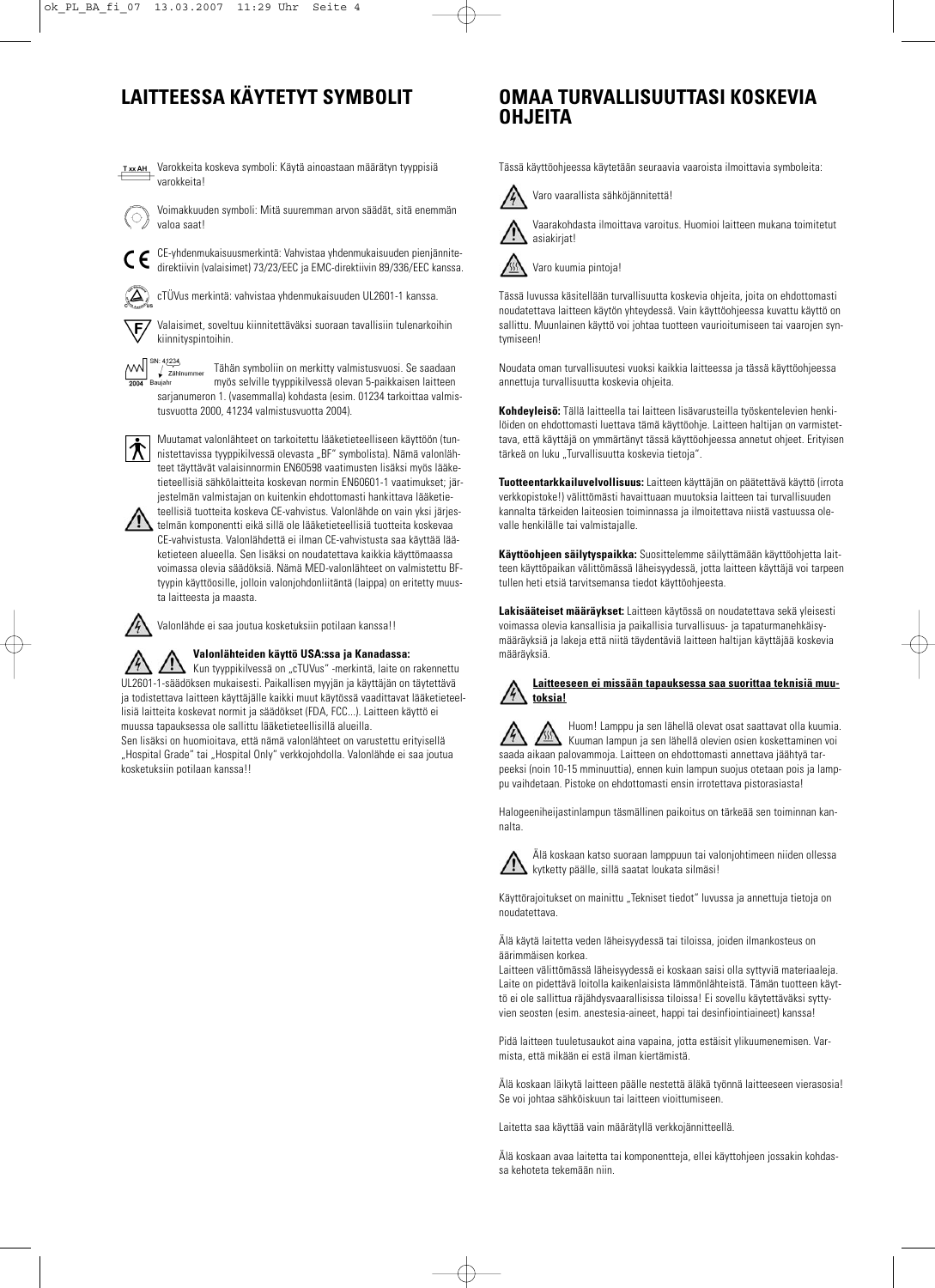**Puhdistus:** Erota laite ennen puhdistusta sähköverkosta ja käytä puhdistuksessa kosteata liinaa, mutta älä missään tapauksessa käytä syttyviä tai tulenarkoja nesteitä. Jos laitteen sisälle pääsee vahingossa nestettä, irrota pistoke pistorasiasta ja vie laite huoltoon.

**Huolto:** Laitteen haltijan on noudatettava säännöllisiä tarkastuksia koskevia kansallisia säädöksiä ja normeja. Tarkastus on suoritettava vähintään kahden vuoden välein ja sen saa suorittaa vain ammattihenkilö, joka pystyy määrittelemään laitteen turvallisuuden, tunnistamaan mahdolliset vaikutukset ja vaarat sekä havaitsemaan direktiivien ja normien noudattamisen. Tarkastuksiin on sisällytettävä ainakin seuraavaa:

suojajohtimen tarkastus, vuotovirran tarkastus, silmämääräinen tarkastus sekä puhdistus ja toimintatestaus

**Varaosat:** Ainoastaan alkuperäisten varaosien käyttö on sallittua. Muiden osien käytöstä voi seurata henkilö- tai ainevahinkoja. Osien numerot on ilmoitettu luvussa "Varaosat".

**Vastuu:** Laitteen haltija on vastuussa laitteen käyttötarkoituksen mukaisesta käytöstä sekä käyttöhenkilökunnan koulutuksesta. Haltija määrää myös laitteen käyttäjän pätevyyttä koskevista vaatimuksista.

**Hävittäminen:** Noudata laitteen tai sen osien hävittämisessä kaikilla kansallisia ympäristösäädöksiä ja lakeja. Pura eri komponentit (lajittele ne esim. muoviin, elektronisiin osiin, lamppuihin, metalliin...) ja vie ne kierrätykseen!

Vedä verkkojohto irti, kun laite on pitemmän aikaa käyttämättä. Käytä ainoastaan alkuperäistä verkkojohtoa ja asenna se niin, että se ei joudu puristuksiin tai irtoa. Käytä turvallisuussyistä ainoastaan 3-napaista suojamaajohtimella varustettua verkkojohtoa.

Ainoastaan valtuutettu korjaamo saa suorittaa korjaukset, joita ei ole kuvailtu tässä käyttöohjeessa.

Valmistaja ei ole vastuussa vahingoista, jotka aiheutuvat edellä mainittujen ohjeiden noudattamatta jättämisestä!

**Tekniikan taso:** Tämä tuote on tekniikan uusimman tason mukainen ja sen valmistuksessa on noudatettu hyväksyttyjä turvateknisiä normeja ja sääntöjä.

Laite on suunniteltu ja rakennettu seuraavien direktiivien ja standardien mukaisesti.

- ▼ ETY/73/23: pienjännitedirektiivi (CE)
- ▼ ETY/89/336: sähkömagneettinen yhteensopivuus (CE)
- ▼ EN 60598-1: lamput
- EN 60601-1: lääketieteelliset sähkölaitteet (MED-mallit)
- ▼ UL 2601-1: Medical Electrical Equipment (MED-mallit)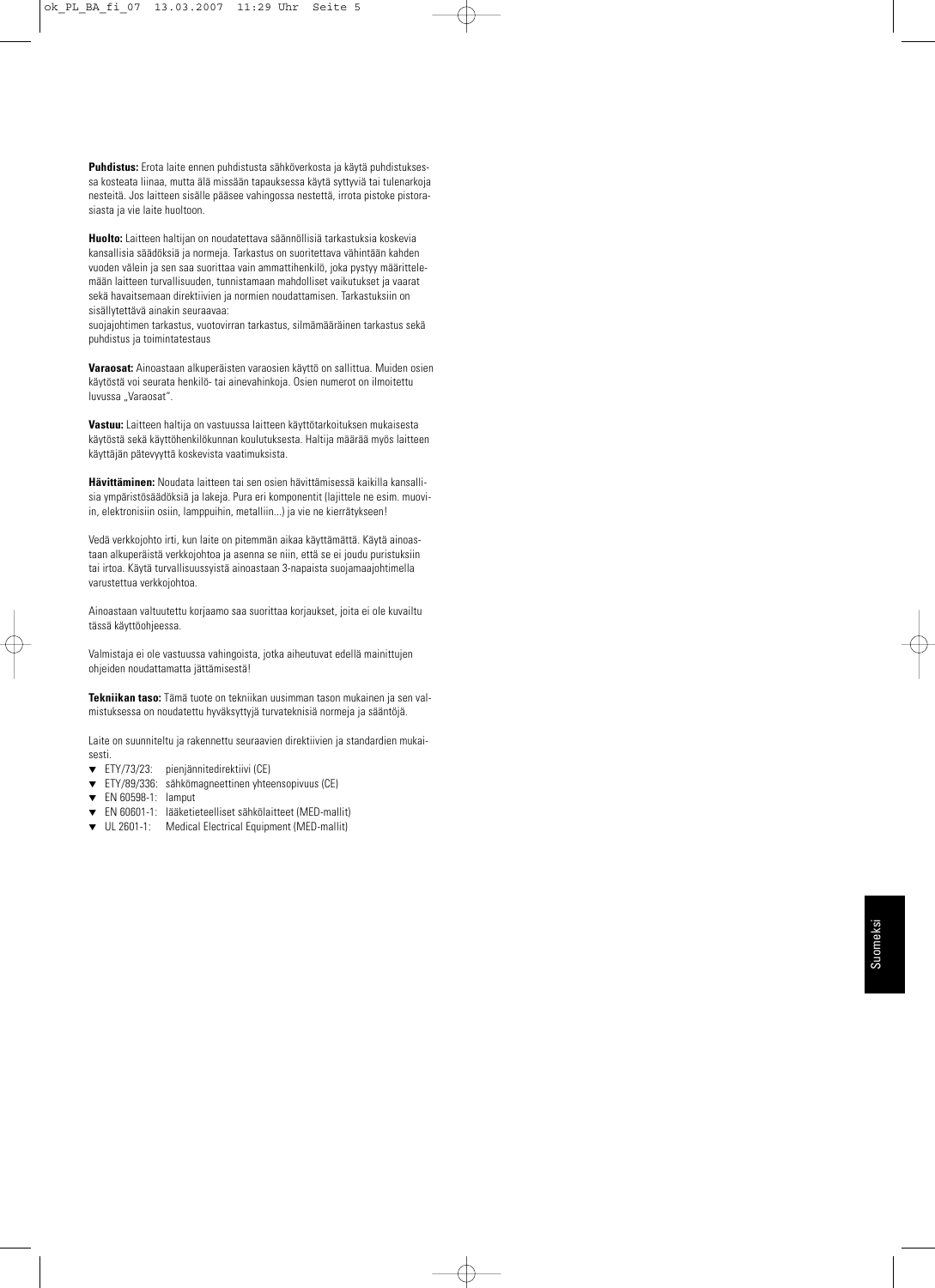### **EMC-VAROITUKSET**

Tässä luvussa kuvaillaan EN60601-1-2 (Electromagnetic compatibility)-säädöksessä vaadittuja elektromagneettisen yhteensopivuuden (EMC) noudattamista koskevia toimenpiteitä.

Lääketieteellisten sähkölaitteiden yhteydessä on noudatettava erityisiä <u>/î</u> EMC-varotoimenpiteitä. Näiden ohjeiden noudattamatta jättäminen voi johtaa laitteen tai järjestelmän lisääntyneeseen säteilyyn tai häiriöalttiuteen! Kannettavat HF-viestintälaitteet voivat häiritä lääketieteellisten sähkölaitteiden toimintaa!



Käytä lääketieteellisellä alueella ja käyttötapauksessa ainoastaan valmistajan mainitsemia lisävarusteita!

Älä aseta laitetta aivan toisen laitteen viereen ja vältä laittamasta sitä päällekkäin muiden laitteiden kanssa. Jos tällainen menettely on käytön kannalta välttämätöntä, on laitetta ja järjestelmää huolellisesti tarkkailtava, jotta käyttötarkoituksen mukainen käyttö voitaisiin varmistaa!

Käytä ainoastaan laitteen mukana olevaa verkkojohtoa (maks. 2,5 m)! Tätä pitempien tai muiden verkkojohtojen käyttäminen voi johtaa laitteen tai järjestelmän lisääntyneeseen säteilyyn tai häiriöalttiuteen!

#### **Sähkömagneettiset päästöt**

|                                                | Laite on tarkoitettu käytettäväksi allakuvatussa sähkömagneettisessa ympäristössä.<br>Asiakkaan tai laitteen käyttäjän tulee varmistaa, että käyttö tapahtuu aina tätä vastaavassa ympäristössä. |                                                                                                                                                                                                                              |
|------------------------------------------------|--------------------------------------------------------------------------------------------------------------------------------------------------------------------------------------------------|------------------------------------------------------------------------------------------------------------------------------------------------------------------------------------------------------------------------------|
| <b>Hairiotesti</b>                             | Vaatimustenmukaisuustaso                                                                                                                                                                         | Sähkömagneettinen ympäristö – ohjeet                                                                                                                                                                                         |
| Radiotaajuuspäästöt<br>CISPR <sub>11</sub>     | Ryhmä 1                                                                                                                                                                                          | Laite käyttää suurtaajuusenergiaa vain sisäisiin toimintoihinsa. Siksi sen antamat suurtaajuuspäästöt ovat<br>erittäin vähäisiä eivätkä yleensä aiheuta häiriöitä lähelle asennettujen elektronisten laitteiden toiminnassa. |
| Radiotaajuuspäästöt<br>CISPR <sub>11</sub>     | Luokka B                                                                                                                                                                                         | Laite soveltuu käytettäväksi kaikissa laitostiloissa, myöskin asuinalueilla ja sellaisissa laitoksissa, jotka on<br>liitetty julkiseen pienjännitesähköverkkoon, jolla hoidetaan asuinrakennusten virransyöttö.              |
| Harmoniset päästöt<br>IFC 61000-3-2            | Luokka C                                                                                                                                                                                         |                                                                                                                                                                                                                              |
| Jännitteen vaihtelut/välkyntä<br>IEC 61000-3-3 | Yhteensopiva                                                                                                                                                                                     |                                                                                                                                                                                                                              |
| Radiotaajuushäiriöt<br>CISPR 15                | Yhteensopiva                                                                                                                                                                                     |                                                                                                                                                                                                                              |

#### **Sähkömagneettisuuden sieto**

Laite on tarkoitettu käytettäväksi allakuvatussa sähkömagneettisessa ympäristössä. Asiakkaan tai laitteen käyttäjän tulee varmistaa, että käyttö tapahtuu aina tätä vastaavassa ympäristössä.

| <b>Sietotesti</b>                                                                        | IEC 60601 testitaso ja yhteensopivuustaso                                                                                                                                                                                                                               | Sähkömagneettinen ympäristö - ohjeet                                                                                                                                                                                                                                                                                   |
|------------------------------------------------------------------------------------------|-------------------------------------------------------------------------------------------------------------------------------------------------------------------------------------------------------------------------------------------------------------------------|------------------------------------------------------------------------------------------------------------------------------------------------------------------------------------------------------------------------------------------------------------------------------------------------------------------------|
| Staattinen purkaus<br>IFC 61000-4-2                                                      | + 6 kV kontaktissa<br>+ 8 kV ilman kautta                                                                                                                                                                                                                               | Lattian tuli olla puuta, betonia tai kaakelia. Jos lattia on päällystetty<br>synteettisellä materiaalilla, suhteellisen kosteuden tulisi olla vähintään<br>$30\%$ .                                                                                                                                                    |
| EFT-transientti/purske<br>IEC 61000-4-4                                                  | $\pm$ 2 kV verkkovirtajohdoille<br>± 1 kV kytkentäjohdoille (ei käytössä)                                                                                                                                                                                               | Verkkovirran laadun tulisi olla tavallisen kaupallisen tai sairaalaympä-<br>ristön mukainen.                                                                                                                                                                                                                           |
| Syöksyaalto<br>IEC 61000-4-5                                                             | +1 kV differentiaanen muoto<br>+ 2 kV tavallinen muoto                                                                                                                                                                                                                  | Verkkovirran laadun tulisi olla tavallisen kaupallisen tai sairaalaympä-<br>ristön mukainen.                                                                                                                                                                                                                           |
| Käyttövirran jännitekuopat,<br>lyhyet keskeytykset ja jännitevaihtelut<br>IEC 61000-4-11 | $< 5 \% U_{\text{Test}} > 95 \%$ kuoppa U <sub>T</sub> ) 1/2 jakson ajan<br>40 % $U_{T\text{res}}$ (60 % kuoppa $U_T$ ) 5 jakson ajan<br>70 % $U_{Tresi}$ (30 % kuoppa $U_T$ ) 25 jakson ajan<br>$< 5 \%$ U <sub>Trees</sub> (> 95 % kuoppa U <sub>T</sub> ) i 5 s ajan | Verkkoliitännän laadun tulee olla tyypillisen kaupallisen tai sairaalaym-<br>päristön mukainen. Mikäli laitteen käyttötarkoituksessa on välttämätön-<br>tä, että sen käyttöä voidaan jatkaa myös virransyöttökatkosten aikana,<br>suositellaan laitteen liittämistä keskeytymättömään virransyöttöön tai<br>varaajaan. |
| Verkkotaajuinen (50 Hz/60 Hz)<br>magneettikenttä<br>IEC 61000-4-8                        | 3 A/m                                                                                                                                                                                                                                                                   | Verkkotaajuisten magneettikenttien verkkojännitteen on oltava tyypilli-<br>sen kaupallisen tai sairaalaympäristön tavallisten ominaisuuksien mu-<br>kainen.                                                                                                                                                            |

HUOM:  $U_T$  on vaihtojännite ennen testitason käyttöä.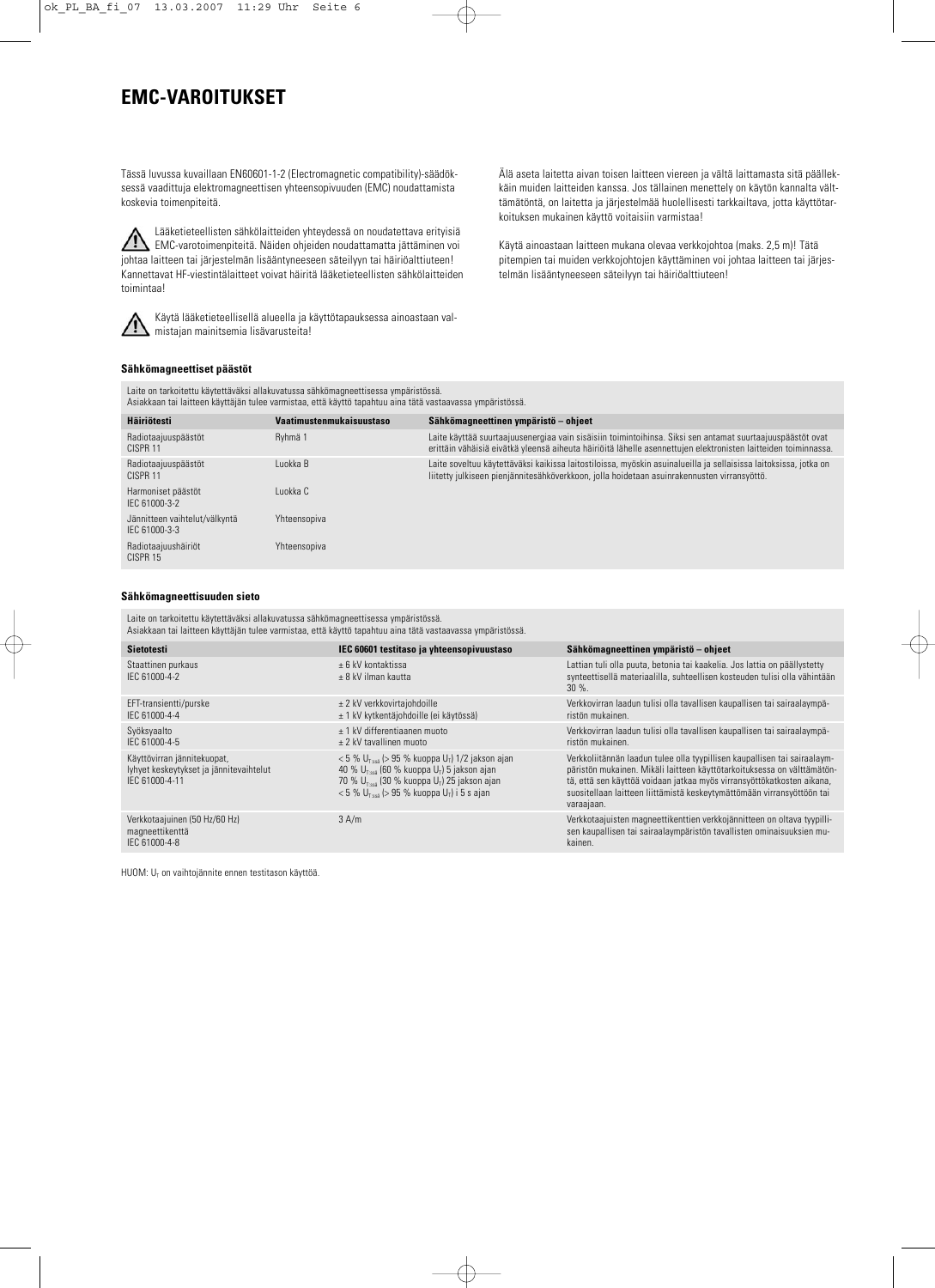#### **Sähkömagneettisuuden sieto**

| Laite on tarkoitettu käytettäväksi allakuvatussa sähkömagneettisessa ympäristössä.<br>Asiakkaan tai laitteen käyttäjän tulee varmistaa, että käyttö tapahtuu aina tätä vastaavassa ympäristössä.                                                                                                                                                                                                                                               |                                           |                           |                                               |                                            |  |  |
|------------------------------------------------------------------------------------------------------------------------------------------------------------------------------------------------------------------------------------------------------------------------------------------------------------------------------------------------------------------------------------------------------------------------------------------------|-------------------------------------------|---------------------------|-----------------------------------------------|--------------------------------------------|--|--|
| <b>Sietotesti</b>                                                                                                                                                                                                                                                                                                                                                                                                                              | IEC 60601 testitaso                       | Vaatimustenmuk aisuustaso | Sähkömagneettinen ympäristö – ohjeet          |                                            |  |  |
| Kannettavien ja siirrettävien HF-viestintälaitteiden välimatkan kaikkiin laitteen osiin, myös siihen kuuluviin johtoihin, tulisi aina olla vähintään sen suositellun etäisyyden mittainen, joka<br>lasketaan lähettimen käyttämää taajuutta vastaavan kaavan avulla:<br>Suositeltu etäisvys:                                                                                                                                                   |                                           |                           |                                               |                                            |  |  |
| Johtuva radiotaajuus<br>IEC 61000-4-6                                                                                                                                                                                                                                                                                                                                                                                                          | $3V_{\text{eff}}$<br>$150$ kHz $-$ 80 MHz | $3 \rightarrow V1$ iV     | $d = \left(\frac{3.5}{1/1}\right) * \sqrt{P}$ |                                            |  |  |
| Säteilevä radiotaajuus<br>IFC 61000-4-3                                                                                                                                                                                                                                                                                                                                                                                                        | 3 V/m<br>$80$ MHz $- 2.5$ GHz             | $3 \rightarrow E1$ i V/m  | $d = \left(\frac{3.5}{5.1}\right) * \sqrt{P}$ | $d = \left(\frac{7}{51}\right) * \sqrt{P}$ |  |  |
|                                                                                                                                                                                                                                                                                                                                                                                                                                                |                                           |                           | 80 MHz - 800 MHz                              | 800 MHz - 2.5 GHz                          |  |  |
| P on lähettimen maksimilähtöteho watteina (W) lähettimen valmistajan antamien tietojen mukaan ja d suositeltu etäisyys metreinä (b). Sähkömagneettisessa tarkastelussa määri-<br>$((\cdot))$<br>tettyjen kiinteiden radiotaajuudella toimivien lähetinten kenttätaajuuksien (a) tulisi alittaa vaatimustenmukaisuustaso jokaisella taajuusalueella (b).<br>Häiriöitä voi esiintyä seuraavalla symbolilla merkittyjen laitteiden läheisyydessä: |                                           |                           |                                               |                                            |  |  |

80MHz ja 800MHz yhteydessä korkeampi taajuusalue on voimassa. Nämä ohjeet eivät päde kaikissa tilanteissa. Imeytyminen ja heijastuminen rakenteista, esineistä ja ihmisistä vaikuttavat sähkömagneettiseen etenemiseen.<br>(a) Kiinteiden lähettimien kuten i

(a) Kiinteiden lähettimien kuten radiopuhelinten (matkapuhelinten/langattomien puhelinten) ja erillisradioverkkojen tukiasemien, radioamatöörilähetinten, AM- ja FM- radiolähetinten ja TV-lähetinten kenttävoimakkuuksien teoreettinen tarkka ennustaminen ei ole mahdollista. Kiinteiden radiotaajuuslähettimien aiheuttaman sähkömagneettisen kentän voimakkuuden selvittämiseksi olisi tehtävä sähkömagneettitutkimus paikan päällä. Jos laitteen käyttöpaikalla mitattu kenttävoimakkuus ylittää yllämainitun käytettävän suurtaajuuden yhteensopivuusasteen, tulee laitteen toimintaa valvoa normaalin käytön varmistamiseksi. Mikäli havaitaan epänormaali teho, saattavat korjaavat lisätoimenpiteet olla tarpeen, esim. laitteen uudelleenasennoiminen tai sen sijaintipaikan muutos.

(b) Taajuusalueella 150 kHz – 80 MHz kenttävahvuuksien tulisi olla alle [V1] V/m.

#### **Suositellut kannettavien ja siirrettävien HF-viestintälaitteiden ja laitteen väliset etäisyydet**

Laite on tarkoitettu käytettäväksi sähkömagneettisessa ympäristössä, jossa suurtaajuus-häirintäpäästöjä valvotaan. Asiakas tai laitteen käyttäjä voi auttaa välttämään sähkömagneettisien häiriöiden esiintymisen noudattamalla alla ilmoitettujen suositusten mukaisia vähimmäisetäisyyksiä kannettavien ja siirrettävien HF-viestintälaitteiden (lähettimien) ja laitteen välillä. Suositukset määräytyvät kulloisenkin viestintälaitteen suurimman lähtötehon mukaan.

| Lähettimen nimellinen suurin lähtöteho<br>watteina [W] | 150 kHz - 80 MHz                              | Etäisyys lähettimen taajuuden perusteella metreinä [m]<br>80 MHz - 800 MHz | 800 MHz $-$ 2,5 GHz                          |
|--------------------------------------------------------|-----------------------------------------------|----------------------------------------------------------------------------|----------------------------------------------|
|                                                        | $d = \left(\frac{3.5}{1/1}\right) * \sqrt{P}$ | $d = \left(\frac{3.5}{5.1}\right) * \sqrt{P}$                              | $d = \lfloor \frac{1}{2} \rfloor * \sqrt{p}$ |
| 0,01                                                   | 0,12                                          | 0,12                                                                       | 0,23                                         |
| 0,1                                                    | 0,37                                          | 0,37                                                                       | 0,74                                         |
|                                                        | 1.17                                          | 1.17                                                                       | 2,33                                         |
| 10                                                     | 3,69                                          | 3,69                                                                       | 7,38                                         |
| 100                                                    | 11,67                                         | 11,67                                                                      | 23,33                                        |

Jos lähettimen suurinta nimellistä lähtötehoa ei ole mainittu yllä olevassa taulukossa, etäisyys d metreinä [m] voidaan arvioida käyttämällä lähettimen taajuuteen sopivaa kaavaa, jossa P on lähettimen valmistajan ilmoittama suurin nimellinen lähtöteho watteina [W].

80 MHz ja 800 MHz yhteydessä korkeampi taajuusalue on voimassa. Nämä ohjeet eivät päde kaikissa tilanteissa. Imeytyminen ja heijastuminen rakenteista, esineistä ja ihmisistä vaikuttavat sähkömagneettiseen etenemiseen.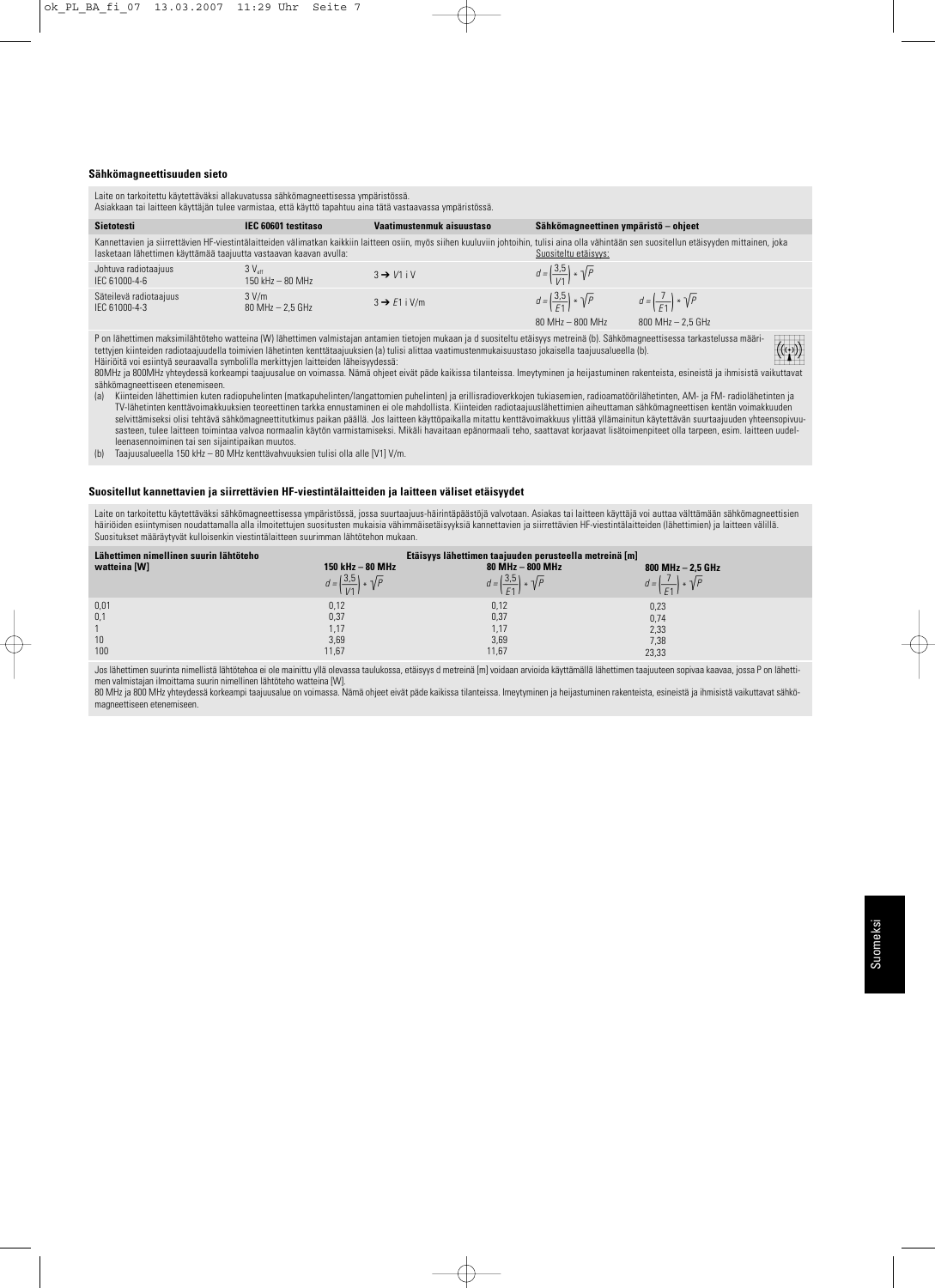### **ASENNUS JA LIITÄNTÄ**

Valitse laitteen sijoituspaikka seuraavien kriteerien perusteella:

- lilmankosteus ei ole korkea (katso Tekniset tiedot)
- Huoneenlämpötila on tavallinen (katso Tekniset tiedot)
- ▼ Tuuletusrakoja ei saa peittää!
- ▼ Ei sovellu käytettäväksi syttyvien seosten (esim. anestesia-aineet, happi tai desinfiointiaineet) kanssa!

Valonlähteet eivät saa joutua kosketuksiin potilaiden kanssa! Kun käytät MED-mallisia valonläheitä lääketieteellisillä alueilla, noudata niiden käytössä luvussa "Kuvaus" annettuja ohjeita.

Ota laite pois pakkauksesta ja aseta tarpeeksi suurelle vaakasuoralle pinnalle.



Laita halogeenilamppu ennen ensimmäistä käyttökertaa paikoilleen. Irrota laitteen kansi.

- Paina lukitusnuppia (17)
- Irrota kansi (8)

Älä kosketa seuraavien työvaiheiden aikana kvartsikupua tai heijastimen sisäpuolta! Tämä saattaa johtaa lampun ennenaikaiseen rikkoutumiseen.

- Ota kaikki kuljetuspakkaukset pois (esim. lampun kannan laatikko).
- ▼ Pistä lampun kanta (2) kallistamatta lampun kosketustappeihin.
- Työnnä lamppu (1) kallistamatta lampun pidikkeeseen (3) ja paina perille saakka. Kohdistusnokalla varustetut lamput on lukitettava oikein.
- Pistä kansi (8) paikoilleen (kiinnittyy itsestään).
- ▼ Pistä valonjohdin (9) liitäntään perille asti. Kohdistusnokalla varustetuissa valonjohtimissa se on paikoitettava uraan vasteeseen saakka. Varmista, että kääntökytkin (7 tai 12) on asennossa "pois" (0-asennossa).
- Pistä verkkopistoke pistorasiaan.
- Kytke laite päälle kääntämällä kääntökytkintä (7 tai 12) myötäpäivään.

## **KÄYTTÖ**





Älä käytä laitetta kannen (8) ollessa avattu! Laitteen käyttö ei ole sallittua räjähdysvaarallisissa tiloissa!

Laitteen kytkeminen päälle ja pois päältä

- Käännä kääntökytkintä (7 tai 12 mallista riippuen).
- ▼ Asento 0: laite on kytketty pois päältä. ▼ Asento 1: laite on kytketty päälle.

Kirkkauden säätö (sähköisesti)

▼ Käännä kirkkaudensäädintä (7 tai 12).

Kun kirkkaudensäädintä käännetään myötäpäivään, lampun jännite ja näin myös kirkkaus lisääntyy portaattomasti. Kääntäminen vastapäivään vähentää kirkkautta.

Säädä valaistus vain niin kirkkaaksi kuin on ehdottomasti tarpeen, sillä suuri kirkkaus vähentää huomattavasti lampun käyttöikää.

#### **Lampun keskimääräinen**<sup>1</sup> **käyttöikä:**

| Säätimen asento | <b>PL 1000</b> | <b>PL 2000</b> | PL 3000 / PL 3000R                      |
|-----------------|----------------|----------------|-----------------------------------------|
|                 | (B)            | (B)            | $(B)$ , $(D)$ , $(F)$ , $(Ra)$ , $(Rs)$ |
| $\overline{4}$  | 770 h          | 3000h          | 1500 h                                  |
| 6               | 70 h           | 360 h          | 160h                                    |

<sup>1</sup> Huomaa: keskimääräinen käyttöikä tarkoittaa, että jo 50 % lampuista saa olla rikki! Jo 6 % lisäys lampun jännitteeseen merkitsee käyttöiän puolittumista. Jännitteen pienentäminen 6 %:lla merkitsee näin käyttöiän kaksinkertaistumista!

#### Kirkkauden säätö mekaanisella himmentimellä ("B"-mallit)

Jos haluat muuttaa kirkkautta ilman, että värin lämpötila muuttuu, tulisi käyttää mekaanista reikähimmennintä. Nupin (6) kääntäminen myötäpäivään lisää kirkkautta maksimikirkkauteen saakka. Kääntäminen vastapäivään vähentää kirkkautta 1 %:iin maksimiasennosta. Nämä asetukset eivät vaikuta lampun käyttöikään.

Lisäksi voidaan tietenkin käyttää sähköistä kirkkaudensäätöä, jolloin värin lämpötila muuttuu. Molemman säätelyn käyttö saa aikaan 100 % - n. 0,1 % säätöalueen.

#### **Työntösuotimen vaihto**

- Vedä työntösuotimen pidike (4) ulos suotimen ohjaimesta (5).
- ▼ Työnnä haluamasi suodin pidikkeellä suotimen ohjaimeen ja anna sen lukittua paikoilleen.

Tässä voidaan käyttää tietyissä käyttötarkoituksissa tarvittavia väri- ja fluoresenssisuotimia.

Käytä ainoastaan alkuperäisiä suotimia, sillä suotimen ja laitteen lämmöstä johtuvaa tuhoutumista ei muuten voida poissulkea. Muista, että suodin ja pidike kuumenevat käytössä hyvin kuumiksi. Anna laitteen jäähtyä tarpeksi, ennen kuin otat suotimen ulos!

#### **Kääntösuotimen käyttö ("F"-mallit)**

Tässä voidaan päivänvalosuodin (18) kääntää sisään ja ulos. Huomioi kotelossa oleva teksti ja kääntönupissa oleva osoitin.

- ▼ Kääntäminen myötäpäivään: suodin käännetty ulos
- ▼ Kääntäminen vastapäivään: suodin käännetty sisään

Tämä suodin nostaa halogeenivalon värin lämpötilan 3200 K:sta (Kelvin) arvoon 5600 K, jolloin kirkkaus luonnollisestikin pienenee.

#### **Näyttö ("D"-mallit)**

Näyttö (19) ilmoittaa värin ajankohtaisen lämpötilan, joka muuttuu sähköisen säädön yhteydessä. Sen lisäksi ilmoitetaan myös puhaltimen (teksti: FAn) ja lampun toimimattomuudesta (teksti: buLb). Jos valonlähde on STANDBY-tilassa (esim. kauko-ohjaus analogisen DIN-rasian "Rs" kautta), tulee näyttöön teksti "Stby".

Jotta näyttöön tulisi oikea värin lämpötila, sille on ensin ilmoitettava, mikä lamppu on käytössä. EJA-lamppujen värin lämpötila on hieman korkeampi kuin EKE-lamppujen. Laitteen vakioasetuksena on EKE-lamppu.

Kun laite on kytketty päälle, SETUP-tilaan päästään potentiometrillä. SETUP-tila voidaan aktivoida kiertämällä potentiometriä ylös ja alas kaksi kertaa silloin,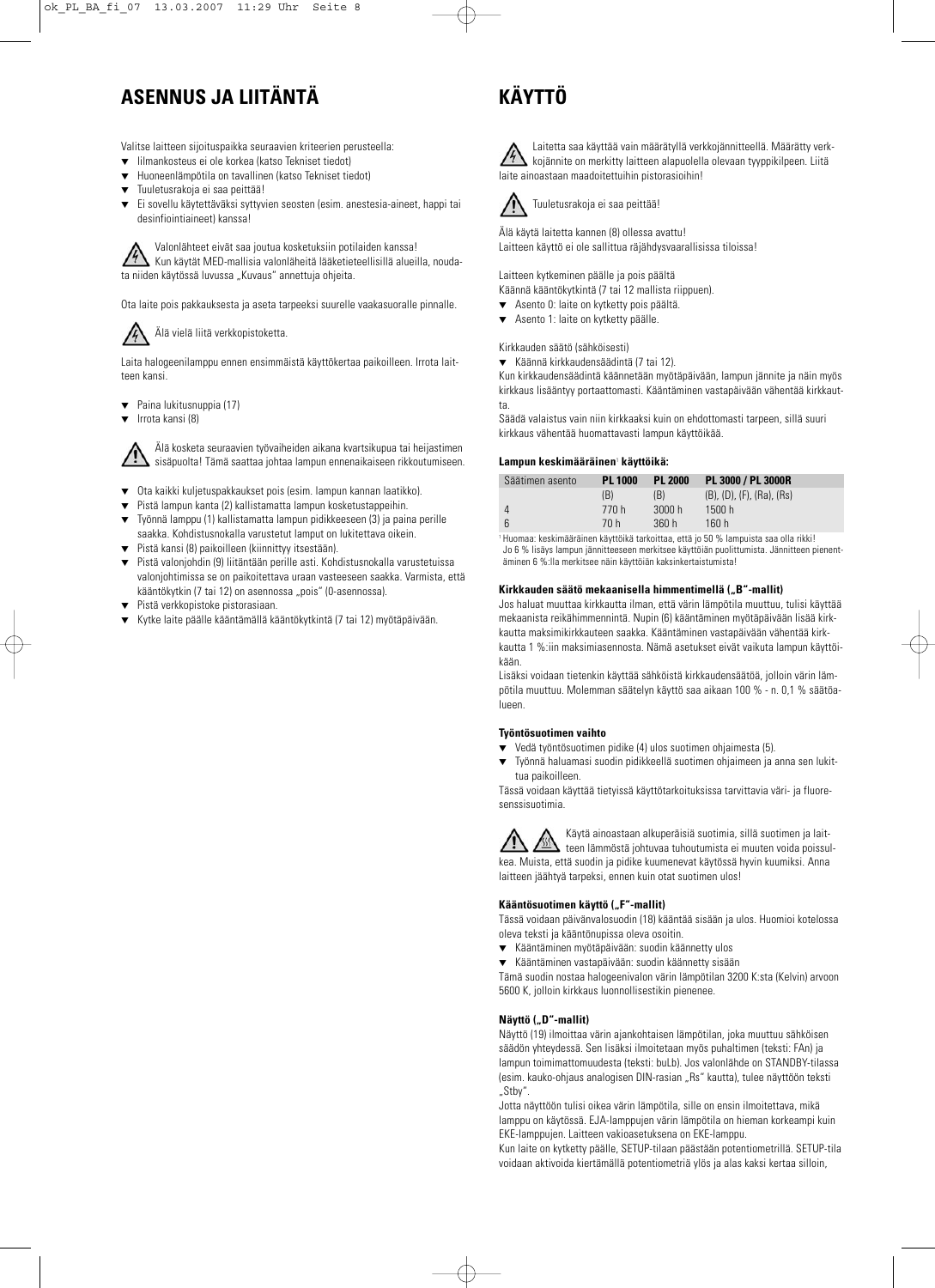kun vasemmassa yläreunassa näkyy piste; potentiometrin hidas siirtäminen pidentää pisteen näyttöaikaa. SETUP-tilan aktivointi ei ole enää mahdollista, kun piste on kadonnut.



SETUP-tilassa näytössä on teksti SET. Kun potentiometriä nyt käännetään lyhyen ajan sisällä 1x ylös ja alas, päästään SETL-tilaan (lampunsäätötila). Tässä odotetaan, kunnes näyttö vaihtuu sillä hetkellä valittuun lamppuun (esim. L 1). Potentiometriä kääntämällä voidaan selata mahdollisten arvojen läpi (tässä: 1 = EKE, 2 = EJA). Asetettu arvo alkaa vilkkua vähän ajan kuluttua ja se on vahvistettava kiertämällä potentiometriä ylös ja alas (vahvistuksen jälkeen arvo ei enää vilku), sillä arvo ei muuten tallennu.

Nyt SETUP-tila on päätetty, mutta se voidaan aktivoida uudelleen kiertämällä potentiometriä kaksi kertaa ylös ja alas niin kauan kuin vasemmassa ylänurkassa oleva piste ei ole kadonnut.

Jos laitteessa on RS232-rasia, näyttöä käytetään lisäasetuksille (esim. osoite, baudinopeus). Tarkka kuvaus RS232-liitäntään liittyvistä säätömahdollisuuksista löytyy valonlähteen mukana olevasta lehtisestä.

#### **Analoginen Remote-rasia ("Ra"-mallit)**

Valonlähdettä voidaan kauko-ohjata analogisti 6-napaisen DIN-rasian (20) kaut-

- ta. Mahdolliset toimenpiteet:
- ▼ kytkentä STANDBY-tilaan
- ▼ sähköinen säätely

Rasian ja lisävarusteiden tarkka tekninen kuvaus löytyy valonlähteen mukana olevasta lehtisestä.

#### **RS232-rasia ("Rs"-mallit)**

D-Sub-rasialla (21) valonlähdettä voidaan kauko-ohjata RS232-liitännän kautta. Mahdolliset toimenpiteet:

- ▼ kytkentä STANDBY-tilaan
- ▼ sähköinen säätely
- ▼ useamman valonlähteen kauko-ohjaus
- ▼ virheilmoitusten kysely

Liitännän ja lisävarusteiden tarkka tekninen kuvaus löytyy valonlähteen mukana olevasta lehtisestä.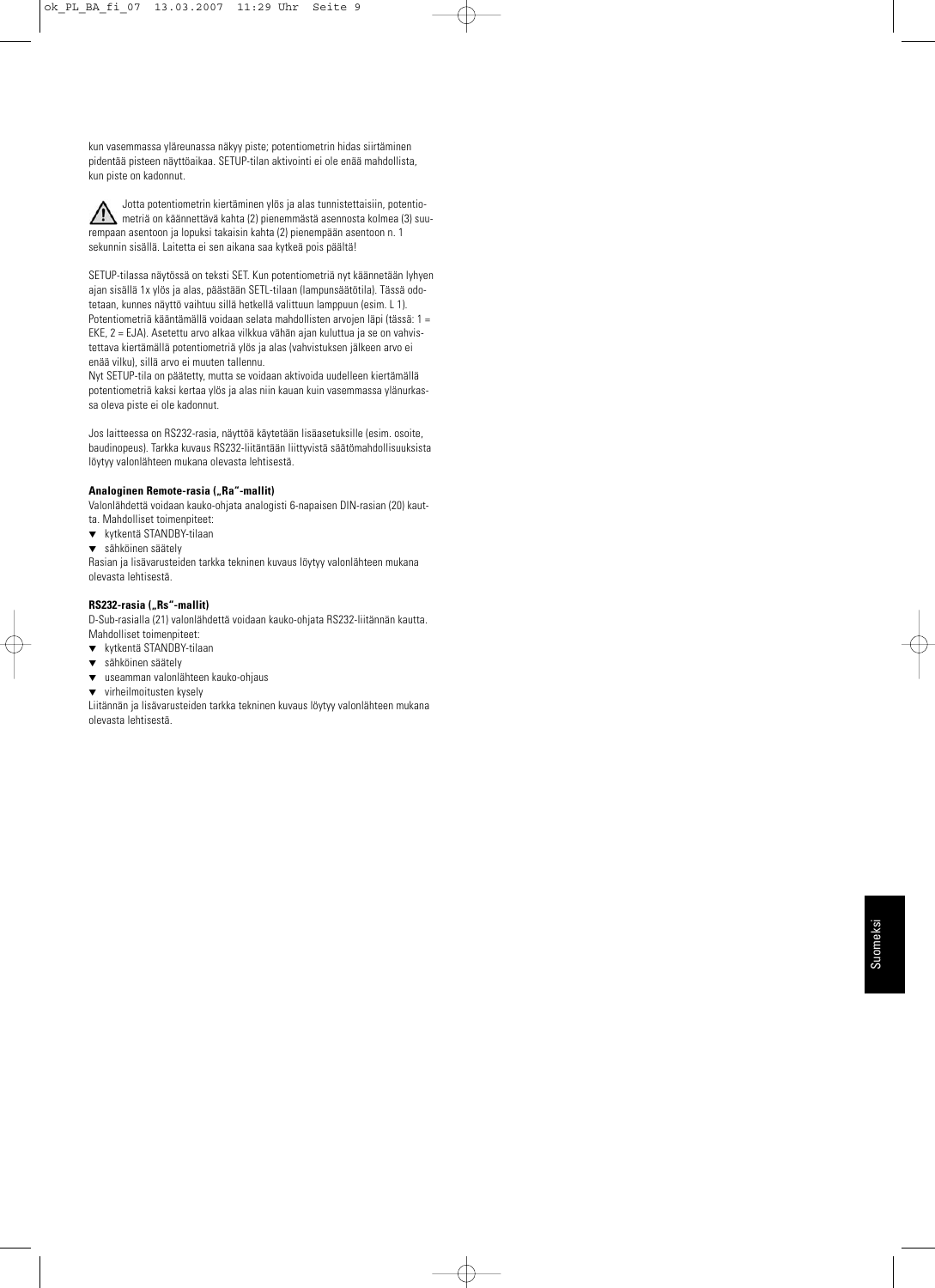### **HÄIRIÖNPOISTO**

- Tarkista ensin, että verkkojohto on pistetty valonlähteeseen ja toimivaan pistorasiaan.
- Varmista, että valonlähde on kytketty päälle.

#### **Ei valoa**

| Syy                            | <b>Häiriönpoisto</b>                                                                                |
|--------------------------------|-----------------------------------------------------------------------------------------------------|
| Viallinen lamppu:              | Vaihda lamppu                                                                                       |
| Viallinen varoke:              | Vaihda primäärivaroke                                                                               |
| Lämpötilansäädin on reagoinut: | Laite on kuumentunut liikaa. Poista tuuletusaukkojen edessä olevat esteet ja anna laitteen jäähtyä, |
| (ei koske PL 1000:tta)         | kunnes se kytkeytyy jälleen päälle.                                                                 |
| Viallinen lampunkanta          | Vaihda lampunkanta                                                                                  |
| Viallinen kytkentäverkkolaite  | Lähetä laite korjattavaksi                                                                          |
|                                |                                                                                                     |

#### **Liian vähan valoa** (ei PL 1000)

#### **Syy Häiriönpoisto**

Lampun kirkkaus ei muutu minimiasennosta (himmennetty), vaikka sähköistä kirkkaudensäädintä siirretään. Puhallin ei toimi: Lähetä laite korjattavaksi.

Huomaa: viallinen lamppu voi myös saada aikaan puhaltimen seisahtumisen tai pyörimisnopeuden pienenemisen.

### **VIALLISTEN OSIEN VAIHTO**

Käytä ainoastaan alkuperäisiä varaosia! Muiden osien käytöstä voi seurata henkilö- tai ainevahinkoja. Osien numerot on ilmoitettu luvussa "Varaosat". Ainoastaan valtuutettu korjaamo saa suorittaa korjaukset, joita ei ole kuvailtu tässä käyttöohjeessa.



Irrota verkkopistoke aina ennen laitteen avaamista!

Älä kosketa kvartsikupua tai lampun heijastimen sisäpuolta! Kosketus lyhentää lampun käyttöikää huomattavasti. Tartu kiinni lampusta ainaostaan heijastimen ulkopuolelta tai kosketustappien läheltä. Anna lampun ja sen ympäristön jäähtyä tarpeeksi.

#### **Lampun vaihtaminen**

Anna valonlähteen ja lampun ehdottomasti jäähtyä tarpeeksi ennen lampun vaihtamista!

- Kytke laite pois päältä (7, 12) vedä verkkopistoke (13) pois
- Anna viallisen lampun jäähtyä (vähint. 10 minuuttia)
- Paina lukitusnuppia (17)
- ▼ Irrota kansi (8)

Älä kosketa seuraavien vaiheiden yhteydessä kvartsikupua ja heijastimen sisäpuolta!

- ▼ Nosta viallinen halogeenilamppu (1) yhdessä lampun kannan (2) kanssa pois lampun pidikkeestä (3)
- Vedä viallinen lamppu (1) ulos lampun kannasta (2)
- Työnnä uusi lamppu kallistamatta lampun kantaan (2)
- Työnnä lamppu (1) kallistamatta lampun pidikkeeseen (3) ja paina perille saakka. Suuntanokalla varustetut lamput on lukitettava oikein
- Pistä kansi (8) paikoilleen (kiinnittyy itsestään)

#### **Lampun kannan vaihtaminen**

Jos lampun kannan (2) välisissä kosketuksissa näkyy palaneita kohtia, se on vaihdettava uuteen. Suosittelemme vaihtamaan lampun kannan, kun siihen on vaihdettu 5 lamppua.

- ▼ Menettele luvun "Lampun vaihtaminen" kohtaan "Vedä viallinen lamppu (1) lampun kannasta (2)" saakka kuvatulla tavalla.
- Avaa kiinnitinriman (16) kaksi ruuvia ja vedä vanha lampun kanta ulos.
- ▼ Vedä uusi lampun kanta silmukan lävitse, pistä kiinnitinrimaan ja kiristä ruuvit.
- ▼ Menettele sen jälkeen luvussa "Lampun vaihtaminen" annettujen ohjeiden mukaisesti alkaen kohdasta "Tvönnä uusi lamppu kallistamatta lampun kantaan (2)".

### **Lämpösuojasuotimen vaihtaminen (PL 2000, PL 3000 ja PL 3000R)**

Tartu kiinni ainoastaan lämpösuojasuotimen ulkopuolelta! Pinnat eivät saa likaantua. Anna lämmönlähteen ja lämpösuojasuotimen jäähtyä riittävästi ennen niiden vaihtamista. Lämpösuojasuodin on hyvin kuuma, vaikka laite on kytketty pois päältä!

- ▼ Kytke laite pois päältä (7, 12) vedä verkkopistoke (13) pois.
- ▼ Paina lukitusnuppia (17) ja ota kansi (8) pois.
- ▼ Poista rikkoutunut lämpösuojasuodin (10) kokonaisuudessaan.
- Pistä uusi lämpösuojasuodin jousiohjaimeen.
- ▼ Pistä kansi (8) paikoilleen (kiinnittyy itsestään).

#### **Primäärivarokkeen vaihtaminen**

Käytä ainoastaan luvussa "Tekniset tiedot" mainittuja alkuperäisiä varokkeita

- ▼ Kytke laite pois päältä (7, 12) ja vedä verkkopistoke (13) pois.
- ▼ Vedä varokelaatikko (15) ulos (pikasulku).
- Poista vialliset varokkeet (11) ja vaihda ne uusiin (12).
- ▼ Napsauta varokelaatikko (15) takaisin paikoilleen.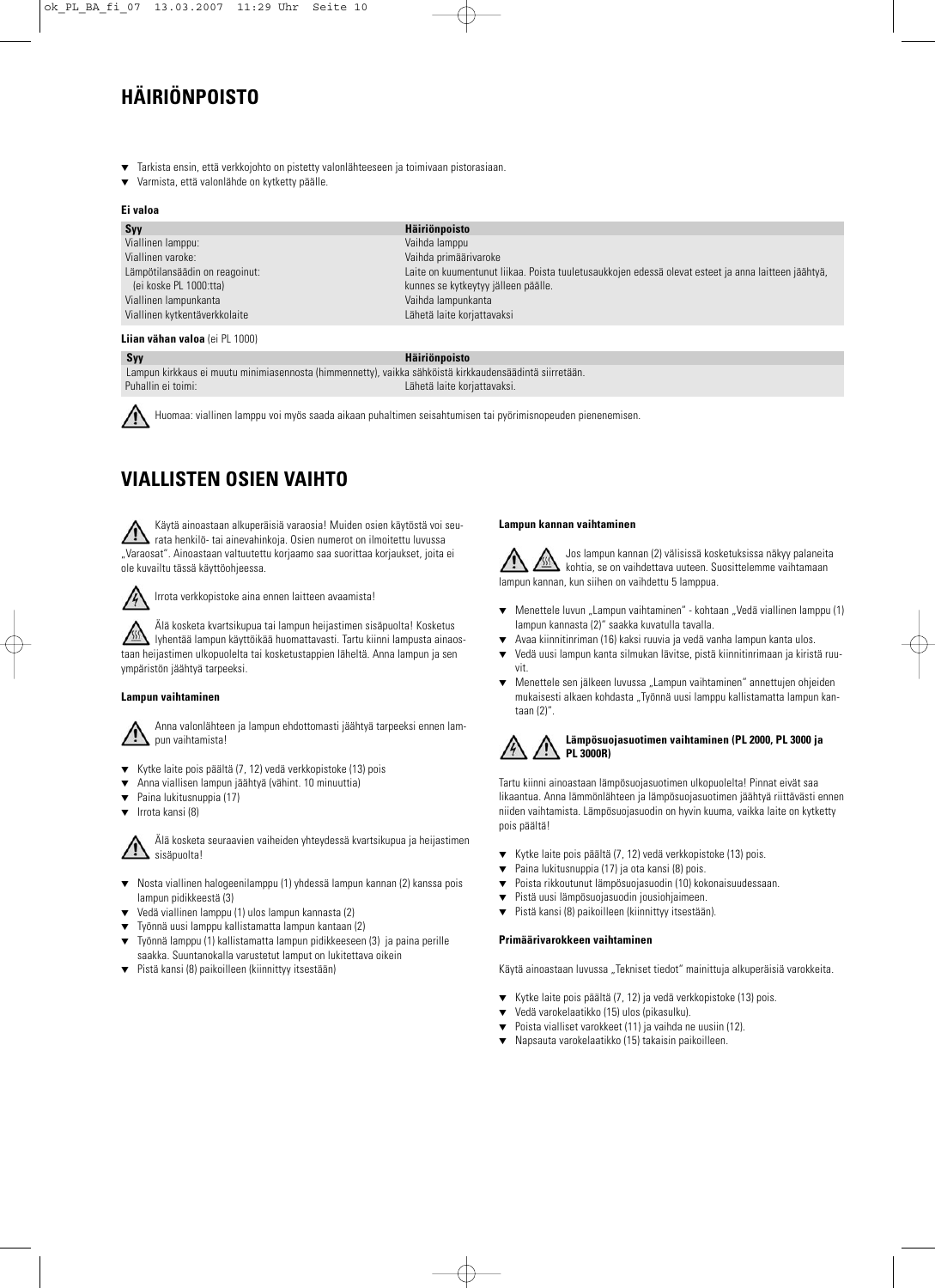### **VARAOSAT JA LISÄVARUSTEET**

|                                                                                                                                                                      | <b>PL 1000</b> | <b>PL 2000</b>                                     | PL 3000/PL 3000R                      |  |  |
|----------------------------------------------------------------------------------------------------------------------------------------------------------------------|----------------|----------------------------------------------------|---------------------------------------|--|--|
| Halogeenilamppi (1)                                                                                                                                                  | EOGH-EKZ       | EOGH-64637                                         | EOGH-EKE / EOGH-EJA                   |  |  |
| Lampun kanta (2)                                                                                                                                                     | EOG-FH.006     | EOG-FH.006                                         | EOG-FH.006                            |  |  |
| Lämpösuojasuodin (10)                                                                                                                                                |                | 593-56-026                                         | 593-56-026                            |  |  |
| Työntösuotimen pidin, tyhjä (4)                                                                                                                                      | 593-37-006     | 593-37-006                                         | 593-37-006                            |  |  |
| Primäärivaroke 230-240 V (11)                                                                                                                                        |                | ESG5-T1,25                                         |                                       |  |  |
|                                                                                                                                                                      | ESG5-T0,5      |                                                    | ESG5-T1,25 ei PL3000R(B)<br>ESG5-T2,5 |  |  |
| Primäärivaroke 100-120 V (11)                                                                                                                                        | ESG5-T0,8      | ESG5-T2,5                                          |                                       |  |  |
| Primäärivaroke 100-240 V (11)                                                                                                                                        |                |                                                    | ESG5-T2,5: PL3000R(B)                 |  |  |
|                                                                                                                                                                      |                | PL 1000, PL 2000, PL 3000/PL 3000R                 |                                       |  |  |
| 6-napainen Din-pistoke: "Ra"                                                                                                                                         |                | EVR04-S6S (DIN 41524)                              |                                       |  |  |
| Suodin sininen                                                                                                                                                       |                | 593-30-001                                         |                                       |  |  |
| Suodin vihreä                                                                                                                                                        |                | 593-30-002                                         |                                       |  |  |
| Suodin keltainen                                                                                                                                                     |                | 593-30-003                                         |                                       |  |  |
| Suodin punainen                                                                                                                                                      |                | 593-30-004                                         |                                       |  |  |
| Suodin päivänvalo 5600K                                                                                                                                              |                | 593-30-005                                         |                                       |  |  |
| 3-napainen verkkojohto IEC320:                                                                                                                                       |                |                                                    |                                       |  |  |
| EU                                                                                                                                                                   |                | ELN-3.001                                          |                                       |  |  |
| CH                                                                                                                                                                   |                | ELN-3.002                                          |                                       |  |  |
| J                                                                                                                                                                    |                | ELN-3.003                                          |                                       |  |  |
| UK                                                                                                                                                                   |                | ELN-3.004                                          |                                       |  |  |
| AUS                                                                                                                                                                  |                | ELN-3.006                                          |                                       |  |  |
| IT                                                                                                                                                                   |                | ELN-3.009                                          |                                       |  |  |
| USA "Hospital Grade"                                                                                                                                                 |                | ELN-3.010                                          |                                       |  |  |
|                                                                                                                                                                      |                |                                                    |                                       |  |  |
| Taipuisa valonjohdin                                                                                                                                                 |                |                                                    |                                       |  |  |
| Saatavilla halkaisijaltaan ja pituudeltaan erikokoisia, yksi- ja kaksivartisia                                                                                       |                |                                                    |                                       |  |  |
| Aktiivinen halkaisija                                                                                                                                                |                | $3/4,5/7$ mm                                       |                                       |  |  |
| Pituus                                                                                                                                                               |                | 800 / 1200 / 1600 mm                               |                                       |  |  |
| <b>Pintavalaisin</b>                                                                                                                                                 |                |                                                    |                                       |  |  |
| Lasikuitupintavalaisimessa on kaksivarsinen joutsenkaula, joka kiinnitetään suoraan mikroskoopin jalustaan ja joka on yhdistetty kylmävalonlähteeseen taipuisan      |                |                                                    |                                       |  |  |
| valonjohtimen kautta.                                                                                                                                                |                |                                                    |                                       |  |  |
| Aktiivinen halkaisija / varsi                                                                                                                                        |                | 4 mm                                               |                                       |  |  |
|                                                                                                                                                                      |                | 800 / 1600 mm                                      |                                       |  |  |
| Syöttöjohto                                                                                                                                                          |                |                                                    |                                       |  |  |
| Pitkä joustenkaula 2-varsinen                                                                                                                                        |                | 550 mm                                             |                                       |  |  |
| Joutsenkaula-valonjohdin                                                                                                                                             |                |                                                    |                                       |  |  |
| Saatavilla 1- ja 2-vartisena                                                                                                                                         |                |                                                    |                                       |  |  |
| Aktiivinen halkaisija / varsi                                                                                                                                        |                | 4 mm                                               |                                       |  |  |
| Varren pituus                                                                                                                                                        |                | 550 mm                                             |                                       |  |  |
| Rengasvalaisimet                                                                                                                                                     |                |                                                    |                                       |  |  |
| Saatavilla 4-segmenttirengasvalaisimena sekä rakorengasvalaisimena eripituisilla taipuisilla syöttöjohdoilla. Eri adapterien ansiosta käyttö on mahdollista kaikissa |                |                                                    |                                       |  |  |
| stereomikroskooppimalleissa.                                                                                                                                         |                |                                                    |                                       |  |  |
| Sisähalkaisija                                                                                                                                                       |                | 66 mm                                              |                                       |  |  |
| Korkeus                                                                                                                                                              |                | 24 mm                                              |                                       |  |  |
| Syöttöjohdon pituus                                                                                                                                                  |                | 800 / 1200 / 1600 mm                               |                                       |  |  |
| Rengasvalaisinten lisävarusteet                                                                                                                                      |                |                                                    |                                       |  |  |
| Polarisointisuodinsarja on tarkoitettu heijastusten poistoon. Hajotin mahdollistaa parhaan mahdollisen, homogeenisen ja varjottoman valaisun. Kun tarkastellaan flu- |                |                                                    |                                       |  |  |
| oresenssejä näkyvällä alueella, käytetään fluoresenssisuodinsarjaa. Saatavilla on kaikkiin stereomikroskooppeihin sopivia adaptereita. Tarkennuskappale mahdollis-   |                |                                                    |                                       |  |  |
| taa valon keskiöinnin halutun työskentelyetäisyyden mukaisesti.                                                                                                      |                |                                                    |                                       |  |  |
| <b>Backlight</b>                                                                                                                                                     |                |                                                    |                                       |  |  |
| Backlight on tarkoitettu läpinäkyvien kohteiden läpivalaisuun. Valaisussa voidaan käyttää enintään 2 taipuisaa valonjohdinta.                                        |                |                                                    |                                       |  |  |
| Suodin                                                                                                                                                               |                |                                                    |                                       |  |  |
| Värisuotimia on saatavilla eri malleja. Suodinpitimet mahdollistavat suodinten hapon vaihtamisen.                                                                    |                |                                                    |                                       |  |  |
| Suotimen halkaisija                                                                                                                                                  |                | 30 mm                                              |                                       |  |  |
| Suodintyypit                                                                                                                                                         |                | sininen, vihreä, keltainen, punainen ja päivänvalo |                                       |  |  |
| Suodin- ja tarkennuskappaleet                                                                                                                                        |                |                                                    |                                       |  |  |

Voidaan käyttää yhdessä kaikkien taipuisien valonjohdinten, joutsenkaulojen ja lasikuitupintavalaisinten kanssa. Korkealaatuista tarkennuskappaletta, kaikkia suotimia sekä hajautinta voidaan yhdistellä toisiinsa ja ne sopivat käytettäviksi monissa eri sovelluksissa.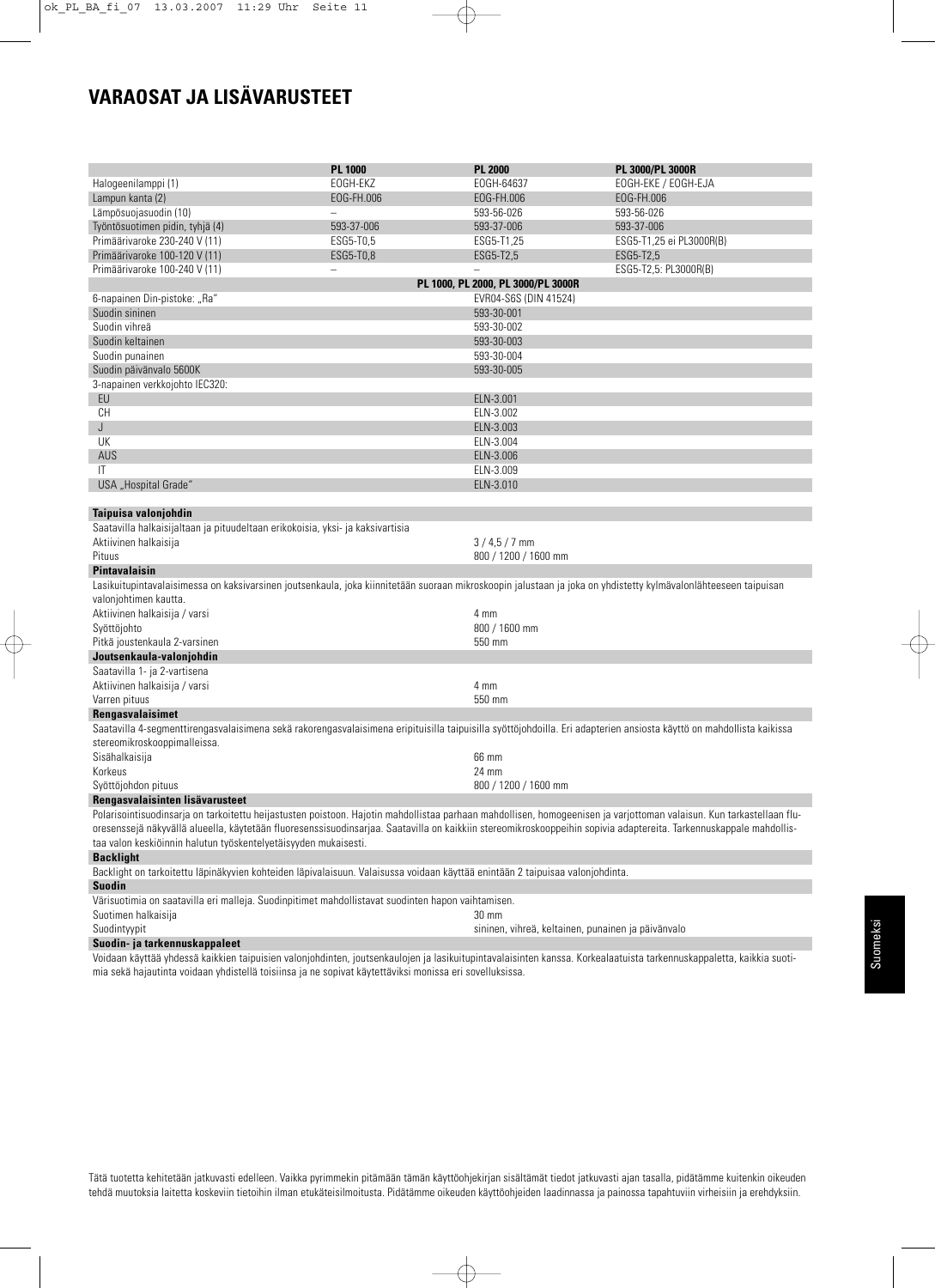

- 1 Halogenlampa<br>2 Lampsockel
- Lampsockel
- 3 Lamphållare
- 4 Filterhållare
- 5 Styrspår för filterhållare
- 6 Mekanisk ljushetsreglering ("B"-modeller)
	- 7 Se 12, endast för "B"-modeller
- 8 Kåpa med bärhandtag
- 9 Anslutning för ljusledare
- 10 Värmeskyddsfilter<br>11 Primärsäkring
- 11 Primärsäkring<br>12 Strömbrytare
- 12 Strömbrytare + elektriskt
- ljushetsreglage
- 13 Nätkabel
- 14 Uttag för nätkabel<br>15 Säkringshållare
- 15 Säkringshållare<br>16 Terminal för lam
- Terminal för lampsockel
- 17 Låsknapp
- 18 Utfällbart filter ("F"-modeller)<br>19 Display ("D"-modeller)
- 19 Display ("D"-modeller)
- 20 Uttag för analog fjärrstyrning ("Ra"-modeller)
- 21 RS232-uttag ("Rs"-modeller)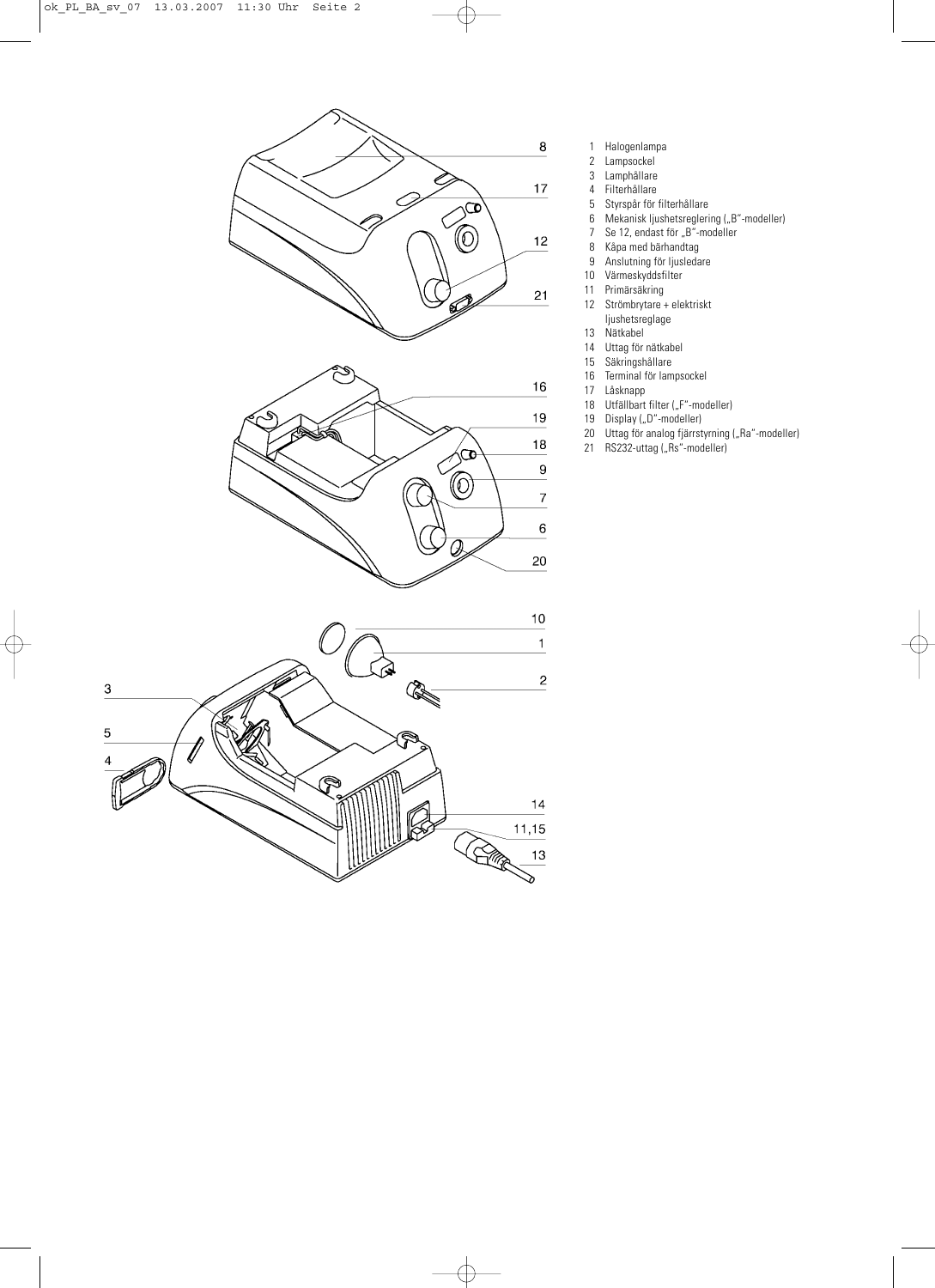### **BRUKSANVISNING FÖR PL 1000 (B), PL 2000 (B), PL 3000 (B) (D) (F) (Ra) (Rs) und PL 3000R (B)**

Innan du börjar använda kalljusbelysningen måste du läsa igenom hela bruksanvisningen.

#### **Tekniska data**

| Typbeteckning                |                 | <b>PL 1000</b>                                                    | <b>PL 2000</b>    | <b>PL 3000</b>  | <b>PL 3000R</b>    |
|------------------------------|-----------------|-------------------------------------------------------------------|-------------------|-----------------|--------------------|
| Möjliga varianter            |                 | B                                                                 | B                 | B, D, F, Ra, Rs | B                  |
| Artikelnummer                | 230-240 V ±10 % | 596-20-1501                                                       | 596-20-250        | 596-20-350      |                    |
|                              | 100-120 V ±10 % | 596-20-160                                                        | 596-20-260        | 596-20-360      |                    |
|                              | 100-240 V ±10 % |                                                                   |                   |                 | 596-20-380         |
| Nätfrekvens                  |                 | $50 - 60$ Hz                                                      | $50 - 60$ Hz      | $50 - 60$ Hz    | 50-60 Hz $\pm$ 5 % |
| Ineffekt                     |                 | max 50 VA                                                         | max 150 VA        | max 200 VA      | max 200 VA         |
| Lampspänning                 |                 | max 11,9 V                                                        | max 13,5 V        | max 21,4 V      | max 21,4 V         |
| Halogenreflektorlampa        |                 | 30 W/10,8 V                                                       | 100 W/12 V        | 150 W/21 V      | 150 W/21 V         |
| Primärsäkring                | 230/240 V       | T500 mAH                                                          | T1.25 AH          | T1.25 AH        | <b>T2.5 AH</b>     |
|                              | 100/120 V       | <b>T800 mAH</b>                                                   | <b>T2.5 AH</b>    | <b>T2.5 AH</b>  | 100-240 V          |
|                              |                 | IEC 127-2/5 & UL, 5 x 20 mm, trög                                 |                   |                 |                    |
| Mått höjd/bredd/djup         |                 | 120/168/268 mm                                                    | 120/168/268 mm    | 120/168/268 mm  | 120/168/268 mm     |
| Vikt                         |                 | $1,3$ kg                                                          | 1.5 <sub>kq</sub> | 1,6 kg          | $1,6$ kg           |
| Färgtemperatur               |                 | 3 200 K                                                           | 3 250 K           | 3 250 K         | 3 250 K            |
| Diameter ljusledare max      |                 | $10 \text{ mm}$                                                   | $13 \text{ mm}$   | $13 \text{ mm}$ | $13 \text{ mm}$    |
| Omgivningstemperatur         |                 | 10–40 $^{\circ}$ C <sup>2</sup> och 30–70 % relativ luftfuktighet |                   |                 |                    |
| Förvaring/transport          |                 | 0-40 °C och 30-70 % relativ luftfuktighet                         |                   |                 |                    |
| Kapslingsklass (skyddsklass) |                 |                                                                   |                   |                 |                    |
| Märkning                     |                 | CE                                                                | СE                | <b>CE</b>       | <b>CE</b>          |
| Medicinsk klassificering     |                 |                                                                   |                   |                 |                    |
| (endast MED-varianter)       |                 |                                                                   | <b>BF</b>         | <b>BF</b>       |                    |

<sup>1</sup> För PL1000 endast 230 V (inte 230-240 V)

<sup>2</sup> Ljuskällan kan användas upp till 40 °C, men livslängden hos elektronikkomponenter och lampa förkortas betydligt. För optimal drift bör inte omgivningstemperaturen vara högre än 25 °C.

### **BESKRIVNING**

Den här produkten är en effektiv kalljusbelysning som kan användas överallt där du behöver mycket ljus utan värmeutveckling. Den lämpar sig framför allt för objektbelysning i mikroskop. Oftast används fiberoptiska ringljus som fästs på mikroskopobjektivet. Alternativt kan svanhalsbelysning eller flexibla ljusledare stickas fast.

Som lampa används kalljusspegellampor (1) med olika effekt. Med ett särskilt värmeskyddsfilter (10) reflekteras värmen och ljuset släpps igenom helt. För att kunna leda bort den värme som uppstår har alla typer utom **PL1000** en inbyggd axialfläkt. Lampan manövreras med en elektronisk kopplingsdel som utformats enligt den senaste tekniken och utvecklats speciellt för denna kalljusbelysning. Apparaten slås på genom att vredet (7 eller 12) vrids medurs från minläget till maxläget. Slå av kalljusbelysningen genom att vrida så långt det går åt vänster tills du hör ett tydligt klick. Med vredet regleras kalljusbelysningen elektriskt (dimmerfunktion). Färgtemperaturen ändras också, vilket innebär att dimmerfunktionen ger ett rödare ljus än maxläget. Om en konstant färgtemperatur krävs måste ljuset bländas av mekaniskt med en perforerad skärmklaff.

Alla utföranden med bokstaven "B" i typbeteckningen har utöver den elektroniska ljushetsregleringen även en rad med skärmklaffar som kan reglera ljusmängden från 100 % till ca 1 % vid samma färgtemperatur. Ljusstyrkan kan naturligtvis också ändras elektroniskt, men då ändras även färgtemperaturen. Via det inskjutbara filtret (4) kan olika filter skjutas in i apparaten.

Alla utföranden med display (19) (med bokstaven **"D"** i typbeteckningen) visar den aktuella färgtemperaturen vid elektrisk dimning. En trasig fläkt eller lampa indikeras också på displayen.

Alla utföranden med ett "F" i typbeteckningen har en utfällningsanordning (18) för ett filter (dagsljusfilter för en färgtemperatur på ca 5 600 K) på framsidan.

**"Ra"** i typbeteckningen innebär att belysningen har ett DIN-uttag för fjärrstyrning (20). Den används för att dimma belysningen analogt och koppla om till standby-läge.

**"Rs"** i typbeteckningen innebär att belysningen har ett 9-poligt RS232 D-Subuttag (21). Det används för att dimma belysningen via ett RS232-gränssnitt och koppla om till standby-läge. Om apparaten även har en display kan adressbeläggning och andra RS232-data avfrågas.

Utförandena "Rs" och "Ra" kan inte kombineras i en apparat.

**PL3000R(B)** har ett analogt fjärruttag som möjliggör anslutning av en fjärrkontroll resp. ett seriellt gränssnitt för datorstödd styrning av belysningen (tillbehör: RS232-gränssnitt och fjärrstyrning - för stifttilldelning, se tillbehörsbeskrivningen). Det går även att ansluta en PFC-nätdel (power factor correction), som gör att belysningen kan användas över hela världen (100–240 V) och samtidigt är rippelfri.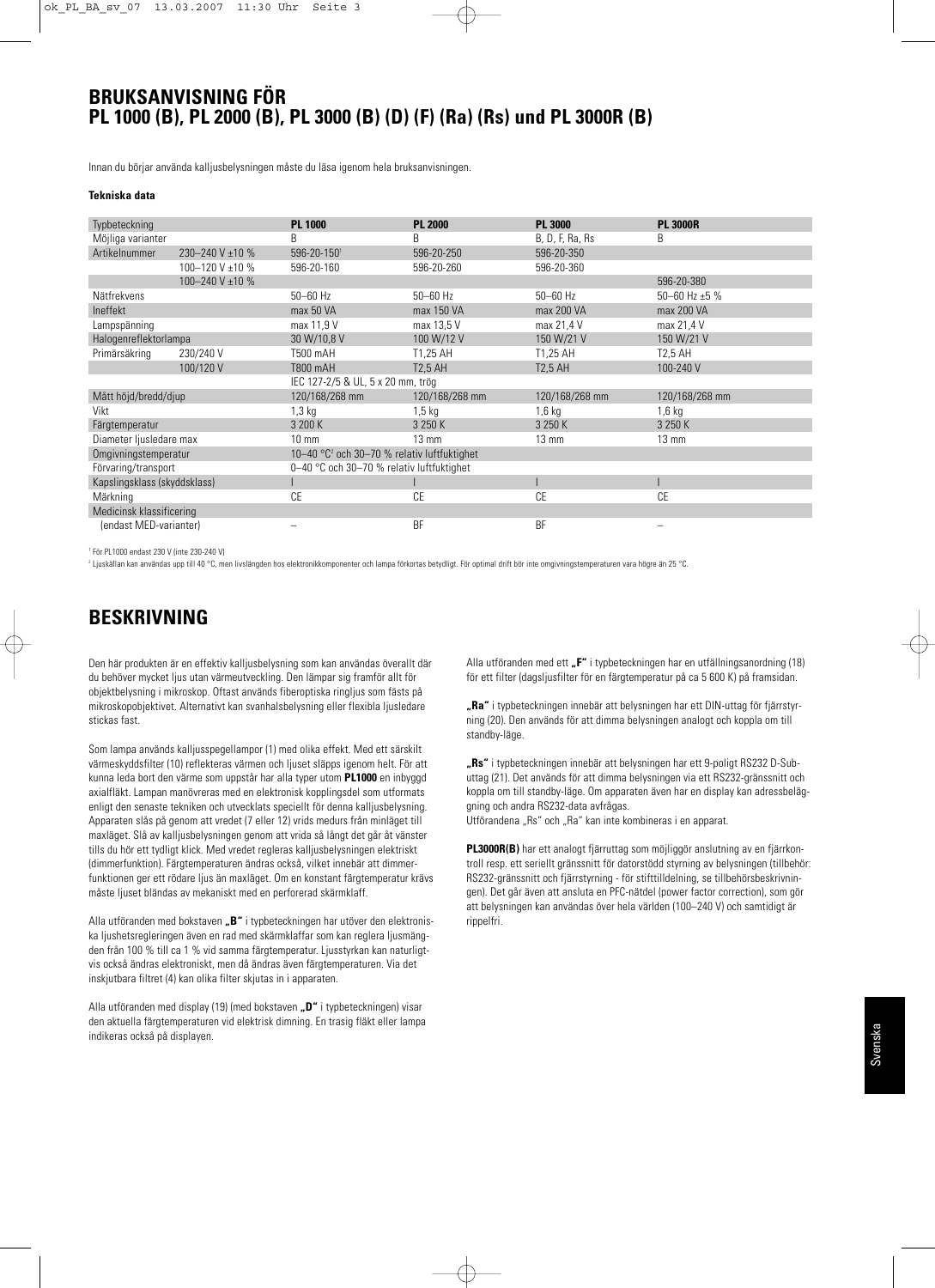### **SYMBOLER SOM ANVÄNDS PÅ APPARATEN**

### **SÄKERHETSANVISNINGAR**

**T xx AH** Säkringssymbol: Använd endast säkringar av angiven typ!

Intensitetsskala: Ju större värde som ställs in, desto mer ljus avges.

CE-märkning: Intygar att utrustningen följer lågspänningsdirektivet (lampor) 73/23/EEC och EMC-direktivet 89/336/EEC.

cTÜVus-märkning: Intygar att utrustningen uppfyller UL2601-1.

Lampor avsedda för direkt montage på ytor med normal eldfängdhet.

SN: 41234

.F

Konstruktionsår kan avläsas av den här symbolen och kan **Härledas från den första (vänstra) siffran i apparatens fem-**<br>Baujahr siffriga ostionummer på tuppledten (01224 innehör t.ev siffriga serienummer på typskylten (01234 innebär t.ex. konstruktionsår 2000 och 41234 konstruktionsår 2004).



Viss belysning finns även i ett medicinskt utförande (markeras med bredvidstående symbol på typskylten) för användning inom det medicinska området. Denna typ av belysning uppfyller utöver belysningsstandarden EN60598 även standarden för medicinska elektriska apparater EN60601-1. CE-deklarationen för medicinska produkter måste dock följas av systemutvecklaren. Belysningen ses endast som en komponent

i ett större system och har ingen egen CE-deklaration för medicinska produkter. Utan denna CE-deklaration får belysningen inte användas i medicinska sammanhang. Dessutom måste alla nationella föreskrifter följas. MED-belysningen är avsedd för användning av typ BF, d.v.s. ljusledaranslutningen (flänsen) är isolerad från resten av apparaten och från skyddsjorden.

Belysningen får inte komma i kontakt med patienten!

#### **Användning av belysningen i USA och Kanada:**

 $\mathbf{y}$ Om symbolen "cTUVus" finns på typskylten är apparaten konstruerad enligt UL2601-1. Alla andra standarder och föreskrifter för medicinska produkter som är nödvändiga för användningen (FDA, FCC etc.) ska uppfyllas av den lokala återförsäljaren och instruktioner ska ges till användaren. Utan sådana instruktioner får apparaten inte användas inom det medicinska området. Dessutom måste belysningen förses med en särskild kabel. Hospital Grade" eller "Hospital Only". Belysningen får inte komma i kontakt med patienten!

Följande varningssymboler används genomgående i detta dokument.



Se upp: farligt område. Se medföljande dokumentation!



Det här avsnittet innehåller säkerhetsanvisningar som ska följas noga när apparaten används. Annan användning än vad som beskrivs i bruksanvisningen är

inte tillåten och kan skada produkten eller orsaka farliga situationer!

Det ligger i ditt eget intresse att vara uppmärksam på alla varningar på själva enheten och i denna bruksanvisning.

**Målgrupp:** Personer som arbetar med apparaten eller tillbehören måste läsa igenom bruksanvisningen och operatören måste säkerställa att användaren har förstått innehållet. Detta gäller i synnerhet kapitlet "Säkerhetsanvisningar".

**Övervakningsplikt:** Användaren måste genast avbryta arbetet om driftförhållandena eller säkerhetsrelevanta apparatdelar ändras (dra ur kontakten!) och informera den ansvarige eller tillverkaren.

**Förvaring av bruksanvisning:** Vi rekommenderar att den här bruksanvisningen förvaras i närheten av apparaten för att de som arbetar med den snabbt ska kunna komma åt den.

**Lagliga föreskrifter:** Förutom de riktlinjer för användning som utfärdats av ansvarig avdelning måste gällande nationella och lokala säkerhets- och olycksförebyggande föreskrifter och lagar noga följas.

#### **Ingen form av tekniska förändringar får under några som helst omständigheter göras på denna apparat!**

Varning! Lampan och intilliggande delar kan bli heta. Du riskerar att bränna dig om du vidrör lampan eller intilliggande delar. Innan kåpan tas av för byte av lampa måste apparaten svalna tillräckligt (ca 10- 15 minuter). Dra först ur kontakten!

Halogenreflektorlampan måste placeras exakt för optimal funktion.

Titta aldrig direkt in i lampan eller ljusledaren om dessa är påkopplade eftersom du då riskerar att få ögonskador!



Använd aldrig enheten i närheten av vatten eller i utrymmen med hög luftfuktighet.

Lägg aldrig någonsin lättantändligt material på eller i närheten av enheten. Håll apparaten borta från alla typer av värmekällor. Produkten har inte godkänts för att användas i områden där det finns risk för explosion! Den är inte avsedd för användning med brännbara media (t.ex. anestesimedel, syre eller desinfektionsmedel etc.).

Apparatens ventilationsöppningar ska alltid hållas fria så att apparaten inte överhettas. Se till att ventilationen inte hindras på något sätt.

Spill aldrig vätska på eller stoppa in främmande föremål i apparaten! Det kan orsaka elektriska stötar eller skada enheten.

Apparaten får endast drivas med föreskriven nätspänning.

Öppna aldrig apparaten eller delar av den om det inte uttryckligen står så i dessa instruktioner.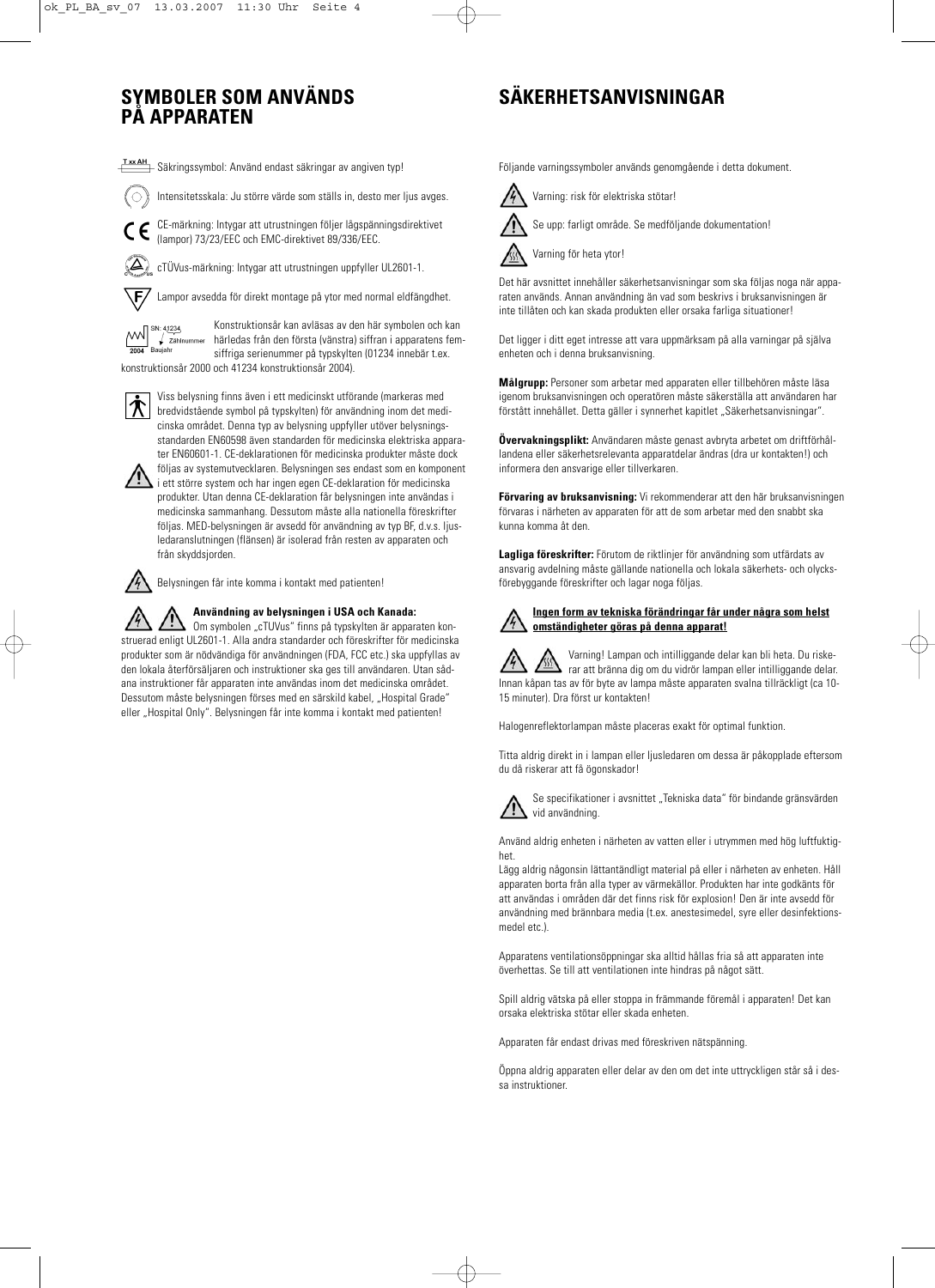**Rengöring:** Koppla bort produkten från elnätet innan du rengör den och använd för detta endast en fuktig duk och under inga omständigheter brännbara eller lättantändliga vätskor. Om vätska råkar komma in i apparaten måste du genast dra ur kontakten och lämna in apparaten för service.

**Underhåll:** Användaren måste följa alla nationella lagar och föreskrifter för regelbunden inspektion. En kontroll måste utföras minst vartannat år. Den ska utföras av yrkeskunniga personer som kan bedöma apparatens säkerhet, fastställa möjliga följder och risker samt bekräfta att apparaten uppfyller gällande direktiv och standarder. Kontrollen måste innefatta: Kontroll av skyddsledare och läckström, okulär besiktning med rengöring och funktionstest

**Reservdelar:** Använd enbart originalreservdelar. I annat fall kan följden bli skador på person och material. Se avsnittet "Reservdelar" för koder till komponenter.

**Ansvarstagande:** Den som driver verksamheten är i egenskap av högsta ansvariga juridiska person skyldig att se till att apparaten används på rätt sätt, att alla personer som arbetar med den får tillgång till nödvändig information och att fastställa den kompetens som krävs för att använda apparaten.

**Avfallshantering:** Observera alla nationella miljöföreskrifter och lagar för avfallshantering av apparaten eller dess delar. Separera komponenterna (efter t.ex. plast, elektronik, lampor, metall etc.) och källsortera dessa!

Koppla från nätkabeln om enheten inte ska användas under en längre tid. Använd endast originalnätkabel och lägg kabeln så att den inte kan komma i kläm eller brista. Av säkerhetsskäl får endast en jordad, trepolig kontakt användas.

Reparationsarbeten som inte finns beskrivna i detta dokument får endast utföras av auktoriserad verkstad.

Tillverkaren tar inget ansvar för skador som uppstår genom underlåtande att följa anvisningarna ovan!

**Teknik:** Produkten motsvarar den senaste tekniken enligt säkerhetsrelevanta regler och föreskrifter.

Detta instrument har utformats och byggts i enlighet med följande föreskrifter och normer.

- ▼ 73/23/EEC: Lågspänningsdirektiv (CE)
- ▼ 89/336/EEC: Riktlinje för elektromagnetisk tolerans (CE)
- ▼ EN 60598-1: Lampor
- EN 60601-1: Medicinska elektriska apparater (för MED-varianter)
- ▼ UL 2601-1: Medical Electrical Equipment (för MED-varianter)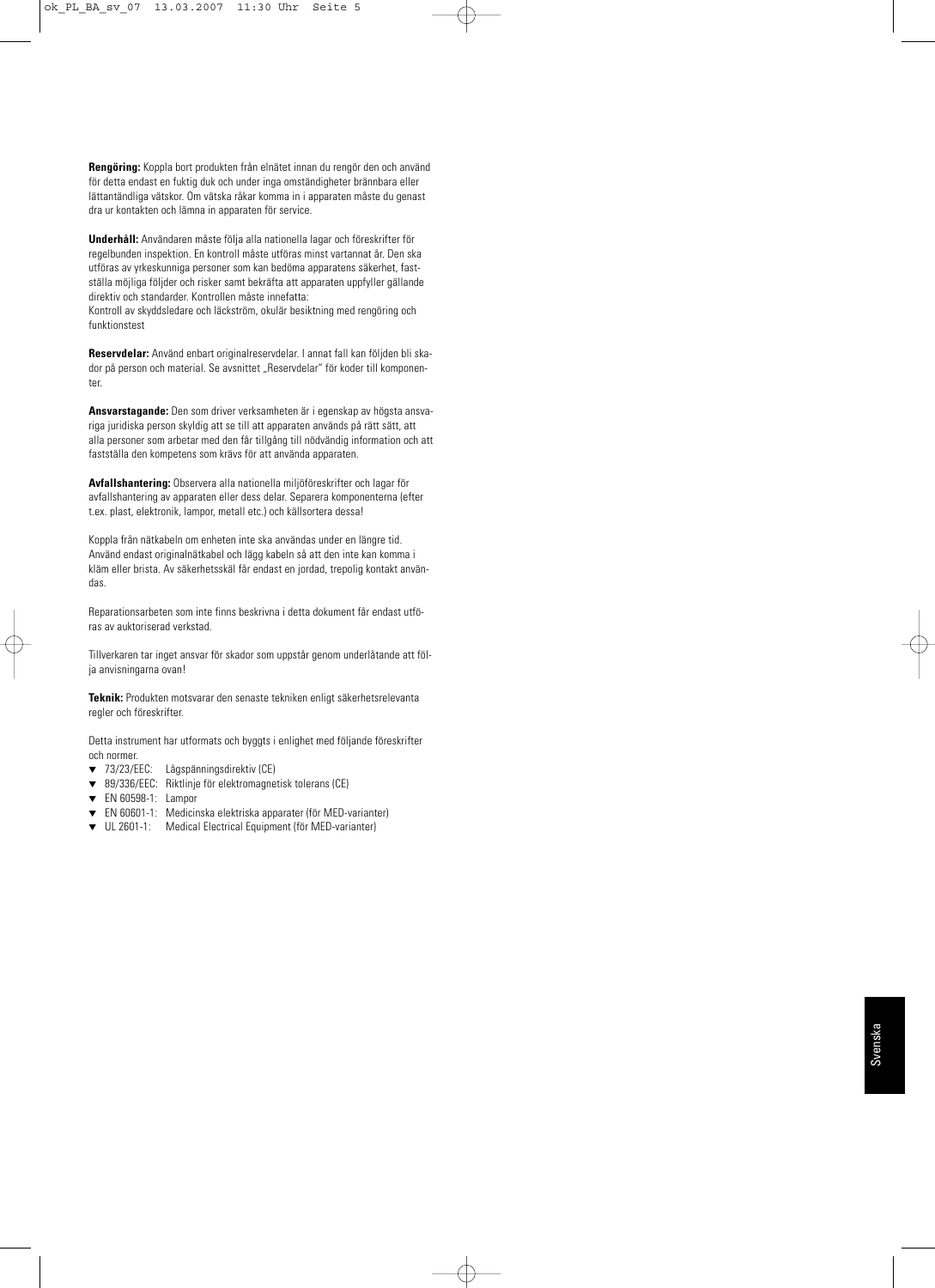### **EMC-VARNING**

I det här kapitlet beskrivs de åtgärder som krävs i EN60601-1-2 (elektromagnetisk tolerans) för att uppfylla kraven på elektromagnetisk tolerans (EMC).

För medicinska elektriska apparater finns särskilda försiktighetsåtgärder beträffande EMC. Om dessa anvisningar inte följs kan det leda till ökad emission eller minskad störningstolerans för apparaten eller systemet. Bärbara och mobila HF-kommunikationsanordningar kan påverka medicinsk utrustning!



#### **Elektromagnetisk emission**

Apparaten är avsedd för användning i den elektromagnetiska miljö som specificeras nedan. Kunden eller den person som använder apparaten, ansvarar för att den används i korrekt miljö. Ställ inte apparaten i direkt närhet till andra apparater och undvik att stapla apparater på varandra. Om du ändå måste placera apparater nära varandra måste apparaten och systemet kontrolleras noga så att anordningen fungerar tillfredsställande.

Använd endast den medföljande nätkabeln (max. 2,5 m). Om andra eller längre kablar används kan det leda till ökad emission eller minskad störningstolerans för apparaten eller systemet!

| <b>Emissionstest</b>                          | Overens-stämmelse | Elektromagnetisk miljö – råd                                                                                                                                                   |
|-----------------------------------------------|-------------------|--------------------------------------------------------------------------------------------------------------------------------------------------------------------------------|
| RF-emission<br>CISPR <sub>11</sub>            | Grupp 1           | Apparaten använder RF-energi endast för den interna funktionen. Därför är RF-störningen<br>mycket låg och bör i regel inte störa närliggande elektronisk utrustning.           |
| RF-emission<br>CISPR <sub>11</sub>            | Klass B           | Apparaten passar för användning i alla miljöer, inklusive hushåll med direkt anslutning till det<br>allmänna lågspänningsnätet som normalt förser bostadshus med elektricitet. |
| Harmonisk emission<br>IFC 61000-3-2           | $K \,$ lass $C$   |                                                                                                                                                                                |
| Spänningsvariationer/flimmer<br>IEC 61000-3-3 | <b>Uppfylles</b>  |                                                                                                                                                                                |
| RF-emission<br>CISPR 15                       | Uppfylles         |                                                                                                                                                                                |

#### **Elektromagnetisk immunitet**

Apparaten är avsedd för användning i den elektromagnetiska miljö som specificeras nedan. Kunden eller den person som använder apparaten, ansvarar för att den används i korrekt miljö.

| <b>Immunitetstest</b>                                                | IEC 60601: testnivå och överensstämmelsenivå                                 | Elektromagnetisk miljö – råd                                                                             |
|----------------------------------------------------------------------|------------------------------------------------------------------------------|----------------------------------------------------------------------------------------------------------|
| Elektrostatisk urladdning                                            | + 6 kV kontakt                                                               | Golven ska vara av trä, betong eller kakel. Om golven är täckta av syntet-                               |
| IFC 61000-4-2                                                        | $+8$ kV luft                                                                 | material måste den relativa luftfuktigheten vara minst 30 %.                                             |
| Elektriska snabba transienter                                        | $\pm$ 2 kV för strömförsörjningskablar                                       | Strömkällans kvalitet ska motsvara den i offentliga byggnader eller                                      |
| IFC 61000-4-4                                                        | ± 1 kV för indata / utdatakablar (ej tillämpligt)                            | sjukhus.                                                                                                 |
| Strömspikar                                                          | $\pm$ 1 kV skillnadsinspänning                                               | Strömkällans kvalitet ska motsvara den i offentliga byggnader eller                                      |
| IFC 61000-4-5                                                        | $\pm$ 2 kV CM-inspänning                                                     | sjukhus.                                                                                                 |
| Spänningsfall, korta avbrott                                         | $<$ 5 % U <sub>T</sub> ( $>$ 95 % sänkning av U <sub>T</sub> ) för 1/2 cykel | Strömkällans kvalitet ska motsvara den i offentliga byggnader eller sju-                                 |
| och spänningsvariationer                                             | 40 % $U_i$ (60 % sänkning av $U_i$ ) för 5 cykler                            | khus. Om det är viktigt att apparaten fungerar även vid strömavbrott,                                    |
| i de ingående elkablarna                                             | 70 % $U_T$ (30 % sänkning av $U_T$ ) v 25 cykler                             | rekommenderar vi att den ansluts till en avbrottssäker strömkälla eller                                  |
| IFC 61000-4-11                                                       | $< 5 \% U_{\tau}$ (> 95 % sänkning av U <sub>T</sub> ) i 5 s                 | ett batteri.                                                                                             |
| Varierande magnetfält med (50 Hz/60 Hz)<br>frekvens<br>IEC 61000-4-8 | 3 A/m                                                                        | Varierande magnetfält ska ligga på en nivå som motsvarar miljön i<br>offentliga byggnader eller sjukhus. |

Obs!  $U_T$  är spänningen i växelströmsnätet före test.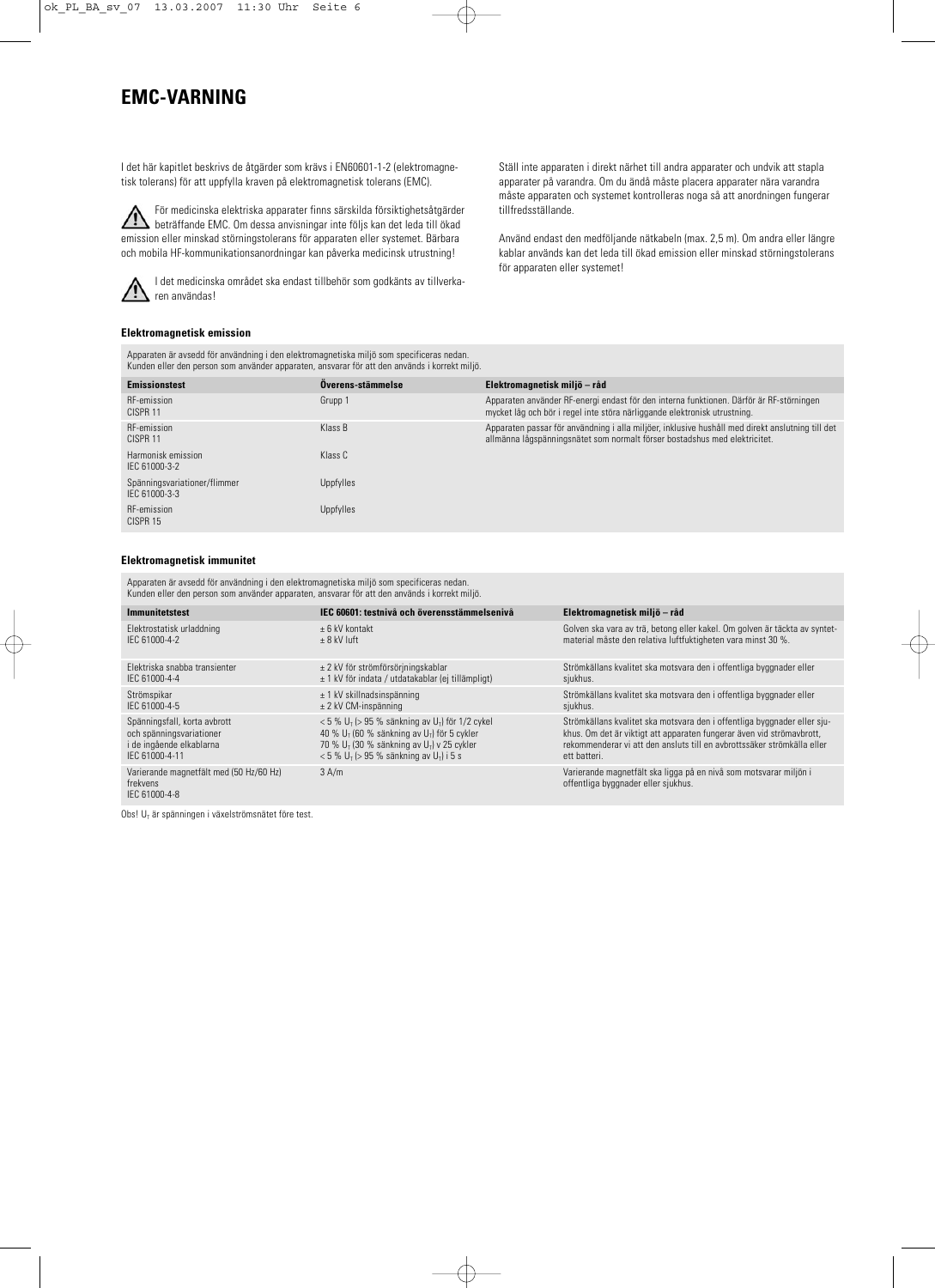#### **Elektromagnetisk immunitet**

Apparaten är avsedd för användning i den elektromagnetiska miljö som specificeras nedan. Kunden eller den person som använder apparaten, ansvarar för att den används i korrekt miljö.

| <b>Immunitetstest</b>              | IEC 60601-testnivå                       | Överensstäm-melsenivå                                                                                                                                                                  | Elektromagnetisk miljö – råd                                        |                                                                    |
|------------------------------------|------------------------------------------|----------------------------------------------------------------------------------------------------------------------------------------------------------------------------------------|---------------------------------------------------------------------|--------------------------------------------------------------------|
| som gäller för sändarens frekvens: |                                          | Bärbar och mobil utrustning för RF-kommunikation får inte användas närmare någon del av apparaten, inklusive kablar, än det rekommenderade avståndet som beräknas utifrån den ekvation | Rekommenderat avstånd:                                              |                                                                    |
| Ledd RF<br>IEC 61000-4-6           | $3V_{\text{eff}}$<br>150 kHz till 80 MHz | $3 \rightarrow V1$ iV                                                                                                                                                                  | $d = \left(\frac{3.5}{1/1}\right) * \sqrt{P}$                       |                                                                    |
| Utstrålad RF<br>IEC 61000-4-3      | 3 V/m<br>80 MHz till 2.5 GHz             | $3 \rightarrow E1$ i V/m                                                                                                                                                               | $d = \left(\frac{3.5}{51}\right) * \sqrt{P}$<br>80 MHz till 800 MHz | $d = \left(\frac{7}{51}\right) * \sqrt{P}$<br>800 MHz till 2,5 GHz |

P är sändarens maximala uteffekt i watt (W) enligt tillverkaren, och d är det rekommenderade avståndet i meter (b). Fältstyrkan för fasta HF-sändare enligt en elektromagnetisk platsundersökning (a) ska vara lägre än överensstämmelsenivån för varje frekvensområde (b). Störningar kan uppstå i närheten av utrustning som är markerad med följande symbol:

Vid 80 MHz och 800 MHz gäller det högre frekvensområdet. Riktlinjerna gäller inte för alla situationer. Elektromagnetisk utsändning påverkas av absorption och reflektion från byggnader, objekt och personer.<br>(a) Fältstyrkan frå

Fältstyrkan från fasta sändare, till exempel basstationer för radiotelefoner (mobila och sladdlösa telefoner) mobil- och amatörradioapparater, AM- och FM-radiosändningar samt TV-sändningar, kan inte förutsägas säkert. För att fastställa den elektromagnetiska miljön för fasta RF-sändare bör en elektromagnetisk platsundersökning utföras. När den uppmätta fältstyrkan på uppställningsplatsen där apparaten ska användas, överskrider den ovan nämnda tillämpliga RF-konformitetsklassen, bör apparaten övervakas för att en normal, störningsfri drift ska kunna garanteras. Skulle en onormal effekt konstateras, kan eventuellt ytterligare åtgärder vara nödvändiga, t.ex. ny inriktning av apparaten eller en ändring av apparatens uppställningsplats.

(b) I frekvensområdet 150 kHz till 80 MHz ska fältstyrkan vara lägre än [V1] V/m.

#### **Rekommenderat avstånd mellan bärbar och mobil utrustning för RF-kommunikation och apparaten**

Apparaten är avsedd för användning i en elektromagnetisk miljö, där RF-störningarna kan kontrolleras. Kunden eller den person som använder apparaten, kan förhindra elektromagnetiska störningar genom att följa rekommendationerna nedan för lägsta avstånd mellan bärbar och mobil utrustning för RF-kommunikation (sändare) och apparaten, enligt kommunikationsutrustingens maximala uteffekt.

| Beräknad högsta uteffekt i watt [W] | Avstånd i meter [m] enligt sändarfrekvens     |                                              |                                             |
|-------------------------------------|-----------------------------------------------|----------------------------------------------|---------------------------------------------|
|                                     | 150 kHz till 80 MHz                           | 80 MHz till 800 MHz                          | 800 MHz till 2,5 GHz                        |
|                                     | $d = \left(\frac{3.5}{1/1}\right) * \sqrt{P}$ | $d = \left(\frac{3.5}{51}\right) * \sqrt{P}$ | $d = \left  \frac{I}{I} \right  * \sqrt{P}$ |
| 0,01                                | 0,12                                          | 0,12                                         | 0,23                                        |
| 0,1                                 | 0,37                                          | 0,37                                         | 0,74                                        |
|                                     | 1.17                                          | 1.17                                         | 2,33                                        |
| 10                                  | 3,69                                          | 3,69                                         | 7,38                                        |
| 100                                 | 11,67                                         | 11,67                                        | 23,33                                       |

För sändare med en maximal uteffekt som inte finns med i listan kan det rekommenderade avståndet d i meter [m] fastställas med samma ekvation som gäller för sändarens frekvens, där P är sändarens maximala uteffekt i watt [W] enligt tillverkaren.

Vid 80 MHz och 800 MHz gäller det högre frekvensområdet. Riktlinjerna gäller inte för alla situationer. Elektromagnetisk utsändning påverkas av absorption och reflexion från byggnader, objekt och personer.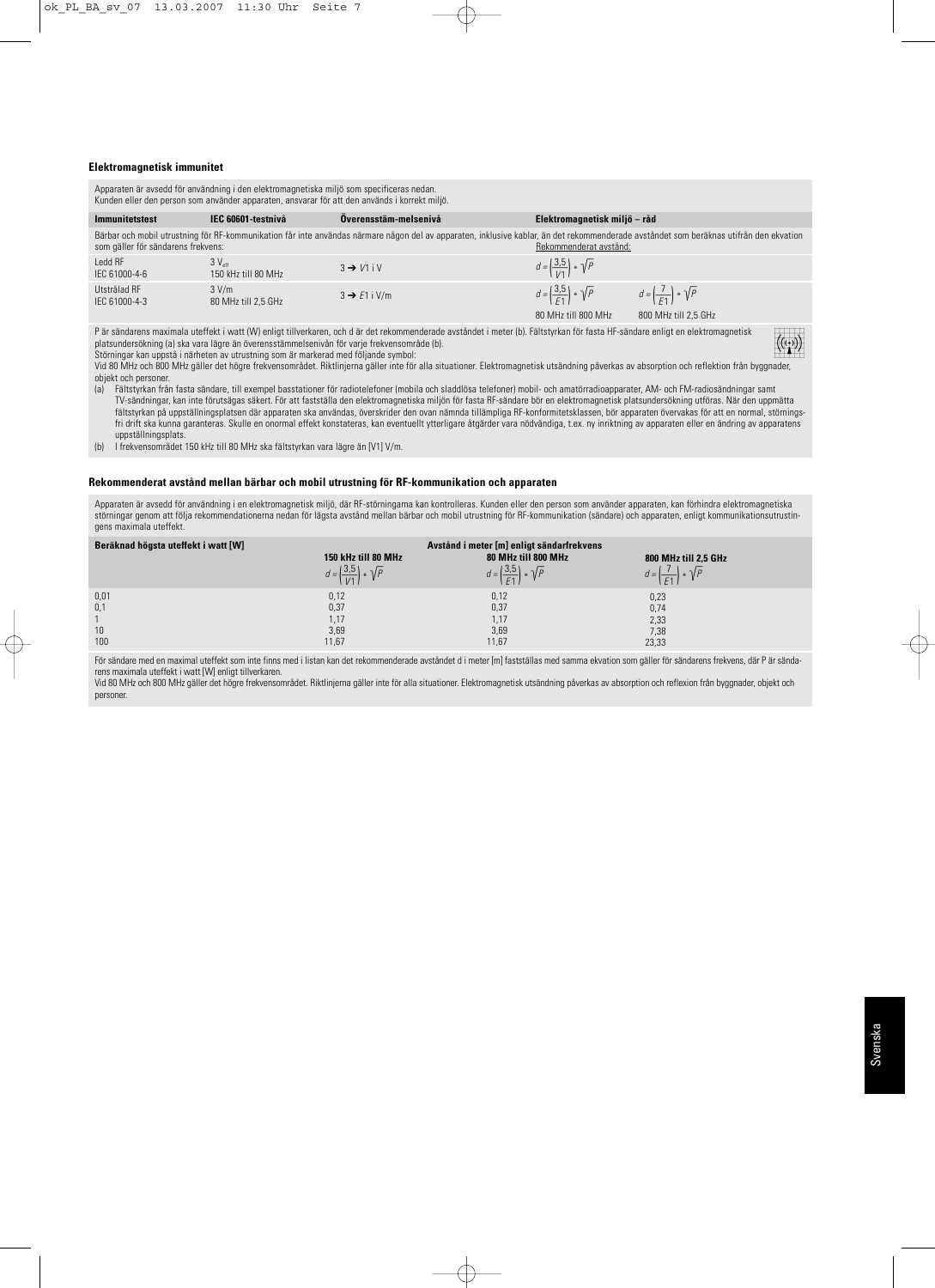### **INSTALLATION OCH INKOPPLING**

Uppställningsplatsen bör väljas utifrån följande kriterier:

- ingen hög luftfuktighet (se Tekniska data)
- normal rumstemperatur (se Tekniska data)
- Täck inte över luftningsventilerna.
- Apparaten är inte avsedd för användning med brännbara media (t.ex. anestesimedel, syre eller desinfektionsmedel etc.).

Belysningen får inte komma i kontakt med patienterna!

Om belysningen med MED-utförande används i medicinska områden måste alla anvisningar i kapitlet "Beskrivning" observeras.

Ta upp apparaten ur förpackningen och ställ den på en tillräckligt stor, horisontell yta.

### Sätt inte i kontakten än.

Sätt in halogenlampan före den första användningen. För att göra detta måste du först ta bort kåpan.

- ▼ Tryck på låsknappen (17)
- ▼ Ta av kåpan (8)

Se till att inte vidröra kvartskolven eller reflektorns insida under följande moment! Det kan skada lampan.

- ▼ Ta bort allt förpackningsmaterial (t.ex. kartongen kring lampsockeln).
- Sätt lampsockeln (2) så rakt som möjligt på lampans kontaktstift.
- ▼ Skjut in lampan (1) så rakt som möjligt i lamphållaren (3) och tryck in den till anslaget. Se till att lampor med styrstift hakar i ordentligt.
- Sätt på kåpan (8) (hakar i av sig själv).
- Stick in ljusledaren till anslaget i anslutningen (9). På ljusledare med styrstift ska stiftet föras in till anslaget i spåret. Se till att vredet (7 eller 12) står i läget "från" (0-läget).
- Sätt i kontakten.
- ▼ Slå på apparaten genom att vrida vredet (7 eller 12) medurs.

### **DRIFT**

Apparaten får endast drivas med föreskriven nätspänning. Den föreskrivna nätspänningen anges på typskylten på undersidan av apparaten. Enheten får endast kopplas till jordade uttag.



Täck inte över luftningsventilerna!

Använd inte apparaten med öppnad kåpa (8)! Apparaten har inte godkänts för att användas i områden där det finns risk för explosion.

#### **Slå av eller på apparaten**

Vrid på vredet (7 eller 12 beroende på modell).

- ▼ Läge 0: Apparaten är av.
- ▼ Läge 1: Apparaten är på.

#### **Reglera ljusstyrkan (elektriskt)**

▼ Vrid på ljushetsreglaget (7 eller 12).

Om du vrider ljushetsreglaget medurs ökar lampspänningen och därmed också ljusstyrkan. Om du vrider moturs minskar ljusstyrkan.

Ställ inte in en större ljusstyrka än nödvändigt, eftersom lampans livslängd minskar i takt med att ljusstyrkan ökar.

#### Lampans medellivslängd<sup>®</sup>:

| Reglageläge | <b>PL 1000</b> | <b>PL 2000</b> | PL 3000 / PL 3000R                      |
|-------------|----------------|----------------|-----------------------------------------|
|             | (B)            | (B)            | $(B)$ , $(D)$ , $(F)$ , $(Ra)$ , $(Rs)$ |
| 4           | 770 h          | 3000h          | 1500 h                                  |
| 6           | 70 h           | 360 h          | 160h                                    |

<sup>1</sup> Anmärkning: Medellivslängd innebär att 50 % av lamporna får gå sönder! Om lampspänningen ökas med 6 % halveras livslängden. I gengäld innebär en minskning på 6 % att livslängden fördubblas!

#### Reglera ljusstyrkan med en mekanisk skärmklaff ("B"-utföranden)

Om du vill justera ljusstyrkan utan att ändra färgtemperaturen använder du den mekaniska, perforerade skärmklaffen. Om du vrider knappen (6) medurs ökas ljusstyrkan upp till max. Om du vrider moturs minskas ljusstyrkan ner till ca 1 % av maxläget. Dessa inställningar påverkar inte lampans livslängd. Naturligtvis kan du även använda den elektriska ljushetsregleringen, men då ändras färgtemperaturen. Om du använder båda möjligheterna för ljushetsreglering får du ett inställningsintervall på mellan 100 % och ca 0,1 %.

#### **Byta filter**

- ▼ Dra ut filterhållaren (4) ur styrspåret (5).
- ▼ Skjut in önskat filter med hållare i styrspåret tills det hakar fast.
- Du kan sätta i färg- och fluorescensfilter för olika tillämpningar.

Använd endast originalfilter, eftersom filtret och apparaten annars riskerar att förstöras. Observera att filtret och hållaren kan bli mycket varma vid användning. Låt apparaten svalna ordentligt innan du tar ut filtret!

#### Använda det utfällbara filtret ("F"-utföranden)

Här kan ett dagsljusfilter (18) fällas ut och in. Observera påskriften på kåpan och indexet på vredet.

- ▼ Vridning medurs: filtret fälls ut
- ▼ Vridning moturs: filtret fälls in

Det här filtret ökar halogenlampans färgtemperatur från 3 200 K (Kelvin) till 5 600 K, vilket leder till minskad ljusstyrka.

#### **Displayindikering ("D"-utföranden)**

Displayen (19) visar den aktuella färgtemperaturen som kan regleras med det elektriska reglaget. Även trasiga fläktar (indikering: FAn) och trasiga lampor (indikering: buLb) registreras och visas. Om belysningen står i STANDBY-läge (t.ex. vid fjärrstyrning via det analoga DIN-uttaget "Rs") visas "Stby". För att displayen ska kunna ange korrekt färgtemperatur måste du ange vilken lampa som används. EJA-lampor har en något högre färgtemperatur än EKElampor. Som standard är EKE-lampa inställd.

När apparaten slås på kommer du till SETUP-läget med hjälp av potentiometern. Så länge som en liten punkt visas upptill till vänster kan du aktivera SETUP-läget genom att vrida upp och ner potentiometern två gånger. Om du rör potentiometern långsamt förlängs tiden som punkten visas. När punkten väl försvunnit kan inte SETUP-läget aktiveras längre.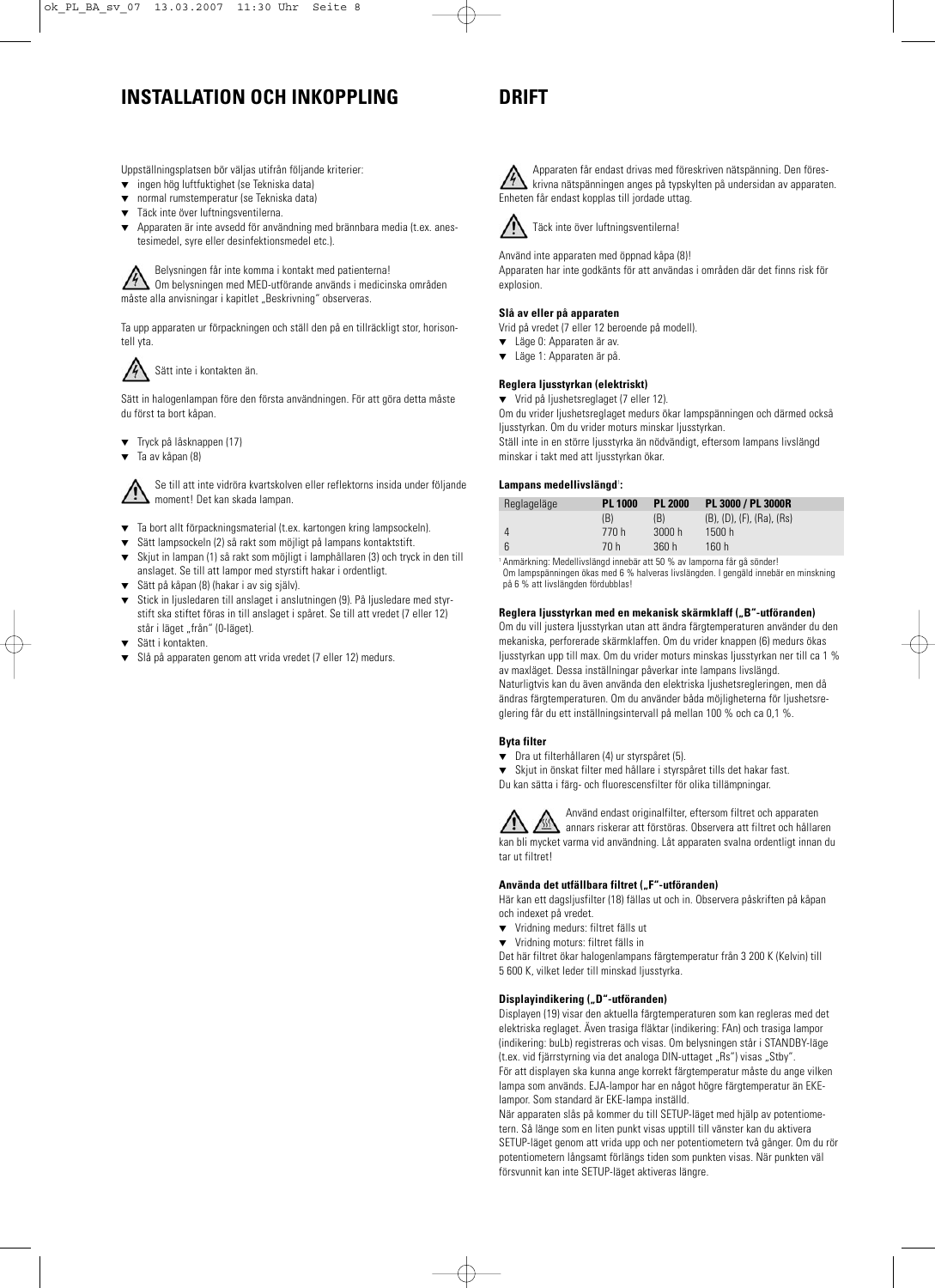För att upp- och nedvridningen ska registreras måste potentiometern vridas från ett läge under 2 till ett läge över 3 och därefter tillbaka till ett läge under 2 inom ca 1 sekund. Apparaten får inte slås av!

I SETUP-läget visas SET. Om du därefter snabbt vrider potentiometern 1 gång uppåt och nedåt kommer du till SETL-läget (lampinställningsläget). Vänta tills indikeringen kopplar om till den aktuella lampan (t.ex. L 1). Därefter kan du bläddra igenom de möjliga värdena (här: 1 för EKE, 2 för EJA) genom att vrida knappen uppåt och nedåt. Efter en kort paus blinkar det inställda värdet, som måste bekräftas med ännu en knapprörelse (efter bekräftelsen slutar värdet att blinka) för att värdet ska sparas.

Nu har SETUP-läget avslutats, men så länge som den lilla punkten finns kvar upptill till vänster kan du starta SETUP-läget igen genom att vrida potentiometern uppåt och nedåt två gånger.

Om apparaten har ett RS232-uttag kan displayen användas även för andra inställningar (t.ex. adress och överföringshastighet). En närmare beskrivning av inställningsmöjligheterna för RS232-gränssnittet finns i belysningens bilaga.

#### **Uttag för analog fjärrstyrning ("Ra"-utföranden)**

Via det 6-poliga DIN-uttaget (20) kan belysningen fjärrstyras analogt. Möjliga funktioner:

- ▼ Växla till STANDBY-läge
- ▼ Elektrisk reglering

En mer ingående teknisk beskrivning av uttaget och tillbehören finns i belysningens bilaga.

#### **RS232-uttag ("Rs"-utföranden)**

Med D-Sub-uttaget (21) kan belysningen fjärrstyras via ett RS232-gränssnitt. Möjliga funktioner:

- ▼ Växla till STANDBY-läge
- ▼ Elektrisk reglering
- ▼ Fjärrstyra flera belysningsenheter
- ▼ Avfråga felmeddelanden

En mer ingående teknisk beskrivning av gränssnittet och tillbehören finns i belysningens bilaga.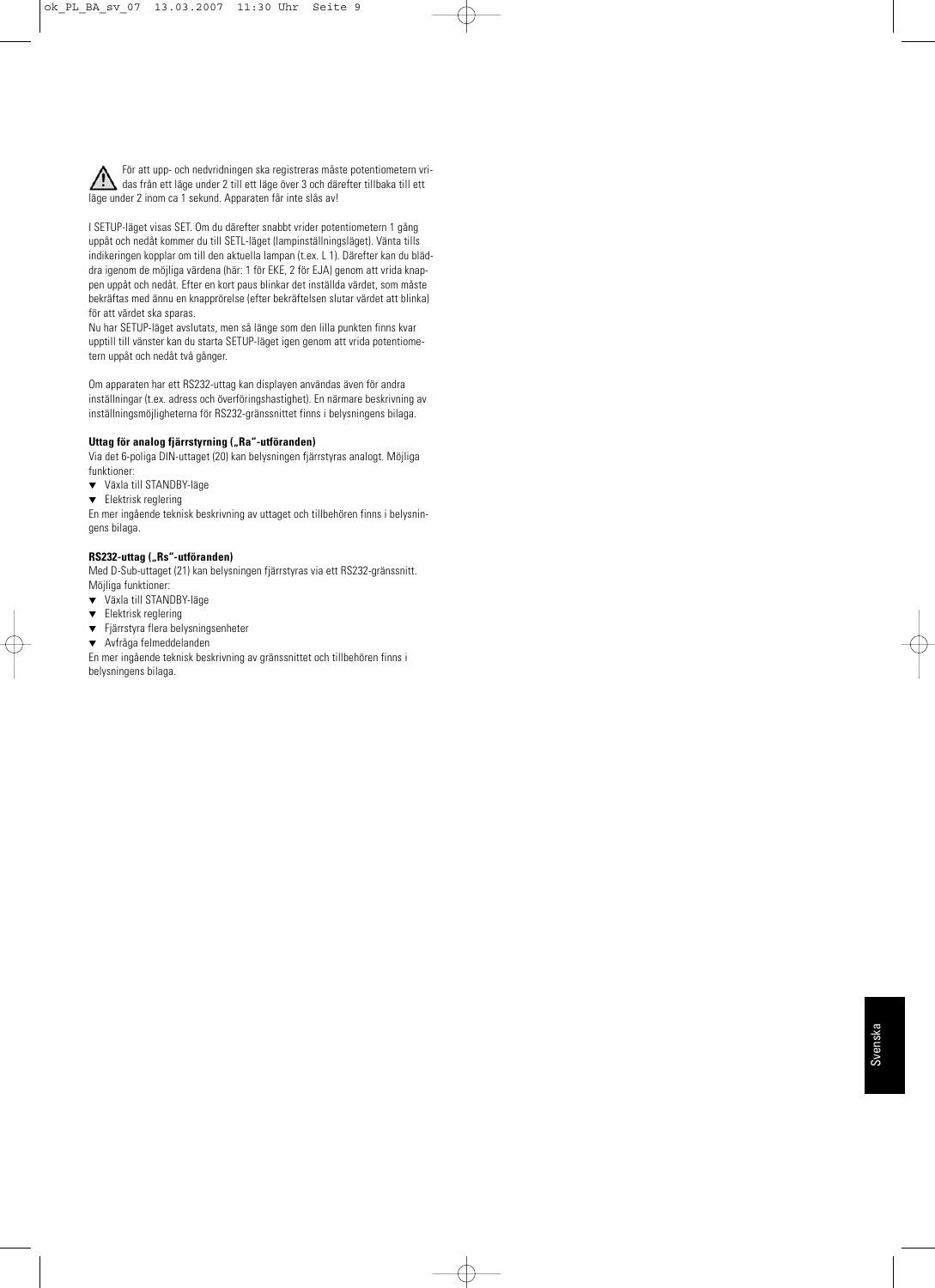### **FELSÖKNING**

- Kontrollera först att nätkabeln är ansluten till belysningen och till ett fungerande eluttag.
- Se till att belysningen är påslagen.

#### **Inget ljus**

| <b>Orsak</b>                   | <b>Ataärd</b>                                                                                      |
|--------------------------------|----------------------------------------------------------------------------------------------------|
| Lampan är trasig               | Byt ut lampan                                                                                      |
| Säkringen är trasig            | Byt ut primärsäkringen                                                                             |
| Temperatursensorn har löst ut: | Apparaten är överhettad. Frigör ventilationsöppningarna och låt apparaten svalna tills den går att |
| (gäller inte PL 1000)          | slå på igen.                                                                                       |
| Lampsockeln är trasig          | Byt ut lampsockeln                                                                                 |
| Nätdelen är trasig             | Lämna in apparaten för reparation                                                                  |
|                                |                                                                                                    |

#### **För lite ljus** (gäller inte PL 1000)

**Orsak Åtgärd**

Lampan står kvar i minimiläget (dimning) även om ljushetsreglaget vrids. Fläkten är trasig Lämna in apparaten för reparation



Anmärkning: En trasig lampa kan också orsaka att fläkten stannar eller att varvtalet minskar.

### **BYTA UT TRASIGA DELAR**

Använd endast originalreservdelar! I annat fall kan följden bli skador på person och material. Se avsnittet "Reservdelar" för koder till komponenter. Reparationsarbeten som inte finns beskrivna i detta dokument får endast utföras av auktoriserad verkstad.



Dra alltid ur kontakten innan du öppnar apparaten!

Vidrör aldrig kvartskolven eller insidan av reflektorn! Då förkortas lampans livslängd betydligt. Håll endast i utsidan av reflektorn eller vid kontaktstiften. Låt alltid heta lampor och kringliggande områden svalna ordentligt.

#### **Byta lampa**

Låt belysningen och lampan svalna ordentligt innan du byter lampa!

- Slå av apparaten (7, 12) och dra ur kontakten (13)
- ▼ Låt den trasiga lampan svalna (minst 10 minuter)
- Tryck på låsknappen (17)
- ▼ Ta av kåpan (8)

Vidrör inte kvartskolven och insidan av reflektorn under följande moment!

- ▼ Dra ut den trasiga halogenlampan (1) tillsammans med lampsockeln (2) uppåt ur lamphållaren (3)
- Dra loss den trasiga lampan (1) ur lampsockeln (2)
- Skjut in en ny lampa så rakt som möjligt i lampsockeln (2)
- ▼ Skjut in lampan (1) så rakt som möjligt i lamphållaren (3) och tryck in den till anslaget. Se till att lampor med styrstift hakar i ordentligt.
- ▼ Sätt på kåpan (8) (hakar i av sig själv).

#### **Byta lampsockel**

När en tendens till svedda ytor uppstår mellan kontakterna på lampsockeln (2) måste den bytas ut. Som ett riktvärde rekommenderas att lampsockeln byts var femte gång som lampan byts.

- ▼ Följ tillvägagångssättet i kapitlet "Byta lampa" fram till punkten "Dra loss den trasiga lampan (1) ur lampsockeln (2)".
- Lossa 2 skruvar i terminalen (16) och dra ut den gamla lampsockeln.
- ▼ Dra den nya lampsockeln genom öglan, stick in den i terminalen och dra åt skruvarna.
- Fortsätt enligt beskrivningen i kapitlet "Byta lampa" från punkten "Skjut in lampan så rakt som möjligt i lamphållaren (2)".

#### **Byta värmeskyddsfilter (PL 2000, PL 3000 och PL 3000R)**

Håll endast i kanten av värmeskyddsfiltret! Ytorna får inte bli smutsiga. Låt belysningen och värmeskyddsfiltret svalna ordentligt före bytet. Värmeskyddsfiltret är mycket hett även när maskinen har slagits av!

- ▼ Slå av apparaten (7, 12) och dra ur kontakten (13)
- Tryck på låsknappen (17) och ta av kåpan (8)
- ▼ Ta bort alla delar av det trasiga värmeskyddsfiltret (10)
- Sätt in ett nytt värmeskyddsfilter i fjäderstyrningen
- ▼ Sätt på kåpan (8) (hakar i av sig själv)

#### **Byta primärsäkring**



- ▼ Slå av apparaten (7, 12) och dra ur kontakten (13).
- ▼ Dra ut säkringslådan (15) (snäppförslutning).
- ▼ Ta bort de trasiga säkringarna (11) och sätt i nya säkringar (12).
- ▼ Sätt tillbaka säkringslådan (15).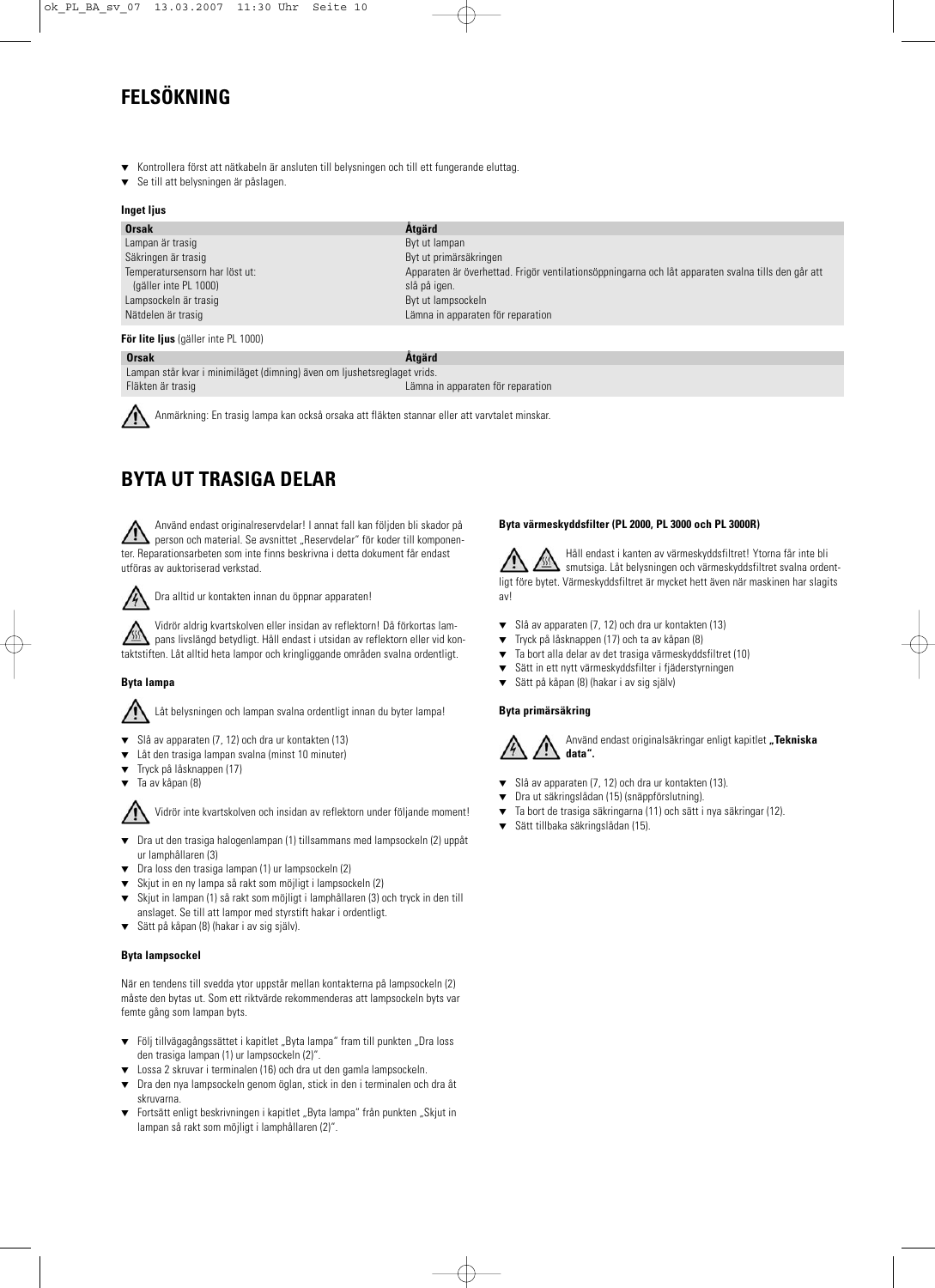### **RESERVDELAR OCH TILLBEHÖR**

|                                                                                                                                                                                       | <b>PL 1000</b> | <b>PL 2000</b>                        | PL 3000/PL 3000R           |  |
|---------------------------------------------------------------------------------------------------------------------------------------------------------------------------------------|----------------|---------------------------------------|----------------------------|--|
|                                                                                                                                                                                       | EOGH-EKZ       |                                       |                            |  |
| Halogenlampa (1)                                                                                                                                                                      |                | EOGH-64637<br>EOG-FH.006              | EOGH-EKE / EOGH-EJA        |  |
| Lampsockel (2)                                                                                                                                                                        | EOG-FH.006     |                                       | EOG-FH.006                 |  |
| Värmeskyddsfilter (10)                                                                                                                                                                |                | 593-56-026                            | 593-56-026                 |  |
| Inskjutbar filterhållare, tom (4)                                                                                                                                                     | 593-37-006     | 593-37-006                            | 593-37-006                 |  |
| Primärsäkring för 230-240 V (11)                                                                                                                                                      | ESG5-T0,5      | ESG5-T1,25                            | ESG5-T1,25 inte PL3000R(B) |  |
| Primärsäkring för 100-120 V (11)                                                                                                                                                      | ESG5-T0,8      | ESG5-T2,5                             | ESG5-T2,5                  |  |
| Primärsäkring för 100-240 V (11)                                                                                                                                                      | $\equiv$       | $\overline{\phantom{0}}$              | ESG5-T2,5 för PL3000R(B)   |  |
|                                                                                                                                                                                       |                | PL 1000, PL 2000, PL 3000/PL 3000R    |                            |  |
| 6-polig Din-kontakt för "Ra"                                                                                                                                                          |                | EVR04-S6S (DIN 41524)                 |                            |  |
| Insticksfilter blått                                                                                                                                                                  |                | 593-30-001                            |                            |  |
| Insticksfilter grönt                                                                                                                                                                  |                | 593-30-002                            |                            |  |
| Insticksfilter gult                                                                                                                                                                   |                | 593-30-003                            |                            |  |
| Insticksfilter rött                                                                                                                                                                   |                | 593-30-004                            |                            |  |
| Insticksfilter dagsljus 5 600 K                                                                                                                                                       |                | 593-30-005                            |                            |  |
| Nätkabel trepolig IEC320 för:                                                                                                                                                         |                |                                       |                            |  |
| EU                                                                                                                                                                                    |                | ELN-3.001                             |                            |  |
| KIN                                                                                                                                                                                   |                | ELN-3.002                             |                            |  |
| J                                                                                                                                                                                     |                | ELN-3.003                             |                            |  |
| UK                                                                                                                                                                                    |                | ELN-3.004                             |                            |  |
| AUS                                                                                                                                                                                   |                | ELN-3.006                             |                            |  |
| IT                                                                                                                                                                                    |                | ELN-3.009                             |                            |  |
| USA "Hospital Grade"                                                                                                                                                                  |                | ELN-3.010                             |                            |  |
|                                                                                                                                                                                       |                |                                       |                            |  |
| <b>Flexibel ljusledare</b>                                                                                                                                                            |                |                                       |                            |  |
| Finns med olika diameter och längd, med en eller två armar.                                                                                                                           |                |                                       |                            |  |
| Aktiv diameter                                                                                                                                                                        |                | $3/4,5/7$ mm                          |                            |  |
| Längd                                                                                                                                                                                 |                | 800/1 200/1 600 mm                    |                            |  |
| Ljusledarbelysning                                                                                                                                                                    |                |                                       |                            |  |
| Ljusledarbelysningen av glasfiber består av en tvåarmad svanhalsbelysning, som fästs direkt på mikroskopstativet och är förbunden med kalljusbelysningen via en fle-                  |                |                                       |                            |  |
| xibel ljusledare.                                                                                                                                                                     |                |                                       |                            |  |
| Aktiv diameter per arm                                                                                                                                                                |                | 4 mm                                  |                            |  |
| Tilledning                                                                                                                                                                            |                | 800/1 600 mm                          |                            |  |
| Längd svanhalsbelysning, 2-armad                                                                                                                                                      |                | 550 mm                                |                            |  |
| Ljusledare med svanhalsbelysning                                                                                                                                                      |                |                                       |                            |  |
| Med en eller två armar.                                                                                                                                                               |                |                                       |                            |  |
| Aktiv diameter per arm                                                                                                                                                                |                | 4 mm                                  |                            |  |
| Armlängd                                                                                                                                                                              |                | 550 mm                                |                            |  |
| <b>Ringbelysning</b>                                                                                                                                                                  |                |                                       |                            |  |
|                                                                                                                                                                                       |                |                                       |                            |  |
| Finns som 4-segments ringbelysning samt spaltringbelysning med olika långa, flexibla tilledningar. Ett flertal adaptrar ger optimal användning på alla typer av stereo-<br>mikroskop. |                |                                       |                            |  |
| Inre diameter                                                                                                                                                                         |                |                                       |                            |  |
|                                                                                                                                                                                       |                | 66 mm                                 |                            |  |
| Höjd                                                                                                                                                                                  |                | 24 mm                                 |                            |  |
| Längd tilledning                                                                                                                                                                      |                | 800/1 200/1 600 mm                    |                            |  |
| Tillbehör för ringbelysning                                                                                                                                                           |                |                                       |                            |  |
| Polarisationsfiltersetet används för att undertrycka reflexer. Diffusören ger optimal, homogen och skuggfri belysning. För undersökning av fluorescerande material i                  |                |                                       |                            |  |
| det synliga området används ett fluorescensfilterset. Adaptrar finns för alla stereomikroskop. En fokuseringstillsats möjliggör ljusfokusering oavsett arbetsavstånd.                 |                |                                       |                            |  |
| <b>Backlight</b>                                                                                                                                                                      |                |                                       |                            |  |
| Backlight används för genomlysning av transparenta objekt. För belysningen kan upp till 2 flexibla ljusledare fästas.                                                                 |                |                                       |                            |  |
| Insticksfilter                                                                                                                                                                        |                |                                       |                            |  |
| Färginsticksfilter finns i flera typer. Filterhållarna gör det lätt att byta filter.                                                                                                  |                |                                       |                            |  |
| Filterdiameter                                                                                                                                                                        |                | 30 mm                                 |                            |  |
| Filtertyper                                                                                                                                                                           |                | blått, grönt, gult, rött och dagsljus |                            |  |
| Filter- och fokuseringstillsatser                                                                                                                                                     |                |                                       |                            |  |

Kan användas tillsammans med alla flexibla ljusledare, svanhalsbelysning och glasfiberljusledarbelysning. En högklassig fokuseringstillsats, flera olika filter samt en diffusör kan kombineras och användas i många tillämpningar.